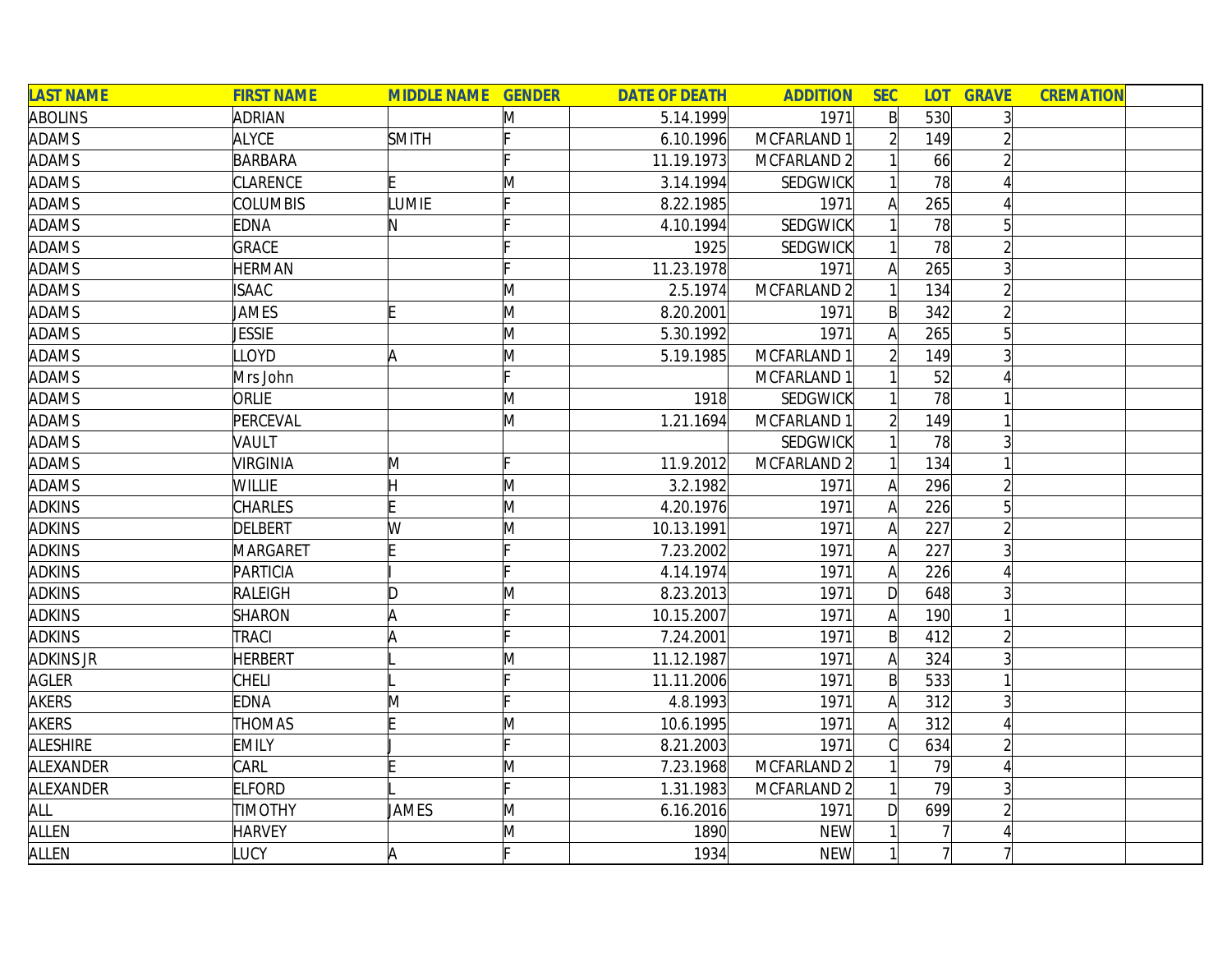| <b>LAST NAME</b> | <b>FIRST NAME</b> | <b>MIDDLE NAME GENDER</b> |   | <b>DATE OF DEATH</b> | <b>ADDITION</b> | <b>SEC</b>     |                 | <b>LOT GRAVE</b> | <b>CREMATION</b> |  |
|------------------|-------------------|---------------------------|---|----------------------|-----------------|----------------|-----------------|------------------|------------------|--|
| AMBROSE          | <b>TREVOR</b>     |                           | M | 11.25.1985           | 1971            | $\mathsf{A}$   | 304             | $\overline{3}$   |                  |  |
| AMERINE          | WILLIAM           | A                         | M | 8.13.1984            | 1971            | $\mathsf{A}$   | 279             |                  |                  |  |
| ANDERSON         | <b>AGNES</b>      | PEARL                     |   | 1.12.2019            | 1971            | $\mathsf{A}$   | 292             |                  |                  |  |
| ANDERSON         | CHARLES           |                           | M | 8.12.2001            | 1971            |                | 600             |                  |                  |  |
| ANDERSON         | <b>DOYLE</b>      |                           | M | 4.12.1948            | 1971            | A              | 184             | 5                |                  |  |
| ANDERSON         | <b>GEORGIA</b>    | W                         | M | 2.6.1998             | 1971            | A              | 262             | 4                |                  |  |
| ANDERSON         | LARRY             | D                         | M | 1.1.2013             | 1971            | A              | 292             | 5 <sup>1</sup>   |                  |  |
| ANDERSON         | LETHA             | JО                        |   | 7.30.1993            | 1971            | A              | 262             | $5\overline{a}$  |                  |  |
| ANDERSON         | MARCELLA          | M                         |   | 1973                 | MCFARLAND 1     |                | 158             |                  |                  |  |
| ANDERSON         | ORA               |                           |   | 1.24.1984            | 1971            |                | 184             |                  |                  |  |
| ANDERSON         | <b>ROBERT</b>     | In                        | M | 1940                 | MCFARLAND 1     |                | 158             | $5\overline{)}$  |                  |  |
| ANDERSON         | <b>SHARON</b>     |                           |   | 6.28.2011            | 1971            |                | 618             |                  |                  |  |
| <b>ANDRUS</b>    | AUDRA             |                           |   | 7.27.2017            | <b>NICHE</b>    | B8             |                 |                  | CREMATION        |  |
| <b>ANDRUS</b>    | LILLIAN           | D                         |   | 7.13.1979            | MCFARLAND 1     |                | 121             | $\overline{3}$   |                  |  |
| <b>ANDRUS</b>    | <b>RICHARD</b>    |                           | M | 10.15.1986           | MCFARLAND 1     |                | 121             |                  |                  |  |
| <b>ANDRUS</b>    | <b>WALTER</b>     |                           | M | 1934                 | <b>SEDGWICK</b> |                | 180             |                  |                  |  |
| APPLETON         | <b>ROBERT</b>     |                           | M | 12.18.2015           | 1971            | $\mathsf{B}$   | 339             | $\overline{2}$   |                  |  |
| <b>ARBUCKLE</b>  | <b>ELSIE</b>      |                           |   | 12.29.1982           | MCFARLAND 2     |                | 19              | $\overline{3}$   | CREMATION        |  |
| <b>ARBUCKLE</b>  | JAS               |                           | M | 1973                 | MCFARLAND 2     |                | 19              |                  |                  |  |
| <b>ARBUCKLE</b>  | JOHN              |                           | M | 1972                 | MCFARLAND 2     |                | 19              |                  | CREMATION        |  |
| <b>ARBUCKLE</b>  | <b>MARIE</b>      |                           |   | 1956                 | MCFARLAND 2     |                | 19              |                  |                  |  |
| <b>ARMSTRONG</b> | <b>BURT</b>       | Ŋ                         | M | 1951                 | MCFARLAND 1     |                | 19              |                  |                  |  |
| ARMSTRONG        | CHARLES           |                           | M | 1937                 | MCFARLAND 1     |                | 170             | $5\overline{)}$  |                  |  |
| ARMSTRONG        | CHARLES           | ∩                         | M | 1937                 | <b>SEDGWICK</b> |                | 107             | $5\overline{)}$  |                  |  |
| ARMSTRONG        | <b>IRENE</b>      |                           |   | 1912                 | <b>NEW</b>      |                | 52              |                  |                  |  |
| ARMSTRONG        | LULU              | W                         |   | 1944                 | MCFARLAND 1     |                | 19              | $\overline{2}$   |                  |  |
| ARMTAGE          | <b>DAVID</b>      | INFANT                    | M |                      | MCFARLAND 2     |                | 94              | $5\overline{)}$  |                  |  |
| ARMTAGE          | <b>GERALD</b>     | <b>INFANT</b>             | M |                      | MCFARLAND 2     |                | 94              | 5                |                  |  |
| ARNOLD           | KATHRYN           | M                         |   | 5.2.1979             | 1971            | A              | 164             | $\overline{2}$   |                  |  |
| ARRINGTON        | <b>TODD</b>       | W                         | M | 3.4.1967             | MCFARLAND 1     |                | 241             | $\overline{3}$   |                  |  |
| <b>ASELTINE</b>  | <b>MARK</b>       | <b>WILLIAM</b>            | M | 12.9.2016            | 1971            | $\mathsf{B}$   | 410             | 5 <sup>1</sup>   |                  |  |
| <b>ASHBAUGH</b>  | <b>GLAYDYS</b>    |                           |   | 1.19.2008            | 1971            | $\mathsf{B}$   | 521             | $\overline{5}$   | CREMATION        |  |
| <b>ASHBAUGH</b>  | <b>THEODORE</b>   |                           | M | 1.18.2008            | 1971            | $\mathsf{B}$   | 521             | $\overline{5}$   | CREMATION        |  |
| <b>ASHCRAFT</b>  | <b>MARY</b>       | MARTHA                    |   |                      | MCFARLAND 1     |                | 58              |                  |                  |  |
| ASHLEY           | <b>DORA</b>       | B                         |   | 1954                 | MCFARLAND 1     | $\overline{2}$ | 90 <sup>1</sup> | $\overline{2}$   |                  |  |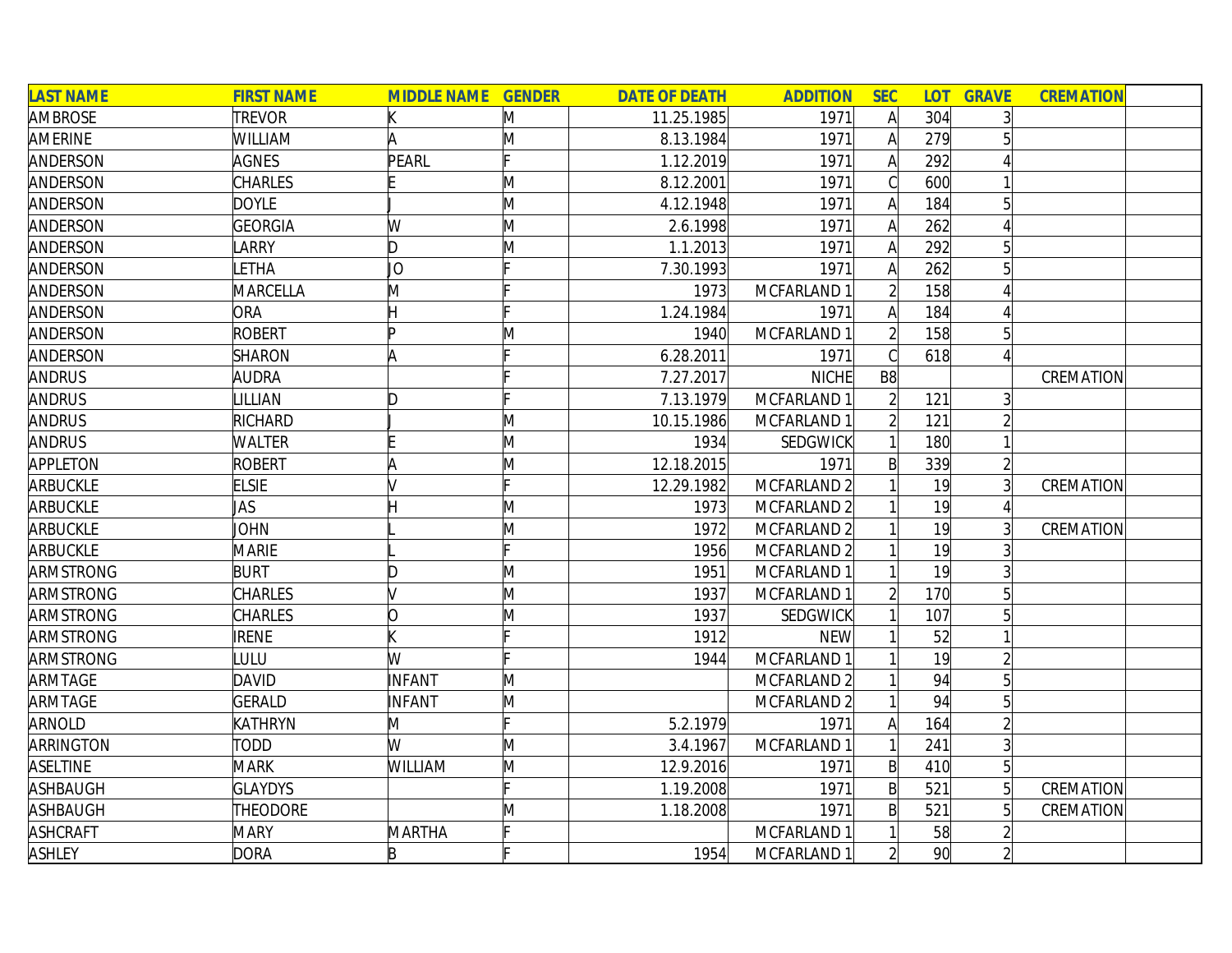| <b>LAST NAME</b> | <b>FIRST NAME</b>  | <b>MIDDLE NAME GENDER</b> |   | <b>DATE OF DEATH</b> | <b>ADDITION</b>        | <b>SEC</b>     | <b>LOT</b>      | <b>GRAVE</b> | <b>CREMATION</b> |  |
|------------------|--------------------|---------------------------|---|----------------------|------------------------|----------------|-----------------|--------------|------------------|--|
| <b>ASHLEY</b>    | ORVILL             |                           | M | 1940                 | MCFARLAND 1            | $\overline{2}$ | 90 <sup>°</sup> |              |                  |  |
| <b>AUCKER</b>    | <b>LOIS</b>        |                           |   |                      | 1971                   | $\mathcal{C}$  | 618             |              |                  |  |
| <b>BAER</b>      | <b>ROBERT</b>      |                           | M | 6.9.2012             | 1971                   | D              | 638             |              |                  |  |
| <b>BAILES</b>    | <b>JOHN</b>        |                           | M | 4.23.2017            | MCFARLAND 1            |                | 126             |              |                  |  |
| <b>BAILEY</b>    | <b>BURR</b>        |                           | M | 1965                 | SEDGWICK               |                | 119             |              |                  |  |
| <b>BAILEY</b>    | HAZEL              |                           |   | 1961                 | <b>SEDGWICK</b>        |                | 119             |              |                  |  |
| <b>BAILEY</b>    | <b>HENRY</b>       | R                         | M | 12.9.1998            | 1971                   | $\mathsf{B}$   | 430             |              |                  |  |
| <b>BAIRD</b>     | <b>GRACE</b>       | B                         |   | 1933                 | <b>NEW</b>             |                | 36              | 6            |                  |  |
| <b>BAIRD</b>     |                    | <b>DUBOIS</b>             |   | 1923                 | <b>NEW</b>             |                | 36              |              |                  |  |
| <b>BAKER</b>     | ANGELENE           | <b>SMITH</b>              |   | 12.5.1983            | MCFARLAND 1            |                | $192-A$         |              |                  |  |
| <b>BAKER</b>     | FRED               |                           | M | 1972                 | 1971                   | A              | 158             |              |                  |  |
| <b>BAKER</b>     | <b>GILBERT</b>     | <b>EUGENE</b>             | M | 1964                 | MCFARLAND 1            |                | $192-A$         |              |                  |  |
| <b>BAKER</b>     | HAZEL              | B                         |   | 1964                 | SEDGWICK               |                | 96              |              |                  |  |
| <b>BAKER</b>     |                    | <b>OTIS</b>               | M | 1938                 | MCFARLAND 1            |                | $188-A$         |              |                  |  |
| <b>BAKER</b>     | <b>ULU</b>         | M                         |   | 1954                 | MCFARLAND 1            |                | $188-A$         |              |                  |  |
| <b>BAKER</b>     | <b>OTIS</b>        |                           | M | 11.27.1983           | SEDGWICK               |                | 96              |              |                  |  |
| <b>BAKER JR</b>  | <b>JOHN</b>        | W                         | M |                      | 1971                   |                | 602             |              |                  |  |
| <b>BALDRIDGE</b> | ANDERSON           |                           | M | 2.1.1979             | MCFARLAND 1            |                | 185             | 5            |                  |  |
| <b>BALDRIDGE</b> | <b>DELVA</b>       |                           |   | 1941                 | MCFARLAND 1            | $\overline{2}$ | 185             |              |                  |  |
| <b>BALDRIDGE</b> | <b>SOFIA</b>       |                           |   | 1960                 | MCFARLAND 1            | $\overline{2}$ | 185             |              |                  |  |
| <b>BALIAN</b>    | <b>MONICA</b>      |                           |   | 1.26.2017            | 1971                   | C              | 620             | 5            |                  |  |
| <b>BALL</b>      | <b>CHRISTOPHER</b> |                           | M | 10/13/2015           | 1971                   | $\mathsf{A}$   | 326             |              |                  |  |
| <b>BALL</b>      | <b>DANNY</b>       |                           | M | 11.30.1980           | 1971                   | $\mathsf{A}$   | 264             |              |                  |  |
| <b>BALL</b>      | <b>DURAN</b>       | W                         | M | 10.4.2011            | 1971                   | Α              | 264             |              |                  |  |
| BALL             | <b>EUGENE</b>      | <b>WALLACE</b>            | M | 4.29.2019            | 1971                   | Α              | 326             |              |                  |  |
| <b>BALL</b>      | FREDA              | G                         |   | 1.23.2004            | 1971                   | A              | 264             |              |                  |  |
| <b>BALL</b>      | <b>MERILU</b>      |                           |   | 11.21.1985           | 1971                   | $\mathsf{A}$   | 326             |              |                  |  |
| <b>BALLENGER</b> | GEORGEANNA         |                           |   | 10.22.1997           | 1971                   | $\mathsf{B}$   | 470             |              |                  |  |
| <b>BARANEK</b>   | <b>DONNA</b>       |                           |   | 8.21.2018            | MCFARLAND <sub>2</sub> |                | 30 <sup>l</sup> |              |                  |  |
| <b>BARANEK</b>   | MARTIN (MARTY)     | R                         | M | 4.26.2016            | MCFARLAND <sub>2</sub> |                | 30 <sup>1</sup> |              | CREMATION        |  |
| <b>BARBER</b>    | <b>ALOIA</b>       | A                         |   | 1940                 | <b>NEW</b>             | $\overline{2}$ | 158             |              |                  |  |
| <b>BARBER</b>    | ANDREW             |                           | M | 1921                 | <b>NEW</b>             | $\overline{2}$ | 158             |              |                  |  |
| <b>BARBER</b>    | LILLIAN            | B                         |   | 1900                 | <b>NEW</b>             | $\overline{2}$ | 158             |              |                  |  |
| <b>BARCUS</b>    | FLORENCE           | W                         |   | 1.9.1983             | MCFARLAND 2            |                | 53              |              | CREMATION        |  |
| <b>BARCUS</b>    | M                  | <b>OLIVE</b>              |   | 1947                 | <b>NEW</b>             | $\overline{2}$ | 166             | 6            |                  |  |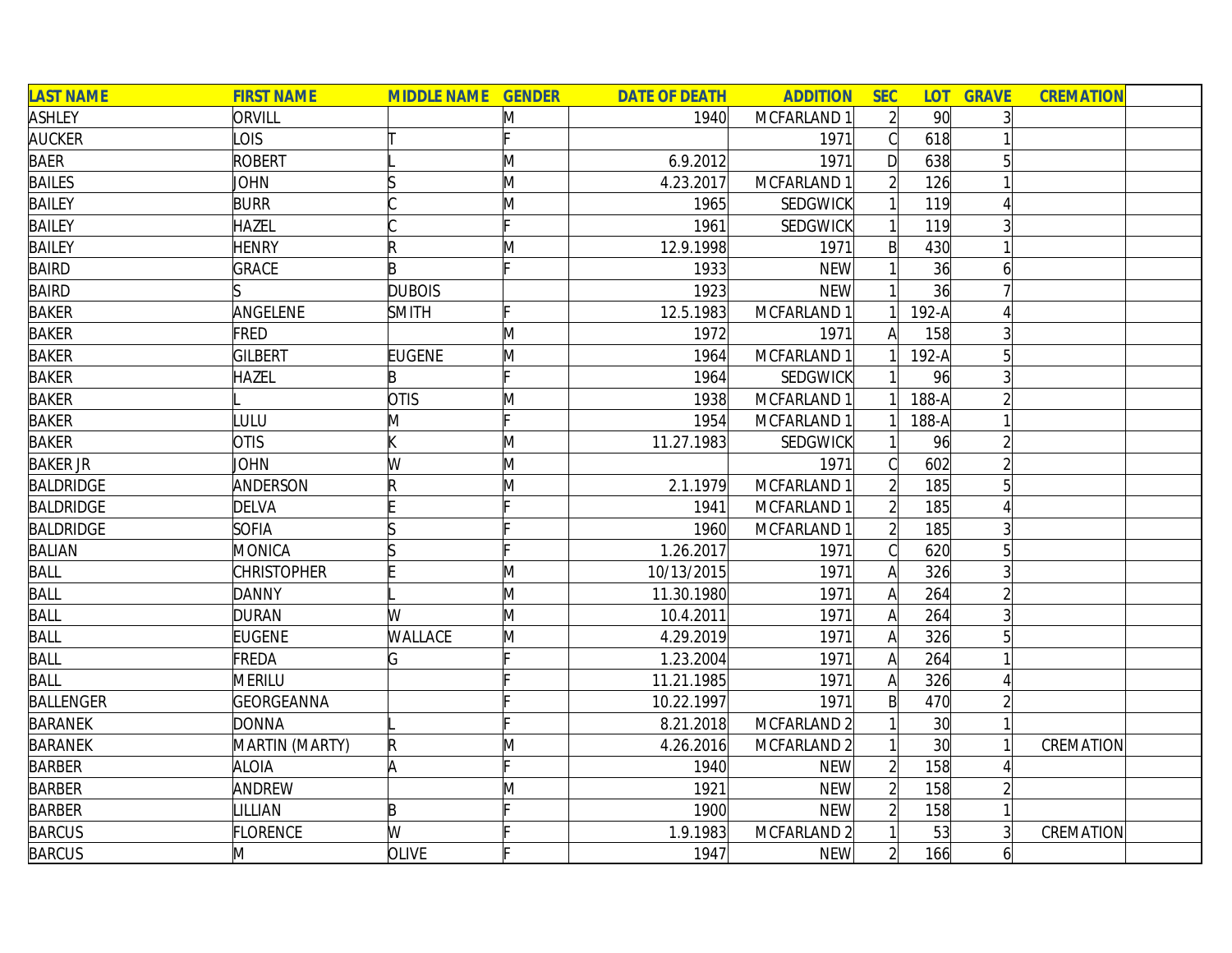| <b>LAST NAME</b> | <b>FIRST NAME</b> | <b>MIDDLE NAME GENDER</b> |   | <b>DATE OF DEATH</b> | <b>ADDITION</b>        | <b>SEC</b>     | <b>LOT</b>      | <b>GRAVE</b>   | <b>CREMATION</b> |
|------------------|-------------------|---------------------------|---|----------------------|------------------------|----------------|-----------------|----------------|------------------|
| <b>BARCUS</b>    | ORVILLE           |                           | Μ | 3.29.1970            | MCFARLAND 2            |                | 53              |                |                  |
| <b>BARKER</b>    | <b>BERTHA</b>     |                           |   | 4.20.1974            | MCFARLAND <sub>2</sub> |                | 127             |                |                  |
| <b>BARNEY</b>    | <b>CHARLEY</b>    |                           | M | 1950                 | MCFARLAND 1            |                | 225             |                |                  |
| <b>BARNEY</b>    | <b>NELLIE</b>     | M                         |   | 9.18.1977            | MCFARLAND 1            |                | 225             |                |                  |
| <b>BARNHARD</b>  | LETA              |                           |   | 12.26.1995           | MCFARLAND 1            |                | 84              |                |                  |
| <b>BARNHARD</b>  | LYALL             |                           | M | 1940                 | MCFARLAND 1            |                | 84              | 5 <sup>1</sup> |                  |
| <b>BARR</b>      | <b>MATTHEW</b>    |                           | M | 1.29.2011            | 1971                   | C              | 607             | $\overline{2}$ |                  |
| <b>BARRETT</b>   | <b>JACKSON</b>    | W                         | M | 4.17.2014            | 1971                   | D              | 641             | 5              |                  |
| <b>BARTON</b>    | <b>ANNIE</b>      |                           |   | 1895                 | <b>NEW</b>             |                | 108             |                |                  |
| <b>BARTON</b>    | <b>BAXTER</b>     |                           | M | 1919                 | <b>NEW</b>             |                | 97              |                |                  |
| <b>BARTON</b>    | <b>CHARLES</b>    |                           | Μ | 9.11.1939            | MCFARLAND 1            |                | 135             |                |                  |
| <b>BARTON</b>    | <b>CLARA</b>      |                           |   | 1945                 | MCFARLAND 1            |                | 30              |                |                  |
| <b>BARTON</b>    | <b>CLAY</b>       | W                         | Μ | 1934                 | <b>NEW</b>             |                | 108             |                |                  |
| <b>BARTON</b>    | <b>CLOISE</b>     | R                         | M | 5.23.1969            | MCFARLAND 1            |                | 135             |                |                  |
| <b>BARTON</b>    | <b>CLYDE</b>      | D                         | M | 1916                 | <b>NEW</b>             |                | 159             |                |                  |
| <b>BARTON</b>    | <b>EDNA</b>       | G                         |   | 1946                 | MCFARLAND 1            |                | 135             |                |                  |
| <b>BARTON</b>    | <b>ELLA</b>       |                           |   | 1950                 | <b>NEW</b>             |                | 108             |                |                  |
| <b>BARTON</b>    | <b>ETHEL</b>      |                           |   | 1901                 | <b>NEW</b>             | $\overline{2}$ | 108             | 6              |                  |
| <b>BARTON</b>    | <b>GERTRUDE</b>   |                           |   | 1941                 | <b>NEW</b>             | $\overline{2}$ | 159             |                |                  |
| <b>BARTON</b>    | <b>GOLDIE</b>     | M                         |   | 1899                 | <b>NEW</b>             | $\overline{2}$ | 159             |                |                  |
| <b>BARTON</b>    | JAMES             | W                         | Μ | 1920                 | MCFARLAND 1            |                | 20              | 5              |                  |
| <b>BARTON</b>    | <b>JOHN</b>       |                           | M | 1956                 | <b>NEW</b>             |                | 159             |                |                  |
| <b>BARTON</b>    | MARGUERITE        | 0                         |   | 8.10.1990            | MCFARLAND 1            |                | 135             |                |                  |
| <b>BARTON</b>    | <b>MARY</b>       |                           |   | 1927                 | MCFARLAND 1            |                | 20              |                |                  |
| <b>BARTON</b>    | <b>RACHAEL</b>    | ۱A                        |   | 1904                 | <b>NEW</b>             |                | 137             |                |                  |
| <b>BARTON</b>    | <b>VINAL</b>      |                           | M | 1953                 | MCFARLAND 1            |                | 30 <sup>l</sup> |                |                  |
| <b>BARTON</b>    | WILLIAM           |                           | M | 1913                 | <b>NEW</b>             |                | 137             |                |                  |
| <b>BATES</b>     | CARL              |                           | M | 1956                 | MCFARLAND 2            |                | 70              |                |                  |
| <b>BATES</b>     | JENNIE            | M                         |   | 8.23.1965            | MCFARLAND <sub>2</sub> |                | 70              |                |                  |
| <b>BATES</b>     | <b>LESLIE</b>     |                           | M | 7.5.1983             | MCFARLAND <sub>2</sub> |                | 70              |                |                  |
| <b>BAUGHMAN</b>  | <b>BENNY</b>      | LEE                       | M | 10.31.2019           | 1971                   | C              | 565             | Δ              |                  |
| <b>BAUGHMAN</b>  | <b>GEORGE</b>     |                           | M | 2.27.1992            | 1971                   | B              | 524             | 5              |                  |
| <b>BAUGHMAN</b>  | <b>HOMER</b>      | W                         | M | 2.12.1990            | MCFARLAND <sub>2</sub> |                | 128             |                |                  |
| <b>BAUGHMAN</b>  | JOHNNY            | $\mathsf R$               | M | 3.25.2016            | 1971                   |                | 565             |                |                  |
| <b>BAUGHMAN</b>  | <b>MARTHA</b>     |                           |   | 5.5.2015             | MCFARLAND <sub>2</sub> |                | 128             |                |                  |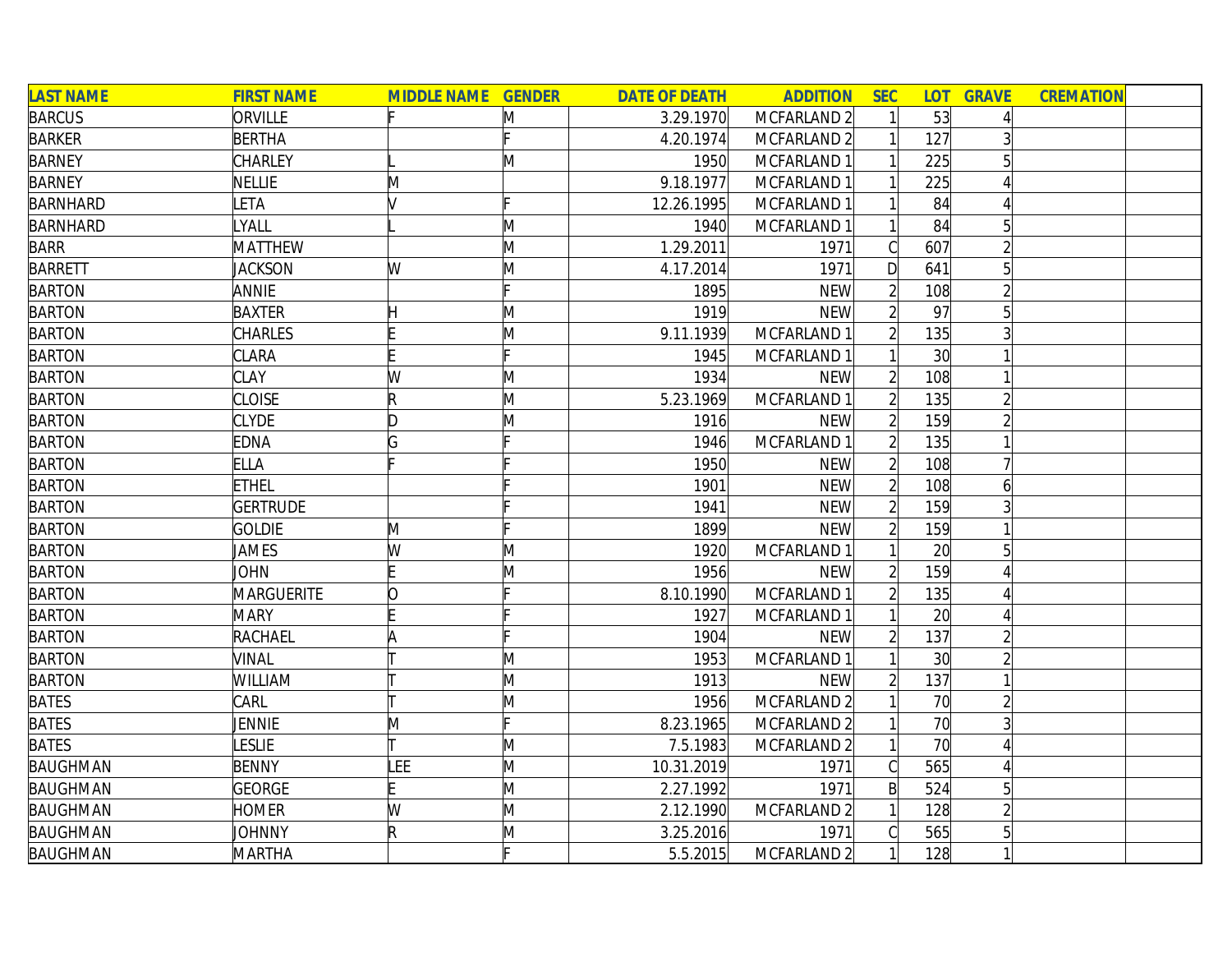| <b>LAST NAME</b>   | <b>FIRST NAME</b> | <b>MIDDLE NAME GENDER</b> |   | <b>DATE OF DEATH</b> | <b>ADDITION</b> | <b>SEC</b>     | <b>LOT</b> | <b>GRAVE</b>   | <b>CREMATION</b> |  |
|--------------------|-------------------|---------------------------|---|----------------------|-----------------|----------------|------------|----------------|------------------|--|
| <b>BAUGHN</b>      | <b>DAWN LEA</b>   | <b>INFANT</b>             |   | 2.22.1979            | 1971            | A              | 156        | 8 <sup>1</sup> |                  |  |
| <b>BAUMGARDNER</b> | B                 | <b>FRANKLIN</b>           | M | 1928                 | MCFARLAND 1     |                | 148        |                |                  |  |
| <b>BAUMGARDNER</b> | <b>CHRISTINE</b>  |                           |   | 11.14.1966           | MCFARLAND 1     |                | 148        |                |                  |  |
| <b>BAUMGARDNER</b> | EVANGELINE        | W                         |   | 1928                 | MCFARLAND 1     |                | 148        |                |                  |  |
| BAXTER             | <b>DAISY</b>      | PEARL                     |   | 7.31.1961            | <b>NEW</b>      |                | 97         | $\overline{6}$ |                  |  |
| <b>BAXTER</b>      | <b>ESTHER</b>     |                           |   | 7.23.2017            | 1971            | D              | 640        |                | CREMATION        |  |
| <b>BAXTER</b>      | LOUISE            |                           |   | 1.17.1975            | <b>NEW</b>      | $\overline{2}$ | 71         | 3 <sup>1</sup> |                  |  |
| <b>BAXTER</b>      | NORTON            |                           | M | 1943                 | <b>NEW</b>      |                | 97         |                |                  |  |
| <b>BEACOM</b>      |                   | INFANT                    |   |                      | <b>SEDGWICK</b> |                | 177        |                |                  |  |
| <b>BEALE</b>       | <b>HELEN</b>      | M                         |   | 1.16.1986            | 1971            | A              | 162        |                |                  |  |
| <b>BEALE</b>       | <b>HELEN</b>      | M                         |   | 1.16.1986            | 1971            |                | 162        |                |                  |  |
| <b>BEARD</b>       | <b>ALTA</b>       |                           |   | 1959                 | MCFARLAND 1     |                | 103        |                |                  |  |
| <b>BEARD</b>       | <b>ROSS</b>       |                           | M | 1944                 | MCFARLAND 1     |                | 103        |                |                  |  |
| <b>BEARD</b>       | <b>STARK</b>      | R                         | M | 10.13.1991           | MCFARLAND 1     |                | 103        |                |                  |  |
| <b>BEARDLEY</b>    | JERONE            |                           | M | 6.18.1966            | <b>SEDGWICK</b> |                | 129        | $\overline{3}$ |                  |  |
| <b>BEARDSLEY</b>   | JAMES             |                           | M | 2.14.1995            | <b>SEDGWICK</b> |                | 159        |                |                  |  |
| <b>BEARDSLEY</b>   | <b>JEROME</b>     |                           | M | 1966                 | <b>SEDGWICK</b> |                | 159        | 3              |                  |  |
| <b>BEARDSLEY</b>   | <b>ROLAND</b>     |                           | M | 1959                 | <b>SEDGWICK</b> |                | 159        | $\vert$        |                  |  |
| <b>BEARDSLEY</b>   | <b>SUE ELLA</b>   |                           |   | 7.13.2017            | MCFARLAND 1     | 3              | 247        |                | CREMATION        |  |
| <b>BEARDSLEY</b>   | <b>TERESA</b>     | INFANT                    |   | 8.196                | <b>SEDGWICK</b> |                | 159        |                |                  |  |
| <b>BEARDSLEY</b>   | <b>WALTER</b>     |                           | M | 1916                 | <b>SEDGWICK</b> |                | 159        |                |                  |  |
| <b>BEAVER</b>      | <b>ELLA</b>       | M                         |   | 3.8.1982             | MCFARLAND 1     |                | 225        |                |                  |  |
| <b>BEAVER</b>      | <b>ELOISE</b>     | M                         |   | 3.4.2005             | MCFARLAND 1     |                | 192        |                | CREMATION        |  |
| <b>BEAVER</b>      | JOHN              |                           | M | 6.15.2010            | MCFARLAND 1     | 3              | 192        | $\overline{2}$ |                  |  |
| <b>BEDDOW</b>      | <b>PARTHA</b>     |                           |   |                      | <b>SEDGWICK</b> |                | 146        | 3              |                  |  |
| <b>BELCHER</b>     | <b>ARTHUR</b>     |                           | M | 6.9.1989             | 1971            | A              | 311        | 5 <sup>1</sup> |                  |  |
| <b>BELCHER</b>     | LARRY             | n                         | M | 9.19.2003            | NICHE           | <b>B4</b>      |            |                | CREMATION        |  |
| <b>BELCHER</b>     | MILDRED           |                           |   | 11.30.1996           | 1971            | А              | 311        |                |                  |  |
| <b>BELL</b>        | <b>BERTHA</b>     |                           |   | 12.3.1982            | MCFARLAND 1     |                | 32         | $\overline{2}$ |                  |  |
| <b>BELL</b>        | <b>CURTIS</b>     |                           | M | 1.31.1986            | MCFARLAND 1     |                | 32         | $\overline{3}$ |                  |  |
| BELL               | <b>DOROTHY</b>    |                           |   | 4.3.2003             | 1971            | B              | 335        |                |                  |  |
| <b>BELL</b>        | EARL              |                           | M | 6.5.2012             | 1971            | B              | 335        | $\overline{2}$ |                  |  |
| BELL               | <b>EDGAR</b>      |                           | M | 1947                 | MCFARLAND 1     | 3              | 210        |                |                  |  |
| BELL               | <b>ELLEN</b>      |                           |   | 4.13.2013            | MCFARLAND 2     |                | 154        |                |                  |  |
| <b>BELL</b>        | <b>ETHEL</b>      | MARIE                     |   | 4.22.1979            | MCFARLAND 2     | $\mathbf{1}$   | 154        | $1\vert$       |                  |  |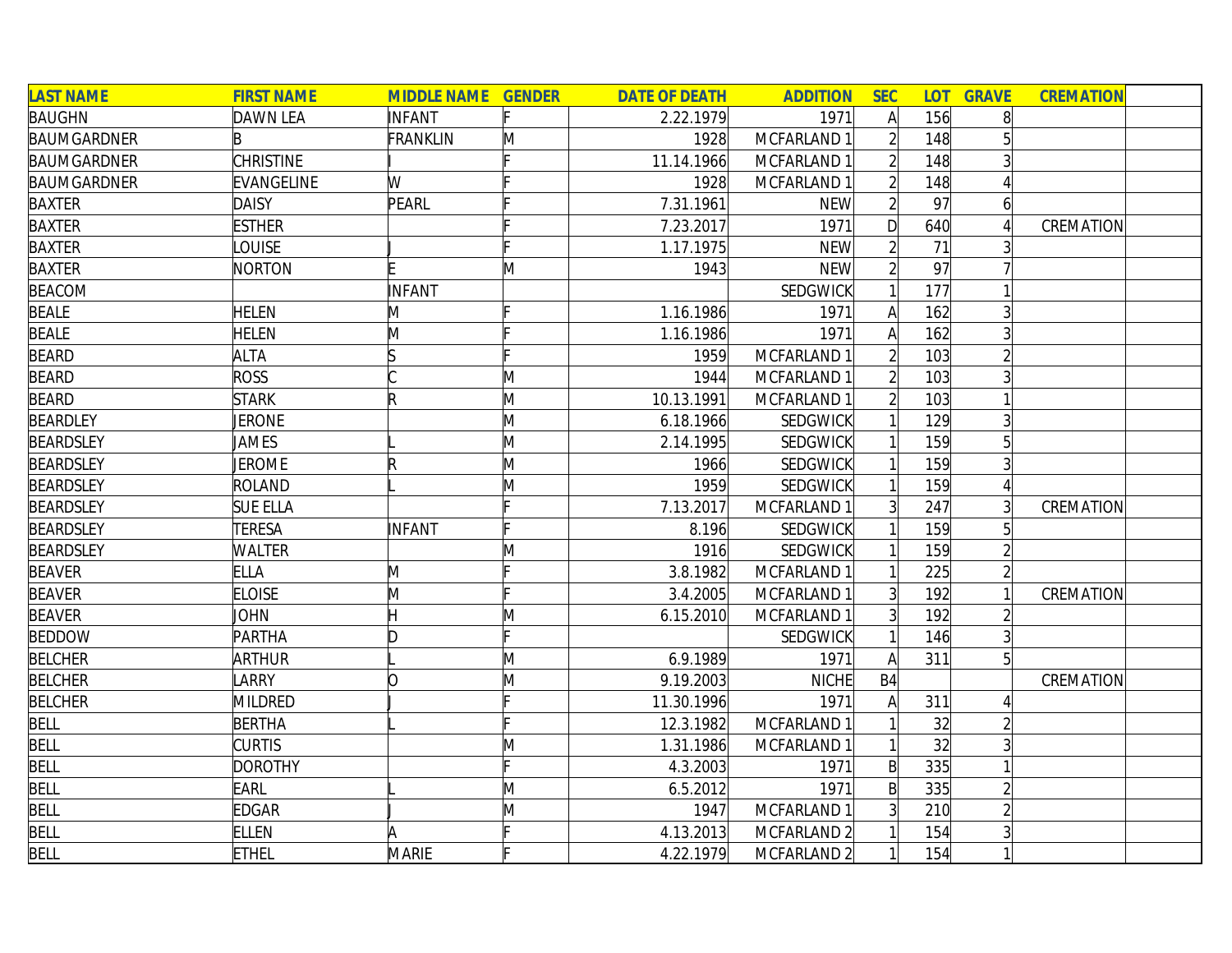| <b>LAST NAME</b>   | <b>FIRST NAME</b> | <b>MIDDLE NAME GENDER</b> |   | <b>DATE OF DEATH</b> | <b>ADDITION</b> | <b>SEC</b>     | <b>LOT</b> | <b>GRAVE</b>   | <b>CREMATION</b> |
|--------------------|-------------------|---------------------------|---|----------------------|-----------------|----------------|------------|----------------|------------------|
| <b>BELL</b>        | <b>FRANK</b>      |                           | M | 1930                 | MCFARLAND 1     | $\overline{2}$ | 150        | 5 <sup>1</sup> |                  |
| <b>BELL</b>        | <b>GRACE</b>      | B                         |   | 6.15.2010            | 1971            | $\mathsf{B}$   | 335        |                |                  |
| <b>BELL</b>        | KENNETH           | W                         | M | 1923                 | MCFARLAND 1     |                | 32         |                |                  |
| <b>BELL</b>        | <b>EE</b>         |                           | M | 1958                 | MCFARLAND 2     |                | 22         |                |                  |
| <b>BELL</b>        | MRS B.F.          | <b>ELIZA ADELL</b>        |   | 1930                 | MCFARLAND 1     |                | 150        | 4              |                  |
| BELL               | <b>RUTH</b>       |                           | M | 1947                 | MCFARLAND 1     | 3 <sup>1</sup> | 210        | $\overline{3}$ |                  |
| <b>BELL</b>        | WILLIAM           | R                         | M | 12.14.1996           | MCFARLAND 2     |                | 154        | $\overline{2}$ |                  |
| <b>BELLIS</b>      | <b>ETHEL</b>      | M                         |   | 1943                 | MCFARLAND 1     |                |            |                |                  |
| <b>BERGANDINE</b>  | <b>FRANK</b>      | Ŋ                         | M | 6.29.1983            | 1971            | A              | 293        |                |                  |
| <b>BERGANDINE</b>  | <b>SCOTT</b>      | <b>WILLIAM</b>            | M | 4.16.1988            | 1971            | A              | 276        |                |                  |
| <b>BERGANDINE</b>  | <b>VERNA</b>      |                           |   | 6.21.2016            | 1971            | A              | 293        |                |                  |
| <b>BERRY</b>       | CATHERINE         |                           |   | 1918                 | <b>NEW</b>      |                | 73         |                |                  |
| <b>BERRY</b>       | <b>HERBERT</b>    |                           | M | 1881                 | <b>NEW</b>      |                | 73         |                |                  |
| <b>BERRY</b>       | <b>JOSEPH</b>     | B                         | M | 1907                 | <b>NEW</b>      |                | 73         | 8              |                  |
| <b>BERRY</b>       | KATHLEEN          | F.L.                      |   | 10.28.1995           | 1971            | $\mathsf{B}$   | 367        |                |                  |
| <b>BERRY</b>       | MOTHER            |                           |   | 1906                 | <b>NEW</b>      |                | 94         | 51             |                  |
| <b>BERRY</b>       |                   |                           | M | 1890                 | <b>NEW</b>      |                | 94         | 8              |                  |
| <b>BERRY</b>       | <b>SAMUEL</b>     |                           | M | 1886                 | <b>NEW</b>      |                | 73         |                |                  |
| <b>BERRY</b>       | WILLIAM           | A                         | M | 1888                 | <b>NEW</b>      |                | 73         | 3              |                  |
| <b>BIANCHI</b>     | <b>RENEE</b>      | <b>ALTA</b>               |   | 1.9.2013             | MCFARLAND 2     |                | 115        |                | CREMATION        |
| <b>BILLINGSLEY</b> | <b>BONNIE</b>     | JEAN                      |   | 10.1.2015            | 1971            | A              | 317        | $\overline{3}$ | CREMATION        |
| <b>BILLINGSLEY</b> | <b>TIMOTHY</b>    |                           | M | 5.24.2016            | 1971            | A              | 317        | $\overline{3}$ | <b>CREMATION</b> |
| <b>BILLINGSLEY</b> | WILLIAM           | <b>HARLEY</b>             | M | 5.2.2016             | 1971            | A              | 317        |                | CREMATION        |
| <b>BILLS</b>       |                   | <b>INFANT</b>             | M | 8.8.1987             | MCFARLAND 2     |                | 126        |                |                  |
| <b>BIRD</b>        | <b>GROVER</b>     |                           | M |                      | <b>NEW</b>      |                | 66         | 6              |                  |
| <b>BIRD</b>        | HENRIETTA         | M                         |   | 8.21.1992            | <b>NEW</b>      |                | 66         |                |                  |
| <b>BLAIN</b>       | <b>FLETCHER</b>   |                           | M | 1959                 | MCFARLAND 2     |                | 63         |                |                  |
| <b>BLAINE</b>      | NANNIE            | M                         |   | 12.30.1982           | SEDGWICK        |                | 158        |                |                  |
| <b>BLAIR</b>       | <b>IDA</b>        |                           |   | 1958                 | MCFARLAND 1     |                | 167        |                |                  |
| <b>BLAIR</b>       | <b>EROY</b>       |                           | M | 1943                 | MCFARLAND 1     | $\overline{2}$ | 167        |                |                  |
| <b>BLAIR</b>       | RAYMOND           |                           | M | 6.3.2010             | 1971            | $\mathsf{B}$   | 348        |                |                  |
| <b>BLAIR</b>       | <b>RICKY</b>      | W                         | M | 3.29.1996            | 1971            | A              | 285        |                |                  |
| <b>BLAIR</b>       | VURLEIGH          |                           | M | 1959                 | MCFARLAND 1     |                | 167        | 5              |                  |
| <b>BLAKELY</b>     | ANNA              |                           |   | 1927                 | <b>NEW</b>      |                | 53         |                |                  |
| <b>BLAKELY</b>     | <b>FANNIE</b>     |                           |   | 1930                 | <b>NEW</b>      |                | 53         |                |                  |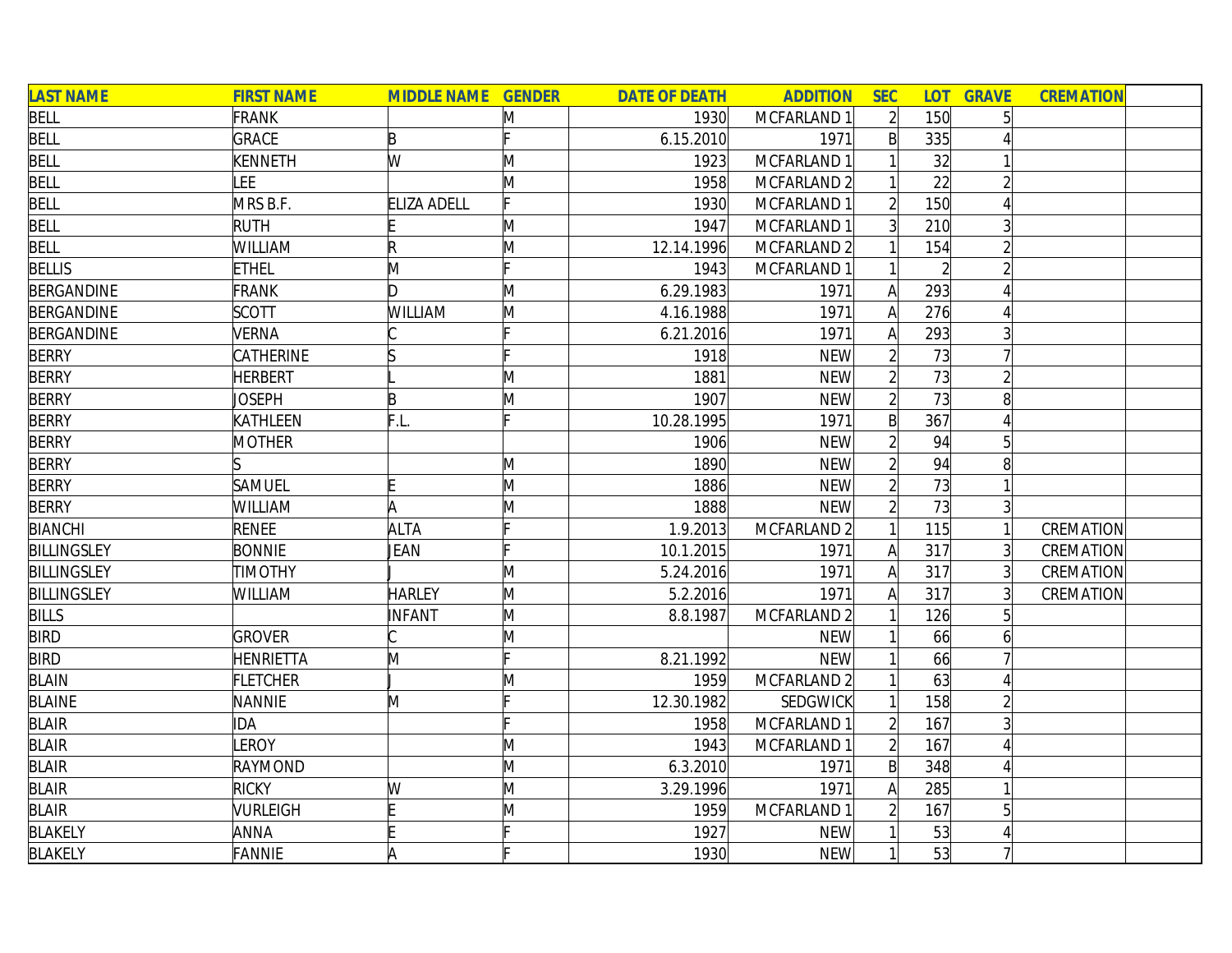| <b>LAST NAME</b> | <b>FIRST NAME</b> | <b>MIDDLE NAME GENDER</b> |   | <b>DATE OF DEATH</b> | <b>ADDITION</b>        | <b>SEC</b>     |                | <b>LOT GRAVE</b> | <b>CREMATION</b> |  |
|------------------|-------------------|---------------------------|---|----------------------|------------------------|----------------|----------------|------------------|------------------|--|
| <b>BLAKELY</b>   | PERRY             |                           | M | 1921                 | <b>NEW</b>             |                | 53             | 8                |                  |  |
| <b>BLAKELY</b>   | THEODORE          |                           | M | 1917                 | <b>NEW</b>             |                | 53             |                  |                  |  |
| <b>BLAKER</b>    | FLORENCE          |                           |   | 7.5.2001             | 1971                   | A              | 307            |                  |                  |  |
| <b>BLAKER</b>    | WILLIAM           |                           | Μ | 1987                 | 1971                   | $\mathsf{A}$   | 307            |                  | CREMATION        |  |
| <b>BLANTON</b>   | <b>BETTY</b>      | ۱A                        |   | 12.9.2010            | 1971                   | A              | 211            |                  |                  |  |
| <b>BLANTON</b>   | CHRYSTAL          |                           |   | 11.8.2016            | MCFARLAND 1            |                | 46             | $\overline{3}$   | CREMATION        |  |
| <b>BLANTON</b>   | JOE               | D                         | Μ | 4.18.1989            | 1971                   | A              | 211            |                  |                  |  |
| <b>BLAYNEY</b>   | CARRIE            | ls                        |   | 1960                 | <b>NEW</b>             |                | 42             | 6                |                  |  |
| <b>BLAYNEY</b>   | <b>REUBEN</b>     | M                         | M | 1960                 | <b>NEW</b>             |                | 42             |                  |                  |  |
| <b>BLESSING</b>  | <b>ALLAN</b>      | ID.                       | M | 8.8.1993             | 1971                   | A              | 218            |                  |                  |  |
| <b>BLEVINS</b>   | WILLIAM           |                           | M | 12.15.1988           | 1971                   | A              | 188            |                  |                  |  |
| <b>BLOUNT</b>    | <b>CAREY</b>      |                           | M | 1930                 | MCFARLAND 1            |                | 152            |                  |                  |  |
| <b>BLOUNT</b>    | <b>ELIZABETH</b>  |                           |   |                      | MCFARLAND 1            |                | 152            |                  |                  |  |
| <b>BLUBAUGH</b>  | <b>MARTHA</b>     |                           |   | 12.3.1989            | SEDGWICK               |                | 164            |                  |                  |  |
| <b>BOCKOVER</b>  | <b>CHARLES</b>    |                           | M |                      | <b>NEW</b>             |                | 111            |                  |                  |  |
| <b>BOCKOVER</b>  | <b>WAYNE</b>      |                           | M | 1927                 | <b>NEW</b>             |                | 111            |                  |                  |  |
| <b>BOGGS</b>     | <b>GEORGIE</b>    |                           | M | 1959                 | MCFARLAND 1            |                | 35             |                  |                  |  |
| <b>BOGGS</b>     | <b>HUGHIE</b>     |                           | Μ | 4.9.1981             | MCFARLAND 1            |                | 35             |                  |                  |  |
| <b>BOGGS</b>     | LILLIAN           |                           |   | 2.27.1996            | 1971                   | $\mathsf{B}$   | 341            |                  |                  |  |
| <b>BOLTON</b>    | <b>CLEOBELLE</b>  |                           |   | 1953                 | MCFARLAND <sub>2</sub> |                | $\overline{6}$ |                  |                  |  |
| <b>BOLTON</b>    | ROBERT            |                           | M | 6.17.1981            | MCFARLAND <sub>2</sub> |                |                |                  |                  |  |
| <b>BOMHARD</b>   | RICHARD           | lO.                       | M | 5.18.2000            | 1971                   | $\mathsf{B}$   | 439            |                  |                  |  |
| <b>BONZO</b>     | FREDA             |                           |   | 11.26.2002           | 1971                   | A              | 251            |                  |                  |  |
| <b>BOOR SR.</b>  | JOHN              |                           | M | 3.23.1988            | 1971                   | A              | 199            |                  |                  |  |
| <b>BOOR SR.</b>  | KATHRYN           |                           |   | 5.23.1985            | 1971                   | Α              | 199            |                  |                  |  |
| <b>BOOTON</b>    | <b>JAMES</b>      |                           | M | 12.3.2010            | 1971                   | $\mathsf{B}$   | 461            |                  |                  |  |
| <b>BORDEN</b>    | <b>RAYMOND</b>    |                           | M | 1.1.1991             | 1971                   |                | 311            |                  |                  |  |
| <b>BORROR</b>    | <b>MARIE</b>      | G                         |   | 6.21.1991            | MCFARLAND <sub>2</sub> |                | 8              |                  |                  |  |
| <b>BORROR</b>    | <b>MARRET</b>     | M                         | M | 6.16.1993            | MCFARLAND 2            |                | 8              |                  | CREMATION        |  |
| <b>BORROR</b>    | <b>RALPH</b>      |                           | M | 1953                 | MCFARLAND <sub>2</sub> |                | 8              |                  |                  |  |
| <b>BORROR</b>    | <b>VICTORIA</b>   |                           |   | 1953                 | MCFARLAND 2            |                |                |                  |                  |  |
| <b>BOSTON</b>    | <b>ALBERT</b>     | G                         | M | 1932                 | MCFARLAND 1            |                | 11             |                  |                  |  |
| <b>BOSTON</b>    | <b>ALLIE</b>      |                           |   | 11.1.1994            | MCFARLAND 1            |                | 97             |                  |                  |  |
| <b>BOSTON</b>    | ANNABELLE         |                           |   | 1941                 | MCFARLAND 1            |                | 14             |                  |                  |  |
| <b>BOSTON</b>    | <b>BERNICE</b>    |                           |   | 1927                 | MCFARLAND 1            | $\overline{2}$ | 97             |                  |                  |  |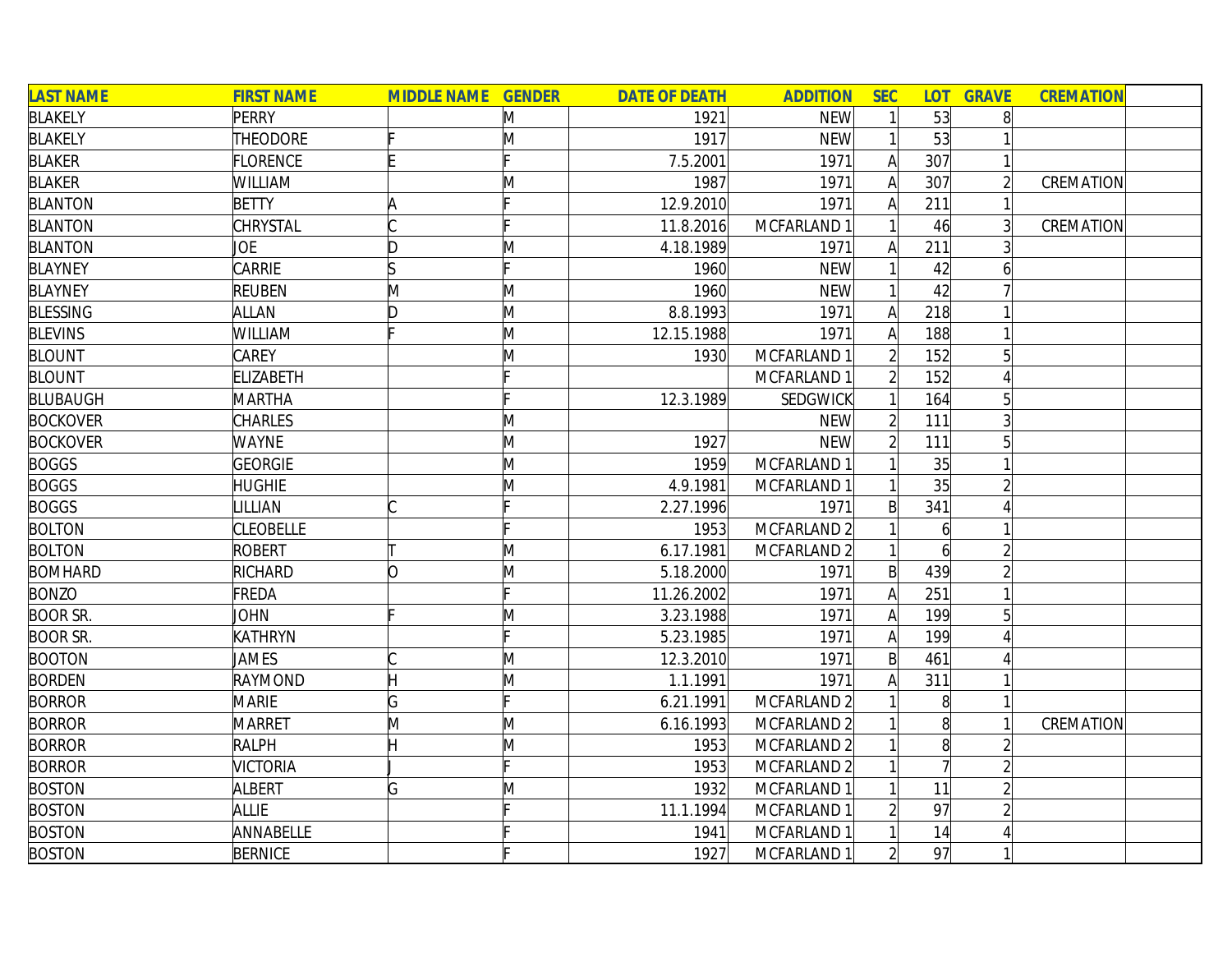| <b>LAST NAME</b> | <b>FIRST NAME</b> | <b>MIDDLE NAME GENDER</b> |   | <b>DATE OF DEATH</b> | <b>ADDITION</b> | <b>SEC</b>     | <b>LOT</b> | <b>GRAVE</b>   | <b>CREMATION</b> |  |
|------------------|-------------------|---------------------------|---|----------------------|-----------------|----------------|------------|----------------|------------------|--|
| <b>BOSTON</b>    | <b>BERTHA</b>     | A                         |   | 1924                 | MCFARLAND 1     |                | 11         |                |                  |  |
| <b>BOSTON</b>    | <b>BURR</b>       | H                         | M | 1924                 | MCFARLAND 1     |                | 14         | 5              |                  |  |
| <b>BOSTON</b>    | CECIL             | W                         | M | 1921                 | MCFARLAND 1     |                | 11         |                |                  |  |
| <b>BOSTON</b>    | CLARENCE          |                           | M | 1899                 | <b>NEW</b>      |                | 160        |                |                  |  |
| <b>BOSTON</b>    | D                 | LEWIS                     | M | 1923                 | MCFARLAND 1     |                | 14         | $\overline{3}$ |                  |  |
| <b>BOSTON</b>    | <b>EMMA</b>       |                           |   | 1944                 | <b>NEW</b>      |                | 160        | $\overline{2}$ |                  |  |
| <b>BOSTON</b>    | <b>FRANK</b>      |                           | M | 1966                 | MCFARLAND 1     | $\overline{2}$ | 97         | 3 <sup>l</sup> |                  |  |
| <b>BOSTON</b>    | <b>GEORGE</b>     | W                         | M | 1873                 | <b>NEW</b>      |                | 39         |                |                  |  |
| <b>BOSTON</b>    |                   | In                        |   | 1895                 | <b>NEW</b>      |                | 39         |                |                  |  |
| <b>BOSTON</b>    | <b>JACOB</b>      | D                         | M | 1934                 | <b>NEW</b>      |                | 160        |                |                  |  |
| <b>BOSTON</b>    | JOHN              | $\mathsf R$               | M | 1915                 | <b>NEW</b>      |                | 39         |                |                  |  |
| <b>BOSTON</b>    | <b>ELAND</b>      |                           | M | 6.25.1992            | MCFARLAND 2     |                | 59         |                |                  |  |
| <b>BOSTON</b>    | <b>IDA</b>        |                           |   | 1926                 | MCFARLAND 1     |                | 97         |                |                  |  |
| <b>BOSTON</b>    | <b>MARY</b>       | A                         |   | 1906                 | <b>NEW</b>      |                | 39         | 3              |                  |  |
| <b>BOSTON</b>    | RAYMOND           |                           | M | 3.11.1972            | MCFARLAND 2     |                | 13         |                |                  |  |
| <b>BOSTON</b>    | <b>RUTH</b>       | M                         |   | 9.9.1982             | MCFARLAND 2     |                | 13         |                |                  |  |
| <b>BOSTON</b>    | <b>VIOLA</b>      | M                         |   | 6.11.1997            | MCFARLAND 2     |                | 59         |                |                  |  |
| <b>BOSTON</b>    | WILLIAM           |                           | M | 1937                 | MCFARLAND 1     |                | 97         | $\overline{5}$ |                  |  |
| <b>BOSTON</b>    |                   | <b>INFANT</b>             |   |                      | <b>NEW</b>      |                | 39         |                |                  |  |
| <b>BOTTOMLEY</b> | KAY               |                           |   | 12.14.2015           | 1971            |                | 548        |                |                  |  |
| <b>BOUDINOT</b>  | <b>ESTHER</b>     |                           |   | 3.10.1994            | 1971            | $\mathsf{B}$   | 504        |                |                  |  |
| <b>BOWERS</b>    | CARRIE            | W                         |   |                      | <b>NEW</b>      |                | 97         |                |                  |  |
| <b>BOWERS</b>    | <b>JOSEPH</b>     |                           | Μ | 1920                 | <b>NEW</b>      |                | 97         |                |                  |  |
| <b>BOWERS</b>    | KATE              |                           |   | 1953                 | <b>SEDGWICK</b> |                | 118        |                |                  |  |
| <b>BOWERS</b>    | <b>MARY</b>       |                           |   | 1909                 | <b>NEW</b>      |                | 97         |                |                  |  |
| <b>BOWERS</b>    | MCMILLEN          |                           |   | 1936                 | <b>NEW</b>      |                | 97         |                |                  |  |
| <b>BOWERS</b>    | ZANE              | A                         | M | 3.31.1962            | <b>SEDGWICK</b> |                | 118        |                |                  |  |
| <b>BOWIE</b>     | <b>MARTHA</b>     | ΙA                        |   | 1925                 | <b>SEDGWICK</b> |                | 64         |                |                  |  |
| <b>BOWIE</b>     | <b>NIMROD</b>     |                           | M | 1907                 | <b>SEDGWICK</b> |                | 64         | $\overline{5}$ |                  |  |
| <b>BOXWELL</b>   | <b>EMILY</b>      | W                         | M | 3.3.2014             | 1971            | $\mathsf{A}$   | 213        | $\overline{3}$ |                  |  |
| <b>BOXWELL</b>   | <b>LOIS</b>       |                           |   | 2.15.2005            | 1971            | A              | 213        |                |                  |  |
| <b>BOYD</b>      | ALLEN             |                           | Μ | 1940                 | <b>NEW</b>      |                | 122        |                |                  |  |
| <b>BOYD</b>      | <b>ALMA</b>       | M                         |   | 1932                 | <b>NEW</b>      |                | 139        | $\overline{2}$ |                  |  |
| <b>BOYD</b>      | <b>ALTA</b>       | M                         |   | 1892                 | <b>NEW</b>      |                | 139        |                |                  |  |
| <b>BOYD</b>      | <b>ANNQ</b>       | M                         |   | 11.24.1999           | MCFARLAND 1     | $\mathbf{1}$   | 34         | 1              |                  |  |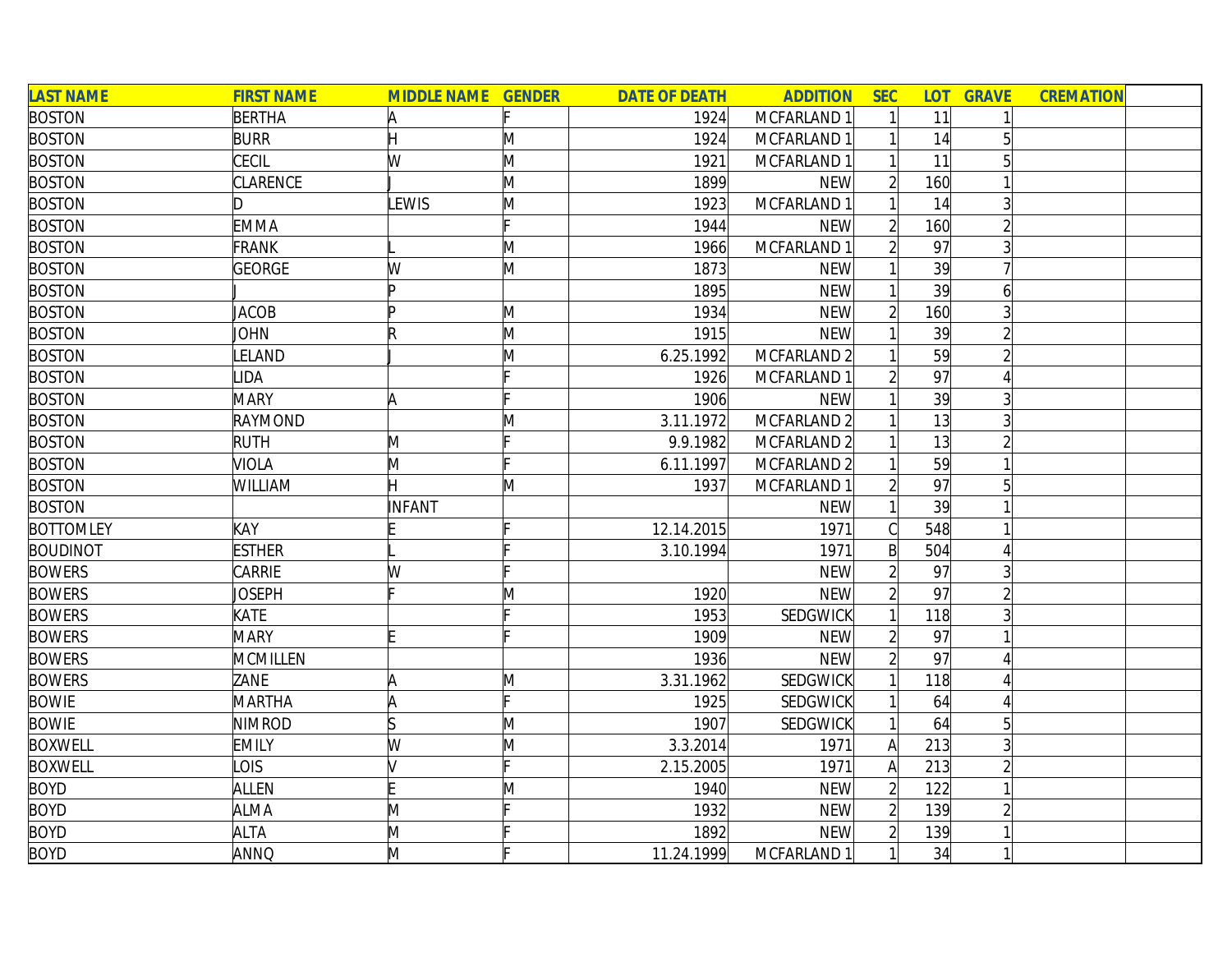| <b>LAST NAME</b>  | <b>FIRST NAME</b> | <b>MIDDLE NAME GENDER</b> |   | <b>DATE OF DEATH</b> | <b>ADDITION</b> | <b>SEC</b>     | <b>LOT</b>      | <b>GRAVE</b>   | <b>CREMATION</b> |  |
|-------------------|-------------------|---------------------------|---|----------------------|-----------------|----------------|-----------------|----------------|------------------|--|
| <b>BOYD</b>       | <b>BERMEDA</b>    |                           |   | 1949                 | MCFARLAND 1     | 3              | 187             |                |                  |  |
| <b>BOYD</b>       | CARROLL           | A                         |   | 1972                 | MCFARLAND 1     |                | 230             |                |                  |  |
| <b>BOYD</b>       | <b>DELIA</b>      |                           |   | 1913                 | <b>SEDGWICK</b> |                | 58              |                |                  |  |
| <b>BOYD</b>       | <b>ELIZABETH</b>  |                           |   | 1914                 | <b>NEW</b>      |                | 3               |                |                  |  |
| <b>BOYD</b>       | <b>ESTELLA</b>    |                           |   | 1959                 | MCFARLAND 1     |                | 34              |                |                  |  |
| <b>BOYD</b>       | <b>GARY</b>       | <b>ALAN</b>               | Μ | 5.5.1965             | MCFARLAND 1     |                | 229             |                |                  |  |
| <b>BOYD</b>       | <b>GEORGE</b>     |                           | M | 1906                 | <b>NEW</b>      |                | $\overline{3}$  |                |                  |  |
| <b>BOYD</b>       | <b>GROVER</b>     |                           | M | 5.12.1962            | MCFARLAND 1     |                | 34              | 5              |                  |  |
| <b>BOYD</b>       | <b>HARRIET</b>    | M                         |   | 1892                 | <b>NEW</b>      | $\overline{2}$ | 122             |                |                  |  |
| <b>BOYD</b>       | Jasper            | N                         | M | 1924                 | SEDGWICK        |                | 58              |                |                  |  |
| <b>BOYD</b>       | <b>JOHN</b>       |                           | M | 1906                 | <b>NEW</b>      |                | 122             | 6              |                  |  |
| <b>BOYD</b>       | LARRY             | $\mathsf R$               | M | 4.21.1994            | 1971            | А              | 255             |                |                  |  |
| <b>BOYD</b>       | LEWIS             |                           | M | 1900                 | <b>NEW</b>      |                |                 |                |                  |  |
| <b>BOYD</b>       | <b>MACK</b>       |                           | M | 7.6.1962             | MCFARLAND 1     |                | 187             |                |                  |  |
| <b>BOYD</b>       | <b>NETTIE</b>     |                           | M | 1925                 | <b>NEW</b>      |                | 122             |                |                  |  |
| <b>BOYD</b>       | RICHARD           | M                         | M | 12.24.2014           | 1971            |                | 603             |                |                  |  |
| <b>BOYD</b>       | <b>SELAH</b>      | M                         | M | 1954                 | <b>NEW</b>      |                | 139             |                |                  |  |
| <b>BOYD</b>       | <b>SYLVIA</b>     | A                         |   | 1940                 | <b>NEW</b>      |                | 3               |                |                  |  |
| <b>BOYD</b>       | <b>WILEY</b>      |                           | M | 1940                 | <b>NEW</b>      |                | 3               |                |                  |  |
| <b>BOYD</b>       | <b>WINFIELD</b>   |                           | M | 1938                 | MCFARLAND 1     |                | 34              | $\overline{3}$ |                  |  |
| <b>BOYD</b>       | <b>WINFRED</b>    | <b>CLIFTON</b>            | M | 12.1.1992            | MCFARLAND 1     |                | 34              |                |                  |  |
| <b>BOYD CLINE</b> | <b>MARY</b>       | <b>HELEN</b>              | F | 12.31.2015           | MCFARLAND 1     | 2              | 229             | 5              |                  |  |
| <b>BRADFIELD</b>  | <b>ARTHUR</b>     | E                         | M | 1959                 | MCFARLAND 2     |                | 32              |                |                  |  |
| <b>BRADFIELD</b>  | <b>ELIZABETH</b>  |                           |   | 1924                 | MCFARLAND 1     |                | $\vert 9 \vert$ |                |                  |  |
| <b>BRADFIELD</b>  | JAMES             | W                         | M | 1922                 | MCFARLAND 1     |                | $\mathsf{q}$    |                |                  |  |
| <b>BRADLEY</b>    | LAWRENCE          |                           | M | 5.23.1999            | 1971            | $\mathcal{C}$  | 624             |                |                  |  |
| <b>BRADLEY</b>    | WILMA             |                           |   | 12.31.2008           | 1971            |                | 624             |                |                  |  |
| <b>BRAKE</b>      | JOE               |                           | M | 1940                 | MCFARLAND 1     |                | 174             |                |                  |  |
| <b>BRAKE</b>      | LOYD              | D                         | M | 2.1.1971             | MCFARLAND 2     |                | 17              |                |                  |  |
| <b>BRAKE</b>      | <b>MARY</b>       |                           |   | 1.3.1996             | MCFARLAND 2     |                | 17              |                |                  |  |
| <b>BRAKE</b>      | <b>MAUDE</b>      | b.                        |   | 3.26.1965            | MCFARLAND 1     |                | 174             |                |                  |  |
| <b>BREECE</b>     | LOUISE            | VERA                      |   | 1.11.1963            | MCFARLAND 2     |                | 47              |                |                  |  |
| <b>BREECE</b>     | WARNER            | ARNOLD                    | M | 6.21.2014            | MCFARLAND 2     |                | 47              | 3              |                  |  |
| <b>BREEN</b>      | MARJORIE/RICHARD  | (HEADSTONE)               |   |                      | <b>NEW</b>      | $\overline{2}$ | 171             | 6              |                  |  |
| <b>BREHM</b>      | <b>DOMINIC</b>    |                           | M | 6.27.2004            | 1971            | $\mathsf{B}$   | 344             |                |                  |  |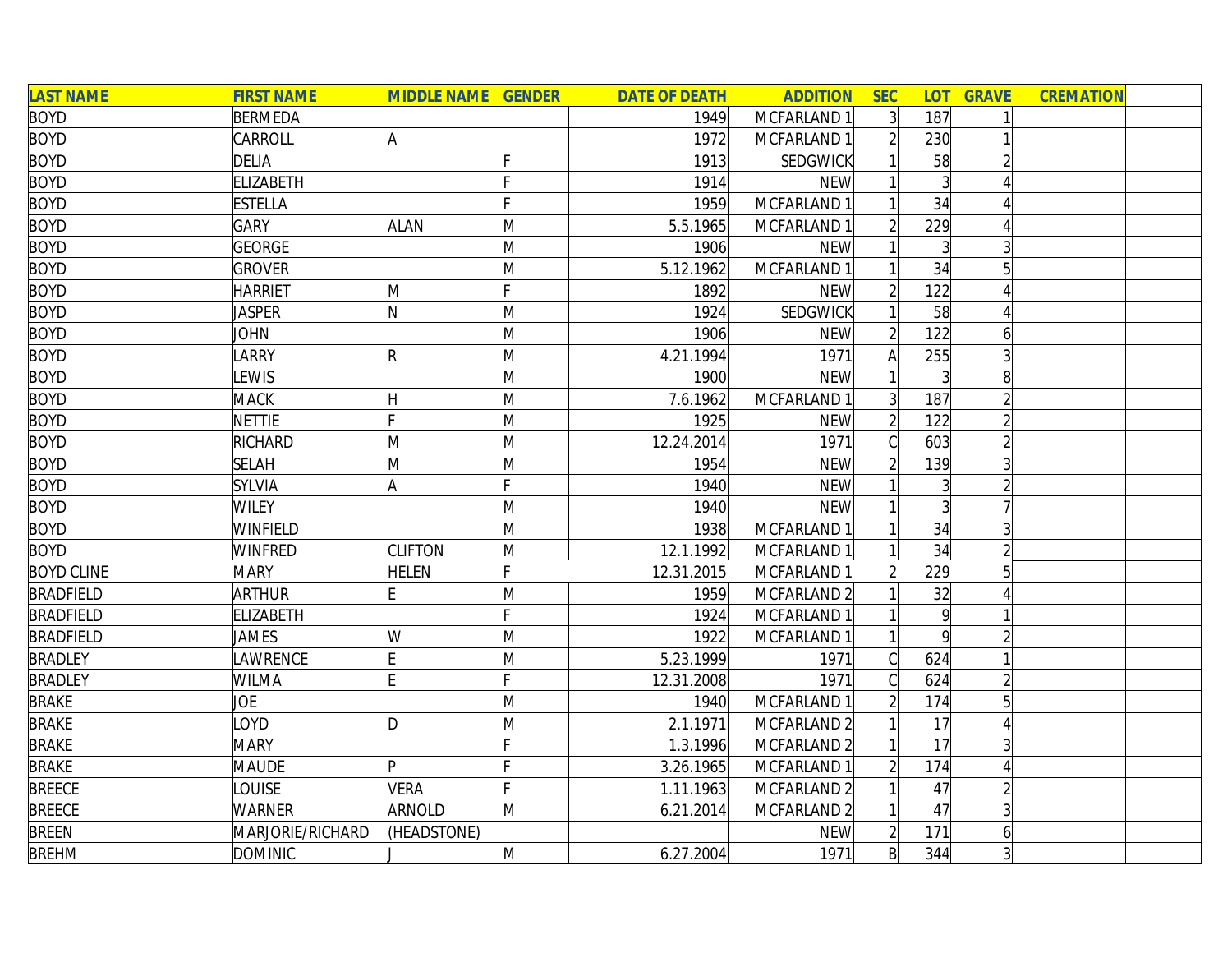| <b>LAST NAME</b> | <b>FIRST NAME</b> | <b>MIDDLE NAME GENDER</b> |   | <b>DATE OF DEATH</b> | <b>ADDITION</b> | <b>SEC</b>     | <b>LOT</b> | <b>GRAVE</b>   | <b>CREMATION</b> |  |
|------------------|-------------------|---------------------------|---|----------------------|-----------------|----------------|------------|----------------|------------------|--|
| <b>BREVOORT</b>  | MABEL             | A                         |   | 1927                 | <b>SEDGWICK</b> |                | 107        |                |                  |  |
| <b>BREVOORT</b>  | <b>VIRGIL</b>     |                           | M | 10.21.1964           | SEDGWICK        |                | 107        |                |                  |  |
| <b>BRICKER</b>   | <b>DAVID</b>      |                           | M | 1922                 | <b>NEW</b>      |                | 172        |                |                  |  |
| <b>BRICKER</b>   | <b>NORA</b>       |                           |   | 1943                 | <b>NEW</b>      | $\overline{2}$ | 172        | 6              |                  |  |
| <b>BRIGHT</b>    | <b>CHARLES</b>    |                           | Μ | 1.11.1997            | 1971            | $\mathsf{B}$   | 521        |                |                  |  |
| <b>BRIGHT</b>    | <b>ORA</b>        |                           |   | 12.30.1991           | 1971            | $\mathsf{B}$   | 521        |                |                  |  |
| <b>BRILLAHRT</b> | WILLIAM           | M                         | M | 1952                 | MCFARLAND 1     |                | 17         | $\overline{2}$ |                  |  |
| <b>BRILLHART</b> | <b>BESSIE</b>     | MARIE                     |   | 4.6.1978             | MCFARLAND 1     |                | 17         |                |                  |  |
| <b>BRILLHART</b> | <b>ELIZABETH</b>  |                           |   | 3.13.1954            | MCFARLAND 1     |                | 17         |                |                  |  |
| <b>BRILLHART</b> | MARVALENE         |                           |   | 1957                 | MCFARLAND 1     |                | 17         |                |                  |  |
| <b>BROBST</b>    | <b>EDWARD</b>     | A                         | M | 1904                 | <b>NEW</b>      |                | 57         |                |                  |  |
| <b>BROBST</b>    | ORREL             | G                         |   | 1929                 | <b>NEW</b>      |                | 57         |                |                  |  |
| <b>BROOKENS</b>  | <b>BETTY</b>      | <b>LOUISE</b>             |   | 7.21.1985            | MCFARLAND 1     | $\overline{3}$ | 189        |                |                  |  |
| <b>BROOKENS</b>  | <b>BOX</b>        |                           |   |                      | SEDGWICK        |                | 103        | 51             |                  |  |
| <b>BROOKENS</b>  | <b>CHARLES</b>    | A                         | M | 1928                 | SEDGWICK        |                | 103        |                |                  |  |
| <b>BROOKENS</b>  |                   | <b>LLOYD</b>              | M | 1948                 | MCFARLAND 1     |                | 189        |                |                  |  |
| <b>BROOKENS</b>  | OMA               |                           |   | 2.14.1991            | MCFARLAND 1     | $\overline{3}$ | 189        |                |                  |  |
| <b>BROOKENS</b>  | <b>MARY</b>       |                           |   | 1911                 | SEDGWICK        |                | 113        |                |                  |  |
| <b>BROOKENS</b>  | <b>NELLIE</b>     | G                         |   | 1929                 | <b>SEDGWICK</b> |                | 103        |                |                  |  |
| <b>BROOKENS</b>  | <b>SEWELL</b>     |                           | M | 1918                 | <b>SEDGWICK</b> |                | 113        | 5              |                  |  |
| <b>BROOKINS</b>  | <b>BERTHA</b>     |                           |   |                      | <b>NEW</b>      | $\overline{2}$ | 83         |                |                  |  |
| <b>BROOKINS</b>  | <b>CHARLES</b>    |                           | M | 11.16.1971           | MCFARLAND 1     | 3 <sup>1</sup> | 189        |                |                  |  |
| <b>BROOKINS</b>  | <b>LIDY</b>       |                           |   | 1904                 | <b>NEW</b>      |                | 83         |                |                  |  |
| <b>BROOKINS</b>  | IS                |                           |   | 1890                 | <b>NEW</b>      |                | 83         |                |                  |  |
| <b>BROOKS</b>    |                   |                           | M | 1918                 | SEDGWICK        |                | 151        |                |                  |  |
| <b>BROOKS</b>    | CATHERINE         |                           |   | 1956                 | SEDGWICK        |                | 151        |                |                  |  |
| <b>BROOKS</b>    | NELLIE            |                           |   | 1918                 | SEDGWICK        |                | 151        |                |                  |  |
| <b>BROWN</b>     | "MOTHER"          |                           |   | 1912                 | <b>NEW</b>      |                | 26         |                |                  |  |
| <b>BROWN</b>     | <b>ALBERT</b>     |                           | M | 1904                 | <b>NEW</b>      |                | 175        |                |                  |  |
| <b>BROWN</b>     | <b>ANNA</b>       |                           |   | 6.29.2001            | MCFARLAND 1     |                | 247        |                | CREMATION        |  |
| <b>BROWN</b>     | <b>ARTHER</b>     |                           | M |                      | <b>NEW</b>      | $\overline{2}$ | 145        |                |                  |  |
| <b>BROWN</b>     | <b>DANIEL</b>     |                           | M | 1882                 | <b>NEW</b>      |                | 26         |                |                  |  |
| <b>BROWN</b>     | <b>DELLA</b>      |                           |   | 1926                 | <b>NEW</b>      |                | 26         |                |                  |  |
| <b>BROWN</b>     | <b>EDITH</b>      | INFANT                    |   | 12.31.1994           | MCFARLAND 1     |                | 247        |                |                  |  |
| <b>BROWN</b>     | G                 |                           | M | 1907                 | SEDGWICK        |                | 63         |                |                  |  |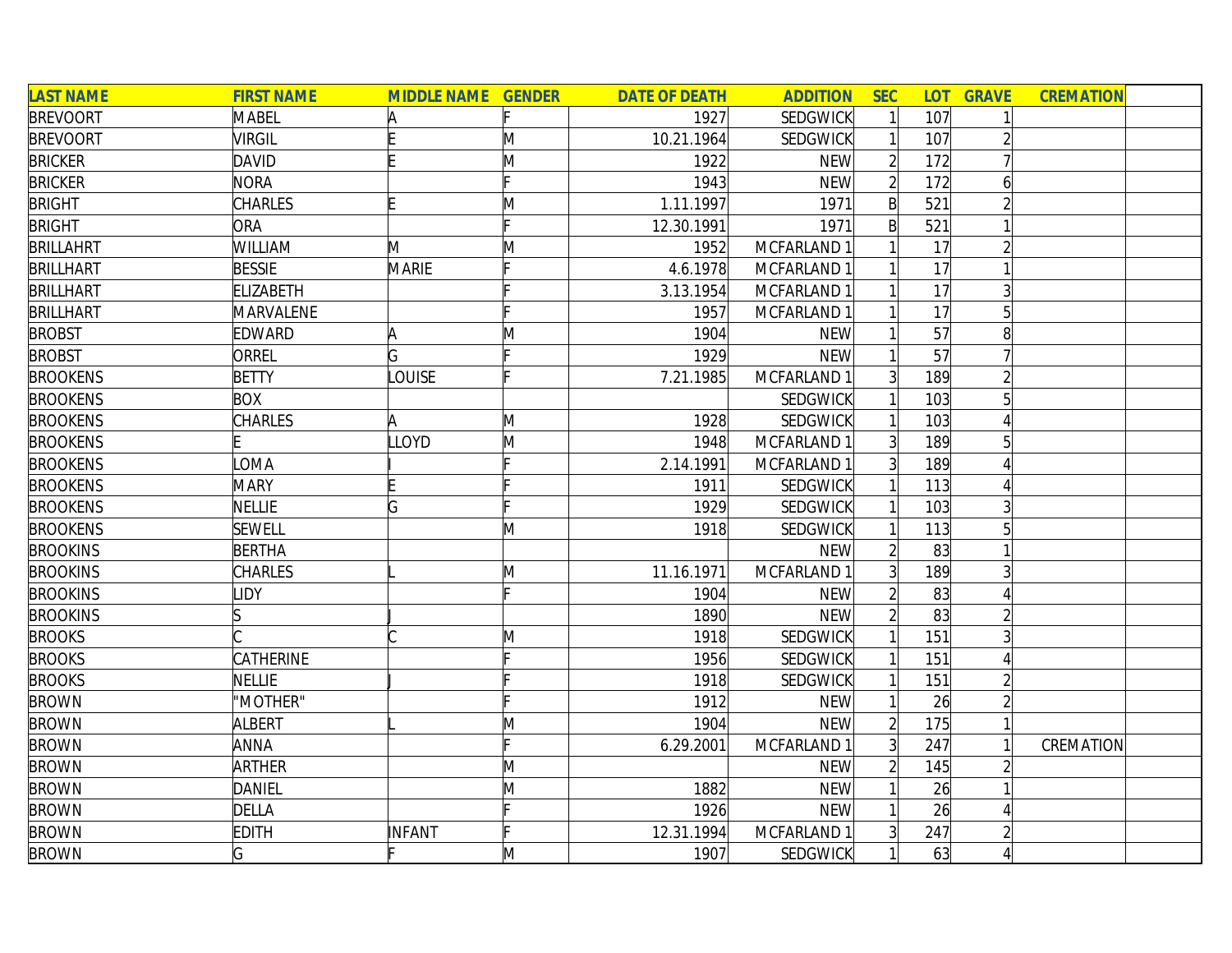| <b>LAST NAME</b>      | <b>FIRST NAME</b> | <b>MIDDLE NAME GENDER</b> |              | <b>DATE OF DEATH</b> | <b>ADDITION</b> | <b>SEC</b>     | <b>LOT</b> | <b>GRAVE</b>    | <b>CREMATION</b> |  |
|-----------------------|-------------------|---------------------------|--------------|----------------------|-----------------|----------------|------------|-----------------|------------------|--|
| <b>BROWN</b>          | <b>GEORGE</b>     | W                         | M            | 1929                 | <b>NEW</b>      | $\overline{2}$ | 145        | 5 <sup>1</sup>  |                  |  |
| <b>BROWN</b>          | <b>OUIE</b>       | M                         | M            | 1942                 | <b>NEW</b>      | $\overline{2}$ | 145        |                 |                  |  |
| <b>BROWN</b>          | M                 | A                         |              | 1900                 | <b>NEW</b>      |                | 26         |                 |                  |  |
| <b>BROWN</b>          | <b>MARGARET</b>   | ΙA                        |              | 1930                 | <b>NEW</b>      | $\overline{2}$ | 143        | 5 <sup>1</sup>  |                  |  |
| <b>BROWN</b>          | <b>MERTA</b>      |                           |              | 1952                 | <b>NEW</b>      | $\overline{2}$ | 143        | $\overline{6}$  |                  |  |
| <b>BROWN</b>          | MRS. G            |                           |              |                      | SEDGWICK        |                | 63         | $5\vert$        |                  |  |
| <b>BROWN</b>          | <b>NAOMI</b>      |                           |              |                      | <b>NEW</b>      | $\overline{2}$ | 143        | $\overline{3}$  |                  |  |
| <b>BROWN</b>          | NATALIE           |                           |              | 5.21.2003            | 1971            | $\mathsf{B}$   | 411        |                 |                  |  |
| <b>BROWN</b>          | PHILLMON          | B                         | M            | 1929                 | <b>NEW</b>      | $\overline{2}$ | 143        |                 |                  |  |
| <b>BROWN</b>          | <b>RAYMOND</b>    | G                         | M            | 3.21.2002            | MCFARLAND 1     | $\overline{3}$ | 247        |                 | CREMATION        |  |
| <b>BROWN</b>          | <b>ROBERT</b>     | <b>WILLIAM</b>            | $\mathsf{M}$ | 10.24.2018           | 1971            | D              | 681        |                 |                  |  |
| <b>BROWN</b>          | SHERMAN           |                           | M            | 10.7.2015            | 1971            | A              | 192        |                 |                  |  |
| <b>BROWN</b>          | <b>WALTER</b>     |                           | M            | 1897                 | <b>NEW</b>      | $\overline{2}$ | 145        |                 |                  |  |
| <b>BROWN</b>          | WILLIAM           |                           | M            | 1951                 | <b>NEW</b>      | $\overline{2}$ | 143        | $\overline{2}$  |                  |  |
| <b>BROWN(MATLACK)</b> | <b>ELLA</b>       |                           |              | 1944                 | MCFARLAND 1     |                | 31         | $\overline{3}$  |                  |  |
| <b>BROWNING</b>       | RAYMOND           | $\mathsf R$               | M            | 7.11.1988            | 1971            | A              | 279        | $\overline{3}$  |                  |  |
| <b>BRUCKMEYER</b>     | ALBERTA           |                           |              | 5.8.2004             | 1971            | A              | 238        | $5\vert$        | CREMATION        |  |
| <b>BRUFFETT</b>       | <b>ELIZABETH</b>  |                           |              | 11.30.2016           | 1971            | A              | 248        |                 |                  |  |
| <b>BRUFFETT</b>       | <b>SUSAN</b>      |                           |              | 5.21.2019            | 1971            | A              | 281        | 5 <sup>1</sup>  |                  |  |
| <b>BRUFFETT</b>       | <b>MORRIS</b>     | ID                        | M            | 2.19.1985            | 1971            | A              | 248        | 3               |                  |  |
| <b>BRUSH</b>          | JAMES             |                           | M            | 3.31.2004            | 1971            | $\mathsf{A}$   | 316        | $\overline{2}$  |                  |  |
| <b>BRUSH</b>          | JEAN              |                           | F            | 7.31.2004            | 1971            | A              | 316        |                 |                  |  |
| <b>BRYANT</b>         | <b>DONALD</b>     | D                         | M            | 11.5.1993            | 1971            | A              | 272        | $\overline{3}$  |                  |  |
| <b>BRYANT</b>         | <b>DONALD</b>     | R                         | M            | 8.3.2015             | 1971            | A              | 242        | $5\vert$        |                  |  |
| <b>BRYANT</b>         | KENNETH J         | INFANT                    | M            | 1972                 | MCFARLAND 2     |                | 126        | 10 <sup>1</sup> |                  |  |
| <b>BRYANT</b>         | <b>KEVIN</b>      |                           | M            | 6.14.1983            | 1971            | A              | 241        | $\overline{5}$  |                  |  |
| <b>BRYANT</b>         | <b>ILLIAM</b>     |                           |              | 9.12.1990            | 1971            | A              | 272        |                 |                  |  |
| <b>BRYANT</b>         | <b>RONALD</b>     |                           | M            | 8.2.1999             | 1971            | A              | 241        | Δ               |                  |  |
| <b>BRYANT</b>         | <b>SANDRA</b>     | KAY                       |              | 6.11.1985            | 1971            | A              | 242        |                 |                  |  |
| <b>BRYANT</b>         | <b>WILLIE</b>     |                           | M            | 1969                 | MCFARLAND 1     | $\overline{2}$ | 112        | $\overline{2}$  |                  |  |
| <b>BUCKINGHAM</b>     | <b>ALTA</b>       |                           |              | 1957                 | MCFARLAND 1     |                | 73         | 3               |                  |  |
| <b>BUCKINGHAM</b>     | <b>BURT</b>       |                           | M            | 1959                 | SEDGWICK        | 1              | 143        |                 |                  |  |
| <b>BUCKINGHAM</b>     | <b>CHESTER</b>    |                           | M            | 1924                 | MCFARLAND 1     | $\mathbf{1}$   | 73         |                 |                  |  |
| <b>BUCKINGHAM</b>     | <b>FERNE</b>      |                           |              | 1945                 | <b>SEDGWICK</b> |                | 143        |                 |                  |  |
| <b>BUCKINGHAM</b>     | <b>GEORGE</b>     | W                         | M            | 1897                 | <b>NEW</b>      | $\overline{2}$ | 162        |                 |                  |  |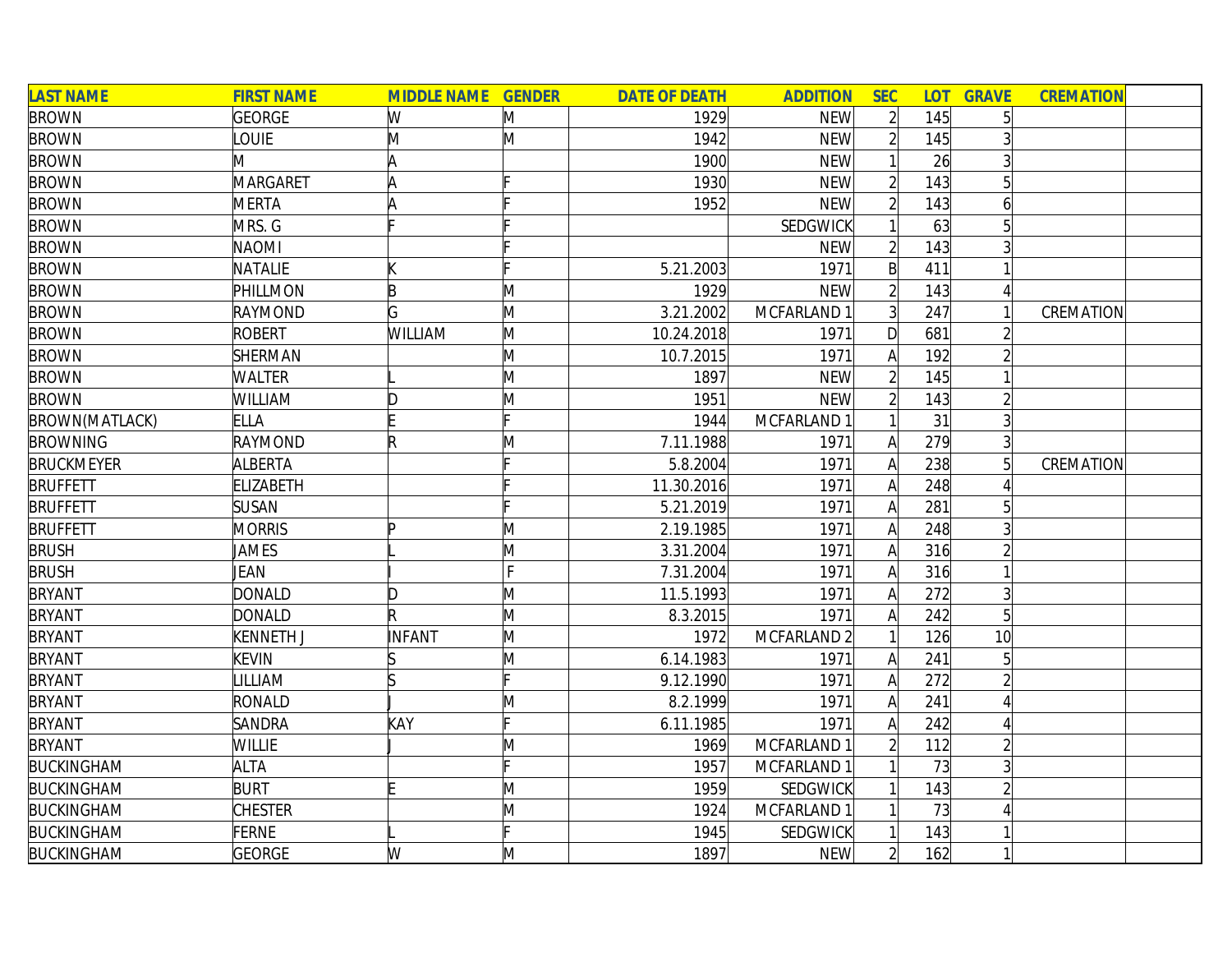| <b>LAST NAME</b>  | <b>FIRST NAME</b>  | <b>MIDDLE NAME GENDER</b> |    | <b>DATE OF DEATH</b> | <b>ADDITION</b> | <b>SEC</b>     | <b>LOT</b> | <b>GRAVE</b>    | <b>CREMATION</b> |
|-------------------|--------------------|---------------------------|----|----------------------|-----------------|----------------|------------|-----------------|------------------|
| <b>BUCKINGHAM</b> | <b>GEORGIANA</b>   |                           |    | 1946                 | MCFARLAND 1     | $\overline{2}$ | 118        | $\overline{2}$  |                  |
| <b>BUCKINGHAM</b> | <b>HAZEL</b>       | M                         |    |                      | MCFARLAND 1     |                | 73         | $5\overline{)}$ |                  |
| <b>BUCKINGHAM</b> | JOSEPH             | W                         | M  | 6.5.1996             | MCFARLAND 1     |                | 73         | $\overline{2}$  |                  |
| <b>BUCKINGHAM</b> | <b>LIBBIE</b>      | ID.                       |    | 1933                 | <b>NEW</b>      |                | 162        | $\overline{2}$  |                  |
| <b>BUCKINGHAM</b> | <b>MARY</b>        |                           |    | 1923                 | SEDGWICK        |                | 143        | 3               |                  |
| <b>BUCKINGHAM</b> | <b>OLIVER</b>      |                           | M  | 1923                 | <b>SEDGWICK</b> |                | 143        | 5 <sup>1</sup>  |                  |
| <b>BUDD</b>       | <b>CHARLES</b>     |                           | M  | 1935                 | <b>NEW</b>      |                | 35         |                 |                  |
| <b>BUDD</b>       | <b>CHARLOTTE</b>   | M                         |    | 9.14.1982            | <b>NEW</b>      |                | 35         |                 |                  |
| <b>BUDD</b>       | <b>GEORGE</b>      |                           | Μ  | 3.4.1971             | <b>NEW</b>      |                | 35         | 8 <sup>1</sup>  |                  |
| <b>BUDD</b>       | <b>KATHRYN</b>     |                           |    | 1915                 | SEDGWICK        |                | 131        |                 |                  |
| <b>BUDD</b>       | <b>MAMIE</b>       |                           |    |                      | <b>NEW</b>      |                | 35         | 6               |                  |
| <b>BUDD</b>       | <b>MARY</b>        |                           |    | 1889                 | <b>NEW</b>      |                | 35         |                 |                  |
| <b>BUDD</b>       | <b>MINNIE</b>      |                           |    | 1952                 | <b>NEW</b>      |                | 35         |                 |                  |
| <b>BUELL</b>      | <b>TERRY</b>       |                           | M  | 3.25.1990            | 1971            | A              | 317        |                 |                  |
| <b>BUMSTEAD</b>   | AUGUSTINE          |                           | M  | 7.20.1967            | MCFARLAND 1     | $\overline{2}$ | 94         |                 |                  |
| <b>BUMSTEAD</b>   | <b>MARY</b>        |                           |    | 7.18.2012            | MCFARLAND 1     |                | 94         |                 |                  |
| <b>BURBANK</b>    | KENNETH            |                           | M  |                      | 1971            | $\mathsf{B}$   | 469        |                 |                  |
| <b>BURBANK</b>    | <b>THERESE</b>     | M                         |    | 4.11.2001            | 1971            | $\mathsf{B}$   | 469        |                 |                  |
| <b>BURDETTE</b>   | <b>BETTY</b>       | LEE                       |    | 5.22.2017            | 1971            | A              | 238        | 5               | CREMATION        |
| <b>BURDETTE</b>   | <b>CARROLL ANN</b> | INFANT                    |    | <b>INFANT</b>        | MCFARLAND 2     |                | 66         |                 |                  |
| <b>BURDETTE</b>   | <b>CHARLES</b>     |                           | M  | 6.28.1991            | MCFARLAND 2     |                | 66         |                 | CREMATION        |
| <b>BURDETTE</b>   | <b>CINDY</b>       | INFANT                    | E. | INFANT               | MCFARLAND 2     |                | 66         |                 |                  |
| <b>BURDETTE</b>   | <b>DARRL</b>       | PERRY                     | M  | 5.21.1991            | MCFARLAND 2     |                | 66         |                 | CREMATION        |
| <b>BURDETTE</b>   | <b>HAROLD</b>      |                           | M  |                      | MCFARLAND 2     |                | 66         |                 |                  |
| <b>BURDETTE</b>   | <b>MINNIE</b>      | M                         |    | 11.12.2000           | MCFARLAND 2     |                | 66         | 3               |                  |
| <b>BURDETTE</b>   | <b>ROY</b>         |                           | M  | 12.14.1996           | MCFARLAND 2     |                | 66         |                 | CREMATION        |
| <b>BURNETT</b>    | <b>BARBARA</b>     |                           |    | 9.4.2013             | 1971            | $\mathsf{B}$   | 531        | 3               | CREMATION        |
| <b>BURNETT</b>    | RICHARD            | G                         | M  | 12.15.2015           | 1971            | $\mathsf{B}$   | 531        | $\overline{3}$  | CREMATION        |
| <b>BURNETT</b>    | <b>ROSALIE</b>     |                           |    | 9.26.1994            | 1971            | $\mathsf{B}$   | 531        | $\overline{2}$  |                  |
| <b>BURRER</b>     | <b>AMY</b>         |                           |    | 1932                 | <b>NEW</b>      | 1              | 24         | 6               |                  |
| <b>BURRER</b>     | CARLETON           | <b>SPERRY</b>             | M  | 1.13.1989            | <b>NEW</b>      | 1              | 69         |                 |                  |
| <b>BURRER</b>     | <b>CHARLOTTE</b>   | GRACE                     |    | 7.2.1991             | <b>NEW</b>      |                | 24         | 51/2            | CREMATION        |
| <b>BURRER</b>     | <b>DOROTHY</b>     | M                         |    | 12.6.2001            | <b>NEW</b>      |                | 69         |                 |                  |
| <b>BURRER</b>     | <b>ELEN</b>        | D                         |    | 1916                 | <b>NEW</b>      |                | 24         |                 |                  |
| <b>BURRER</b>     | <b>GORDON</b>      | JACOB                     | M  | 1926                 | <b>NEW</b>      | $\mathbf{1}$   | 24         | 8 <sup>1</sup>  |                  |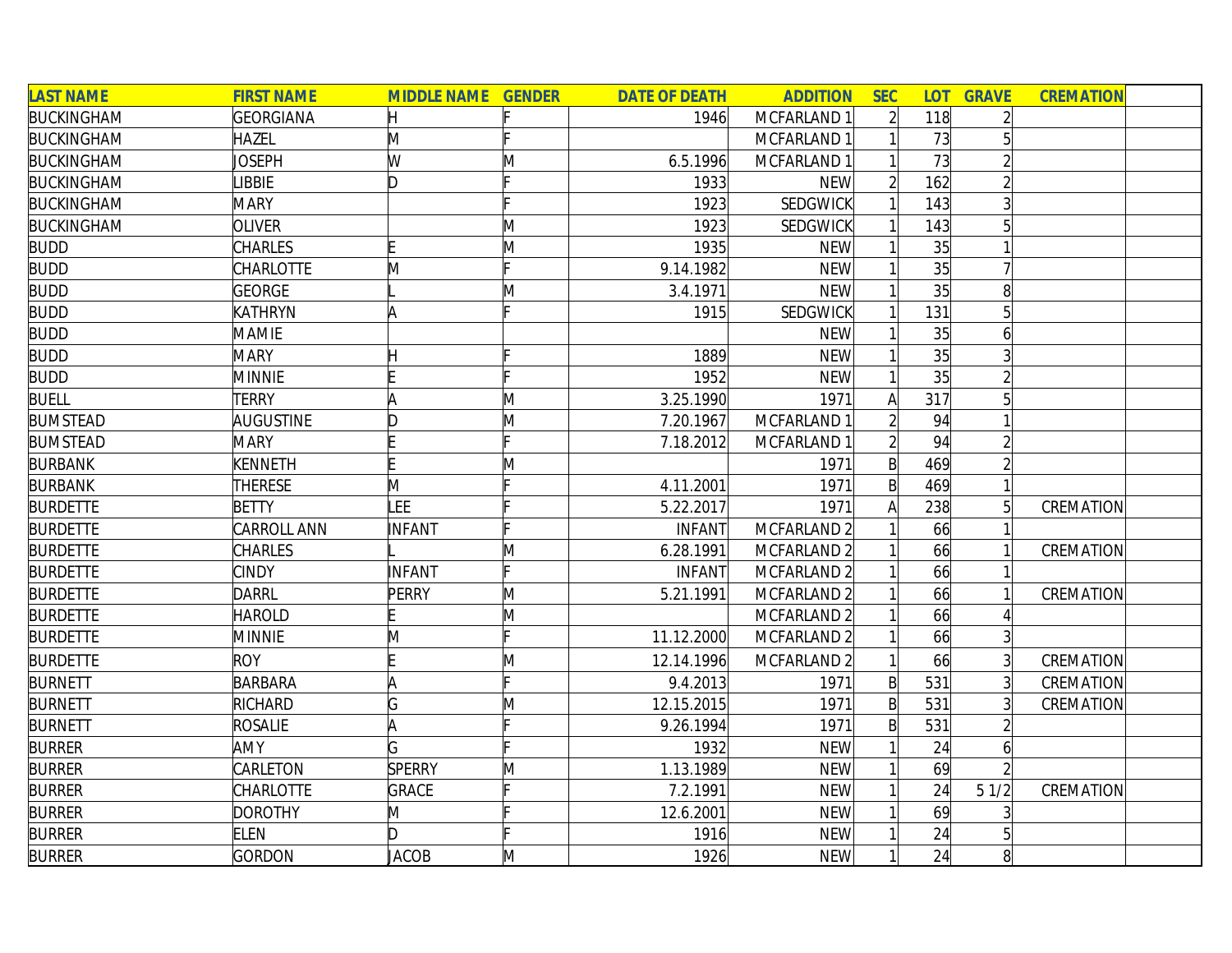| <b>LAST NAME</b>       | <b>FIRST NAME</b> | <b>MIDDLE NAME GENDER</b> |   | <b>DATE OF DEATH</b> | <b>ADDITION</b>        | <b>SEC</b>   | LOT <sub>1</sub> | <b>GRAVE</b>   | <b>CREMATION</b> |
|------------------------|-------------------|---------------------------|---|----------------------|------------------------|--------------|------------------|----------------|------------------|
| <b>BURRER</b>          | <b>GORDON</b>     | <b>JACOB</b>              | M | 7.4.1960             | <b>NEW</b>             |              | 24               | 51/2           | CREMATION        |
| <b>BURRER</b>          | <b>GERALD</b>     |                           | Μ | 8.31.1993            | SEDGWICK               |              | 30 <sup>l</sup>  |                |                  |
| <b>BURRER</b>          | <b>KARL</b>       | ORMAND                    | M | 1957                 | <b>NEW</b>             |              | 24               |                |                  |
| <b>BURRER</b>          | <b>MARTHA</b>     |                           |   | 5.22.1982            | <b>NEW</b>             |              | 24               |                |                  |
| <b>BURRER</b>          | MARYANN           |                           |   | 2.28.1962            | <b>NEW</b>             |              | 24               |                |                  |
| <b>BURRER</b>          | <b>MINERVA</b>    |                           |   | 1937                 | SEDGWICK               |              | 30               |                |                  |
| <b>BURRER</b>          | PAUL              | <b>PARKER</b>             | M | 9.1.1976             | <b>SEDGWICK</b>        |              | 30 <sup>1</sup>  |                |                  |
| <b>BURRER</b>          | <b>RUDOLPH</b>    | <b>ODELL</b>              | M | 7.17.1965            | <b>NEW</b>             |              | 24               |                |                  |
| <b>BURRER</b>          | <b>SPRAGUE</b>    | <b>GAMMILL</b>            | M | 1886                 | <b>NEW</b>             |              | 24               |                |                  |
| <b>BURRER-BAUGHMAN</b> | <b>BARBARA</b>    | <b>ELIZABETH</b>          |   | 1.26.2016            | SEDGWICK               |              | 30 <sup>2</sup>  | $\overline{3}$ | CREMATION        |
| <b>BURSON</b>          |                   | <b>INFANT</b>             |   | 7.21.1962            | MCFARLAND <sub>2</sub> |              | 95               |                |                  |
| <b>BURTON</b>          | OSWALD            | G                         | M | 1945                 | SEDGWICK               |              | 169              |                |                  |
| <b>BURTON</b>          | VAULT             |                           |   |                      | SEDGWICK               |              | 169              |                |                  |
| <b>BURTON</b>          | VAULT             |                           |   |                      | SEDGWICK               |              | 169              |                |                  |
| <b>BURWELL</b>         | <b>DOROTHY</b>    |                           |   | 3.13.1998            | 1971                   |              | 164              |                |                  |
| <b>BURWELL</b>         | <b>HARRY</b>      | D                         | M | 1959                 | MCFARLAND <sub>2</sub> |              | 65               |                |                  |
| <b>BURWELL</b>         | THELMA            |                           |   | 6.25.1969            | MCFARLAND 2            |              | 65               |                |                  |
| <b>BURWELL</b>         | <b>WALTER</b>     |                           | M | 3.6.1993             | 1971                   | A            | 164              | 5              |                  |
| <b>BUTTERFIELD</b>     | LARRY             |                           | M | 9.2.2014             | 1971                   | A            | 271              |                |                  |
| <b>BUTTS</b>           | <b>JEFFREY</b>    |                           | M | 1.17.2009            | 1971                   |              | 579              |                |                  |
| CACKLER                | <b>GRACE</b>      |                           |   | 12.16.1986           | 1971                   | $\mathsf{A}$ | 158              |                |                  |
| <b>CACKLER</b>         | <b>JAMES</b>      |                           | M | 11.19.1980           | 1971                   | A            | 159              |                |                  |
| CACKLER                | <b>MARIAN</b>     |                           |   | 10.13.2010           | 1971                   | A            | 159              |                |                  |
| CAIN                   | <b>DALE</b>       | W                         | M | 8.26.2006            | MCFARLAND 1            |              | 39               |                |                  |
| CAIN                   | <b>GENE</b>       | M                         | M | 1937                 | MCFARLAND 1            |              | 39               | 5              |                  |
| CAIN                   | <b>IVALOU</b>     |                           |   | 6.2.2002             | MCFARLAND 1            |              | 39               |                |                  |
| CAMEALY                | JOHN              | <b>BREMAR</b>             | M | 12.7.2017            | 1971                   | B            | 409              |                | CREMATION        |
| CAMEALY                | <b>OIS</b>        |                           |   | 1.1.2016             | 1971                   | B            | 409              |                | CREMATION        |
| CAMPBELL               | <b>MARJORIE</b>   | ANN                       |   | 8.19.2015            | 1971                   | А            | 318              |                | CREMATION        |
| CAMPBELL               | <b>MARY</b>       |                           |   | 8.29.1971            | <b>NEW</b>             |              | 84               |                |                  |
| CANTLEBERRY            | <b>BETTY</b>      | M                         |   | 5.9.2009             | 1971                   | A            | 298              |                |                  |
| CANTLEBERRY            | <b>EULA</b>       |                           |   | 4.9.1999             | 1971                   | Α            | 165              |                |                  |
| CANTLEBERRY            | <b>FLOSSIE</b>    | M                         |   | 12.21.1971           | MCFARLAND <sub>2</sub> |              | 34               |                |                  |
| CANTLEBERRY            | FREDA             |                           | M | 1956                 | MCFARLAND <sub>2</sub> |              | 34               |                |                  |
| CANTLEBERRY            | <b>FREDERICK</b>  |                           | M | 8.12.2005            | 1971                   | Al           | 298              | $\overline{3}$ |                  |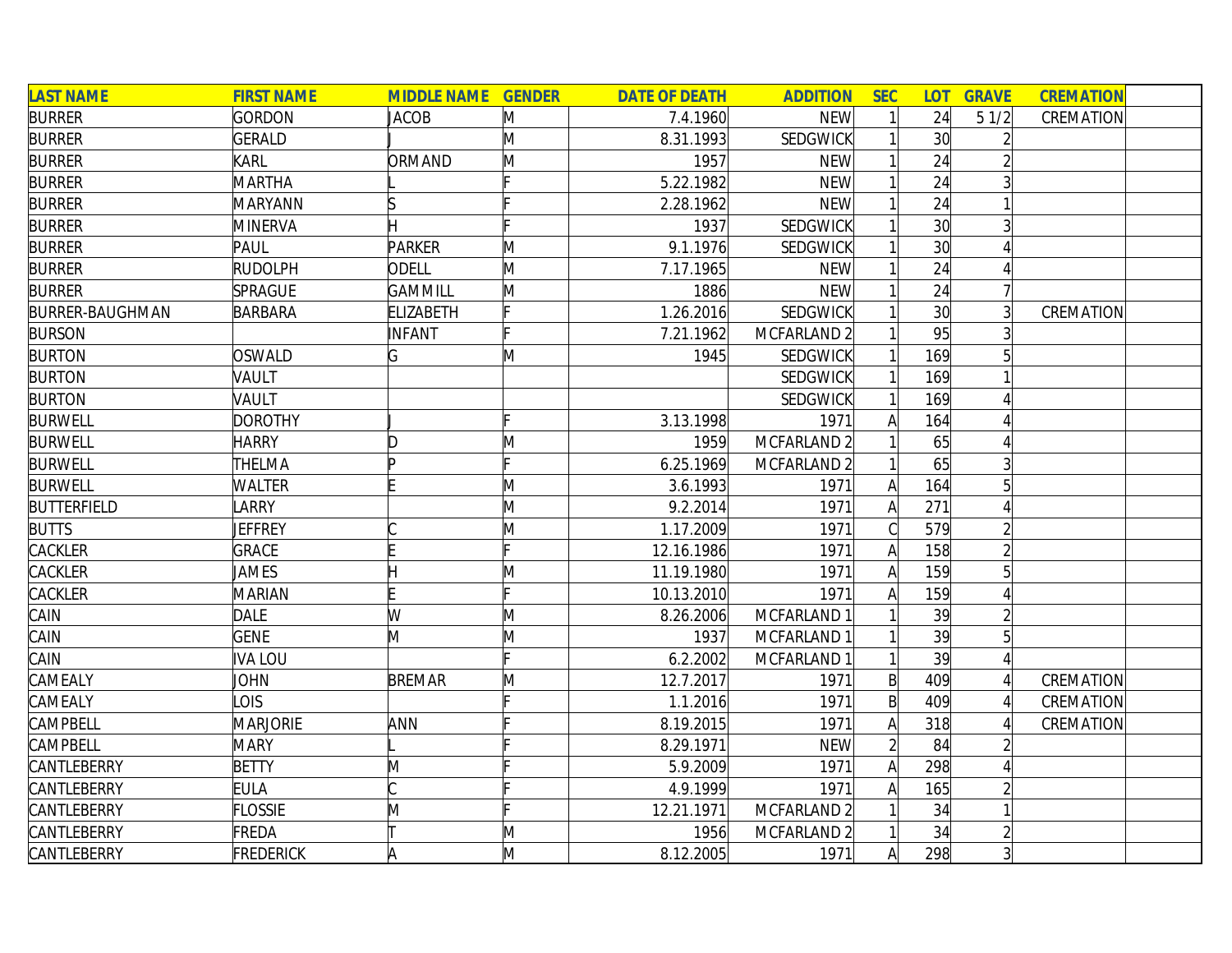| <b>LAST NAME</b> | <b>FIRST NAME</b> | <b>MIDDLE NAME GENDER</b> |              | <b>DATE OF DEATH</b> | <b>ADDITION</b> | <b>SEC</b>     | LOT <sub>1</sub> | <b>GRAVE</b>    | <b>CREMATION</b> |  |
|------------------|-------------------|---------------------------|--------------|----------------------|-----------------|----------------|------------------|-----------------|------------------|--|
| CANTLEBERRY      | GORDON            |                           | M            | 8.7.1988             | 1971            | $\mathsf{A}$   | 165              |                 |                  |  |
| CANTRELL         | <b>CHARLOTTE</b>  |                           |              | 8.5.1998             | MCFARLAND 1     |                | 237              |                 |                  |  |
| CANTRELL         | DARWIN(BUD)       | W                         | M            | 3.24.2012            | MCFARLAND 1     |                | 181              |                 |                  |  |
| CANTRELL         | <b>DREW</b>       |                           | M            | 6.2.1996             | 1971            | A              | 208              | 5               |                  |  |
| CANTRELL         | <b>ELLA</b>       |                           |              | 1957                 | MCFARLAND 1     | $\overline{2}$ | 181              |                 |                  |  |
| CANTRELL         | <b>ERSELL</b>     |                           | M            | 9.10.1987            | MCFARLAND 1     | $\overline{2}$ | 237              | $5\overline{)}$ |                  |  |
| CANTRELL         | <b>ESTILL</b>     |                           |              | 1936                 | MCFARLAND 1     | $\overline{2}$ | 181              | $5\overline{)}$ |                  |  |
| CANTRELL         | <b>MARJORIE</b>   |                           |              | 1941                 | MCFARLAND 1     |                | 28               |                 |                  |  |
| CANTRELL         | OLLIE             | LEE                       | M            | 2.25.1963            | MCFARLAND 1     |                | 181              |                 |                  |  |
| CANTRELL         | VARLILLIE         |                           |              | 7.27.1981            | 1971            | A              | 208              |                 |                  |  |
| CANTRELL         | <b>WAYNE</b>      |                           | M            | 12.31.1991           | MCFARLAND 1     |                | 181              |                 |                  |  |
| CAPELL           | <b>DANIEL</b>     |                           | M            | 1933                 | MCFARLAND 1     |                | 169              |                 |                  |  |
| CAPELL           | <b>GUY</b>        |                           | M            | 1965                 | MCFARLAND 1     |                | 169              |                 |                  |  |
| CAPELL           | <b>MAME</b>       |                           |              | 1956                 | MCFARLAND 1     |                | 169              |                 |                  |  |
| CAPELL           | NELSON            |                           | M            | 1939                 | MCFARLAND 1     |                | 81               |                 |                  |  |
| <b>CARPENTER</b> | <b>ALICE</b>      |                           |              | 1952                 | <b>NEW</b>      |                | 146              |                 |                  |  |
| CARPENTER        | AMY               | D                         |              | 1929                 | MCFARLAND 1     |                | 126              |                 |                  |  |
| CARPENTER        | <b>CLAUDE</b>     |                           | M            | 1949                 | MCFARLAND 1     |                | 126              |                 |                  |  |
| <b>CARPENTER</b> | DONALD            |                           | M            | 7.19.2009            | 1971            | A              | 274              |                 |                  |  |
| CARPENTER        | <b>DOROTHY</b>    |                           |              | 1.16.2012            | MCFARLAND 2     |                | 113              |                 |                  |  |
| CARPENTER        | <b>EMILY</b>      |                           |              | 1909                 | SEDGWICK        |                | 108              | 5               |                  |  |
| CARPENTER        | <b>ETHEL</b>      |                           |              | 6.23.1975            | MCFARLAND 1     |                | 126              |                 |                  |  |
| CARPENTER        |                   | A                         | M            | 1914                 | <b>NEW</b>      |                | 146              | 6               |                  |  |
| CARPENTER        |                   | N                         |              | 1917                 | <b>NEW</b>      |                | 57               |                 |                  |  |
| CARPENTER        | <b>HATTIE</b>     |                           |              | 1905                 | <b>NEW</b>      |                | 57               |                 |                  |  |
| CARPENTER        | JENNIE            |                           |              | 1966                 | <b>SEDGWICK</b> |                | 117              |                 |                  |  |
| CARPENTER        | MABEL             |                           |              | 5.25.1986            | 1971            | $\mathsf{A}$   | 274              |                 |                  |  |
| <b>CARPENTER</b> | MARGARET          |                           |              | 5.27.2003            | 1971            | A              | 274              | 5               |                  |  |
| <b>CARPENTER</b> | <b>MARY</b>       |                           |              | 1897                 | <b>NEW</b>      | $\overline{2}$ | 146              |                 |                  |  |
| CARPENTER        | <b>NEWELL</b>     |                           | M            | 1880                 | <b>NEW</b>      |                | 57               |                 |                  |  |
| CARPENTER        | ORA               |                           | M            | 1926                 | MCFARLAND 1     | $\overline{2}$ | 126              | $\overline{3}$  |                  |  |
| CARPENTER        | <b>VIOLA</b>      |                           |              | 1.2.2013             | 1971            | $\mathsf{B}$   | 461              |                 |                  |  |
| CARPENTER        | W                 | N                         | M            | 7.21.1986            | MCFARLAND 2     |                | 113              |                 |                  |  |
| <b>CARPENTER</b> | <b>WAYNE</b>      |                           | M            | 1957                 | <b>NEW</b>      | $\overline{2}$ | 146              |                 |                  |  |
| CARPENTER        | WELDON            | R                         | $\mathsf{M}$ | 1.17.2010            | 1971            | B              | 461              |                 |                  |  |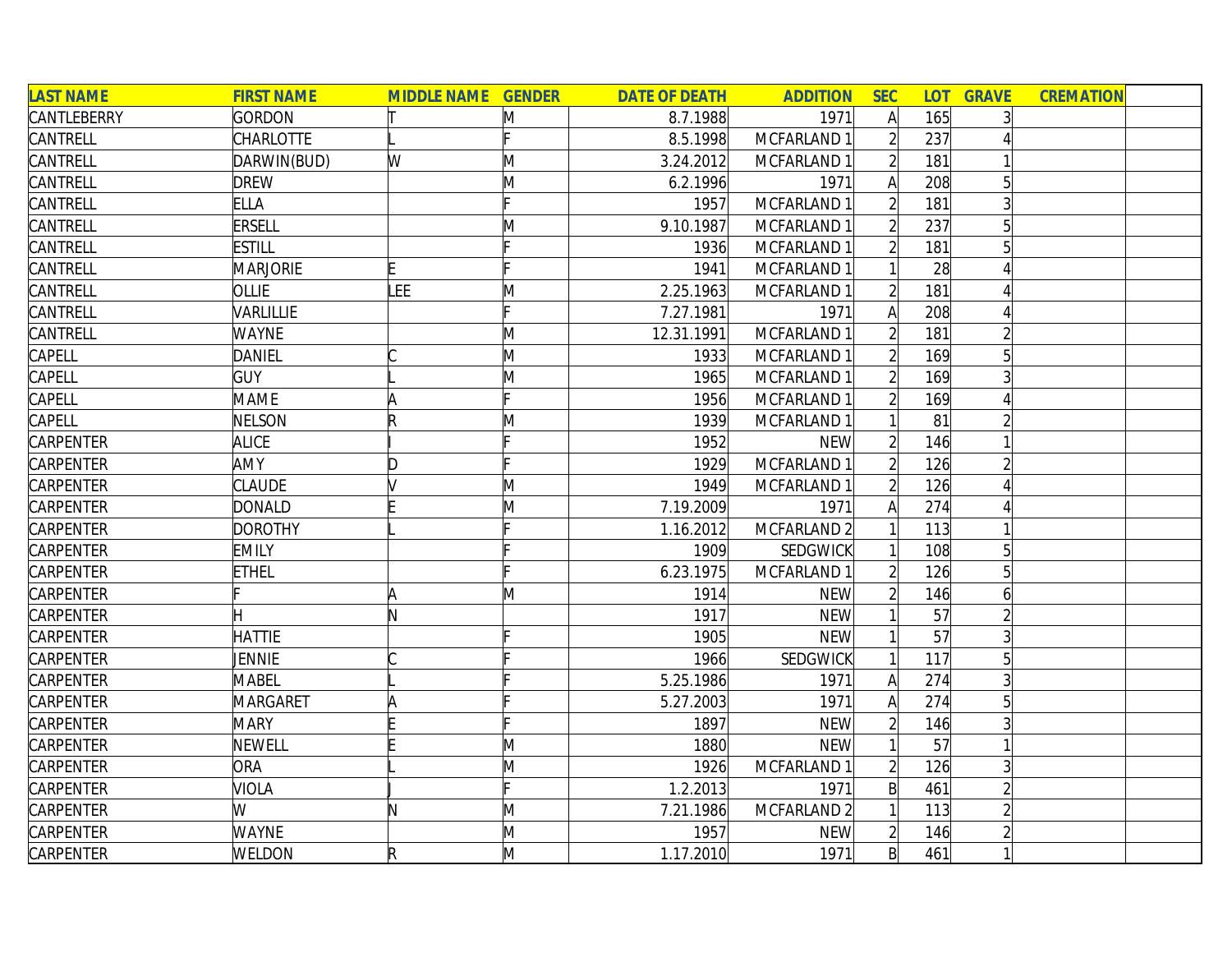| <b>LAST NAME</b> | <b>FIRST NAME</b> | <b>MIDDLE NAME GENDER</b> |   | <b>DATE OF DEATH</b> | <b>ADDITION</b>        | <b>SEC</b>     |                 | <b>LOT GRAVE</b> | <b>CREMATION</b> |
|------------------|-------------------|---------------------------|---|----------------------|------------------------|----------------|-----------------|------------------|------------------|
| <b>CARPENTER</b> | <b>WILLIAM</b>    | B                         | M | 1959                 | <b>SEDGWICK</b>        |                | 117             |                  |                  |
| CARROLL          | CARMEL SR         |                           | Μ | 5.1.1995             | 1971                   | $\mathsf{B}$   | 397             |                  |                  |
| CARROLL          | <b>KRISTINA</b>   | GAIL                      |   | 9.13.1988            | 1971                   | $\mathsf{A}$   | 188             | 3                |                  |
| CARROLL          | PEARLIE           |                           |   | 4.18.1998            | 1971                   | $\mathsf{B}$   | 397             |                  |                  |
| CARTER           | FRIEDA            | B                         |   | 12.1.2016            | 1971                   | D              | 677             |                  |                  |
| <b>CARTER</b>    | <b>ROBERT</b>     |                           | M | 4.20.1970            | MCFARLAND <sub>2</sub> |                | 115             |                  |                  |
| CASIRAGHI        | <b>FRANCES</b>    | G                         |   | 3.21.2001            | MCFARLAND 1            | $\overline{2}$ | 104             |                  |                  |
| <b>CASPER</b>    | <b>FRANK</b>      |                           | Μ | 4.4.1975             | MCFARLAND 1            | $\overline{2}$ | 220             |                  |                  |
| CATRON           | <b>FRANCES</b>    | <b>MAE</b>                |   | 2.19.1989            | 1971                   | A              | 308             |                  |                  |
| CATT             | CATHARINE         |                           |   | 1900                 | <b>NEW</b>             | $\overline{2}$ | 138             |                  |                  |
| CATT             | <b>ELLA</b>       | O                         |   | 1932                 | SEDGWICK               |                | 171             |                  |                  |
| CATT             | <b>GEORGE</b>     | W                         | M |                      | SEDGWICK               |                | 171             |                  |                  |
| CHADWICK         | <b>EDNA</b>       | B                         |   | 1962                 | MCFARLAND 1            |                | 101             |                  |                  |
| CHADWICK         | <b>EDWARD</b>     | D                         | M | 1926                 | MCFARLAND 1            |                | 101             |                  |                  |
| CHADWICK         | <b>ELLA</b>       |                           | M | 1940                 | <b>NEW</b>             |                | 148             |                  |                  |
| CHADWICK         | <b>JOHN</b>       |                           | M | 1961                 | <b>NEW</b>             |                | 148             |                  |                  |
| CHADWICK         | John Jr           | R                         | M | 1929                 | <b>NEW</b>             |                | 148             |                  |                  |
| <b>CHADWICK</b>  | <b>MAXINE</b>     |                           |   | 1.2.1995             | MCFARLAND 1            |                | 101             |                  |                  |
| CHADWICK         | MILDRED           |                           | Μ | 1896                 | <b>NEW</b>             | $\overline{2}$ | 148             |                  |                  |
| <b>CHADWICK</b>  | <b>RUTH</b>       |                           |   | 6.30.1975            | <b>NEW</b>             | $\overline{2}$ | 148             | 6                |                  |
| CHADWICK         | <b>THOMAS</b>     |                           | M | 1940                 | MCFARLAND 1            | $\overline{2}$ | 101             |                  |                  |
| CHADWICK         | WILLIAM           | G                         | M | 1966                 | MCFARLAND 1            |                | 101             |                  |                  |
| CHADWICK         | WILLIAM           | W                         | M | 1922                 | <b>NEW</b>             |                | 148             |                  |                  |
| <b>CHAMBERS</b>  |                   | <b>SPENCER</b>            | M | 1951                 | <b>NEW</b>             |                | 90 <sup>°</sup> |                  |                  |
| <b>CHAMBERS</b>  | LEOTA             |                           |   | 1891                 | <b>NEW</b>             |                | 90 <sup>°</sup> |                  |                  |
| <b>CHAMBERS</b>  | LEOTA             | D                         |   | 9.8.1981             | <b>NEW</b>             | $\overline{2}$ | 90 <sup>°</sup> |                  |                  |
| CHANDLER         | <b>ALICE</b>      |                           |   | 1946                 | SEDGWICK               |                | 50              |                  |                  |
| CHANDLER         | <b>ARTHUR</b>     | D                         | M | 1968                 | MCFARLAND 1            |                | 242             |                  |                  |
| CHANDLER         | BENJAMIN          |                           | M | 1915                 | SEDGWICK               |                | 39              |                  |                  |
| CHANDLER         | <b>CHARLES</b>    |                           | M | 1940                 | <b>SEDGWICK</b>        |                | 50              |                  |                  |
| CHANDLER         | <b>EDNA</b>       |                           |   | 5.14.1988            | MCFARLAND 1            |                | 242             |                  |                  |
| CHANDLER         | GEORGE            |                           | M | 1959                 | <b>SEDGWICK</b>        |                | 39              | 5 <sup>1</sup>   |                  |
| CHANDLER         | <b>ISAC</b>       | ۱A                        | M | 1958                 | <b>SEDGWICK</b>        |                | 39              |                  |                  |
| CHANDLER         | <b>IVA</b>        |                           |   | 1923                 | SEDGWICK               |                | 50              | 5                |                  |
| CHANDLER         | <b>MAE</b>        | B                         |   | 1906                 | SEDGWICK               |                | 39              |                  |                  |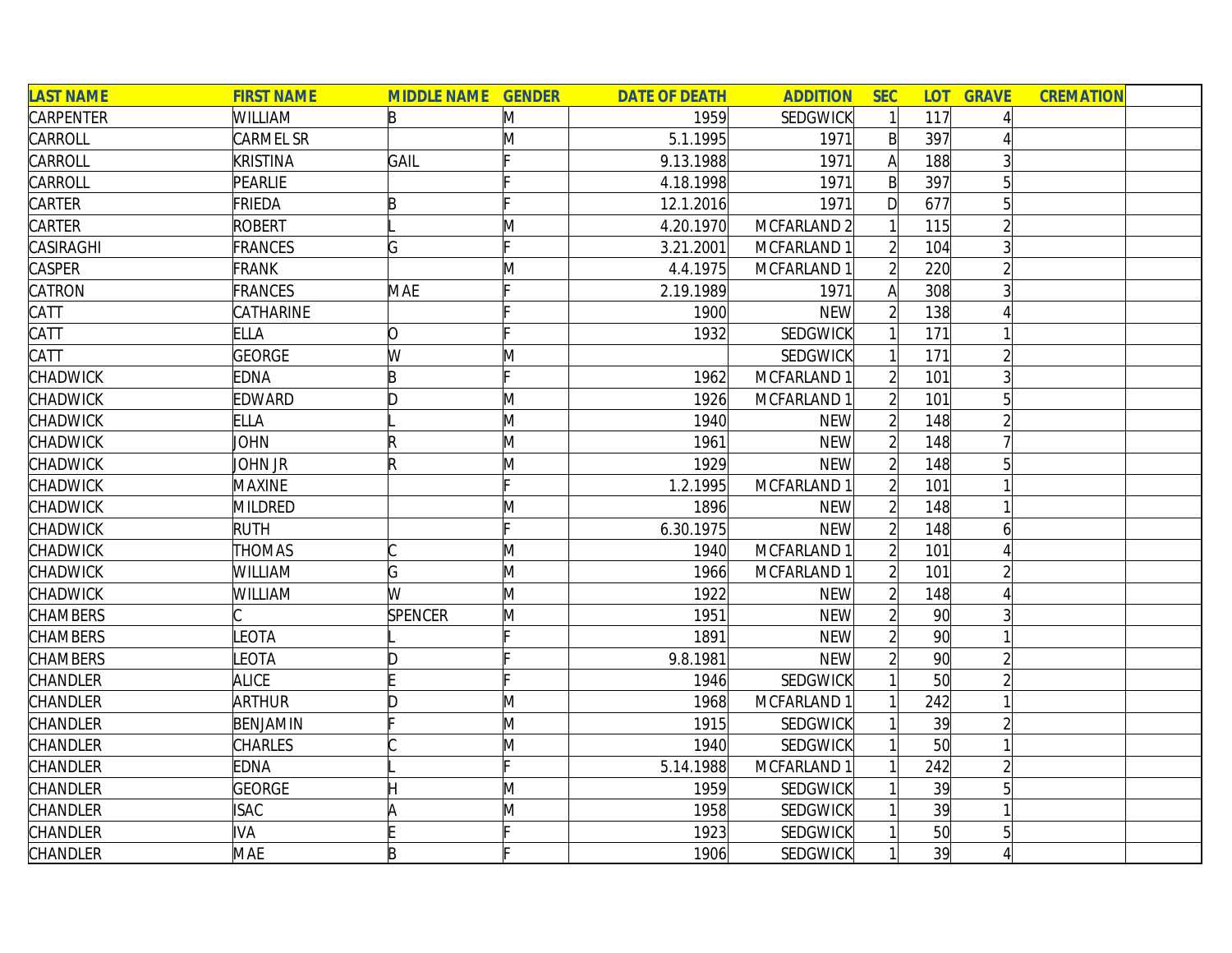| <b>LAST NAME</b> | <b>FIRST NAME</b> | <b>MIDDLE NAME GENDER</b> |   | <b>DATE OF DEATH</b> | <b>ADDITION</b> | <b>SEC</b>   | <b>LOT</b> | <b>GRAVE</b>   | <b>CREMATION</b> |  |
|------------------|-------------------|---------------------------|---|----------------------|-----------------|--------------|------------|----------------|------------------|--|
| CHANDLER         | MAY               |                           |   | 1927                 | MCFARLAND 1     |              | 53         |                |                  |  |
| CHANDLER         | TIM               |                           | M |                      | 1971            |              | 559        | $\overline{3}$ |                  |  |
| CHANDLER         | WILLIAM           |                           | M | 1931                 | MCFARLAND 1     |              | 53         |                |                  |  |
| CHAPMAN          | <b>BELLE</b>      | M                         |   | 1970                 | MCFARLAND 2     |              | 114        | 3              |                  |  |
| CHAPMAN          | CHARLES           | R                         | M | 1964                 | MCFARLAND 1     |              | 234        | $\overline{2}$ |                  |  |
| CHAPMAN          | CHARLES           | B                         | M | 3.5.1994             | MCFARLAND 1     |              | 234        | $\overline{3}$ |                  |  |
| CHAPMAN          | <b>GENEVA</b>     |                           |   | 3.3.2011             | MCFARLAND 1     |              | 234        |                |                  |  |
| CHAPMAN          | MAY               |                           |   | 7.10.1978            | MCFARLAND 1     |              | 234        |                |                  |  |
| CHAPMAN          | WILLIAM           | b                         | Μ | 4.7.1977             | MCFARLAND 2     |              | 114        |                |                  |  |
| CHARNAS          | <b>DAVID</b>      | In                        | M | 11.20.2000           | 1971            |              | 604        | $\overline{2}$ | CREMATION        |  |
| CHARNAS          | <b>WANDA</b>      | JANE                      |   | 2.1.2017             | 1971            |              | 604        |                | CREMATION        |  |
| CHASE            | JANE              |                           |   | 1885                 | <b>NEW</b>      |              | 47         | b              |                  |  |
| <b>CHATTOS</b>   | CHARLES JR        | A                         | M | 4.8.1986             | MCFARLAND 2     |              | 81         |                |                  |  |
| <b>CHATTOS</b>   | CHARLES SR        |                           | M | 1954                 | MCFARLAND 2     |              |            |                |                  |  |
| <b>CHATTOS</b>   | <b>FLORENCE</b>   |                           |   | 11.20.1993           | MCFARLAND 2     |              | 81         |                |                  |  |
| <b>CHATTOS</b>   | JULIANNA          |                           |   | 1963                 | MCFARLAND 2     |              |            |                |                  |  |
| CHEADLE          | <b>MABLE</b>      | M                         |   | 2.27.2005            | 1971            | $\mathsf{B}$ | 498        |                |                  |  |
| CHEADLE          | <b>ROBERT</b>     | lΑ                        | M | 2.4.2017             | 1971            | $\mathsf{B}$ | 498        | $\overline{2}$ |                  |  |
| <b>CHERRY</b>    | <b>CHRISTINE</b>  |                           |   | 10.26.2015           | 1971            | $\mathsf{B}$ | 379        | $\overline{2}$ |                  |  |
| <b>CHESNUT</b>   | <b>KATHIE</b>     |                           |   | 1.31.2018            | 1971            | $\mathsf{B}$ | 435        |                |                  |  |
| <b>CHRISTY</b>   | JAMES             |                           | Μ |                      | 1971            | $\mathsf{B}$ | 406        |                |                  |  |
| <b>CHRYSLER</b>  | FAYE              |                           |   | 7.31.1983            | MCFARLAND 2     |              | 23         |                |                  |  |
| <b>CLAPHAM</b>   | <b>DOROTHY</b>    | MAE                       |   | 3.21.2018            | 1971            | $\mathsf{D}$ | 723        |                |                  |  |
| <b>CLARK</b>     | CECIL             | INFANT                    |   | 3.19.1957            | MCFARLAND 2     |              | 94         | 12             |                  |  |
| <b>CLARK</b>     | CELIA             |                           |   | 1960                 | MCFARLAND 1     |              | 102        |                |                  |  |
| <b>CLARK</b>     | <b>CHARLES</b>    |                           | M | 1952                 | MCFARLAND 1     |              | 102        | $\mathbf{3}$   |                  |  |
| <b>CLARK</b>     | CHARLES           |                           | M | 9.26.2013            | MCFARLAND 2     |              | 150        |                |                  |  |
| <b>CLARK</b>     | CLARENCE          |                           | M | 4.22.1983            | 1971            | A            | 159        | $\overline{2}$ |                  |  |
| <b>CLARK</b>     | CLARENCE JR       |                           | M | 2.26.2011            | 1971            | A            | 159        |                | CREMATION        |  |
| <b>CLARK</b>     | <b>DELLA</b>      | W                         |   | 1.24.1993            | 1971            | $\mathsf{B}$ | 528        |                |                  |  |
| <b>CLARK</b>     | <b>ELLA</b>       | C                         |   | 1932                 | <b>SEDGWICK</b> |              |            |                |                  |  |
| <b>CLARK</b>     | <b>EMMA</b>       | W                         |   | 1963                 | MCFARLAND 1     |              | 114        |                |                  |  |
| <b>CLARK</b>     | <b>ESTELLA</b>    |                           |   | 11.28.1995           | 1971            | $\mathsf{B}$ | 469        |                |                  |  |
| <b>CLARK</b>     | <b>FANCHER</b>    |                           | M | 1943                 | MCFARLAND 1     |              | 114        |                |                  |  |
| <b>CLARK</b>     | <b>GEORGE</b>     |                           | M |                      | MCFARLAND 1     |              | 52         | 5 <sup>1</sup> |                  |  |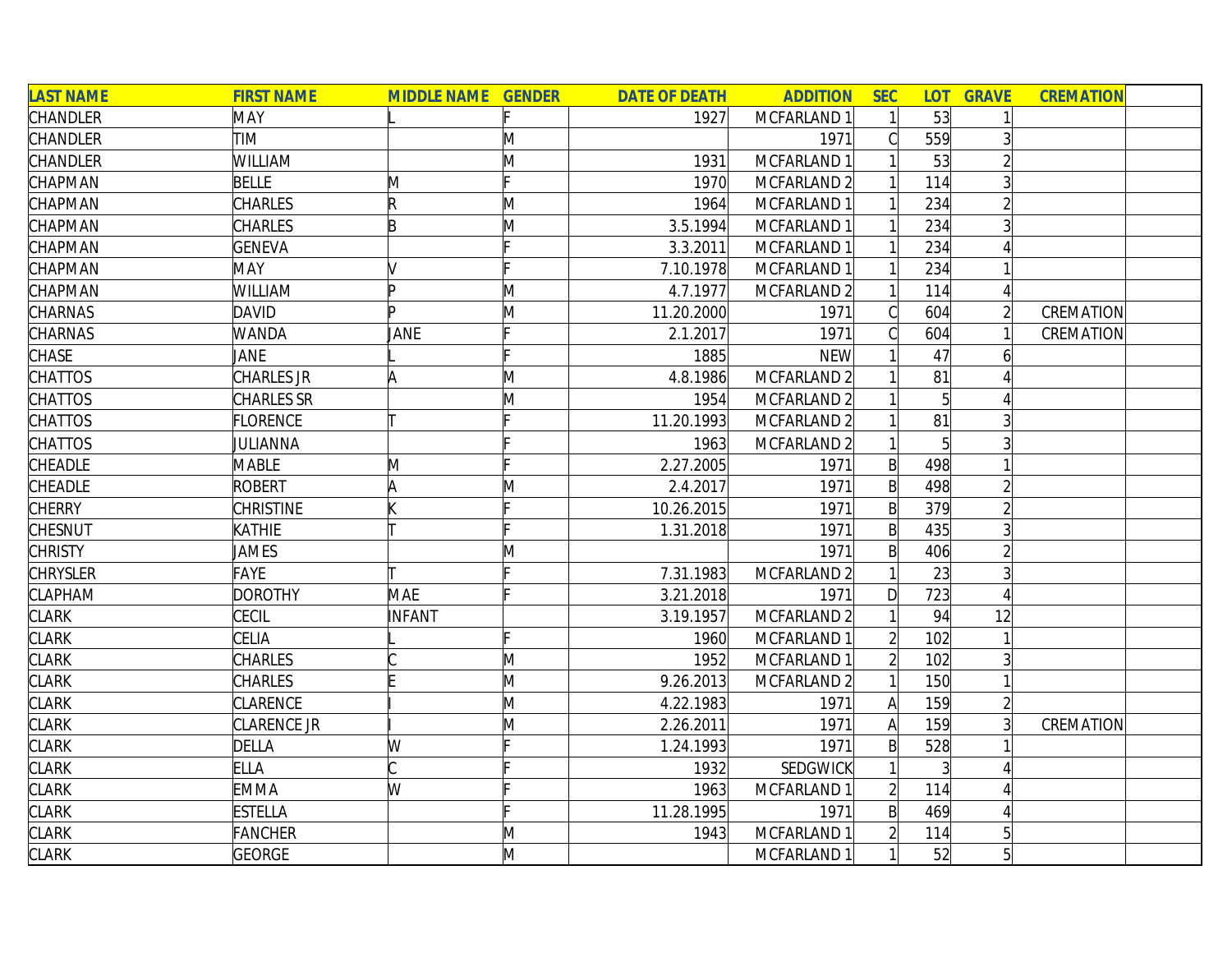| <b>LAST NAME</b> | <b>FIRST NAME</b> | <b>MIDDLE NAME GENDER</b> |   | <b>DATE OF DEATH</b> | <b>ADDITION</b>        | <b>SEC</b>     | <b>LOT</b>     | <b>GRAVE</b> | <b>CREMATION</b> |
|------------------|-------------------|---------------------------|---|----------------------|------------------------|----------------|----------------|--------------|------------------|
| <b>CLARK</b>     | <b>GRACE</b>      | M                         |   | 1952                 | MCFARLAND 1            | 3 <sup>1</sup> | 206            |              |                  |
| <b>CLARK</b>     | <b>HELEN</b>      |                           |   | 3.9.2004             | MCFARLAND 1            | 3              | 206            |              |                  |
| <b>CLARK</b>     | JAMES             |                           | M | 5.12.2008            | 1971                   |                | 601            | 5            |                  |
| <b>CLARK</b>     | Joseph            | G                         | M | 1932                 | SEDGWICK               |                | $\overline{3}$ |              |                  |
| <b>CLARK</b>     | LLOYD             | N                         | M | 8.10.1998            | 1971                   | $\mathsf{B}$   | 469            |              |                  |
| <b>CLARK</b>     | LOIS              |                           |   | 2.24.1996            | 1971                   | $\mathsf{A}$   | 159            |              |                  |
| <b>CLARK</b>     | <b>MABLE</b>      | <b>GORTON</b>             |   | 5.12.1977            | 1971                   | A              | 204            |              |                  |
| <b>CLARK</b>     | MARSHAL           |                           | M | 1914                 | SEDGWICK               |                | 15             |              |                  |
| <b>CLARK</b>     | <b>NEWTON</b>     |                           | M | 3.20.1993            | 1971                   | B              | 528            |              |                  |
| <b>CLARK</b>     | <b>NINA</b>       |                           |   | 1950                 | MCFARLAND 1            |                | 52             |              |                  |
| <b>CLARK</b>     | <b>OPAL</b>       |                           |   | 1940                 | MCFARLAND 1            |                | 102            |              |                  |
| <b>CLARK</b>     | ORRIE             | Н                         | M | 1945                 | MCFARLAND 1            | $\overline{3}$ | 206            |              |                  |
| <b>CLARK</b>     | <b>RALPH</b>      |                           | M | 7.24.1996            | MCFARLAND 1            | 3 <sup>1</sup> | 206            |              |                  |
| <b>CLARK</b>     | <b>RUTH</b>       | INFANT                    |   |                      | MCFARLAND 2            |                | 94             | 8            |                  |
| <b>CLARK</b>     | <b>TEMERTON</b>   |                           | M | 7.10.1997            | MCFARLAND 1            |                | 114            |              |                  |
| <b>CLARK</b>     | <b>WALTER</b>     |                           | M | 9.3.2004             | 1971                   | A              | 204            |              |                  |
| <b>CLARK</b>     | <b>WILLIAM</b>    |                           | M | 1951                 | MCFARLAND 1            |                | 102            |              |                  |
| <b>CLARK</b>     | <b>WILLIAM</b>    | DELNO                     | M | 1.14.1979            | SEDGWICK               |                | 15             |              |                  |
| <b>CLARK</b>     |                   | <b>INFANT</b>             |   | 1/6/1954             | MCFARLAND <sub>2</sub> |                | 94             | 4            |                  |
| <b>CLARK</b>     |                   | INFANT                    |   |                      | MCFARLAND <sub>2</sub> |                | 94             | 9            |                  |
| <b>CLARK</b>     |                   | INFANT                    |   |                      | MCFARLAND 2            |                | 94             | 11           |                  |
| CLARK (GORSUCH)  | <b>HENRIETTA</b>  |                           |   | 1931                 | SEDGWICK               |                | 15             |              |                  |
| CLAYTON (WILCOX) | <b>HAZEL</b>      | <b>WILCOX</b>             |   | 2.24.1981            | <b>NEW</b>             |                | 168            |              |                  |
| <b>CLIMER</b>    | <b>JEROME</b>     | ID.                       | M | 12.25.2000           | 1971                   | Α              | 271            |              |                  |
| <b>CLINE</b>     | Α                 | <b>GERTRUDE</b>           |   | 1964                 | MCFARLAND 2            |                | 99             |              |                  |
| <b>CLINE</b>     | <b>FERN</b>       |                           |   | 1906                 | SEDGWICK               |                | 83             |              |                  |
| <b>CLINE</b>     | <b>FRANK</b>      |                           | M | 1961                 | MCFARLAND <sub>2</sub> |                | 99             |              |                  |
| <b>CLINE</b>     | <b>GEORGE</b>     |                           | M | 1960                 | SEDGWICK               |                | 83             |              |                  |
| <b>CLINE</b>     | <b>HAZEL</b>      | <b>PAULINE</b>            |   | 9.3.2017             | MCFARLAND 2            |                | 99             |              |                  |
| <b>CLINE</b>     | LESTER            |                           | Μ | 1970                 | MCFARLAND 1            | $\overline{2}$ | 238            | 4            |                  |
| <b>CLINE</b>     | <b>MARY</b>       |                           |   | 1909                 | SEDGWICK               |                | 83             |              |                  |
| <b>CLINE</b>     | OLLIE             |                           |   | 1950                 | SEDGWICK               |                | 83             |              |                  |
| <b>CLINE</b>     | <b>SARAH</b>      | M                         |   |                      | 1971                   |                | 257            |              | CREMATION        |
| <b>CLONCH</b>    | <b>CHARLES</b>    |                           | Μ |                      | MCFARLAND 1            |                | 75             |              |                  |
| <b>CLONCH</b>    | <b>NANCY</b>      | ls                        |   |                      | MCFARLAND 1            |                | 75             |              |                  |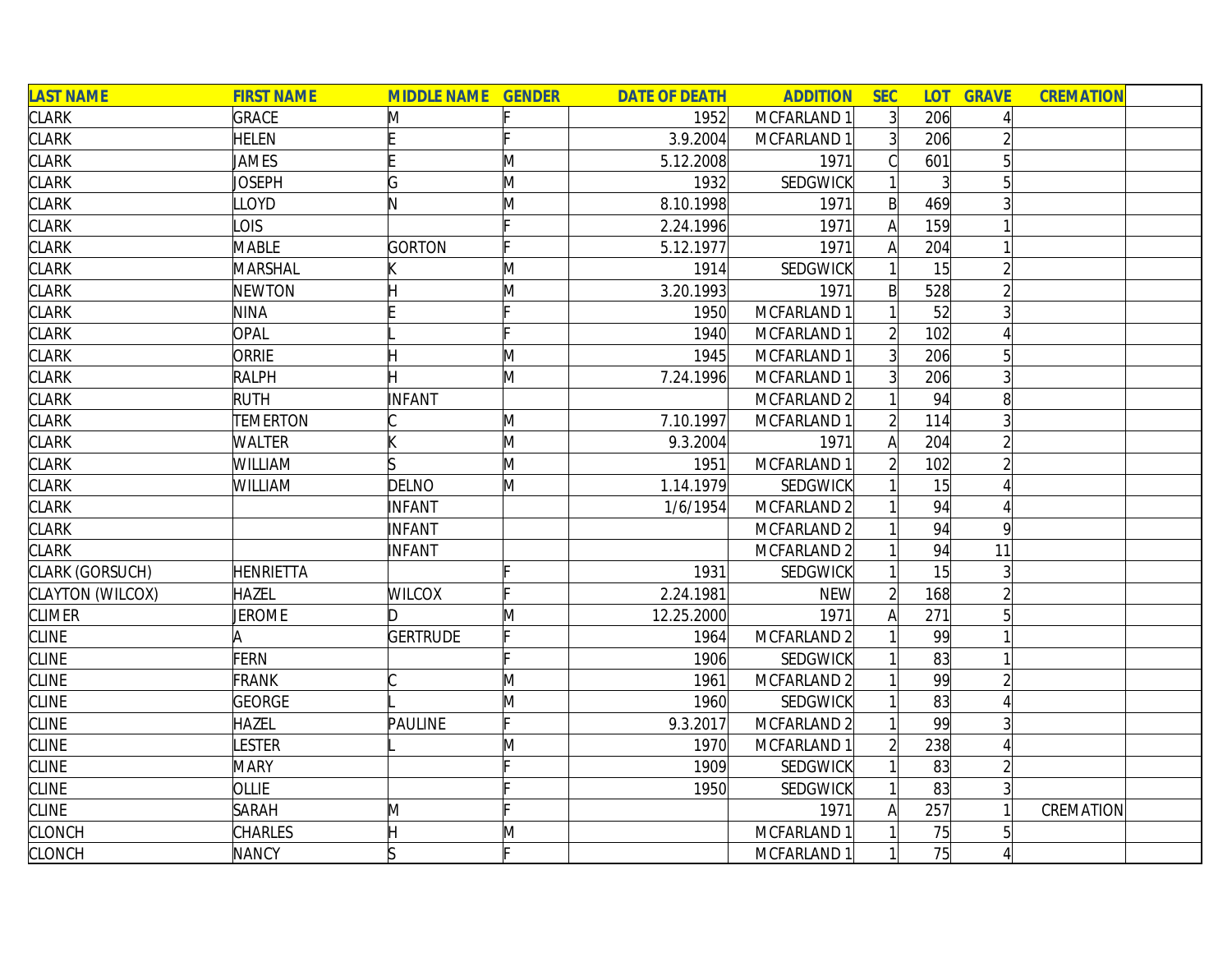| <b>LAST NAME</b> | <b>FIRST NAME</b> | <b>MIDDLE NAME GENDER</b> |   | <b>DATE OF DEATH</b> | <b>ADDITION</b>        | <b>SEC</b>     |     | <b>LOT GRAVE</b> | <b>CREMATION</b> |
|------------------|-------------------|---------------------------|---|----------------------|------------------------|----------------|-----|------------------|------------------|
| <b>CLONCH</b>    | <b>SYLVIA</b>     |                           |   | 5.23.1994            | MCFARLAND 1            |                | 227 |                  |                  |
| <b>CLOSSON</b>   | <b>MARY</b>       |                           |   | 1923                 | MCFARLAND 1            |                | 14  |                  |                  |
| <b>CLUCK</b>     | <b>CLEDA</b>      |                           |   | 10.31.1980           | 1971                   | $\mathsf{A}$   | 226 |                  |                  |
| <b>CLUCK</b>     | JAMES             | ۱A                        | M | 6.3.1987             | 1971                   | A              | 226 |                  |                  |
| COCHRAN          | <b>MAYME</b>      |                           |   | 1943                 | MCFARLAND 1            |                | 110 |                  |                  |
| COCHRAN          | <b>WILLIAM</b>    | G                         | M | 1944                 | MCFARLAND 1            |                | 110 |                  |                  |
| <b>COCKRELL</b>  | <b>BERTHA</b>     |                           |   | 1.24.1993            | MCFARLAND 1            | $\overline{2}$ | 239 |                  |                  |
| <b>COCKRELL</b>  | CARY              | Þ                         |   | 1900                 | <b>NEW</b>             | $\overline{2}$ | 165 |                  |                  |
| COCKRELL         | EDWARD            |                           | M | 1884                 | <b>NEW</b>             |                | 165 |                  |                  |
| <b>COCKRELL</b>  | <b>EMMA</b>       |                           |   | 1933                 | <b>NEW</b>             |                | 165 |                  |                  |
| COCKRELL         | <b>ETHEL</b>      |                           |   | 7.29.1982            | <b>NEW</b>             |                | 139 |                  |                  |
| <b>COCKRELL</b>  | FRED              |                           | M | 10.22.1976           | <b>NEW</b>             |                | 139 |                  |                  |
| <b>COCKRELL</b>  | <b>FREDERICK</b>  | D                         | M | 1967                 | MCFARLAND 1            |                | 239 |                  |                  |
| COCKRELL         | JAMES             |                           | M | 1942                 | <b>NEW</b>             |                | 165 |                  |                  |
| COCKRELL         | JUDY              |                           |   |                      | MCFARLAND <sub>2</sub> |                | 69  |                  |                  |
| <b>COCKRELL</b>  | <b>NELIA</b>      | G                         |   | 1.29.1976            | 1971                   | A              | 178 |                  |                  |
| COCKRELL         | <b>OTTO</b>       | W                         | M | 1.9.1991             | MCFARLAND <sub>2</sub> |                | 69  |                  |                  |
| <b>COCKRELL</b>  | <b>STANLEY</b>    | M                         | M | 1.29.1986            | 1971                   | A              | 178 | 5                |                  |
| <b>COLBURN</b>   | PATRICIA          | D                         |   | 11.18.2015           | 1971                   |                | 608 |                  |                  |
| COLE             | <b>MARIE</b>      | ls                        |   | 1942                 | SEDGWICK               |                | 171 | 3                |                  |
| <b>COLE</b>      | <b>MARY</b>       |                           |   | 1953                 | MCFARLAND 1            |                | 160 |                  |                  |
| <b>COLE</b>      | <b>ROSS</b>       |                           | M | 7.26.1976            | SEDGWICK               |                | 171 |                  |                  |
| <b>COLE</b>      | WILLIAM           | M                         | M | 1942                 | MCFARLAND 1            |                | 160 |                  |                  |
| COLEMAN          | <b>ROBERT</b>     |                           | M | 2.5.2002             | 1971                   | B              | 407 |                  |                  |
| COMPTON          | <b>BEATRICE</b>   | M                         |   | 10.26.1979           | 1971                   | Α              | 228 |                  |                  |
| COMPTON          | <b>DELBERT</b>    |                           | M | 1.29.2002            | 1971                   | B              | 398 |                  |                  |
| COMPTON          | JOSEPH            |                           | M | 3.22.1978            | MCFARLAND 2            |                | 72  |                  |                  |
| COMPTON          | LECTA             | M                         |   | 10.27.1997           | MCFARLAND <sub>2</sub> |                | 72  |                  |                  |
| COMPTON          | <b>MARGARET</b>   |                           |   | 4.1972               | MCFARLAND 1            |                | 238 |                  |                  |
| COMPTON          | MELANIE           |                           |   | 12.15.1997           | 1971                   | $\mathsf{B}$   | 499 | 5 <sup>1</sup>   |                  |
| COMPTON          | N.                | PEARL                     |   | 10.4.1977            | MCFARLAND <sub>2</sub> |                | 72  | $\overline{3}$   |                  |
| COMPTON          | <b>OTIS</b>       |                           | M | 11.7.1997            | 1971                   | B              | 498 | 5                |                  |
| COMPTON          | RAYMOND           |                           | M | 1963                 | MCFARLAND <sub>2</sub> |                | 40  |                  |                  |
| COMPTON          | <b>STANFORD</b>   | A                         | M | 6.4.2007             | 1971                   |                | 228 |                  |                  |
| COMPTON          | <b>TAYLOR</b>     |                           | M | 1963                 | MCFARLAND <sub>2</sub> |                | 72  |                  |                  |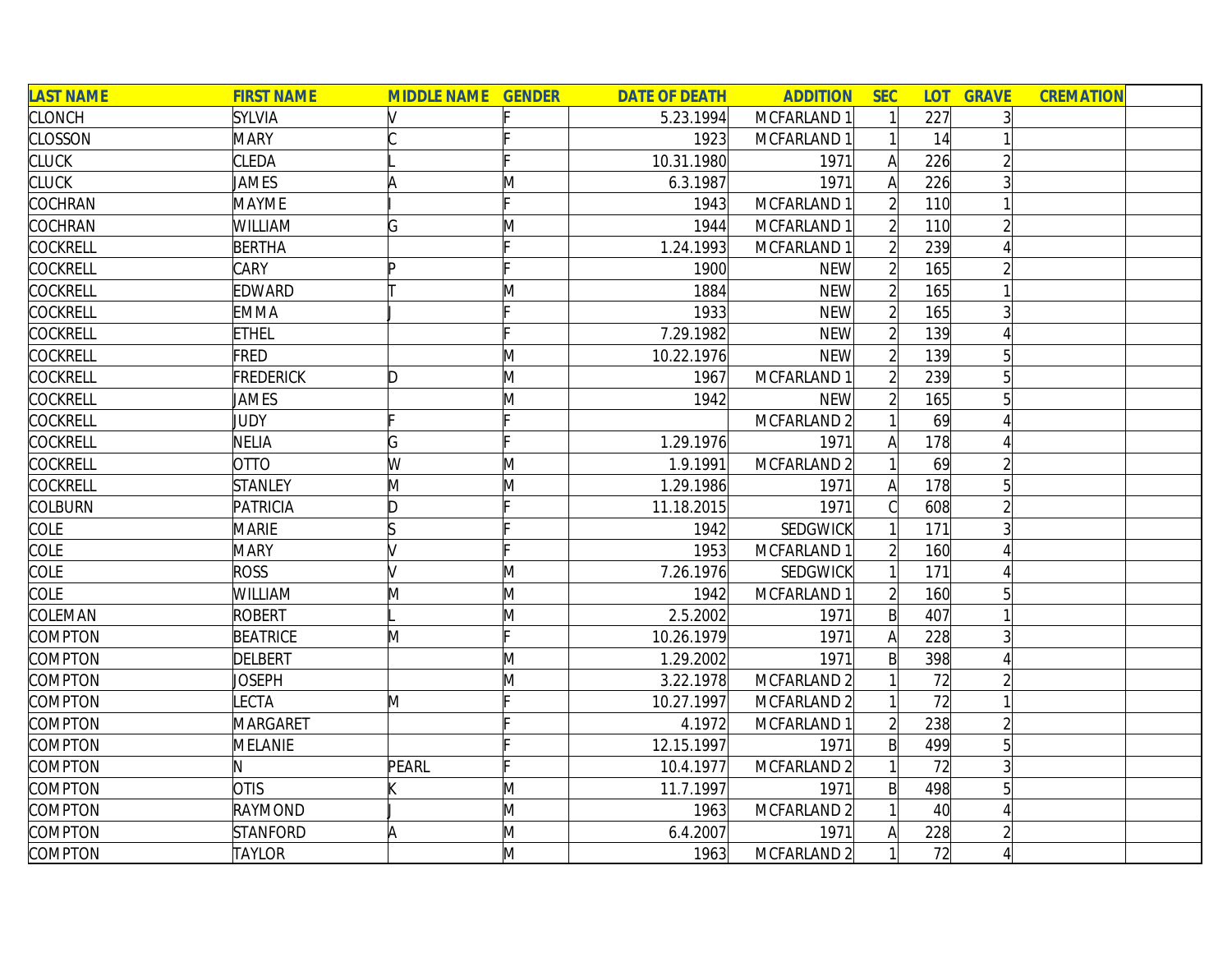| <b>LAST NAME</b> | <b>FIRST NAME</b> | <b>MIDDLE NAME GENDER</b> |   | <b>DATE OF DEATH</b> | <b>ADDITION</b>        | <b>SEC</b>     | <b>LOT</b> | <b>GRAVE</b>    | <b>CREMATION</b> |  |
|------------------|-------------------|---------------------------|---|----------------------|------------------------|----------------|------------|-----------------|------------------|--|
| COMPTON/HICKMAN  | <b>HERMA</b>      |                           |   | 11/3/2014            | 1971                   | $\mathsf{B}$   | 498        |                 |                  |  |
| <b>COMSTOCK</b>  | ABIGAIL           |                           |   | 1884                 | <b>NEW</b>             |                | 33         |                 |                  |  |
| <b>COMSTOCK</b>  | <b>DAVID</b>      | M                         | M | 1959                 | <b>NEW</b>             |                | 33         | $\overline{3}$  |                  |  |
| <b>COMSTOCK</b>  | <b>ELIZABETH</b>  | <b>BELL</b>               |   | 1970                 | <b>NEW</b>             |                | 142        | 3               |                  |  |
| <b>COMSTOCK</b>  |                   | W                         |   | 1898                 | <b>NEW</b>             |                | 33         | 8 <sup>1</sup>  |                  |  |
| <b>COMSTOCK</b>  | JAMES             | W                         | M | 1928                 | <b>NEW</b>             |                | 33         | $\overline{5}$  |                  |  |
| <b>COMSTOCK</b>  | <b>MARY</b>       |                           |   | 1908                 | <b>NEW</b>             |                | 33         | 4               |                  |  |
| <b>COMSTOCK</b>  | <b>WILLIAM</b>    |                           | M | 1955                 | <b>NEW</b>             |                | 142        | $\overline{2}$  |                  |  |
| CONANT           | DONALD "DAN"      | b.                        | M | 9.20.2010            | MCFARLAND 1            |                | 46         | $\vert$         | CREMATION        |  |
| CONANT           | <b>DOROTHY</b>    | <b>BELLE</b>              |   | 6.27.2017            | 1971                   | $\mathsf{B}$   | 460        |                 |                  |  |
| CONANT           | ELIZABETH "BEBE"  |                           |   | 1.29.2014            | MCFARLAND 1            |                | 46         | $\overline{3}$  | CREMATION        |  |
| CONANT           | <b>SHERMAN</b>    |                           | M | 11.22.1991           | 1971                   | $\mathsf{B}$   | 460        |                 |                  |  |
| <b>CONKLIN</b>   | <b>CHARLES</b>    | DAVID                     | M | 11.10.2015           | MCFARLAND 1            |                | 207        | $5\overline{)}$ |                  |  |
| CONLEY           | <b>FLOYD</b>      |                           | M | 5.12.1989            | 1971                   | A              | 259        |                 |                  |  |
| <b>CONLEY</b>    | <b>HENRY</b>      |                           | M | 12.22.1990           | 1971                   |                | 249        |                 |                  |  |
| <b>CONLEY</b>    | JULIA             |                           |   | 10.15.1982           | 1971                   |                | 259        |                 |                  |  |
| <b>CONLEY</b>    | <b>MARTHA</b>     |                           |   | 9.11.2015            | 1971                   |                | 592        | Δ               |                  |  |
| CONLEY           | <b>VIRGIL</b>     |                           | M | 10.5.1999            | 1971                   |                | 592        | $5\overline{a}$ |                  |  |
| CONLEY           | <b>VIRGINIA</b>   |                           |   | 1958                 | MCFARLAND <sub>2</sub> |                | 33         | 3               |                  |  |
| CONLEY           | <b>WILLA</b>      | <b>MAE</b>                |   | 7.20.1987            | 1971                   | A              | 249        | $\overline{2}$  |                  |  |
| CONLEY           | WILLIAM           | M                         | Μ | 8.7.1994             | 1971                   | A              | 256        | $\overline{5}$  |                  |  |
| CONLEY           |                   | INFANT                    |   | 3.25.1966            | MCFARLAND 2            |                | 95         | 10              |                  |  |
| CONRAD (BELL)    | <b>ELIZABETH</b>  | R                         |   | 10.4.1986            | MCFARLAND 1            | $\overline{3}$ | 210        |                 |                  |  |
| CONWAY           | <b>HETTIE</b>     | Þ                         |   | 6.8.1973             | SEDGWICK               |                | 134        | $\overline{2}$  |                  |  |
| CONWAY           | <b>KENNETH</b>    | W                         | M | 1959                 | <b>SEDGWICK</b>        |                | 134        | 3 <sup>l</sup>  |                  |  |
| COOK             | <b>ELIZABETH</b>  |                           |   | 1886                 | <b>NEW</b>             |                | 22         | $5\overline{)}$ |                  |  |
| COOK             | <b>HELEN</b>      |                           |   | 1927                 | MCFARLAND 1            |                | 55         |                 |                  |  |
| COOK             | <b>HENRY</b>      |                           | M | 1945                 | <b>NEW</b>             |                | 22         | $\overline{2}$  |                  |  |
| <b>COOK</b>      | <b>YDIA</b>       |                           |   | 1883                 | <b>NEW</b>             |                | 22         | 8 <sup>1</sup>  |                  |  |
| <b>COOK</b>      | <b>YMAN</b>       | S                         | M | 1893                 | <b>NEW</b>             |                | 22         | 4               |                  |  |
| COOK             | <b>PHOEBE</b>     | O                         |   | 1949                 | <b>NEW</b>             |                | 22         | 3               |                  |  |
| COOK             | <b>SPENCER</b>    |                           | M | 1878                 | <b>NEW</b>             |                | 22         |                 |                  |  |
| <b>COOK</b>      |                   |                           |   | 1890                 | <b>NEW</b>             |                | 21         | 1               |                  |  |
| COOK             |                   | <b>INFANT</b>             |   | 1861                 | <b>NEW</b>             |                | 22         | $\overline{6}$  |                  |  |
| <b>COPLEY</b>    | <b>MARTHA</b>     |                           |   | 1.11.2011            | 1971                   | A              | 288        | 4               |                  |  |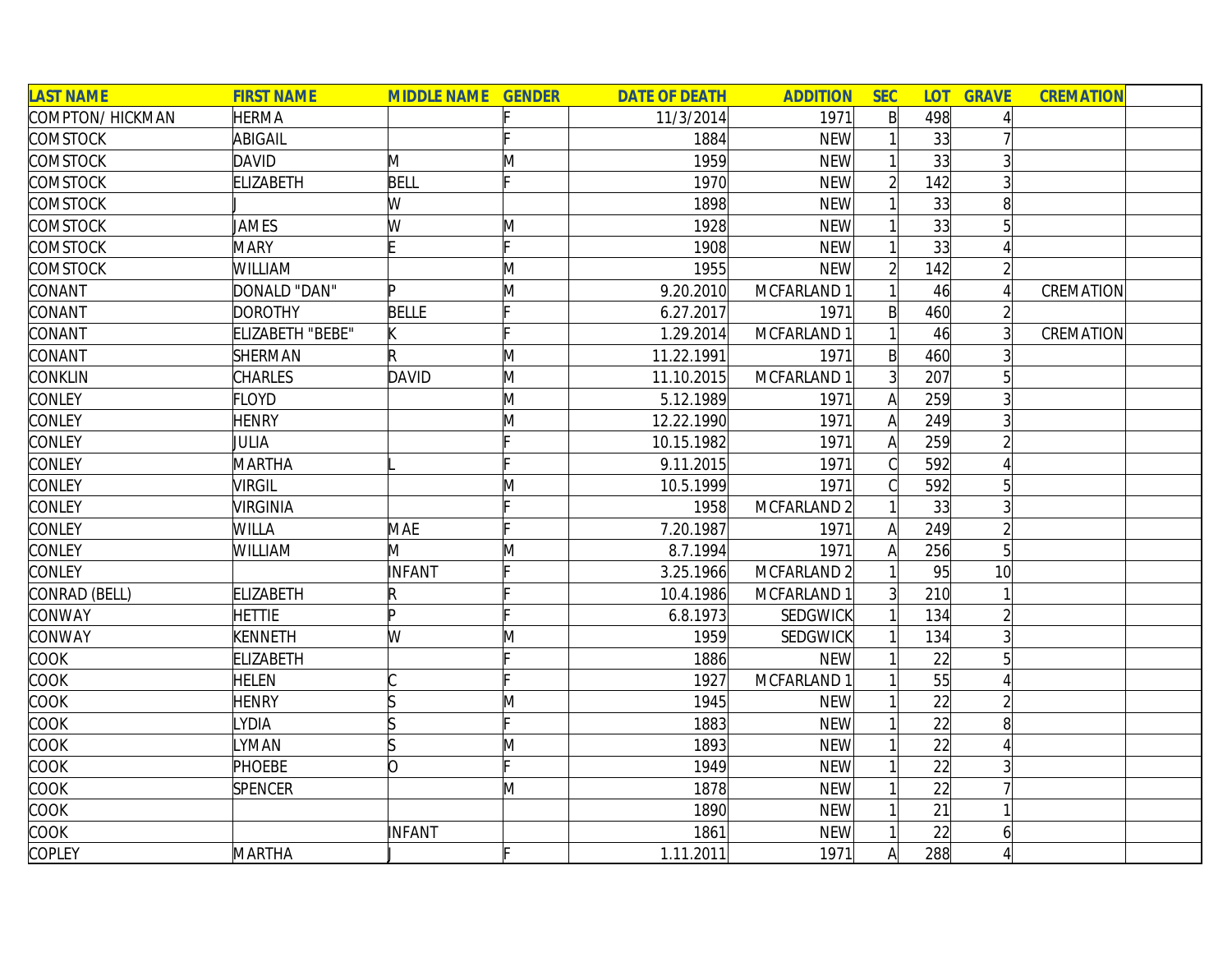| <b>LAST NAME</b> | <b>FIRST NAME</b> | <b>MIDDLE NAME GENDER</b> |     | <b>DATE OF DEATH</b> | <b>ADDITION</b>        | <b>SEC</b>     | <b>LOT</b> | <b>GRAVE</b>   | <b>CREMATION</b> |
|------------------|-------------------|---------------------------|-----|----------------------|------------------------|----------------|------------|----------------|------------------|
| COPLEY           | <b>RAYMOND</b>    |                           | M   | 12.15.2001           | 1971                   | A              | 288        | 3 <sup>1</sup> |                  |
| CORNELL          | <b>EMMA</b>       |                           |     | 1961                 | <b>NEW</b>             | $\overline{2}$ | 84         |                |                  |
| CORNELL          | <b>THOMAS</b>     | <b>BELL</b>               | M   | 1953                 | <b>NEW</b>             | $\overline{2}$ | 84         | 6              |                  |
| <b>CORWIN</b>    | <b>FRED</b>       | W                         | M   | 10.21.1998           | 1971                   | A              | 281        |                |                  |
| <b>CORWIN</b>    | <b>INIS</b>       |                           |     | 5.26.2009            | 1971                   | A              | 280        |                |                  |
| <b>CORWIN</b>    | <b>ROBERT</b>     | W                         | M   | 3.20.89              | 1971                   | A              | 280        | $\overline{2}$ |                  |
| COX              | <b>KEDRICK</b>    |                           | M   | 12.4.1996            | 1971                   | $\mathsf{B}$   | 527        | $\vert$        | <b>CREMATION</b> |
| CRABBE           | BARBARA           |                           |     | 7.22.2013            | 1971                   | Α              | 297        | 5 <sup>1</sup> |                  |
| CRAMER           | <b>SUSAN</b>      |                           |     | 1912                 | SEDGWICK               |                | 30         |                |                  |
| <b>CRAWFORD</b>  | JANE              |                           |     | 1936                 | MCFARLAND 1            | $\overline{2}$ | 180        |                |                  |
| CRAWFORD         | <b>LEE</b>        | B                         | M   | 1965                 | MCFARLAND <sub>2</sub> |                | 75         |                |                  |
| CRAWFORD         | <b>RUTH</b>       | ANNA                      |     | 8.2.1991             | MCFARLAND 2            |                | 42         |                |                  |
| CRAWFORD         | <b>RUTH</b>       | D                         |     | 1945                 | SEDGWICK               |                | 114        |                |                  |
| CRAWFORD         | <b>VINCENT</b>    | B                         | M   | 1960                 | MCFARLAND 2            |                | 42         | $\overline{2}$ |                  |
| CRAWFORD         | <b>WAYNE</b>      | B                         | M   | 11.7.1979            | <b>SEDGWICK</b>        |                | 114        |                |                  |
| <b>CRAWFORD</b>  | WILLIAM           | ΙA                        | M   | 1964                 | MCFARLAND 1            | $\overline{2}$ | 180        | $\overline{2}$ |                  |
| CREGO            | MARGRET           |                           |     | 1929                 | <b>SEDGWICK</b>        |                | 117        | $\mathbf{1}$   |                  |
| CREGO            |                   |                           |     | 1906                 | <b>SEDGWICK</b>        |                | 117        | $\overline{2}$ |                  |
| CREGO            | VAULT             |                           |     |                      | <b>SEDGWICK</b>        | 1              | 117        | 3 <sup>1</sup> |                  |
| CRING            | <b>FLORINEL</b>   | <b>BALDWIN</b>            | IE. | 6.20.1973            | 1971                   | A              | 171        | $\overline{3}$ |                  |
| CRING            | <b>HOWARD</b>     |                           | M   | 4.5.1992             | 1971                   | $\mathsf{A}$   | 171        | $\overline{2}$ |                  |
| CRING            |                   | RUSSELL                   | M   | 1969                 | SEDGWICK               |                | 91         | 3              |                  |
| CRING            | <b>MARY</b>       | ADELE                     |     | 10.12.1991           | <b>SEDGWICK</b>        |                | 91         | $\overline{2}$ |                  |
| CRING            | PHILIP            | M                         | M   | 1.5.2000             | 1971                   | A              | 171        |                |                  |
| <b>CRIPPEN</b>   | <b>MARCIA</b>     | JEAN                      |     | 1.8.1974             | MCFARLAND 2            |                | 137        | $\overline{2}$ |                  |
| <b>CRISS</b>     | AUGUSTA           |                           |     | 1892                 | <b>NEW</b>             | $\overline{2}$ | 129        | 3              |                  |
| <b>CRISS</b>     | <b>ELIZA</b>      |                           |     | 1887                 | <b>NEW</b>             | $\overline{2}$ | 103        | $\overline{2}$ |                  |
| <b>CRISS</b>     | <b>ELIZABETH</b>  | W                         |     | 1881                 | <b>NEW</b>             |                | 8          | 7              |                  |
| <b>CRISS</b>     | G                 | D                         | M   | 1912                 | <b>NEW</b>             | $\overline{2}$ | 129        | $\overline{6}$ |                  |
| <b>CRISS</b>     |                   |                           |     |                      | <b>NEW</b>             | $\overline{2}$ | 103        | 4              |                  |
| <b>CRISS</b>     |                   | INFANT                    |     | 1866                 | <b>NEW</b>             | 1              | 8          | 8 <sup>1</sup> |                  |
| <b>CROCKER</b>   | JEFFREY           | ID.                       | M   | 2.28.2013            | 1971                   | D              | 645        | $\overline{3}$ |                  |
| <b>CROSS</b>     | <b>CLARENCE</b>   |                           | M   | 1967                 | MCFARLAND 1            |                | 13         | 5 <sup>1</sup> |                  |
| <b>CROSS</b>     | <b>EDNA</b>       |                           |     | 1947                 | MCFARLAND 1            |                | 13         |                |                  |
| <b>CROSS</b>     | <b>GEORGE</b>     | W                         | M   | 1941                 | <b>SEDGWICK</b>        | $\mathbf{1}$   | 168        | $\overline{2}$ |                  |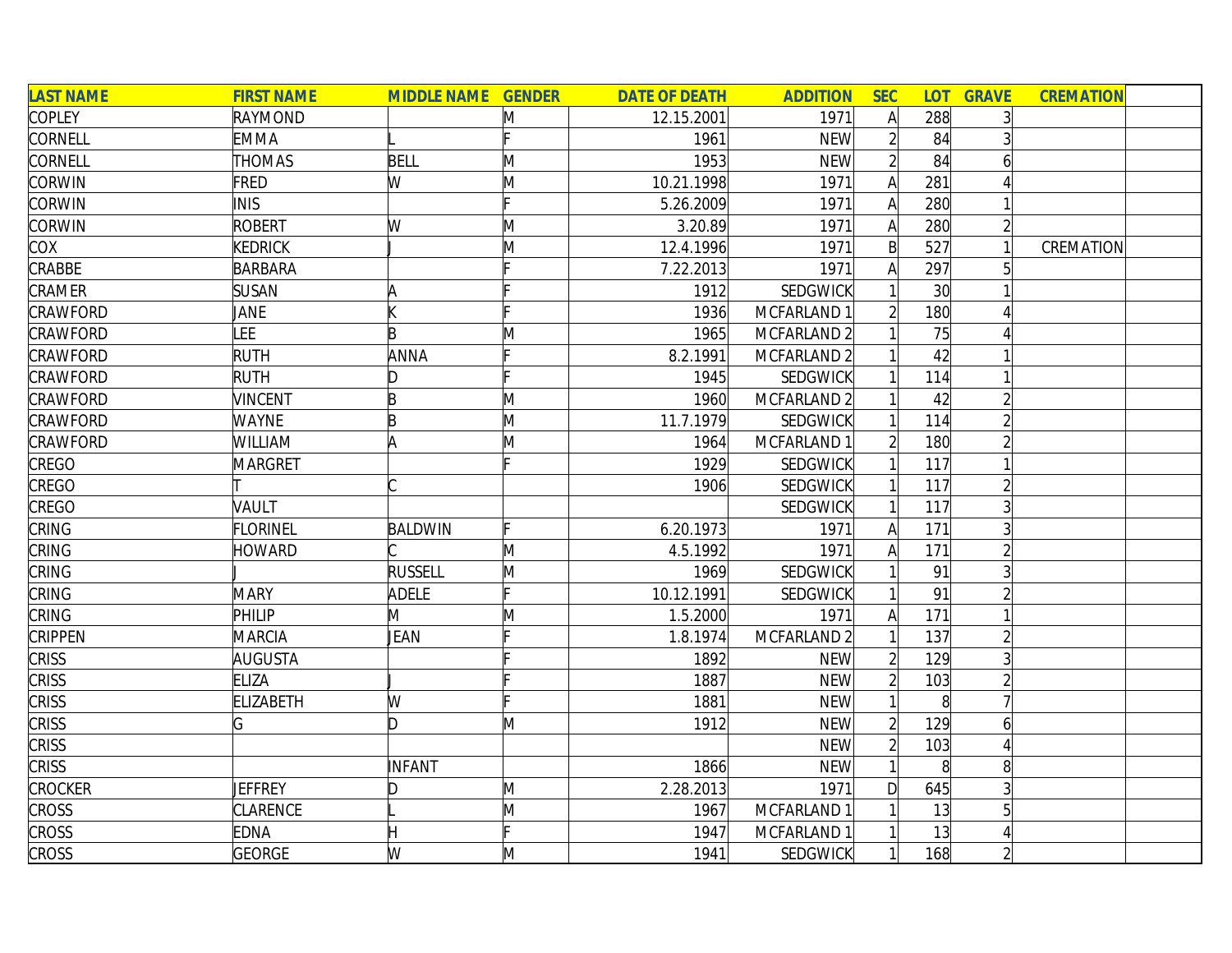| <b>LAST NAME</b>  | <b>FIRST NAME</b> | <b>MIDDLE NAME GENDER</b> |              | <b>DATE OF DEATH</b> | <b>ADDITION</b> | <b>SEC</b>     | <b>LOT</b>     | <b>GRAVE</b> | <b>CREMATION</b> |  |
|-------------------|-------------------|---------------------------|--------------|----------------------|-----------------|----------------|----------------|--------------|------------------|--|
| <b>CROSS</b>      | <b>GLAYDS</b>     |                           |              | 8.14.2000            | MCFARLAND 2     |                | 81             |              |                  |  |
| <b>CROSS</b>      |                   | <b>ERNEST</b>             | M            | 1951                 | MCFARLAND 1     | 3 <sup>1</sup> | 248            |              |                  |  |
| <b>CROSS</b>      | <b>JOSEPHINE</b>  |                           |              | 1936                 | SEDGWICK        |                | 168            |              |                  |  |
| <b>CROSS</b>      | KATIE             | MABEL                     |              | 11.31.1984           | MCFARLAND 1     | 3 <sup>1</sup> | 248            |              |                  |  |
| CROSSMAN          | <b>MARY</b>       |                           |              | 1.2.1981             | 1971            | $\mathsf{A}$   | 260            |              |                  |  |
| <b>CROWL</b>      | <b>BARBARA</b>    | JEAN                      |              | 10.25.2019           | 1971            | D              | 640            |              |                  |  |
| CROWL             | <b>BASHA</b>      | M                         |              | 9.24.1977            | <b>NEW</b>      |                | $\overline{2}$ |              |                  |  |
| CROWL             | <b>ELDON</b>      |                           | M            | 1.14.1989            | 1971            | A              | 261            |              |                  |  |
| CROWL             | <b>ETHAN</b>      |                           | M            | 12.20.1987           | 1971            | $\mathsf{A}$   | 261            |              |                  |  |
| CROWL             | <b>GERALD</b>     |                           | M            | 3.7.1994             | 1971            | $\mathsf{A}$   | 263            |              |                  |  |
| CROWL             |                   | B                         | Iг.          | 12.11.2000           | 1971            | A              | 261            |              |                  |  |
| CROWL             | KENNETH           | M                         | M            | 9.27.2012            | 1971            | A              | 263            |              |                  |  |
| <b>CROWL</b>      | <b>LELA</b>       | B                         |              | 10.17.1999           | 1971            | A              | 262            |              |                  |  |
| CROWL             | LELAND            | lD.                       | $\mathsf{M}$ | 10.25.1994           | 1971            | A              | 262            |              |                  |  |
| CROWL             | <b>ETTIE</b>      | lΑ                        |              | 3.10.2004            | 1971            | A              | 263            |              |                  |  |
| CROWL             | MABEL             |                           |              | 5.17.1989            | 1971            |                | 261            |              |                  |  |
| CROWL             | <b>MINNIE</b>     | <b>ORRAINE</b>            |              | 7.4.1975             | 1971            |                | 263            |              |                  |  |
| <b>CROWL</b>      | <b>WELLO</b>      |                           |              | 1960                 | <b>NEW</b>      |                |                | 5            |                  |  |
| CRUM              | ALEXANDER         | B                         | M            | 7.2.1965             | MCFARLAND 2     |                | 77             |              |                  |  |
| CRUM              | <b>MARY</b>       | <b>CLARKE</b>             | IF.          | 6.18.1990            | MCFARLAND 2     |                | 77             | 3            |                  |  |
| <b>CULVER</b>     | ARTHUR            | M                         | $\mathsf{M}$ | 5.4.2001             | 1971            | $\mathsf{B}$   | 493            |              |                  |  |
| <b>CULVER</b>     | <b>ARTHUR</b>     | M                         | M            | 1971                 | SEDGWICK        |                | 105            |              |                  |  |
| <b>CULVER</b>     | <b>BAZEL</b>      |                           | M            | 1891                 | <b>NEW</b>      | $\overline{2}$ | 92             | 8            |                  |  |
| <b>CULVER</b>     | <b>BRONSON</b>    | Þ                         | M            | 1963                 | SEDGWICK        |                | 105            |              |                  |  |
| <b>CULVER</b>     | <b>EDITH</b>      |                           |              | 1921                 | SEDGWICK        |                | 105            |              |                  |  |
| <b>CULVER</b>     | <b>ELIZABETH</b>  |                           |              | 1891                 | <b>NEW</b>      | $\overline{2}$ | 92             | 6            |                  |  |
| <b>CULVER</b>     | <b>EMELIA</b>     |                           |              | 1916                 | <b>NEW</b>      |                | 93             |              |                  |  |
| <b>CULVER</b>     | JAY               |                           | M            | 1944                 | <b>NEW</b>      | $\overline{2}$ | 93             |              |                  |  |
| <b>CULVER</b>     | <b>JOHN</b>       | W                         | $\mathsf{M}$ | 1906                 | <b>NEW</b>      | $\overline{2}$ | 92             |              |                  |  |
| <b>CULVER</b>     | <b>PAULINE</b>    |                           |              | 7.19.2010            | 1971            | $\mathsf{B}$   | 493            |              |                  |  |
| <b>CULVER</b>     | TRUMAN            |                           | M            | 1907                 | <b>NEW</b>      | $\overline{2}$ | 93             | 8            |                  |  |
| <b>CUNNINGHAM</b> | <b>GUY</b>        |                           | M            | 1953                 | <b>NEW</b>      |                | 34             |              |                  |  |
| <b>CUNNINGHAM</b> | JAMES             | B                         | M            | 1903                 | <b>NEW</b>      |                | 34             |              |                  |  |
| <b>CUNNINGHAM</b> | JENNIE            |                           |              | 1940                 | <b>NEW</b>      |                | 34             |              |                  |  |
| CUNNINGHAM        | <b>ILLIAM</b>     |                           |              | 1905                 | <b>NEW</b>      |                | 34             |              |                  |  |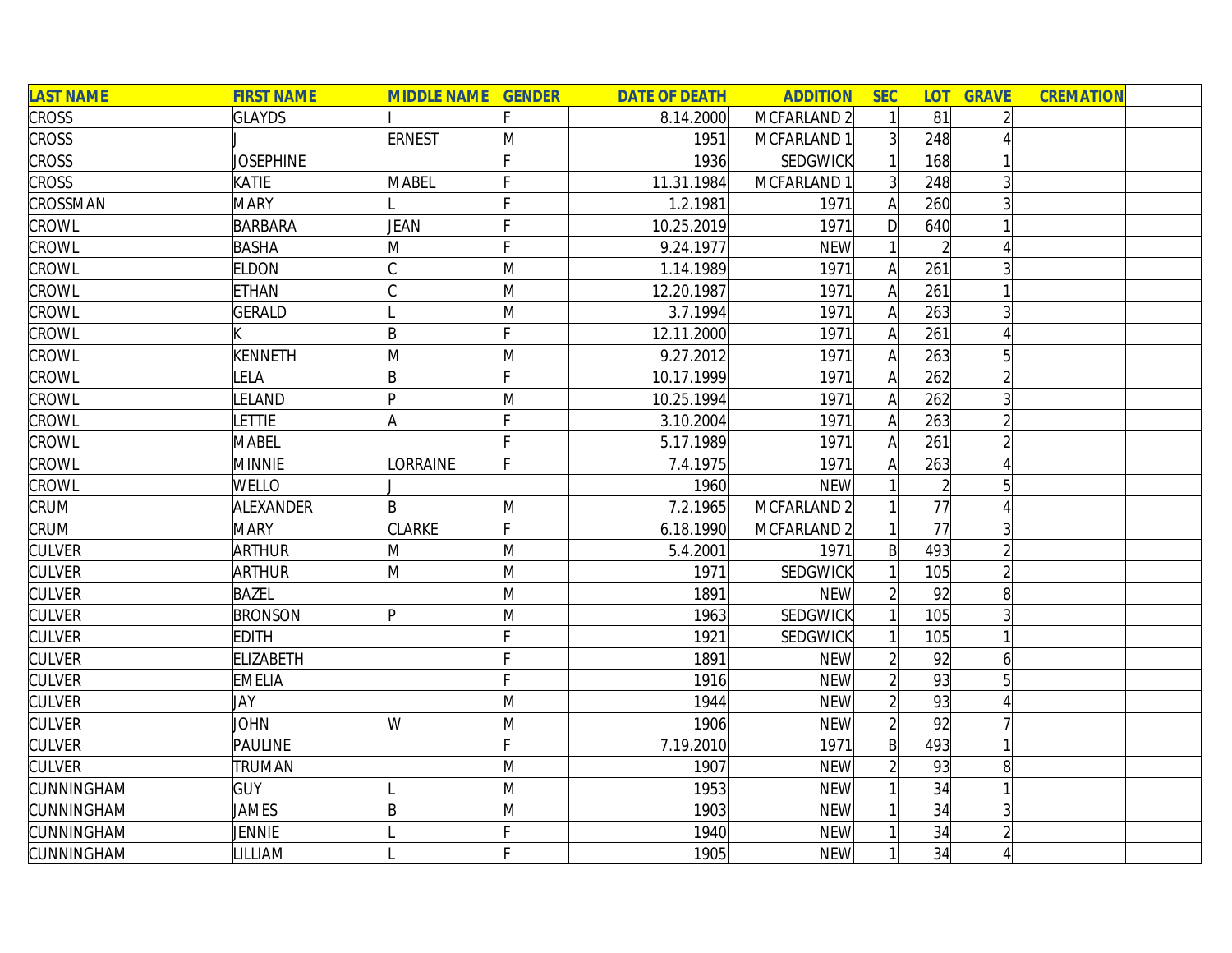| <b>LAST NAME</b> | <b>FIRST NAME</b> | <b>MIDDLE NAME GENDER</b> |   | <b>DATE OF DEATH</b> | <b>ADDITION</b> | <b>SEC</b>     |                 | <b>LOT GRAVE</b> | <b>CREMATION</b> |  |
|------------------|-------------------|---------------------------|---|----------------------|-----------------|----------------|-----------------|------------------|------------------|--|
| CUNNINGHAM       | LUCY              |                           |   | 1905                 | <b>NEW</b>      |                | 34              | 5 <sup>1</sup>   |                  |  |
| <b>CUPP</b>      | <b>DAVID</b>      | M                         | M | 1935                 | <b>NEW</b>      | $\overline{2}$ | 78              |                  |                  |  |
| <b>CUPP</b>      | <b>FANNIE</b>     | Þ                         |   | 1939                 | <b>NEW</b>      |                | 78              | 6                |                  |  |
| <b>CURRAN</b>    | <b>JESSIE</b>     | M                         |   |                      | <b>SEDGWICK</b> |                | 163             |                  |                  |  |
| <b>CURREN</b>    | <b>HAROLD</b>     | <b>EUGENE</b>             | M | 2.22.1977            | 1971            | A              | 197             | $\overline{2}$   |                  |  |
| <b>CURREN</b>    | <b>JEANNETTE</b>  |                           |   | 2.15.2013            | 1971            | A              | 197             |                  |                  |  |
| <b>CURRENT</b>   | LANORA            |                           |   | 2011                 | <b>SEDGWICK</b> |                | 51              | $\overline{5}$   | CREMATION        |  |
| <b>CURRY</b>     | <b>AGNES</b>      |                           |   | 1893                 | <b>NEW</b>      |                | 61              |                  |                  |  |
| <b>CURRY</b>     | <b>GEORGE</b>     |                           | M | 1885                 | <b>NEW</b>      |                | 61              |                  |                  |  |
| <b>CURRY</b>     | JOHN              | M                         | M | 1934                 | <b>NEW</b>      |                | 61              | 5                |                  |  |
| <b>CURRY</b>     | <b>NELLIE</b>     |                           |   | 1917                 | <b>NEW</b>      |                | 61              |                  |                  |  |
| <b>CURTIN</b>    | LEO               | D                         | M | 1949                 | MCFARLAND 1     | 3              | 187             |                  |                  |  |
| <b>CURTIS</b>    | <b>REXFORD</b>    |                           | M | 1.1.2008             | 1971            | $\mathsf{B}$   | 533             | $5\overline{a}$  |                  |  |
| <b>DALLONS</b>   | <b>FRANK</b>      |                           | M | 5.16.2003            | 1971            | Al             | 161             |                  |                  |  |
| <b>DALLONS</b>   | <b>ROWENA</b>     |                           |   | 11.1.1989            | 1971            |                | 161             |                  |                  |  |
| <b>DALTON</b>    | <b>MARJORIE</b>   | JUNE                      |   | 9.30.1972            | MCFARLAND 1     |                | 124             |                  |                  |  |
| <b>DAUGHERTY</b> | <b>BOB</b>        |                           | M | 4.20.2014            | 1971            | $\mathsf{B}$   | 526             |                  |                  |  |
| <b>DAUGHERTY</b> | CAMERON           | D                         | M | 9.29.2019            | 1971            | Al             | 308             |                  | CREMATION        |  |
| <b>DAVENPORT</b> | <b>OLIVE</b>      | A                         | Þ | 3.6.1990             | <b>SEDGWICK</b> |                | 140             |                  |                  |  |
| <b>DAVIDSON</b>  | <b>CHARLES</b>    |                           | M | 1945                 | MCFARLAND 1     |                | 40 <sup>°</sup> | 5 <sup>1</sup>   |                  |  |
| <b>DAVIDSON</b>  | <b>GRACE</b>      | G                         |   | 1936                 | MCFARLAND 1     |                | 40 <sup>°</sup> |                  |                  |  |
| <b>DAVIS</b>     | <b>DAVID</b>      |                           | M |                      | <b>SEDGWICK</b> |                | 114             | 5                |                  |  |
| <b>DAVIS</b>     | DAVID JR          | YANKEE                    | M | 9.19.2013            | 1971            | $\mathsf{B}$   | 405             | $\overline{2}$   |                  |  |
| <b>DAVIS</b>     | <b>EDNA</b>       |                           |   | 1924                 | MCFARLAND 1     |                | 25              |                  |                  |  |
| <b>DAVIS</b>     | <b>FLORA</b>      |                           |   | 5.27.2013            | 1971            | $\mathsf{A}$   | 277             |                  |                  |  |
| <b>DAVIS</b>     | <b>FRED</b>       |                           | M | 3.10.2014            | 1971            | $\mathsf{B}$   | 349             |                  |                  |  |
| <b>DAVIS</b>     | <b>GEORGE</b>     | W                         | M | 1952                 | MCFARLAND 1     |                | 25              | $\overline{2}$   |                  |  |
| <b>DAVIS</b>     | <b>GERALD</b>     |                           | M | 7.11.2008            | 1971            |                | 580             | $\overline{2}$   |                  |  |
| <b>DAVIS</b>     | <b>GERTRUDE</b>   |                           |   | 8.8.1996             | MCFARLAND 1     |                | $191-A$         | $\overline{3}$   |                  |  |
| <b>DAVIS</b>     | <b>GLADYS</b>     |                           |   | 1.16.2015            | 1971            | $\mathsf{B}$   | 405             |                  |                  |  |
| <b>DAVIS</b>     | JENNIE            | M                         |   | 1.7.1988             | MCFARLAND 1     | $\overline{2}$ | 154             | $\overline{2}$   |                  |  |
| <b>DAVIS</b>     | JOHN              | R.                        | M | 11.20.1996           | 1971            | $\mathsf{A}$   | 293             |                  |                  |  |
| <b>DAVIS</b>     | <b>EONARD</b>     |                           | M | 1938                 | <b>NEW</b>      | $\overline{2}$ | 180             | 4                |                  |  |
| <b>DAVIS</b>     | EWIS SR           |                           | M |                      | 1971            | A              | 209             | $\overline{2}$   | CREMATION        |  |
| <b>DAVIS</b>     | LLEWELLYN         | A                         | M | 1.16.1971            | MCFARLAND 1     | $\overline{2}$ | 154             | 3                |                  |  |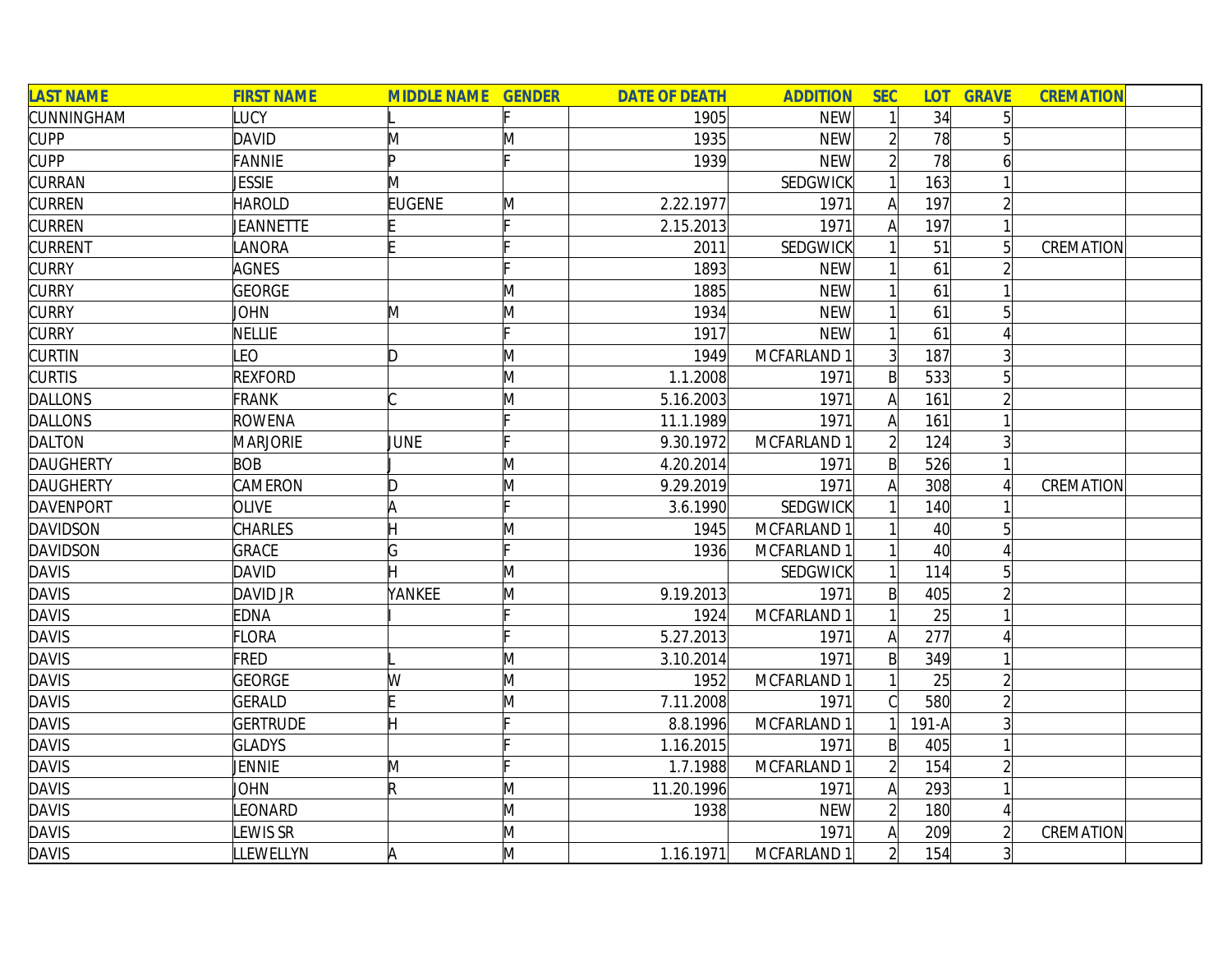| <b>LAST NAME</b> | <b>FIRST NAME</b> | <b>MIDDLE NAME GENDER</b> |   | <b>DATE OF DEATH</b> | <b>ADDITION</b> | <b>SEC</b>     | <b>LOT</b>      | <b>GRAVE</b>   | <b>CREMATION</b> |
|------------------|-------------------|---------------------------|---|----------------------|-----------------|----------------|-----------------|----------------|------------------|
| <b>DAVIS</b>     | LORA              |                           |   | 10.6.1989            | 1971            | $\mathsf{A}$   | 209             | 1              | <b>CREMATION</b> |
| <b>DAVIS</b>     | <b>MAGGIE</b>     |                           |   | 1922                 | <b>NEW</b>      | $\overline{2}$ | 180             | 5              |                  |
| <b>DAVIS</b>     | <b>MARY</b>       | M                         |   | 6.29.2004            | 1971            | $\mathsf{A}$   | 230             |                |                  |
| <b>DAVIS</b>     | MICHAEL           |                           | M | 6.3.1997             | 1971            | A              | 292             | $\overline{3}$ |                  |
| <b>DAVIS</b>     | <b>MIRIAM</b>     |                           |   | 1904                 | <b>NEW</b>      | $\overline{2}$ | 129             |                |                  |
| <b>DAVIS</b>     | <b>OSCAR</b>      | D                         | M | 1.7.2005             | 1971            | A              | 230             | 5 <sup>2</sup> |                  |
| <b>DAVIS</b>     | RAYMOND           |                           | M | 12.1.1983            | 1971            | A              | 293             | $\vert$        | <b>CREMATION</b> |
| <b>DAVIS</b>     | RICHARD           |                           | M | 9.16.2017            | 1971            | A              | 295             |                |                  |
| <b>DAVIS</b>     | <b>SARAH</b>      |                           |   | 1930                 | MCFARLAND 1     | $\overline{2}$ | 154             | 5 <sup>1</sup> |                  |
| <b>DAVIS</b>     | <b>SARAH</b>      |                           |   | 1951                 | SEDGWICK        | 1              | 114             |                |                  |
| <b>DAVIS</b>     | <b>WALTER</b>     | W                         | M | 7.13.1991            | 1971            | A              | 277             | 5              |                  |
| <b>DAVIS</b>     | WILLIAM "BILL"    | M                         | M | 2.14.2017            | 1971            | $\mathsf{B}$   | 532             | 5              |                  |
| <b>DAVY</b>      | CHARLIE           |                           | M | 1967                 | <b>NEW</b>      | $\overline{2}$ | 135             | 61             |                  |
| <b>DAVY</b>      | <b>EMMA</b>       |                           |   | 1947                 | <b>NEW</b>      | $\overline{2}$ | 135             | 5              |                  |
| <b>DAVY</b>      | <b>FRANK</b>      |                           | M | 1906                 | <b>NEW</b>      |                | 135             |                |                  |
| <b>DAVY</b>      | <b>JOHN</b>       |                           | M | 1905                 | <b>NEW</b>      |                | 135             |                |                  |
| <b>DAVY</b>      | <b>OUISA</b>      |                           |   | 1905                 | <b>NEW</b>      | $\overline{2}$ | 135             | $\overline{3}$ |                  |
| <b>DAVY</b>      | <b>MARK</b>       |                           | M | 5.27.1976            | <b>NEW</b>      | 2              | 135             |                |                  |
| <b>DAWSON</b>    | <b>BLANCHE</b>    | <b>RUTH</b>               | c | 10.22.1989           | MCFARLAND 2     |                | 54              | 3 <sup>1</sup> |                  |
| <b>DAWSON</b>    | CARL              |                           | M | 5.3.1972             | MCFARLAND 2     |                | 56              | 4              |                  |
| <b>DAWSON</b>    | GEORGE            |                           | M | 1970                 | MCFARLAND 2     |                | 54              | 4              |                  |
| <b>DAY</b>       | <b>BURNIE</b>     |                           | M | 1945                 | MCFARLAND 1     | $\overline{2}$ | 159             | $5\vert$       |                  |
| <b>DAY</b>       | <b>BURNS</b>      |                           | M | 4.21.2001            | MCFARLAND 1     | $\overline{2}$ | 159             | $\mathsf{3}$   |                  |
| <b>DAY</b>       | <b>CLARK</b>      |                           | M | 1944                 | <b>SEDGWICK</b> |                | 70              | $\overline{2}$ |                  |
| <b>DAY</b>       | <b>DALE</b>       |                           | M | 6.12.2009            | 1971            | $\mathsf{A}$   | 268             | $5\vert$       |                  |
| <b>DAY</b>       | <b>HALLIE</b>     | O                         |   | 6.8.1995             | MCFARLAND 1     | $\overline{2}$ | 159             | 4              |                  |
| <b>DAY</b>       | <b>HELEN</b>      |                           |   | 3.19.2000            | MCFARLAND 1     | $\overline{2}$ | 159             | $\overline{2}$ |                  |
| <b>DAY</b>       | KATIE             | M                         |   | 1967                 | SEDGWICK        |                | 70 <sup>l</sup> | $\overline{3}$ |                  |
| <b>DAY</b>       | LILLIAN           | M                         |   | 4.19.1998            | 1971            | A              | 268             | 4              |                  |
| <b>DAY</b>       | ODDA              | M                         |   | 1910                 | SEDGWICK        |                | 70              | $\mathbf{1}$   |                  |
| <b>DAY</b>       | RICHARD           | W                         | M | 1969                 | MCFARLAND 2     |                | 82              | 4              |                  |
| <b>DAY</b>       | <b>ROBERT</b>     |                           | M | 7.13.1965            | MCFARLAND 1     | 1              | 227             | $\overline{2}$ |                  |
| <b>DEACON</b>    | ANN               |                           |   |                      | 1971            | $\mathcal{C}$  | 601             | $\overline{3}$ | <b>CREMATION</b> |
| <b>DEACON</b>    | <b>FLOYD</b>      |                           | M | 10.20.2009           | 1971            | C              | 601             |                | <b>CREMATION</b> |
| <b>DEARING</b>   | <b>BERTHA</b>     |                           |   | 1960                 | MCFARLAND 1     | $\overline{2}$ | 139             | 41             |                  |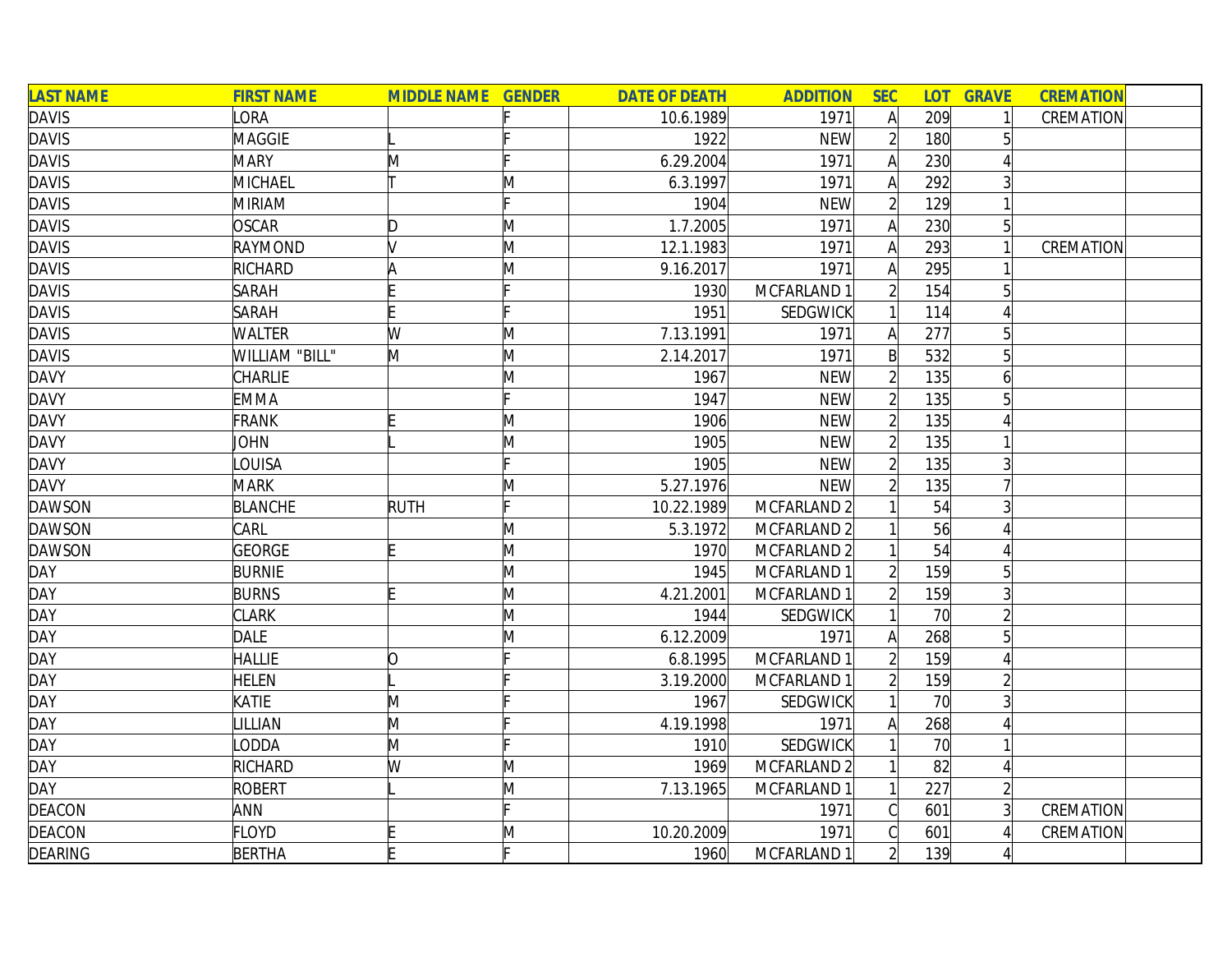| <b>LAST NAME</b> | <b>FIRST NAME</b>       | <b>MIDDLE NAME GENDER</b> |              | <b>DATE OF DEATH</b> | <b>ADDITION</b> | <b>SEC</b>     | LOT <sub>1</sub> | <b>GRAVE</b>   | <b>CREMATION</b> |  |
|------------------|-------------------------|---------------------------|--------------|----------------------|-----------------|----------------|------------------|----------------|------------------|--|
| <b>DEARING</b>   | <b>HERBERT</b>          |                           | M            | 3.5.1979             | MCFARLAND 1     | $\overline{2}$ | 139              |                |                  |  |
| <b>DEARING</b>   | JOHN                    |                           | M            | 1944                 | MCFARLAND 1     |                | 139              |                |                  |  |
| <b>DEARING</b>   | PAULINE                 | B                         |              | 1.2.1987             | MCFARLAND 1     |                | 139              |                |                  |  |
| <b>DEBOLT</b>    | ANNA                    | M                         |              | 1929                 | <b>NEW</b>      | $\overline{2}$ | 103              |                |                  |  |
| <b>DECKER</b>    | <b>GREGORY</b>          | ΙA                        | M            | 1.23.1982            | 1971            | A              | 230              | $\overline{3}$ |                  |  |
| <b>DEFRANCO</b>  | <b>JOSEPH</b>           | $\mathsf R$               | M            | 12.5.2016            | MCFARLAND 2     |                | 147              |                | CREMATION        |  |
| <b>DELONG</b>    | <b>EDNA</b>             | M                         |              | 8.3.2002             | MCFARLAND 1     | $\overline{2}$ | 117              |                |                  |  |
| <b>DEMOSH</b>    | <b>MARTHA</b>           | D                         |              | 1947                 | <b>NEW</b>      | $\overline{2}$ | 99               |                |                  |  |
| <b>DEMOSH</b>    | <b>STEWART</b>          |                           | M            | 8.29.2000            | <b>NEW</b>      | $\overline{2}$ | 99               |                |                  |  |
| <b>DENNIS</b>    | <b>CLAIRE</b>           |                           |              | 11.3.2007            | 1971            | Α              | 166              |                |                  |  |
| <b>DENUNE</b>    | <b>ETHALB</b>           |                           |              | 9.11.1971            | MCFARLAND 2     |                | 134              |                |                  |  |
| <b>DENUNE</b>    | <b>ROY</b>              | <b>RUTHERFORD</b>         | M            | 3.17.1978            | MCFARLAND 2     |                | 134              |                |                  |  |
| <b>DEORING</b>   | HAZEL                   |                           |              | 6.30.2003            | 1971            |                | 157              |                |                  |  |
| <b>DEORING</b>   | <b>IRVIN</b>            | M                         | $\mathsf{M}$ | 11.27.1980           | 1971            | A              | 157              |                |                  |  |
| <b>DEVNEY</b>    | <b>BARBARA</b>          |                           |              | 9.26.2014            | 1971            |                | 544              |                |                  |  |
| <b>DEVORE</b>    | FRANCES                 | B                         |              | 5.16.1994            | 1971            | $\mathsf{B}$   | 538              |                |                  |  |
| <b>DEVORE</b>    | <b>GEORGE SR</b>        |                           | M            | 1970                 | 1971            | $\mathsf{B}$   | 538              |                |                  |  |
| <b>DEVORE</b>    | <b>GEORGE JR "DICK"</b> | <b>RICHARD</b>            | M            | 5.5.2019             | 1971            | $\mathsf{B}$   | 538              |                |                  |  |
| <b>DEWITT</b>    | ANN                     |                           |              | 1960                 | MCFARLAND 1     |                | 32               |                |                  |  |
| <b>DEWITT</b>    | <b>CHARLES</b>          | INFANT                    |              | 1919                 | <b>SEDGWICK</b> |                | 153              | $\Delta$       |                  |  |
| <b>DEWITT</b>    | <b>ELMA</b>             | H                         |              | 1961                 | <b>NEW</b>      | $\overline{2}$ | 141              | 6              |                  |  |
| <b>DEWITT</b>    | <b>HIRUM</b>            |                           | $\mathsf{M}$ | 1881                 | <b>NEW</b>      |                | 48               | 8              |                  |  |
| <b>DEWITT</b>    | <b>JOHN</b>             |                           | M            | 1907                 | <b>NEW</b>      |                | 48               | 6              |                  |  |
| <b>DEWITT</b>    | KATHRYN                 |                           |              |                      | <b>NEW</b>      |                | 48               |                |                  |  |
| <b>DEWITT</b>    | <b>LEVI</b>             |                           | M            | 1939                 | MCFARLAND 1     |                | 32               |                |                  |  |
| <b>DEWITT</b>    | <b>MARTHA</b>           | <b>VIOLET</b>             |              | 8.9.1985             | SEDGWICK        |                | 153              |                |                  |  |
| <b>DEWITT</b>    | RAYMOND                 | INFANT                    |              | 1916                 | SEDGWICK        |                | 153              |                |                  |  |
| <b>DEWITT</b>    | REBECCA                 |                           |              | 1914                 | <b>NEW</b>      |                | 48               |                |                  |  |
| <b>DEWITT</b>    | <b>RILEY</b>            |                           | M            | 1955                 | <b>NEW</b>      |                | 141              |                |                  |  |
| <b>DEWITT</b>    | <b>WALTER</b>           | A                         | M            | 10.20.1976           | <b>SEDGWICK</b> |                | 153              |                |                  |  |
| <b>DEWITT</b>    | <b>WILBER</b>           |                           | M            | 1964                 | <b>NEW</b>      |                | 43               |                |                  |  |
| <b>DEWOLF</b>    | <b>FRANK</b>            |                           | M            | 1910                 | SEDGWICK        |                | 82               |                |                  |  |
| <b>DEWOLF</b>    | PEARL                   |                           |              | 1932                 | MCFARLAND 1     | $\overline{2}$ | 121              |                |                  |  |
| <b>DEWOLF</b>    | ZELFA                   | M                         |              | 1935                 | SEDGWICK        |                | 82               |                |                  |  |
| <b>DEYO</b>      | <b>JACOB</b>            |                           | $\mathsf{M}$ | 8.12.1993            | 1971            | $\mathsf{B}$   | 476              | $\overline{5}$ |                  |  |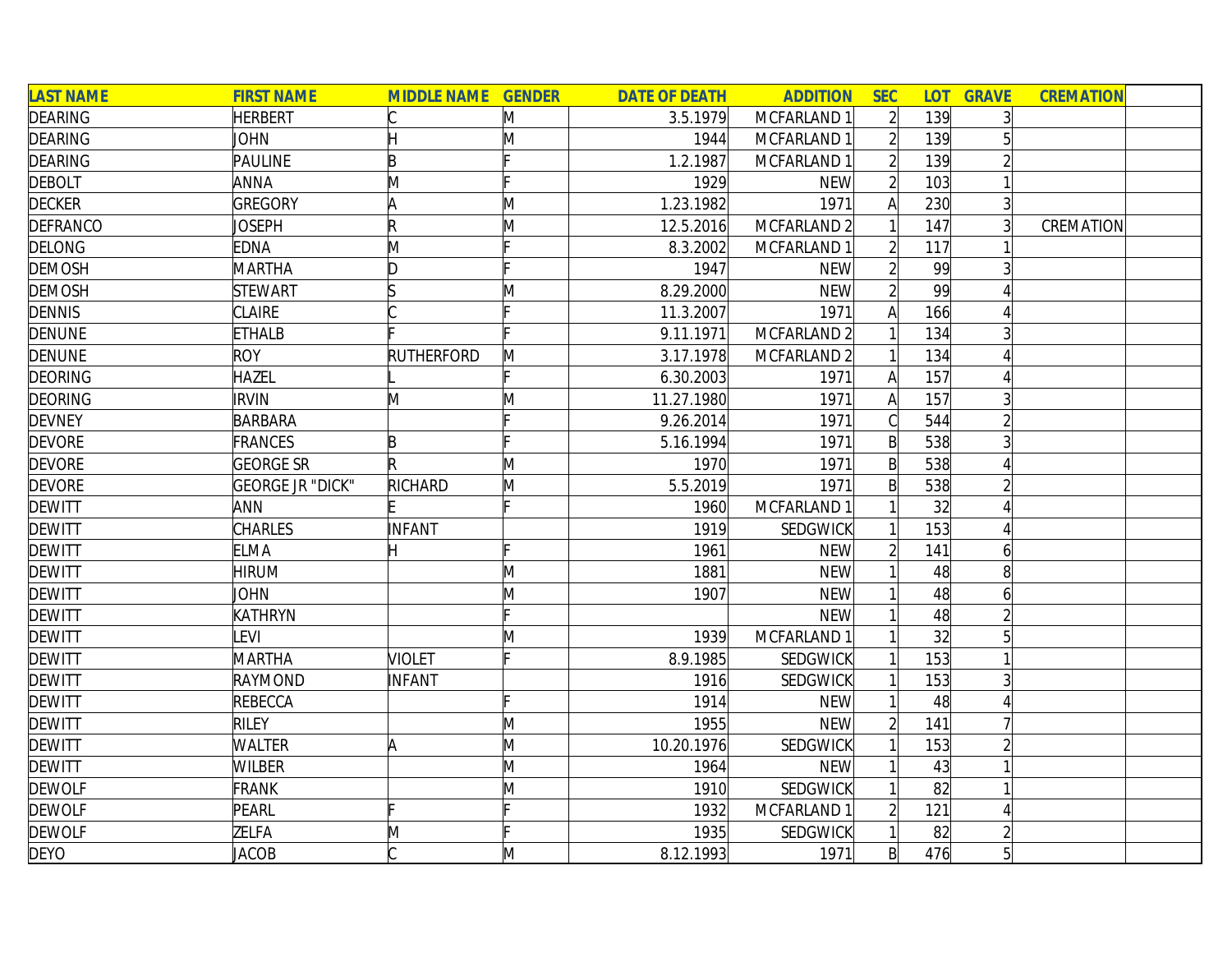| <b>LAST NAME</b>  | <b>FIRST NAME</b> | <b>MIDDLE NAME GENDER</b> |   | <b>DATE OF DEATH</b> | <b>ADDITION</b> | <b>SEC</b>     |     | <b>LOT GRAVE</b> | <b>CREMATION</b> |  |
|-------------------|-------------------|---------------------------|---|----------------------|-----------------|----------------|-----|------------------|------------------|--|
| <b>DIAL</b>       | <b>CHARLES</b>    | W                         | M | 11.7.2004            | 1971            | $\mathsf{A}$   | 277 | $\overline{2}$   |                  |  |
| <b>DIAL</b>       | <b>HANNAH</b>     | M                         |   | 8.24.2010            | 1971            | $\mathsf{A}$   | 277 |                  |                  |  |
| <b>DICKSON</b>    | AMY               |                           |   | 5.14.1993            | 1971            | $\mathsf{A}$   | 310 | $\overline{2}$   |                  |  |
| <b>DIEGUEZ</b>    | <b>BARBARA</b>    |                           |   | 9.15.1990            | 1971            | A              | 247 |                  | CREMATION        |  |
| <b>DIEGUEZ</b>    | MARGARET          |                           |   | 5.11.1991            | 1971            | A              | 247 |                  |                  |  |
| <b>DILLON</b>     | <b>ROBERT</b>     |                           | M | 8.5.1985             | 1971            | A              | 299 |                  |                  |  |
| <b>DILS</b>       | <b>MAYNARD</b>    | W                         | M | 9.21.2012            | 1971            | $\mathsf{B}$   | 467 | $\overline{2}$   |                  |  |
| <b>DIMPERIO</b>   | ANNE              | M                         |   | 11.21.2009           | 1971            | $\mathsf{B}$   | 382 | $5\overline{)}$  |                  |  |
| <b>DISBENNETT</b> | JOHN              |                           | M | 1935                 | <b>NEW</b>      |                | 15  |                  |                  |  |
| <b>DITMARS</b>    | <b>ROBERT</b>     |                           | M | 1.5.1978             | <b>SEDGWICK</b> |                | 172 | 5                |                  |  |
| <b>DITMARS</b>    | VELLICA           | B                         |   | 7.23.1968            | <b>SEDGWICK</b> |                | 172 |                  |                  |  |
| <b>DITMAS</b>     | <b>JOHN</b>       | M                         | M | 1941                 | <b>SEDGWICK</b> |                | 172 |                  |                  |  |
| <b>DITMAS</b>     | <b>MARY</b>       |                           |   | 1949                 | SEDGWICK        |                | 172 |                  |                  |  |
| <b>DITMAS</b>     | <b>MOREL</b>      |                           | M | 1937                 | <b>SEDGWICK</b> |                | 172 |                  |                  |  |
| <b>DIXON</b>      | <b>ALVA</b>       |                           | M | 1947                 | <b>SEDGWICK</b> |                | 150 |                  |                  |  |
| <b>DIXON</b>      | ANNIE             |                           |   | 1923                 | SEDGWICK        |                | 149 |                  |                  |  |
| <b>DIXON</b>      | CARL              |                           | M | 7.19.1972            | <b>SEDGWICK</b> |                | 150 | 5                | CREMATION        |  |
| <b>DIXON</b>      | <b>CLARENCE</b>   |                           | M | 1.10.1995            | MCFARLAND 2     |                | 132 |                  |                  |  |
| <b>DIXON</b>      | <b>EDITH</b>      | ΙA                        | c | 1919                 | <b>SEDGWICK</b> |                | 150 |                  |                  |  |
| <b>DIXON</b>      | <b>HOWARD</b>     |                           | M | 1919                 | <b>SEDGWICK</b> |                | 149 |                  |                  |  |
| <b>DIXON</b>      | <b>JOHN</b>       |                           | M | 1954                 | MCFARLAND 2     |                |     |                  |                  |  |
| <b>DIXON</b>      | <b>EO</b>         |                           | M | 5.29.1972            | MCFARLAND 2     |                | 132 |                  |                  |  |
| <b>DIXON</b>      | <b>MAUDE</b>      |                           |   | 1922                 | MCFARLAND 2     |                |     |                  |                  |  |
| <b>DIXON</b>      | MRS. CARL         |                           |   |                      | <b>SEDGWICK</b> |                | 150 |                  |                  |  |
| <b>DIXON</b>      | PEARL             |                           |   | 1954                 | <b>SEDGWICK</b> |                | 150 |                  |                  |  |
| <b>DIXON</b>      | <b>TRULA</b>      | B                         |   | 6.3.1973             | MCFARLAND 2     |                | 132 | $\overline{3}$   |                  |  |
| <b>DOANE</b>      | <b>JESSE</b>      |                           | M | 1956                 | <b>NEW</b>      |                | 67  | 8                |                  |  |
| <b>DOANE</b>      | <b>AURE</b>       |                           |   | 1960                 | <b>NEW</b>      |                | 67  |                  |                  |  |
| <b>DOANE</b>      | MARY (BRYANT)     |                           |   | 10.26.1993           | MCFARLAND 1     |                | 112 |                  |                  |  |
| <b>DOANE</b>      | RAYMOND           |                           | M | 3.14.2002            | MCFARLAND 2     |                | 135 | 4                |                  |  |
| <b>DOANE</b>      | RICHARD           |                           | M | 4.29.1977            | MCFARLAND 2     |                | 135 | $\overline{2}$   |                  |  |
| <b>DOANE</b>      | TINA              |                           |   | 8.30.2014            | MCFARLAND 2     |                | 135 | $\overline{3}$   |                  |  |
| <b>DOERINGER</b>  | <b>MELVIN</b>     | N                         | M | 5.15.1995            | MCFARLAND 2     |                | 87  | $\overline{2}$   |                  |  |
| <b>DOERINGER</b>  | PAULINE           |                           |   | 8.1.2010             | MCFARLAND 2     |                | 87  |                  |                  |  |
| <b>DOMIGAN</b>    | CARLYLE           |                           | M | 1924                 | <b>NEW</b>      | $\overline{2}$ | 105 |                  |                  |  |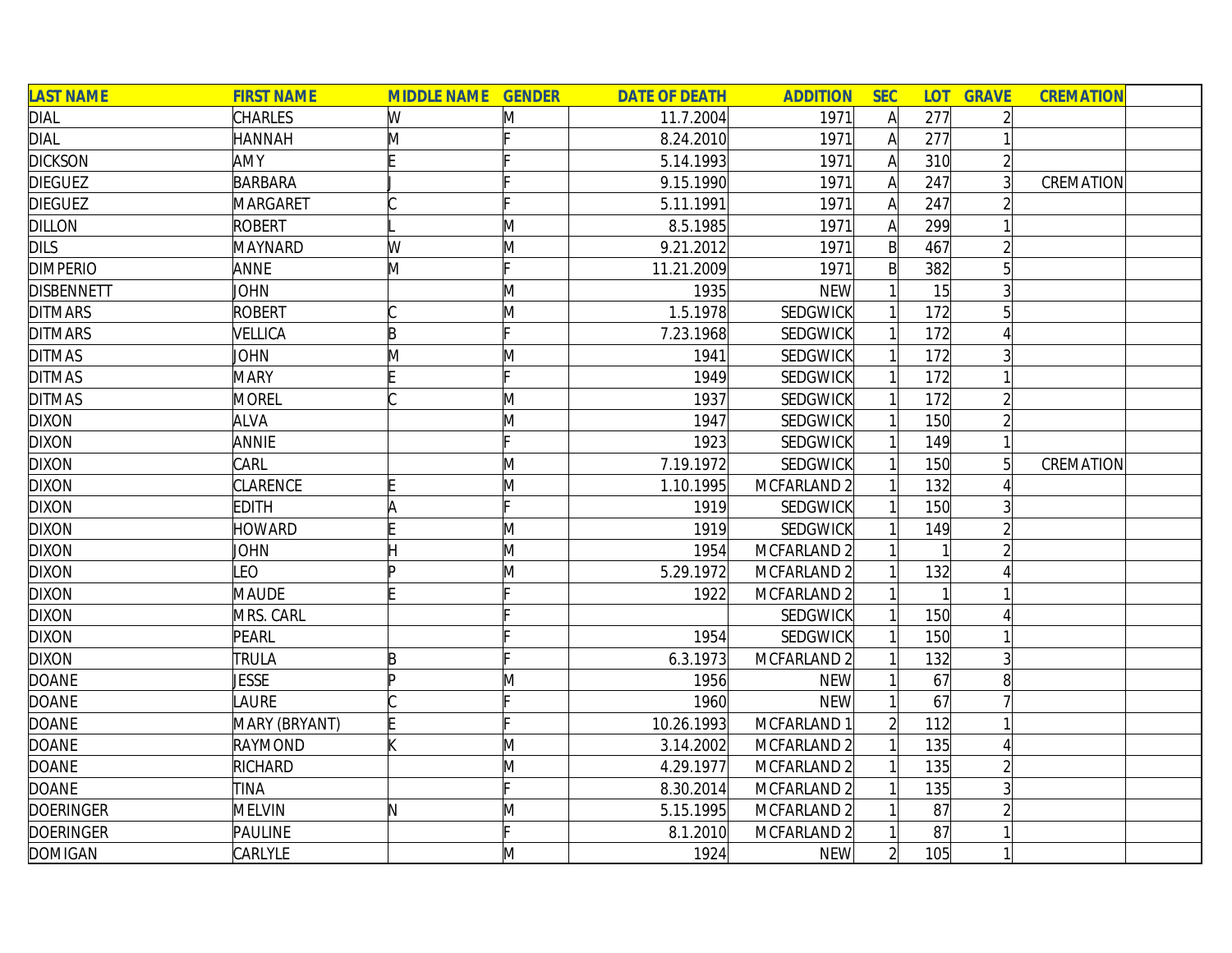| <b>LAST NAME</b> | <b>FIRST NAME</b> | <b>MIDDLE NAME GENDER</b> |                | <b>DATE OF DEATH</b> | <b>ADDITION</b> | <b>SEC</b>     | <b>LOT</b>      | <b>GRAVE</b>   | <b>CREMATION</b> |
|------------------|-------------------|---------------------------|----------------|----------------------|-----------------|----------------|-----------------|----------------|------------------|
| <b>DOMIGAN</b>   | <b>CHARITY</b>    |                           |                | 8.15.1976            | <b>SEDGWICK</b> |                | 84              | 1              |                  |
| <b>DOMIGAN</b>   | <b>CLINTON</b>    |                           | Μ              | 1932                 | <b>NEW</b>      | $\overline{2}$ | 105             |                |                  |
| <b>DOMIGAN</b>   | <b>FANNIE</b>     |                           |                | 1937                 | <b>SEDGWICK</b> |                | 96              |                |                  |
| <b>DOMIGAN</b>   | <b>GRACE</b>      |                           |                | 1.14.1986            | <b>SEDGWICK</b> |                | 84              | $\overline{2}$ |                  |
| <b>DOMIGAN</b>   | <b>GUSSIE</b>     |                           | M              | 1947                 | <b>SEDGWICK</b> |                | 84              | $\frac{3}{2}$  |                  |
| <b>DOMIGAN</b>   | <b>HIRAM</b>      |                           | M              | 1887                 | <b>NEW</b>      | $\overline{2}$ | 105             | $5\vert$       |                  |
| <b>DOMIGAN</b>   | HORACE            | W                         | M              | 7.18.1980            | SEDGWICK        |                | 85              | $\mathbf{1}$   |                  |
| <b>DOMIGAN</b>   | HORACE            |                           | M              | 1954                 | <b>SEDGWICK</b> |                | 95              | 3 <sup>1</sup> |                  |
| <b>DOMIGAN</b>   | <b>HOWARD</b>     |                           | M              | 1926                 | SEDGWICK        |                | 96              | $5\vert$       |                  |
| <b>DOMIGAN</b>   | <b>JOHN</b>       |                           | M              | 1941                 | SEDGWICK        |                | 84              |                |                  |
| <b>DOMIGAN</b>   | <b>ESTER</b>      |                           | M              | 1906                 | <b>SEDGWICK</b> |                | 85              | 5 <sup>1</sup> |                  |
| <b>DOMIGAN</b>   | <b>MARTHA</b>     |                           |                | 1894                 | <b>NEW</b>      | $\overline{2}$ | 105             | $\overline{2}$ |                  |
| <b>DOMIGAN</b>   | <b>OCTAVIA</b>    |                           |                | 1940                 | <b>SEDGWICK</b> |                | 95              | $\overline{2}$ |                  |
| <b>DOMIGAN</b>   | <b>ROBERT</b>     | M                         | M              | 1924                 | SEDGWICK        |                | 84              | 5 <sup>1</sup> |                  |
| <b>DOMIGAN</b>   | VIRGINIA          |                           |                | 1930                 | <b>NEW</b>      |                | 105             | 6              |                  |
| <b>DONAGAN</b>   | <b>ADELL</b>      |                           |                | 1891                 | <b>NEW</b>      |                | 43              |                |                  |
| <b>DONAGAN</b>   | <b>ETNA</b>       |                           |                | 1902                 | <b>NEW</b>      |                | 43              | 3 <sup>1</sup> |                  |
| <b>DONAGAN</b>   | <b>EWIS</b>       | D                         | Μ              | 1900                 | <b>NEW</b>      |                | 43              | 6              |                  |
| <b>DONAHUE</b>   | <b>DORIS</b>      | G                         |                | 1930                 | <b>NEW</b>      | $\overline{2}$ | 171             | $\overline{2}$ |                  |
| <b>DONALDSON</b> | EDWARD            |                           | Μ              | 7.11.1991            | MCFARLAND 2     |                | 28              | 4              |                  |
| <b>DONALDSON</b> | <b>HELEN</b>      | M                         |                | 8.30.1998            | MCFARLAND 2     |                | 28              | 3              |                  |
| <b>DORFNER</b>   | <b>ARTHUR</b>     | M                         | M              | 3.2.1999             | 1971            | C              | 627             | $\overline{2}$ |                  |
| <b>DORN</b>      | <b>ARTHUR</b>     |                           | M              | 10.13.1982           | MCFARLAND 2     |                | 141             | $\overline{2}$ |                  |
| <b>DORN</b>      | <b>MILDRED</b>    |                           |                | 5.1.2002             | MCFARLAND 2     |                | 141             |                |                  |
| <b>DOTY</b>      | <b>EUNICE</b>     | R                         |                | 10.6.1964            | MCFARLAND 1     |                | 80              | $\overline{2}$ |                  |
| <b>DOTY</b>      | <b>JOSEPHENE</b>  |                           |                | 1929                 | MCFARLAND 1     |                | 80 <sup>°</sup> | 4              |                  |
| <b>DOTY</b>      | <b>OTIS</b>       |                           | M              | 1954                 | MCFARLAND 1     |                | 80 <sup>°</sup> | 5              |                  |
| <b>DOTY</b>      | <b>RUBY</b>       |                           |                | 1948                 | MCFARLAND 1     |                | 80 <sup>°</sup> | $\frac{3}{2}$  |                  |
| <b>DOUGHTY</b>   | EARL              |                           | Μ              | 12.3.1998            | 1971            | A              | 324             | 5 <sup>1</sup> |                  |
| <b>DOUGHTY</b>   | <b>GENEVA</b>     |                           |                | 12.1.1991            | 1971            | A              | 324             | 4              |                  |
| <b>DOUGLAS</b>   | <b>HELEN</b>      |                           | $\overline{F}$ | 1932                 | MCFARLAND 1     | $\overline{2}$ | 100             | 5 <sup>1</sup> |                  |
| <b>DOUGLAS</b>   | <b>SYLVESTER</b>  |                           | M              | 1925                 | MCFARLAND 1     | $\overline{2}$ | 100             | $\vert$        |                  |
| <b>DOWNEY</b>    | <b>DAVID</b>      |                           | M              | 7.31.2018            | 1971            | C              | 566             | $\overline{2}$ | <b>CREMATION</b> |
| <b>DOWNEY</b>    | <b>HULDA</b>      | <b>GENEVA</b>             |                | 8.20.1985            | 1971            | Α              | 250             |                |                  |
| <b>DOWNING</b>   | <b>MARY</b>       |                           |                | 5.2.2004             | MCFARLAND 1     | $\overline{3}$ | 209             | 4              |                  |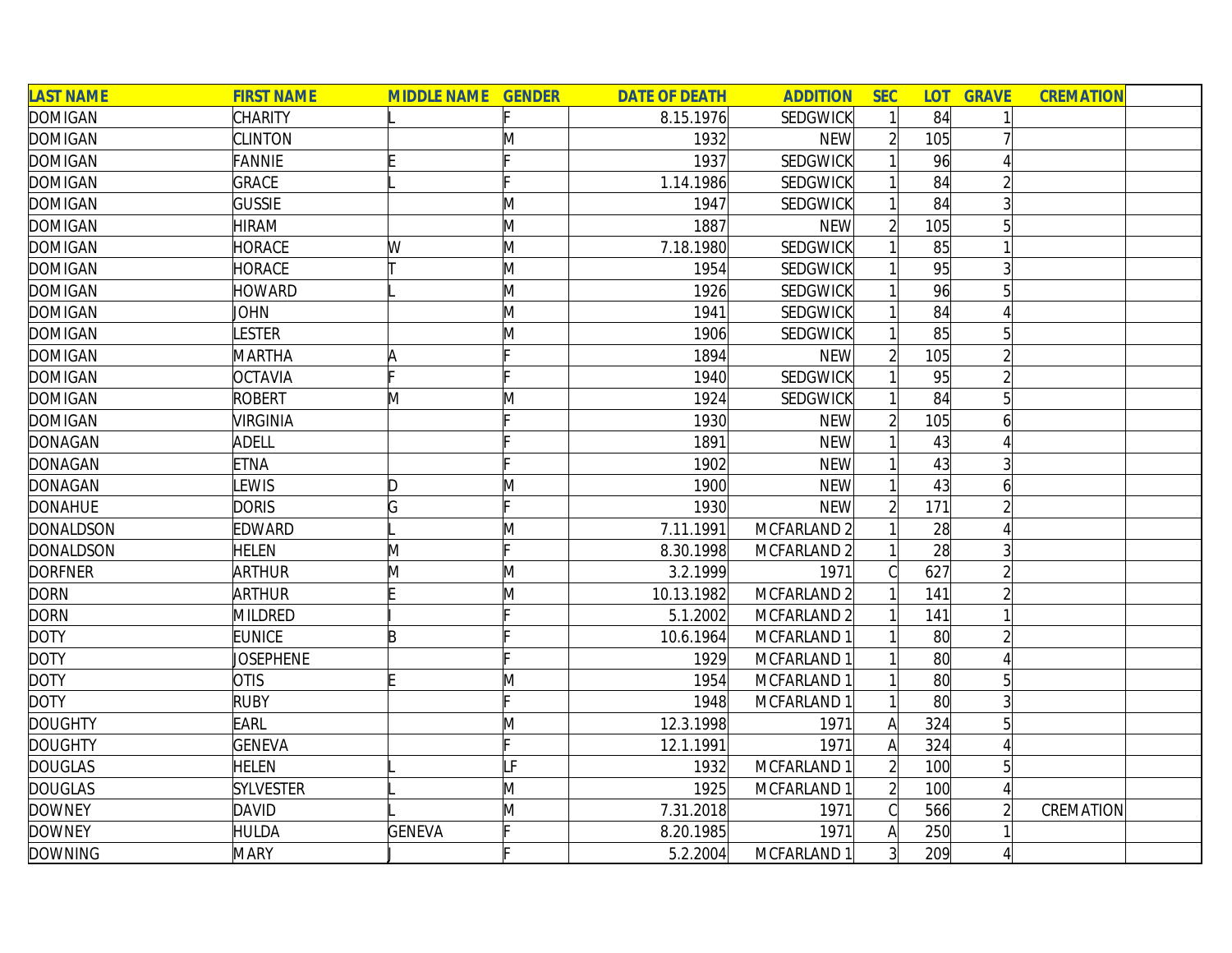| <b>LAST NAME</b> | <b>FIRST NAME</b> | <b>MIDDLE NAME GENDER</b> |   | <b>DATE OF DEATH</b> | <b>ADDITION</b> | <b>SEC</b>     | <b>LOT</b>      | <b>GRAVE</b> | <b>CREMATION</b> |  |
|------------------|-------------------|---------------------------|---|----------------------|-----------------|----------------|-----------------|--------------|------------------|--|
| <b>DRESBACH</b>  | FRED              |                           | M | 1931                 | MCFARLAND 1     | $\overline{2}$ | 144             |              |                  |  |
| <b>DRESBACH</b>  | <b>MADGE</b>      |                           |   | 1962                 | MCFARLAND 1     |                | 144             |              |                  |  |
| <b>DRISCOLL</b>  | <b>BETTY</b>      |                           |   | 4.20.2011            | 1971            | С              | 589             |              |                  |  |
| <b>DRISCOLL</b>  | JOHN              | W                         | M | 8.9.2006             | 1971            | Cl             | 589             |              |                  |  |
| <b>DRISCOLL</b>  | WILLIAM           |                           | M | 5.20.2005            | 1971            | С              | 589             | 5            |                  |  |
| <b>DRUGGAN</b>   | <b>CHARLES</b>    |                           | M | 1944                 | <b>NEW</b>      | $\overline{2}$ | 131             | 5            |                  |  |
| <b>DRUGGAN</b>   | <b>FAWN</b>       | $\mathsf R$               |   | 4.3.1976             | <b>NEW</b>      | $\overline{2}$ | 131             |              |                  |  |
| <b>DRUSHEL</b>   | <b>HORTENSE</b>   | W                         |   | 1945                 | SEDGWICK        |                | 73              |              |                  |  |
| <b>DUCKWORTH</b> | <b>HATTIE</b>     |                           |   | 1941                 | SEDGWICK        |                | 97              |              |                  |  |
| <b>DUCKWORTH</b> | <b>MADGE</b>      |                           |   | 1907                 | <b>SEDGWICK</b> |                | 97              |              |                  |  |
| <b>DUCKWORTH</b> | <b>MARY</b>       |                           |   | 1938                 | <b>NEW</b>      |                | 15              |              |                  |  |
| <b>DUCKWORTH</b> | <b>MARY</b>       |                           |   | 1891                 | <b>NEW</b>      |                | 15              |              |                  |  |
| <b>DUCKWORTH</b> | <b>MATHIAS</b>    |                           | M | 1891                 | <b>NEW</b>      |                | 15              |              |                  |  |
| <b>DUCKWORTH</b> | <b>NORMAN</b>     |                           | M | 1917                 | <b>NEW</b>      |                | 15              |              |                  |  |
| <b>DUCKWORTH</b> | WILLAIM           |                           | M | 1935                 | SEDGWICK        |                | 97              |              |                  |  |
| <b>DUDGEON</b>   | ABRAM             |                           | M | 1925                 | <b>NEW</b>      |                | 85              |              |                  |  |
| <b>DUDGEON</b>   | <b>NANCY</b>      |                           |   | 1887                 | <b>NEW</b>      |                | 85              |              |                  |  |
| <b>DUDGEON</b>   | <b>SARAH</b>      | E                         |   | 1930                 | <b>NEW</b>      |                | 85              | 6            |                  |  |
| <b>DUKE</b>      | <b>DORTHY</b>     | M                         |   | 5.16.2005            | 1971            | A              | 274             |              |                  |  |
| <b>DUKE</b>      | JAMES             | A                         | M | 1.28.1996            | 1971            | $\mathsf{A}$   | 274             |              |                  |  |
| <b>DUNCAN</b>    | <b>GERALDINE</b>  |                           |   |                      | MCFARLAND 1     |                | 40 <sup>°</sup> |              |                  |  |
| <b>DUNCAN</b>    | JAMES             |                           | M | 8.25.2003            | 1971            |                | 625             |              |                  |  |
| <b>DURRETT</b>   | <b>DAVID</b>      | $\mathsf R$               | M | 12.14.2014           | 1971            | $\mathsf{B}$   | 539             |              |                  |  |
| <b>DURST</b>     | DANIAL            |                           | M | 1905                 | <b>NEW</b>      |                | 58              |              |                  |  |
| <b>DURST</b>     | MARGARET          | A                         |   | 1884                 | <b>NEW</b>      |                | 58              |              |                  |  |
| <b>DURST</b>     | <b>PHOEBE</b>     |                           |   |                      | <b>NEW</b>      |                | 58              |              |                  |  |
| <b>DUSTIN</b>    | <b>RUTH</b>       | M                         |   | 7.2.2003             | <b>SEDGWICK</b> |                | $\vert 9 \vert$ |              |                  |  |
| <b>DWINNELL</b>  | <b>ALICE</b>      | R                         |   | 1913                 | SEDGWICK        |                | 106             | 5            |                  |  |
| <b>DWINNELL</b>  | <b>CHARLES</b>    |                           | Μ | 1926                 | MCFARLAND 1     |                | 51              |              |                  |  |
| <b>DWINNELL</b>  | <b>CLARK</b>      | Þ                         |   | 1913                 | SEDGWICK        |                | 106             |              |                  |  |
| <b>DWINNELL</b>  | JANE              |                           |   | 1925                 | SEDGWICK        |                | 106             | 3            |                  |  |
| <b>DWINNELL</b>  | PEARL             | D                         |   | 1930                 | MCFARLAND 1     |                | 51              |              |                  |  |
| <b>DWINNELL</b>  | <b>THEODORE</b>   |                           | M | 1948                 | MCFARLAND 1     |                | 154             |              |                  |  |
| <b>DWINNELL</b>  | <b>VINEL</b>      | D                         | M | 1967                 | MCFARLAND 1     |                | 15              |              |                  |  |
| <b>DWINNELL</b>  | W                 | B                         | M | 1929                 | SEDGWICK        |                | 106             |              |                  |  |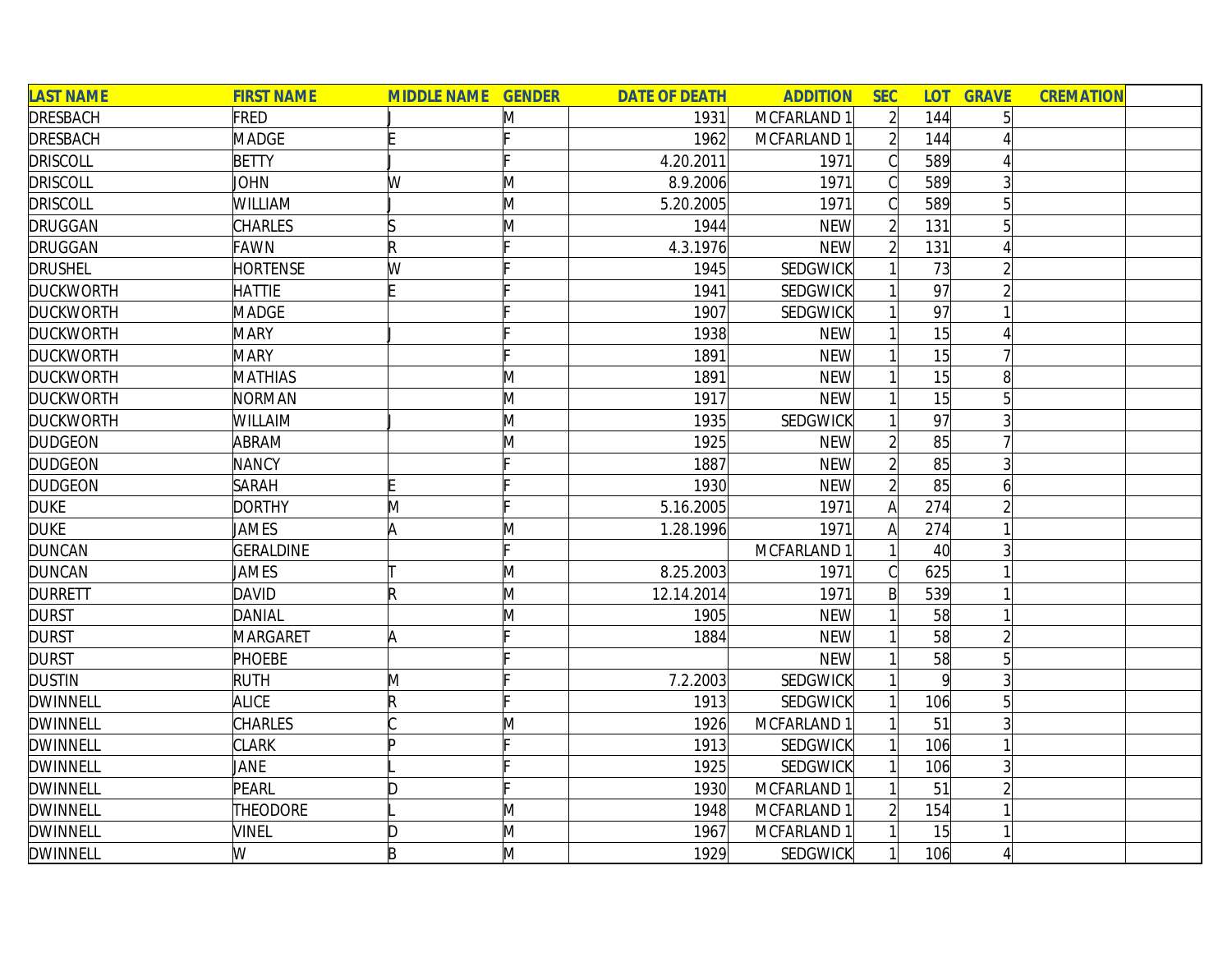| <b>LAST NAME</b> | <b>FIRST NAME</b> | <b>MIDDLE NAME GENDER</b> |   | <b>DATE OF DEATH</b> | <b>ADDITION</b>        | <b>SEC</b>     | <b>LOT</b> | <b>GRAVE</b>   | <b>CREMATION</b> |
|------------------|-------------------|---------------------------|---|----------------------|------------------------|----------------|------------|----------------|------------------|
| <b>DYE</b>       | OLLIE             | M                         |   | 1964                 | MCFARLAND 1            | 3 <sup>1</sup> | 200        |                |                  |
| <b>DYE</b>       | WILLIAM           | <b>EARL</b>               | M | 1966                 | MCFARLAND 1            | 3 <sup>1</sup> | 200        |                |                  |
| <b>DYER</b>      | <b>MARY</b>       |                           |   | 9.18.2019            | 1971                   | $\mathsf{D}$   | 744        |                |                  |
| <b>EBLIN</b>     | <b>ELIZABETH</b>  |                           |   | 1.17.1997            | 1971                   | Α              | 315        |                |                  |
| <b>EBLIN</b>     | <b>ROBERT</b>     |                           | M | 2.17.1997            | 1971                   | A              | 315        | 5 <sup>1</sup> |                  |
| <b>EBNER</b>     | <b>DELLA</b>      | O                         |   | 6.2.1984             | MCFARLAND 1            |                | 143        | $\overline{3}$ |                  |
| <b>EBNER</b>     | <b>DELLA</b>      | O                         |   | 6.2.1984             | MCFARLAND 2            |                | 143        | $\overline{3}$ |                  |
| <b>ECKARD</b>    | <b>CHRISTINE</b>  | B                         |   | 12.22.2016           | 1971                   | B              | 504        |                | CREMATION        |
| <b>EDDY</b>      | LAURA             |                           |   | 1950                 | MCFARLAND 1            |                | 79         |                |                  |
| <b>EDWARDS</b>   | <b>ADDIE</b>      |                           |   | 1955                 | MCFARLAND 1            | $\overline{3}$ | 201        |                |                  |
| <b>EDWARDS</b>   | <b>BEULAH</b>     | M                         |   | 12.20.2007           | MCFARLAND <sub>2</sub> |                | 85         |                |                  |
| <b>EDWARDS</b>   | <b>BURR</b>       |                           | M | 2.5.1976             | MCFARLAND 1            |                | 47         |                |                  |
| <b>EDWARDS</b>   | <b>BURTON</b>     |                           | M | 1951                 | SEDGWICK               |                |            |                |                  |
| <b>EDWARDS</b>   | CARROL            |                           | M | 1963                 | MCFARLAND 2            |                | 15         |                |                  |
| <b>EDWARDS</b>   | <b>CHARLOTTE</b>  | <b>MAE</b>                |   | 3.11.1988            | 1971                   | A              | 323        |                |                  |
| <b>EDWARDS</b>   | COLLEEN           |                           |   |                      | MCFARLAND 1            |                | 47         |                |                  |
| <b>EDWARDS</b>   | CORA              | <b>ELLEN</b>              |   | 11.16.1978           | MCFARLAND 1            |                | 28         |                |                  |
| <b>EDWARDS</b>   | ID.               | <b>DENNIS</b>             | M | 1973                 | MCFARLAND <sub>2</sub> |                | 15         |                | CREMATION        |
| <b>EDWARDS</b>   | <b>DARRIN</b>     |                           | M |                      | MCFARLAND 1            | 3 <sup>1</sup> | 201        |                |                  |
| <b>EDWARDS</b>   | DELANO            |                           |   | 1974                 | MCFARLAND 1            | $\overline{2}$ | 183        |                |                  |
| <b>EDWARDS</b>   | <b>DENNIS</b>     | ID.                       | M | 6.1.2005             | 1971                   |                | 560        |                |                  |
| <b>EDWARDS</b>   | <b>DESMOND</b>    |                           | M | 6.7.1993             | MCFARLAND <sub>2</sub> |                | 144        |                |                  |
| <b>EDWARDS</b>   | <b>DONALD</b>     | D                         | M | 9.4.1988             | MCFARLAND <sub>2</sub> |                | 12         |                |                  |
| <b>EDWARDS</b>   | <b>EDITH</b>      |                           |   | 3.18.1989            | MCFARLAND <sub>2</sub> |                | 15         |                |                  |
| <b>EDWARDS</b>   | <b>ELIZABETH</b>  |                           |   | 1915                 | <b>NEW</b>             |                | 112        |                |                  |
| <b>EDWARDS</b>   | <b>ELLEN</b>      | M                         |   | 1967                 | <b>NEW</b>             |                | 101        |                |                  |
| <b>EDWARDS</b>   | <b>EMMA</b>       |                           |   | 1943                 | SEDGWICK               |                | 134        | 5 <sup>1</sup> |                  |
| <b>EDWARDS</b>   | <b>ETHEL</b>      |                           |   | 1959                 | MCFARLAND 1            |                | 47         |                |                  |
| <b>EDWARDS</b>   | GARBIE (CARRIE)   | INFANT                    | M | 1.21.1890            | <b>NEW</b>             |                | 72         | 5 <sup>1</sup> |                  |
| <b>EDWARDS</b>   | <b>GRANT</b>      |                           | M | 1966                 | SEDGWICK               |                | 128        |                |                  |
| <b>EDWARDS</b>   | <b>HARVEY</b>     | H                         | M | 1955                 | MCFARLAND 1            |                | 28         | 3              |                  |
| <b>EDWARDS</b>   | <b>HENRY</b>      | N                         | M | 1932                 | MCFARLAND 1            |                | 53         |                |                  |
| <b>EDWARDS</b>   | <b>HOWARDS</b>    |                           | M | 1917                 | <b>NEW</b>             |                | 140        |                |                  |
| <b>EDWARDS</b>   | <b>IDA</b>        | M                         |   | 1929                 | SEDGWICK               |                |            |                |                  |
| <b>EDWARDS</b>   | <b>IRENE</b>      |                           |   | 1971                 | MCFARLAND <sub>2</sub> |                | 46         | $\overline{3}$ |                  |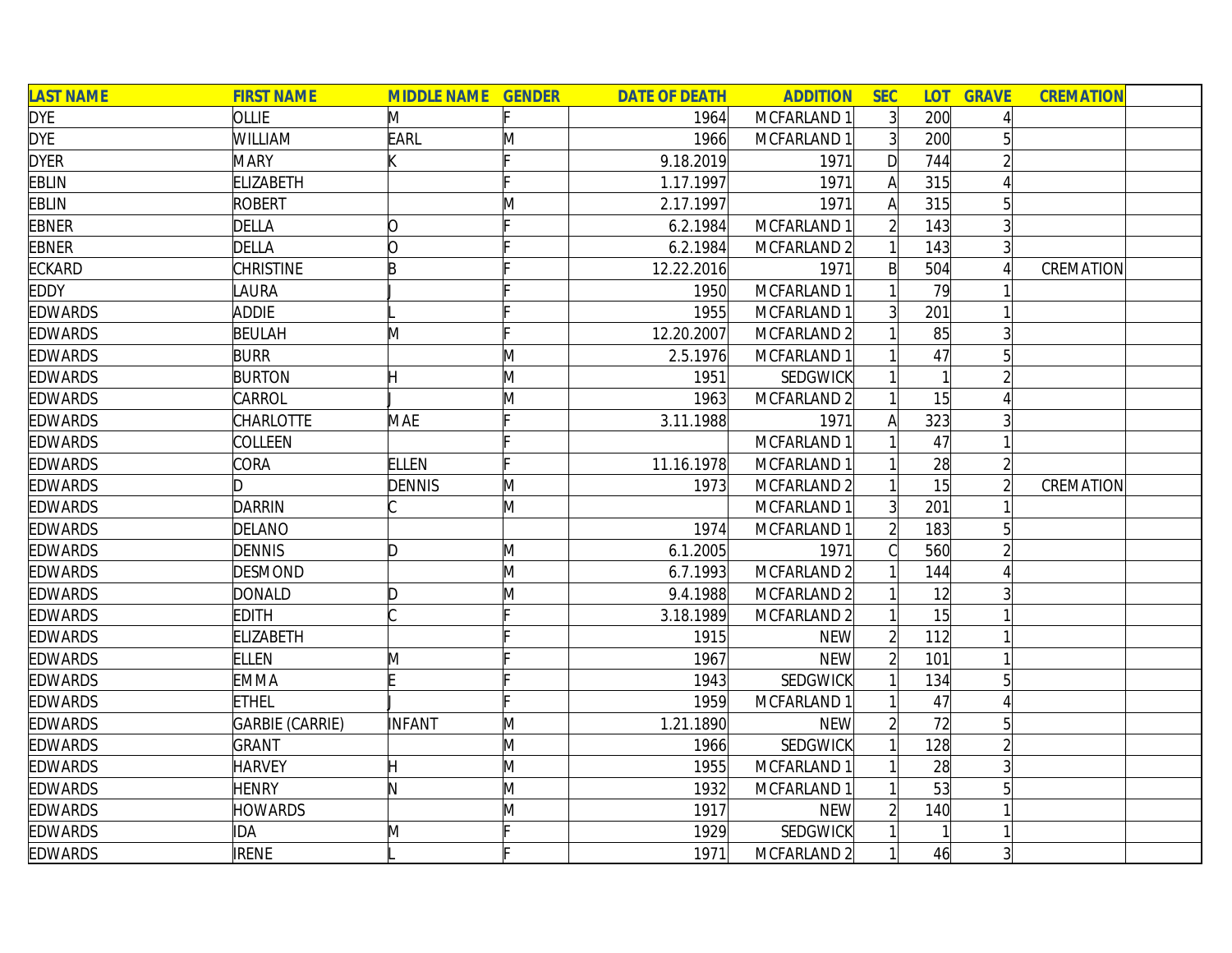| <b>LAST NAME</b> | <b>FIRST NAME</b> | <b>MIDDLE NAME</b> | <b>GENDER</b> | <b>DATE OF DEATH</b> | <b>ADDITION</b>        | <b>SEC</b>     | <b>LOT</b> | <b>GRAVE</b>   | <b>CREMATION</b> |
|------------------|-------------------|--------------------|---------------|----------------------|------------------------|----------------|------------|----------------|------------------|
| <b>EDWARDS</b>   | <b>ISSAC</b>      |                    | M             | 1.17.1971            | MCFARLAND 2            |                | 85         |                |                  |
| <b>EDWARDS</b>   | <b>JAMES</b>      | R                  | M             | 1.30.2004            | 1971                   | $\mathsf{B}$   | 337        |                |                  |
| <b>EDWARDS</b>   | JAMES             | MONROE             | M             | 2.15.1941            | <b>NEW</b>             |                | 72         |                |                  |
| <b>EDWARDS</b>   | JANET             | ANN                |               | 2.20.2018            | MCFARLAND 2            |                | 145        |                |                  |
| <b>EDWARDS</b>   | <b>JOHN</b>       | ß                  | M             | 4.9.1967             | MCFARLAND 1            |                | 153        |                |                  |
| <b>EDWARDS</b>   | <b>JOHN</b>       |                    | M             | 1894                 | <b>NEW</b>             | $\overline{2}$ | 112        | $\overline{3}$ |                  |
| <b>EDWARDS</b>   | JOHN              |                    | M             | 1936                 | <b>NEW</b>             | $\overline{2}$ | 140        | 6              |                  |
| <b>EDWARDS</b>   | KALENANI          |                    |               | 8.1.2002             | MCFARLAND <sub>2</sub> |                | 155        |                |                  |
| <b>EDWARDS</b>   | <b>KENNETH</b>    |                    | M             |                      | 1971                   |                | 207        |                |                  |
| <b>EDWARDS</b>   | <b>AURA</b>       |                    |               | 1928                 | MCFARLAND 1            |                | 28         |                |                  |
| <b>EDWARDS</b>   | LEONA             |                    |               | 1937                 | MCFARLAND 1            |                | 28         |                |                  |
| <b>EDWARDS</b>   | <b>MARJORIE</b>   |                    |               | 1965                 | MCFARLAND 1            |                | 153        |                |                  |
| <b>EDWARDS</b>   | <b>MARTHA</b>     |                    |               | 6.2.1973             | MCFARLAND <sub>2</sub> |                | 144        |                |                  |
| <b>EDWARDS</b>   | <b>MARY</b>       | <b>EDNA</b>        |               | 10.20.19721          | MCFARLAND 1            |                | 153        | 3              |                  |
| <b>EDWARDS</b>   | <b>MARY</b>       |                    |               | 1941                 | MCFARLAND 1            |                | 53         |                |                  |
| <b>EDWARDS</b>   | <b>MINNIE</b>     | N                  |               | 1954                 | <b>NEW</b>             |                | 140        | 51             |                  |
| <b>EDWARDS</b>   | <b>NANCY</b>      | <b>INFANT</b>      |               |                      | MCFARLAND <sub>2</sub> |                | 94         |                |                  |
| <b>EDWARDS</b>   | <b>NAOMI</b>      |                    |               | 1934                 | SEDGWICK               |                | 17         | $\overline{3}$ |                  |
| <b>EDWARDS</b>   | ORR               |                    | Μ             | 1931                 | MCFARLAND 1            |                | 47         |                |                  |
| <b>EDWARDS</b>   | ORVIE             | <b>GENEVA</b>      | M             | 1952                 | MCFARLAND 1            | 3 <sup>1</sup> | 201        |                |                  |
| <b>EDWARDS</b>   | PATRICIA          |                    |               | 9.2.2005             | 1971                   |                | 560        |                |                  |
| <b>EDWARDS</b>   | PATRICIA          | A                  |               | 11.28.2011           | 1971                   | Α              | 207        |                |                  |
| <b>EDWARDS</b>   | PEARL             | <b>GENEVA</b>      |               | 7.26.1968            | MCFARLAND 1            | 3 <sup>1</sup> | 214        |                |                  |
| <b>EDWARDS</b>   | <b>RENZA</b>      | 10                 |               | 1917                 | SEDGWICK               |                | 158        |                |                  |
| <b>EDWARDS</b>   | ROBERT            |                    | M             | 5.17.1994            | MCFARLAND 1            | $\overline{3}$ | 216        | $\overline{3}$ |                  |
| <b>EDWARDS</b>   | <b>ROBERT</b>     | D                  | M             | 2.10.1967            | MCFARLAND 1            | $\overline{3}$ | 216        | $\overline{5}$ |                  |
| <b>EDWARDS</b>   | <b>ROBERT</b>     | lO.                | M             | 7.18.1989            | MCFARLAND <sub>2</sub> |                | 85         |                |                  |
| <b>EDWARDS</b>   | <b>ROSEL</b>      |                    | M             | 1912                 | SEDGWICK               |                | 17         |                | CREMATION        |
| <b>EDWARDS</b>   | <b>RUTH</b>       |                    |               | 4.2.2003             | MCFARLAND 1            |                | 183        | 5              |                  |
| <b>EDWARDS</b>   | <b>SAMUEL</b>     | Η                  | Μ             | 1.9.1973             | MCFARLAND 1            | $\overline{3}$ | 214        |                |                  |
| <b>EDWARDS</b>   | <b>THELMA</b>     | M                  |               | 12.7.1984            | MCFARLAND 2            |                | 12         |                |                  |
| <b>EDWARDS</b>   | VADA              | ID.                | M             | 10.24.1981           | MCFARLAND 2            |                | 46         |                |                  |
| <b>EDWARDS</b>   | <b>VIRGIL</b>     |                    | M             | 2.7.1963             | MCFARLAND 1            | 3 <sup>1</sup> | 209        | 5              |                  |
| <b>EDWARDS</b>   | <b>WILLIAM</b>    |                    | Μ             | 1930                 | MCFARLAND 1            |                | 153        |                |                  |
| <b>EDWARDS</b>   | <b>WILLIAM</b>    |                    | M             | 7.20.1964            | <b>NEW</b>             | $\overline{2}$ | 101        |                |                  |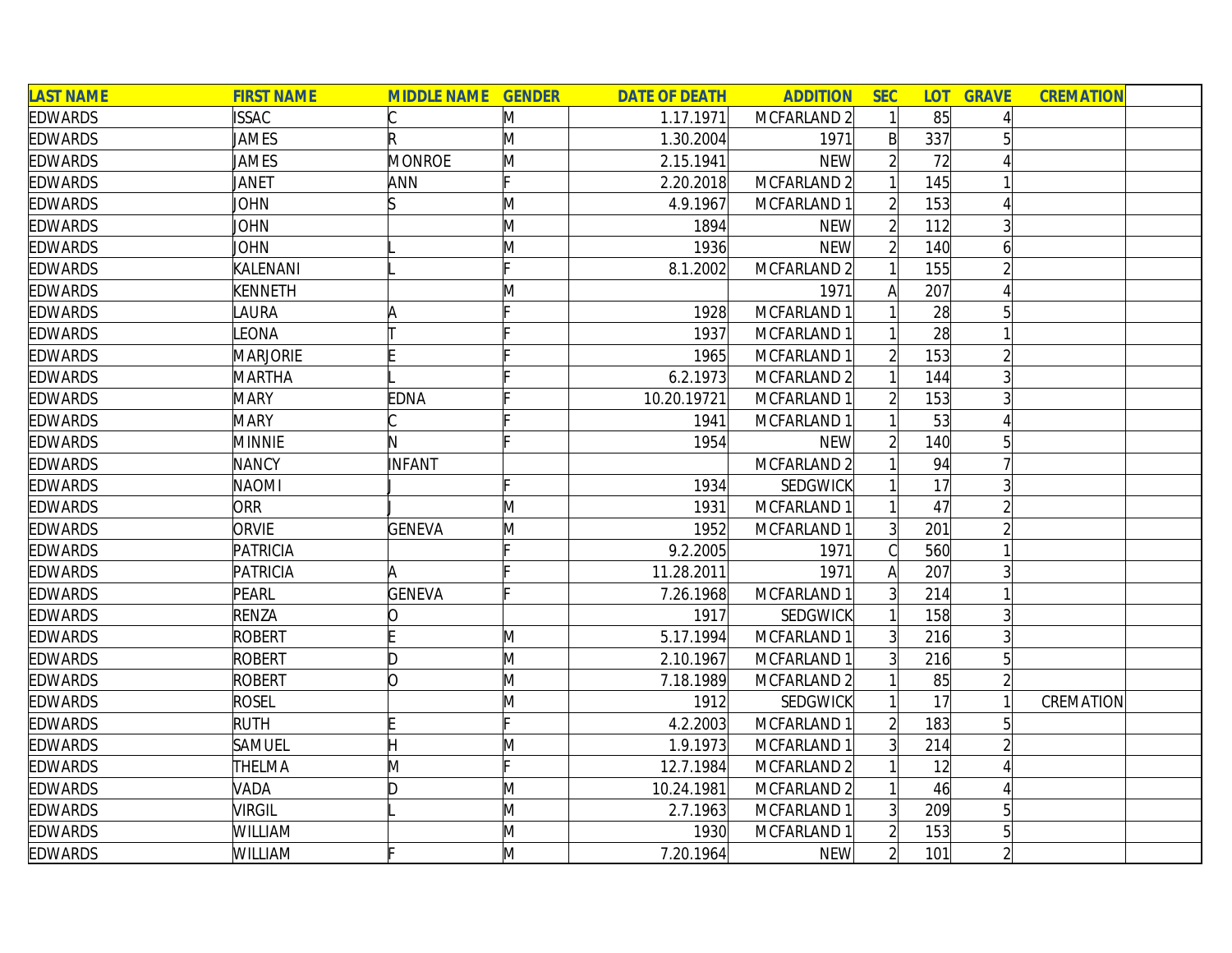| <b>LAST NAME</b>        | <b>FIRST NAME</b> | <b>MIDDLE NAME GENDER</b> |   | <b>DATE OF DEATH</b> | <b>ADDITION</b> | <b>SEC</b>     | <b>LOT</b> | <b>GRAVE</b>   | <b>CREMATION</b> |  |
|-------------------------|-------------------|---------------------------|---|----------------------|-----------------|----------------|------------|----------------|------------------|--|
| <b>EDWARDS</b>          |                   | INFANT                    |   | 3.18.1963            | MCFARLAND 2     |                | 95         | 5 <sup>1</sup> |                  |  |
| <b>EDWARDS</b>          |                   | INFANT                    | M | 6.21.1963            | MCFARLAND 2     |                | 95         |                |                  |  |
| <b>EDWARDS</b>          |                   | INFANT                    |   |                      | <b>SEDGWICK</b> |                | 128        |                |                  |  |
| <b>EDWARDS</b>          |                   | INFANT                    |   |                      | <b>SEDGWICK</b> |                | 128        |                |                  |  |
| <b>EDWARDS (WILSON)</b> | <b>MARY</b>       |                           |   | 4.28.1840            | <b>NEW</b>      |                | 72         | $\overline{3}$ |                  |  |
| <b>ELEY</b>             | BENJAMIN          |                           | M | 1938                 | <b>SEDGWICK</b> |                | 102        | $\overline{3}$ |                  |  |
| <b>ELEY</b>             | <b>BURLEIGH</b>   | B                         | M | 6.23.1974            | MCFARLAND 1     | $\mathfrak{D}$ | 147        | $\overline{2}$ |                  |  |
| <b>ELEY</b>             | <b>CLIFFORD</b>   | lO                        | M | 1933                 | MCFARLAND 1     |                | 124        |                |                  |  |
| <b>ELEY</b>             | <b>ELBA</b>       |                           |   | 1944                 | <b>SEDGWICK</b> |                | 102        |                |                  |  |
| <b>ELEY</b>             | <b>ULA</b>        | M                         |   | 5.24.1993            | MCFARLAND 1     |                | 147        |                |                  |  |
| <b>ELEY</b>             | <b>MABEL</b>      |                           |   | 6.24.1970            | MCFARLAND 1     |                | 124        |                |                  |  |
| <b>ELEY</b>             | <b>WALDO</b>      |                           | M | 1929                 | MCFARLAND 1     |                | 147        |                |                  |  |
| <b>ELKINS</b>           | <b>ALBERT</b>     |                           | M | 12.12.1961           | MCFARLAND 1     |                | 205        |                |                  |  |
| <b>ELKINS</b>           | ALBERT JR         |                           | M | 1984                 | MCFARLAND 1     | 3              | 204        | 5              |                  |  |
| <b>ELKINS</b>           | KATHARINE         |                           |   | 1945                 | MCFARLAND 1     |                | 205        |                |                  |  |
| <b>ELLIOTT</b>          |                   | FRANK                     | M | 1900                 | <b>NEW</b>      |                | 74         | 5 <sup>1</sup> | CREMATION        |  |
| <b>ELLIOTT</b>          | <b>BESSIE</b>     | IA                        |   | 7.4.1995             | MCFARLAND 2     |                | 57         |                |                  |  |
| <b>ELLIOTT</b>          | <b>MARY</b>       | W                         |   | 1905                 | <b>NEW</b>      |                | 74         | 3 <sup>1</sup> |                  |  |
| <b>EMLER</b>            | <b>CHESTER</b>    | n                         | M | 1995                 | MCFARLAND 1     |                | 79         | $\overline{2}$ | CREMATION        |  |
| <b>EMLER</b>            | <b>NONDUS</b>     | <b>MARVINE</b>            |   | 1.11.2018            | MCFARLAND 1     |                | 79         |                | CREMATION        |  |
| <b>ENGEL</b>            | PEARL             | <b>MEAD</b>               |   | 4.4.1977             | <b>SEDGWICK</b> |                | 108        |                |                  |  |
| <b>ENGEL</b>            | WALTER            |                           | M | 11.14.1977           | <b>SEDGWICK</b> |                | 108        |                |                  |  |
| ENZ                     | <b>MAE</b>        |                           |   | 5.29.1966            | <b>NEW</b>      |                | 35         |                |                  |  |
| ENZ                     | WILLIAM           |                           | M | 2.23.1971            | <b>NEW</b>      |                | 35         | $\overline{5}$ |                  |  |
| <b>ESTE</b>             | <b>WALTER</b>     |                           | M |                      | 1971            | A              | 236        | $\overline{2}$ |                  |  |
| <b>EVANS</b>            | <b>DONALD</b>     | R                         | M | 12.13.2009           | 1971            |                | 588        | $\overline{2}$ |                  |  |
| <b>EVANS</b>            | <b>UCILLE</b>     |                           |   | 1947                 | <b>NEW</b>      |                | 152        |                |                  |  |
| <b>EVANS</b>            | <b>MAE</b>        |                           |   | 9.20.1990            | <b>NEW</b>      |                | 152        | 3              |                  |  |
| <b>EVANS</b>            | <b>MARJORIE</b>   |                           |   | 12.28.1991           | 1971            | $\mathsf{B}$   | 504        | 3              |                  |  |
| FAGAN                   | <b>HAZEL</b>      | M                         |   | 3.12.2011            | 1971            | $\mathsf{B}$   | 338        | $\overline{2}$ |                  |  |
| <b>FAGAN</b>            | ROBERT            | W                         | M | 7.6.2008             | 1971            | $\mathsf{B}$   | 338        | $\overline{3}$ |                  |  |
| <b>FAIRCHILD</b>        | <b>DORIS</b>      | <b>ELSIE</b>              |   | 3.16.1996            | MCFARLAND 1     |                | 82         |                |                  |  |
| <b>FAIRCHILD</b>        | <b>ELLA</b>       | N.                        |   | 1935                 | MCFARLAND 1     |                | 82         |                |                  |  |
| <b>FAIRCHILD</b>        | FLO               |                           |   | 7.17.1981            | MCFARLAND 2     |                |            | 3              |                  |  |
| <b>FAIRCHILD</b>        | <b>GLEN</b>       | <b>GENEVA</b>             | M | 1943                 | MCFARLAND 1     |                | 82         | 3 <sup>1</sup> |                  |  |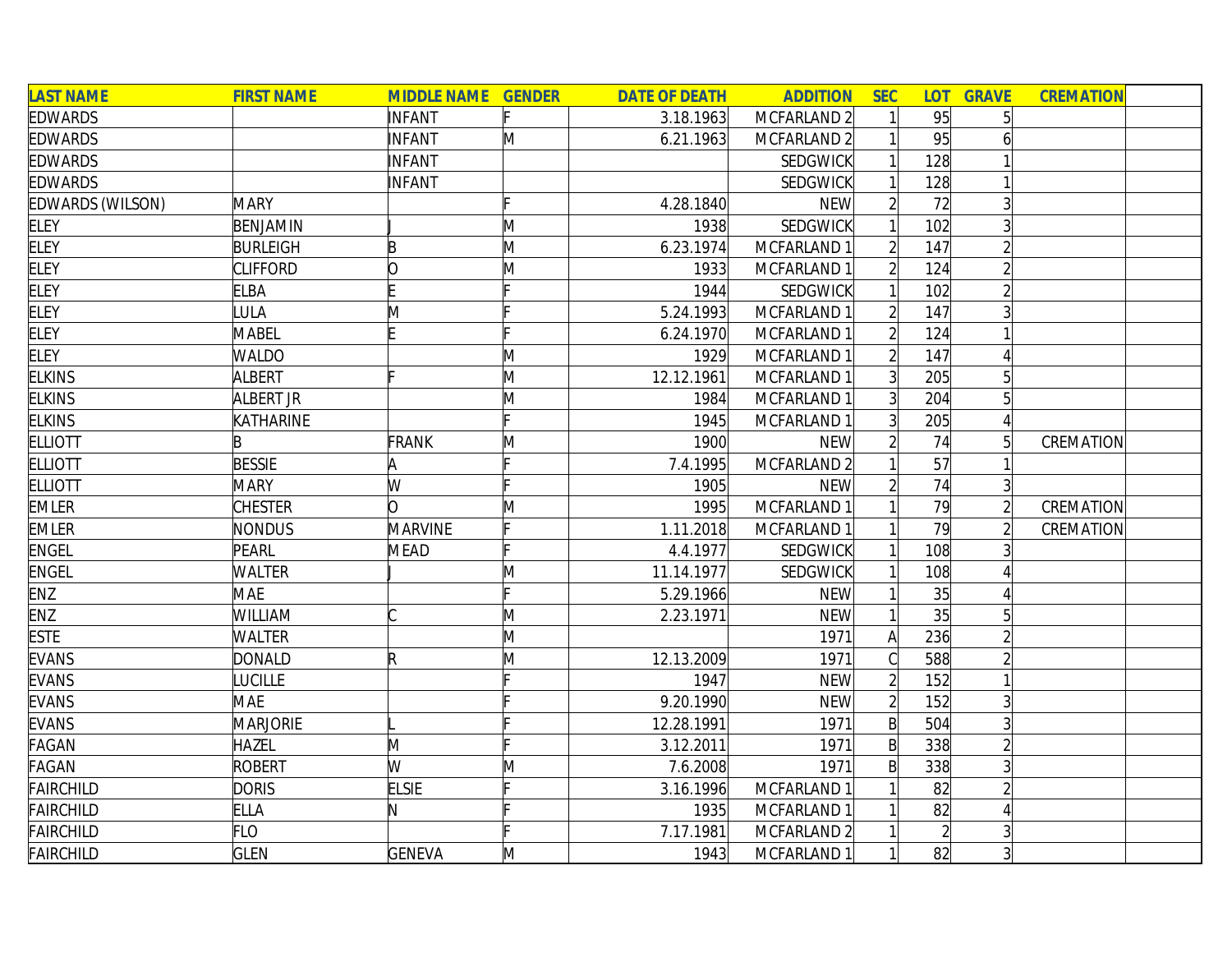| <b>LAST NAME</b> | <b>FIRST NAME</b> | <b>MIDDLE NAME GENDER</b> |    | <b>DATE OF DEATH</b> | <b>ADDITION</b> | <b>SEC</b>     | <b>LOT</b>     | <b>GRAVE</b>    | <b>CREMATION</b> |  |
|------------------|-------------------|---------------------------|----|----------------------|-----------------|----------------|----------------|-----------------|------------------|--|
| <b>FAIRCHILD</b> | IKE               | A                         | M  | 1954                 | MCFARLAND 2     |                | $\overline{2}$ |                 |                  |  |
| <b>FAIRCHILD</b> | JOHN              |                           | M  | 1939                 | MCFARLAND 1     |                | 82             |                 |                  |  |
| FAIRLAMB         |                   | <b>GENEVA</b>             | M  | 1925                 | SEDGWICK        |                | 20             |                 |                  |  |
| FAMA             | <b>DOMENICK</b>   | <b>JOHN</b>               | M  | 6.7.2014             | 1971            | $\mathsf{A}$   | 323            |                 |                  |  |
| <b>FANNIN</b>    | MAUDE             | CHRISTINE                 | Ŀ. | 6.6.2016             | 1971            | $\mathsf{A}$   | 238            |                 |                  |  |
| <b>FANNIN</b>    | <b>TRACEY</b>     |                           | M  | 8.10.1999            | 1971            | A              | 269            |                 |                  |  |
| <b>FARRIS</b>    | <b>DEAN</b>       |                           | M  | 2.6.1973             | MCFARLAND 1     |                | 56             | 5               |                  |  |
| <b>FARRIS</b>    | <b>ELLA</b>       |                           |    | 1955                 | MCFARLAND 1     | $\overline{2}$ | 151            |                 |                  |  |
| <b>FARRIS</b>    | HAROLD (COBB)     |                           | M  | 8.22.2018            | 1971            | $\mathsf{B}$   | 507            |                 |                  |  |
| <b>FARRIS</b>    | <b>HIRAM</b>      |                           | M  | 1930                 | MCFARLAND 1     | $\overline{2}$ | 151            |                 |                  |  |
| <b>FARRIS</b>    | JOAN              |                           |    | 12.1.2015            | 1971            | B              | 538            |                 |                  |  |
| <b>FARRIS</b>    | JULIA             | M                         |    | 9.25.1967            | MCFARLAND 1     |                | 56             |                 |                  |  |
| FEASEL           | CHRISTENA         |                           |    | 1850                 | <b>NEW</b>      |                | 104            |                 |                  |  |
| <b>FEASEL</b>    | <b>CLEO</b>       | $\mathsf B$               |    | 3.2.1972             | MCFARLAND 1     |                | 109            |                 |                  |  |
| FEASEL           | <b>DALLIE</b>     |                           | M  | 1920                 | SEDGWICK        |                | 67             |                 |                  |  |
| FEASEL           | <b>DALTON</b>     |                           | M  | 1955                 | SEDGWICK        |                | 89             |                 |                  |  |
| <b>FEASEL</b>    | <b>DANIEL</b>     |                           | M  | 1839                 | <b>NEW</b>      |                | 104            |                 |                  |  |
| <b>FEASEL</b>    | <b>EMMETT</b>     |                           | M  | 1940                 | MCFARLAND 1     |                | 109            |                 |                  |  |
| <b>FEASEL</b>    | <b>HAZEL</b>      |                           | Ŀ. | 7.15.1987            | MCFARLAND 1     | $\overline{2}$ | 109            |                 |                  |  |
| <b>FEASEL</b>    | <b>JACOB</b>      |                           | M  | 1896                 | <b>NEW</b>      | $\overline{2}$ | 104            | 5               |                  |  |
| <b>FEASEL</b>    | <b>KENNETH</b>    |                           | M  | 5.5.1985             | 1971            | A              | 281            |                 |                  |  |
| FEASEL           | <b>MARGARET</b>   | M                         |    | 10.28.2009           | 1971            | $\mathsf{A}$   | 281            |                 |                  |  |
| FEASEL           | <b>MARY</b>       |                           |    | 1950                 | SEDGWICK        |                | 89             |                 |                  |  |
| FEASEL           | <b>MILDRED</b>    | INFANT                    | c  |                      | SEDGWICK        |                | 89             |                 |                  |  |
| FEASEL           | PERRY             |                           | M  | 1940                 | <b>SEDGWICK</b> |                | 89             |                 |                  |  |
| <b>FEASEL</b>    | SARAH             |                           |    | 1900                 | <b>NEW</b>      | $\overline{2}$ | 104            |                 |                  |  |
| FEASEL           | VAULT             |                           |    |                      | SEDGWICK        |                | 89             |                 |                  |  |
| <b>FEASEL</b>    | <b>WAYNE</b>      |                           | M  | 4.20.1973            | MCFARLAND 1     | $\overline{2}$ | 109            |                 |                  |  |
| <b>FEASTER</b>   | <b>GUY</b>        |                           | M  | 1941                 | MCFARLAND 1     |                | $194-A$        |                 |                  |  |
| <b>FEASTER</b>   | <b>HILDA</b>      | B                         |    | 3.31.1982            | MCFARLAND 1     |                | $194-A$        |                 |                  |  |
| FEAZEL           | CRAIG             | A                         | M  | 8.27.2003            | 1971            | $\mathsf{B}$   | 376            | $5\overline{)}$ |                  |  |
| <b>FEAZEL</b>    | <b>ELIZABETH</b>  | A                         |    | 1905                 | <b>SEDGWICK</b> |                | 130            |                 |                  |  |
| <b>FEAZEL</b>    | <b>JACOB</b>      | W                         |    |                      | SEDGWICK        |                | 130            |                 |                  |  |
| FENSTERMAKER     | <b>MARINA</b>     |                           |    | 11.24.2015           | 1971            | D              | 664            | 5               |                  |  |
| <b>FIELDS</b>    | <b>ELLEN</b>      |                           |    | 3.16.1963            | MCFARLAND 1     |                | 35             | $5\overline{)}$ |                  |  |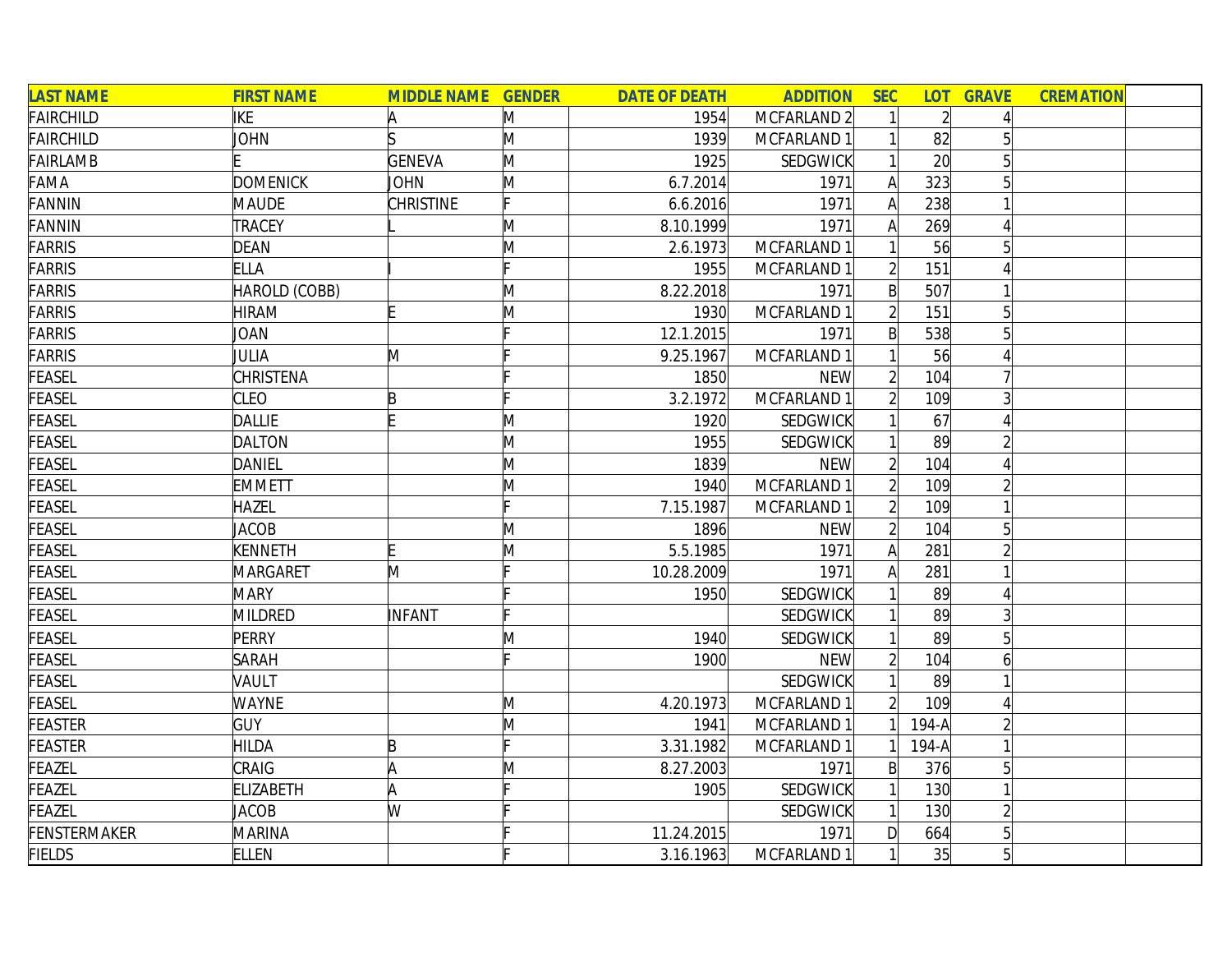| <b>LAST NAME</b>   | <b>FIRST NAME</b> | <b>MIDDLE NAME GENDER</b> |   | <b>DATE OF DEATH</b> | <b>ADDITION</b> | <b>SEC</b>     |     | <b>LOT GRAVE</b> | <b>CREMATION</b> |  |
|--------------------|-------------------|---------------------------|---|----------------------|-----------------|----------------|-----|------------------|------------------|--|
| <b>FINCH</b>       | <b>CINDERELLA</b> | ls                        |   | 1912                 | <b>NEW</b>      | $\overline{2}$ | 147 |                  |                  |  |
| <b>FINCH</b>       | <b>JOHN</b>       |                           | M | 1903                 | <b>NEW</b>      | $\overline{2}$ | 147 |                  |                  |  |
| FINN (CHANDLER)    | <b>NANCY</b>      | M                         |   | 1916                 | <b>SEDGWICK</b> |                | 39  |                  |                  |  |
| <b>FISHER</b>      | <b>ALBERT</b>     |                           | M | 1935                 | <b>SEDGWICK</b> |                | 92  |                  |                  |  |
| <b>FISHER</b>      | <b>ALONZO</b>     |                           | M | 1922                 | <b>NEW</b>      |                | 80  | 8                |                  |  |
| <b>FISHER</b>      | <b>ALONZO</b>     |                           | M | 1937                 | <b>SEDGWICK</b> |                | 92  |                  |                  |  |
| <b>FISHER</b>      | CAROL             | A                         |   | 1960                 | MCFARLAND 2     |                | 96  |                  |                  |  |
| <b>FISHER</b>      | CARRIE            | M                         |   | 1914                 | <b>SEDGWICK</b> |                | 75  |                  |                  |  |
| <b>FISHER</b>      | <b>DAVID</b>      | W                         | Μ | 1896                 | <b>NEW</b>      | $\overline{2}$ | 80  |                  |                  |  |
| <b>FISHER</b>      | <b>EVA</b>        |                           |   | 1939                 | <b>NEW</b>      |                | 65  |                  |                  |  |
| <b>FISHER</b>      | FREEDA            |                           |   | 1934                 | <b>NEW</b>      |                |     |                  |                  |  |
| <b>FISHER</b>      | <b>GEORGE</b>     |                           | Μ |                      | <b>NEW</b>      |                | 76  |                  |                  |  |
| <b>FISHER</b>      | <b>GRACE</b>      | M                         |   | 1972                 | MCFARLAND 2     |                | 41  |                  |                  |  |
| <b>FISHER</b>      | <b>HARRIET</b>    | W                         |   | 1921                 | <b>NEW</b>      |                |     |                  |                  |  |
| <b>FISHER</b>      | <b>HOMER</b>      | R                         | M | 7.8.1980             | MCFARLAND 2     |                | 41  |                  |                  |  |
| <b>FISHER</b>      | <b>IDA</b>        |                           |   | 1932                 | <b>SEDGWICK</b> |                | 75  |                  |                  |  |
| <b>FISHER</b>      | <b>INA</b>        | D                         |   | 9.4.1976             | <b>SEDGWICK</b> |                | 92  |                  |                  |  |
| <b>FISHER</b>      | <b>IRENE</b>      | W                         |   | 1.21.1967            | MCFARLAND 1     |                | 188 |                  |                  |  |
| <b>FISHER</b>      | <b>JACOB</b>      |                           | M | 1896                 | <b>NEW</b>      |                |     | 6                |                  |  |
| <b>FISHER</b>      | JANE              | B                         |   | 1860                 | <b>NEW</b>      |                |     | 5                |                  |  |
| <b>FISHER</b>      | JAY               |                           | M | 1930                 | <b>NEW</b>      |                |     |                  |                  |  |
| <b>FISHER</b>      | <b>JOYCE</b>      |                           |   | 1930                 | MCFARLAND 2     |                | 41  |                  |                  |  |
| <b>FISHER</b>      | LELAND            |                           | M | 1949                 | MCFARLAND 1     | $\overline{3}$ | 188 | 5                |                  |  |
| <b>FISHER</b>      | <b>LOTTIE</b>     |                           |   | 12.14.1963           | <b>NEW</b>      |                | 76  |                  |                  |  |
| <b>FISHER</b>      | LUCY              |                           |   | 1947                 | <b>SEDGWICK</b> |                | 92  |                  |                  |  |
| <b>FISHER</b>      | <b>MARGARET</b>   | A                         |   | 12.18.2019           | MCFARLAND 2     |                | 96  |                  |                  |  |
| <b>FISHER</b>      | MILDRED           | R                         | D | 6.3.1996             | 1971            | B              | 524 |                  |                  |  |
| <b>FISHER</b>      | MILDRED           |                           |   | 4.21.1988            | MCFARLAND 2     |                | 41  |                  |                  |  |
| <b>FISHER</b>      | <b>ROBERT</b>     | н                         | M | 1912                 | SEDGWICK        |                | 92  |                  |                  |  |
| <b>FISHER</b>      | <b>ROBERT</b>     | W                         | M | 1935                 | SEDGWICK        |                | 75  |                  |                  |  |
| <b>FISHER</b>      | <b>RUBY</b>       |                           |   | 1882                 | <b>NEW</b>      |                | 65  |                  |                  |  |
| <b>FISHER</b>      | <b>SUSAN</b>      |                           |   | 1923                 | <b>NEW</b>      | $\overline{2}$ | 80  |                  |                  |  |
| <b>FISHER</b>      | SYLVAN            | A                         | M | 1.29.1994            | 1971            | $\mathsf{B}$   | 524 |                  |                  |  |
| <b>FISHER</b>      | WILLIAM           | W                         | M | 1.13.1995            | MCFARLAND 2     |                | 96  |                  |                  |  |
| <b>FITZPATRICK</b> | <b>GARNET</b>     | $\mathsf R$               |   | 7.21.1994            | MCFARLAND 1     | 3              | 208 |                  |                  |  |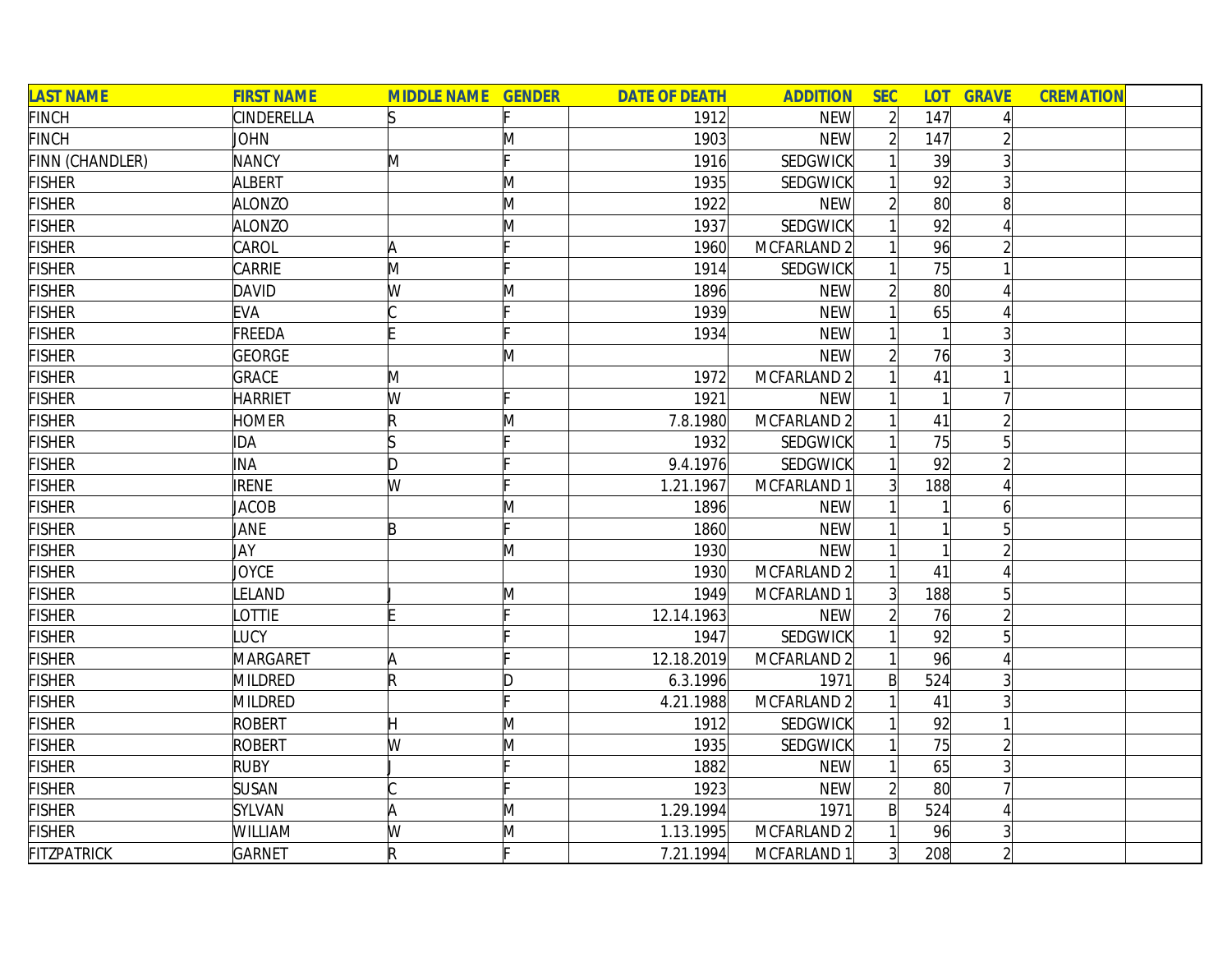| <b>LAST NAME</b>   | <b>FIRST NAME</b> | <b>MIDDLE NAME GENDER</b> |   | <b>DATE OF DEATH</b> | <b>ADDITION</b> | <b>SEC</b>     | LOT <sub>1</sub> | <b>GRAVE</b>    | <b>CREMATION</b> |  |
|--------------------|-------------------|---------------------------|---|----------------------|-----------------|----------------|------------------|-----------------|------------------|--|
| <b>FITZPATRICK</b> | LEONARD           | <b>GENEVA</b>             | M | 11.22.1991           | MCFARLAND 1     | 3 <sup>1</sup> | 208              |                 |                  |  |
| <b>FLEAK</b>       | KATHERINE         |                           |   | 1.31.2018            | 1971            | A              | 243              |                 |                  |  |
| <b>FLEAK</b>       | JAMES             | W                         | M | 8.18.1989            | 1971            | A              | 243              | 5               |                  |  |
| <b>FLECKNER</b>    | <b>CHARLES</b>    | R                         | M | 1867                 | <b>NEW</b>      |                | 14               |                 |                  |  |
| <b>FLECKNER</b>    | <b>HENRY</b>      |                           | Μ | 1920                 | <b>NEW</b>      |                | 14               |                 |                  |  |
| <b>FLECKNER</b>    | JULIA             |                           |   | 1881                 | <b>NEW</b>      |                | 14               |                 |                  |  |
| <b>FLECKNER</b>    | LOUISA            |                           |   | 1928                 | <b>NEW</b>      |                | 14               | $5\overline{)}$ |                  |  |
| <b>FLEMING</b>     | CELIA             |                           |   | 1.3.1996             | MCFARLAND 2     |                | 106              |                 |                  |  |
| <b>FLEMING</b>     | <b>GEORGE</b>     |                           | M | 1.18.1985            | MCFARLAND 2     |                | 106              |                 |                  |  |
| <b>FLETCHER</b>    | AUDRA             |                           | M | 11.12.1985           | 1971            | Α              | 259              |                 |                  |  |
| <b>FLETCHER</b>    | <b>KEVIN</b>      |                           | M | 12.16.1984           | 1971            | A              | 205              |                 |                  |  |
| <b>FLETCHER</b>    | LOIS              |                           |   | 2.12.1978            | 1971            |                | 236              |                 |                  |  |
| <b>FLETCHER</b>    | <b>MATTIE</b>     | B                         |   | 2.8.2006             | 1971            |                | 259              |                 |                  |  |
| <b>FLETCHER</b>    | <b>NICHOLAS</b>   | W                         | M | 2.19.2016            | 1971            | D              | 658              |                 |                  |  |
| <b>FLETCHER</b>    | <b>ROY</b>        | ID.                       | M | 11.12.2010           | 1971            |                | 615              |                 |                  |  |
| <b>FLINK</b>       | <b>MARTHA</b>     | W                         |   | 3.31.2012            | 1971            |                | 554              |                 |                  |  |
| FORD               | <b>CHESTER</b>    |                           | M | 1949                 | MCFARLAND 1     |                | 226              |                 |                  |  |
| FORD               | <b>EVERETT</b>    | W                         | M | 2.9.1986             | MCFARLAND 1     |                | 242              |                 |                  |  |
| FORD               | <b>FRANCES</b>    | M                         |   | 5.12.2004            | MCFARLAND 1     |                | 242              |                 |                  |  |
| <b>FORD</b>        | <b>GERALDINE</b>  | A                         |   | 1937                 | MCFARLAND 1     |                | 58               | 5               |                  |  |
| <b>FORD</b>        | <b>GERTRUDE</b>   | A                         |   | 6.3.1977             | SEDGWICK        |                | 144              |                 |                  |  |
| <b>FORD</b>        | <b>GERTRUDE</b>   | IS IN BOTH PLOTS          |   |                      | SEDGWICK        |                | 144              |                 |                  |  |
| <b>FORD</b>        | <b>HUGH</b>       |                           | M | 1929                 | <b>SEDGWICK</b> |                | 91               |                 |                  |  |
| <b>FORD</b>        | LEORA             | M                         |   | 4.14.1977            | MCFARLAND 1     |                | 226              |                 |                  |  |
| FORD               | ROSANN            |                           |   | 1915                 | <b>SEDGWICK</b> |                | 90 <sub>l</sub>  |                 |                  |  |
| FORD               | <b>ROY</b>        |                           | M | 1964                 | MCFARLAND 1     |                | 58               |                 |                  |  |
| FORD               | <b>WALTER</b>     |                           | M | 1959                 | <b>SEDGWICK</b> |                | 91               |                 |                  |  |
| FORD               | <b>WILLIAMS</b>   |                           | M |                      | SEDGWICK        |                | 144              |                 |                  |  |
| <b>FOREMAN</b>     | LARRY             |                           | M | 4.5.2011             | 1971            |                | 582              |                 |                  |  |
| <b>FORMAN</b>      | <b>BETTY</b>      | <b>GENEVA</b>             |   | 7.30.2010            | MCFARLAND 2     |                | 38               |                 |                  |  |
| <b>FORMAN</b>      | <b>NED</b>        | ID.                       | M | 6.25.2015            | MCFARLAND 2     |                | 38               |                 |                  |  |
| <b>FORMAN</b>      | TED               |                           | M | 7.30.2013            | MCFARLAND 2     |                | 38               |                 |                  |  |
| <b>FORWOOD</b>     | <b>ALLIE</b>      | Ŋ                         |   | 1929                 | SEDGWICK        |                | 68               |                 |                  |  |
| <b>FORWOOD</b>     | <b>EZEKIEL</b>    | B                         | Μ | 1948                 | SEDGWICK        |                | 68               |                 |                  |  |
| FORWOOD            | <b>GLADYS</b>     |                           |   | 1923                 | <b>SEDGWICK</b> |                | 68               | $\overline{3}$  |                  |  |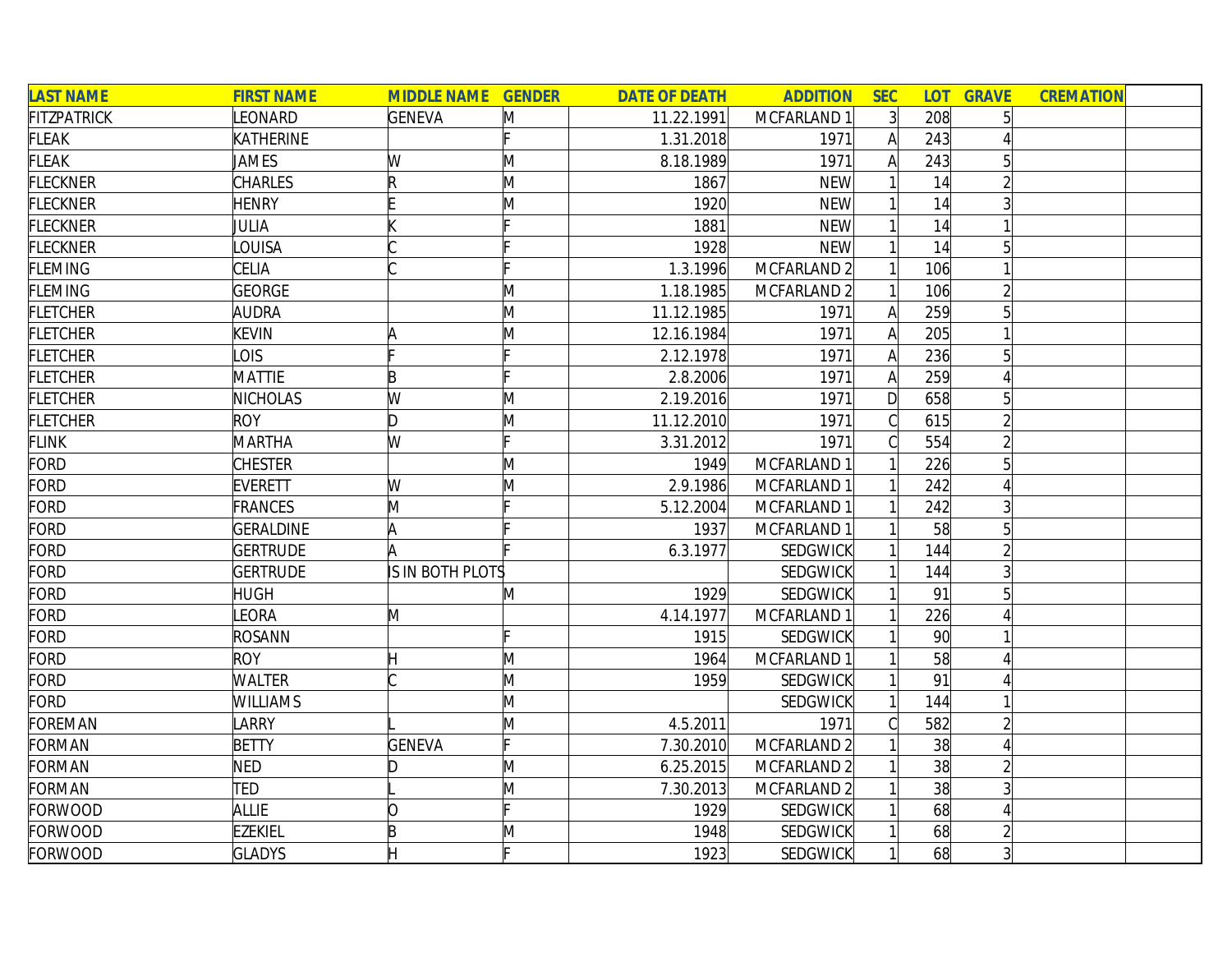| <b>LAST NAME</b>  | <b>FIRST NAME</b> | <b>MIDDLE NAME GENDER</b> |    | <b>DATE OF DEATH</b> | <b>ADDITION</b> | <b>SEC</b>     |                 | <b>LOT GRAVE</b> | <b>CREMATION</b> |  |
|-------------------|-------------------|---------------------------|----|----------------------|-----------------|----------------|-----------------|------------------|------------------|--|
| FORWOOD           | LEONARD           |                           | M  | 1908                 | <b>NEW</b>      | $\overline{2}$ | 166             | 4                |                  |  |
| <b>FOSTER</b>     | <b>BERTHA</b>     | H                         |    | 1932                 | <b>SEDGWICK</b> |                | 59              | $\overline{3}$   |                  |  |
| <b>FOSTER</b>     | CARRIE            | M                         |    | 1912                 | <b>SEDGWICK</b> |                | 59              | $\mathbf{1}$     | CREMATION        |  |
| <b>FOSTER</b>     | <b>DAVID</b>      | <b>JOHN</b>               | M  | 4.28.1985            | 1971            | $\mathsf{A}$   | 287             |                  |                  |  |
| <b>FOSTER</b>     | <b>ETHEL</b>      | M                         |    | 9.14.1994            | 1971            | A              | 287             |                  |                  |  |
| <b>FOSTER</b>     | <b>HAROLD</b>     | Η                         | M  | 10.15.1984           | 1971            | A              | 287             | $\overline{2}$   |                  |  |
| <b>FOSTER</b>     | JANET             |                           |    | 12.28.87             | MCFARLAND 2     |                | 44              | 3                |                  |  |
| <b>FOSTER</b>     | JEANNETTE         |                           |    | 7.29.1989            | MCFARLAND 2     |                | 44              | Δ                |                  |  |
| <b>FOSTER</b>     | JOHN              |                           | M  | 1930                 | <b>SEDGWICK</b> |                | 59              | $\overline{2}$   |                  |  |
| <b>FOSTER</b>     | <b>RUTH</b>       |                           |    | 1968                 | <b>SEDGWICK</b> |                | 59              |                  |                  |  |
| <b>FOSTER</b>     | <b>RUTH</b>       |                           |    |                      | <b>SEDGWICK</b> |                | 95              |                  |                  |  |
| <b>FRAKES</b>     | <b>DONNA</b>      |                           |    | 10.24.2015           | MCFARLAND 2     |                | 45              |                  |                  |  |
| <b>FRAKES</b>     | <b>ELDON</b>      | D                         | M  | 9.22.2005            | MCFARLAND 2     |                | 45              |                  |                  |  |
| <b>FRAKES</b>     | <b>FRED</b>       | W                         | M  | 1964                 | MCFARLAND 2     |                | 76              | 3 <sup>l</sup>   |                  |  |
| <b>FRAKES</b>     | <b>GRACE</b>      |                           |    | 3.2.1989             | MCFARLAND 2     |                | 76              |                  |                  |  |
| <b>FRAKES</b>     | <b>STEVEN</b>     |                           | M  | 1962                 | MCFARLAND 2     |                | 45              |                  |                  |  |
| <b>FRANK</b>      | <b>OTTO</b>       |                           | M  |                      | MCFARLAND 1     |                | $189-A$         | $5\overline{)}$  |                  |  |
| <b>FRANKLIN</b>   | CARRIE            |                           |    |                      | MCFARLAND 2     |                | 49              |                  |                  |  |
| <b>FRANKLIN</b>   | <b>CHAS</b>       |                           | M  | 1974                 | MCFARLAND 1     |                | 42              |                  |                  |  |
| <b>FRANKLIN</b>   | <b>HAZEL</b>      | M                         | E. | 12.15.1987           | MCFARLAND 1     |                | 236             | $\overline{3}$   |                  |  |
| <b>FRANKLIN</b>   | <b>HERSHEL</b>    | $\sqrt{}$                 | M  | 1939                 | <b>NEW</b>      |                | 26              | 8                |                  |  |
| <b>FRANKLIN</b>   | JAMES             | W                         | M  | 1963                 | MCFARLAND 2     |                | 10 <sup>1</sup> |                  |                  |  |
| <b>FRANKLIN</b>   | <b>MOLLIE</b>     | M                         | L. | 1944                 | <b>NEW</b>      |                | 26              |                  |                  |  |
| <b>FRANKLIN</b>   | <b>MYRON</b>      |                           | M  | 4.22.2007            | 1971            | A              | 203             |                  |                  |  |
| <b>FRANKLIN</b>   | RENO              | B                         |    | 1973                 | <b>NEW</b>      | $\overline{2}$ | 145             |                  |                  |  |
| <b>FRANKLIN</b>   | <b>ROBERT</b>     | INFANT                    | M  | 1926                 | MCFARLAND 1     |                | 42              | 5 <sup>1</sup>   |                  |  |
| <b>FRANKLIN</b>   | SAMUEL            | A                         | M  | 7.29.1980            | MCFARLAND 2     |                | 49              | $\overline{2}$   |                  |  |
| <b>FRANKLIN</b>   | <b>SYLVIA</b>     | B                         |    | 1961                 | <b>NEW</b>      |                | 145             | $\overline{6}$   |                  |  |
| <b>FRANKLIN</b>   | <b>VIRGINIA</b>   |                           |    | 3.23.1987            | MCFARLAND 1     |                | 42              | $\overline{2}$   |                  |  |
| <b>FRANKLIN</b>   | <b>WANITA</b>     | <b>SUE</b>                |    | 12.12.1975           | 1971            | A              | 203             | $\overline{2}$   |                  |  |
| <b>FREDERICKS</b> | <b>SARAH</b>      | ID                        |    | 1922                 | <b>NEW</b>      |                | 66              | $\overline{1}$   |                  |  |
| <b>FREDERICKS</b> | <b>THOMAS</b>     |                           | M  | 1923                 | <b>NEW</b>      |                | 66              | $\overline{2}$   |                  |  |
| <b>FREDERICKS</b> | WILLIAM           |                           | M  | 1937                 | <b>NEW</b>      |                | 66              |                  |                  |  |
| FREEMAN           | <b>ELIZABETH</b>  |                           |    | 1946                 | <b>NEW</b>      | $\overline{2}$ | 163             |                  |                  |  |
| FREEMAN           | JOHN              | W                         | M  | 1928                 | <b>NEW</b>      | $\overline{2}$ | 163             | $\overline{6}$   |                  |  |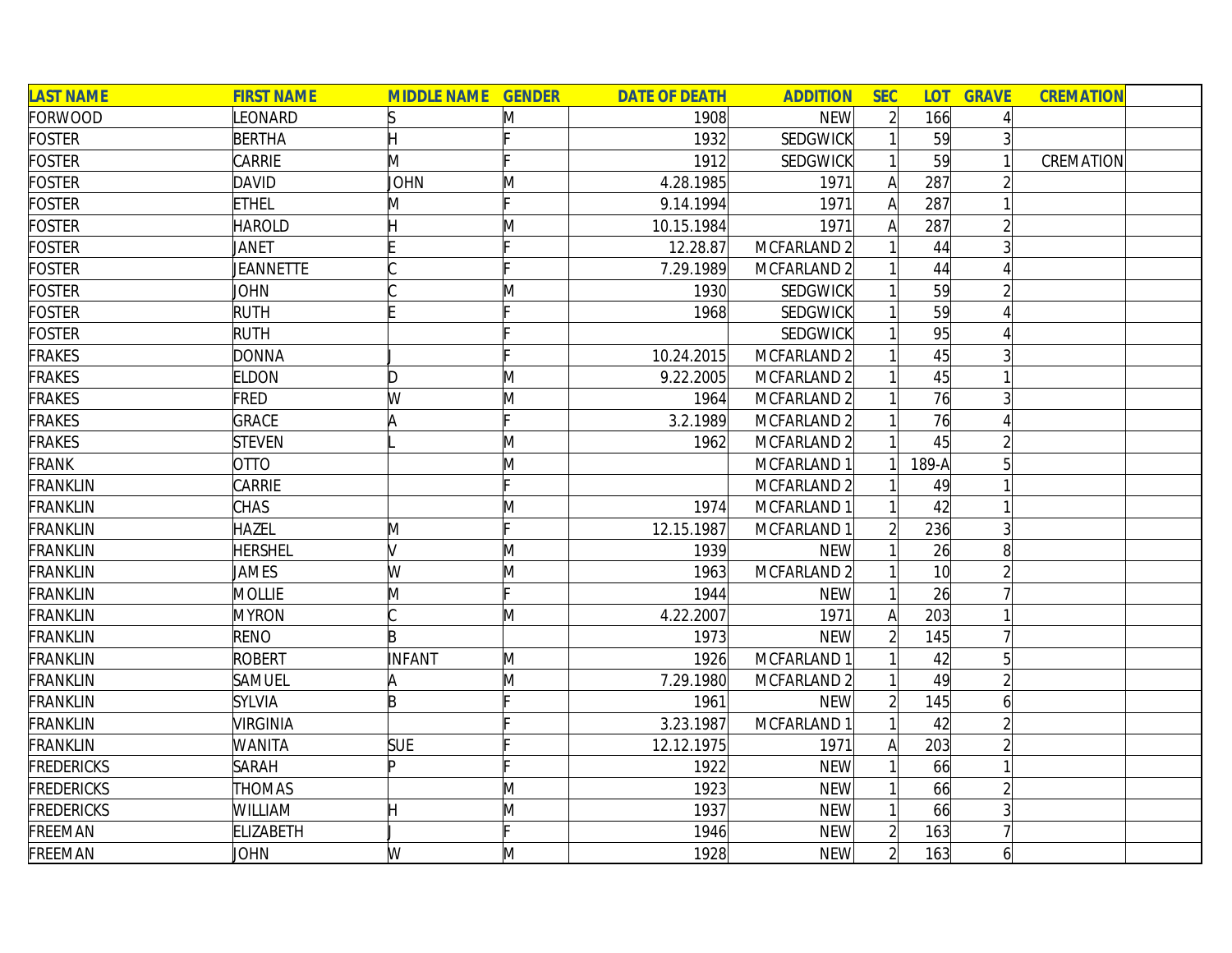| <b>LAST NAME</b>  | <b>FIRST NAME</b> | <b>MIDDLE NAME GENDER</b> |              | <b>DATE OF DEATH</b> | <b>ADDITION</b>        | <b>SEC</b>     |                 | <b>LOT GRAVE</b> | <b>CREMATION</b> |
|-------------------|-------------------|---------------------------|--------------|----------------------|------------------------|----------------|-----------------|------------------|------------------|
| FREEMAN           | LEONA             |                           |              | 1898                 | <b>NEW</b>             | $\overline{2}$ | 163             |                  |                  |
| <b>FRENTSOS</b>   | PHILIP            | D                         | M            | 12.3.1992            | 1971                   | $\mathsf{A}$   | 278             |                  |                  |
| <b>FRENTSOS</b>   | POLLY             |                           |              | 5.25.2012            | 1971                   | $\mathsf{A}$   | 278             |                  |                  |
| <b>FROST</b>      | <b>IZA</b>        |                           |              | 1967                 | MCFARLAND 1            |                | 40 <sup>°</sup> |                  |                  |
| <b>FROST</b>      | <b>WM</b>         |                           | M            | 1972                 | MCFARLAND 1            |                | 40 <sup>°</sup> |                  |                  |
| <b>FRY</b>        | PEARL             | EGGER                     |              | 1.2.1977             | MCFARLAND 1            |                | 108             |                  |                  |
| <b>FRYE</b>       | <b>ALICE</b>      |                           |              | 1957                 | MCFARLAND 1            |                | 42              |                  |                  |
| <b>FRYE</b>       | JAMES             |                           | M            | 1955                 | MCFARLAND 1            |                | 42              |                  |                  |
| <b>FRYE</b>       | <b>NOAH</b>       |                           | M            | 1939                 | MCFARLAND 1            | $\overline{2}$ | 108             | 5                |                  |
| <b>FULKERSON</b>  | JOHN              | M                         | M            | 1973                 | 1971                   | $\mathsf{A}$   | 166             |                  |                  |
| <b>FULLER</b>     | VAUGHN            |                           | M            | 1960                 | MCFARLAND 1            |                | 51              |                  |                  |
| <b>FULLER</b>     | <b>FERN</b>       |                           |              |                      | MCFARLAND 1            |                | 76              |                  |                  |
| FULLER (MCCREARY) | <b>EMMA</b>       |                           |              | 1907                 | <b>NEW</b>             | $\overline{2}$ | 118             |                  |                  |
| <b>FURRY</b>      | <b>ELLA</b>       |                           |              | 1966                 | SEDGWICK               |                | 116             |                  |                  |
| <b>FURRY</b>      | JAMES             | W                         | M            | 1952                 | MCFARLAND 1            |                | 59              |                  |                  |
| <b>FURRY</b>      | <b>JOHN</b>       | W                         | M            | 1920                 | SEDGWICK               |                | 12              |                  |                  |
| <b>FURRY</b>      | <b>JOHN</b>       |                           | $\mathsf{M}$ | 1951                 | SEDGWICK               |                | 116             |                  |                  |
| <b>FURRY</b>      | <b>ULA</b>        | M                         |              | 1956                 | MCFARLAND 1            |                | 59              |                  |                  |
| <b>FURRY</b>      | <b>MARY</b>       | A                         |              | 1920                 | <b>SEDGWICK</b>        |                | 12              |                  |                  |
| GAGE              | <b>MINNIE</b>     | D                         |              | 1945                 | <b>NEW</b>             |                | 29              | 5                |                  |
| GAGE              | PEARLEE           | W                         | M            | 1952                 | <b>NEW</b>             |                | 29              |                  |                  |
| <b>GAILEY</b>     | <b>SARAH</b>      |                           |              | 1897                 | <b>NEW</b>             | $\overline{2}$ | 113             |                  |                  |
| <b>GALLIHER</b>   | <b>HARLOW</b>     |                           | M            | 7.28.1978            | MCFARLAND <sub>2</sub> |                | 89              |                  |                  |
| <b>GALLIHER</b>   | <b>MYRTLE</b>     |                           |              | 3.4.1984             | MCFARLAND <sub>2</sub> |                | 89              |                  |                  |
| <b>GALLION</b>    | <b>FLO</b>        |                           |              | 1.3.1994             | MCFARLAND 1            | 3 <sup>1</sup> | 202             |                  |                  |
| <b>GALLOGLY</b>   | ALMEDA            |                           |              | 1926                 | MCFARLAND 1            | $\overline{2}$ | 125             | 5                |                  |
| <b>GALLOGLY</b>   | <b>ETHEL</b>      |                           |              | 1952                 | MCFARLAND 1            | $\overline{3}$ | 201             |                  |                  |
| <b>GALLOGLY</b>   | <b>FRANK</b>      |                           | $\mathsf{M}$ | 2.27.1977            | MCFARLAND 1            |                | 125             |                  |                  |
| <b>GALLOGLY</b>   | <b>GORDON</b>     |                           | M            | 2.12.1996            | 1971                   | A              | 267             |                  |                  |
| <b>GALLOGLY</b>   | <b>HAROLD</b>     | <b>IVAN</b>               | M            | 8.11.2017            | MCFARLAND 1            | 3 <sup>1</sup> | 191             |                  |                  |
| <b>GALLOGLY</b>   | <b>HARRY</b>      |                           | M            | 1967                 | MCFARLAND 1            | 3 <sup>1</sup> | 201             |                  |                  |
| <b>GALLOGLY</b>   | <b>ORETTA</b>     |                           |              | 9.9.1934             | MCFARLAND 1            | $\overline{3}$ | 191             |                  |                  |
| <b>GALLOGLY</b>   | JOHN              |                           | M            | 1973                 | MCFARLAND 1            |                | 233             |                  |                  |
| GALLOGLY          | KATHRYN           | <b>OUISE</b>              | ⊩            | 6.13.2014            | 1971                   | $\mathsf{B}$   | 537             |                  |                  |
| <b>GALLOGLY</b>   | <b>MARTHA</b>     |                           |              | 1939                 | MCFARLAND 1            |                | 27              |                  |                  |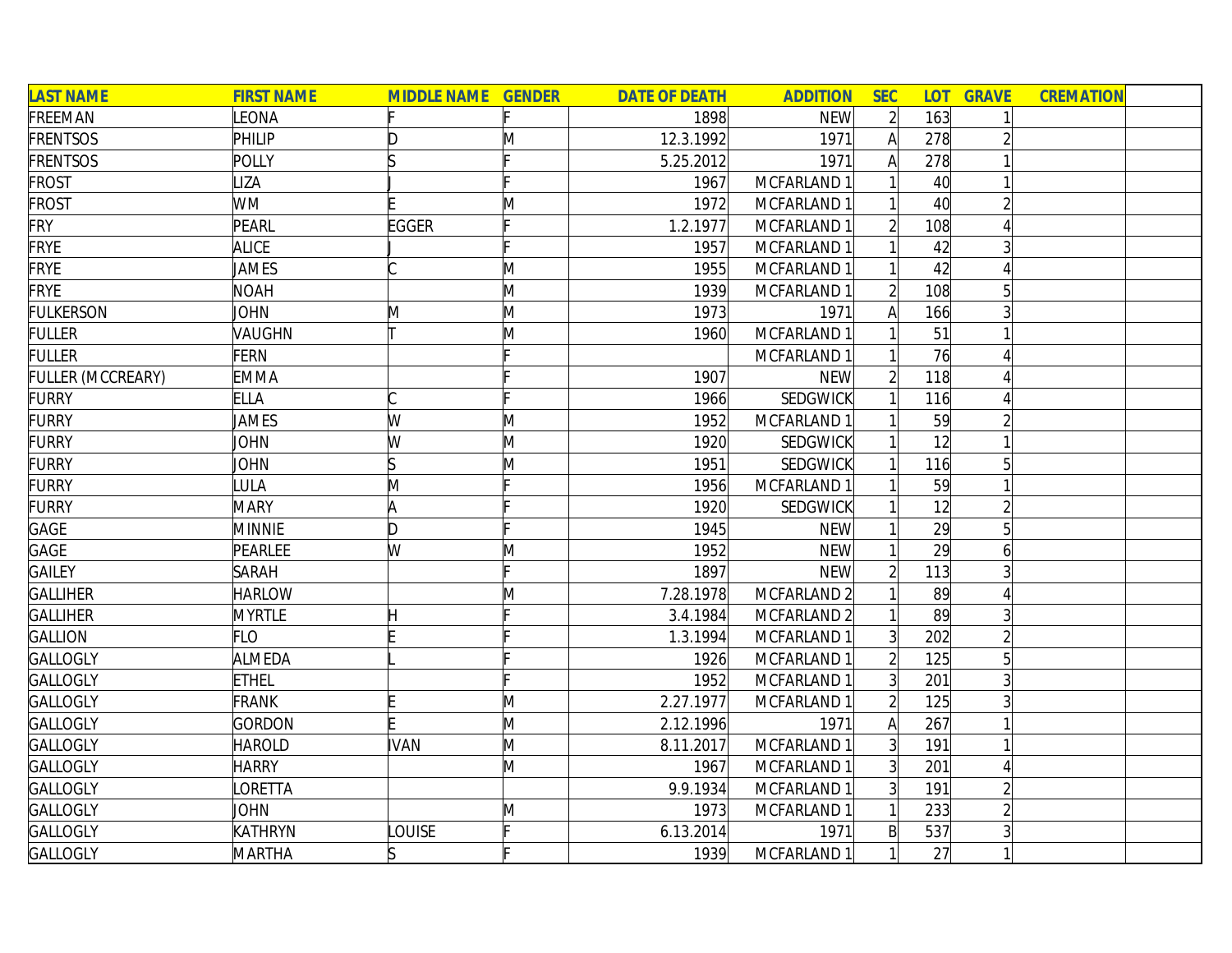| <b>LAST NAME</b>      | <b>FIRST NAME</b> | <b>MIDDLE NAME GENDER</b> |   | <b>DATE OF DEATH</b> | <b>ADDITION</b>        | <b>SEC</b>     |     | <b>LOT GRAVE</b> | <b>CREMATION</b> |
|-----------------------|-------------------|---------------------------|---|----------------------|------------------------|----------------|-----|------------------|------------------|
| <b>GALLOGLY</b>       | <b>MINOR</b>      | D                         | Μ | 1920                 | MCFARLAND 1            |                | 27  |                  |                  |
| GALLOGLY              | <b>ROSA</b>       | B                         |   | 1951                 | MCFARLAND 1            | $\overline{2}$ | 125 |                  |                  |
| <b>GALLOGLY</b>       | <b>RUTH</b>       |                           |   | 7.17.1991            | MCFARLAND 1            |                | 233 |                  |                  |
| <b>GALLOGLY</b>       | <b>VERNOR</b>     |                           | M | 7.29.2011            | 1971                   | $\mathsf{B}$   | 537 |                  |                  |
| <b>GAMMILL</b>        | <b>ALVA</b>       | D                         |   |                      | SEDGWICK               |                | 52  |                  |                  |
| <b>GAMMILL</b>        | <b>ARCHIE</b>     | D                         | M | 1936                 | <b>NEW</b>             | $\overline{2}$ | 171 |                  |                  |
| <b>GAMMILL</b>        | <b>CHARLES</b>    | A                         | M | 1864                 | <b>NEW</b>             | $\overline{2}$ | 154 |                  |                  |
| <b>GAMMILL</b>        | DAVID             | ID.                       | M | 1890                 | <b>NEW</b>             |                | 41  | 61               |                  |
| <b>GAMMILL</b>        | <b>ELIZABETHO</b> |                           |   | 1881                 | <b>NEW</b>             |                | 41  |                  |                  |
| <b>GAMMILL</b>        | <b>ELLIS</b>      |                           | M | 1968                 | MCFARLAND 1            |                | 26  |                  |                  |
| <b>GAMMILL</b>        | <b>ELLSWORTH</b>  |                           | Μ | 1919                 | MCFARLAND 1            |                | 22  |                  |                  |
| <b>GAMMILL</b>        | <b>ELMA</b>       | 0                         |   | 1958                 | SEDGWICK               |                | 52  |                  |                  |
| <b>GAMMILL</b>        | <b>ETHEL</b>      | G                         |   | 1968                 | MCFARLAND <sub>2</sub> |                | 67  |                  |                  |
| <b>GAMMILL</b>        | <b>ETTA</b>       | B                         |   | 1962                 | MCFARLAND 1            |                | 22  |                  |                  |
| <b>GAMMILL</b>        | <b>FREDERICK</b>  |                           | M | 1853                 | <b>NEW</b>             |                | 41  |                  |                  |
| <b>GAMMILL</b>        | <b>FREDERICK</b>  | H                         | M | 1907                 | SEDGWICK               |                | 52  | 3                |                  |
| <b>GAMMILL</b>        | <b>HALLIE</b>     |                           |   | 1957                 | <b>NEW</b>             |                | 171 | 5                |                  |
| <b>GAMMILL</b>        | <b>IDA</b>        | MAY                       |   | 8.2.1987             | MCFARLAND 1            |                | 26  | $\overline{3}$   |                  |
| <b>GAMMILL</b>        | <b>JESSE</b>      | lO.                       | M | 1928                 | <b>NEW</b>             |                | 41  | 8 <sup>1</sup>   |                  |
| <b>GAMMILL</b>        | JOHN              |                           | M | 1866                 | <b>NEW</b>             |                | 41  | 5                |                  |
| <b>GAMMILL</b>        | JOHN              |                           | M | 1940                 | SEDGWICK               |                | 11  |                  |                  |
| <b>GAMMILL</b>        | MARGARET          |                           |   | 1916                 | <b>NEW</b>             |                | 41  |                  |                  |
| <b>GAMMILL</b>        | <b>MARJORIE</b>   |                           |   | 1926                 | MCFARLAND 1            |                | 26  |                  |                  |
| <b>GAMMILL</b>        | <b>MARY</b>       |                           |   | 1895                 | <b>NEW</b>             |                | 154 |                  |                  |
| <b>GAMMILL</b>        | <b>MARY</b>       |                           |   | 1918                 | SEDGWICK               |                | 11  |                  |                  |
| <b>GAMMILL</b>        | MAYBELLE          | G                         |   | 1963                 | SEDGWICK               |                | 11  |                  |                  |
| <b>GAMMILL</b>        | <b>MILO</b>       | D                         | M | 1964                 | MCFARLAND <sub>2</sub> |                | 67  |                  |                  |
| <b>GAMMILL</b>        | <b>OTIS</b>       |                           | M | 10.2.1981            | MCFARLAND 1            |                | 26  |                  |                  |
| <b>GAMMILL</b>        | <b>SAMUEL</b>     | ß                         | M | 1909                 | <b>NEW</b>             |                | 154 |                  |                  |
| <b>GAMMILL</b>        | THOMAS            |                           | M | 1947                 | <b>SEDGWICK</b>        |                | 11  |                  |                  |
| <b>GAMMILL</b>        | <b>VIRGINIA</b>   | O                         |   | 1920                 | MCFARLAND 1            |                | 26  |                  |                  |
| <b>GAMMILL</b>        | <b>ALTON</b>      |                           | M | 1969                 | <b>NEW</b>             |                | 171 |                  |                  |
| <b>GAMMILL (LOTT)</b> | ADELAIDE          | <b>GENEVA</b>             |   | 1957                 | SEDGWICK               |                | 11  |                  | CREMATION        |
| <b>GARCIA</b>         | MANUEL            |                           | M | 4.17.1985            | <b>NEW</b>             |                | 78  |                  |                  |
| <b>GARCIA</b>         | WILLIAM           | M                         | M | 11.1.2013            | <b>NEW</b>             | $\overline{2}$ | 78  |                  |                  |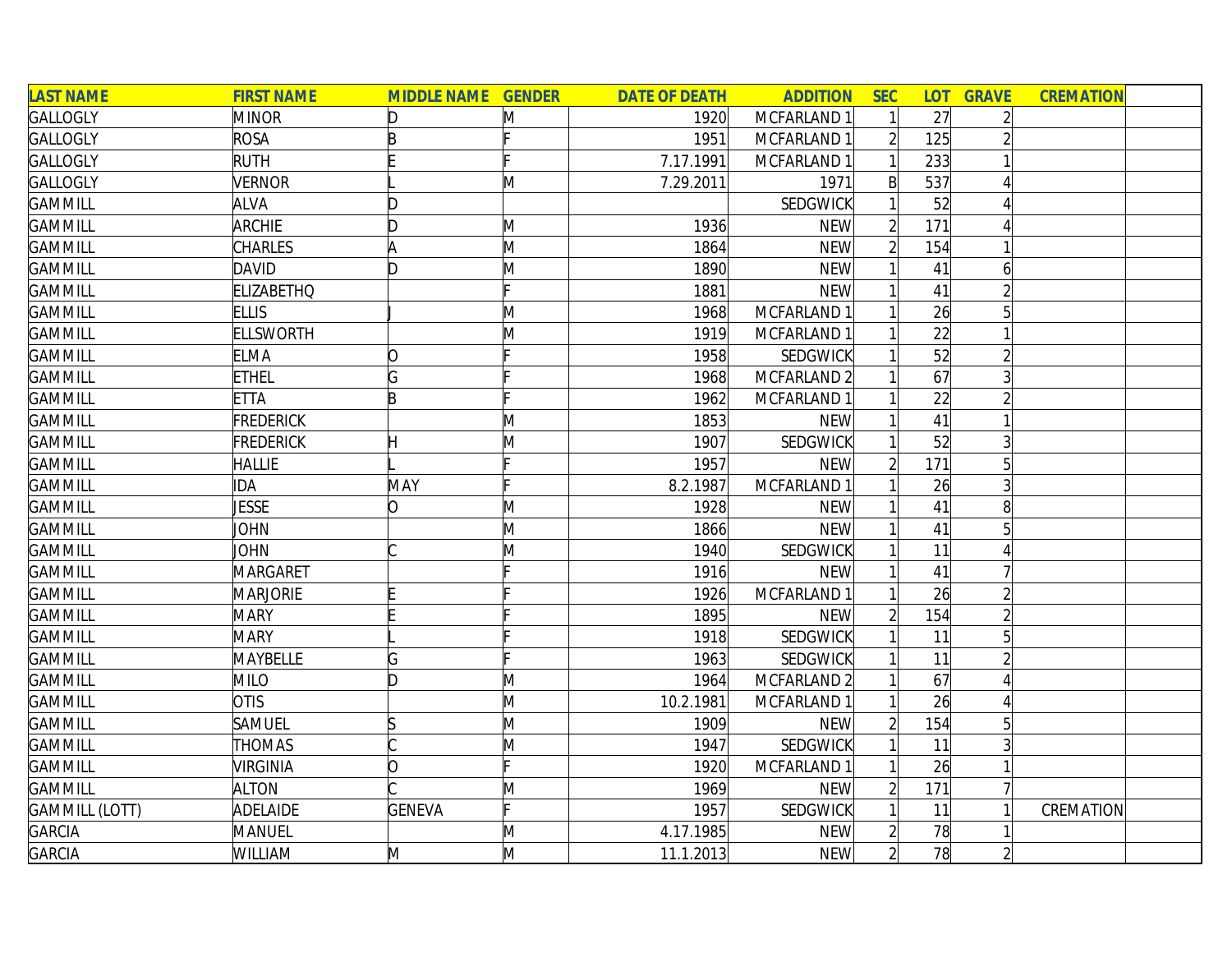| <b>LAST NAME</b>              | <b>FIRST NAME</b> | <b>MIDDLE NAME GENDER</b> |              | <b>DATE OF DEATH</b> | <b>ADDITION</b>        | <b>SEC</b>   | <b>LOT</b> | <b>GRAVE</b>   | <b>CREMATION</b> |
|-------------------------------|-------------------|---------------------------|--------------|----------------------|------------------------|--------------|------------|----------------|------------------|
| GAREE                         | <b>BERTHA</b>     | M                         |              | 10.5.1994            | 1971                   | $\mathsf{A}$ | 237        |                |                  |
| <b>GAREE</b>                  | COSTA             | <b>BURR</b>               |              | 1973                 | MCFARLAND 2            |              | 18         |                |                  |
| <b>GAREE</b>                  | <b>EDYTHE</b>     |                           |              | 12.7.1982            | MCFARLAND 2            |              | 16         |                |                  |
| <b>GAREE</b>                  | <b>ELLSWORTH</b>  |                           |              | 1973                 | MCFARLAND 1            |              |            |                |                  |
| <b>GAREE</b>                  | <b>ERVIN</b>      |                           | M            | 1956                 | MCFARLAND 1            |              | 67         |                |                  |
| <b>GAREE</b>                  | <b>HETTY</b>      | B                         |              | 1928                 | MCFARLAND 1            |              |            |                |                  |
| GAREE                         | <b>JACK</b>       | R                         | M            | 6.29.1996            | MCFARLAND 1            |              | 67         |                |                  |
| <b>GAREE</b>                  | JOHN              |                           | M            | 1919                 | MCFARLAND 1            |              |            |                |                  |
| GAREE                         | <b>MAGGIE</b>     |                           |              | 1941                 | MCFARLAND 1            |              |            |                |                  |
| <b>GAREE</b>                  | <b>MARGRET</b>    |                           |              | 2.7.2001             | 1971                   | Α            | 237        |                |                  |
| GAREE                         | <b>MARY</b>       |                           |              | 7.2.1986             | MCFARLAND <sub>2</sub> |              | 18         |                |                  |
| <b>GAREE</b>                  | <b>SUMNER</b>     |                           | M            | 10.8.1985            | MCFARLAND 2            |              | 16         |                |                  |
| <b>GAREE</b>                  | VICKI             | LYNN                      |              | 3.13.1988            | 1971                   | Al           | 244        |                |                  |
| <b>GARLINGHOUSE</b>           | EARL              |                           | $\mathsf{M}$ | 1974                 | MCFARLAND 1            |              | 81         |                |                  |
| <b>GARLINGHOUSE</b>           | <b>ELIZABETH</b>  |                           |              | 1909                 | SEDGWICK               |              | 42         |                |                  |
| <b>GARLINGHOUSE</b>           | <b>HOWARDS</b>    |                           | $\mathsf{M}$ | 1918                 | SEDGWICK               |              | 42         |                |                  |
| <b>GARLINGHOUSE</b>           | <b>UELLA</b>      |                           |              | 1950                 | SEDGWICK               |              | 42         |                |                  |
| <b>GARLINGHOUSE</b>           | <b>WILLIAM</b>    |                           | M            | 1914                 | SEDGWICK               |              | 42         |                |                  |
| <b>GARLINGHOUSE (WHITNEY)</b> | ORAL              |                           |              | 1925                 | MCFARLAND 1            |              | 81         |                |                  |
| <b>GASTON</b>                 | JAMES             |                           | M            | 1934                 | <b>NEW</b>             |              | 37         |                |                  |
| <b>GASTON</b>                 | <b>SOPHIA</b>     | W                         |              | 1882                 | <b>NEW</b>             |              | 37         |                |                  |
| GASTON                        | <b>VINNIE</b>     | W                         |              | 1923                 | <b>NEW</b>             |              | 37         |                |                  |
| <b>GATES</b>                  | <b>FLOYD</b>      | W                         | M            | 10.16.1997           | 1971                   | B            | 468        |                | CREMATION        |
| <b>GATES</b>                  | JANET             | R                         |              | 5.18.1996            | 1971                   | $\mathsf{B}$ | 468        |                |                  |
| <b>GAYLORD</b>                | <b>BESSIE</b>     |                           |              | 1.31.1978            | MCFARLAND 1            |              | 113        |                |                  |
| <b>GAYLORD</b>                | <b>ROBERT</b>     | W                         | M            | 1944                 | MCFARLAND 1            |              | 113        |                |                  |
| <b>GAYLORD</b>                | WILLIAM           |                           | M            | 1962                 | MCFARLAND 1            |              | 113        |                |                  |
| <b>GAYLORD</b>                |                   | <b>INFANT</b>             |              |                      | <b>NEW</b>             |              | 70         |                |                  |
| <b>GEDDIS</b>                 | <b>BETTY</b>      | IN.                       |              |                      | MCFARLAND 2            |              | 107        | $\overline{3}$ |                  |
| <b>GEDDIS</b>                 | <b>CHARLES</b>    |                           | M            | 3.16.1999            | MCFARLAND 2            |              | 124        |                |                  |
| <b>GEDDIS</b>                 | <b>CHAS</b>       | ROYCE                     | M            | 6.16.1977            | MCFARLAND <sub>2</sub> |              | 155        |                |                  |
| <b>GEDDIS</b>                 | CLARENCE          |                           | M            |                      | MCFARLAND 1            |              | 173        |                |                  |
| <b>GEDDIS</b>                 | JOHN              |                           | M            | 1934                 | MCFARLAND 1            |              | 41         |                |                  |
| <b>GEDDIS</b>                 | KAROL             |                           |              | 1930                 | MCFARLAND 1            |              | 173        |                |                  |
| <b>GEDDIS</b>                 | <b>IZZIE</b>      |                           |              | 1934                 | MCFARLAND 1            |              | 41         |                |                  |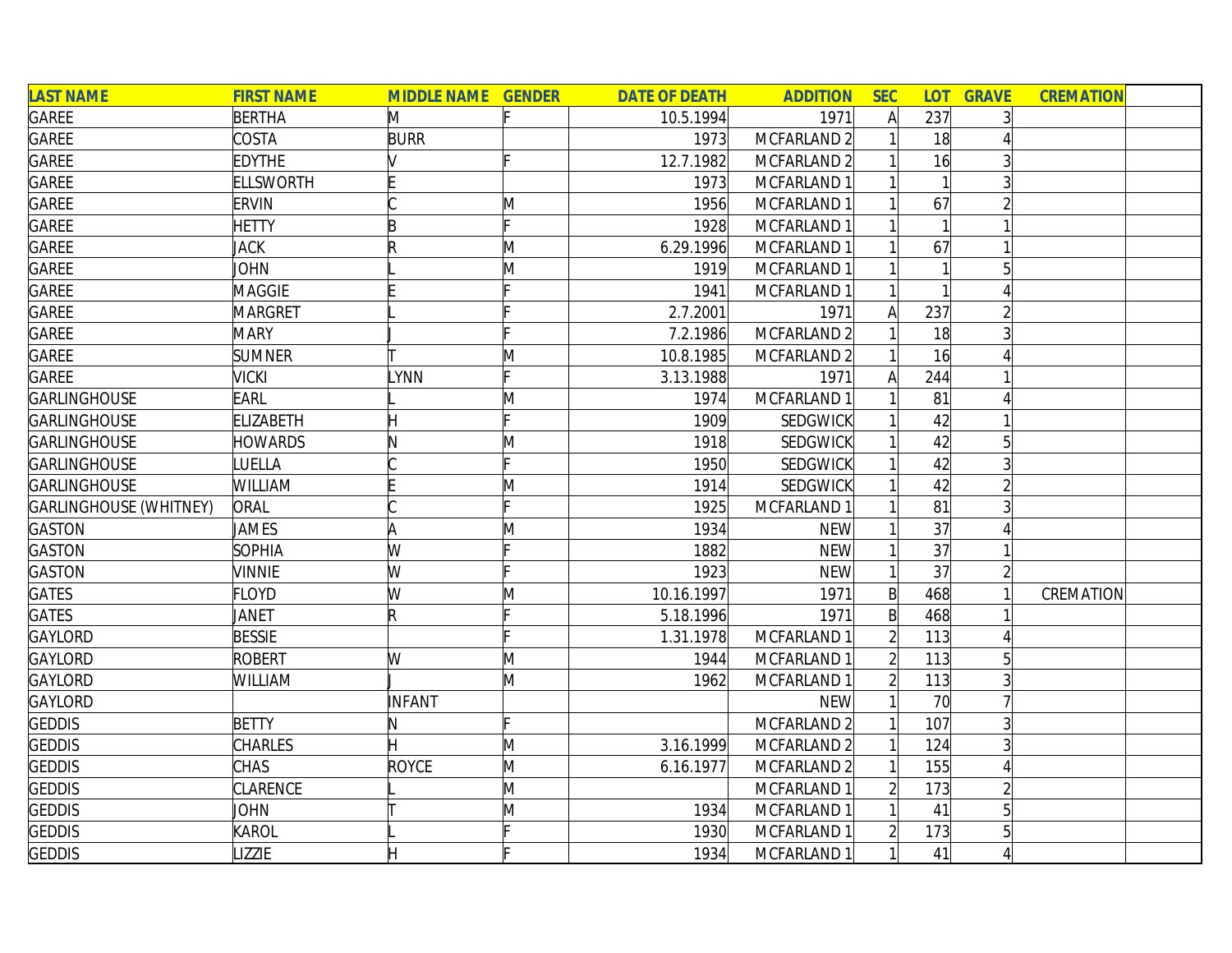| <b>LAST NAME</b>   | <b>FIRST NAME</b> | <b>MIDDLE NAME GENDER</b> |   | <b>DATE OF DEATH</b> | <b>ADDITION</b>        | <b>SEC</b>     |                 | <b>LOT GRAVE</b> | <b>CREMATION</b> |
|--------------------|-------------------|---------------------------|---|----------------------|------------------------|----------------|-----------------|------------------|------------------|
| <b>GEDDIS</b>      | <b>REBECCA</b>    | M                         |   | 8.14.1994            | MCFARLAND 2            |                | 155             |                  |                  |
| <b>GEDDIS</b>      | <b>ROLLAND</b>    |                           | Μ |                      | MCFARLAND <sub>2</sub> |                | 107             |                  |                  |
| <b>GEDDIS</b>      | SADA              | W                         |   | 1967                 | MCFARLAND 1            |                | 173             |                  |                  |
| <b>GEEHRING</b>    | <b>OMA</b>        | F                         |   | 7.3.1985             | MCFARLAND 1            |                | 227             |                  |                  |
| <b>GENDT</b>       | <b>NOMAN</b>      | W                         | M | 1.25.2013            | 1971                   | $\mathsf{B}$   | 349             | 51               |                  |
| <b>GEORGE</b>      | Joseph            |                           | M | 1954                 | MCFARLAND <sub>2</sub> |                |                 |                  |                  |
| <b>GEORGE</b>      | JUANITA           | M                         |   | 12.26.2004           | 1971                   | C              | 554             |                  |                  |
| <b>GEORGE</b>      | <b>MARCUS</b>     | G                         | M | 2.15.2004            | 1971                   |                | 554             | 5                |                  |
| <b>GEORGE</b>      | MARGARETTE        | M                         |   | 11.13.1993           | 1971                   | B              | 368             |                  |                  |
| <b>GEORGE</b>      | <b>MARIE</b>      | M                         |   | 5.4.1996             | MCFARLAND <sub>2</sub> |                |                 |                  |                  |
| GERHARDT           | MARGUERITE        | W                         |   | 1955                 | MCFARLAND 1            | 3 <sup>1</sup> | 188             |                  |                  |
| <b>GERLACH</b>     | <b>CHARLES</b>    |                           | M | 1948                 | MCFARLAND 1            |                | 211             |                  |                  |
| <b>GERLACH</b>     | CHARLES JR        |                           | M | 1917                 | MCFARLAND 1            | $\overline{3}$ | 211             |                  |                  |
| <b>GERLACH</b>     | <b>IDELLA</b>     |                           | M | 1947                 | MCFARLAND 1            | $\overline{3}$ | 211             |                  |                  |
| <b>GERNERT</b>     | <b>ANTHONY</b>    |                           | M | 1.10.2010            | 1971                   | $\mathsf{B}$   | 374             | $\vert 3 \vert$  |                  |
| <b>GERNERT</b>     | <b>PETER</b>      |                           | M | 7.7.2018             | 1971                   | $\mathsf{B}$   | 374             |                  | CREMATION        |
| <b>GERSPER</b>     | <b>BERNARD SR</b> | R                         | M | 1.12.2001            | 1971                   | A              | 257             |                  |                  |
| <b>GERSPER</b>     | MILDRED           |                           |   | 10.23.2011           | 1971                   | A              | 257             |                  |                  |
| <b>GERWIG</b>      | <b>BRIAN</b>      | ID.                       | Μ | 3.24.2018            | 1971                   | $\mathsf{D}$   | 700             |                  |                  |
| <b>GHENT</b>       | <b>EMILY</b>      |                           |   | 1945                 | MCFARLAND 1            |                | 65              | $\Lambda$        |                  |
| <b>GHENT</b>       | <b>SAMUEL</b>     |                           | M | 1956                 | MCFARLAND 1            |                | 65              | 5                |                  |
| <b>GHENT</b>       | <b>SAMUEL</b>     |                           | M | 1956                 | MCFARLAND 1            | $\overline{2}$ | 90 <sup>°</sup> |                  |                  |
| <b>GILBERT</b>     | <b>ALLISON</b>    |                           |   | 6.23.2001            | 1971                   | $\mathsf{B}$   | 370             |                  |                  |
| <b>GILBERT</b>     | <b>CHARLENE</b>   | ۱A                        |   | 10.5.2001            | 1971                   | B              | 370             |                  |                  |
| GILES              | <b>SARAH</b>      |                           |   | 1964                 | <b>NEW</b>             |                | 156             |                  |                  |
| <b>GILES</b>       | <b>SARAH</b>      |                           |   |                      | SEDGWICK               |                | 156             |                  |                  |
| GILES              | <b>VAUSE</b>      | R                         | M | 1947                 | <b>NEW</b>             |                | 156             |                  |                  |
| GILL               | <b>BESSIE</b>     |                           |   | 1906                 | SEDGWICK               |                | 41              |                  |                  |
| GILL               | <b>EMMA</b>       |                           |   | 1956                 | SEDGWICK               |                | 41              |                  |                  |
| GILL               | <b>ETHEL</b>      | M                         |   | 1968                 | MCFARLAND 1            |                | 241             |                  |                  |
| GILL               | <b>EZRA</b>       |                           | M | 1939                 | SEDGWICK               |                | 41              | $\overline{3}$   |                  |
| GILL               | <b>LEROY</b>      | B                         | M | 1967                 | MCFARLAND 1            |                | 241             |                  |                  |
| GILL               | W                 | <b>JEFFERY</b>            | M | 3.9.1996             | 1971                   | $\mathsf{B}$   | 464             |                  |                  |
| <b>GILLENWATER</b> | <b>CLYDE</b>      |                           | M | 3.22.1972            | 1971                   |                | 158             |                  |                  |
| <b>GILLIAN</b>     | <b>EULALIA</b>    | M                         |   | 1973                 | <b>NEW</b>             | $\overline{2}$ | 102             |                  |                  |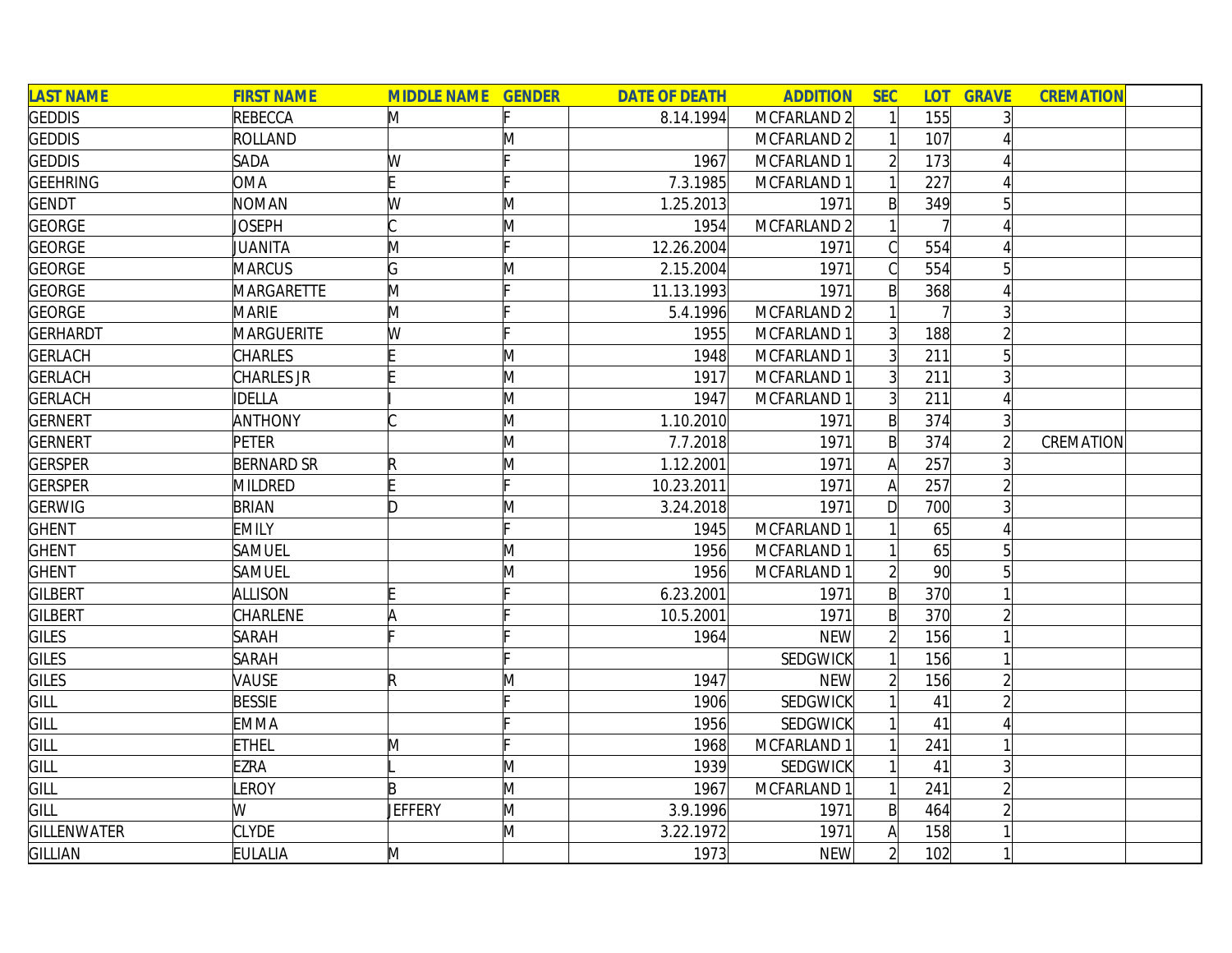| <b>LAST NAME</b> | <b>FIRST NAME</b> | <b>MIDDLE NAME GENDER</b> |   | <b>DATE OF DEATH</b> | <b>ADDITION</b>        | <b>SEC</b>     |         | <b>LOT GRAVE</b> | <b>CREMATION</b> |
|------------------|-------------------|---------------------------|---|----------------------|------------------------|----------------|---------|------------------|------------------|
| <b>GINN</b>      | JAMES             | M                         | M | 1926                 | <b>NEW</b>             | $\overline{2}$ | 116     |                  |                  |
| <b>GINN</b>      | Joseph            | M                         | M | 1901                 | <b>NEW</b>             |                | 116     | 5                |                  |
| <b>GINN</b>      | <b>SARAH</b>      |                           |   | 1890                 | <b>NEW</b>             |                | 116     |                  |                  |
| <b>GLAZE</b>     | JOHN              |                           | M | 1960                 | SEDGWICK               |                | 45      |                  |                  |
| <b>GLAZE</b>     | LEONARD           | B                         | M | 1921                 | SEDGWICK               |                | 45      |                  |                  |
| <b>GLAZE</b>     | <b>MAUDE</b>      | M                         |   | 1961                 | SEDGWICK               |                | 45      |                  |                  |
| <b>GLAZE</b>     | <b>RUSSELL</b>    | lO.                       | M | 1918                 | SEDGWICK               |                | 45      | 5 <sup>1</sup>   |                  |
| <b>GLAZE</b>     | <b>VIOLA</b>      |                           |   | 1938                 | SEDGWICK               |                | 45      |                  |                  |
| <b>GLENN</b>     | <b>CHARLES</b>    | M                         | M | 8.7.1990             | MCFARLAND 1            |                | 138     |                  |                  |
| <b>GLENN</b>     | <b>CHERYL</b>     | <b>INFANT</b>             |   |                      | MCFARLAND <sub>2</sub> |                | 95      |                  |                  |
| <b>GLENN</b>     | <b>HEAVEN</b>     | G                         |   | 10.28.2005           | 1971                   | B              | 536     |                  |                  |
| <b>GLENN</b>     | <b>LINDA</b>      | R                         |   | 6.25.2006            | 1971                   | B              | 536     |                  |                  |
| <b>GLENN</b>     | <b>MARIE</b>      | <b>NMI</b>                |   | 6.18.1999            | MCFARLAND 1            |                | 138     |                  |                  |
| <b>GLENN</b>     | <b>NEAL</b>       | W                         | M | 3.28.2009            | 1971                   | B              | 505     |                  |                  |
| <b>GLENN</b>     | <b>ROMA</b>       | Þ                         |   | 1944                 | MCFARLAND 1            |                | 138     |                  |                  |
| <b>GLENN</b>     | WILLIAM           |                           | M | 6.5.1990             | MCFARLAND 1            |                | 138     | 5                |                  |
| <b>GOFF</b>      | <b>ANNA</b>       | M                         |   | 1969                 | MCFARLAND <sub>2</sub> |                | 35      |                  |                  |
| <b>GOFF</b>      | <b>EVELYN</b>     | Þ                         |   | 6.10.1981            | <b>NEW</b>             |                | 78      |                  |                  |
| <b>GOFF</b>      | <b>FRANK</b>      |                           | Μ | 1955                 | MCFARLAND 2            |                | 35      |                  |                  |
| <b>GOFF</b>      | <b>FRANK SR</b>   | A                         | M | 12.16.1993           | 1971                   | A              | 196     |                  |                  |
| <b>GOFF</b>      | TRENT             | INFANT                    | M |                      | MCFARLAND 2            |                | 126     | 8 <sup>1</sup>   | CREMATION        |
| <b>GOFF</b>      | <b>WALTER</b>     | B                         | M | 8.4.1972             | 1971                   | Α              | 196     |                  |                  |
| <b>GONNEAU</b>   | CARRIE            | M                         |   | 1958                 | SEDGWICK               |                | 163     |                  |                  |
| <b>GONNEAU</b>   | FRANKIE           | M                         | M | 1971                 | MCFARLAND 1            |                | 191     |                  |                  |
| <b>GONNEAU</b>   | GEORGE            |                           | M | 1948                 | SEDGWICK               |                | 163     | 5                |                  |
| <b>GONNEAU</b>   | <b>HERBERT</b>    | A                         | M | 1950                 | MCFARLAND 1            | 3 <sup>l</sup> | 191     | 5                |                  |
| <b>GOODRICH</b>  | <b>ALYSSA</b>     | INFANT                    |   | 10.28.1992           | 1971                   | A              | 189     |                  |                  |
| <b>GOODRICH</b>  | <b>WALTER</b>     | B                         | Μ | 1962                 | MCFARLAND <sub>2</sub> |                | 13      |                  |                  |
| <b>GORSUCH</b>   | <b>BELLE</b>      |                           |   | 1943                 | <b>NEW</b>             |                | 93      |                  |                  |
| <b>GORSUCH</b>   | <b>BYRON</b>      | N                         | M | 1933                 | MCFARLAND 1            | $\overline{2}$ | 178     | 5 <sup>1</sup>   |                  |
| <b>GORSUCH</b>   | CAROLINE          | B                         |   | 1937                 | SEDGWICK               |                | 63      |                  |                  |
| <b>GORSUCH</b>   | <b>DOUGLAS</b>    |                           | M | 1943                 | MCFARLAND 1            |                | $193-A$ |                  |                  |
| <b>GORSUCH</b>   | <b>EDWIN</b>      | O                         | M | 1941                 | MCFARLAND 1            |                | 178     |                  |                  |
| <b>GORSUCH</b>   | <b>EMANUEL</b>    |                           | Μ | 1941                 | MCFARLAND 1            |                | 184     |                  |                  |
| <b>GORSUCH</b>   | FLORA             |                           |   | 1951                 | <b>NEW</b>             | $\overline{2}$ | 130     |                  |                  |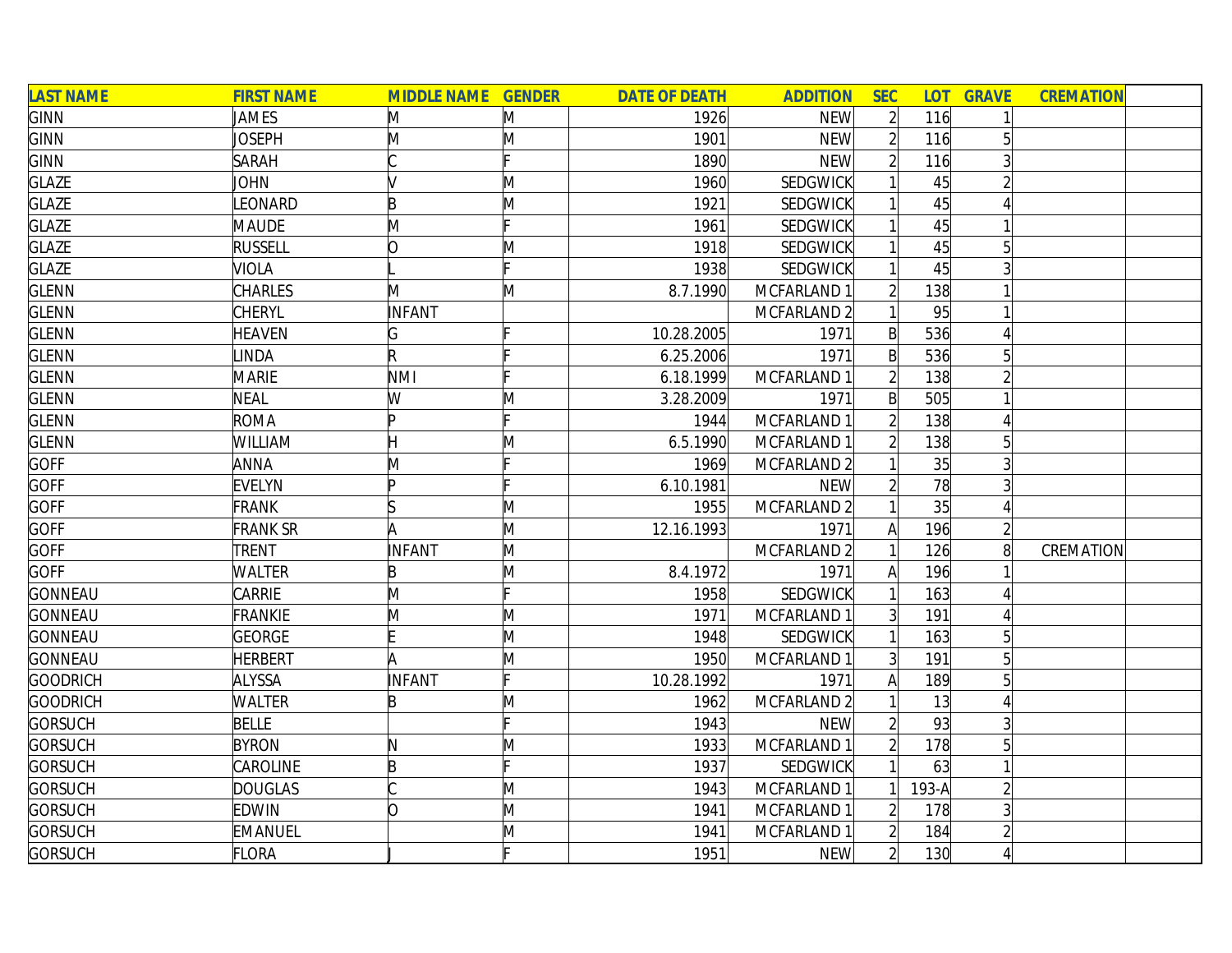| <b>LAST NAME</b> | <b>FIRST NAME</b> | <b>MIDDLE NAME GENDER</b> |   | <b>DATE OF DEATH</b> | <b>ADDITION</b> | <b>SEC</b>     | <b>LOT</b>     | <b>GRAVE</b>   | <b>CREMATION</b> |
|------------------|-------------------|---------------------------|---|----------------------|-----------------|----------------|----------------|----------------|------------------|
| <b>GORSUCH</b>   | <b>HENRIETTA</b>  | M                         |   | 1954                 | MCFARLAND 1     | 3 <sup>1</sup> | 188            |                |                  |
| <b>GORSUCH</b>   | <b>IVA</b>        | Þ                         |   | 1915                 | SEDGWICK        |                | 68             |                |                  |
| <b>GORSUCH</b>   | JOSEPH            |                           | M | 1893                 | <b>NEW</b>      |                | 130            |                |                  |
| <b>GORSUCH</b>   | <b>MARY</b>       |                           |   | 1897                 | <b>NEW</b>      | $\overline{2}$ | 130            |                |                  |
| <b>GORSUCH</b>   | <b>MAY</b>        | M                         |   | 1950                 | MCFARLAND 1     | $\overline{2}$ | 178            |                |                  |
| <b>GORSUCH</b>   | <b>MELVIN</b>     | ID.                       | M | 1901                 | <b>NEW</b>      | $\overline{2}$ | 130            | 6              |                  |
| <b>GORSUCH</b>   | <b>MINNIE</b>     |                           |   | 1961                 | MCFARLAND 1     |                | 193-A          |                |                  |
| <b>GORSUCH</b>   | <b>NATHAN</b>     |                           | M | 1967                 | MCFARLAND 1     |                | 178            |                |                  |
| <b>GORSUCH</b>   | <b>NELLIE</b>     |                           |   | 1911                 | <b>NEW</b>      |                | 57             |                |                  |
| <b>GORSUCH</b>   | <b>NOAH</b>       |                           | Μ | 1941                 | <b>NEW</b>      |                | 57             | 6              |                  |
| <b>GORSUCH</b>   | <b>ROSE</b>       |                           |   | 1946                 | MCFARLAND 1     |                | 184            |                |                  |
| <b>GORSUCH</b>   | <b>THURMAN</b>    | A                         | M | 1952                 | SEDGWICK        |                | 63             |                |                  |
| <b>GORSUCH</b>   | TRENT             | 0                         |   | 1911                 | <b>NEW</b>      |                | 93             |                |                  |
| <b>GOSSENZ</b>   | <b>CHARLES</b>    |                           | M | 1919                 | SEDGWICK        |                | 61             | $\overline{5}$ |                  |
| <b>GOSSENZ</b>   | <b>NORA</b>       | B                         |   | 1967                 | SEDGWICK        |                | 61             |                |                  |
| <b>GOTSCHALL</b> | <b>CLEO</b>       |                           |   | 1930                 | MCFARLAND 1     |                | 106            | 51             |                  |
| <b>GOTSCHALL</b> | <b>GERTRUDE</b>   |                           |   | 7.12.1974            | MCFARLAND 1     |                | 106            |                |                  |
| <b>GOTSCHALL</b> | <b>GLENN</b>      | R                         | M | 1948                 | MCFARLAND 1     | $\overline{2}$ | 106            |                |                  |
| <b>GOVONI</b>    | AUGUST            |                           | Μ |                      | 1971            |                | 626            |                |                  |
| <b>GRABILL</b>   | FREDONIA          |                           |   | 1917                 | <b>NEW</b>      |                | 163            |                |                  |
| <b>GRAHAM</b>    | <b>CHESTER</b>    |                           | M | 9.13.1992            | 1971            | B              | 341            | 5              |                  |
| <b>GRANGER</b>   | <b>CHARLES</b>    |                           | Μ | 1932                 | <b>NEW</b>      |                | 46             | 8              |                  |
| <b>GRANGER</b>   | <b>CHLOE</b>      |                           |   | 1957                 | MCFARLAND 1     |                | 5              |                |                  |
| <b>GRANGER</b>   | <b>FRANK</b>      | Η                         | M | 1956                 | MCFARLAND 1     |                | $\overline{5}$ |                |                  |
| <b>GRANGER</b>   | <b>HENRETTA</b>   | In                        |   | 1927                 | <b>NEW</b>      |                | 46             | 5 <sup>1</sup> |                  |
| <b>GRANGER</b>   | <b>HUBERT</b>     |                           | M | 1902                 | <b>NEW</b>      |                | 169            |                |                  |
| <b>GRANGER</b>   | JAMES             | N                         | M | 1928                 | <b>NEW</b>      |                | 169            | 3              |                  |
| <b>GRANGER</b>   | ROXANNA           |                           |   | 1939                 | <b>NEW</b>      | $\overline{2}$ | 169            |                |                  |
| <b>GRANTHAM</b>  | LYLE              | W                         | M | 3.22.2007            | 1971            | A              | 253            |                |                  |
| <b>GRAY</b>      | EDITH (TINA)      |                           |   | 8.12.1984            | 1971            | A              | 239            |                |                  |
| <b>GRAY</b>      | <b>KATHLEEN</b>   |                           |   | 12.31.2003           | 1971            |                | 629            | 5              |                  |
| <b>GREEN</b>     | <b>DONNA</b>      |                           |   | 4.29.2019            | 1971            |                | 555            |                |                  |
| <b>GREEN</b>     | FERN              |                           |   | 4.20.1982            | SEDGWICK        |                | 46             | 5              |                  |
| <b>GREEN</b>     | <b>FRANK</b>      | 0                         | M | 6.8.1974             | SEDGWICK        |                | 46             |                |                  |
| <b>GREEN</b>     | GEORGIA           |                           |   | 6.25.1990            | MCFARLAND 2     |                | 86             |                |                  |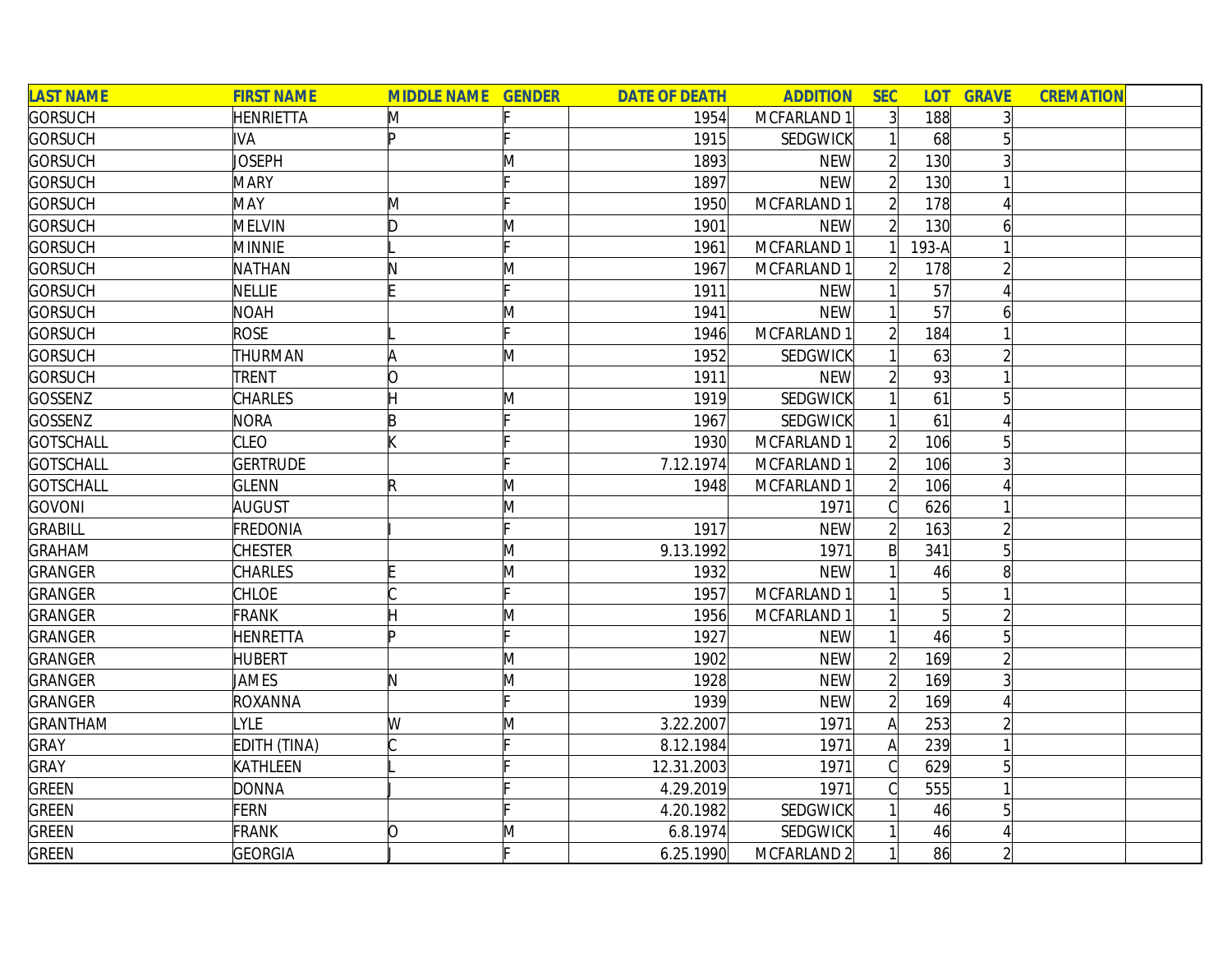| <b>LAST NAME</b> | <b>FIRST NAME</b> | <b>MIDDLE NAME GENDER</b> |   | <b>DATE OF DEATH</b> | <b>ADDITION</b>        | <b>SEC</b>     | <b>LOT</b> | <b>GRAVE</b>   | <b>CREMATION</b> |
|------------------|-------------------|---------------------------|---|----------------------|------------------------|----------------|------------|----------------|------------------|
| <b>GREEN</b>     | <b>GREGORY</b>    |                           | M | 1917                 | SEDGWICK               |                | 46         |                |                  |
| <b>GREEN</b>     | <b>IVAN</b>       |                           | M |                      | MCFARLAND 2            |                | 86         |                |                  |
| <b>GREEN</b>     | <b>JERUSA</b>     | A                         |   | 1934                 | MCFARLAND 1            |                | 69         |                |                  |
| <b>GREEN</b>     | <b>LOIS</b>       | M                         |   | 1917                 | SEDGWICK               |                | 46         |                |                  |
| <b>GREEN</b>     | <b>MONA</b>       |                           |   | 1973                 | MCFARLAND 1            |                | 94         |                |                  |
| <b>GREEN</b>     | RICHARD           | NEIL                      | M | 1.28.1985            | MCFARLAND 2            |                | 119        |                |                  |
| <b>GREEN</b>     | VATCHEL           | M                         |   | 1944                 | MCFARLAND 1            | $\overline{2}$ | 94         | 5 <sup>1</sup> |                  |
| <b>GREEN</b>     | <b>VERNOR</b>     |                           | M | 1918                 | SEDGWICK               |                | 46         |                |                  |
| <b>GREEN</b>     | <b>WILLIAM</b>    | ΙA                        | M | 1968                 | MCFARLAND 1            |                | 108        |                |                  |
| GREENE           | LOU               |                           | Μ | 1947                 | <b>NEW</b>             |                | 152        |                |                  |
| GREGG            | <b>ADDIE</b>      |                           |   | 1933                 | <b>NEW</b>             |                | 133        |                | CREMATION        |
| GREGG            | <b>AUDREY</b>     |                           |   | 1.7.2012             | MCFARLAND 1            |                | 249        |                |                  |
| GREGG            | <b>CEPTER</b>     |                           | M | 1970                 | MCFARLAND <sub>2</sub> |                | 54         |                |                  |
| <b>GREGG</b>     | <b>CLARA</b>      |                           |   | 1922                 | <b>NEW</b>             |                | 133        |                |                  |
| <b>GREGG</b>     | <b>FANNIE</b>     | B                         |   | 1957                 | <b>NEW</b>             |                | 133        |                | CREMATION        |
| <b>GREGG</b>     | <b>FREDERICK</b>  |                           | M | 10.6.2011            | MCFARLAND 1            | $\overline{3}$ | 249        |                |                  |
| <b>GREGG</b>     | JOHN              |                           | M | 1926                 | <b>NEW</b>             |                | 133        | 5              |                  |
| GREGG            | MICHAEL           |                           | M | 1952                 | MCFARLAND 1            | 3 <sup>1</sup> | 249        |                |                  |
| <b>GREGG</b>     | <b>MILTON</b>     | Þ                         | Μ | 8.22.2013            | MCFARLAND 2            |                | 145        |                |                  |
| <b>GREGG</b>     | <b>OLIVE</b>      | M                         |   | 7.9.1991             | MCFARLAND 2            |                | 54         |                |                  |
| <b>GREGG</b>     | <b>TODD</b>       | INFANT                    |   | 1960                 | <b>NEW</b>             |                | 133        |                |                  |
| GREGG            | <b>VIRGINIA</b>   |                           |   | 3.5.2010             | MCFARLAND 2            |                | 145        |                |                  |
| <b>GREGO</b>     | <b>CHARLES</b>    |                           | M | 1939                 | MCFARLAND 1            |                | 67         |                |                  |
| <b>GREGO</b>     | <b>MATTIE</b>     |                           |   | 1931                 | MCFARLAND 1            |                | 67         |                |                  |
| <b>GREGORY</b>   | <b>BERTHA</b>     |                           |   | 1955                 | SEDGWICK               |                | 118        | 5              |                  |
| <b>GRIFFITH</b>  | CLAUDE JR         | <b>WESLEY</b>             | M | 10.14.1990           | 1971                   | А              | 271        |                |                  |
| <b>GRIFFITH</b>  | EARL              | G                         | M | 1958                 | MCFARLAND <sub>2</sub> |                | 11         |                |                  |
| <b>GRIFFITH</b>  | JOSEPH            | G                         | Μ | 9.14.2000            | MCFARLAND 2            |                | 11         |                |                  |
| <b>GRIFFITH</b>  | <b>MARY</b>       |                           |   |                      | MCFARLAND <sub>2</sub> |                | 11         |                |                  |
| <b>GRIMM</b>     | <b>BETTY</b>      |                           |   | 1971                 | MCFARLAND <sub>2</sub> |                | 127        |                |                  |
| <b>GRIMM</b>     | DONALD            | G                         | M | 7.6.1980             | 1971                   | A              | 165        |                |                  |
| <b>GRIMM</b>     | MITCHELL          |                           | M | 1976                 | 1971                   | A              | 157        | 5              |                  |
| <b>GROOMS</b>    | <b>ANNA</b>       |                           |   | 1967                 | MCFARLAND 1            | $\overline{2}$ | 230        |                |                  |
| <b>GROOMS</b>    | <b>DAVID</b>      | B                         | M | 1965                 | MCFARLAND 1            |                | 230        | 5              |                  |
| <b>GROOMS</b>    | <b>LINDA</b>      | KAY                       |   | 3.9.1979             | MCFARLAND <sub>2</sub> |                | 149        |                |                  |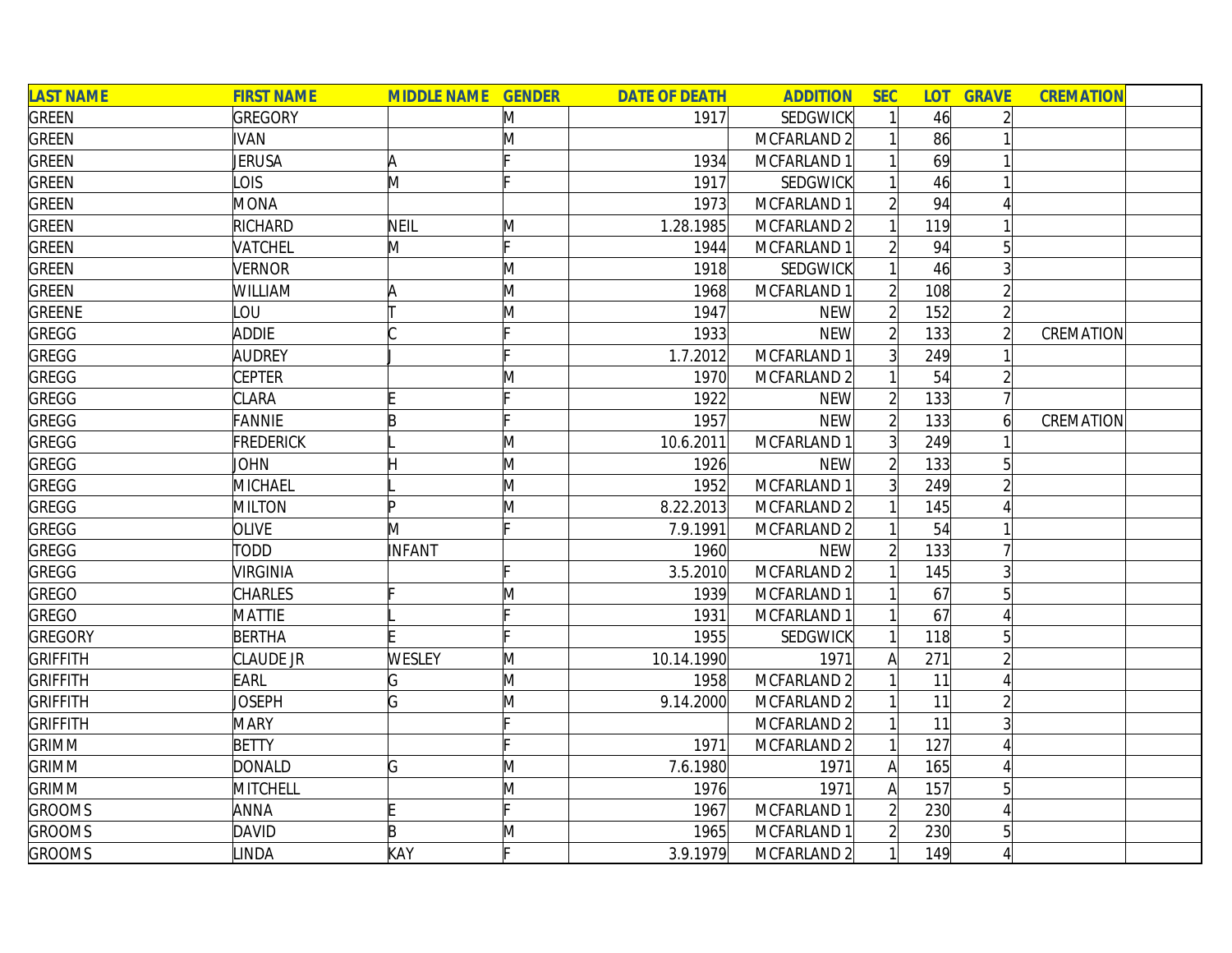| <b>LAST NAME</b> | <b>FIRST NAME</b>  | <b>MIDDLE NAME GENDER</b> |     | <b>DATE OF DEATH</b> | <b>ADDITION</b>        | <b>SEC</b>     | LOT <sub>1</sub> | <b>GRAVE</b>    | <b>CREMATION</b> |  |
|------------------|--------------------|---------------------------|-----|----------------------|------------------------|----------------|------------------|-----------------|------------------|--|
| <b>GROOMS</b>    | MARGARET           | A                         |     | 5.28.1997            | MCFARLAND 2            |                | 149              |                 |                  |  |
| <b>GROOMS</b>    | PEARL              |                           | M   | 1.13.2003            | MCFARLAND 2            |                | 149              |                 |                  |  |
| <b>GROOMS</b>    | RICHARD            |                           | M   | 3.18.2011            | MCFARLAND 2            |                | 149              |                 |                  |  |
| <b>GROSS</b>     | <b>CHESTER</b>     |                           | M   | 2.12.2014            | MCFARLAND <sub>2</sub> |                | 37               |                 |                  |  |
| <b>GROSS</b>     | <b>CLIFFORD</b>    |                           | M   | 1954                 | MCFARLAND 2            |                | 37               |                 |                  |  |
| <b>GROSS</b>     | <b>EMMA</b>        | LUCILLE                   |     | 10.27.1989           | MCFARLAND 1            |                | 64               |                 |                  |  |
| <b>GROSS</b>     | <b>EUGENE</b>      |                           | M   | 1920                 | MCFARLAND 1            |                | $\overline{2}$   |                 |                  |  |
| <b>GROSS</b>     | JOSEPH             |                           | M   | 8.11.1993            | MCFARLAND 1            |                | 64               |                 |                  |  |
| <b>GROSS</b>     | <b>MARTHA</b>      | M                         | MF  | 2.19.2005            | 1971                   | $\mathsf{A}$   | 295              |                 |                  |  |
| <b>GROSS</b>     | PAUL               | A                         | M   | 1.24.1994            | MCFARLAND 2            |                | 37               |                 |                  |  |
| <b>GROSS</b>     | WALTER             |                           | M   | 1.21.1988            | 1971                   | Α              | 295              |                 |                  |  |
| <b>GROVE</b>     | <b>APRIL</b>       | M                         |     | 9.15.1996            | MCFARLAND <sub>2</sub> |                | 116              |                 |                  |  |
| <b>GROVE</b>     | <b>BERTHA</b>      | O                         |     | 1920                 | <b>NEW</b>             |                | 163              |                 |                  |  |
| <b>GROVE</b>     | <b>CHRISTOPHER</b> |                           |     | 1972                 | MCFARLAND 2            |                | 116              |                 |                  |  |
| <b>GROVE</b>     | <b>ELOISE</b>      | A                         |     | 7.14.1980            | MCFARLAND 2            |                | 21               |                 |                  |  |
| <b>GROVE</b>     | <b>EVA</b>         | D                         |     | 1887                 | <b>NEW</b>             |                | 104              |                 |                  |  |
| <b>GROVE</b>     | <b>GOERGE</b>      | W                         | M   | 1930                 | <b>NEW</b>             |                | 104              |                 |                  |  |
| <b>GROVE</b>     | <b>MARY</b>        | A                         |     | 1941                 | <b>NEW</b>             | $\overline{2}$ | 104              |                 |                  |  |
| <b>GROVE</b>     | ORVAL              |                           | M   | 7.18.2013            | MCFARLAND 2            |                | 21               |                 |                  |  |
| <b>GUIDOTTI</b>  | <b>BETTE</b>       |                           |     | 10.14.2004           | MCFARLAND 2            |                | 29               |                 |                  |  |
| <b>GUIDOTTI</b>  | <b>OUISA</b>       |                           | M   | 7.26.1986            | MCFARLAND 2            |                | 60               |                 |                  |  |
| <b>GUIHER</b>    | EVANGELINE         | A                         |     | 1.3.2002             | 1971                   | $\mathsf{A}$   | 195              |                 |                  |  |
| <b>GUIHER</b>    | <b>HAROLD</b>      | W                         | M   | 2.8.2008             | 1971                   | A              | 227              |                 |                  |  |
| <b>GUIHER</b>    | DA                 | M                         |     | 5.28.1976            | 1971                   | A              | 227              |                 |                  |  |
| <b>GUMP</b>      | <b>EDWARD</b>      | N                         | M   | 1943                 | MCFARLAND 1            |                | $187-A$          |                 |                  |  |
| <b>GUMP</b>      | FRANCES            | A                         | lc. | 1939                 | MCFARLAND 1            |                | $187-A$          |                 |                  |  |
| <b>GUNDY</b>     | <b>JOHN</b>        |                           | M   | 1950                 | MCFARLAND 1            |                | 88               |                 |                  |  |
| <b>GERNERT</b>   | PETER              |                           | M   | 7.7.2018             | 1971                   | $\mathsf{B}$   | 374              |                 | CREMATION        |  |
| <b>GUTHRIE</b>   | HANNAH             |                           |     | 1933                 | MCFARLAND 1            | $\overline{2}$ | 120              |                 |                  |  |
| <b>GUTHRIE</b>   |                    | FORMAN                    | M   | 1929                 | MCFARLAND 1            | $\overline{2}$ | 120              | 5               |                  |  |
| <b>GUTHRIE</b>   | <b>MABEL</b>       | JUNE                      | IE. | 5.18.1987            | MCFARLAND 1            | $\overline{2}$ | 120              |                 |                  |  |
| <b>GUTHRIE</b>   | <b>MAURICE</b>     |                           |     | 6.4.1975             | 1971                   | A              | 264              | 5               |                  |  |
| <b>GUTHRIE</b>   | <b>PARK</b>        |                           | M   | 1957                 | MCFARLAND 1            | $\overline{2}$ | 120              |                 |                  |  |
| <b>GUTHRIE</b>   | <b>SARAH</b>       |                           |     | 9.27.1977            | MCFARLAND 1            | $\overline{2}$ | 120              |                 |                  |  |
| <b>GUTRIDGE</b>  | <b>CHARLES</b>     | W                         | M   | 1945                 | MCFARLAND 1            | $\overline{2}$ | 166              | $5\overline{)}$ |                  |  |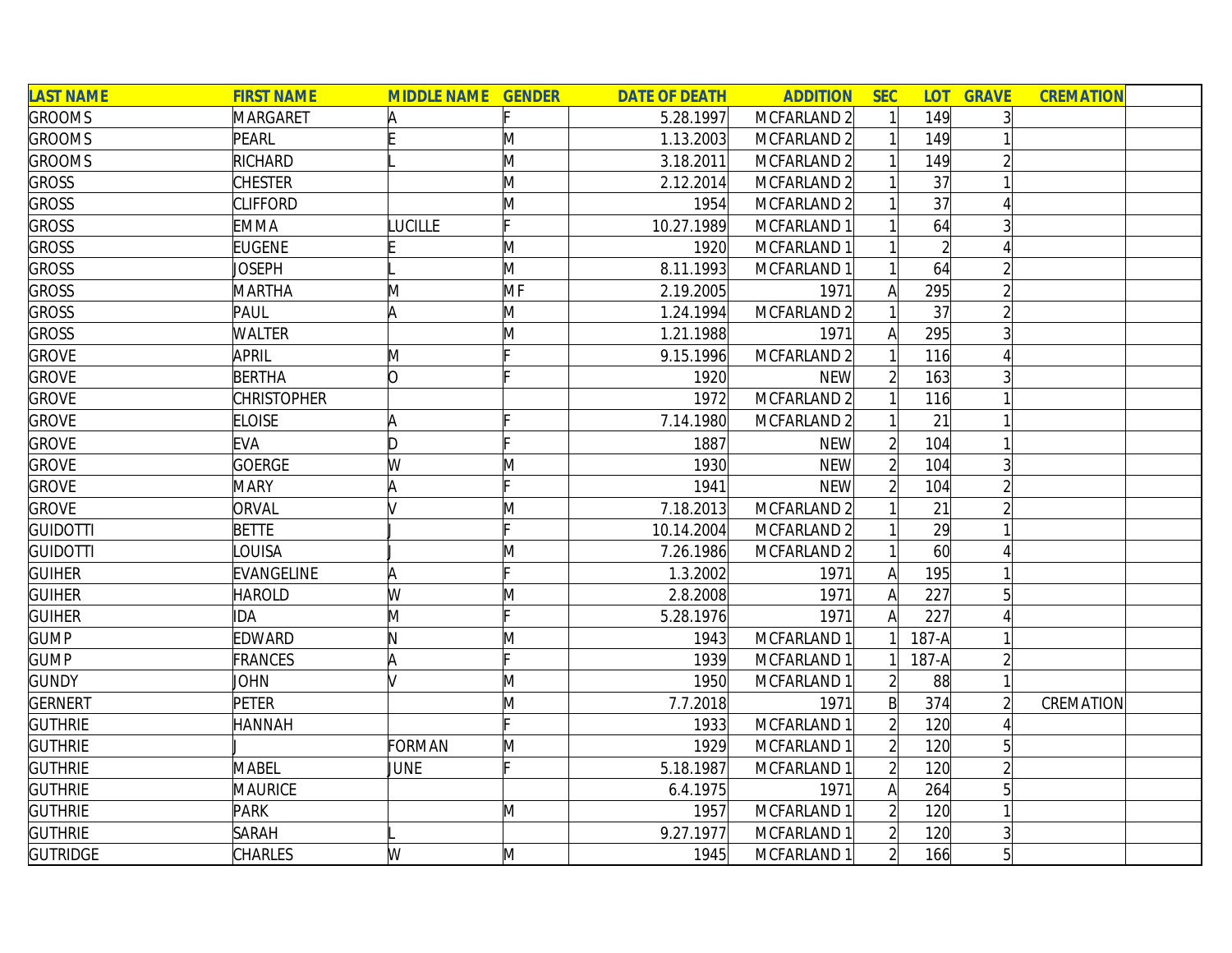| <b>LAST NAME</b> | <b>FIRST NAME</b> | <b>MIDDLE NAME GENDER</b> |   | <b>DATE OF DEATH</b> | <b>ADDITION</b>        | <b>SEC</b>     | <b>LOT</b> | <b>GRAVE</b>    | <b>CREMATION</b> |
|------------------|-------------------|---------------------------|---|----------------------|------------------------|----------------|------------|-----------------|------------------|
| <b>GUTRIDGE</b>  | <b>CHAS</b>       | W                         | M | 3.28.1974            | MCFARLAND 1            | $\overline{2}$ | 166        | $\vert$         |                  |
| <b>GUTRIDGE</b>  | <b>EVA</b>        | MAY                       |   | 1.13.1990            | MCFARLAND 1            |                | 166        | $\vert 3 \vert$ | CREMATION        |
| <b>GWINN</b>     | <b>DAVID</b>      | lO.                       | M | 9.16.2019            | <b>NEW</b>             |                | 35         | 8               | CREMATION        |
| <b>GWINN</b>     | MARY JANE         |                           |   | 8.7.2014             | <b>NEW</b>             |                | 35         |                 | CREMATION        |
| <b>HADDEN</b>    | <b>KATHERYN</b>   |                           |   | 8.29.2002            | 1971                   | A              | 291        | $\overline{3}$  |                  |
| <b>HADDEN</b>    | LURENA            |                           |   | 1.10.2004            | 1971                   | A              | 291        | $\overline{2}$  | CREMATION        |
| <b>HADDEN</b>    | <b>RICHARD</b>    |                           | Μ | 1.12.1998            | 1971                   | A              | 291        | $\overline{2}$  | CREMATION        |
| <b>HADDEN</b>    | <b>RUTH</b>       |                           |   | 5.16.1987            | 1971                   | А              | 291        |                 |                  |
| <b>HAGAMAN</b>   | <b>ANNIE</b>      |                           |   | 1916                 | SEDGWICK               |                | 100        |                 |                  |
| HAGAMAN          | B                 |                           | M | 1942                 | <b>NEW</b>             |                | 178        |                 |                  |
| <b>HAGAMAN</b>   | <b>BESSIE</b>     |                           |   | 1905                 | <b>NEW</b>             |                | 178        |                 |                  |
| <b>HAGAMAN</b>   | <b>EDWIN</b>      |                           | M | 1948                 | SEDGWICK               |                | 100        |                 |                  |
| <b>HAGAMAN</b>   | <b>ELIZABETH</b>  | A                         |   | 1904                 | <b>NEW</b>             |                | 178        |                 |                  |
| <b>HAGAMAN</b>   | PAUL              |                           | Μ |                      | <b>NEW</b>             |                | 178        |                 |                  |
| <b>HAHN</b>      | <b>BETTY</b>      | JANE                      |   | 1.3.2019             | 1971                   |                | 584        |                 |                  |
| <b>HALE</b>      | <b>FLORA</b>      | M                         |   | 5.19.1993            | MCFARLAND <sub>2</sub> |                | 109        |                 |                  |
| <b>HALE</b>      | JAMES             | W                         | M | 1944                 | SEDGWICK               |                | 183        |                 |                  |
| <b>HALE</b>      | Junior            | LEE                       | M | 4.4.1989             | 1971                   | A              | 179        |                 |                  |
| <b>HALE</b>      | <b>WARREN</b>     | G                         | M | 4.19.1982            | MCFARLAND <sub>2</sub> |                | 109        |                 |                  |
| <b>HALL</b>      | <b>GARY</b>       | LEE                       | M | 5.31.2018            | MCFARLAND 2            |                | 89         |                 |                  |
| <b>HALL</b>      | <b>GLENN</b>      | A                         | M | 1966                 | MCFARLAND <sub>2</sub> |                | 100        |                 |                  |
| <b>HALL</b>      | <b>GUY</b>        |                           | M | 5.24.2005            | 1971                   | $\mathsf{B}$   | 436        | 5               |                  |
| <b>HALL</b>      | <b>JOHN</b>       |                           | M | 9.16.2011            | MCFARLAND 2            |                | 100        |                 |                  |
| <b>HALL</b>      | JOYCE             | M                         |   | 1.15.2018            | MCFARLAND 2            |                | 100        |                 |                  |
| <b>HALL</b>      | <b>MABLE</b>      | A                         |   | 1963                 | MCFARLAND 2            |                | 100        |                 |                  |
| <b>HALLER</b>    | <b>EDWARD</b>     |                           | M |                      | MCFARLAND 1            |                | 155        | 3               |                  |
| <b>HALLER</b>    | <b>EDWARD</b>     | A                         | M | 1931                 | MCFARLAND 1            |                | 155        | 5 <sup>1</sup>  |                  |
| <b>HALLER</b>    | FRANCES           |                           |   |                      | MCFARLAND 1            |                | 155        |                 |                  |
| <b>HAMBRICK</b>  | <b>BONNIE</b>     |                           |   |                      | 1971                   | $\mathsf{B}$   | 496        |                 |                  |
| <b>HAMBRICK</b>  | <b>WILLIAM</b>    |                           | M | 10.27.1990           | 1971                   | $\mathsf{B}$   | 496        |                 |                  |
| <b>HAMILTON</b>  | <b>DONNIE</b>     | R                         | M |                      | 1971                   | A              | 313        |                 |                  |
| <b>HAMILTON</b>  | <b>ELSIE</b>      |                           |   | 1.11.2013            | 1971                   | A              | 314        | $\overline{3}$  |                  |
| <b>HAMILTON</b>  | JOE               | <b>WARREN</b>             | M | 11.24.2017           | 1971                   | $\mathsf{D}$   | 697        |                 |                  |
| <b>HAMILTON</b>  | <b>MARK</b>       |                           | M | 9.26.1990            | 1971                   | Α              | 315        |                 |                  |
| <b>HAMILTON</b>  | <b>TRACY</b>      |                           | M | 10.1.2011            | 1971                   | A              | 315        | $\overline{3}$  |                  |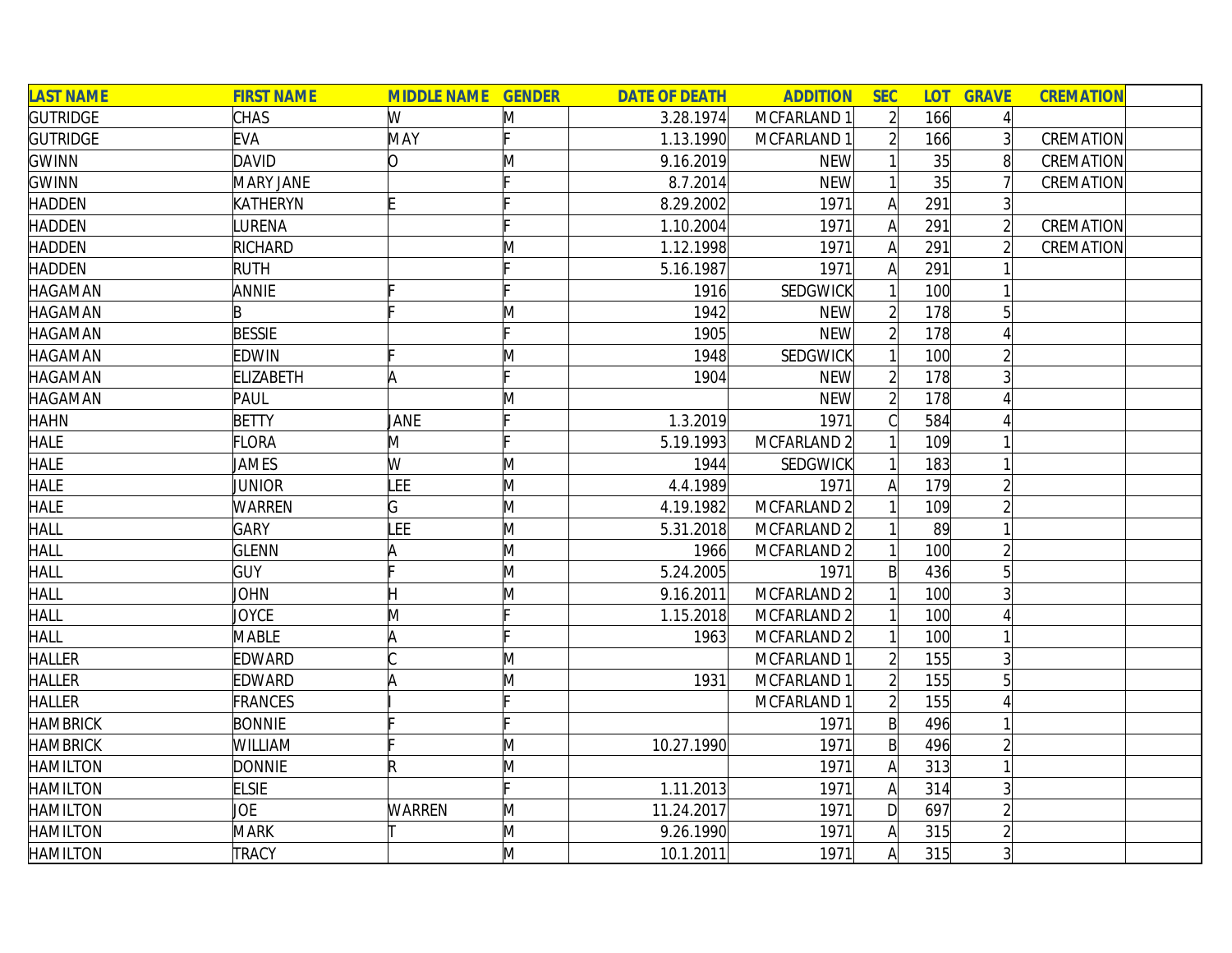| <b>LAST NAME</b> | <b>FIRST NAME</b> | <b>MIDDLE NAME GENDER</b> |   | <b>DATE OF DEATH</b> | <b>ADDITION</b> | <b>SEC</b>   | <b>LOT</b>      | <b>GRAVE</b>   | <b>CREMATION</b> |  |
|------------------|-------------------|---------------------------|---|----------------------|-----------------|--------------|-----------------|----------------|------------------|--|
| HAMM             | <b>JULIE</b>      | KAY                       |   | 11.13.1990           | 1971            | $\mathsf{B}$ | 530             | $\overline{2}$ |                  |  |
| <b>HAMMOND</b>   | LOIS              |                           |   | 12.26.2010           | 1971            | A            | 225             |                |                  |  |
| <b>HAMMOND</b>   | <b>WARREN</b>     | W                         | M | 3.3.2005             | 1971            | Α            | 225             | $\overline{2}$ |                  |  |
| <b>HAMMONS</b>   | CORA              |                           |   | 9.5.1986             | MCFARLAND 1     |              | 239             | $\overline{2}$ | CREMATION        |  |
| <b>HAMMONS</b>   | <b>HUGH</b>       |                           | M | 1967                 | MCFARLAND 1     |              | 239             |                |                  |  |
| <b>HANAWALT</b>  | <b>ROBERT</b>     |                           | M | 7.3.2000             | 1971            | Α            | 196             |                |                  |  |
| <b>HANCOCK</b>   | <b>ANNIS</b>      | M                         |   | 10.9.2006            | MCFARLAND 2     |              | 74              |                |                  |  |
| <b>HANCOCK</b>   | <b>CLARENCE</b>   |                           | M | 10.18.1997           | MCFARLAND 2     |              | 74              |                |                  |  |
| <b>HANCOCK</b>   | <b>ETHEL</b>      | D                         |   | 1971                 | MCFARLAND 2     |              | 74              |                |                  |  |
| <b>HANCOCK</b>   | JOHN              |                           | M | 1965                 | MCFARLAND 2     |              | 74              |                |                  |  |
| <b>HANCOCK</b>   | <b>AWRENCE</b>    |                           | M | 10.12.1985           | 1971            |              | 273             |                |                  |  |
| <b>HAND</b>      | JILL              |                           |   | 1.15.2002            | 1971            |              | 248             |                |                  |  |
| <b>HANNAWALT</b> | <b>DOROTHY</b>    |                           |   | 4.4.2000             | MCFARLAND 1     |              | 85              |                |                  |  |
| <b>HANNAWALT</b> | MARILYN           |                           |   | 1941                 | MCFARLAND 1     |              | 85              | $\overline{5}$ |                  |  |
| <b>HANNAWALT</b> | <b>MARY</b>       |                           |   | 1952                 | MCFARLAND 1     |              | 85              |                | CREMATION        |  |
| <b>HANNAWALT</b> | <b>OTHELLO</b>    |                           | M | 4.11.1989            | MCFARLAND 1     |              | 85              |                |                  |  |
| <b>HARDUS</b>    | <b>FRANCIS</b>    | n                         |   | 1.2.1982             | MCFARLAND 2     |              | 125             |                |                  |  |
| <b>HARD</b>      | <b>THOMAS</b>     | JAMES                     | M | 12.2.2017            | 1971            | $\mathsf{B}$ | 433             |                |                  |  |
| <b>HARDY</b>     | KENDALL           | <b>WAYNE</b>              | M | 12.8.2019            | 1971            |              | 630             | 5 <sup>1</sup> |                  |  |
| <b>HARDY</b>     | <b>KENNETH</b>    | M                         | M | 11.25.2000           | 1971            |              | 611             |                |                  |  |
| <b>HARDY</b>     | <b>OUISE</b>      |                           |   | 1945                 | MCFARLAND 1     |              | 172             |                |                  |  |
| <b>HARGER</b>    | <b>ERMA</b>       | $\mathsf R$               |   | 7.26.1980            | MCFARLAND 1     |              | 158             | $\overline{3}$ |                  |  |
| <b>HARGER</b>    | PAUL              |                           | M | 2.25.1998            | MCFARLAND 1     |              | 158             | $\overline{2}$ | CREMATION        |  |
| <b>HARMAN</b>    | <b>CLINTON</b>    |                           | M | 1.11.2004            | 1971            |              | 606             |                |                  |  |
| <b>HARMAN</b>    | PATRICIA          |                           |   | 11.01.2017           | 1971            |              | 606             |                |                  |  |
| <b>HARRIS</b>    | ZELLA             |                           |   | 1973                 | <b>SEDGWICK</b> |              | $\overline{5}$  | $\overline{2}$ |                  |  |
| <b>HARRISON</b>  | <b>HAROLD</b>     |                           | M | 11.24.1990           | 1971            | $\mathsf{B}$ | 525             |                |                  |  |
| <b>HARRISON</b>  | <b>JOSEPHINE</b>  |                           |   | 1924                 | <b>NEW</b>      |              | 75              | $\overline{6}$ |                  |  |
| <b>HARRISON</b>  |                   |                           | Μ | 1895                 | <b>NEW</b>      |              | 75              | 8              |                  |  |
| <b>HARRISON</b>  | <b>AMERTON</b>    |                           |   | 1913                 | <b>NEW</b>      |              | 75              | $\overline{2}$ |                  |  |
| <b>HARRISON</b>  | LAURENCE          |                           | M | 1907                 | <b>NEW</b>      |              | 75              |                |                  |  |
| <b>HARRISON</b>  | <b>STERILLAE</b>  |                           |   | 1964                 | <b>NEW</b>      |              | $\overline{75}$ | 5 <sup>1</sup> |                  |  |
| <b>HARRISON</b>  | <b>THOMAS</b>     |                           | M | 1864                 | <b>NEW</b>      |              | 75              |                |                  |  |
| <b>HARRISON</b>  | WALTER            |                           | M | 1936                 | MCFARLAND 1     |              | 143             |                |                  |  |
| <b>HARROUN</b>   | <b>CHARLES</b>    | M                         | M | 1952                 | <b>SEDGWICK</b> |              | 74              | $\overline{2}$ |                  |  |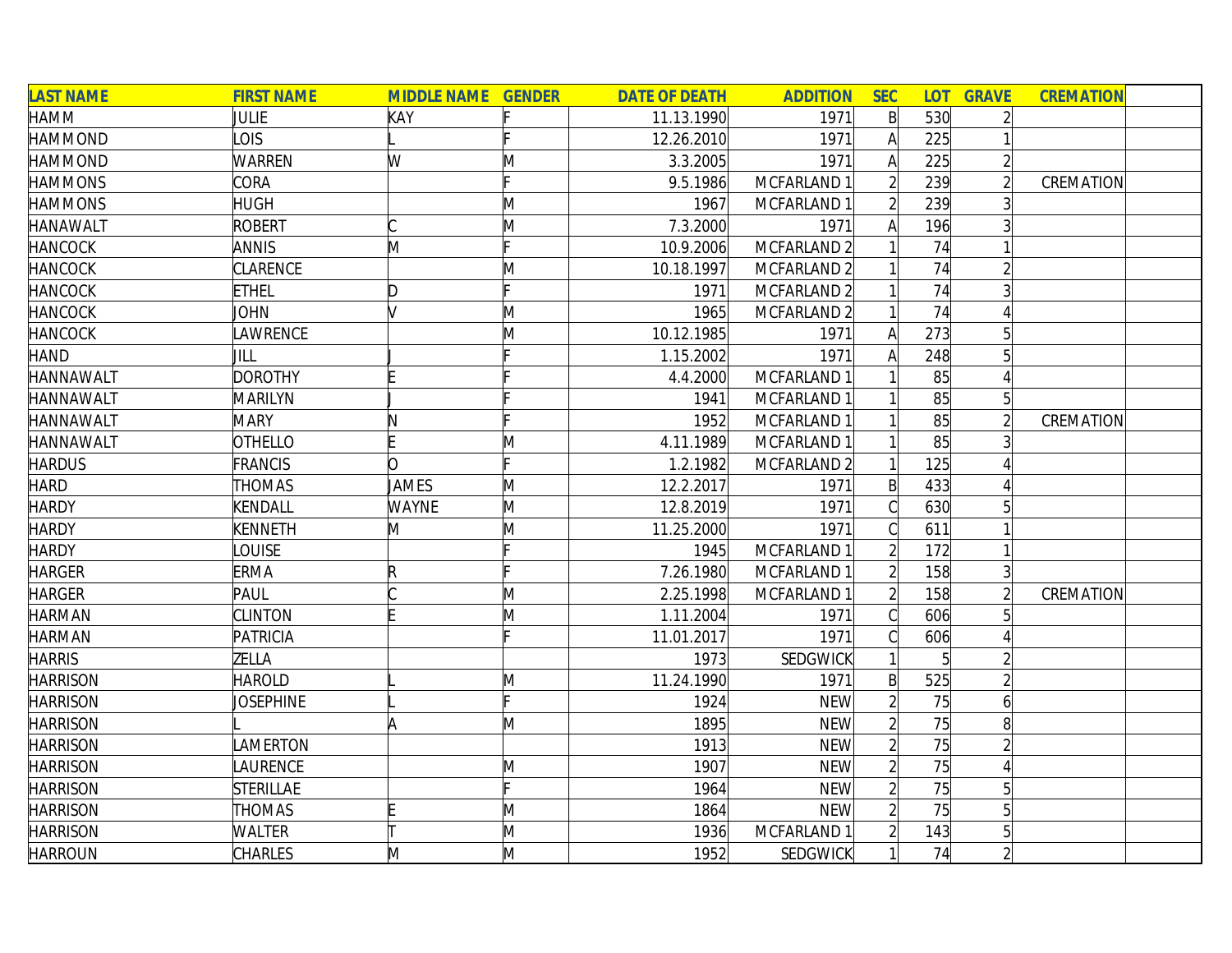| <b>LAST NAME</b> | <b>FIRST NAME</b>      | <b>MIDDLE NAME GENDER</b> |   | <b>DATE OF DEATH</b> | <b>ADDITION</b>        | <b>SEC</b>     | <b>LOT</b> | <b>GRAVE</b>    | <b>CREMATION</b> |
|------------------|------------------------|---------------------------|---|----------------------|------------------------|----------------|------------|-----------------|------------------|
| <b>HARROUN</b>   | <b>EDNA</b>            |                           |   | 1951                 | MCFARLAND 1            |                | 71         |                 |                  |
| <b>HARROUN</b>   | FRANKLIN               |                           | M | 1922                 | SEDGWICK               |                | 74         |                 |                  |
| <b>HARROUN</b>   | <b>GLENN</b>           | WILLIARD                  | M | 6.5.1979             | 1971                   | A              | 231        |                 |                  |
| <b>HARROUN</b>   | <b>HETTY</b>           |                           |   | 9.21.2001            | 1971                   | A              | 231        |                 |                  |
| <b>HARROUN</b>   | <b>IMMOGENE</b>        |                           |   | 1965                 | SEDGWICK               |                | 74         |                 |                  |
| <b>HARROUN</b>   | <b>OTIS</b>            | FRANKLIN                  | M | 11.14.1978           | MCFARLAND 1            |                | 71         | $\overline{5}$  |                  |
| <b>HARROUN</b>   | <b>SARAH</b>           |                           |   | 1933                 | SEDGWICK               |                | 74         | $\overline{3}$  |                  |
| <b>HART</b>      | ANDREW                 |                           | M | 1949                 | MCFARLAND 1            | $\overline{3}$ | 190        | 5               |                  |
| <b>HART</b>      | BENJAMIN               |                           | M | 11.28.2003           | 1971                   | B              | 433        |                 |                  |
| <b>HART</b>      | <b>BUSTER</b>          |                           | Μ | 12.17.1995           | MCFARLAND 1            | $\overline{3}$ | 190        |                 |                  |
| <b>HART</b>      | <b>MINNIE</b>          |                           |   | 1970                 | MCFARLAND 1            | 3 <sup>1</sup> | 190        |                 |                  |
| HARTE (PECKHAM)  | <b>LOUISE</b>          |                           |   | 1960                 | SEDGWICK               |                | 29         |                 |                  |
| <b>HARTLEY</b>   | <b>DOROTHY</b>         |                           |   | 6.30.1993            | MCFARLAND 1            |                | 194-A      |                 |                  |
| <b>HATFIELD</b>  | <b>FRANCIS (FRANK)</b> |                           | M | 6.6.2017             | 1971                   |                | 583        | 5               |                  |
| <b>HAVENS</b>    | <b>BERDIE</b>          |                           |   | 1900                 | <b>NEW</b>             |                | 125        |                 |                  |
| <b>HAVENS</b>    | <b>BURWELL</b>         |                           | M | 1906                 | SEDGWICK               |                | 116        |                 |                  |
| <b>HAVENS</b>    |                        |                           |   | 1908                 | <b>NEW</b>             |                | 112        | 5 <sup>1</sup>  |                  |
| <b>HAVENS</b>    | <b>GRANT</b>           |                           | M |                      | SEDGWICK               |                | 116        |                 |                  |
| <b>HAVENS</b>    | <b>HALLIE</b>          |                           |   | 1945                 | SEDGWICK               |                | 116        |                 |                  |
| <b>HAVENS</b>    | <b>ISAAC</b>           |                           | M | 1895                 | <b>NEW</b>             |                | 125        |                 |                  |
| <b>HAVER</b>     | <b>CHARLES</b>         |                           | M |                      | MCFARLAND 1            |                | 128        |                 |                  |
| <b>HAWK</b>      | <b>BERT</b>            | W                         | M | 8.8.2015             | 1971                   |                | 560        | $\overline{3}$  | CREMATION        |
| <b>HAWK</b>      | JUDITY                 | ANN                       |   | 9.13.2018            | 1971                   |                | 560        |                 | CREMATION        |
| <b>HAWKINS</b>   | LINDA                  |                           |   | 9.20.1986            | MCFARLAND 1            |                | 222        |                 |                  |
| <b>HAWKINS</b>   | <b>NANCY</b>           | LEE                       |   | 3.26.2018            | MCFARLAND 1            |                | 220        |                 | CREMATION        |
| <b>HAWLEY</b>    | <b>HOWARDS</b>         |                           | Μ | 1965                 | MCFARLAND 2            |                | 105        |                 |                  |
| <b>HAWLEY</b>    | <b>JESSIE</b>          | Η                         |   | 11.18.1971           | MCFARLAND <sub>2</sub> |                | 105        |                 |                  |
| <b>HAWLEY</b>    | KATHERINE              | M                         |   | 4.23.1986            | 1971                   | A              | 245        |                 |                  |
| <b>HAWLEY</b>    | <b>WILLARD</b>         | B                         | M | 3.18.1985            | 1971                   | A              | 245        |                 |                  |
| <b>HAY</b>       | <b>MABEL</b>           | ANN                       |   | 9.27.1978            | MCFARLAND 1            |                | 81         |                 | CREMATION        |
| <b>HAYES</b>     | <b>GLENN</b>           | <b>ELDON</b>              | Μ | 4.9.2017             | MCFARLAND 1            | $\overline{3}$ | 204        |                 | CREMATION        |
| <b>HAYES</b>     | LAIRD                  |                           |   |                      | MCFARLAND 1            |                | 220        |                 |                  |
| <b>HAYES</b>     | LAIRD                  | N                         | M | 10.29.2000           | MCFARLAND 1            |                | 221        |                 |                  |
| <b>HAYES</b>     | <b>MASON</b>           |                           | M | 1946                 | MCFARLAND 1            |                | 221        |                 |                  |
| <b>HAYES</b>     | NELSON                 |                           | M | 1929                 | <b>SEDGWICK</b>        |                | $\vert$    | $\vert 3 \vert$ |                  |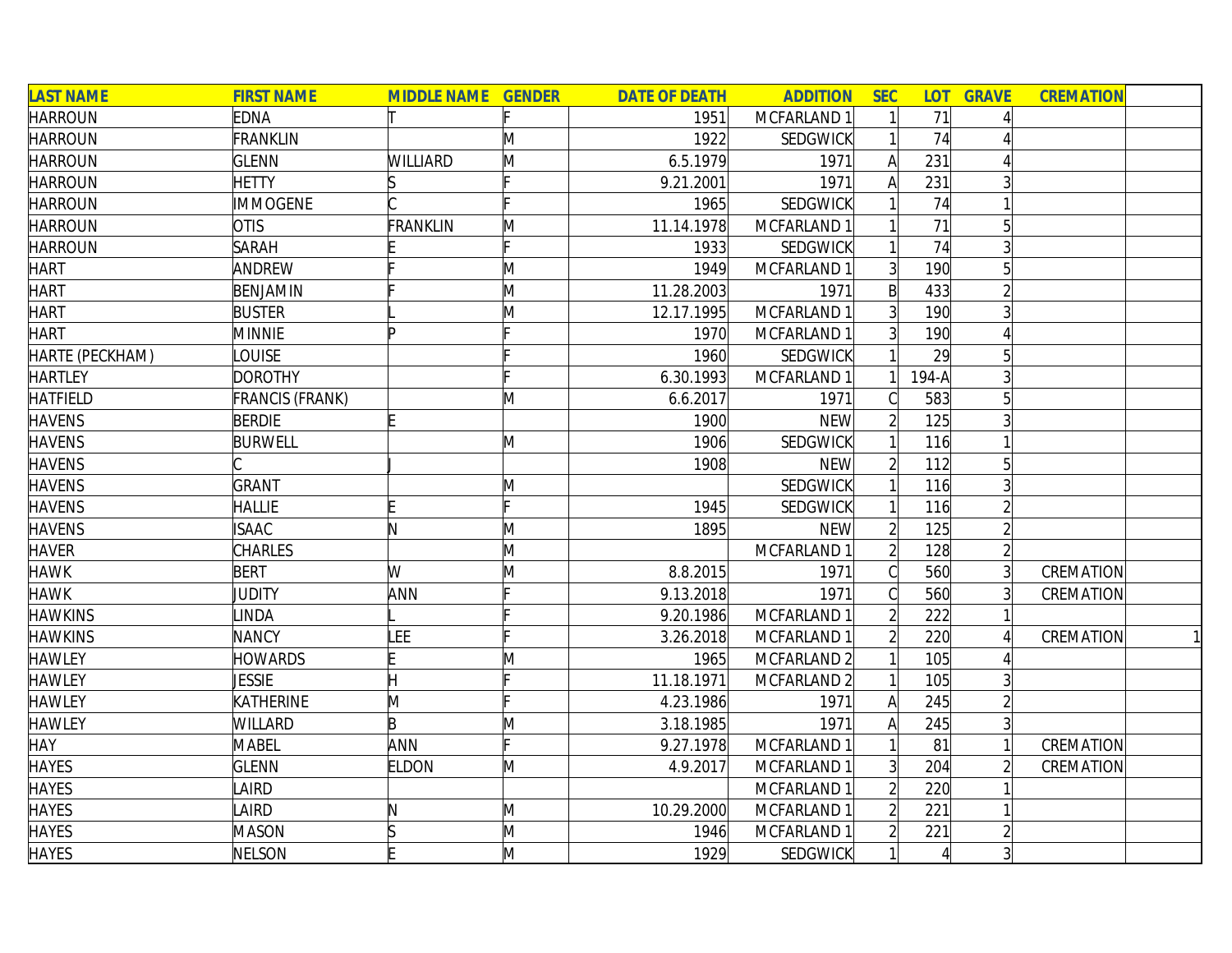| <b>LAST NAME</b>     | <b>FIRST NAME</b> | <b>MIDDLE NAME GENDER</b> |   | <b>DATE OF DEATH</b> | <b>ADDITION</b> | <b>SEC</b>     |                 | <b>LOT GRAVE</b> | <b>CREMATION</b> |
|----------------------|-------------------|---------------------------|---|----------------------|-----------------|----------------|-----------------|------------------|------------------|
| <b>HEALEY</b>        | JAMES             | B                         | M | 1914                 | <b>NEW</b>      | $\overline{2}$ | 111             |                  |                  |
| <b>HEATH</b>         | <b>JOHN</b>       |                           | M | 12.12.2008           | 1971            | $\mathsf{C}$   | 596             |                  |                  |
| <b>HECTOR</b>        | <b>MICHELLE</b>   | R                         |   | 6.2.2011             | 1971            | $\mathsf{B}$   | 370             |                  |                  |
| <b>HEDDEN</b>        | <b>EFFIE</b>      | M                         |   | 1951                 | MCFARLAND 1     |                | 165             |                  |                  |
| <b>HEDDEN</b>        | R                 |                           | M | 1950                 | MCFARLAND 1     |                | 165             |                  |                  |
| <b>HEDDEN</b>        | ROBERT            |                           | M | 1964                 | MCFARLAND 1     | $\overline{2}$ | 165             | $\overline{3}$   |                  |
| <b>HEDGES</b>        | FRANCIS           | ۱A                        | M | 1937                 | MCFARLAND 1     |                | 118             |                  |                  |
| HEIL                 | DAN               |                           | M | 4.24.2017            | 1971            | $\mathsf{B}$   | 347             |                  |                  |
| <b>HEIL</b>          | MARTHA            |                           |   | 4.14.2012            | 1971            | B              | 347             |                  |                  |
| <b>HELLWIG</b>       | <b>FLORA</b>      | Þ                         |   | 1943                 | MCFARLAND 1     |                | 196-A           |                  |                  |
| <b>HELLWIG</b>       | <b>HERMAN</b>     | M                         | M | 1939                 | MCFARLAND 1     |                | 196-A           |                  |                  |
| <b>HENDERSHOT</b>    | <b>CLAUDE</b>     |                           | M | 8.4.1983             | 1971            | А              | 248             |                  |                  |
| <b>HENDERSON</b>     | <b>ETHEL</b>      | ID                        |   | 1963                 | <b>NEW</b>      |                | 165             | 6                |                  |
| <b>HENDRICK</b>      | <b>YMAN</b>       |                           | M | 1886                 | <b>NEW</b>      |                | 49              | 8                |                  |
| <b>HENDRICK</b>      | <b>SARAH</b>      |                           |   | 1882                 | <b>NEW</b>      |                | 49              |                  |                  |
| <b>HENRY</b>         | CATHRINE          |                           |   | 1915                 | <b>NEW</b>      |                | 65              | 6                |                  |
| <b>HENRY</b>         | Joseph            |                           | Μ | 1890                 | <b>NEW</b>      |                | 65              |                  |                  |
| <b>HENSON</b>        | <b>MARY</b>       | JANE                      |   | 9.3.1990             | MCFARLAND 1     |                | 183             |                  |                  |
| <b>HERLOCKER</b>     | ADELPHIA          |                           |   | 1920                 | <b>NEW</b>      |                | 58              | $\overline{6}$   |                  |
| <b>HERLOCKER</b>     | <b>HILAND</b>     |                           | M | 1922                 | <b>NEW</b>      |                | 58              | 8                |                  |
| <b>HERVEY</b>        | <b>AGNES</b>      |                           |   | 12.30.2011           | MCFARLAND 1     |                | 128             |                  |                  |
| <b>HERVEY</b>        | CAMMA             | ß                         |   | 1951                 | MCFARLAND 1     |                | 127             |                  |                  |
| <b>HERVEY</b>        | FRED              | R                         | M | 1961                 | MCFARLAND 1     | $\overline{2}$ | 127             |                  |                  |
| <b>HERVEY</b>        | <b>MARY</b>       | B                         |   | 3.22.1975            | MCFARLAND 1     |                | 127             |                  |                  |
| <b>HERVEY</b>        | <b>NEIL</b>       |                           | M | 11.10.2003           | MCFARLAND 1     |                | 128             | 5 <sup>1</sup>   |                  |
| <b>HERVEY</b>        | RAPHAEL           | ls                        |   | 1968                 | MCFARLAND 1     |                | 127             |                  |                  |
| <b>HERVEY</b>        |                   | INFANT                    |   | 3.31.1956            | MCFARLAND 1     |                | 127             | 5                |                  |
| <b>HESKETT</b>       | <b>ESTEL</b>      |                           |   | 7.27.1991            | MCFARLAND 1     |                | 221             | 5 <sup>1</sup>   |                  |
| <b>HESKETT</b>       | <b>FRANKLIN</b>   |                           | Μ | 1951                 | MCFARLAND 1     |                | 221             | $\overline{3}$   |                  |
| <b>HESKETT</b>       | <b>GLOLDA</b>     |                           |   | 1966                 | MCFARLAND 1     | $\overline{2}$ | 221             | Δ                |                  |
| <b>HESS</b>          | SAMUEL            |                           |   | 1936                 | SEDGWICK        |                | 30 <sup>l</sup> | 5                |                  |
| <b>HETRICK</b>       | <b>ILO</b>        | MAY                       |   | 7.2.1976             | 1971            | A              | 258             |                  |                  |
| <b>HETRICK</b>       | ROBERT            |                           | M | 7.23.1979            | 1971            | A              | 258             |                  |                  |
| <b>HETTERSCHEIDT</b> | <b>ROBERT</b>     |                           | M | 8.18.2007            | 1971            | $\mathsf{B}$   | 342             |                  |                  |
| <b>HETTINGER</b>     | MARSHAL           |                           | M | 1970                 | MCFARLAND 1     | $\overline{3}$ | 208             | $\overline{3}$   |                  |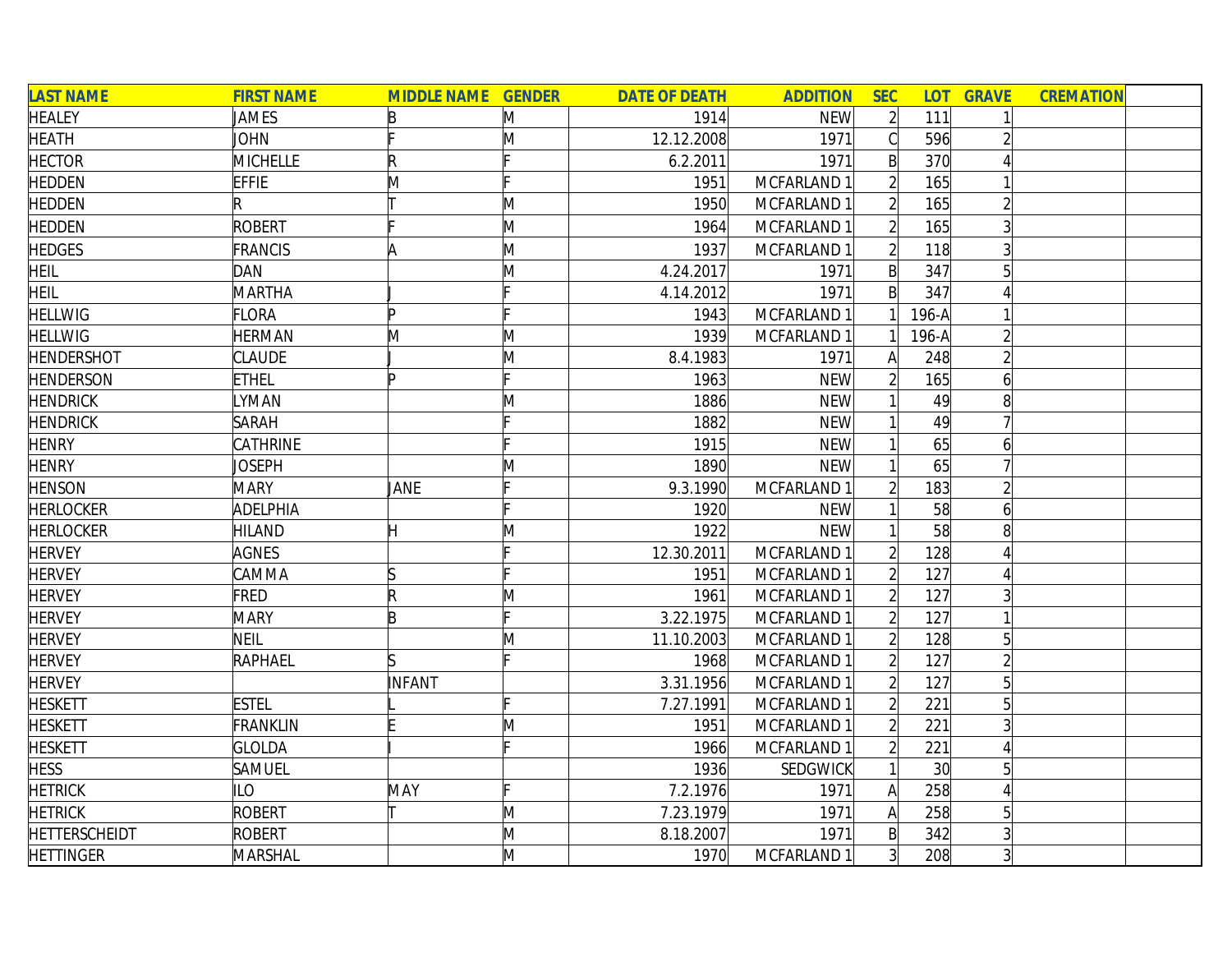| <b>LAST NAME</b> | <b>FIRST NAME</b> | <b>MIDDLE NAME GENDER</b> |              | <b>DATE OF DEATH</b> | <b>ADDITION</b> | <b>SEC</b>     | <b>LOT</b>      | <b>GRAVE</b>   | <b>CREMATION</b> |  |
|------------------|-------------------|---------------------------|--------------|----------------------|-----------------|----------------|-----------------|----------------|------------------|--|
| <b>HETTINGER</b> | <b>MARSHAL B</b>  | INFANT                    |              | 1946                 | MCFARLAND 1     | $\overline{3}$ | 208             |                |                  |  |
| <b>HETTINGER</b> | RICHARD B         | INFANT                    | M            | 1948                 | MCFARLAND 1     | 3              | 208             |                |                  |  |
| <b>HEYDER</b>    | <b>DOROTHY</b>    |                           |              | 12.2.2007            | 1971            | C              | 571             | 3              |                  |  |
| <b>HEYDER</b>    | <b>EMIL</b>       |                           | M            | 8.22.1989            | 1971            | $\mathsf{A}$   | 235             |                |                  |  |
| <b>HEYDER</b>    | <b>GRACE</b>      |                           |              | 12.5.1985            | 1971            | $\mathsf{A}$   | 235             |                |                  |  |
| <b>HEYDER</b>    | <b>AWRENCE</b>    | M                         | M            | 6.1.2012             | 1971            | C              | 570             |                |                  |  |
| <b>HEYDER</b>    | <b>AWRENCE</b>    |                           | M            | 10.31.2009           | 1971            | $\mathsf{A}$   | 235             | $\overline{3}$ |                  |  |
| <b>HEYDER</b>    | MARGUERITE        |                           |              | 9.17.2001            | 1971            | A              | 235             |                |                  |  |
| <b>HEYDER</b>    | ROLAND (ROLLY)    |                           | M            | 11.18.2014           | 1971            | $\mathcal{C}$  | 570             |                |                  |  |
| <b>HEYDER</b>    | <b>SHARON</b>     |                           |              | 5.19.2004            | 1971            |                | 570             |                |                  |  |
| <b>HICKERSON</b> | <b>EVERETT</b>    |                           | $\mathsf{M}$ | 1952                 | MCFARLAND 1     | 3 <sup>1</sup> | 245             |                |                  |  |
| <b>HICKERSON</b> | <b>GRACE</b>      |                           |              | 1965                 | MCFARLAND 1     | $\overline{3}$ | 245             |                |                  |  |
| <b>HICKERSON</b> | <b>JUNE</b>       | N                         |              | 9.18.2017            | MCFARLAND 1     | $\overline{3}$ | 245             |                |                  |  |
| <b>HIGGINS</b>   | DELPHEAN          | LILA                      |              | 11.27.2017           | 1971            |                | 620             |                |                  |  |
| <b>HIGGINS</b>   | <b>HUBERT</b>     |                           | M            | 6.1.2005             | 1971            |                | 620             |                |                  |  |
| <b>HILL</b>      | <b>ADELINE</b>    |                           |              | 1972                 | MCFARLAND 1     |                | 224             |                |                  |  |
| <b>HILL</b>      | <b>ALVA</b>       |                           | M            | 1964                 | MCFARLAND 1     |                | 224             |                |                  |  |
| <b>HILL</b>      | <b>HAYE</b>       |                           | M            | 1930                 | <b>NEW</b>      | $\overline{2}$ | 71              |                |                  |  |
| <b>HILL</b>      | <b>HOMER</b>      | M                         | M            | 9.4.1987             | 1971            | A              | 183             |                |                  |  |
| <b>HILL</b>      | <b>AURA</b>       |                           |              | 12.30.1996           | 1971            | A              | 183             |                |                  |  |
| <b>HILL</b>      | <b>MABLE</b>      |                           |              | 1929                 | SEDGWICK        |                | 26              |                |                  |  |
| HILL             | <b>MILLIE</b>     |                           |              | 1962                 | <b>NEW</b>      | $\overline{2}$ | 71              | 5              |                  |  |
| <b>HILL</b>      | <b>RUTH</b>       |                           |              | 1917                 | SEDGWICK        |                | 26              |                |                  |  |
| <b>HILL</b>      | <b>SHARNEY</b>    |                           |              |                      | MCFARLAND 1     |                | 73              |                |                  |  |
| <b>HINKLE</b>    | MICHAEL           | D                         | M            | 8.30.2011            | 1971            | $\mathsf{D}$   | 647             |                |                  |  |
| <b>HINKLE</b>    | <b>TONI</b>       | KAY                       |              | 12.10.2017           | 1971            | $\mathsf{D}$   | 647             |                |                  |  |
| <b>HITE</b>      | KAREN             |                           |              | 6.12.1997            | 1971            | $\mathsf C$    | 581             |                |                  |  |
| <b>HIXON</b>     | <b>ELIZABETH</b>  |                           |              | 12.09.2003           | 1971            | $\mathsf{B}$   | 467             |                |                  |  |
| <b>HIXON</b>     | <b>WARD</b>       |                           | $\mathsf{M}$ | 3.22.2006            | 1971            | $\mathsf{B}$   | 467             |                |                  |  |
| <b>HOEY</b>      | <b>PATRICIA</b>   | ANN                       |              | 5.1.1990             | MCFARLAND 2     |                | 8 <sup>1</sup>  |                | CREMATION        |  |
| <b>HOFF</b>      | <b>BARBARA</b>    |                           |              |                      | MCFARLAND 1     | $\overline{3}$ | 217             |                |                  |  |
| <b>HOFF</b>      | JERRY             |                           | M            |                      | MCFARLAND 1     | 3 <sup>1</sup> | 217             |                |                  |  |
| <b>HOGLE</b>     | <b>CHARLES</b>    | B                         |              |                      | <b>SEDGWICK</b> |                | 10 <sup>l</sup> | 5              |                  |  |
| <b>HOGLE</b>     | <b>EWIS</b>       |                           | M            | 1929                 | SEDGWICK        |                | 10 <sup>1</sup> |                |                  |  |
| <b>HOGLE</b>     | <b>SARAH</b>      |                           | F            | 1928                 | SEDGWICK        |                | 10 <sup>l</sup> |                | CREMATION        |  |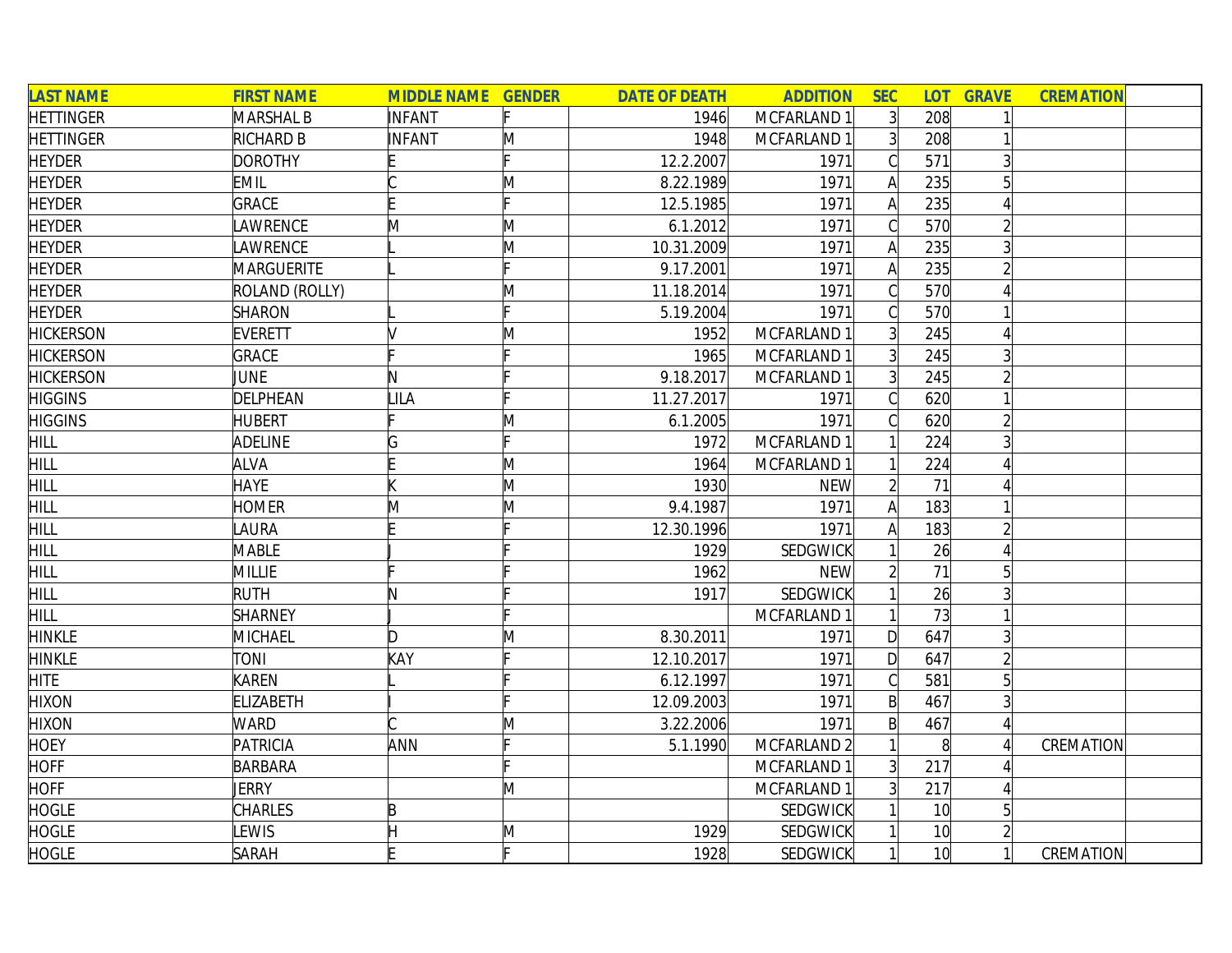| <b>LAST NAME</b> | <b>FIRST NAME</b> | <b>MIDDLE NAME GENDER</b> |   | <b>DATE OF DEATH</b> | <b>ADDITION</b>        | <b>SEC</b>     |                   | <b>LOT GRAVE</b> | <b>CREMATION</b> |
|------------------|-------------------|---------------------------|---|----------------------|------------------------|----------------|-------------------|------------------|------------------|
| <b>HOKE</b>      | DANIEL            | <b>WILLIARD</b>           | M | 1963                 | MCFARLAND 1            | $\overline{3}$ | 200               |                  | CREMATION        |
| <b>HOKE</b>      | <b>EDNA</b>       |                           |   |                      | MCFARLAND 2            |                | 147               |                  | CREMATION        |
| <b>HOKE</b>      | EDWARD            |                           | M | 7.12.2003            | MCFARLAND <sub>2</sub> |                | 147               |                  |                  |
| <b>HOKE</b>      | <b>EUGENA</b>     |                           |   | 6.14.2001            | 1971                   | A              | 187               |                  | CREMATION        |
| <b>HOKE</b>      | <b>LUCILLE</b>    |                           |   | 7.25.1995            | MCFARLAND 2            |                | 82                |                  |                  |
| <b>HOKE</b>      | PAULINE           |                           |   | 10.1.2009            | MCFARLAND 1            |                | 200               |                  | CREMATION        |
| <b>HOKE</b>      | RICHARD "DICK"    | <b>WILLIARD</b>           | M | 11.16.2013           | 1971                   | B              | 343               |                  |                  |
| <b>HOKE</b>      | ROBERT            |                           | Μ | 8.2.2009             | MCFARLAND 1            | $\overline{3}$ | 200               |                  |                  |
| <b>HOLLAND</b>   | FRANCES           | M                         |   | 5.19.1994            | MCFARLAND 1            |                | 131               |                  |                  |
| <b>HOLLY</b>     | BARBARA           |                           |   | 9.27.1993            | MCFARLAND 2            |                | 124               |                  |                  |
| <b>HOLLY</b>     | <b>ROBERT</b>     | D                         | M | 9.7.1996             | MCFARLAND <sub>2</sub> |                | 124               |                  |                  |
| <b>HOLOBROOK</b> | <b>JAMES</b>      |                           | Μ | 2.2.2001             | 1971                   | A              | 258               |                  |                  |
| HOLT             | <b>EUGENIA</b>    |                           |   | 1926                 | MCFARLAND 1            |                | 124               |                  |                  |
| <b>HOLT</b>      | W                 | LAFAYETTE                 | M | 1926                 | MCFARLAND 1            |                | 124               |                  |                  |
| <b>HOLTZMAN</b>  | <b>DOROTHY</b>    | M                         |   | 8.2.2001             | 1971                   |                | 570               |                  |                  |
| <b>HOOVER</b>    | CARRIE            |                           |   | 1944                 | MCFARLAND 1            |                | 195-A             |                  |                  |
| <b>HOOVER</b>    | <b>CHARLES</b>    | ID                        | M | 5.13.1987            | 1971                   | A              | 300               |                  |                  |
| <b>HOOVER</b>    | <b>CHARLES</b>    | A                         | M | 6.4.2010             | 1971                   | B              | 503               |                  |                  |
| <b>HOOVER</b>    | <b>CHARLES</b>    |                           | M |                      | MCFARLAND 1            |                | 45                |                  |                  |
| <b>HOOVER</b>    | <b>CHARLES</b>    |                           | M | 1945                 | MCFARLAND 1            |                | 8 <sup>1</sup>    |                  |                  |
| <b>HOOVER</b>    | <b>CLAUDE</b>     | R                         | M | 4.7.2009             | MCFARLAND 2            |                | 68                |                  |                  |
| <b>HOOVER</b>    | <b>DAISY</b>      | G                         |   | 1967                 | MCFARLAND <sub>2</sub> |                | 98                |                  |                  |
| <b>HOOVER</b>    | <b>EDWARD</b>     |                           | Μ | 1923                 | MCFARLAND 1            |                | 8                 |                  |                  |
| <b>HOOVER</b>    | <b>ELIZABETH</b>  |                           |   | 6.19.1974            | 1971                   | A              | 173               |                  |                  |
| <b>HOOVER</b>    | <b>EMMA</b>       |                           |   | 1921                 | MCFARLAND 1            |                | $\lvert 8 \rvert$ |                  |                  |
| <b>HOOVER</b>    | <b>EVELYN</b>     |                           |   | 3.5.1999             | MCFARLAND 1            |                | $195-A$           | 5                |                  |
| <b>HOOVER</b>    | <b>GLENN</b>      |                           | M | 1961                 | MCFARLAND <sub>2</sub> |                | 98                |                  |                  |
| <b>HOOVER</b>    | HELEN             | WILLIARD                  |   | 1967                 | MCFARLAND 1            |                | $195-A$           |                  |                  |
| <b>HOOVER</b>    |                   | VAN                       | M | 1963                 | MCFARLAND <sub>2</sub> |                | 40                |                  |                  |
| <b>HOOVER</b>    | <b>JAMES</b>      |                           | M | 6.12.1978            | MCFARLAND <sub>2</sub> |                | 105               |                  |                  |
| <b>HOOVER</b>    | JOYCE             |                           |   | 1.26.1991            | 1971                   | A              | 204               |                  |                  |
| <b>HOOVER</b>    | LAVERN            |                           |   | 3.9.1993             | MCFARLAND <sub>2</sub> |                | 40                |                  |                  |
| <b>HOOVER</b>    | LILLIAN           |                           |   | 8.24.2006            | 1971                   | $\mathsf{A}$   | 249               |                  |                  |
| <b>HOOVER</b>    | <b>MONTY</b>      | DANIEL                    | M | 7.13.2009            | 1971                   |                | 204               |                  |                  |
| <b>HOOVER</b>    | <b>NELLIE</b>     | A                         |   | 1.23.1981            | MCFARLAND 1            |                | 45                | $\overline{3}$   |                  |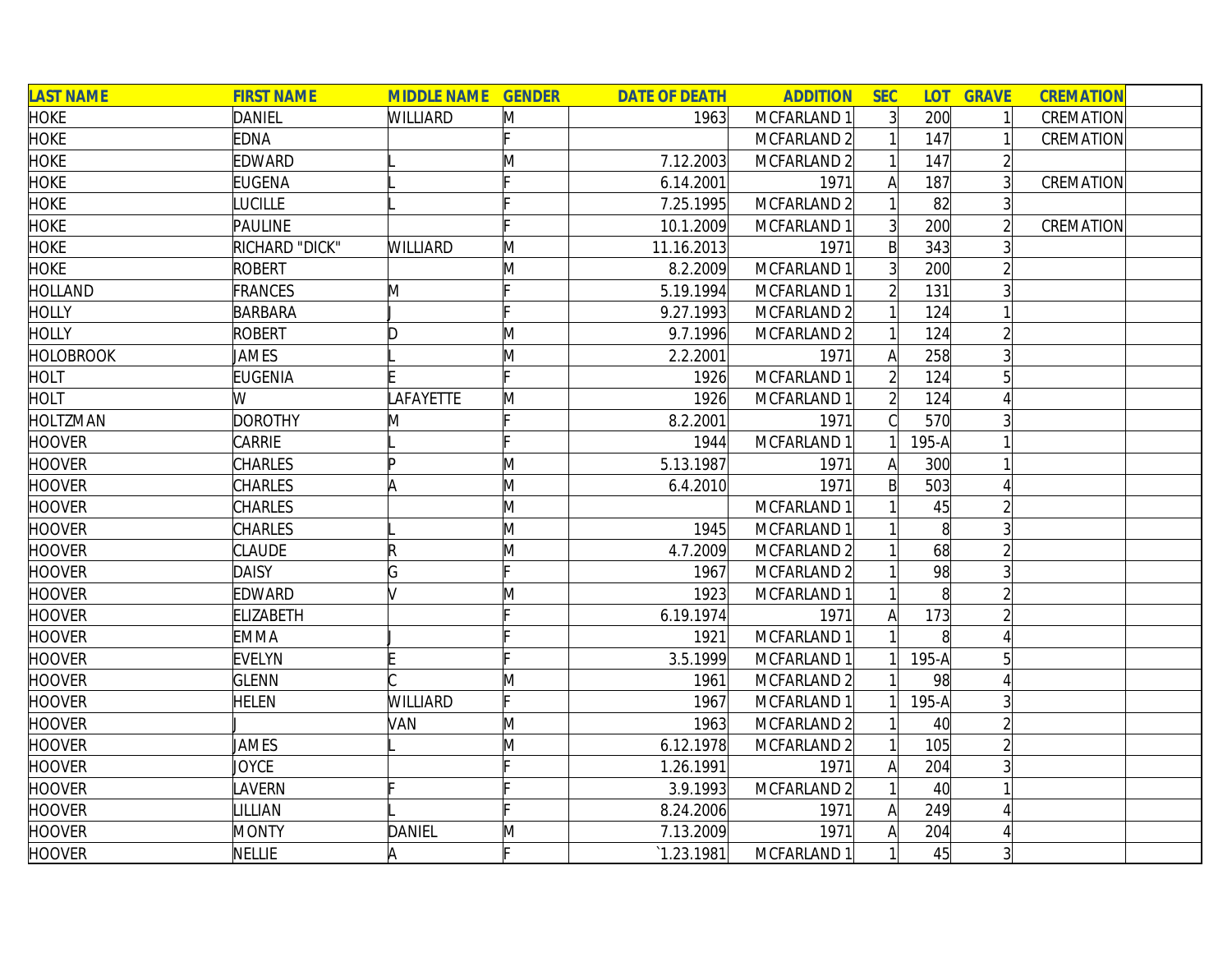| <b>LAST NAME</b>      | <b>FIRST NAME</b> | <b>MIDDLE NAME GENDER</b> |              | <b>DATE OF DEATH</b> | <b>ADDITION</b>        | <b>SEC</b>   | LOT <sub>1</sub> | <b>GRAVE</b> | <b>CREMATION</b> |
|-----------------------|-------------------|---------------------------|--------------|----------------------|------------------------|--------------|------------------|--------------|------------------|
| <b>HOOVER</b>         | <b>NORMA</b>      |                           |              | 4.18.2007            | MCFARLAND 2            |              | 68               |              |                  |
| <b>HOOVER</b>         | <b>RALPH</b>      |                           | M            | 1939                 | MCFARLAND 1            |              | $195-A$          |              |                  |
| <b>HOOVER</b>         | <b>RAY</b>        |                           | M            | 4.26.1996            | MCFARLAND 2            |              | 105              |              |                  |
| <b>HOOVER</b>         | ROBERT (BOB)      |                           | M            | 12.1.2015            | MCFARLAND 1            |              | $195-A$          |              |                  |
| <b>HOOVER</b>         | <b>ROBERT SR</b>  |                           | M            | 5.13.1988            | 1971                   | $\mathsf{A}$ | 249              | 5            |                  |
| <b>HOOVER</b>         | THAD              | ANDREW                    | M            | 11.20.2012           | 1971                   | C            | 547              | 5            |                  |
| <b>HOOVER (CLARK)</b> | <b>ROSE</b>       |                           |              | 1942                 | <b>SEDGWICK</b>        |              | 15               |              |                  |
| <b>HOPKINS</b>        | ADELINE           |                           |              | 1931                 | SEDGWICK               |              | 37               |              |                  |
| <b>HOPKINS</b>        | <b>HOSEA</b>      |                           | M            | 1952                 | SEDGWICK               |              | 37               |              |                  |
| <b>HOPKINS</b>        | <b>JOSEPH</b>     |                           | M            | 1933                 | SEDGWICK               |              | 38               |              |                  |
| <b>HOPKINS</b>        | <b>MARY</b>       |                           |              | 1958                 | <b>SEDGWICK</b>        |              | 38               |              |                  |
| <b>HOPKINS</b>        | ROBERTA           | E                         |              | 1945                 | SEDGWICK               |              | 37               |              |                  |
| <b>HOPKINS</b>        | <b>SAMUEL</b>     |                           | M            | 1917                 | SEDGWICK               |              | 37               |              |                  |
| <b>HOPKINS</b>        | SAMUEL            | D                         | M            | 1972                 | SEDGWICK               |              | 38               | 3.4.5?       |                  |
| <b>HORLOCKER</b>      | <b>MAUDE</b>      |                           |              | 1963                 | MCFARLAND 1            |              | 98               |              | CREMATION        |
| <b>HORLOCKER</b>      | <b>REA</b>        |                           | M            | 1924                 | MCFARLAND 1            |              | 98               |              |                  |
| <b>HORN</b>           | <b>ROBERT</b>     | <b>EUGENE</b>             | M            | 2.25.2018            | MCFARLAND 2            |              | 27               |              |                  |
| <b>HORNE</b>          | <b>DONALD</b>     | M                         | M            | 3.31.2017            | 1971                   | Bl           | 495              |              |                  |
| <b>HORNE</b>          | <b>GLADYS</b>     |                           |              | 6.27.1993            | 1971                   | $\mathsf{B}$ | 495              |              |                  |
| <b>HORNISH</b>        | <b>CHLOE</b>      | A                         |              | 4.23.1994            | MCFARLAND 2            |              | 78               |              |                  |
| <b>HORSLEY</b>        | JAMES             | INFANT                    | M            |                      | MCFARLAND 2            |              | 126              |              |                  |
| <b>HORSLEY</b>        | <b>MARJORIE</b>   | M                         | Ŀ.           | 4.2.1986             | 1971                   | A            | 318              |              |                  |
| <b>HORSLEY</b>        | <b>ODIS</b>       |                           | $\mathsf{M}$ | 6.17.2004            | 1971                   | A            | 318              |              |                  |
| <b>HORSLEY JR</b>     | <b>ODIS</b>       |                           | M            | 11.13.2017           | 1971                   | A            | 318              |              |                  |
| <b>HORTON</b>         | <b>GARY</b>       | D                         | M            | 12.16.2010           | 1971                   | $\mathsf{B}$ | 380              |              |                  |
| <b>HOSSLER</b>        | RONALD            |                           | M            | 12.04.2005           | 1971                   |              | 590              |              |                  |
| <b>HOSTETLER</b>      | KIMBERLEY         |                           |              | 11.4.2011            | 1971                   | B            | 435              |              |                  |
| <b>HOTTLE</b>         |                   | <b>BEATRICE</b>           |              | 4.28.1991            | MCFARLAND 2            |              | 35               |              |                  |
| <b>HOTTLE</b>         | <b>CLYDE</b>      |                           | M            | 1970                 | MCFARLAND <sub>2</sub> |              | 35               |              |                  |
| <b>HOWARD</b>         | <b>EDNA</b>       | M                         |              | 9.5.1984             | 1971                   | A            | 199              |              |                  |
| <b>HOWARD</b>         | <b>ESTELLA</b>    |                           |              | 1955                 | MCFARLAND 1            |              | 30 <sup>l</sup>  |              |                  |
| <b>HOWARD</b>         | <b>FRED</b>       |                           | M            | 1972                 | MCFARLAND 2            |              | 127              |              |                  |
| <b>HOWARD</b>         | <b>AWRENCE</b>    | <b>WESTON</b>             | M            | 2.26.1990            | 1971                   | A            | 252              |              |                  |
| <b>HOWARD</b>         | <b>EE</b>         |                           |              | 1974                 | MCFARLAND 2            |              | 67               |              |                  |
| <b>HOWARD</b>         | <b>MABEL</b>      | A                         |              | 5.8.1985             | MCFARLAND 2            |              | 67               |              |                  |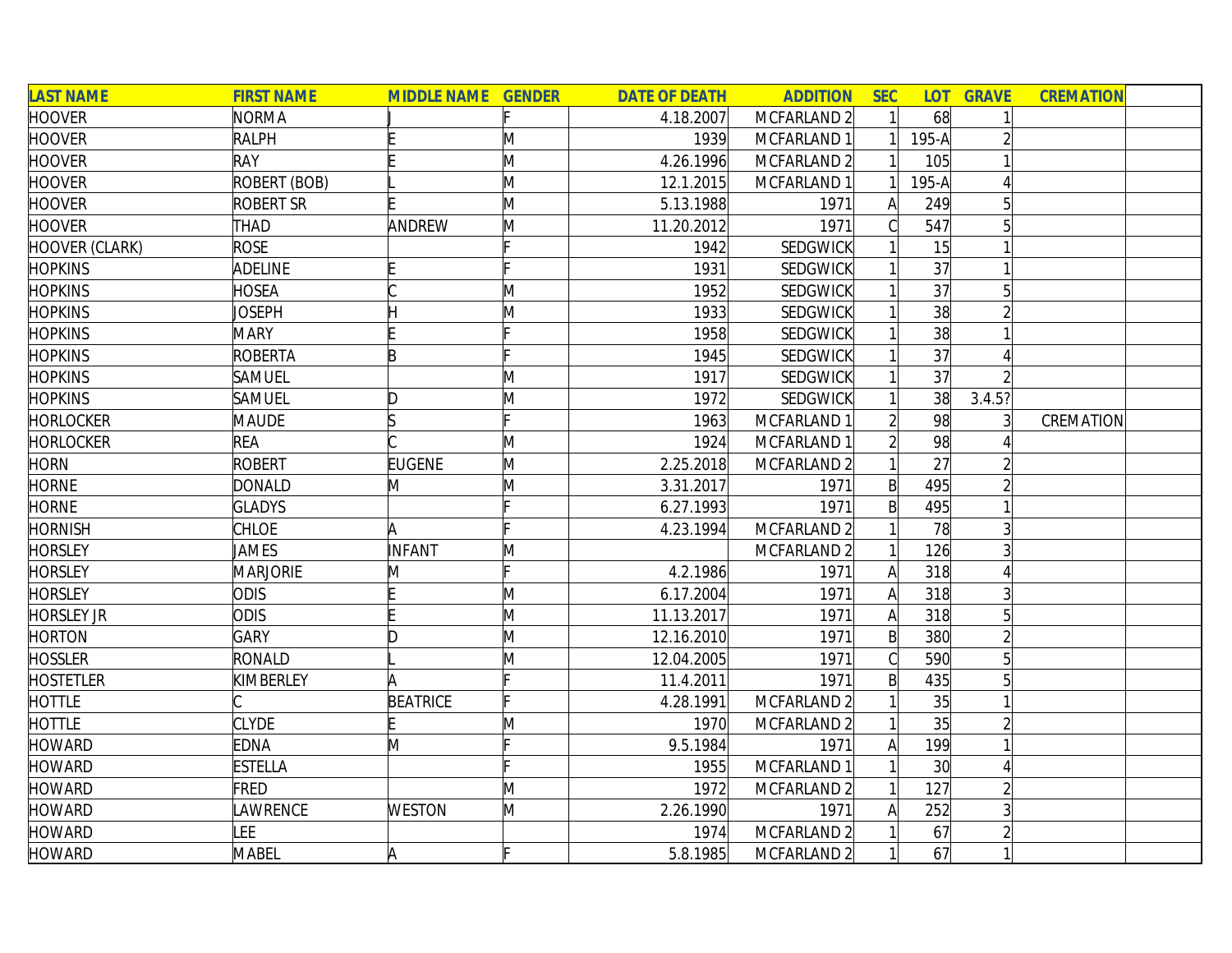| <b>LAST NAME</b>  | <b>FIRST NAME</b> | <b>MIDDLE NAME GENDER</b> |              | <b>DATE OF DEATH</b> | <b>ADDITION</b> | <b>SEC</b>     | <b>LOT</b>      | <b>GRAVE</b>    | <b>CREMATION</b> |
|-------------------|-------------------|---------------------------|--------------|----------------------|-----------------|----------------|-----------------|-----------------|------------------|
| <b>HOWARD</b>     | <b>RALPH</b>      |                           | M            | 10.6.2009            | 1971            | $\mathsf{A}$   | 192             |                 |                  |
| <b>HOWARD</b>     | WILLIAM           |                           | M            | 1936                 | MCFARLAND 1     |                | 30 <sup>1</sup> |                 |                  |
| <b>HOY</b>        | <b>CYRUS</b>      | D                         | M            | 1927                 | MCFARLAND 1     |                | 57              |                 |                  |
| <b>HOY</b>        | <b>ESTER</b>      |                           | M            | 9.16.1979            | MCFARLAND 1     |                | 57              |                 |                  |
| <b>HOY</b>        | <b>MAMIE</b>      |                           |              | 1955                 | MCFARLAND 1     |                | 57              |                 |                  |
| <b>HOY</b>        | <b>MINNIE</b>     |                           |              | 1943                 | MCFARLAND 1     |                | 57              |                 |                  |
| <b>HUBBARD</b>    | JOHN              |                           | M            | 1955                 | MCFARLAND 2     |                | $\overline{5}$  |                 |                  |
| <b>HUBBARD</b>    | LAURA             |                           |              | 1973                 | MCFARLAND 2     |                | $\overline{5}$  |                 |                  |
| <b>HUBBARD</b>    | PAMELA            | <b>DENISE</b>             |              | 8.22.2019            | 1971            | C              | 557             |                 |                  |
| <b>HUDDLESTON</b> | CARL              |                           | M            | 2.5.2002             | 1971            | $\mathsf{B}$   | 503             |                 |                  |
| <b>HUDDLESTON</b> | <b>GLORIA</b>     | M                         | Iг.          | 2.23.2004            | 1971            | $\mathsf{B}$   | 503             |                 | CREMATION        |
| <b>HUDDLESTON</b> | <b>ARRY</b>       |                           | M            | 3.19.2016            | 1971            | B              | 533             |                 |                  |
| <b>HUDELL</b>     | <b>BERNICE</b>    | <b>HAYES</b>              |              | 2.7.1998             | MCFARLAND 1     | $\overline{2}$ | 221             |                 |                  |
| HUDNALL           | <b>SUE</b>        | INFANT                    |              |                      | MCFARLAND 2     |                | 95              |                 |                  |
| <b>HUDSON</b>     | <b>GLADYS</b>     | <b>BEATRICE</b>           |              | 5.18.2019            | 1971            | $\mathsf{B}$   | 374             |                 | CREMATION        |
| <b>HUFF</b>       | ALBERT            |                           | M            | 1863                 | <b>NEW</b>      |                | 44              |                 |                  |
| <b>HUFF</b>       | <b>ALICE</b>      | M                         |              | 1957                 | SEDGWICK        |                | 120             |                 |                  |
| <b>HUFF</b>       | <b>ALPHEUS</b>    |                           |              | 1947                 | <b>NEW</b>      | $\overline{2}$ | 150             |                 |                  |
| <b>HUFF</b>       | ANNA              |                           |              | 1941                 | <b>NEW</b>      | $\overline{2}$ | 142             |                 |                  |
| <b>HUFF</b>       | <b>BARTON</b>     | B                         | M            | 1913                 | <b>SEDGWICK</b> |                | 120             |                 |                  |
| <b>HUFF</b>       | CATHERINE         |                           |              | 1936                 | SEDGWICK        |                | 131             |                 |                  |
| <b>HUFF</b>       | CHARLES           |                           | $\mathsf{M}$ | 1897                 | <b>NEW</b>      | $\overline{2}$ | 142             |                 |                  |
| <b>HUFF</b>       | <b>CLIFTON</b>    |                           | M            | 1930                 | SEDGWICK        |                | 131             |                 |                  |
| <b>HUFF</b>       | CORA              | D                         |              | 1926                 | MCFARLAND 1     |                | 10 <sup>1</sup> |                 |                  |
| <b>HUFF</b>       | <b>ELIZA</b>      |                           |              | 1906                 | <b>NEW</b>      |                | 44              |                 |                  |
| <b>HUFF</b>       | <b>GEORGE</b>     |                           | M            | 1913                 | <b>NEW</b>      |                | 44              |                 |                  |
| <b>HUFF</b>       | <b>GEORGIE</b>    |                           | M            | 1905                 | SEDGWICK        |                | 120             |                 |                  |
| <b>HUFF</b>       | <b>GERALD</b>     | G                         | M            | 1906                 | <b>NEW</b>      |                | 150             | 3               |                  |
| <b>HUFF</b>       | <b>HARRY</b>      |                           | M            | 1949                 | MCFARLAND 1     |                | 10 <sup>1</sup> | 5               |                  |
| <b>HUFF</b>       | <b>HENRY</b>      |                           | M            |                      | <b>NEW</b>      |                | 59              |                 |                  |
| <b>HUFF</b>       | <b>HOWARD</b>     |                           |              |                      | <b>NEW</b>      | $\overline{2}$ | 82              |                 |                  |
| <b>HUFF</b>       | JENNIE            |                           |              | 1947                 | <b>NEW</b>      | $\overline{2}$ | 150             | 5               |                  |
| <b>HUFF</b>       | LUCINDA           |                           |              | 1942                 | <b>NEW</b>      | $\overline{2}$ | 82              |                 |                  |
| <b>HUFF</b>       | <b>MARGUERITE</b> |                           |              | 1975                 | SEDGWICK        |                | 120             | $5\overline{)}$ |                  |
| <b>HUFF</b>       | <b>MYRON</b>      | G                         | M            | 1895                 | <b>NEW</b>      | $\overline{2}$ | 150             |                 |                  |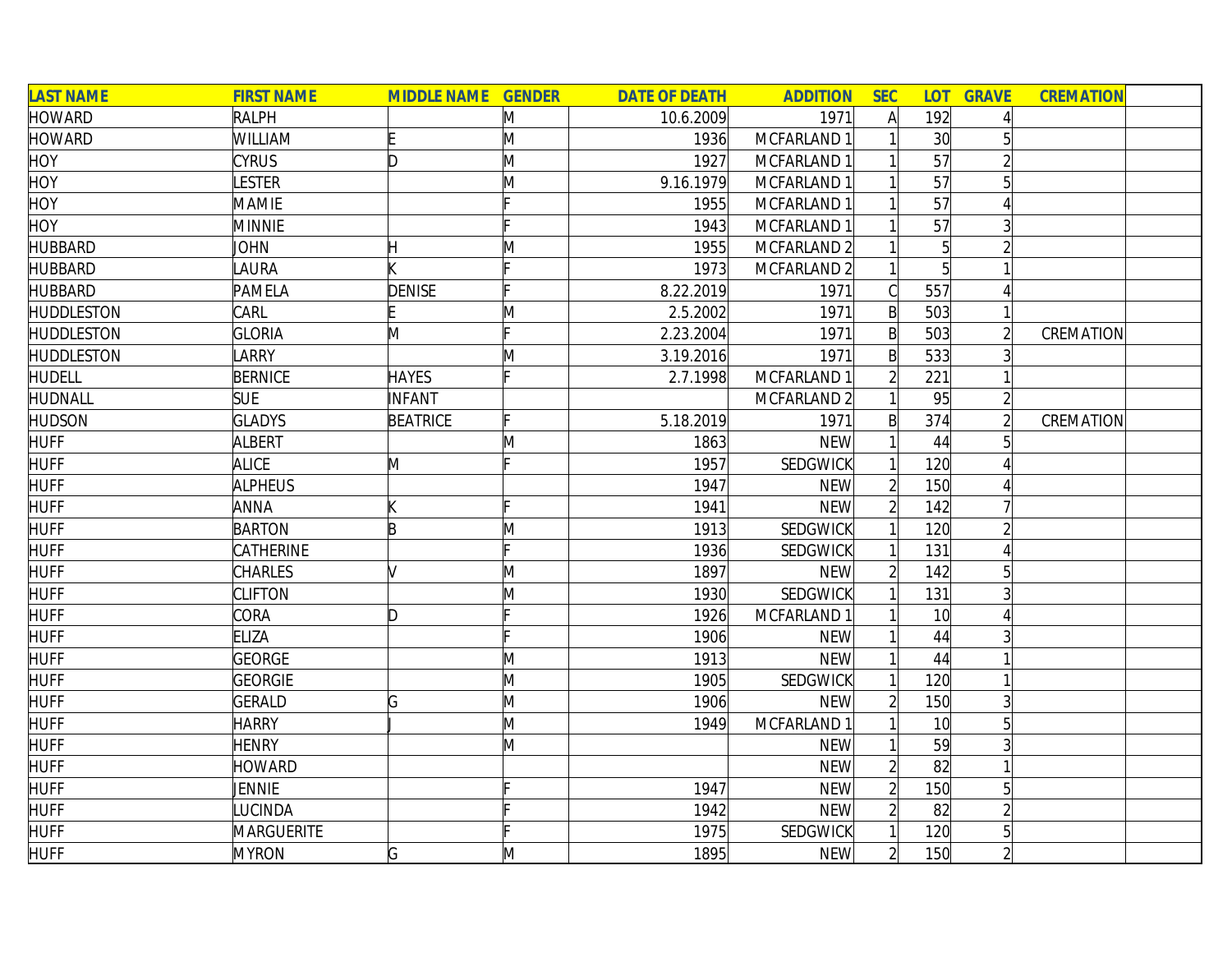| <b>LAST NAME</b>  | <b>FIRST NAME</b> | <b>MIDDLE NAME GENDER</b> |   | <b>DATE OF DEATH</b> | <b>ADDITION</b> | <b>SEC</b>     |     | <b>LOT GRAVE</b> | <b>CREMATION</b> |  |
|-------------------|-------------------|---------------------------|---|----------------------|-----------------|----------------|-----|------------------|------------------|--|
| <b>HUFF</b>       | SON               |                           |   |                      | <b>NEW</b>      | $\overline{2}$ | 82  | $\overline{3}$   |                  |  |
| <b>HUFF</b>       | SON               |                           |   |                      | <b>NEW</b>      | $\overline{2}$ | 82  |                  |                  |  |
| <b>HUFF</b>       | SON               |                           |   |                      | <b>NEW</b>      | $\overline{2}$ | 82  | 5                |                  |  |
| <b>HUFFER</b>     | <b>MARJORIE</b>   | <b>LUCILLE</b>            |   | 8.24.1985            | 1971            | $\mathsf{A}$   | 323 |                  |                  |  |
| <b>HUFFMAN</b>    | <b>MARY</b>       | <b>ALICE</b>              |   | 5.14.2019            | MCFARLAND 1     | 3 <sup>1</sup> | 214 | $\overline{3}$   |                  |  |
| <b>HUGHES</b>     | <b>CHLOE</b>      |                           |   |                      | <b>SEDGWICK</b> |                | 152 | 4                |                  |  |
| <b>HUGHES</b>     | DAVID             | R                         | M | 1919                 | SEDGWICK        | 1              | 152 | $5\overline{)}$  |                  |  |
| <b>HUGHES</b>     | <b>MACK</b>       | <b>CLARK</b>              | Μ | 6.21.1982            | 1971            | $\mathsf{A}$   | 297 | Δ                |                  |  |
| <b>HUGHES</b>     | <b>NINA</b>       | M                         |   | 3.22.1983            | 1971            | $\mathsf{A}$   | 297 | 3                |                  |  |
| <b>HUGHES</b>     | RANDEL            |                           | Μ |                      | 1971            | $\mathsf{B}$   | 338 | $5\overline{)}$  |                  |  |
| <b>HULTS</b>      | BENJAMIN          |                           |   | 1932                 | <b>SEDGWICK</b> |                | 142 |                  |                  |  |
| <b>HULTS</b>      | <b>ELIZA</b>      |                           |   | 1903                 | <b>NEW</b>      | $\overline{2}$ | 144 | $\overline{3}$   |                  |  |
| <b>HULTS</b>      | JOHN              |                           | M | 1897                 | <b>NEW</b>      | $\overline{2}$ | 144 | $5\overline{a}$  |                  |  |
| <b>HULTS</b>      | MARANDA           |                           |   | 1924                 | <b>SEDGWICK</b> |                | 142 | $\overline{2}$   |                  |  |
| <b>HULTS</b>      |                   | INFANT                    |   |                      | SEDGWICK        |                | 142 | $5\overline{)}$  |                  |  |
| <b>HULTZ</b>      | <b>HATTIE</b>     |                           |   | 1895                 | <b>NEW</b>      |                | 23  |                  |                  |  |
| <b>HULTZ</b>      | <b>HENRY</b>      |                           | M | 1913                 | <b>NEW</b>      |                | 23  | $\overline{3}$   |                  |  |
| <b>HULTZ</b>      | <b>PRESTON</b>    |                           | M | 1965                 | <b>NEW</b>      |                | 23  | 8 <sup>1</sup>   |                  |  |
| <b>HULTZ</b>      | <b>SOPHIA</b>     |                           |   | 1924                 | <b>NEW</b>      |                | 23  | $\overline{2}$   |                  |  |
| <b>HUNT</b>       | JEREMY            | D                         | Μ | 4.4.2014             | 1971            | $\mathsf{B}$   | 399 | $\overline{2}$   |                  |  |
| <b>HUNT</b>       | <b>LINDA</b>      | $\mathsf R$               |   | 2.1.2011             | 1971            | $\mathsf{B}$   | 430 | $\overline{5}$   |                  |  |
| <b>HUNTER</b>     | <b>GRACE</b>      | N                         |   | 1956                 | <b>NEW</b>      | $\overline{2}$ | 182 | $\overline{3}$   |                  |  |
| <b>HUNTER</b>     | LARRY             |                           | M |                      | 1971            | $\mathsf{B}$   | 506 |                  |                  |  |
| <b>HUNTER</b>     | <b>MARYIN</b>     |                           | M | 6.10.1984            | 1971            | $\mathsf{B}$   | 458 | 3                |                  |  |
| <b>HUNTER</b>     | <b>ROSETTA</b>    | M                         |   | 11.28.2000           | 1971            | $\mathsf{B}$   | 458 | $\overline{2}$   |                  |  |
| <b>HUPP</b>       | <b>DOROTHY</b>    | MARIE                     |   | 1973                 | SEDGWICK        |                | 139 |                  |                  |  |
| <b>HUPP</b>       |                   |                           | M | 1923                 | <b>NEW</b>      | $\overline{2}$ | 86  |                  |                  |  |
| <b>HUPP</b>       | <b>JESSIE</b>     | B                         |   | 1929                 | SEDGWICK        |                | 139 |                  |                  |  |
| <b>HUPP</b>       | JOHN              | In                        | M | 1951                 | <b>SEDGWICK</b> |                | 139 | $\overline{2}$   |                  |  |
| <b>HUPP</b>       | OTTIE             |                           |   | 1916                 | <b>SEDGWICK</b> |                | 139 | $\overline{5}$   |                  |  |
| <b>HUPP</b>       | <b>ROXIE</b>      |                           |   | 1926                 | <b>NEW</b>      | $\overline{2}$ | 86  | $\overline{6}$   |                  |  |
| <b>HUSTON</b>     | JOHN              | M                         | Μ | 1932                 | MCFARLAND 1     | $\overline{2}$ | 172 | 5 <sup>1</sup>   |                  |  |
| <b>HUSTON</b>     | RHODA             | H                         |   | 1943                 | MCFARLAND 1     | $\overline{2}$ | 172 | $\overline{A}$   |                  |  |
| <b>HUTCHENSON</b> | <b>BRYAN</b>      |                           | M | 4.21.2013            | 1971            | $\mathsf{D}$   | 688 | $5\overline{)}$  |                  |  |
| <b>HUTCHINSON</b> | <b>GERTRUDE</b>   |                           |   | 1972                 | <b>NEW</b>      | 1              | 29  |                  |                  |  |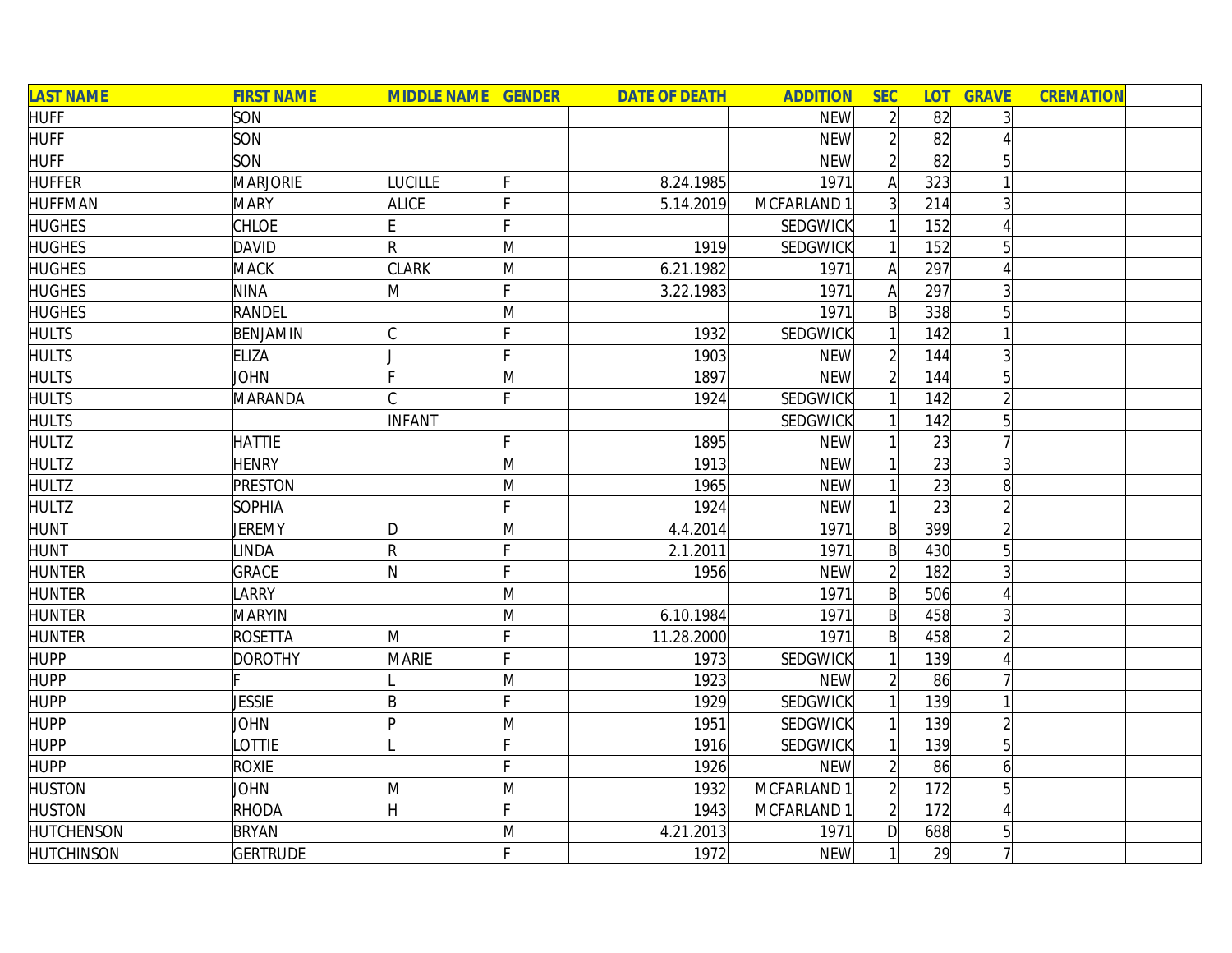| <b>LAST NAME</b>    | <b>FIRST NAME</b> | <b>MIDDLE NAME GENDER</b> |   | <b>DATE OF DEATH</b> | <b>ADDITION</b>        | <b>SEC</b>     |     | <b>LOT GRAVE</b> | <b>CREMATION</b> |
|---------------------|-------------------|---------------------------|---|----------------------|------------------------|----------------|-----|------------------|------------------|
| <b>HYATT</b>        | <b>ELIZABETH</b>  | A                         |   | 1919                 | <b>SEDGWICK</b>        |                | 152 |                  |                  |
| <b>HYATT</b>        | <b>REMULUS</b>    |                           | M | 1922                 | SEDGWICK               |                | 152 | $\overline{3}$   | CREMATION        |
| <b>IDE</b>          | JULIUS            | Η                         | M | 9.17.2000            | 1971                   | $\mathsf{A}$   | 312 |                  |                  |
| <b>IDE (WILSON)</b> | <b>GERTRUDE</b>   | Þ                         |   | 10.5.1989            | 1971                   | A              | 312 |                  |                  |
| <b>IMPERAL</b>      | MAKTA             |                           |   | 4.12.2007            | MCFARLAND 1            |                | 163 |                  |                  |
| <b>IMPERIAL</b>     | LEONARD           |                           | M | 1974                 | MCFARLAND 1            | $\overline{2}$ | 162 | $\overline{5}$   |                  |
| <b>INGRAM</b>       | CATHERINE         |                           |   | 2.16.1997            | MCFARLAND 2            |                | 84  |                  |                  |
| <b>INGRAM</b>       | <b>JOHN</b>       |                           | M | 12.29.1970           | MCFARLAND 2            |                | 84  |                  |                  |
| <b>IRWIN</b>        | <b>DAVID</b>      |                           | M | 1918                 | SEDGWICK               |                | 155 |                  |                  |
| <b>IRWIN</b>        | <b>GERTRUDE</b>   |                           |   |                      | SEDGWICK               |                | 72  |                  |                  |
| <b>IRWIN</b>        | JAMES             | M                         | M | 1960                 | SEDGWICK               |                | 72  |                  |                  |
| <b>IRWIN</b>        | <b>JUSTICE</b>    |                           |   |                      | SEDGWICK               |                | 73  |                  |                  |
| <b>IRWIN</b>        | JUSTUS            |                           | Μ | 1952                 | SEDGWICK               |                | 156 |                  |                  |
| <b>IRWIN</b>        | LANA              | A                         |   | 1916                 | SEDGWICK               |                | 155 |                  |                  |
| <b>IRWIN</b>        | LENA              | M                         |   | 1910                 | SEDGWICK               |                | 72  |                  |                  |
| <b>IRWIN</b>        | ORA-BORT          |                           |   |                      | SEDGWICK               |                | 73  | 5 <sup>1</sup>   |                  |
| <b>IRWIN</b>        | <b>ORRA</b>       | D                         |   | 1927                 | SEDGWICK               |                | 156 | 5 <sup>1</sup>   |                  |
| <b>IRWIN</b>        | <b>RALPH</b>      |                           | M | 1907                 | <b>SEDGWICK</b>        |                | 72  |                  | CREMATION        |
| <b>IRWIN</b>        | VAULT             |                           |   |                      | SEDGWICK               |                | 155 | 51               |                  |
| <b>ISHLER</b>       | <b>CLARENCE</b>   | R                         | M | 2.3.1991             | 1971                   | A              | 307 |                  |                  |
| <b>ISHLER</b>       | <b>CLARENCE</b>   | R                         | M | 1969                 | MCFARLAND <sub>2</sub> |                | 110 |                  |                  |
| <b>ISHLER</b>       | <b>DOROTHY</b>    |                           |   | 7.13.2008            | MCFARLAND <sub>2</sub> |                | 110 |                  |                  |
| <b>JACKSON SR</b>   | WILLIAM           | ID.                       | M | 10.5.2005            | 1971                   |                | 606 |                  |                  |
| <b>JACLSPM</b>      | <b>BORD</b>       |                           |   | 1940                 | <b>NEW</b>             |                | 55  | 8                |                  |
| <b>JACOBS</b>       | <b>TIMOTHY</b>    |                           | M | 12.19.2010           | 1971                   | $\mathsf{B}$   | 440 |                  |                  |
| <b>JACOBUS</b>      | <b>BIRTHA</b>     |                           |   | 12.1934              | MCFARLAND 1            |                | 41  |                  |                  |
| <b>JACOBUS</b>      | <b>ELLEN</b>      |                           |   | 10.2.1999            | 1971                   | A              | 233 | 5                |                  |
| <b>JACOBUS</b>      | <b>FRED</b>       |                           | Μ |                      | MCFARLAND 1            |                | 41  |                  |                  |
| <b>JAYNES</b>       | <b>CLARENCE</b>   |                           | M | 2.25.1997            | MCFARLAND 1            | $\overline{3}$ | 215 |                  |                  |
| <b>JAYNES</b>       | <b>MADONNA</b>    |                           |   | 1.22.1979            | MCFARLAND 1            | $\overline{3}$ | 215 |                  |                  |
| <b>JEFFERS</b>      | <b>ERMA</b>       | B                         |   | 10.8.2010            | 1971                   | A              | 230 |                  |                  |
| <b>JEFFERS</b>      | <b>ROBERT</b>     |                           | M | 12.15.1996           | 1971                   | A              | 230 |                  |                  |
| <b>JEFFRIES</b>     | A                 |                           | M | 1934                 | SEDGWICK               |                | 157 |                  |                  |
| <b>JEFFRIES</b>     | <b>SARAH</b>      |                           |   | 1915                 | SEDGWICK               |                | 157 |                  |                  |
| <b>JENKINS</b>      | <b>BERTHA</b>     |                           |   | 3.25.1983            | MCFARLAND 1            |                | 64  |                  |                  |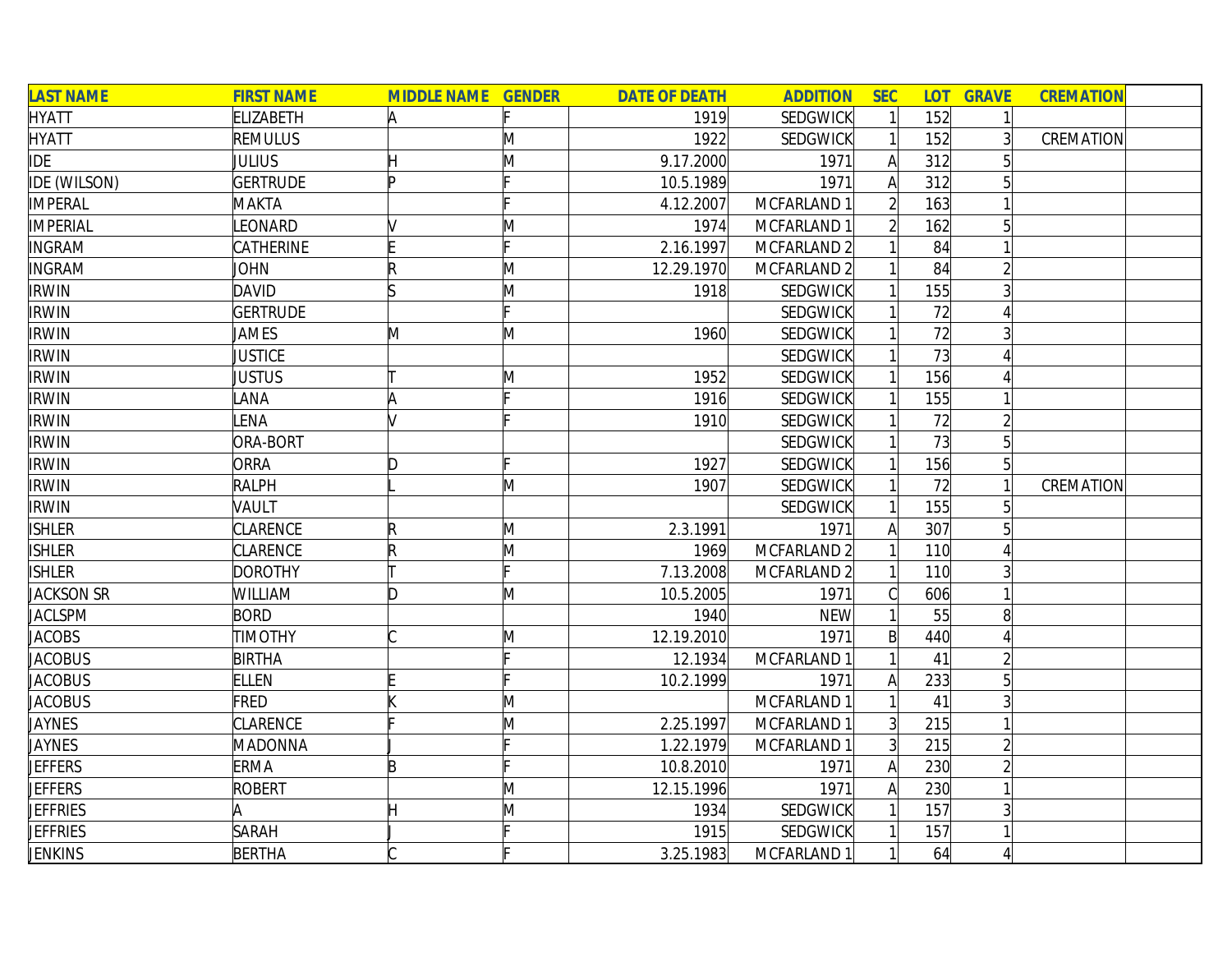| <b>LAST NAME</b> | <b>FIRST NAME</b> | <b>MIDDLE NAME GENDER</b> |   | <b>DATE OF DEATH</b> | <b>ADDITION</b>        | <b>SEC</b>     | <b>LOT</b>      | <b>GRAVE</b>    | <b>CREMATION</b> |
|------------------|-------------------|---------------------------|---|----------------------|------------------------|----------------|-----------------|-----------------|------------------|
| <b>JENKINS</b>   | <b>CHARLES</b>    | IE.                       | M | 1938                 | MCFARLAND 1            |                | 64              |                 |                  |
| <b>JENNINGS</b>  | <b>BESSIE</b>     |                           |   | 1919                 | <b>NEW</b>             |                | 119             |                 |                  |
| JENNINGS         | <b>DANIEL</b>     |                           | M | 1967                 | <b>NEW</b>             |                | 119             |                 |                  |
| <b>JENNINGS</b>  | <b>ELEANOR</b>    | 10                        |   | 5.7.2003             | MCFARLAND <sub>2</sub> |                | 97              |                 |                  |
| <b>JENNINGS</b>  | <b>ELIZABETH</b>  | A                         |   | 7.4.2000             | 1971                   | A              | 222             |                 |                  |
| JENNINGS         | <b>HARRY</b>      | A                         | M | 3.6.2009             | MCFARLAND 1            |                | 189-A           |                 |                  |
| <b>JENNINGS</b>  | <b>JERRY</b>      |                           | M | 1939                 | <b>NEW</b>             | $\overline{2}$ | 119             |                 |                  |
| <b>JENNINGS</b>  | <b>JOHN</b>       | <b>WESTON</b>             | M | 1892                 | <b>NEW</b>             | $\overline{2}$ | 119             |                 |                  |
| <b>JENNINGS</b>  | <b>MARY</b>       |                           |   | 1913                 | <b>NEW</b>             | $\overline{2}$ | 119             |                 |                  |
| <b>JENNINGS</b>  | <b>MILLIE</b>     |                           |   | 1963                 | <b>NEW</b>             | $\overline{2}$ | 119             | 6               |                  |
| <b>JENNINGS</b>  | <b>RUSSELL</b>    | <b>WESTON</b>             | M | 4.28.1993            | MCFARLAND <sub>2</sub> |                | 97              |                 |                  |
| <b>JENNINGS</b>  | <b>SHIRLEY</b>    | ID.                       |   | 9.23.2015            | MCFARLAND 1            |                | 189-A           |                 |                  |
| JENNY            | <b>EUGENE</b>     | <b>EDWARD</b>             | M | 12.26.2017           | 1971                   | $\mathsf{B}$   | 534             |                 |                  |
| JOHNSON          | <b>DOROTHY</b>    |                           |   | 1923                 | MCFARLAND 1            |                | 31              |                 |                  |
| JOHNSON          | <b>FRANKLIN</b>   |                           | M |                      | <b>NEW</b>             |                | 71              |                 |                  |
| JOHNSON          | <b>STEPHEN</b>    | G                         | M | 1.3.1997             | 1971                   | B              | 508             |                 |                  |
| <b>JOHNSON</b>   | <b>VIOLA</b>      | Þ                         |   | 1.25.1984            | MCFARLAND <sub>2</sub> |                | 136             |                 |                  |
| <b>JOHNSTON</b>  | <b>BYRON</b>      | R                         | M | 1968                 | MCFARLAND 2            |                | 111             |                 |                  |
| <b>JOHNSTON</b>  | <b>SEVILLA</b>    |                           |   | 5.17.1982            | MCFARLAND <sub>2</sub> |                | 111             |                 |                  |
| <b>JOLLY</b>     | ANDREW            |                           | Μ | 5.21.1978            | 1971                   | A              | 174             | 5 <sup>1</sup>  |                  |
| <b>JOLLY</b>     | JOE               | ANN                       |   |                      | MCFARLAND 2            |                | 63              |                 |                  |
| <b>JOLLY</b>     | LUCY              |                           |   | 6.22.2010            | 1971                   | Α              | 174             |                 |                  |
| JOLLY            | RICHARD           |                           | M | 12.26.2000           | 1971                   | A              | 174             |                 |                  |
| <b>JOLLY</b>     | VIRGINIA          |                           |   |                      | 1971                   | A              | 174             |                 | CREMATION        |
| <b>JONES</b>     | ARNOLD            | M                         | M | 1968                 | <b>SEDGWICK</b>        |                | 148             |                 |                  |
| <b>JONES</b>     | CATHERINE         |                           |   |                      | MCFARLAND <sub>2</sub> |                | 60              | $\vert 3 \vert$ |                  |
| JONES            | <b>CLARENCE</b>   |                           | M | 1972                 | MCFARLAND 1            |                | 140             |                 |                  |
| JONES            | <b>ELLA</b>       |                           |   | 1918                 | SEDGWICK               |                | 148             |                 |                  |
| JONES            | <b>FIDELIA</b>    |                           |   | 1907                 | <b>SEDGWICK</b>        |                | 118             |                 |                  |
| <b>JONES</b>     |                   | CAROLYN                   |   | 1943                 | MCFARLAND 1            |                | 140             |                 |                  |
| <b>JONES</b>     | <b>HOSEA</b>      |                           | Μ | 1918                 | SEDGWICK               |                | 148             |                 |                  |
| <b>JONES</b>     | <b>MARTHA</b>     |                           |   | 7.23.2012            | 1971                   |                | 612             |                 | CREMATION        |
| <b>JONES</b>     | <b>MARY</b>       | A                         |   | 1944                 | SEDGWICK               |                | 90 <sup>°</sup> |                 |                  |
| <b>JONES</b>     | <b>THOMAS</b>     |                           | Μ |                      | MCFARLAND 2            |                | 60              |                 |                  |
| <b>JONES</b>     | <b>THOMAS</b>     | $\mathsf B$               | M | 1935                 | <b>SEDGWICK</b>        |                | 148             |                 |                  |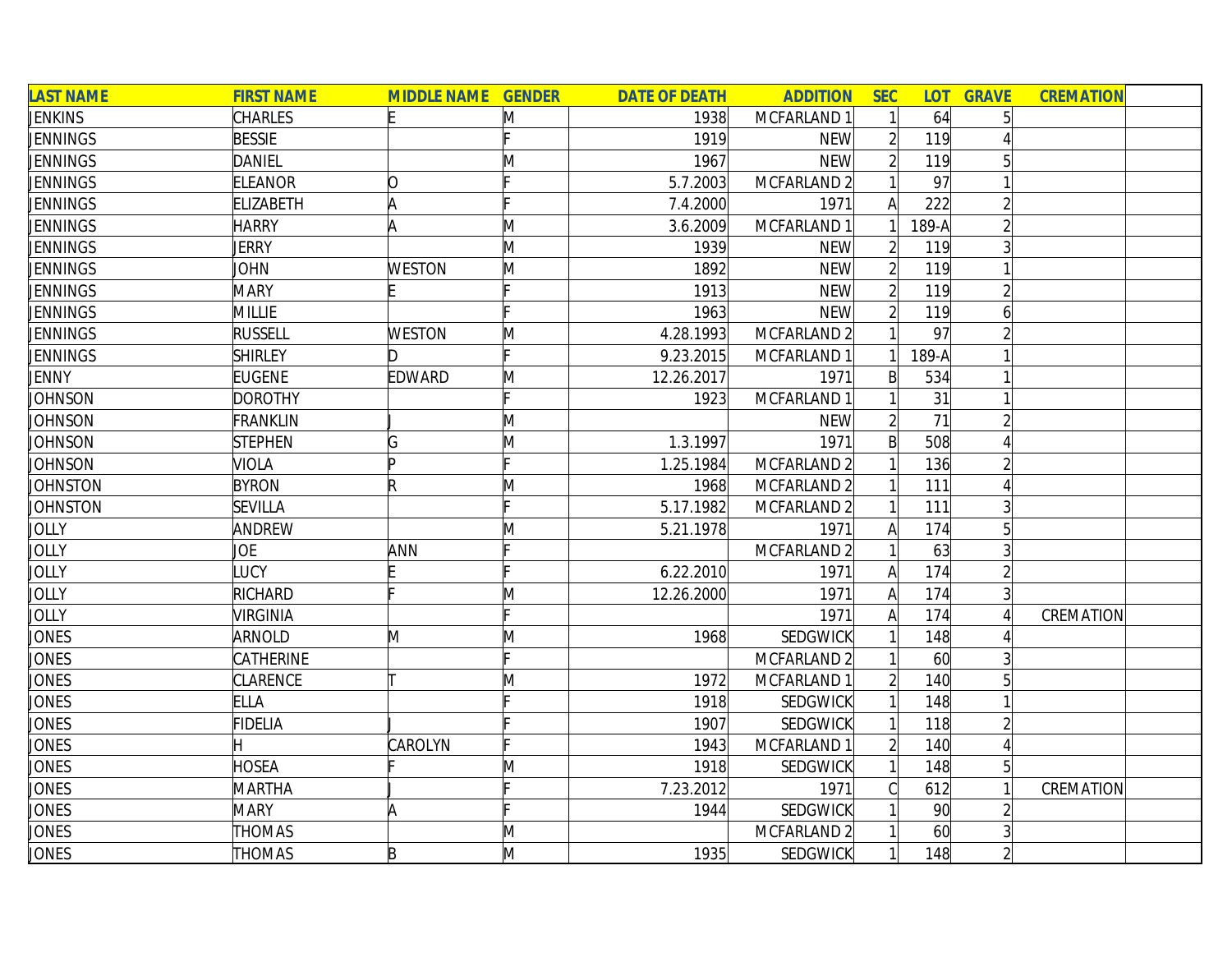| <b>LAST NAME</b> | <b>FIRST NAME</b> | <b>MIDDLE NAME GENDER</b> |   | <b>DATE OF DEATH</b> | <b>ADDITION</b> | <b>SEC</b>     | <b>LOT</b>      | <b>GRAVE</b>   | <b>CREMATION</b> |  |
|------------------|-------------------|---------------------------|---|----------------------|-----------------|----------------|-----------------|----------------|------------------|--|
| <b>JONES</b>     | VAULT             |                           |   |                      | <b>SEDGWICK</b> | 1              | 148             | 3              |                  |  |
| <b>JONES</b>     | VAULT             |                           |   |                      | <b>SEDGWICK</b> |                | 90 <sub>l</sub> |                |                  |  |
| <b>JONES</b>     | VAULT             |                           |   |                      | SEDGWICK        |                | 90              | 5 <sup>1</sup> |                  |  |
| <b>JONES</b>     | WILLIAM           | M                         | M | 1950                 | SEDGWICK        |                | 90 <sup>1</sup> | 3              |                  |  |
| <b>JORDAN</b>    | <b>ARTHUR</b>     |                           | M | 1944                 | MCFARLAND 1     |                | 9               | 5 <sup>1</sup> |                  |  |
| JORDAN           | <b>ENOS</b>       |                           | M | 1891                 | <b>NEW</b>      |                | 60              |                |                  |  |
| <b>JORDAN</b>    | <b>HATTIE</b>     | B                         |   | 1962                 | MCFARLAND 1     | 1              | $\vert 9 \vert$ | Δ              |                  |  |
| <b>JORDAN</b>    | <b>UCINDA</b>     |                           |   | 1882                 | <b>NEW</b>      | $\mathbf{1}$   | 60              | $\overline{2}$ |                  |  |
| <b>JORDAN</b>    | ORLANDO           |                           | M | 1950                 | <b>NEW</b>      | $\mathbf{1}$   | 60              | $\overline{3}$ |                  |  |
| <b>JORDAN</b>    | <b>SARAH</b>      |                           |   | 1928                 | <b>NEW</b>      | $\mathbf{1}$   | 60              |                | CREMATION        |  |
| <b>JORDAN</b>    |                   | <b>INFANT</b>             |   | 1885                 | <b>NEW</b>      | $\mathbf{1}$   | 60              |                |                  |  |
| KARLIN           | JAMIE             |                           |   |                      | 1971            | $\mathsf{A}$   | 287             |                |                  |  |
| <b>KASPER</b>    | <b>FRANKLIN</b>   |                           | M | 4.4.1975             | MCFARLAND 1     | $\overline{2}$ | 220             |                |                  |  |
| KATTLE           | <b>EROY</b>       |                           | M | 1934                 | <b>SEDGWICK</b> |                | 61              | $\overline{3}$ |                  |  |
| KATTLE (LAKE)    | <b>MYRA</b>       |                           |   | 1928                 | SEDGWICK        |                | 61              |                |                  |  |
| KAUFMAN          | <b>INDA</b>       |                           |   | 8.6.2001             | 1971            | C              | 550             |                |                  |  |
| <b>KAYLOR</b>    | <b>RUTH</b>       | A                         |   | 1.19.2001            | 1971            | Cl             | 632             |                |                  |  |
| KAYLOR (LAKE)*   | <b>BARBARA</b>    |                           |   | 11.25.1990           | MCFARLAND 1     |                | 63              | $\overline{3}$ |                  |  |
| <b>KEARNS</b>    | MAXWELL           |                           | M | 1942                 | MCFARLAND 1     | $\overline{2}$ | 89              | Δ              |                  |  |
| <b>KEENE</b>     | CATHERINE         | M                         |   | 8.12.1998            | 1971            | A              | 191             | $\overline{2}$ |                  |  |
| <b>KEENE</b>     | CLARA             |                           |   | 8.1.2015             | 1971            | $\mathsf{A}$   | 193             | $\overline{2}$ |                  |  |
| <b>KEENE</b>     | KARL              |                           | M | 9.5.1986             | 1971            | $\mathsf{A}$   | 193             | $\overline{3}$ |                  |  |
| <b>KEENER</b>    | <b>ELEANOR</b>    |                           |   | 8.18.2012            | 1971            | $\mathsf{B}$   | 383             | $\overline{3}$ | CREMATION        |  |
| <b>KEESING</b>   | <b>GRACE</b>      |                           |   | 1913                 | SEDGWICK        |                | 87              | 5 <sup>1</sup> |                  |  |
| <b>KELLER</b>    | <b>ILLIAN</b>     |                           |   | 9.23.1977            | MCFARLAND 2     | $\mathbf{1}$   | 94              | $\overline{3}$ |                  |  |
| <b>KELLEY</b>    | <b>IMOGENE</b>    |                           |   | 10.17.1996           | 1971            | $\mathsf{A}$   | 209             | $\overline{5}$ |                  |  |
| <b>KELLEY</b>    | <b>ROBERT</b>     |                           | M | 10.1.1992            | 1971            | A              | 178             |                |                  |  |
| <b>KEMPER</b>    | <b>OSBOURNE</b>   |                           |   | 1973                 | SEDGWICK        |                | 136             | $5\vert$       |                  |  |
| <b>KEMPER</b>    | VAULT             |                           |   |                      | <b>SEDGWICK</b> | $1\vert$       | 136             | $\overline{2}$ |                  |  |
| <b>KEMPTON</b>   | AMY               | b                         |   | 1960                 | SEDGWICK        |                | 53              | 4              |                  |  |
| <b>KEMPTON</b>   | <b>BURT</b>       |                           | M | 1938                 | MCFARLAND 1     | $\mathsf{2}$   | 95              | $\overline{2}$ |                  |  |
| <b>KEMPTON</b>   | <b>ERNEST</b>     | G                         | M | 1949                 | <b>SEDGWICK</b> | $\mathbf{1}$   | 53              | $\overline{3}$ |                  |  |
| <b>KEMPTON</b>   |                   | LAMONT                    | M | 1952                 | MCFARLAND 1     | 3 <sup>1</sup> | 246             | $\overline{4}$ |                  |  |
| <b>KEMPTON</b>   | <b>HELEN</b>      | M                         |   | 1970                 | <b>SEDGWICK</b> | 1              | 136             | 3              | CREMATION        |  |
| KENDALL          | <b>AYTON</b>      | M                         |   | 1.4.1991             | 1971            | $\mathsf{B}$   | 522             |                |                  |  |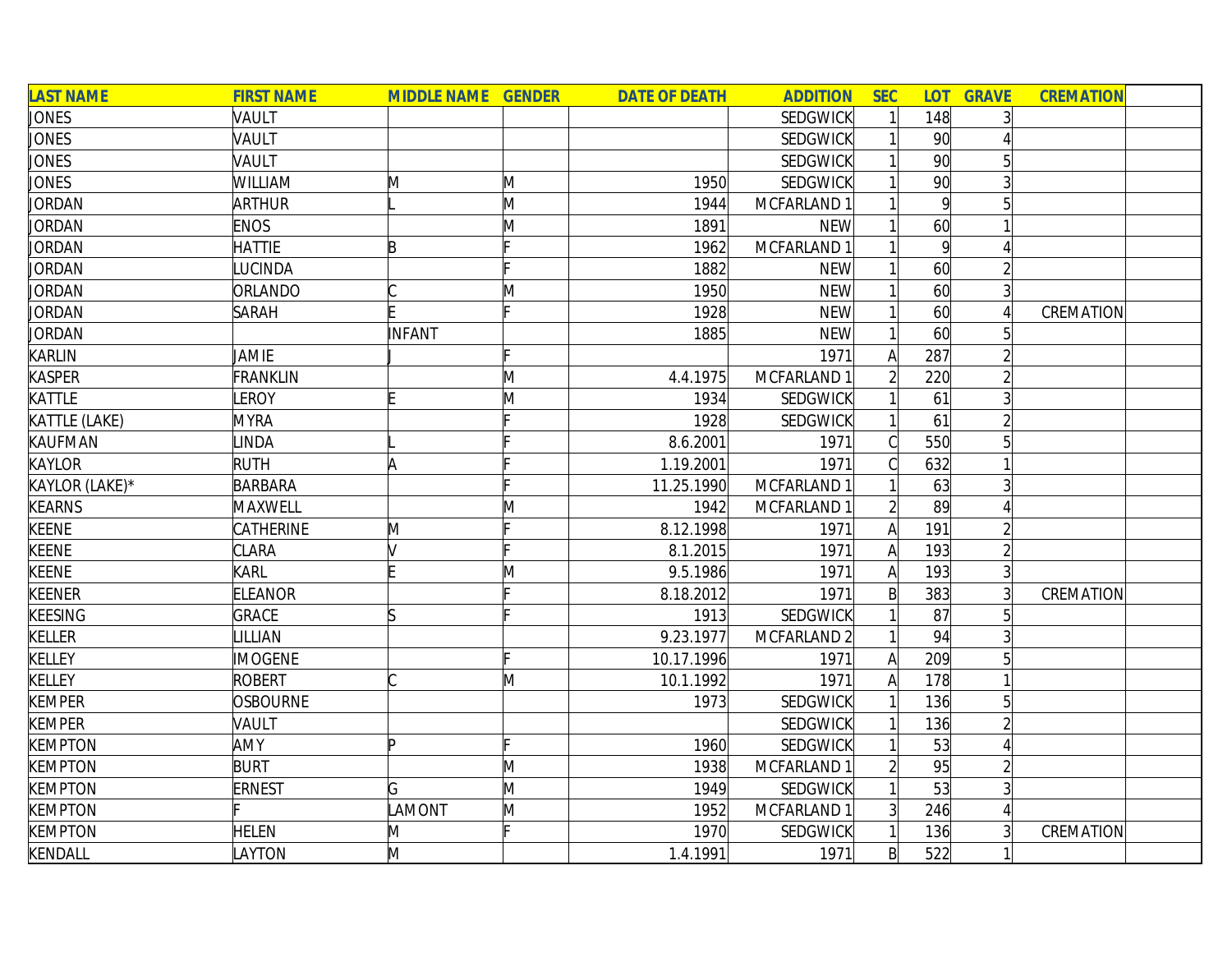| <b>LAST NAME</b>   | <b>FIRST NAME</b> | <b>MIDDLE NAME GENDER</b> |   | <b>DATE OF DEATH</b> | <b>ADDITION</b>        | <b>SEC</b>     |                | <b>LOT GRAVE</b> | <b>CREMATION</b> |
|--------------------|-------------------|---------------------------|---|----------------------|------------------------|----------------|----------------|------------------|------------------|
| KENDALL            | <b>RUTH</b>       |                           |   | 4.4.2003             | 1971                   | $\mathsf{B}$   | 522            |                  |                  |
| <b>KESLER</b>      | <b>DONN</b>       | M                         | M | 10.23.2000           | 1971                   | A              | 194            |                  |                  |
| <b>KESLER</b>      | JOANN             |                           |   | 3.13.1991            | 1971                   | A              | 225            | 5                |                  |
| <b>KESLER</b>      | <b>DONN</b>       | <b>STEVEN</b>             | M | 9.20.2019            | 1971                   |                | 193            |                  |                  |
| <b>KILEY</b>       | <b>GLADYS</b>     |                           |   | 3.23.1987            | MCFARLAND <sub>2</sub> |                | 104            |                  |                  |
| <b>KILEY SR</b>    | <b>MARTIN</b>     |                           | M | 1965                 | MCFARLAND <sub>2</sub> |                | 104            |                  |                  |
| KIMBALL            | <b>ABBIE</b>      | A                         |   | 1941                 | <b>NEW</b>             |                | 27             |                  |                  |
| <b>KIMBALL</b>     | <b>ALLIE</b>      | M                         |   | 1889                 | <b>NEW</b>             |                | $\overline{6}$ |                  |                  |
| <b>KIMBALL</b>     | <b>OTIS</b>       |                           | Μ | 1901                 | <b>NEW</b>             |                | 27             |                  |                  |
| <b>KIMBLE</b>      | <b>JOHN</b>       |                           | M | 1888                 | <b>NEW</b>             |                | 67             |                  |                  |
| <b>KIMBLE</b>      | <b>RACHEL</b>     |                           |   | 1892                 | <b>NEW</b>             |                | 67             |                  |                  |
| <b>KING</b>        | <b>AUDREY</b>     | B                         |   | 8.19.2013            | 1971                   | B              | 501            |                  |                  |
| <b>KING</b>        | DOROTHEA          |                           |   | 6.29.2000            | MCFARLAND 1            |                | 224            |                  |                  |
| <b>KING</b>        | GEORGE            | A                         | M | 5.10.1992            | 1971                   | B              | 501            |                  |                  |
| <b>KING</b>        | <b>GOLDIE</b>     | M                         |   | 8.3.1956             | 1971                   | A              | 208            |                  |                  |
| <b>KING</b>        | JAMES             |                           | M | 2.12.1996            | 1971                   | B              | 429            |                  |                  |
| KING II            | JAMES             | <b>CHARLES</b>            | M | 2.28.2019            | 1971                   | $\mathsf{B}$   | 372            |                  |                  |
| <b>KING</b>        | JOHN              | M                         | M | 3.9.1990             | 1971                   | A              | 208            |                  |                  |
| <b>KING</b>        | LOU               |                           |   | 4.7.2008             | 1971                   |                | 553            |                  |                  |
| <b>KING</b>        | <b>NANCY</b>      | LOU                       |   | 8.20.1999            | 1971                   | $\mathsf{B}$   | 429            |                  |                  |
| <b>KING</b>        | <b>NELSON</b>     | B                         | M |                      | MCFARLAND 1            |                | 224            | 5                |                  |
| <b>KING</b>        | PAUL              | ID.                       | M | 5.11.1999            | 1971                   | A              | 208            |                  |                  |
| <b>KING</b>        | <b>SAMANTHAK</b>  | <b>INFANT</b>             | F | 2.19.1998            | MCFARLAND 1            | $\overline{3}$ | 190            |                  |                  |
| KINNAMAN JR        | <b>EDWARD</b>     |                           | M | 6.19.2007            | 1971                   | $\mathsf{B}$   | 414            |                  |                  |
| KINNELL JR         | WILLIAM           |                           | M | 5.11.2018            | 1971                   | $\mathsf{B}$   | 336            | $\overline{2}$   | CREMATION        |
| <b>KINTNER</b>     | <b>HAROLD</b>     |                           | M | 8.14.1996            | 1971                   | A              | 163            | 3                |                  |
| <b>KINTNER</b>     | <b>NEVA</b>       |                           |   | 5.2.1988             | 1971                   | A              | 163            |                  |                  |
| <b>KINTNER</b>     |                   | INFANT                    |   |                      | 1971                   | A              | 163            |                  |                  |
| <b>KINTNER</b>     |                   | INFANT                    |   |                      | 1971                   | A              | 163            | 5 <sup>1</sup>   |                  |
| <b>KIRKPATRICK</b> | CARL              | B                         | M | 1921                 | SEDGWICK               |                | 134            |                  |                  |
| <b>KIRKPATRICK</b> | <b>CLAYTON</b>    |                           | M | 1952                 | MCFARLAND 1            | $\overline{2}$ | 133            |                  |                  |
| <b>KIRKPATRICK</b> | <b>EARL</b>       |                           | M | 1935                 | MCFARLAND 1            |                | 156            | 5 <sup>1</sup>   |                  |
| KIRKPATRICK        | JOSIE             | A                         |   | 1960                 | MCFARLAND 1            |                | 156            |                  | CREMATION        |
| KIRKPATRICK        | LULA              |                           |   | 7.11.1982            | MCFARLAND 1            |                | 133            |                  |                  |
| <b>KIRKPATRICK</b> | MILDRED           | G                         |   | 1.22.2000            | <b>SEDGWICK</b>        |                | 134            |                  |                  |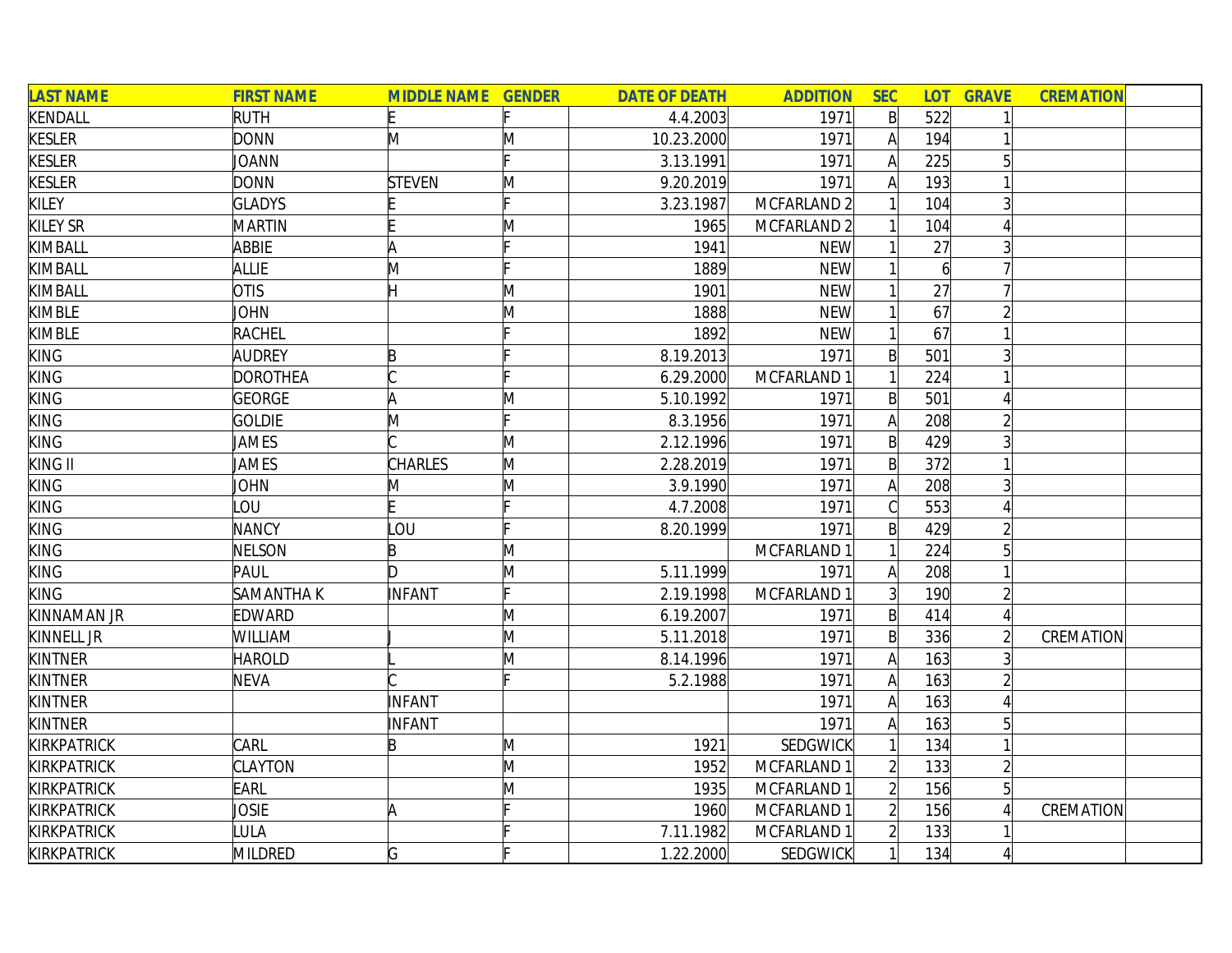| <b>LAST NAME</b>    | <b>FIRST NAME</b> | <b>MIDDLE NAME GENDER</b> |   | <b>DATE OF DEATH</b> | <b>ADDITION</b> | <b>SEC</b>     | <b>LOT</b> | <b>GRAVE</b>    | <b>CREMATION</b> |  |
|---------------------|-------------------|---------------------------|---|----------------------|-----------------|----------------|------------|-----------------|------------------|--|
| <b>KIRKPATRICK</b>  | <b>NETTIE</b>     | 10                        |   | 1934                 | MCFARLAND 1     | $\overline{2}$ | 99         |                 |                  |  |
| <b>KIRKPATRICK</b>  | ORVILLE           | R                         | M | 1957                 | MCFARLAND 1     | $\overline{2}$ | 99         |                 |                  |  |
| <b>KIRKPATRICK</b>  | <b>RUSSELL</b>    | D                         | M | 1937                 | MCFARLAND 1     |                | 133        |                 |                  |  |
| <b>KIRKPATRICK</b>  | <b>VIRGIL</b>     |                           | M | 12.16.1997           | SEDGWICK        |                | 134        |                 |                  |  |
| <b>KIRSHNER</b>     | <b>URREL</b>      | <b>STITY</b>              |   | 10.13.1983           | MCFARLAND 1     | 3 <sup>l</sup> | 251        |                 |                  |  |
| <b>KISER</b>        | <b>KELLE</b>      | R                         |   | 5.8.1999             | 1971            | $\mathsf{B}$   | 351        | 5               |                  |  |
| KISHINSKAYA         | ANTONINA          |                           |   | 10.10.2018           | 1971            | $\mathcal{C}$  | 617        | 3               |                  |  |
| KITZKY              | <b>HELEN</b>      |                           |   | 3.20.2007            | 1971            | $\mathsf{B}$   | 437        |                 |                  |  |
| <b>KNAPP</b>        | <b>GERALDINE</b>  |                           |   | 3.23.1979            | MCFARLAND 2     |                | 138        |                 |                  |  |
| <b>KNIGHT</b>       | POPPY S           | INFANT                    |   |                      | MCFARLAND 2     |                | 95         |                 |                  |  |
| <b>KNIGHT</b>       | ROMONA            | LEE                       |   | 10.15.1978           | 1971            | A              | 214        |                 |                  |  |
| <b>KNIGHT JR</b>    | <b>THOMAS</b>     | <b>SAMUEL</b>             | M | 5.14.2014            | 1971            | A              | 214        |                 |                  |  |
| <b>KNODERER</b>     | CECIL             |                           | M | 1926                 | MCFARLAND 1     |                | 46         |                 |                  |  |
| <b>KNODERER</b>     | ZELLA             | V                         |   | 1971                 | MCFARLAND 1     |                | 46         |                 |                  |  |
| <b>KNOX (STONE)</b> | CLARA             |                           |   | 1930                 | MCFARLAND 1     |                | 48         |                 |                  |  |
| <b>KOCHERAN</b>     | <b>MIRIAM</b>     |                           |   | 7.27.2011            | 1971            | A              | 304        |                 |                  |  |
| <b>KOCHERAN SR</b>  | <b>RAYMOND</b>    | D                         | M | 8.27.1987            | 1971            | A              | 304        | $5\overline{)}$ |                  |  |
| <b>KRAFFT</b>       | <b>MARY</b>       |                           |   | 1954                 | <b>NEW</b>      | 1              | 49         | 6               |                  |  |
| <b>KRINN</b>        | <b>FREDDY</b>     | A                         | M | 12.07.2004           | 1971            | $\mathsf{B}$   | 341        |                 |                  |  |
| <b>KRINN</b>        | JOE               |                           | M | 3.2.1986             | 1971            | $\mathsf{A}$   | 305        |                 |                  |  |
| <b>KRINN</b>        | <b>MARY</b>       | Þ                         |   |                      | 1971            | A              | 309        |                 |                  |  |
| <b>KRINN</b>        | <b>SHARON</b>     |                           |   | 12.31.2012           | 1971            | $\mathsf{B}$   | 346        |                 |                  |  |
| <b>KRONINGER</b>    | <b>HERBERT</b>    |                           | M | 12.29.1977           | 1971            | Α              | 210        |                 |                  |  |
| <b>KRONINGER</b>    | PAULINE           |                           |   | 1.19.2011            | 1971            | A              | 210        |                 |                  |  |
| <b>KUHN SR</b>      | <b>JOHN</b>       |                           | M | 12.26.1997           | MCFARLAND 2     |                | 60         |                 |                  |  |
| KUNTZMAN            | CHARLES           |                           | M | 5.8.2007             | 1971            | $\mathcal{C}$  | 563        | $\overline{2}$  |                  |  |
| KUNTZMAN            | <b>HELEN</b>      |                           |   | 1.24.2003            | 1971            | C              | 563        |                 | CREMATION        |  |
| <b>KUNZE</b>        | CLAYTON           | M                         | M | 1973                 | MCFARLAND 2     |                | 80         |                 |                  |  |
| <b>KUNZE</b>        | <b>GLENN</b>      | ΙA                        | M | 2.28.1976            | MCFARLAND 2     |                | 80         |                 |                  |  |
| <b>KUNZE</b>        | <b>HAZEL</b>      | M                         |   | 1968                 | MCFARLAND 2     | 1              | 80         | $\overline{3}$  | CREMATION        |  |
| <b>KUS</b>          | PATRICIA          | A                         |   | 10.28.2010           | 1971            | $\mathsf{B}$   | 471        |                 | CREMATION        |  |
| <b>KUSCHE</b>       | <b>HELGA</b>      |                           |   | 4.5.2010             | 1971            | $\mathsf{A}$   | 158        |                 |                  |  |
| <b>KUSCHE</b>       | WOLFGANG          |                           |   | 1972                 | 1971            | A              | 158        |                 |                  |  |
| LAHMON              | <b>BERTHA</b>     |                           |   | 1944                 | SEDGWICK        |                | 111        |                 |                  |  |
| LAHMON              | <b>FRANKLIN</b>   | M                         | M | 1931                 | <b>SEDGWICK</b> | $\mathbf{1}$   | 137        |                 |                  |  |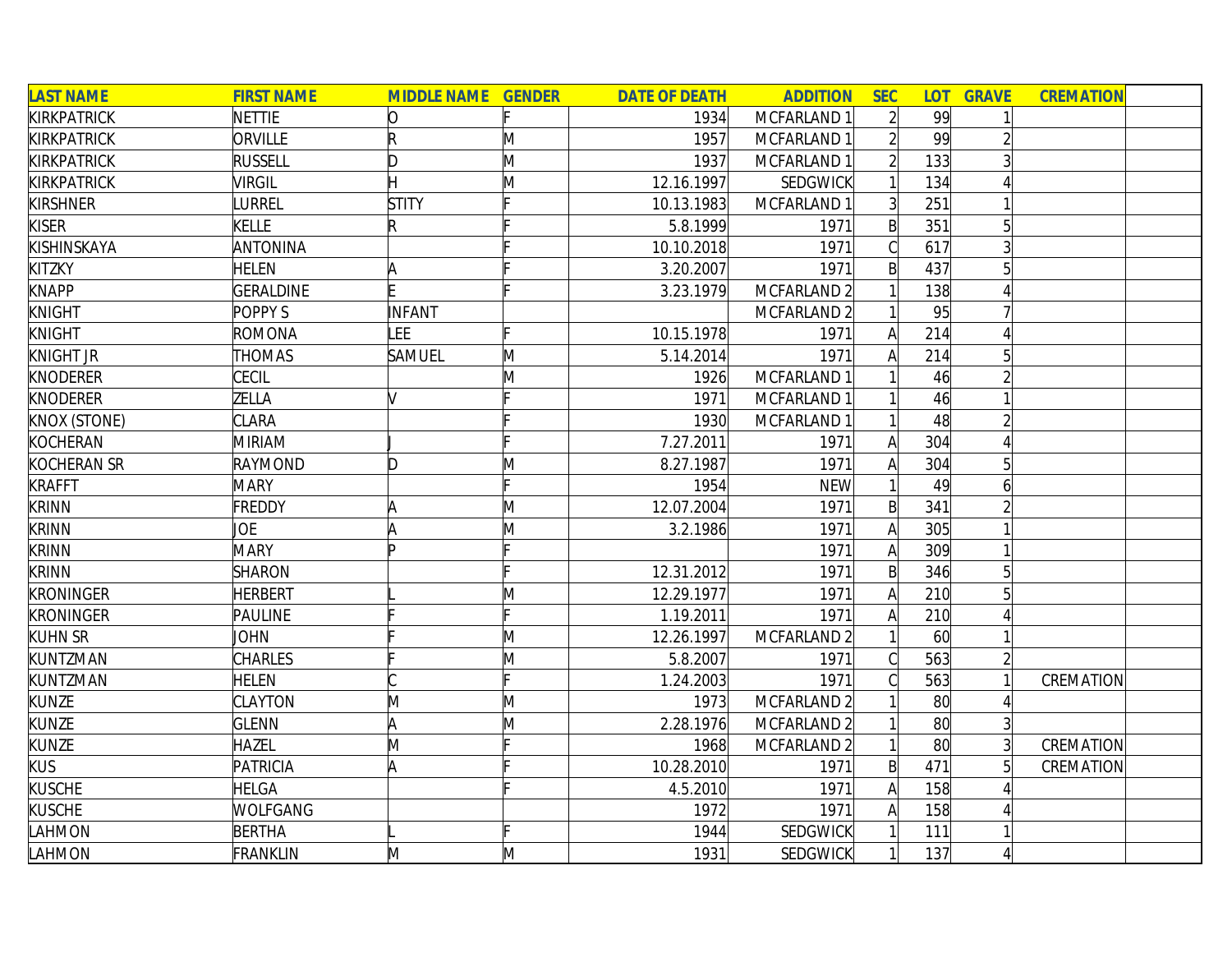| <b>LAST NAME</b> | <b>FIRST NAME</b> | <b>MIDDLE NAME GENDER</b> |   | <b>DATE OF DEATH</b> | <b>ADDITION</b> | <b>SEC</b>     |     | <b>LOT GRAVE</b> | <b>CREMATION</b> |
|------------------|-------------------|---------------------------|---|----------------------|-----------------|----------------|-----|------------------|------------------|
| LAHMON           | GEORGE            | W                         | M | 1923                 | <b>SEDGWICK</b> |                | 111 | 5 <sup>1</sup>   |                  |
| LAHMON           | <b>JAMES</b>      | M                         | M | 1930                 | SEDGWICK        |                | 111 |                  |                  |
| LAHMON           | KARL              | B                         | M | 10.14.1980           | SEDGWICK        |                | 137 |                  |                  |
| LAHMON           | LENA              |                           |   | 1960                 | SEDGWICK        |                | 111 | $\overline{3}$   |                  |
| LAHMON           | LENA              |                           |   | 1960                 | <b>SEDGWICK</b> |                | 137 | 3                |                  |
| LAHMON           | <b>SARAH</b>      |                           |   | 1934                 | <b>SEDGWICK</b> |                | 111 |                  |                  |
| LAHUT            | <b>RUSSELL</b>    |                           | M |                      | 1971            | $\mathsf{B}$   | 415 |                  |                  |
| LAKE             | <b>DONAL</b>      |                           | M | 1968                 | MCFARLAND 2     |                | 111 |                  |                  |
| LAKE             | <b>EDITH</b>      | M                         |   | 2.15.1993            | SEDGWICK        |                | 94  |                  |                  |
| LAKE             | <b>EDNA</b>       |                           |   | 9.4.1987             | MCFARLAND 2     |                | 111 |                  |                  |
| LAKE             | <b>FLORENCE</b>   | B                         |   | 1965                 | MCFARLAND 1     |                | 63  |                  | CREMATION        |
| LAKE             | <b>FRANK</b>      |                           | M | 1944                 | SEDGWICK        |                | 24  |                  |                  |
| LAKE             | <b>HARRY</b>      |                           | M | 2.21.1990            | SEDGWICK        |                | 13  |                  |                  |
| LAKE             | <b>HUBERT</b>     | JOHN                      | M | 3.9.1977             | SEDGWICK        |                | 94  |                  |                  |
| LAKE             | JAMES             | B                         | M | 1943                 | MCFARLAND 1     |                | 63  |                  |                  |
| LAKE             | JAMES             |                           | M | 3.17.2013            | SEDGWICK        |                | 13  |                  |                  |
| LAKE             | <b>JANET</b>      |                           |   | 1.12.1980            | SEDGWICK        |                | 13  |                  |                  |
| LAKE             | LEONORA           |                           |   | 1937                 | <b>SEDGWICK</b> |                | 24  |                  |                  |
| LAKE             | WILLIAM           | ß                         | Μ | 1908                 | <b>SEDGWICK</b> |                | 61  |                  |                  |
| LALLATHIN        | <b>VELMA</b>      |                           |   | 7.7.1985             | MCFARLAND 1     |                | 58  | 3                |                  |
| <b>LAMBERT</b>   | <b>DWIGHT</b>     | W                         | M | 1902                 | <b>NEW</b>      |                | 151 |                  |                  |
| LAMBERT          | <b>EMMA</b>       |                           |   | 1895                 | <b>NEW</b>      |                | 151 |                  |                  |
| LAMP             | FRANCES           | A                         |   | 6.15.1987            | MCFARLAND 2     |                | 15  | $\overline{3}$   |                  |
| LAMPMAN          | <b>JAMES</b>      |                           | M | 1888                 | <b>NEW</b>      |                | 96  | $\overline{6}$   | CREMATION        |
| LANDON           | <b>AMY</b>        | lS                        |   | 1928                 | <b>NEW</b>      | $\overline{2}$ | 111 |                  |                  |
| LANDON           | <b>CHARLES</b>    | B                         | M | 6.29.1998            | <b>NEW</b>      |                | 18  |                  | CREMATION        |
| LANDON           | <b>CHLOE</b>      |                           |   | 1917                 | <b>NEW</b>      |                | 18  |                  |                  |
| LANDON           | ERNID             |                           | M | 12.16.2012           | <b>NEW</b>      |                | 18  | 5                |                  |
| LANDON           | <b>JOHN</b>       | ID                        | M | 1919                 | <b>NEW</b>      |                | 18  |                  |                  |
| LANDON           | JOSEPH            | Þ                         | M | 1887                 | <b>NEW</b>      |                | 18  | $\frac{3}{3}$    |                  |
| LANDON           | Joseph            | B                         | Μ | 4.6.1979             | <b>NEW</b>      |                | 18  |                  | CREMATION        |
| LANDON           | <b>MARIE</b>      |                           |   | 2.1.1990             | <b>NEW</b>      |                | 18  |                  |                  |
| LANDON           | <b>MARY</b>       |                           |   | 3.23.2013            | <b>NEW</b>      |                | 18  |                  |                  |
| LANDON           | THOMAS            | Þ                         | M | 1926                 | MCFARLAND 1     |                | 102 |                  |                  |
| LANE             | <b>CECELIA</b>    |                           |   | 1931                 | <b>SEDGWICK</b> |                | 27  |                  |                  |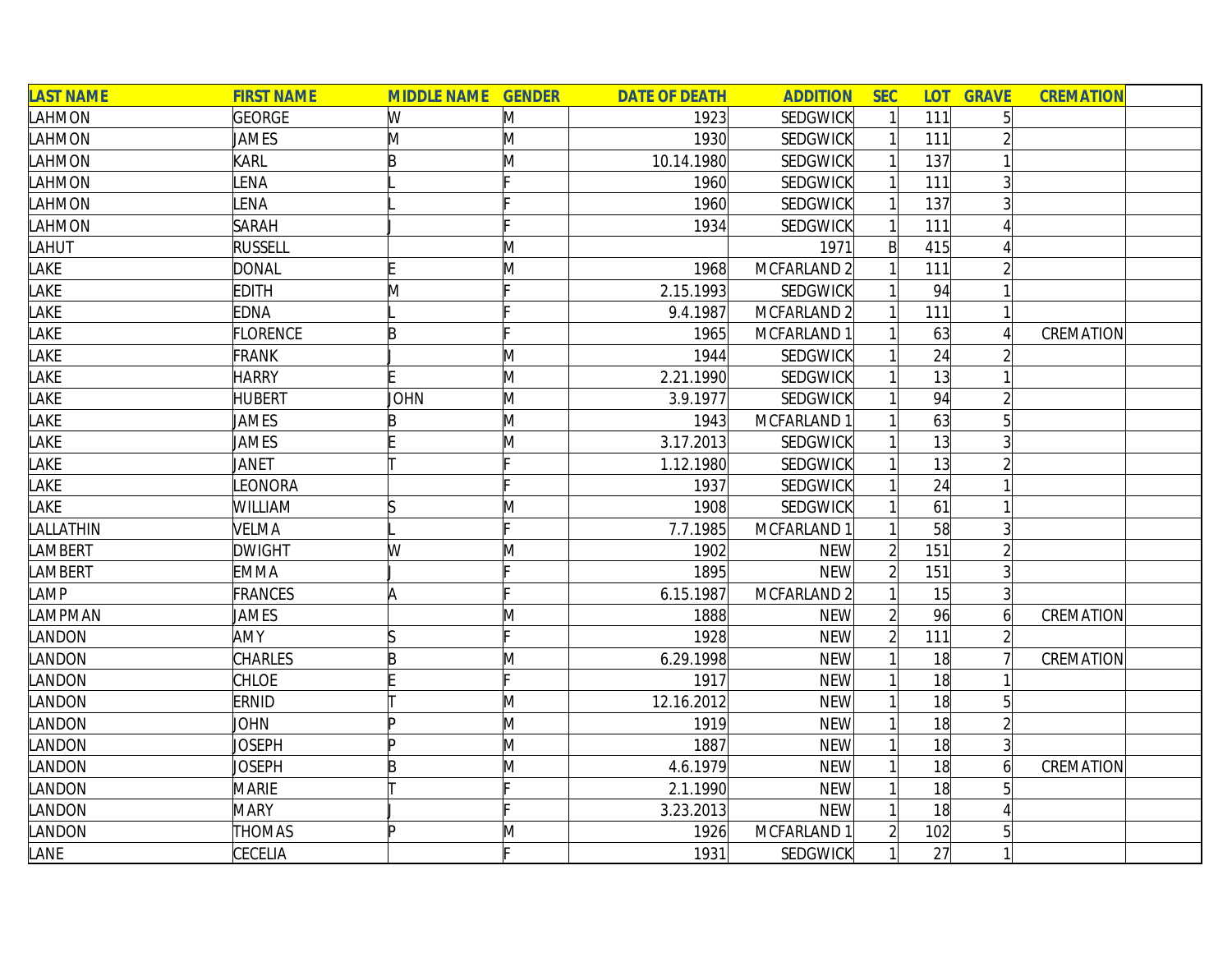| <b>LAST NAME</b> | <b>FIRST NAME</b> | <b>MIDDLE NAME GENDER</b> |    | <b>DATE OF DEATH</b> | <b>ADDITION</b>        | <b>SEC</b>     |                 | <b>LOT GRAVE</b> | <b>CREMATION</b> |
|------------------|-------------------|---------------------------|----|----------------------|------------------------|----------------|-----------------|------------------|------------------|
| LANE             | <b>JOHN</b>       |                           | Μ  | 3.16.1986            | MCFARLAND 2            |                | 110             |                  |                  |
| LANE             | NELLIE            | M                         |    | 4.4.1991             | MCFARLAND 2            |                | 110             |                  |                  |
| LANE             | RICHARD           | M                         | M  | 1936                 | SEDGWICK               |                | 27              |                  |                  |
| LANG             | CHARLES           |                           | M  | 11.7.2013            | MCFARLAND 1            | $\overline{3}$ | 213             |                  |                  |
| LARIMORE         | <b>MAREY</b>      |                           |    | 1910                 | <b>NEW</b>             |                | 95              | 5 <sup>1</sup>   |                  |
| LARIMORE         | ROBERT            | A                         | M  | 1910                 | <b>NEW</b>             | $\overline{2}$ | 95              | $\vert 6 \vert$  |                  |
| LAW              | <b>MARY</b>       | M                         |    | 4.20.1976            | <b>SEDGWICK</b>        |                | 124             |                  |                  |
| LAWLESS          | <b>GERTRUDE</b>   | N                         |    |                      | SEDGWICK               |                | 98              | 5                |                  |
| <b>LAWLESS</b>   | <b>HARRIET</b>    |                           |    | 1939                 | SEDGWICK               |                | 98              |                  |                  |
| LAWLESS          | <b>JACK</b>       |                           | Μ  | 12.26.1998           | SEDGWICK               |                | 98              |                  |                  |
| LAWLESS          | JOANN             |                           |    | 12.4.1996            | SEDGWICK               |                | 98              |                  |                  |
| LAYMON           | LESTER            | B                         | M  | 7.18.1995            | 1971                   | B              | 348             |                  |                  |
| LAYMON           | <b>MARY</b>       |                           |    | 9.12.1999            | 1971                   | $\mathsf{B}$   | 348             |                  |                  |
| <b>LAYTON SR</b> | <b>FREDERICK</b>  | DALE                      | M  | 9.7.2019             | 1971                   | А              | 265             |                  | CREMATION        |
| LAYTON           | JEWELL            | G                         |    | 11.09.2012           | 1971                   | A              | 296             |                  | CREMATION        |
| LAYTON           | <b>JOHN</b>       |                           | M  | 12.5.2010            | 1971                   |                | 273             |                  |                  |
| LAYTON           | <b>PERRY</b>      | R                         | M  | 1.5.2015             | 1971                   | $\mathsf{B}$   | 434             |                  |                  |
| LAYTON           | <b>WANDA</b>      | <b>MAE</b>                |    | 11.9.2019            | 1971                   | А              | 273             |                  |                  |
| <b>LECHLER</b>   | <b>DELLA</b>      | M                         |    | 1950                 | MCFARLAND 1            |                | 88              |                  |                  |
| <b>LECHLER</b>   | GEORGE            |                           | M  | 1943                 | MCFARLAND 1            |                | 88              |                  |                  |
| <b>LECHLER</b>   | RAYMOND           |                           |    | 1973                 | MCFARLAND 1            |                | 88              |                  |                  |
| <b>LEE</b>       | <b>BESSIE</b>     |                           |    |                      | <b>NEW</b>             |                | 157             | 5                |                  |
| <b>LEE</b>       | <b>BEVERLY</b>    | A                         |    | 1966                 | MCFARLAND 1            |                | 215             |                  |                  |
| <b>LEE</b>       | <b>ETHEL</b>      |                           |    | 10.13.1971           | MCFARLAND 2            |                | $\overline{6}$  |                  |                  |
| LEE              | IDA               |                           |    | 1895                 | <b>NEW</b>             |                | 54              | 5                |                  |
| <b>LEE</b>       | <b>JAMES</b>      |                           | M  | 1940                 | <b>NEW</b>             |                | 157             |                  |                  |
| <b>LEE</b>       | SAMUEL            |                           | M  | 1895                 | <b>NEW</b>             |                | 54              |                  |                  |
| LEE              | <b>THOMAS</b>     |                           | M  | 1914                 | <b>NEW</b>             |                | 54              |                  |                  |
| LEE              | <b>WILLIAM</b>    | Η                         | M  | 1969                 | MCFARLAND 2            |                | $\vert 6 \vert$ |                  |                  |
| LEFLER           | <b>MARY</b>       | <b>LEAH</b>               | Ŀ. | 1.1.1977             | MCFARLAND <sub>2</sub> |                | 52              |                  |                  |
| LEFLER JR        | <b>JOHN</b>       |                           | Μ  | 1969                 | MCFARLAND 2            |                | 52              |                  |                  |
| LEHMAN           | <b>CORY</b>       | A                         | M  | 7.2.1999             | 1971                   |                | 622             | 3                |                  |
| <b>LEMASTER</b>  | <b>FLORENCE</b>   | M                         |    | 1.2.1986             | 1971                   | A              | 175             |                  |                  |
| LEMASTER         | LOGAN             |                           | M  | 12.24.1975           | 1971                   | Α              | 175             |                  | CREMATION        |
| LENHART          | <b>NORMA</b>      | D.                        |    | 1951                 | MCFARLAND 1            | 3 <sup>1</sup> | 247             |                  |                  |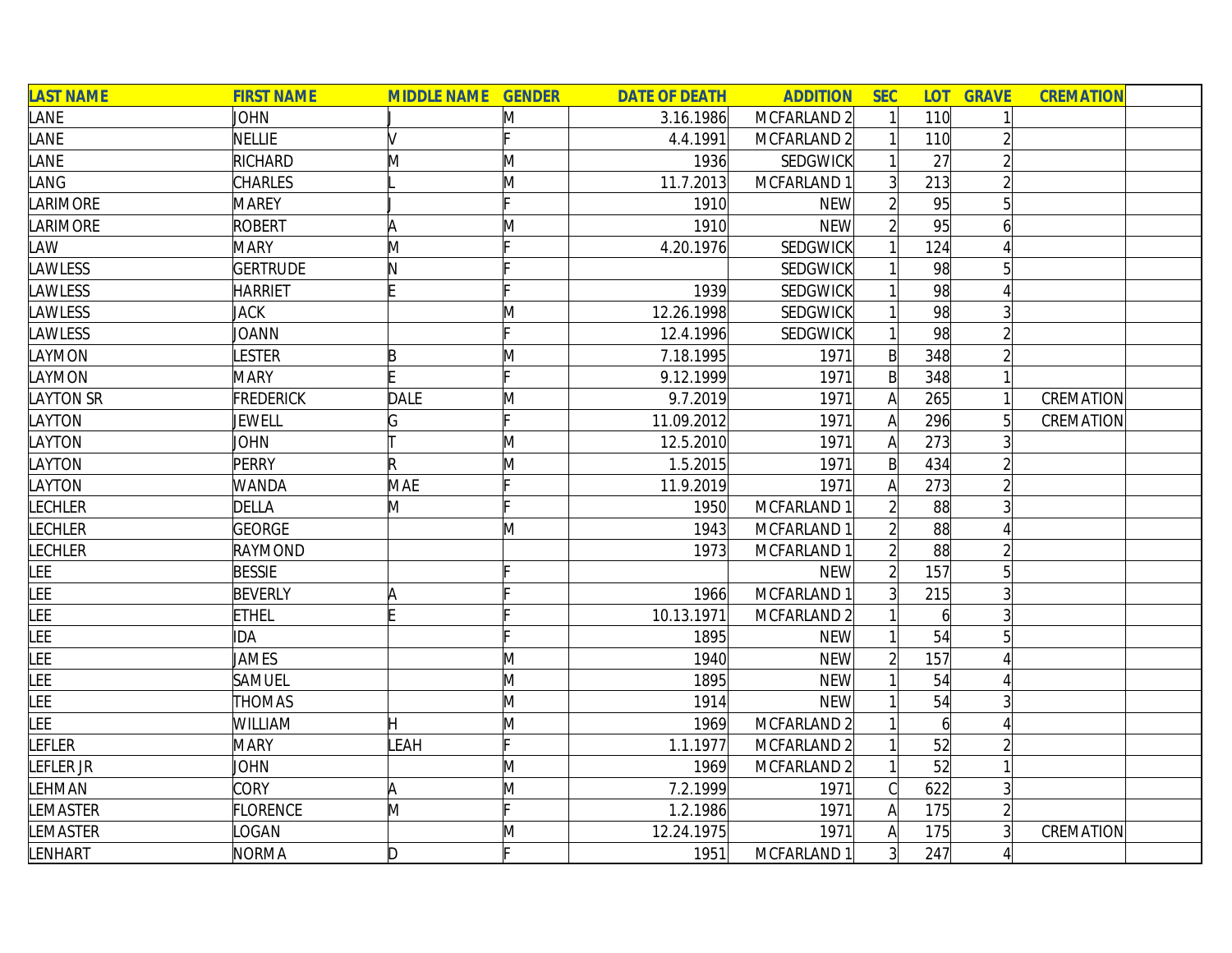| <b>LAST NAME</b>   | <b>FIRST NAME</b> | <b>MIDDLE NAME GENDER</b> |   | <b>DATE OF DEATH</b> | <b>ADDITION</b> | <b>SEC</b>     | <b>LOT</b> | <b>GRAVE</b>   | <b>CREMATION</b> |  |
|--------------------|-------------------|---------------------------|---|----------------------|-----------------|----------------|------------|----------------|------------------|--|
| LENHART            | <b>THOMAS</b>     | O                         | M | 5.1.2011             | MCFARLAND 1     | $\overline{3}$ | 247        | $\vert$        |                  |  |
| LENHART            | <b>WALTER</b>     | O                         | M | 1973                 | MCFARLAND 1     | $\overline{3}$ | 247        | 3              | CREMATION        |  |
| <b>LEPAGE</b>      | <b>STELLA</b>     | M                         |   |                      | MCFARLAND 1     |                | 119        |                | CREMATION        |  |
| LEWIS              | <b>ELLEN</b>      | <b>SUE</b>                |   | 12.13.2016           | 1971            | A              | 183        |                |                  |  |
| <b>LEWIS</b>       | <b>AURA</b>       |                           |   | 12.13.2016           | 1971            | A              | 183        |                |                  |  |
| <b>LEWIS</b>       | NATHAN            | SAMUEL                    | M | 8.25.2016            | MCFARLAND 1     | $\overline{2}$ | 222        | $\overline{2}$ |                  |  |
| <b>LIGHTNER</b>    | <b>FRANCIS</b>    | H                         |   | 1932                 | MCFARLAND 1     |                | 46         | 5 <sup>1</sup> |                  |  |
| <b>LIIMING</b>     | <b>MARY</b>       |                           |   | 2.11.2010            | 1971            |                | 569        |                |                  |  |
| <b>LIMING</b>      | CLARENCE          |                           | M | 2.25.1990            | 1971            |                | 303        |                |                  |  |
| <b>LIMING</b>      | <b>CLIFFORD</b>   |                           | M | 1951                 | MCFARLAND 1     | $\overline{3}$ | 202        |                |                  |  |
| <b>LIMING</b>      | <b>CLYDE</b>      |                           | M | 4.13.2006            | 1971            |                | 587        |                |                  |  |
| <b>LIMING</b>      | DARRELL           | D                         | M | 9.8.2004             | 1971            |                | 270        |                |                  |  |
| <b>LIMING</b>      | <b>DEBRA ANN</b>  | INFANT                    |   | 1972                 | MCFARLAND 2     |                | 126        | 9              |                  |  |
| <b>LIMING</b>      | JAMES             |                           | M | 7.4.2010             | 1971            |                | 569        | $\overline{2}$ |                  |  |
| <b>LIMING</b>      | JOE               |                           | M | 5.15.2001            | 1971            |                | 587        | $\overline{2}$ |                  |  |
| <b>LIMING</b>      | <b>NAOMI</b>      |                           |   | 2.21.1987            | 1971            | Al             | 303        | $\overline{2}$ | CREMATION        |  |
| <b>LIMING</b>      | <b>PAULINE</b>    |                           |   | 11.4.2007            | 1971            |                | 587        |                |                  |  |
| <b>LIMING FORD</b> | <b>MYRTLE</b>     | <b>MARIE</b>              |   | 11.30.2016           | 1971            |                | 569        |                |                  |  |
| <b>LINABERRY</b>   | <b>MARY</b>       |                           |   | 1919                 | <b>SEDGWICK</b> |                | 93         | $\overline{5}$ |                  |  |
| <b>LINCOLN</b>     | ROMONA            |                           |   | 1.5.2018             | MCFARLAND 1     |                | 239        |                |                  |  |
| <b>LINK</b>        | <b>KENNETH</b>    |                           | Μ | 4.1.2007             | 1971            | Α              | 202        |                |                  |  |
| <b>LINK</b>        | <b>MAXINE</b>     |                           |   | 4.20.1992            | 1971            | Α              | 202        |                |                  |  |
| <b>LITTLE</b>      | PAUL              |                           | M | 1970                 | <b>SEDGWICK</b> |                | 82         |                |                  |  |
| <b>LITTLE</b>      | <b>VEVA</b>       |                           |   | 1946                 | <b>SEDGWICK</b> |                | 82         |                |                  |  |
| <b>LIVINGSTON</b>  | <b>BESSIE</b>     | D                         |   | 1942                 | MCFARLAND 1     |                | 132        | $\overline{2}$ |                  |  |
| <b>LIVINGSTON</b>  | MAXWELL           | W                         | M | 4.28.1993            | 1971            | А              | 319        |                |                  |  |
| <b>LIVINGSTON</b>  | PAULINE           | M                         |   | 12.11.2004           | 1971            | A              | 319        |                |                  |  |
| LOAR               | CARL              |                           | M | 1966                 | MCFARLAND 1     |                | 60         |                |                  |  |
| LOAR               | CLARENCE          |                           | M | 8.11.1971            | MCFARLAND 1     |                | 16         |                |                  |  |
| LOAR               | CORA              | B                         |   | 1955                 | MCFARLAND 1     |                | 60         |                |                  |  |
| LOAR               | <b>EBER</b>       |                           | M | 1953                 | MCFARLAND 1     |                | 16         | $\overline{5}$ |                  |  |
| LOAR               | <b>ELMIRA</b>     |                           |   | 1931                 | <b>NEW</b>      |                | 98         |                |                  |  |
| LOAR               | <b>FRANCES</b>    | A                         |   | 6.10.2008            | MCFARLAND 1     |                | 60         |                |                  |  |
| LOAR               | FRED              |                           | M | 1902                 | <b>NEW</b>      |                | 98         |                |                  |  |
| LOAR               | G                 |                           |   |                      | MCFARLAND 1     |                | 16         | $\overline{2}$ |                  |  |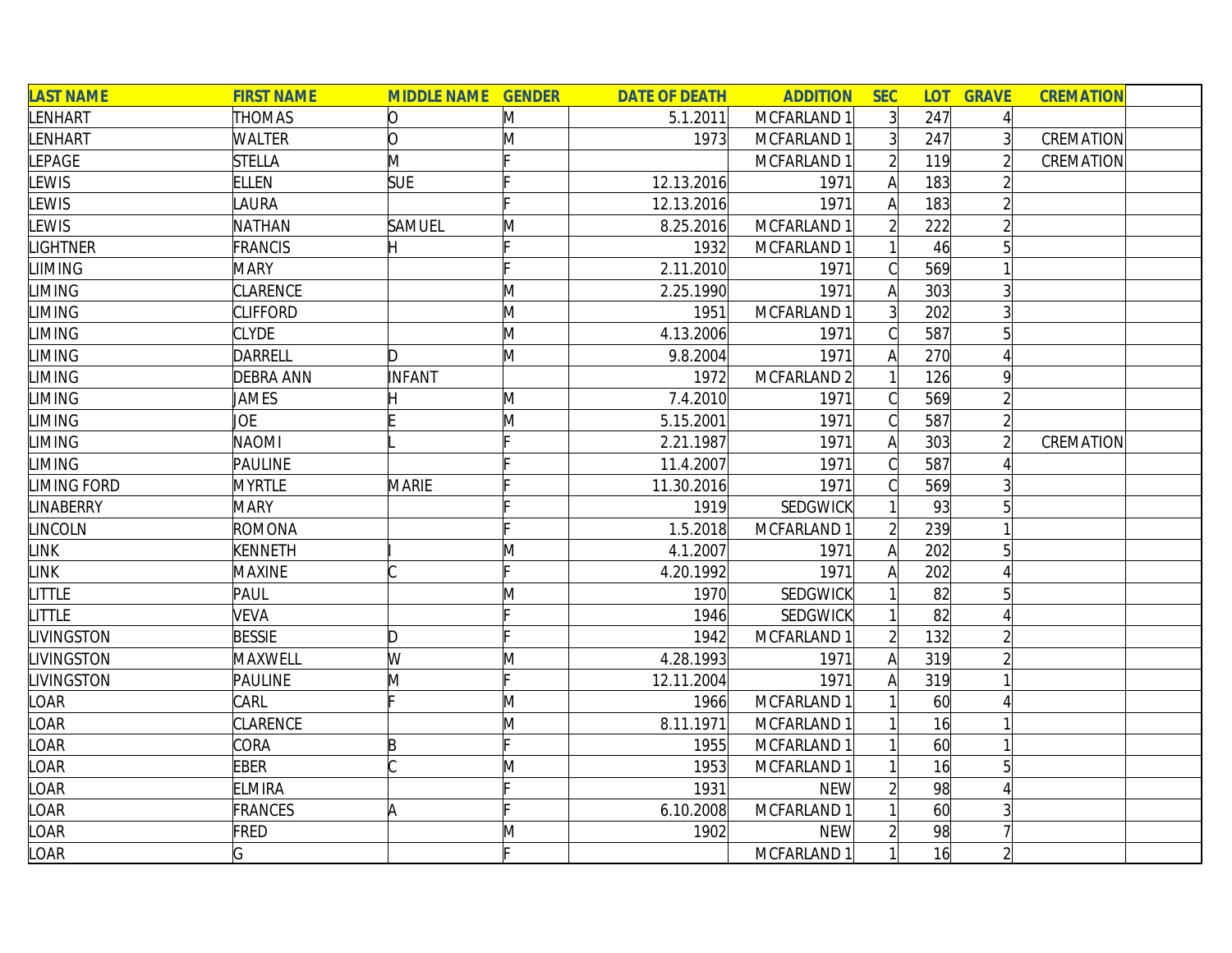| <b>LAST NAME</b> | <b>FIRST NAME</b> | <b>MIDDLE NAME GENDER</b> |              | <b>DATE OF DEATH</b> | <b>ADDITION</b> | <b>SEC</b>     | <b>LOT</b>      | <b>GRAVE</b>    | <b>CREMATION</b> |
|------------------|-------------------|---------------------------|--------------|----------------------|-----------------|----------------|-----------------|-----------------|------------------|
| LOAR             |                   |                           |              | 1936                 | <b>NEW</b>      | $\overline{2}$ | 98              |                 |                  |
| LOAR             | <b>HARRY</b>      |                           | M            | 1966                 | MCFARLAND 1     |                | 224             |                 |                  |
| LOAR             | JAMES             |                           | M            | 1915                 | <b>NEW</b>      |                | 98              |                 |                  |
| LOAR             | <b>JOHN</b>       | A                         | M            | 1923                 | MCFARLAND 1     |                | 12              |                 |                  |
| LOAR             | <b>MARTHA</b>     | MAY                       |              | 1937                 | MCFARLAND 1     |                | 16              | 3               |                  |
| LOAR             | <b>MARY</b>       |                           |              | 1926                 | <b>NEW</b>      |                | 98              | 6               |                  |
| LOAR             | <b>NELLIE</b>     |                           |              | 1931                 | MCFARLAND 1     |                | 12              |                 |                  |
| LOAR             | <b>NELLIE</b>     |                           |              | 1929                 | MCFARLAND 1     |                | 16              |                 |                  |
| LOAR             | WILLIAM           |                           | M            | 1962                 | MCFARLAND 1     |                | 60              |                 |                  |
| <b>LOGAN</b>     | RICHARD           | TULLY                     | M            | 5.29.2014            | 1971            | $\mathsf{B}$   | 345             | $5\overline{)}$ | CREMATION        |
| LONEY            | <b>AWRENCE</b>    |                           | M            | 2.12.2009            | 1971            |                | 591             |                 |                  |
| LONG             | WENDALL           | <b>THOMAS</b>             | M            | 6.30.2015            | 1971            | B              | 506             |                 |                  |
| <b>LONGSHORE</b> | <b>CLARENCE</b>   |                           | M            | 1967                 | MCFARLAND 1     |                | 43              |                 |                  |
| LONGSHORE        | <b>ELIZABETH</b>  |                           |              | 1949                 | MCFARLAND 1     |                | 43              |                 |                  |
| LONGSHORE        | <b>MINNIE</b>     |                           |              | 10.17.1991           | 1971            | B              | 353             |                 |                  |
| LONGWELL         | <b>ALBERT</b>     |                           | M            | 1939                 | SEDGWICK        |                | 166             |                 |                  |
| LONGWELL         | CHARLES           | A                         | M            | 1952                 | <b>SEDGWICK</b> |                | 166             |                 |                  |
| LONGWELL         | JOHN              | W                         | M            | 1912                 | <b>SEDGWICK</b> |                | 65              |                 |                  |
| LONGWELL         | <b>MEDORA</b>     |                           |              | 1920                 | <b>SEDGWICK</b> |                | 65              |                 | CREMATION        |
| LONGWELL         | <b>MINNIE</b>     | O                         |              | 1956                 | SEDGWICK        |                | 166             |                 |                  |
| LONGWELL         | <b>NANCY</b>      | R                         |              | 12.24.2018           | 1971            | $\mathsf{A}$   | 186             |                 |                  |
| LONGWELL SR      | CHARLES           |                           | M            | 2.8.1997             | 1971            | $\mathsf{A}$   | 186             |                 |                  |
| <b>LORD</b>      | ARNELL            | R                         | In.          | 5.23.2018            | 1971            | $\mathsf{B}$   | 500             |                 |                  |
| <b>LORD</b>      | JAMES             | ID.                       | M            | 5.9.2005             | 1971            | $\mathsf{B}$   | 500             |                 |                  |
| <b>LOREN</b>     | JEREMIAH          |                           | M            | 1886                 | <b>NEW</b>      | $\overline{2}$ | 99              |                 |                  |
| <b>LOREN</b>     | <b>CHARITY</b>    |                           |              | 1892                 | <b>NEW</b>      | $\overline{2}$ | 90 <sup>°</sup> |                 |                  |
| LOREN (MCMILLEN) | ANNABEL           |                           |              | 1937                 | <b>NEW</b>      |                | 19              |                 |                  |
| LOTT             | <b>DEWITT</b>     | G                         | $\mathsf{M}$ | 1920                 | SEDGWICK        |                | 138             |                 |                  |
| LOTT             | <b>HOMER</b>      |                           | $\mathsf{M}$ | 3.7.1977             | 1971            | A              | 178             |                 |                  |
| LOTT             | <b>MARY</b>       | <b>BELLE</b>              | Þ            | 2.28.1982            | 1971            | A              | 178             |                 |                  |
| LOTT             | <b>MARY</b>       |                           |              | 1921                 | SEDGWICK        |                | 138             |                 |                  |
| LOVE             | <b>CHARLES</b>    |                           | M            | 1957                 | MCFARLAND 2     |                | 22              |                 |                  |
| LOVE             | <b>DENNIS</b>     | B                         | M            | 3.20.1974            | <b>SEDGWICK</b> |                | 93              |                 |                  |
| LOVE             | <b>ELLEN</b>      |                           |              | 1934                 | SEDGWICK        |                | 93              |                 |                  |
| LOVE             | JAMES             |                           | M            | 1908                 | <b>SEDGWICK</b> |                | 93              |                 |                  |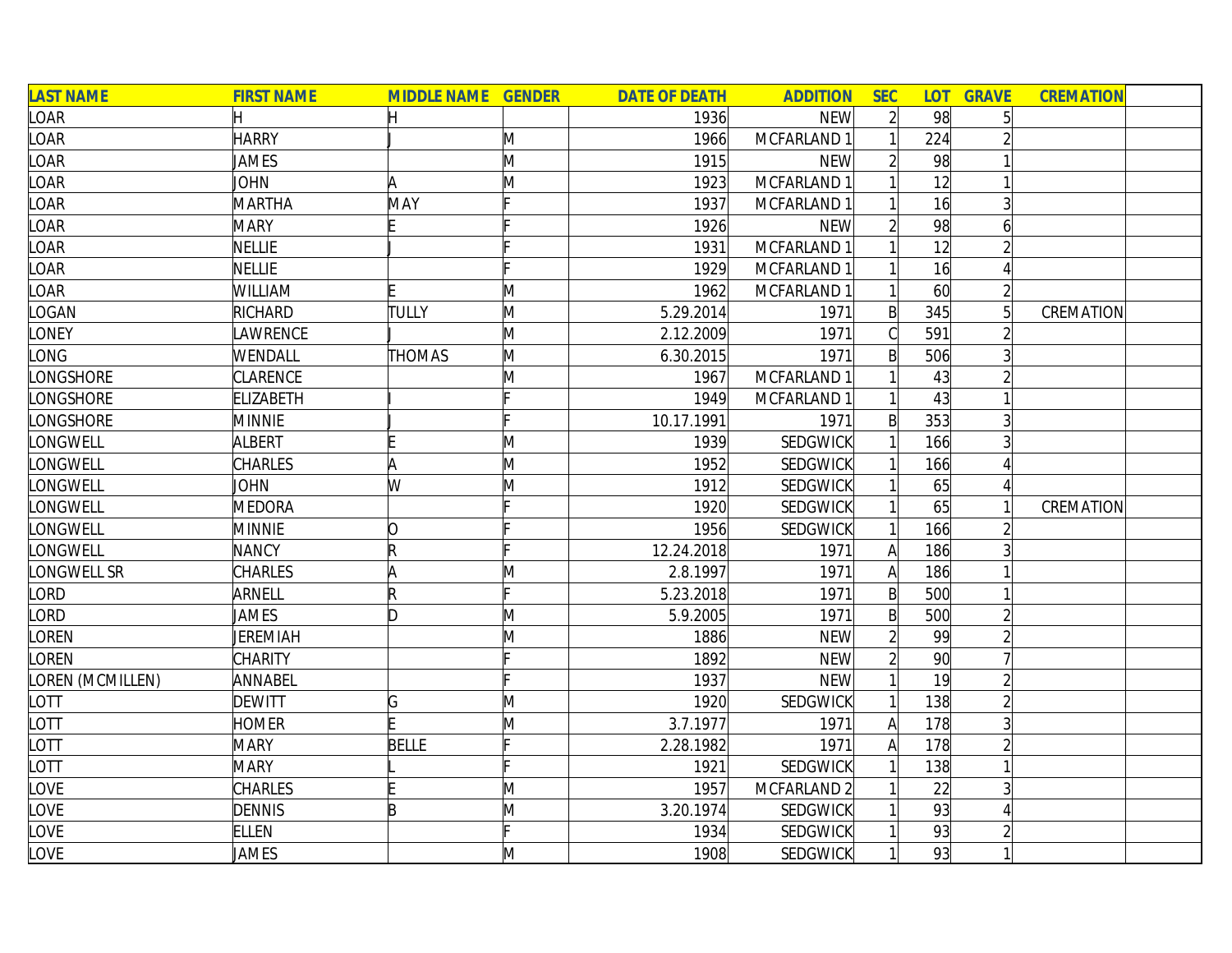| <b>LAST NAME</b> | <b>FIRST NAME</b> | <b>MIDDLE NAME GENDER</b> |   | <b>DATE OF DEATH</b> | <b>ADDITION</b> | <b>SEC</b>      | <b>LOT</b> | <b>GRAVE</b>   | <b>CREMATION</b> |  |
|------------------|-------------------|---------------------------|---|----------------------|-----------------|-----------------|------------|----------------|------------------|--|
| LOVE             | <b>JESSIE</b>     | M                         | M | 1958                 | MCFARLAND 2     |                 | 22         |                |                  |  |
| LOVE             | <b>LEE</b>        | MAE                       |   | 4.8.1975             | MCFARLAND 1     |                 | 228        |                |                  |  |
| LOVE             | <b>MYRTLE</b>     | M                         |   | 2.1.1986             | <b>SEDGWICK</b> |                 | 93         | 5              |                  |  |
| LOWE             | <b>TYLER</b>      |                           | M | 4.28.2002            | 1971            |                 | 611        |                |                  |  |
| <b>LUSBY</b>     | CLARA             | B                         |   | 6.19.1990            | MCFARLAND 2     |                 | 53         |                |                  |  |
| <b>LUSBY</b>     | JAMES             |                           | M | 1965                 | MCFARLAND 2     |                 | 125        |                |                  |  |
| <b>LUSBY</b>     | JAMES             | A                         | M | 9.21.1982            | MCFARLAND 2     |                 | 53         | $\overline{2}$ |                  |  |
| <b>LUSBY</b>     | MONICA            |                           |   | 1961                 | MCFARLAND 2     |                 | 125        |                |                  |  |
| LUST             | <b>DORIS</b>      |                           |   | 2.26.1977            | <b>SEDGWICK</b> |                 | 51         |                |                  |  |
| <b>LUST</b>      | <b>MOLLY</b>      | JEAN                      |   | 10.5.2018            | 1971            | D               | 657        |                |                  |  |
| LUTHI            | PEARL             |                           |   | 8.6.2001             | 1971            | $\mathsf{B}$    | 523        |                |                  |  |
| <b>LUTHI</b>     | <b>SHAWN</b>      | W                         | M | 2.16.2009            | 1971            | $\mathsf{B}$    | 523        |                |                  |  |
| LUTZ             | <b>BARRY</b>      | W                         | M | 9.8.2010             | 1971            | $\mathsf{B}$    | 508        |                |                  |  |
| <b>LUYSTER</b>   | <b>HARRY</b>      | 0                         | M | 1969                 | MCFARLAND 2     |                 | 82         |                |                  |  |
| LUYSTER          | <b>RETA</b>       |                           |   | 11.2.1987            | MCFARLAND 2     |                 | 82         |                |                  |  |
| LYNCH            | <b>JAMES</b>      | W                         | M | 1924                 | MCFARLAND 1     |                 | 15         | 5 <sup>1</sup> |                  |  |
| <b>LYTHE</b>     | <b>ELVIRA</b>     |                           |   | 1957                 | MCFARLAND 2     |                 |            |                |                  |  |
| LYTLE            | <b>NANCY</b>      |                           |   | 1932                 | MCFARLAND 1     |                 | 175        |                |                  |  |
| <b>MACBLANE</b>  | <b>ALICE</b>      |                           |   | 8.25.2008            | MCFARLAND 2     |                 | 79         |                |                  |  |
| <b>MACBLANE</b>  | <b>JESSE</b>      | A                         | M | 10.29.2003           | MCFARLAND 2     |                 | 79         |                |                  |  |
| <b>MACKLEY</b>   | KENNETH           | W                         | M | 12.25.2013           | 1971            | Α               | 215        |                |                  |  |
| <b>MACKLEY</b>   | KENNETH           | B                         | M | 7.19.1980            | MCFARLAND 2     |                 | 83         |                |                  |  |
| <b>MACKLEY</b>   | <b>ROSA</b>       | M                         |   | 1969                 | MCFARLAND 2     |                 | 83         |                |                  |  |
| <b>MAIN</b>      | ANDREW            |                           | M | 1949                 | MCFARLAND 1     | $\overline{3}$  | 203        |                |                  |  |
| <b>MAIN</b>      | CHARLES           |                           | M | 12.31.2002           | MCFARLAND 1     | $\overline{3}$  | 203        | 3              |                  |  |
| <b>MAIN</b>      | <b>EDITH</b>      |                           |   | 1946                 | MCFARLAND 1     | $\vert 3 \vert$ | 203        |                |                  |  |
| <b>MAIN</b>      | <b>ETTA</b>       |                           |   | 6.15.1997            | 1971            | A               | 267        |                |                  |  |
| <b>MAIN</b>      | <b>GEORGE</b>     |                           | Μ | 11.12.1986           | 1971            | A               | 267        |                |                  |  |
| <b>MAIN</b>      | <b>MARY</b>       |                           |   | 12.3.2002            | MCFARLAND 1     | 3               | 203        |                |                  |  |
| MALLERNEE        | <b>ORENA</b>      |                           |   | 4.10.1979            | MCFARLAND 2     |                 | 52         | $\mathsf{3}$   |                  |  |
| MALLERNEE        | WILLIAM           | R                         | M | 1969                 | MCFARLAND 2     |                 | 52         |                |                  |  |
| <b>MANLEY</b>    | OLA               |                           |   | 12.7.1988            | 1971            | $\mathsf{A}$    | 296        |                |                  |  |
| <b>MANN</b>      | <b>CATHRYN</b>    |                           |   | 5.4.2017             | 1971            | $\mathsf{D}$    | 737        |                |                  |  |
| <b>MANN</b>      | <b>GAYNELL</b>    | $\mathsf R$               |   | 3.19.1980            | MCFARLAND 1     |                 | 189-A      |                |                  |  |
| <b>MANN</b>      | <b>HARRISON</b>   | lo                        | M | 1971                 | MCFARLAND 1     |                 | 189-A      |                |                  |  |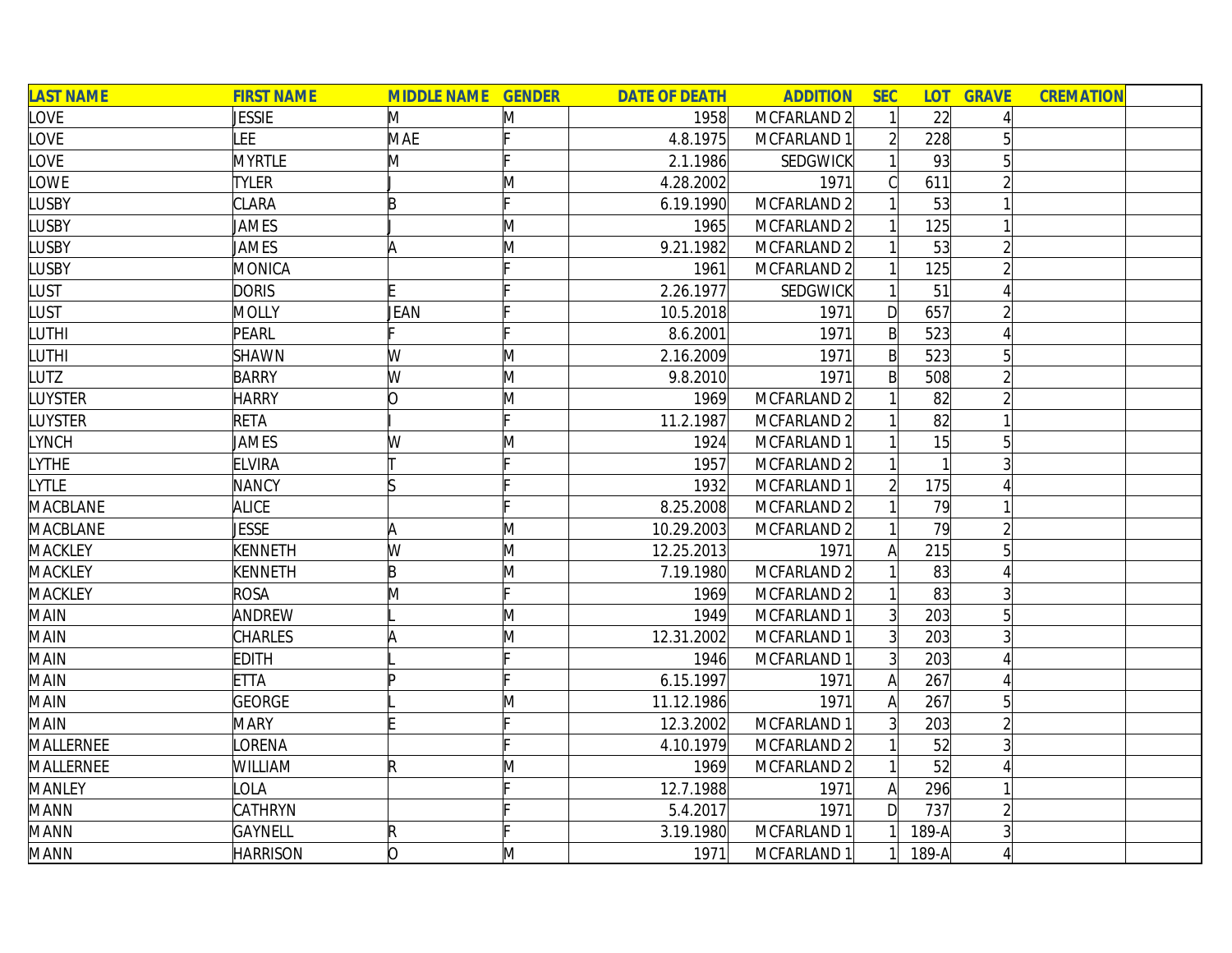| <b>LAST NAME</b> | <b>FIRST NAME</b> | <b>MIDDLE NAME GENDER</b> |              | <b>DATE OF DEATH</b> | <b>ADDITION</b> | <b>SEC</b>     |     | <b>LOT GRAVE</b> | <b>CREMATION</b> |  |
|------------------|-------------------|---------------------------|--------------|----------------------|-----------------|----------------|-----|------------------|------------------|--|
| <b>MANN</b>      | <b>OLEN</b>       |                           | M            | 12.16.2014           | 1971            | $\mathsf{D}$   | 718 |                  |                  |  |
| <b>MANNEN</b>    | <b>JOHN</b>       |                           | M            |                      | SEDGWICK        |                | 27  |                  |                  |  |
| <b>MANNEN</b>    | <b>MARY</b>       |                           |              |                      | <b>SEDGWICK</b> |                | 27  |                  |                  |  |
| <b>MANNING</b>   | <b>KYLE</b>       | R                         | M            | 4.22.2007            | 1971            |                | 613 |                  |                  |  |
| <b>MANNS</b>     | <b>JESSIE</b>     | W                         | Ic           | 4.22.2017            | 1971            | D              | 718 |                  |                  |  |
| <b>MANTON JR</b> | CLARENCE          | H                         | $\mathsf{M}$ | 1929                 | <b>NEW</b>      |                | 107 |                  |                  |  |
| <b>MANTOR</b>    | <b>GOLDIE</b>     |                           |              | 1923                 | <b>NEW</b>      | $\overline{2}$ | 118 | 5                |                  |  |
| <b>MANTOR</b>    | <b>HARRY</b>      | W                         | M            | 1952                 | <b>NEW</b>      |                | 17  |                  |                  |  |
| <b>MANTOR</b>    | <b>MELVIN</b>     |                           | $\mathsf{M}$ | 11.21.2010           | 1971            | $\mathsf{B}$   | 442 |                  |                  |  |
| <b>MANTOR</b>    | <b>MYRTLE</b>     |                           |              | 1965                 | <b>NEW</b>      |                | 17  |                  |                  |  |
| <b>MANTOR</b>    | <b>RUTH</b>       |                           |              | 2.24.1989            | <b>NEW</b>      | $\overline{2}$ | 107 | 6                |                  |  |
| <b>MARCOM</b>    | <b>FRANK</b>      |                           | M            |                      | 1971            | $\mathsf{B}$   | 402 |                  |                  |  |
| <b>MARCUM</b>    | <b>LINDA</b>      | M                         |              | 4.5.2009             | 1971            | $\mathsf{B}$   | 373 |                  |                  |  |
| <b>MARKLEY</b>   | <b>DONALD</b>     | <b>RICHARD</b>            | M            | 9.11.1990            | 1971            |                | 250 |                  |                  |  |
| <b>MARKLEY</b>   | JAY               | <b>REED</b>               | M            | 9.28.1992            | 1971            |                | 250 |                  |                  |  |
| <b>MARRIOTT</b>  | <b>EVALYN</b>     | M                         |              | 1927                 | MCFARLAND 1     |                | 68  |                  |                  |  |
| <b>MARRIOTT</b>  | <b>WILBUR</b>     | M                         | M            | 1963                 | MCFARLAND 1     |                | 68  |                  |                  |  |
| <b>MARSH</b>     | Μ                 | B                         |              | 1973                 | MCFARLAND 2     |                | 27  |                  |                  |  |
| <b>MARSH</b>     | <b>NEILLIE</b>    |                           |              | 1972                 | MCFARLAND 2     |                | 27  |                  |                  |  |
| <b>MARTIN</b>    | <b>BEATRICE</b>   |                           |              | 11.8.2007            | <b>SEDGWICK</b> |                | 51  |                  |                  |  |
| <b>MARTIN</b>    | <b>EDNA</b>       |                           |              | 9.12.1995            | 1971            | $\mathsf{B}$   | 437 |                  |                  |  |
| <b>MARTIN</b>    | <b>EZRA</b>       |                           | M            | 5.18.1994            | MCFARLAND 1     |                | 235 |                  |                  |  |
| <b>MARTIN</b>    | <b>GEORGE</b>     |                           | M            | 7.2.1991             | <b>SEDGWICK</b> |                | 51  |                  |                  |  |
| <b>MARTIN</b>    | <b>INEZ</b>       | M                         | Ŀ.           | 4.12.1984            | MCFARLAND 1     |                | 235 |                  |                  |  |
| <b>MARTIN</b>    | <b>RANDY</b>      |                           | M            | 1.8.2011             | 1971            | $\mathsf{B}$   | 436 |                  |                  |  |
| <b>MARTIN</b>    | WILLIAM           | R                         | M            | 8.26.1979            | MCFARLAND 1     |                | 242 | $5\overline{)}$  |                  |  |
| <b>MASELLI</b>   | <b>RALPH</b>      | A                         | M            | 9.19.1999            | 1971            | $\mathsf{B}$   | 384 |                  |                  |  |
| <b>MATLACK</b>   | CLARENCE          | M                         | M            | 1923                 | MCFARLAND 1     |                | 31  | 5                |                  |  |
| <b>MATLACK</b>   | <b>GEORGE</b>     | W                         | M            | 1953                 | MCFARLAND 1     |                | 31  |                  |                  |  |
| <b>MATLACK</b>   | <b>VIRGIL</b>     | ID                        | M            | 1933                 | MCFARLAND 1     |                | 31  |                  |                  |  |
| <b>MATNEY</b>    | <b>BILLY</b>      | B                         | M            | 6.9.2003             | 1971            |                | 567 | 5                |                  |  |
| <b>MATTHEWS</b>  | ANGELINE          |                           |              | 1928                 | <b>SEDGWICK</b> |                | 126 |                  |                  |  |
| <b>MATTHEWS</b>  | BENJAMIN          |                           | M            | 198                  | <b>SEDGWICK</b> |                | 126 |                  |                  |  |
| <b>MATTHEWS</b>  | <b>CHARLES</b>    |                           | M            | 1952                 | SEDGWICK        |                | 140 |                  |                  |  |
| <b>MATTHEWS</b>  | CORAL             |                           |              | 1915                 | SEDGWICK        |                | 140 | 5                |                  |  |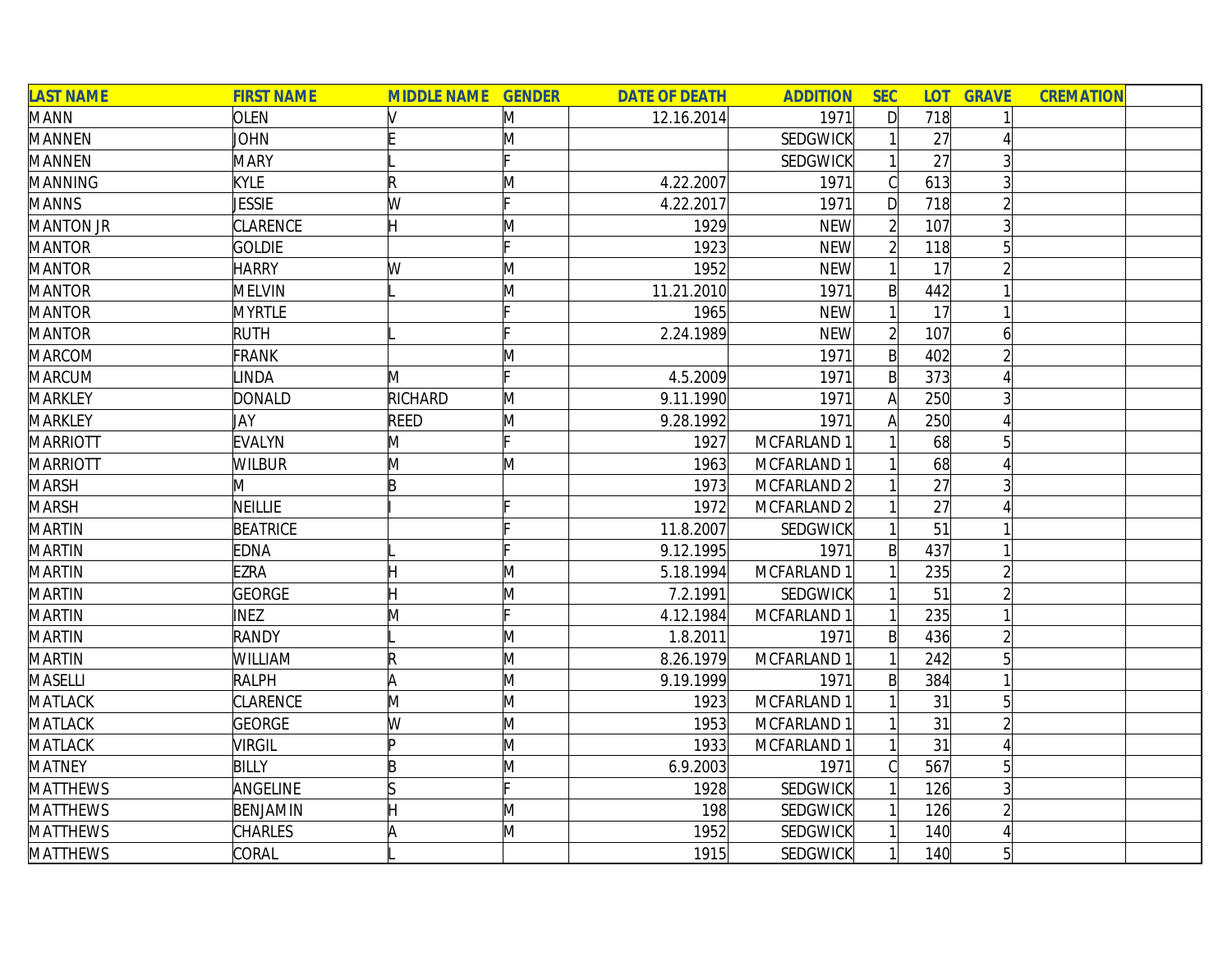| <b>LAST NAME</b>  | <b>FIRST NAME</b> | <b>MIDDLE NAME GENDER</b> |   | <b>DATE OF DEATH</b> | <b>ADDITION</b> | <b>SEC</b>     | <b>LOT</b> | <b>GRAVE</b> | <b>CREMATION</b> |  |
|-------------------|-------------------|---------------------------|---|----------------------|-----------------|----------------|------------|--------------|------------------|--|
| <b>MATTHEWS</b>   | <b>DANA</b>       | E                         |   | 7.8.1999             | MCFARLAND 2     |                | 144        |              |                  |  |
| <b>MATTHEWS</b>   | <b>DOROTHY</b>    |                           |   |                      | SEDGWICK        |                | 23         |              |                  |  |
| <b>MATTHEWS</b>   | <b>EDWARD</b>     |                           | M | 12.8.1994            | <b>SEDGWICK</b> |                | 125        |              |                  |  |
| <b>MATTHEWS</b>   | <b>ELLA</b>       |                           |   | 1926                 | <b>SEDGWICK</b> |                | 125        |              |                  |  |
| <b>MATTHEWS</b>   | <b>FLORENCE</b>   |                           |   | 2.6.1975             | SEDGWICK        |                | 23         |              |                  |  |
| <b>MATTHEWS</b>   | <b>FLOYD</b>      |                           | M | 7.19.1987            | MCFARLAND 2     |                | 144        |              |                  |  |
| <b>MATTHEWS</b>   | <b>GEORGE</b>     | W                         | M | 1924                 | <b>SEDGWICK</b> |                | 126        |              |                  |  |
| <b>MATTHEWS</b>   | <b>GRACE</b>      | A                         |   | 1963                 | SEDGWICK        |                | 140        |              |                  |  |
| <b>MATTHEWS</b>   | <b>LOIS</b>       |                           |   | 1909                 | <b>SEDGWICK</b> |                | 126        | 5            |                  |  |
| <b>MATTHEWS</b>   | MERRIL            | ALLAN                     | M | 7.10.1990            | SEDGWICK        |                | 140        |              |                  |  |
| <b>MATTHEWS</b>   | <b>MOTT</b>       |                           |   | 1938                 | SEDGWICK        |                | 126        |              |                  |  |
| <b>MATTHEWS</b>   | <b>OLIVE</b>      |                           |   | 1964                 | <b>SEDGWICK</b> |                | 125        |              |                  |  |
| <b>MATTHEWS</b>   | <b>WEBB</b>       |                           | M | 1951                 | <b>SEDGWICK</b> |                | 125        |              |                  |  |
| <b>MATTHEWS</b>   |                   | INFANT                    |   |                      | SEDGWICK        |                | 23         |              |                  |  |
| <b>MATTHEWS</b>   |                   | INFANT                    |   | 1914                 | <b>SEDGWICK</b> |                | 125        |              |                  |  |
| <b>MATTINGLY</b>  | SUSANNAH          |                           |   |                      | <b>SEDGWICK</b> |                | 124        |              |                  |  |
| <b>MAY</b>        | <b>RICKY</b>      |                           | M | 6.15.1998            | 1971            |                | 629        |              |                  |  |
| <b>MAYHEW</b>     | LESTER "PARK"     | Þ                         | M | 7.2.2010             | MCFARLAND 1     | 3              | 205        |              |                  |  |
| <b>MAYHEW</b>     | <b>STEVEN</b>     | <b>INFANT</b>             |   | 12.31.1951           | MCFARLAND 2     |                | 94         |              |                  |  |
| <b>MAYHORN</b>    | FRED              |                           | M | 2.7.1979             | MCFARLAND 1     |                | 237        | 3            |                  |  |
| <b>MCALLISTER</b> | <b>MARY</b>       |                           |   | 1894                 | <b>NEW</b>      |                | 28         |              |                  |  |
| <b>MCALLISTER</b> | <b>ROBERT</b>     |                           | M | 1862                 | <b>NEW</b>      |                | 28         |              |                  |  |
| MCCAULEY          | MADELYN           | Þ                         |   | 11.17.2003           | 1971            | $\mathsf{B}$   | 475        |              |                  |  |
| <b>MCCAY</b>      | <b>BURT</b>       |                           | Μ | 1941                 | <b>SEDGWICK</b> |                | 101        |              |                  |  |
| <b>MCCAY</b>      | GEORGE            | ۱A                        | M | 1935                 | <b>SEDGWICK</b> |                | 101        |              |                  |  |
| <b>MCCAY</b>      | THERON            |                           | M | 1956                 | <b>SEDGWICK</b> |                | 101        |              |                  |  |
| <b>MCCLOSKEY</b>  | <b>DANIEL</b>     |                           | M | 6.30.2019            | MCFARLAND 2     |                | 123        |              |                  |  |
| <b>MCCOMB</b>     | JOSEPHINE         | Ŋ                         |   | 1971                 | MCFARLAND 2     |                | 86         |              |                  |  |
| <b>MCCORMICK</b>  | <b>DALE</b>       |                           | Μ | 1955                 | MCFARLAND 1     |                | 142        |              |                  |  |
| <b>MCCORMICK</b>  | <b>ESTHER</b>     |                           |   | 5.14.2002            | MCFARLAND 1     | $\mathfrak{D}$ | 142        |              |                  |  |
| <b>MCCREARY</b>   | FREDA             |                           |   | 1934                 | <b>NEW</b>      | $\overline{2}$ | 95         |              |                  |  |
| <b>MCCREARY</b>   | POLLY             | A                         |   | 1900                 | <b>NEW</b>      | $\overline{2}$ | 118        |              | CREMATION        |  |
| <b>MCCREARY</b>   | <b>THOMAS</b>     |                           | Μ | 1904                 | <b>NEW</b>      | $\overline{2}$ | 118        |              |                  |  |
| <b>MCDANIELS</b>  | <b>MARY</b>       |                           |   | 4.2.2010             | 1971            | $\mathsf{B}$   | 397        |              |                  |  |
| <b>MCDONALD</b>   | <b>AMY BETH</b>   | INFANT                    |   | 1.1.1968             | MCFARLAND 2     |                | 126        |              |                  |  |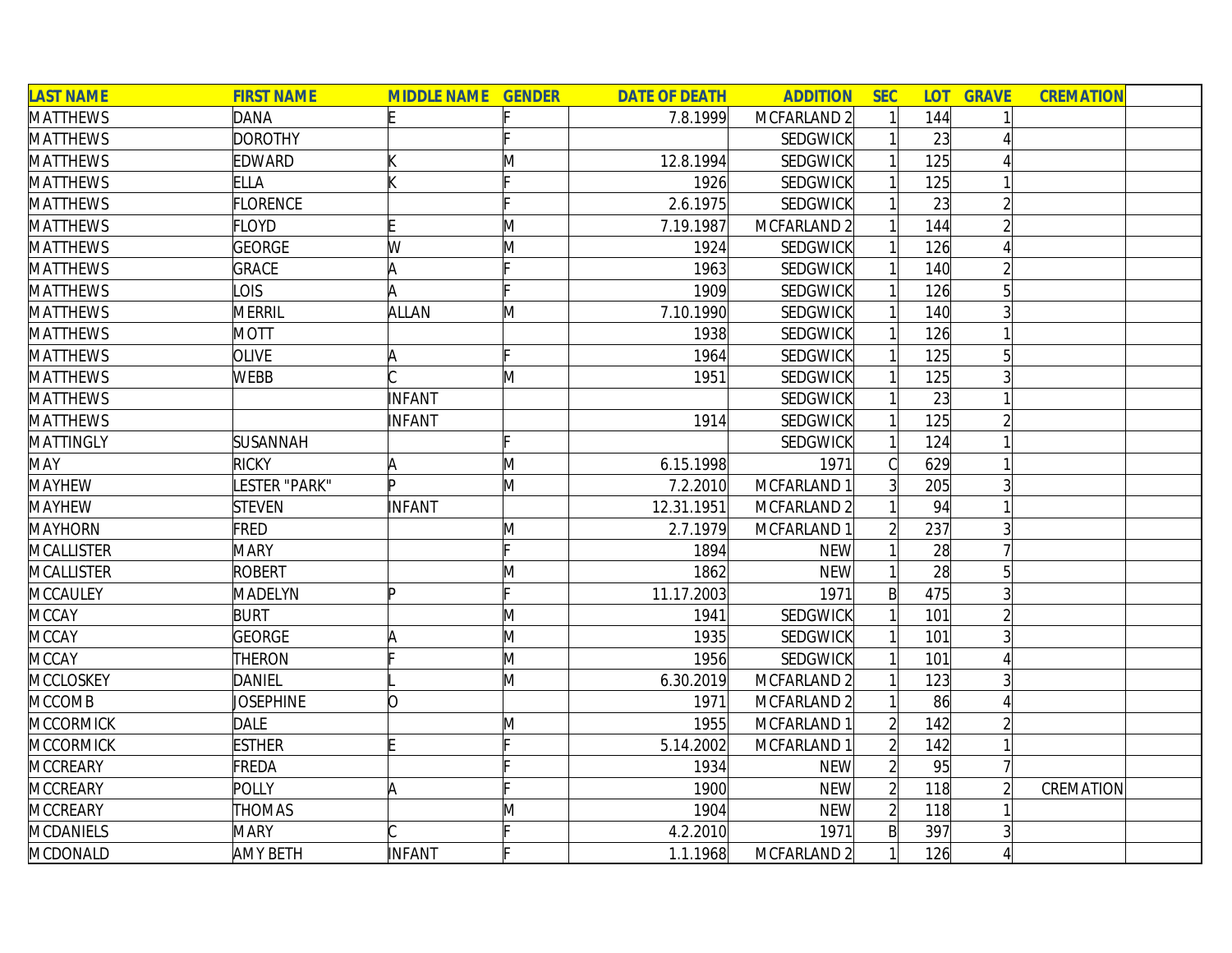| <b>LAST NAME</b>   | <b>FIRST NAME</b> | <b>MIDDLE NAME GENDER</b> |   | <b>DATE OF DEATH</b> | <b>ADDITION</b> | <b>SEC</b>   |                 | <b>LOT GRAVE</b> | <b>CREMATION</b> |  |
|--------------------|-------------------|---------------------------|---|----------------------|-----------------|--------------|-----------------|------------------|------------------|--|
| MCDONALD           | <b>MARY</b>       |                           |   | 8.30.1991            | 1971            |              | 204             | 5                |                  |  |
| <b>MCDONALD</b>    | OVERTON           |                           | M | 1.10.1982            | 1971            | $\mathsf{A}$ | 173             |                  |                  |  |
| <b>MCELWEE</b>     | <b>MARY</b>       |                           |   | 5.21.2005            | 1971            |              | 633             |                  |                  |  |
| <b>MCFARLAND</b>   | ABBIE             |                           |   | 1973                 | <b>SEDGWICK</b> |              | 36              | 5                |                  |  |
| <b>MCFARLAND</b>   | <b>BOBBIE</b>     |                           | M |                      | <b>NEW</b>      |              | 21              |                  |                  |  |
| <b>MCFARLAND</b>   | <b>DELLA</b>      |                           |   | 1883                 | <b>NEW</b>      |              | 21              | 3                |                  |  |
| <b>MCFARLAND</b>   | <b>JOHN</b>       | ΙA                        | M | 1909                 | <b>NEW</b>      |              | 21              | $\overline{2}$   |                  |  |
| <b>MCFARLAND</b>   | MIRANDA           |                           |   | 1892                 | <b>NEW</b>      |              | 21              |                  |                  |  |
| <b>MCFARLAND</b>   | REBECCA           |                           |   | 1923                 | <b>SEDGWICK</b> |              | 36              | $\overline{2}$   |                  |  |
| <b>MCFARLAND</b>   | <b>ROYAL</b>      | B                         | M | 1968                 | <b>SEDGWICK</b> |              | 36              |                  |                  |  |
| <b>MCFARLAND</b>   | <b>RUBY</b>       |                           |   | 1939                 | <b>SEDGWICK</b> |              | 36              |                  |                  |  |
| MCFARLAND          | <b>SAMUEL</b>     | B                         | M | 1913                 | <b>SEDGWICK</b> |              | 36              |                  |                  |  |
| <b>MCGEE</b>       | <b>ALMA</b>       |                           |   | 12.10.2000           | MCFARLAND 1     |              | 240             |                  |                  |  |
| <b>MCGEE</b>       | <b>CHARLES</b>    | W                         | M | 3.18.1968            | MCFARLAND 1     |              | 240             | 5                |                  |  |
| <b>MCGEE</b>       | GORDON            |                           | M | 1917                 | <b>NEW</b>      |              | 15              | $\overline{2}$   |                  |  |
| <b>MCGEE</b>       | <b>JAMES</b>      | M                         | M | 3.21.1993            | MCFARLAND 1     |              | 240             | $\overline{3}$   |                  |  |
| MCGLAUGHLIN        | <b>MARY</b>       | MARGARET                  |   | 12.31.2015           | MCFARLAND 2     |              | 63              |                  | CREMATION        |  |
| <b>MCGLAUGHLIN</b> | <b>RALPH</b>      |                           | M |                      | MCFARLAND 2     |              | 63              |                  |                  |  |
| <b>MCGLOTHLIN</b>  | <b>FLOYD</b>      |                           | M |                      | MCFARLAND 2     |              | 71              |                  |                  |  |
| <b>MCGLOTHLIN</b>  | <b>MARY</b>       | N                         | c | 8.23.1978            | MCFARLAND 2     |              | 71              |                  |                  |  |
| <b>MCGOWEN</b>     | RAYMOND           | M                         | M | 7.28.1985            | 1971            | A            | 256             |                  |                  |  |
| <b>MCGOWEN</b>     | <b>WILMA</b>      |                           |   | 1.5.2016             | 1971            | A            | 256             |                  |                  |  |
| <b>MCGRAW</b>      | CHARLES           | LEE                       | M | 10.9.1978            | 1971            | A            | 183             | $5\overline{)}$  |                  |  |
| <b>MCGRAW</b>      | <b>ELLEN</b>      | W                         | F | 4.3.1982             | 1971            | A            | 183             |                  |                  |  |
| <b>MCGRAW</b>      | <b>JOHN</b>       |                           | M | 12.20.1989           | 1971            |              | 183             |                  |                  |  |
| <b>MCKENZIE</b>    | <b>BESSIE</b>     |                           | c | 2.5.1985             | MCFARLAND 2     |              | 102             |                  |                  |  |
| <b>MCKENZIE</b>    | <b>BONNIE L</b>   | INFANT                    |   | 1953                 | MCFARLAND 1     | 3            | 190             |                  |                  |  |
| <b>MCKENZIE</b>    | CRATE             | Η                         | M | 1964                 | MCFARLAND 2     |              | 102             |                  |                  |  |
| MCKENZIE           | <b>DANNY</b>      | W                         | M | 4.8.2014             | 1971            | $\mathsf{B}$ | 378             | $5\overline{)}$  |                  |  |
| <b>MCKENZIE</b>    | <b>DOLPHA</b>     |                           | M | 1971                 | MCFARLAND 2     |              | 127             |                  |                  |  |
| <b>MCKENZIE</b>    | <b>ILENE</b>      |                           |   | 3.18.2001            | 1971            | C            | 585             | $5\overline{)}$  |                  |  |
| <b>MCKENZIE</b>    | JAMES             |                           | M | 12.16.2005           | 1971            | C            | 585             |                  |                  |  |
| <b>MCKENZIE</b>    | <b>ROBIN LYNN</b> | INFANT                    |   | 1973                 | MCFARLAND 1     | 3            | 190             |                  |                  |  |
| <b>MCKIBBEN</b>    | <b>HOLLY</b>      |                           | M | 12.19.1982           | MCFARLAND 2     |              | 10 <sup>1</sup> | $\vert 4 \vert$  |                  |  |
| <b>MCKIBBEN</b>    | <b>ORNA</b>       |                           |   | 2.27.2015            | 1971            | A            | 193             | $\left 4\right $ | CREMATION        |  |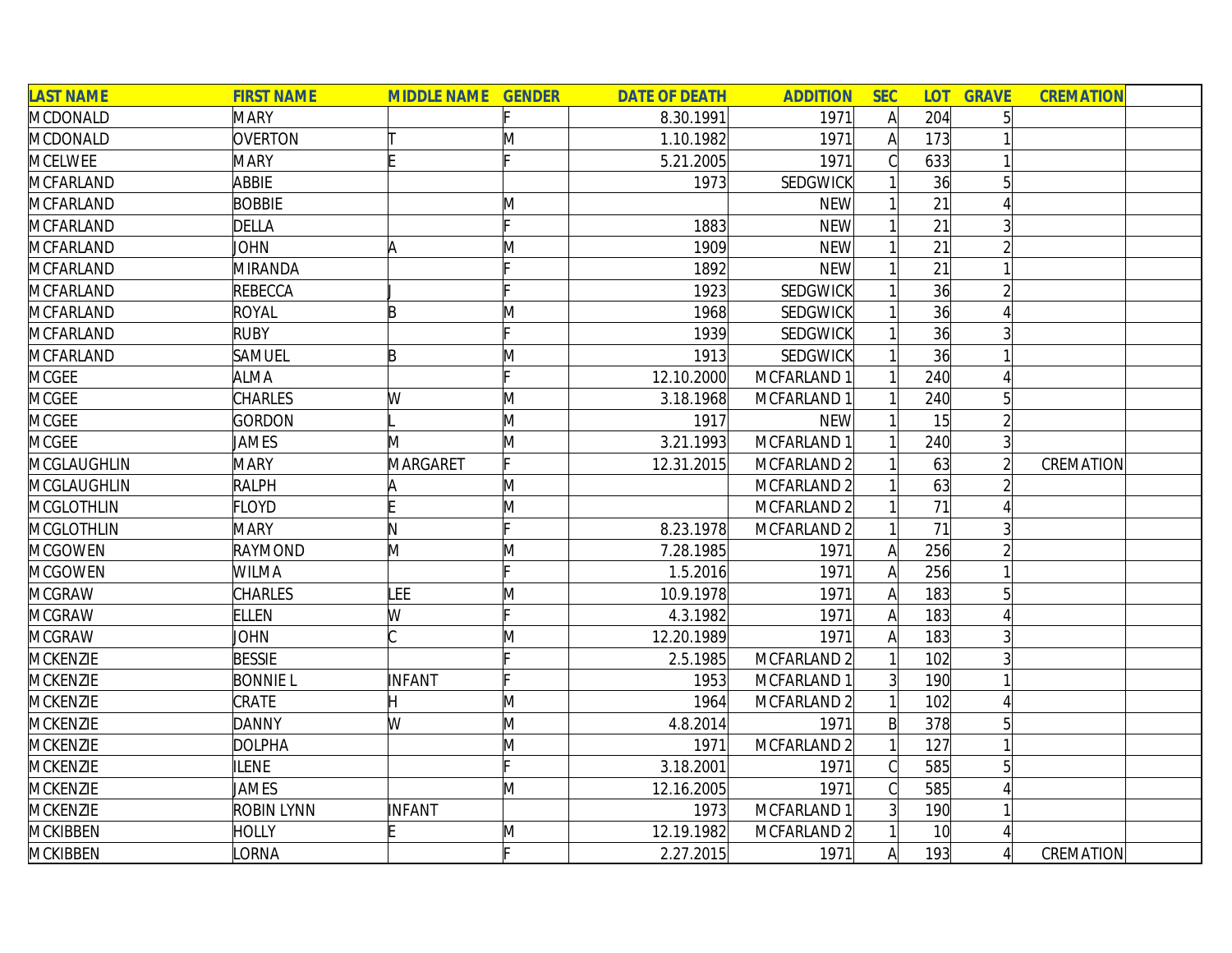| <b>LAST NAME</b> | <b>FIRST NAME</b> | <b>MIDDLE NAME GENDER</b> |   | <b>DATE OF DEATH</b> | <b>ADDITION</b> | <b>SEC</b>     | <b>LOT</b>      | <b>GRAVE</b>    | <b>CREMATION</b> |
|------------------|-------------------|---------------------------|---|----------------------|-----------------|----------------|-----------------|-----------------|------------------|
| <b>MCKIBBEN</b>  | <b>ROSIE</b>      | $R$ H                     |   | 1962                 | MCFARLAND 2     |                | 10 <sup>l</sup> | $\overline{3}$  |                  |
| <b>MCKIBBEN</b>  | <b>VERNON</b>     | F                         | M | 11.6.2012            | 1971            | A              | 193             |                 | CREMATION        |
| <b>MCKINLEY</b>  | <b>KENNETH</b>    |                           | M | 10.4.2018            | MCFARLAND 2     |                | 103             |                 |                  |
| <b>MCMILLAN</b>  | <b>BARBARA</b>    |                           |   | 12.14.2003           | MCFARLAND 1     |                | 166             |                 |                  |
| <b>MCMILLAN</b>  | <b>MAPEL</b>      | D                         |   | 2.7.1978             | MCFARLAND 2     |                | 50              |                 |                  |
| <b>MCMILLAN</b>  | RICHARD           |                           | M | 4.3.1996             | MCFARLAND 1     | $\overline{2}$ | 166             |                 |                  |
| <b>MCMILLEN</b>  | A                 |                           | M | 1865                 | <b>NEW</b>      |                | 19              | $5\overline{a}$ |                  |
| <b>MCMILLEN</b>  | <b>ALICE</b>      | B                         |   | 1896                 | <b>NEW</b>      |                | 19              | 8               |                  |
| <b>MCMILLEN</b>  | <b>HAROLD</b>     |                           | Μ | 9.8.1982             | MCFARLAND 2     |                | 50              |                 |                  |
| <b>MCMILLEN</b>  | JANE              | M                         |   | 1903                 | <b>NEW</b>      |                | 19              |                 |                  |
| <b>MCMILLEN</b>  | <b>JOHN</b>       | W                         | M | 1891                 | <b>NEW</b>      |                | 19              |                 | CREMATION        |
| <b>MCMILLEN</b>  | <b>MINNIE</b>     |                           |   | 1884                 | <b>NEW</b>      |                | 19              | 6               | CREMATION        |
| <b>MCNABB</b>    | <b>EARL</b>       |                           | M | 1973                 | MCFARLAND 2     |                | 132             |                 |                  |
| <b>MCNICHOLS</b> | <b>EDWIN</b>      |                           | M | 4.22.2000            | 1971            | D              | 697             |                 |                  |
| <b>MCPEEK</b>    | <b>MARY</b>       |                           |   | 1959                 | MCFARLAND 2     |                | 125             |                 |                  |
| <b>MCPHERSON</b> | <b>HELEN</b>      | M                         |   | 5.28.2015            | 1971            | $\mathsf{B}$   | 529             |                 |                  |
| <b>MCPHERSON</b> | OREN              | W                         | M | 3.13.1998            | 1971            | $\mathsf{B}$   | 529             |                 |                  |
| <b>MCVEY</b>     | <b>EDNA</b>       | G                         |   | 1947                 | MCFARLAND 1     |                | 3               |                 |                  |
| <b>MCVEY</b>     | <b>FLAVIUS</b>    | Þ                         | M | 1935                 | MCFARLAND 1     |                | $\overline{3}$  |                 |                  |
| <b>MCVEY</b>     | FRED              |                           | M | 1961                 | MCFARLAND 1     |                | $\overline{3}$  | 5               |                  |
| <b>MCVEY</b>     | <b>HAZEL</b>      |                           |   | 1956                 | MCFARLAND 1     |                | 3               |                 |                  |
| <b>MCVEY</b>     | SAMANTHA          |                           |   | 1937                 | MCFARLAND 1     |                | 3 <sup>1</sup>  |                 |                  |
| <b>MEAD</b>      | AMAZIAH           |                           | M | 1893                 | <b>NEW</b>      |                | 120             |                 |                  |
| <b>MEAD</b>      | <b>BAILY</b>      |                           | M | 1939                 | <b>SEDGWICK</b> |                | 108             |                 |                  |
| <b>MEAD</b>      | <b>EVALYN</b>     |                           |   | 1949                 | SEDGWICK        |                | 108             |                 |                  |
| <b>MEAD</b>      | <b>SARAH</b>      |                           |   | 1907                 | <b>NEW</b>      |                | 120             |                 |                  |
| <b>MEADE</b>     | CARLOS            | M                         | M | 1971                 | MCFARLAND 2     |                | 146             |                 |                  |
| <b>MEADE</b>     | <b>DONALD</b>     | RAY                       | M | 1.22.1979            | MCFARLAND 2     |                | 146             |                 |                  |
| <b>MEADE</b>     | <b>HELEN</b>      |                           |   | 3.31.1990            | 1971            | A              | 308             |                 |                  |
| <b>MEADE</b>     | <b>MYRTLE</b>     |                           |   | 8.7.2002             | MCFARLAND 2     |                | 146             |                 |                  |
| <b>MEADE SR</b>  | JAMES             | ΙA                        | M | 8.30.1991            | 1971            | A              | 308             |                 |                  |
| <b>MEEKER</b>    | <b>ALBERT</b>     | b                         | M | 1955                 | MCFARLAND 2     |                | $\overline{3}$  |                 |                  |
| <b>MEEKER</b>    | <b>DOROTHY</b>    | M                         |   | 3.17.1993            | MCFARLAND 2     |                | 3               |                 |                  |
| <b>MEEKER</b>    | JUANITA           |                           |   | 10.11.2002           | 1971            | A              | 320             |                 |                  |
| <b>MEEKER</b>    | <b>RALPH</b>      |                           | M | 9.6.1984             | 1971            | $\mathsf{A}$   | 320             | $\overline{2}$  | CREMATION        |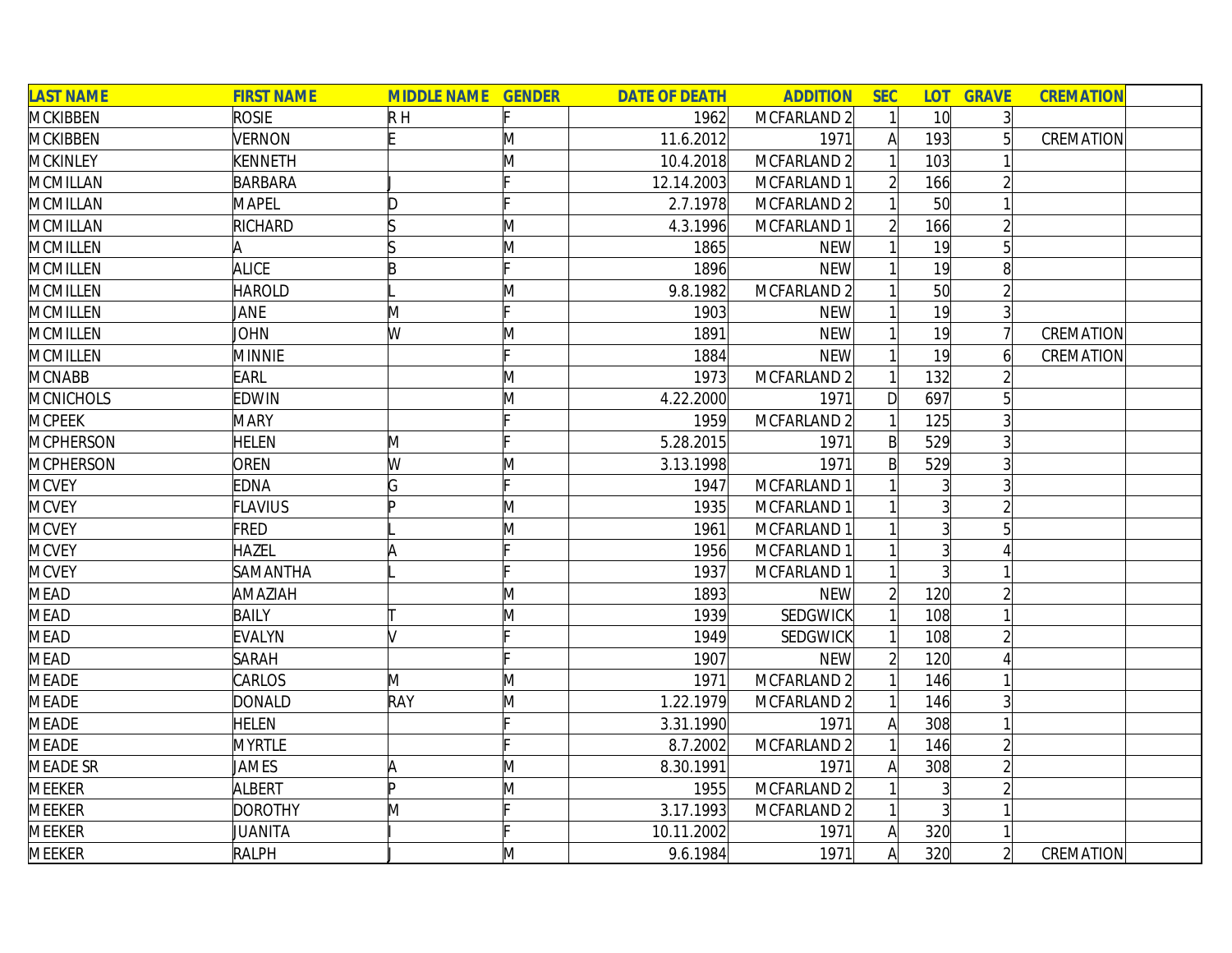| <b>LAST NAME</b> | <b>FIRST NAME</b>  | <b>MIDDLE NAME GENDER</b> |    | <b>DATE OF DEATH</b> | <b>ADDITION</b> | <b>SEC</b>     |                | <b>LOT GRAVE</b> | <b>CREMATION</b> |
|------------------|--------------------|---------------------------|----|----------------------|-----------------|----------------|----------------|------------------|------------------|
| <b>MEEKER</b>    | <b>STEPHEN</b>     |                           | M  | 1885                 | <b>NEW</b>      |                | 174            |                  | CREMATION        |
| <b>MELTON</b>    | <b>MARIA</b>       | B                         |    |                      | MCFARLAND 2     |                | $\overline{9}$ |                  |                  |
| <b>MERDEATH</b>  | CATHY              | JEAN                      |    | 11.22.2012           | 1971            |                | 628            |                  |                  |
| <b>MEREDITH</b>  | OIS                |                           |    | 10.3.2014            | 1971            | $\mathsf{A}$   | 159            |                  |                  |
| <b>MEREDITH</b>  | <b>ROBERT</b>      | <b>ALLEN</b>              | M  | 7.4.2017             | 1971            | A              | 159            |                  |                  |
| <b>MERRYMAN</b>  | <b>THOMAS</b>      | M                         | M  | 6.17.2012            | 1971            | $\mathsf{B}$   | 439            |                  |                  |
| <b>MESSMORE</b>  | <b>ALMA</b>        |                           |    | 1923                 | MCFARLAND 1     |                | 13             |                  |                  |
| <b>MESSMORE</b>  | JUDSON             | H                         | M  | 1961                 | MCFARLAND 1     |                | 13             |                  |                  |
| <b>MESSMORE</b>  | KATE               |                           |    | 7.20.2013            | 1971            | A              | 180            |                  |                  |
| <b>MESSMORE</b>  | <b>NINA</b>        |                           |    | 1963                 | MCFARLAND 1     |                | 13             |                  |                  |
| <b>MESSMORE</b>  | WILLIAM            |                           | M  | 2.6.1981             | 1971            | A              | 180            |                  | CREMATION        |
| <b>METZGER</b>   | <b>AUDLEY</b>      |                           |    | 1947                 | MCFARLAND 1     |                | 25             |                  |                  |
| <b>METZGER</b>   | <b>CLINTON</b>     | N                         | M  | 1933                 | MCFARLAND 1     |                | 93             |                  |                  |
| <b>METZGER</b>   | <b>EDNA</b>        | JANE                      |    | 9.27.2018            | MCFARLAND 1     |                | 222            |                  |                  |
| <b>METZGER</b>   | <b>ETHEL</b>       | M                         |    | 12.28.1981           | MCFARLAND 1     |                | 25             |                  |                  |
| <b>METZGER</b>   | <b>HELEN</b>       | lO.                       |    | 3.10.2012            | MCFARLAND 1     |                | 214            |                  |                  |
| <b>METZGER</b>   | IDA                | M                         |    | 1948                 | MCFARLAND 1     |                | 93             |                  |                  |
| <b>METZGER</b>   | JAMES <sub>L</sub> | INFANT                    | M  | 1951                 | MCFARLAND 1     |                | 214            |                  |                  |
| <b>METZGER</b>   | RAYMOND            | D                         | M  | 3.11.2012            | MCFARLAND 1     | $\overline{2}$ | 222            |                  |                  |
| <b>METZGER</b>   | RAYMOND            |                           | M  | 1.19.2006            | MCFARLAND 1     | $\overline{2}$ | 222            |                  |                  |
| METZGER II       | <b>AUDLEY</b>      |                           | M  | 4.5.1998             | <b>NEW</b>      | $\overline{2}$ | 129            |                  |                  |
| <b>MEYER</b>     | <b>BARBARA</b>     |                           | Ŀ. | 8.24.2004            | 1971            | $\mathsf{A}$   | 213            |                  |                  |
| <b>MIELKE</b>    | JOHN               |                           | M  | 1936                 | MCFARLAND 1     |                | 132            | 5                |                  |
| <b>MIELKE</b>    | <b>ROSE</b>        |                           |    | 1953                 | MCFARLAND 1     |                | 132            |                  |                  |
| <b>MIESSE</b>    | <b>EVERETTE</b>    |                           | M  | 10.20.1977           | MCFARLAND 1     |                | 79             |                  |                  |
| <b>MIESSE</b>    | <b>GLADYS</b>      |                           |    | 3.15.1982            | MCFARLAND 1     |                | 79             |                  |                  |
| <b>MILES</b>     | <b>ALTHA</b>       | M                         |    | 1898                 | <b>NEW</b>      |                | 153            |                  |                  |
| <b>MILES</b>     | JAMES              | ΙA                        |    | 1963                 | <b>NEW</b>      | $\overline{2}$ | 153            | 5                |                  |
| <b>MILES</b>     | PERFECT            |                           | M  | 1966                 | <b>NEW</b>      |                | 153            | 6                |                  |
| <b>MILES</b>     | PERFECT            |                           | M  |                      | <b>SEDGWICK</b> |                | 153            | 5                |                  |
| <b>MILES</b>     | <b>STEPHEN</b>     |                           | M  | 1922                 | <b>NEW</b>      | $\overline{2}$ | 153            |                  |                  |
| <b>MILLER</b>    | ADA                |                           |    | 1956                 | <b>NEW</b>      |                | 50             | 3                |                  |
| <b>MILLER</b>    | ANDREW             |                           |    |                      | <b>SEDGWICK</b> |                | 47             |                  |                  |
| <b>MILLER</b>    | <b>BESSIE</b>      | M                         |    | 1910                 | SEDGWICK        |                | 20             |                  |                  |
| <b>MILLER</b>    | <b>CLIFTON</b>     |                           | M  |                      | MCFARLAND 1     |                | $191-A$        |                  |                  |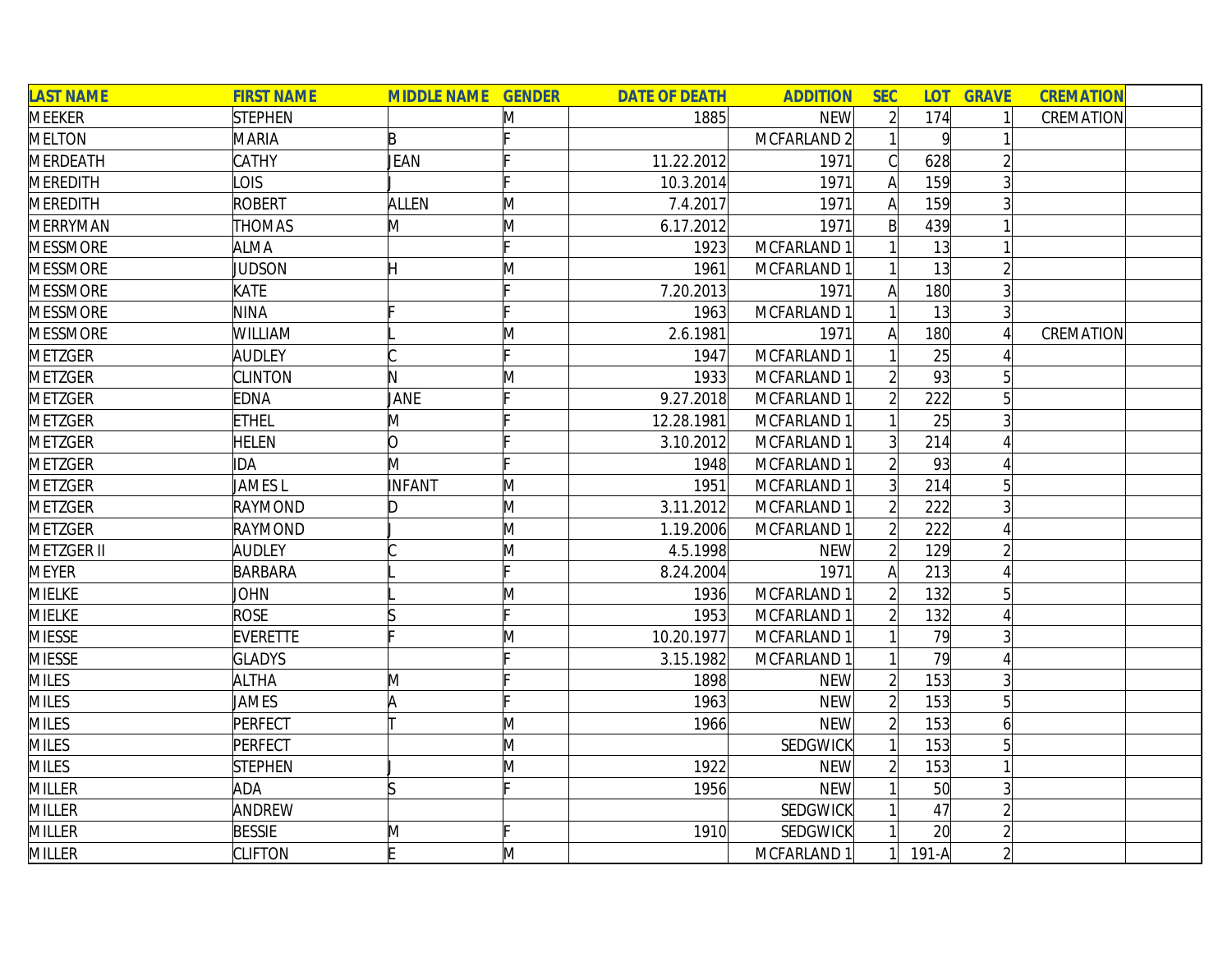| <b>LAST NAME</b> | <b>FIRST NAME</b> | <b>MIDDLE NAME GENDER</b> |   | <b>DATE OF DEATH</b> | <b>ADDITION</b> | <b>SEC</b>     | <b>LOT</b>      | <b>GRAVE</b>    | <b>CREMATION</b> |  |
|------------------|-------------------|---------------------------|---|----------------------|-----------------|----------------|-----------------|-----------------|------------------|--|
| <b>MILLER</b>    | <b>CORA</b>       | M                         |   | 1899                 | <b>NEW</b>      |                | 50 <sup>1</sup> |                 |                  |  |
| <b>MILLER</b>    | <b>DORIS</b>      | M                         |   | 2.3.1996             | MCFARLAND 1     |                | 29              |                 |                  |  |
| <b>MILLER</b>    | EDGUENA           |                           |   | 1.26.1996            | MCFARLAND 2     |                | 154             |                 |                  |  |
| <b>MILLER</b>    | <b>EMMA</b>       |                           |   | 9.5.2002             | 1971            | A              | 224             | $5\overline{)}$ |                  |  |
| <b>MILLER</b>    | emma              |                           |   | 1924                 | MCFARLAND 1     |                | 24              | $\overline{2}$  |                  |  |
| <b>MILLER</b>    | <b>ENRY</b>       | D                         | M | 1939                 | MCFARLAND 1     |                | 24              | $\overline{3}$  | CREMATION        |  |
| <b>MILLER</b>    | <b>ESTHER</b>     | ID                        |   | 1909                 | <b>SEDGWICK</b> |                | 20              |                 |                  |  |
| <b>MILLER</b>    | <b>EVELYN</b>     | R                         |   | 4.22.2014            | 1971            | $\mathcal{C}$  | 550             |                 |                  |  |
| <b>MILLER</b>    | JOHN              | B                         | M | 11.11.1986           | 1971            | A              | 224             |                 | CREMATION        |  |
| <b>MILLER</b>    | JOHN              | B                         | M | 1959                 | <b>NEW</b>      |                | 50              |                 |                  |  |
| <b>MILLER</b>    | K'LA              | M                         |   | 3.10.1994            | MCFARLAND 2     |                | 56              |                 |                  |  |
| <b>MILLER</b>    | LUEMMA            |                           |   |                      | <b>SEDGWICK</b> |                | 47              |                 |                  |  |
| <b>MILLER</b>    | <b>MARY</b>       |                           |   | 3.23.2003            | MCFARLAND 1     | 3              | 213             |                 |                  |  |
| <b>MILLER</b>    | <b>MARY</b>       | INFANT                    |   |                      | <b>NEW</b>      |                | 50              |                 |                  |  |
| <b>MILLER</b>    | <b>MINNIE</b>     |                           |   | 1941                 | MCFARLAND 1     |                | $191-A$         |                 |                  |  |
| <b>MILLER</b>    | PAUL              |                           | M | 1929                 | MCFARLAND 1     |                | 24              |                 |                  |  |
| <b>MILLER</b>    | <b>ROBERT</b>     | H                         | M | 10.5.1998            | MCFARLAND 1     |                | 29              | 3               |                  |  |
| <b>MILLER</b>    | <b>RUSSELL</b>    | W                         | M | 2.12.1982            | MCFARLAND 1     |                | 213             |                 |                  |  |
| <b>MILLER</b>    | <b>RUTH</b>       |                           |   | 3.12.2002            | 1971            | $\mathsf{B}$   | 336             |                 |                  |  |
| <b>MILLER</b>    |                   |                           |   | 1928                 | SEDGWICK        |                | 47              |                 |                  |  |
| <b>MILLER</b>    | <b>VERNA</b>      | D                         |   | 1912                 | SEDGWICK        |                | 47              |                 |                  |  |
| <b>MILLER</b>    | WILLARD           | A                         | M | 1915                 | MCFARLAND 1     |                | 24              |                 |                  |  |
| <b>MILLER</b>    | WILLIAM           | VIRGIL                    | M | 5.10.2015            | 1971            | Cl             | 550             | $\overline{2}$  |                  |  |
| <b>MILLER</b>    |                   | INFANT                    |   |                      | MCFARLAND 2     |                | 94              | $\overline{6}$  |                  |  |
| <b>MILLER</b>    |                   | INFANT                    |   |                      | MCFARLAND 2     |                | 95              | $\overline{9}$  |                  |  |
| <b>MILLER</b>    |                   | INFANT                    |   |                      | MCFARLAND 2     |                | 94              | 10              |                  |  |
| MILLER (KNODELL) | <b>ORI</b>        |                           |   | 11.4.1984            | 1971            | $\mathsf{A}$   | 321             | $\overline{3}$  |                  |  |
| <b>MILLS</b>     | ANDREW            | n                         | M | 12.30.1999           | 1971            | $\mathsf{B}$   | 414             | $5\overline{)}$ |                  |  |
| <b>MILLS</b>     | <b>JOYCE</b>      |                           |   | 6.23.1994            | 1971            | $\mathsf{B}$   | 384             | $\overline{2}$  |                  |  |
| <b>MITCHELL</b>  | CARLOS            | O                         | M | 1956                 | MCFARLAND 1     |                | 83              | $\overline{3}$  |                  |  |
| MITCHELL         | <b>CLIFFORD</b>   |                           | M | 1960                 | MCFARLAND 1     |                | 83              | $\Delta$        |                  |  |
| MITCHELL         | <b>HERMA</b>      | M                         |   | 11.21.2001           | MCFARLAND 1     | 3 <sup>1</sup> | 212             | $\overline{2}$  |                  |  |
| <b>MITCHELL</b>  | HOWARD (DOC)      | <b>ELLERY</b>             | M | 12.4.2017            | 1971            | $\mathsf{B}$   | 348             | $\overline{5}$  | CREMATION        |  |
| MITCHELL         | <b>RALPH</b>      |                           |   |                      | MCFARLAND 1     | $\overline{3}$ | 212             |                 |                  |  |
| <b>MITCHELL</b>  | WILLIAM           | Н                         | M | 1945                 | MCFARLAND 1     | 1              | 83              | $\overline{2}$  | CREMATION        |  |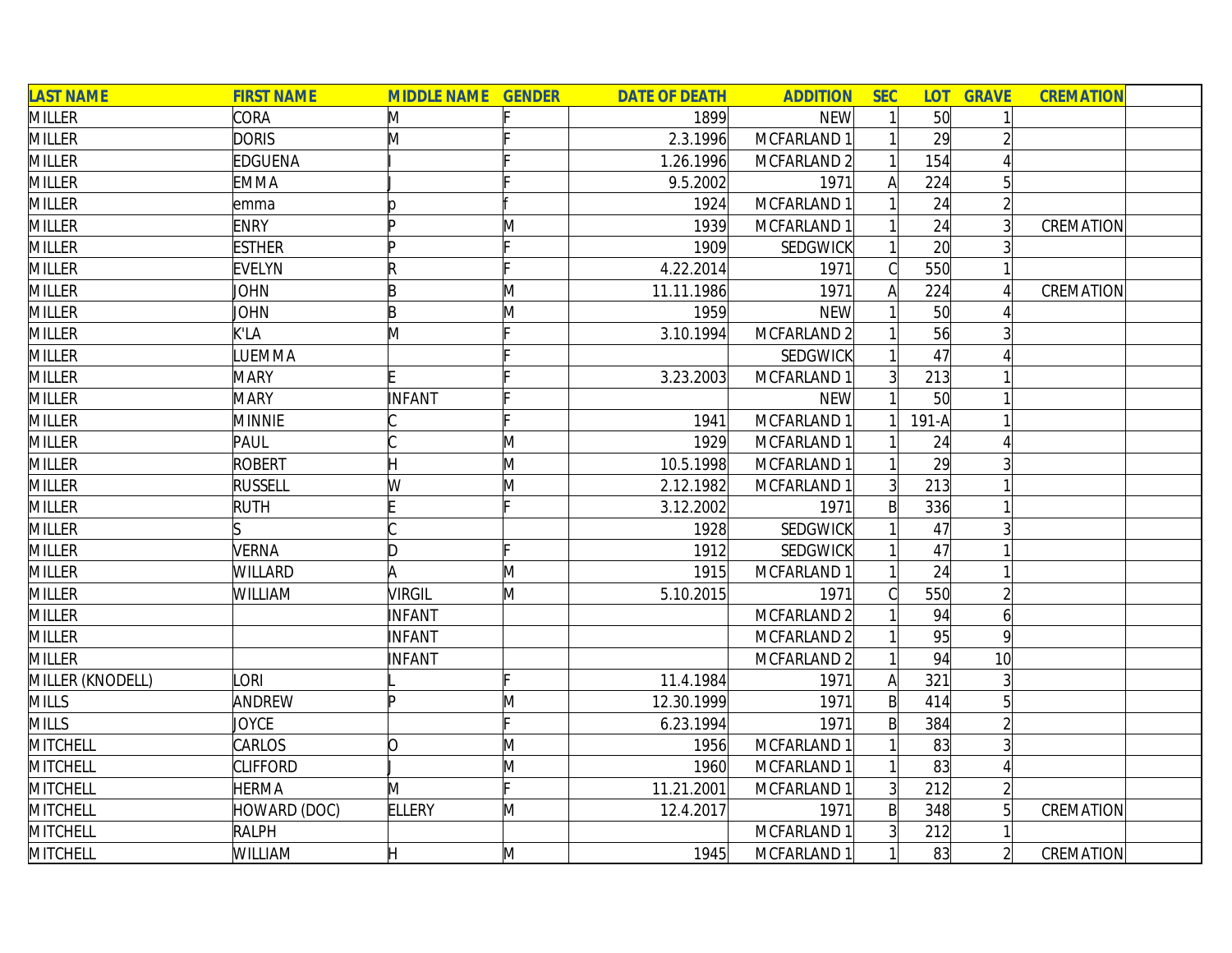| <b>LAST NAME</b> | <b>FIRST NAME</b> | <b>MIDDLE NAME GENDER</b> |   | <b>DATE OF DEATH</b> | <b>ADDITION</b> | <b>SEC</b>               | <b>LOT</b>     | <b>GRAVE</b>   | <b>CREMATION</b> |
|------------------|-------------------|---------------------------|---|----------------------|-----------------|--------------------------|----------------|----------------|------------------|
| MITCHELL         | ZOA               | M                         |   | 1939                 | MCFARLAND 1     |                          | 83             |                | CREMATION        |
| <b>MITCHELL</b>  |                   | <b>INFANT</b>             |   |                      | MCFARLAND 1     |                          | 83             | 5              |                  |
| <b>MOCK</b>      | <b>ELIZABETH</b>  | G                         |   | 12.9.2007            | MCFARLAND 1     |                          | 168            |                |                  |
| <b>MOCK</b>      | FRED              |                           | M | 3.22.2007            | MCFARLAND 1     |                          | 168            |                |                  |
| <b>MOCK</b>      | <b>GEORGE</b>     | A                         | M | 11.5.1995            | MCFARLAND 1     | $\overline{2}$           | 168            |                |                  |
| <b>MOFFIT</b>    | <b>DELLA</b>      |                           |   | 1931                 | SEDGWICK        |                          | 167            | $\overline{2}$ |                  |
| <b>MOFFIT</b>    | FRANK             |                           | M | 1940                 | SEDGWICK        |                          | 167            |                |                  |
| <b>MOFFIT</b>    | <b>JENNIE</b>     |                           |   | 1945                 | SEDGWICK        |                          | 160            |                |                  |
| <b>MOFFIT</b>    | <b>MARTIN</b>     | A                         | M | 1937                 | SEDGWICK        |                          | 160            |                |                  |
| <b>MOFFT</b>     | <b>SARAH</b>      |                           |   | 1926                 | <b>SEDGWICK</b> |                          | 167            |                |                  |
| <b>MOORE</b>     | <b>ALLEN</b>      |                           | M | 1900                 | <b>NEW</b>      |                          | 114            |                |                  |
| <b>MOORE</b>     | <b>FRANK</b>      |                           | M | 1957                 | MCFARLAND 2     |                          | 34             |                |                  |
| <b>MOORE</b>     | <b>HARRIET</b>    |                           |   | 1898                 | <b>NEW</b>      |                          | 114            |                |                  |
| <b>MOORE</b>     | <b>JOHN</b>       |                           | M | 1897                 | <b>NEW</b>      |                          | 114            |                |                  |
| <b>MOORE</b>     | <b>MILES</b>      |                           | M | 1911                 | <b>NEW</b>      |                          | 114            | 6              |                  |
| <b>MOORE</b>     | <b>ODESSA</b>     | M                         |   | 1955                 | MCFARLAND 2     |                          | 34             | 3              |                  |
| <b>MOORE</b>     | <b>ROBERT</b>     |                           | M | 1963                 | MCFARLAND 2     |                          | 71             |                |                  |
| <b>MOORE</b>     | <b>SARAH</b>      | A                         |   | 1917                 | <b>NEW</b>      |                          | 114            |                |                  |
| <b>MORGAN</b>    | <b>BETTY</b>      |                           |   | 4.15.2000            | MCFARLAND 2     |                          | 31             |                |                  |
| <b>MORGAN</b>    | <b>WILBUR</b>     |                           | M | 11.26.1995           | MCFARLAND 2     |                          | 31             |                |                  |
| <b>MORRETTI</b>  | Joseph            | A                         | M | 1.24.2002            | 1971            | B                        | 531            |                |                  |
| <b>MORRIS</b>    | <b>ALBERT</b>     |                           | M | 1958                 | MCFARLAND 1     |                          | 91             | 5              |                  |
| <b>MORRIS</b>    |                   | <b>KERFOOT</b>            | M | 9.30.1996            | MCFARLAND 2     |                          | 14             |                |                  |
| <b>MORRIS</b>    | <b>ELIZABETH</b>  |                           |   | 1933                 | <b>NEW</b>      |                          | $\overline{6}$ |                |                  |
| <b>MORRIS</b>    | <b>KENNETH</b>    |                           | M | 4.20.1983            | MCFARLAND 2     |                          | 130            |                |                  |
| <b>MORRIS</b>    | MARGARET          |                           |   | 4.5.1993             | MCFARLAND 2     |                          | 14             |                |                  |
| <b>MORRIS</b>    | <b>MARY</b>       |                           |   | 7.21.2009            | MCFARLAND 2     |                          | 130            | 3              |                  |
| <b>MORRIS</b>    | <b>NELLIE</b>     | R                         |   | 1956                 | MCFARLAND 2     |                          | 14             |                |                  |
| <b>MORRIS</b>    | <b>VINA</b>       |                           |   | 1937                 | MCFARLAND 1     |                          | 91             |                |                  |
| <b>MORRIS</b>    | <b>WILLIAM</b>    | Η                         | Μ | 1918                 | <b>NEW</b>      |                          | $\overline{6}$ | 6              |                  |
| <b>MORROW</b>    | ANGELINE          |                           |   | 1924                 | <b>NEW</b>      | $\overline{\mathcal{L}}$ | 164            |                |                  |
| <b>MORROW</b>    | <b>JAMES</b>      |                           | M | 1898                 | <b>NEW</b>      |                          | 164            |                |                  |
| <b>MORROW</b>    | LULU              |                           |   | 1905                 | <b>NEW</b>      | $\overline{2}$           | 164            | 5              |                  |
| <b>MORROW</b>    | <b>MARY</b>       |                           |   | 1919                 | <b>NEW</b>      |                          | 164            |                |                  |
| <b>MOSHER</b>    |                   | B                         | M | 1909                 | <b>NEW</b>      |                          | 56             |                |                  |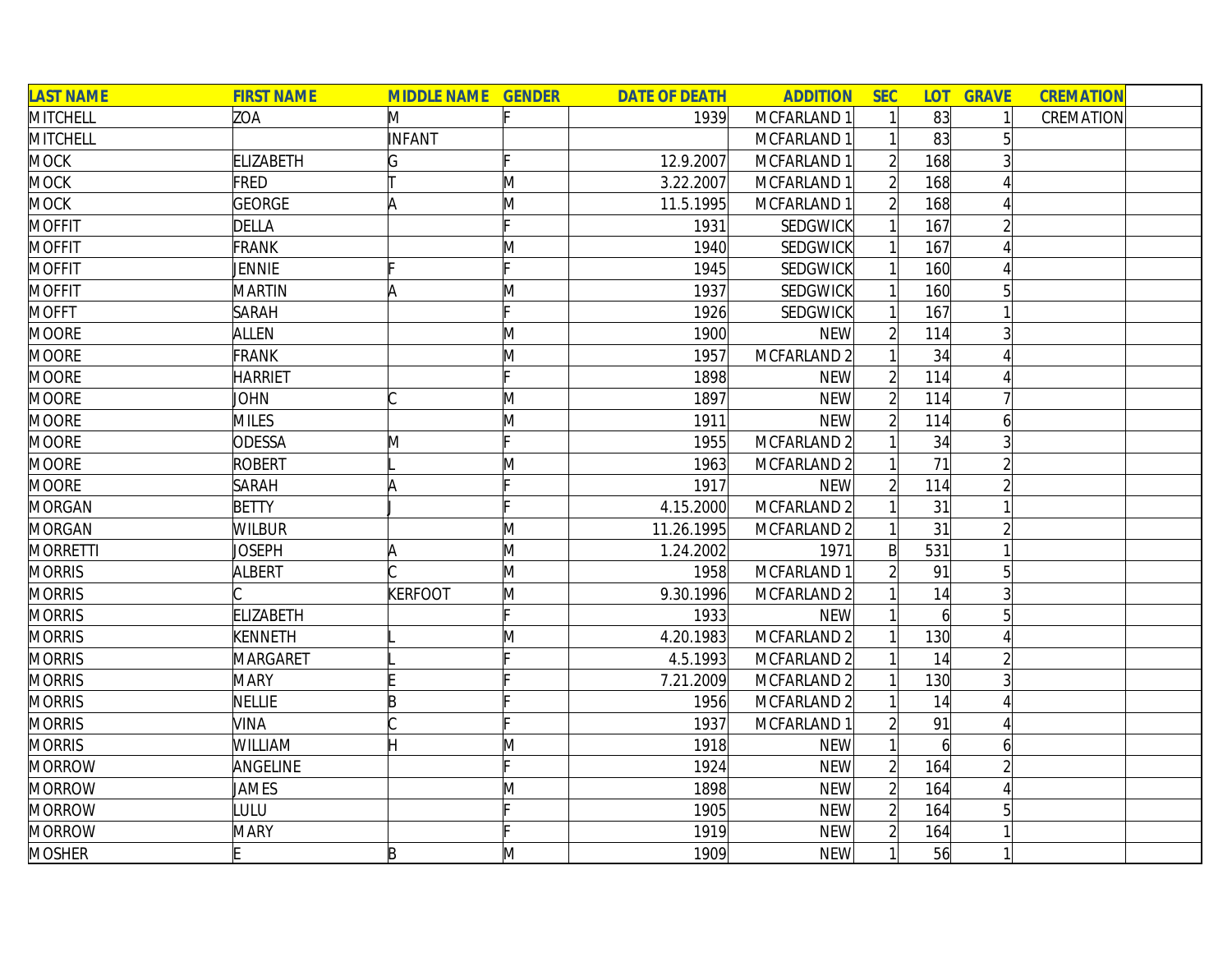| <b>LAST NAME</b> | <b>FIRST NAME</b> | <b>MIDDLE NAME GENDER</b> |              | <b>DATE OF DEATH</b> | <b>ADDITION</b>        | <b>SEC</b>     | <b>LOT</b>        | <b>GRAVE</b>    | <b>CREMATION</b> |
|------------------|-------------------|---------------------------|--------------|----------------------|------------------------|----------------|-------------------|-----------------|------------------|
| <b>MOSHER</b>    | <b>ELMORE</b>     |                           | M            | 1921                 | <b>SEDGWICK</b>        |                | 48                |                 | CREMATION        |
| <b>MOSHER</b>    | <b>FRANCES</b>    |                           |              | 1912                 | <b>SEDGWICK</b>        |                | 48                |                 |                  |
| <b>MOSHER</b>    | <b>MARTHA</b>     |                           |              | 1922                 | <b>NEW</b>             |                | 56                |                 |                  |
| <b>MOSHER</b>    | <b>MYRTLE</b>     |                           |              |                      | <b>NEW</b>             |                | 56                | $\overline{3}$  |                  |
| <b>MOSS</b>      | <b>GLEN</b>       |                           | $\mathsf{M}$ | 9.22.2003            | 1971                   | $\mathsf{B}$   | 523               |                 | CREMATION        |
| <b>MOSS</b>      | KATHRYN           | ANN                       |              | 5.5.2018             | 1971                   | $\mathsf{B}$   | 523               |                 |                  |
| <b>MUIR</b>      | <b>GENE</b>       | M                         | M            | 6.10.1996            | 1971                   | $\mathsf{B}$   | 468               | $5\overline{)}$ |                  |
| <b>MUIR</b>      | <b>SHIRLEY</b>    |                           |              | 12.14.1994           | 1971                   | $\mathsf{B}$   | 468               |                 |                  |
| <b>MULPAS</b>    | LENA              |                           |              | 1973                 | MCFARLAND 2            |                | 107               |                 |                  |
| <b>MULPAS</b>    | ROLLAND           |                           |              | 1972                 | MCFARLAND 2            |                | 107               |                 |                  |
| <b>MULZER</b>    | <b>GEORGE</b>     |                           | M            | 1918                 | <b>NEW</b>             | $\overline{2}$ | 169               |                 |                  |
| <b>MULZER</b>    | OPHELIA           |                           |              | 1927                 | <b>NEW</b>             |                | 169               | 6               |                  |
| <b>MUNSEL</b>    | <b>MYRTLE</b>     | P                         |              |                      | <b>NEW</b>             |                | $\lvert 8 \rvert$ |                 |                  |
| <b>MUNSEL</b>    | WILLIAM           |                           | M            | 1915                 | <b>NEW</b>             |                | $\vert 8 \vert$   |                 |                  |
| <b>MUNYAN</b>    | <b>MARY</b>       |                           |              | 1966                 | MCFARLAND <sub>2</sub> |                | 44                |                 |                  |
| <b>MUNYAN</b>    | WILLIAM           |                           | M            | 1963                 | MCFARLAND 2            |                | 44                |                 |                  |
| <b>MURPHY</b>    | WILLIAM           |                           | M            | 10.14.1971           | 1971                   | A              | 158               |                 | CREMATION        |
| <b>MURRAY</b>    | <b>ELZIE</b>      |                           | M            |                      | MCFARLAND <sub>2</sub> |                | 24                |                 | CREMATION        |
| <b>MURRAY</b>    | <b>ERIE</b>       |                           | IF.          | 1966                 | MCFARLAND 2            |                | 24                |                 |                  |
| <b>MURRAY</b>    | JAMES             | M                         | M            | 11.17.1997           | 1971                   | A              | 202               |                 |                  |
| <b>MUTH</b>      | <b>GENIEVE</b>    | $R$ H                     |              |                      | MCFARLAND 2            |                | 105               |                 |                  |
| <b>MUTH</b>      | MAXWILL           | lO.                       | M            |                      | MCFARLAND 2            |                | 105               |                 |                  |
| <b>MYER</b>      |                   | INFANT                    |              |                      | MCFARLAND 2            |                | 95                | 11              |                  |
| <b>MYERS</b>     | <b>EDITH</b>      | M                         |              | 1.28.1999            | 1971                   | A              | 257               |                 |                  |
| <b>MYERS JR</b>  | <b>WALTER</b>     | D                         | M            | 4.20.1976            | 1971                   | $\mathsf{A}$   | 257               |                 |                  |
| <b>NASH</b>      | <b>HOWARD</b>     | B                         | M            | 6.22.1982            | 1971                   | A              | 200               |                 |                  |
| NASH (SHULTZ)    | <b>FLORENCE</b>   |                           |              | 8.9.2016             | 1971                   | A              | 200               |                 |                  |
| <b>NAUMAN</b>    | CHARLES           | $R$ H                     | $\mathsf{M}$ | 1959                 | MCFARLAND 1            | 3 <sup>1</sup> | 211               |                 |                  |
| NAUMAN           | MARGARET          | V                         |              | 1968                 | MCFARLAND 1            | 3 <sup>1</sup> | 211               |                 |                  |
| <b>NEILSON</b>   | <b>EMMA</b>       | M                         |              | 1951                 | MCFARLAND 1            | $\overline{2}$ | 176               |                 |                  |
| <b>NEILSON</b>   |                   | ROLAND                    | M            | 1957                 | MCFARLAND 1            | $\overline{2}$ | 129               |                 | CREMATION        |
| <b>NEILSON</b>   | <b>NEOLA</b>      |                           |              | 1929                 | MCFARLAND 1            | $\overline{2}$ | 129               |                 |                  |
| <b>NEILSON</b>   | <b>OPAL</b>       |                           |              | 1952                 | MCFARLAND 1            | $\overline{2}$ | 129               |                 |                  |
| <b>NEILSON</b>   | WILMER            | G                         | M            | 1932                 | MCFARLAND 1            | $\overline{2}$ | 176               | $5\overline{)}$ | CREMATION        |
| <b>NELSON</b>    | ANN               |                           | Ŀ.           | 1.24.2013            | MCFARLAND 1            | $\overline{2}$ | 106               |                 |                  |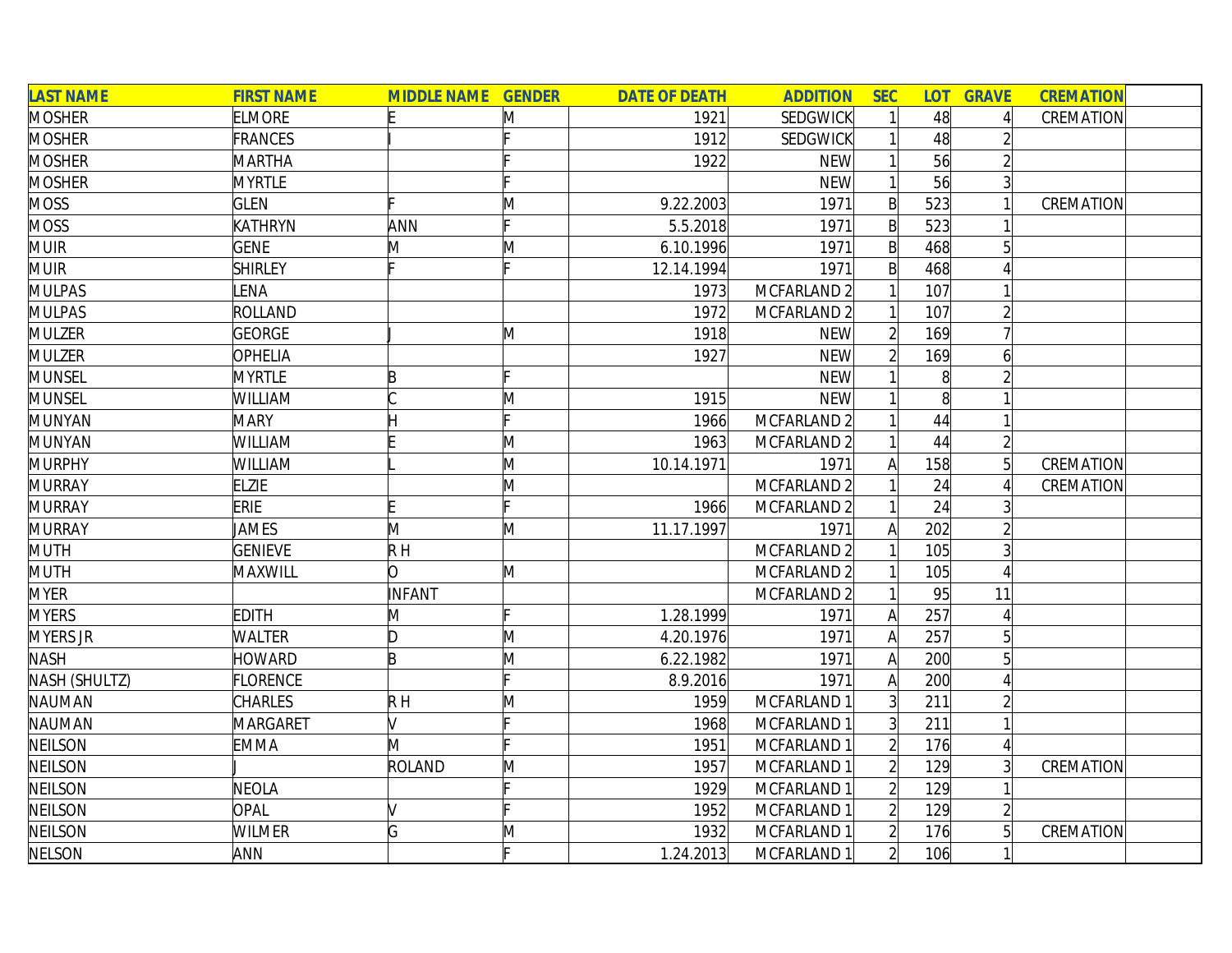| <b>LAST NAME</b>  | <b>FIRST NAME</b>  | <b>MIDDLE NAME GENDER</b> |              | <b>DATE OF DEATH</b> | <b>ADDITION</b>        | <b>SEC</b>     | <b>LOT</b> | <b>GRAVE</b>   | <b>CREMATION</b> |
|-------------------|--------------------|---------------------------|--------------|----------------------|------------------------|----------------|------------|----------------|------------------|
| <b>NELSON</b>     | <b>GLENN</b>       | A                         | M            | 11.18.1994           | MCFARLAND 1            | $\overline{2}$ | 106        | $\overline{2}$ |                  |
| <b>NELSON</b>     | <b>MARY</b>        |                           |              | 11.10.2018           | 1971                   | A              | 308        |                | CREMATION        |
| <b>NELSON</b>     | <b>NORMAN</b>      |                           | M            | 6.14.1996            | 1971                   | $\mathsf{A}$   | 308        |                |                  |
| <b>NELSON</b>     | WILLIAM            | EDWARD                    | M            | 6.10.1983            | MCFARLAND 1            |                | 106        |                |                  |
| NETTELHORST       | <b>JOANNA</b>      | R                         |              |                      | MCFARLAND 1            |                | 93         |                |                  |
| NETTELHORST       | <b>MERRITT</b>     |                           | M            | 2.25.1976            | MCFARLAND 1            |                | 93         |                |                  |
| NEW JR            | <b>WILLIS</b>      |                           | M            | 6.24.1989            | 1971                   | A              | 279        |                |                  |
| <b>NICHOLS</b>    | <b>BETTY</b>       |                           |              | 8.3.2002             | 1971                   | $\mathsf{A}$   | 319        | $\Delta$       |                  |
| <b>NICHOLS</b>    | <b>ROBERT</b>      |                           | M            | 10.30.2015           | 1971                   | $\mathsf{A}$   | 319        | 5              |                  |
| NICHOLSON         | <b>ROBERT</b>      |                           | M            | 1937                 | MCFARLAND 1            |                | 65         |                |                  |
| <b>NICKELSON</b>  | CHARLES            | D                         | M            | 12.1.1976            | MCFARLAND 1            |                | 194-A      |                |                  |
| <b>NICKELSON</b>  | CHARLES            | W                         | M            | 1942                 | MCFARLAND 2            |                | 84         |                |                  |
| <b>NICKELSON</b>  | <b>ELMER</b>       | <b>GLEN</b>               | M            | 8.23.1985            | 1971                   |                | 185        |                |                  |
| <b>NICKELSON</b>  | <b>GEORGIA</b>     |                           |              | 2.18.2008            | 1971                   | A              | 217        |                |                  |
| <b>NICKELSON</b>  | GRACE              |                           |              | 2.20.2016            | 1971                   |                | 185        |                |                  |
| <b>NICKELSON</b>  | JAMES              |                           | M            | 1951                 | MCFARLAND 1            |                | $194-A$    |                |                  |
| <b>NICKELSON</b>  | WESLEY             |                           | M            | 12/22/1996           | 1971                   | A              | 185        |                | CREMATION        |
| <b>NINEHELSER</b> | <b>HELEN</b>       | M                         |              | 11/14/1971           | MCFARLAND <sub>2</sub> |                | 131        |                |                  |
| NINEHELSER        | <b>HENRY</b>       |                           | M            | 2/15/2002            | MCFARLAND 2            |                | 131        |                |                  |
| <b>NIXON</b>      | <b>BERTHA</b>      |                           |              |                      | MCFARLAND 2            |                | 84         |                |                  |
| <b>NOLAN</b>      | <b>DON</b>         |                           | M            | 9.16.1991            | 1971                   | A              | 308        |                |                  |
| <b>NOLAND</b>     | <b>DONNA</b>       | M                         | Ŀ.           | 7.15.1983            | 1971                   | $\mathsf{A}$   | 298        |                |                  |
| <b>NOLAND</b>     | RICHARD            |                           | $\mathsf{M}$ | 12.15.2018           | 1971                   | $\mathsf{A}$   | 298        |                |                  |
| <b>NORMAN</b>     | CECIL              |                           | M            | 3.13.1976            | 1971                   | A              | 168        |                |                  |
| <b>NORMAN</b>     | EDITH              |                           |              | 3.2.1995             | 1971                   | A              | 168        |                |                  |
| <b>NORWOOD</b>    | <b>EMIL</b>        |                           | M            | 5.18.1978            | MCFARLAND 1            | $\overline{2}$ | 176        |                | CREMATION        |
| <b>NORWOOD</b>    | <b>HELEN</b>       |                           |              | 2.21.1978            | MCFARLAND 1            |                | 176        |                |                  |
| <b>NUCKLES</b>    | <b>GERALD</b>      |                           | $\mathsf{M}$ | 11.14.1971           | 1971                   | A              | 156        |                |                  |
| NUCKLES-LOVE      | RENE               |                           |              | 1.23.2018            | 1971                   | $\mathsf{A}$   | 156        |                |                  |
| <b>OBRYAN</b>     | <b>CHRISTOPHER</b> |                           | $\mathsf{M}$ | 5.10.1991            | 1971                   | A              | 227        |                |                  |
| <b>OGG</b>        | <b>KATIE</b>       | <b>EULA</b>               | c            | 10.29.2014           | 1971                   | $\mathsf{A}$   | 213        | 5              |                  |
| <b>OILER</b>      | ANN                |                           |              | 5.11.2010            | 1971                   | $\mathsf{B}$   | 410        |                |                  |
| <b>OLDAKER JR</b> | GEORGE             | Η                         | M            | 8.14.1983            | 1971                   | A              | 242        |                |                  |
| OLDHAM            | ARVILLA            |                           |              | 1892                 | <b>NEW</b>             | $\overline{2}$ | 126        |                |                  |
| OLDHAM            | <b>HARVEY</b>      |                           | M            | 1942                 | <b>NEW</b>             | $\overline{2}$ | 126        |                |                  |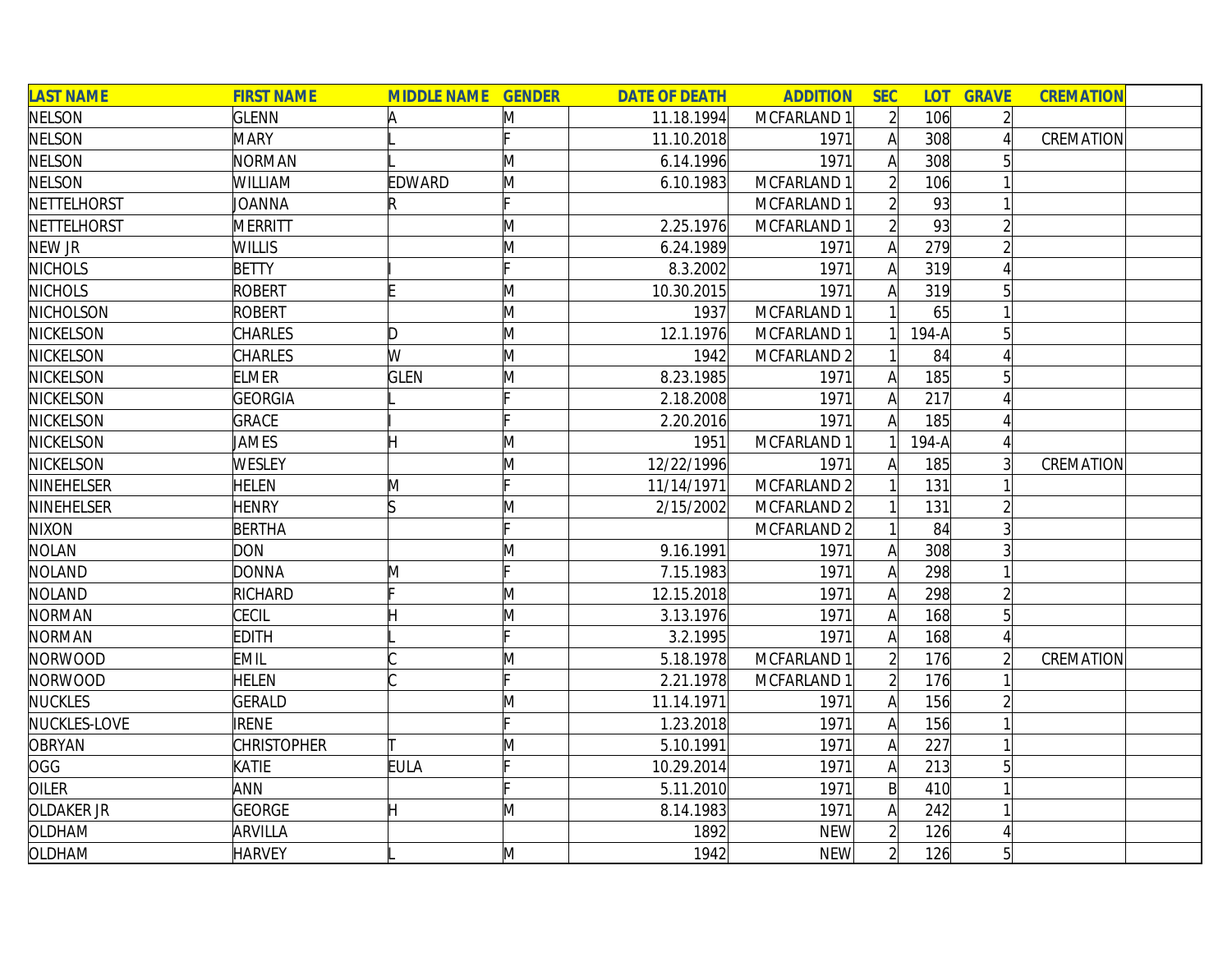| <b>LAST NAME</b> | <b>FIRST NAME</b> | <b>MIDDLE NAME GENDER</b> |              | <b>DATE OF DEATH</b> | <b>ADDITION</b> | <b>SEC</b>     | <b>LOT</b>      | <b>GRAVE</b>   | <b>CREMATION</b> |
|------------------|-------------------|---------------------------|--------------|----------------------|-----------------|----------------|-----------------|----------------|------------------|
| OLDHAM           | ROXANNA           |                           |              | 1892                 | <b>NEW</b>      | $\overline{2}$ | 126             |                |                  |
| <b>OLINGER</b>   | CARLOS            |                           | M            | 1968                 | MCFARLAND 1     |                | 232             |                |                  |
| <b>OLINGER</b>   | <b>FLORENCE</b>   | M                         |              | 8.27.1991            | 1971            | $\mathsf{A}$   | 225             | 3              |                  |
| ONEIL            | ANDREW            |                           | M            | 7.10.2013            | 1971            | $\mathsf{B}$   | 439             |                |                  |
| ONEIL            | <b>DONALD</b>     |                           | M            | 9.23.2006            | 1971            | $\mathsf{B}$   | 439             |                |                  |
| ONEIL            | <b>SCOTT</b>      |                           | M            | 2.9.2012             | 1971            | $\mathsf{B}$   | 409             |                |                  |
| ORLAND           | <b>FRANK</b>      | ΙA                        | M            | 1964                 | MCFARLAND 1     | $\overline{3}$ | 250             |                |                  |
| O'ROURKE         | Ġ                 |                           |              | 10.7.1974            | 1971            | $\mathsf{A}$   | 288             | 5              |                  |
| ORR              | <b>NOAH</b>       |                           | M            |                      | MCFARLAND 1     | $\overline{3}$ | 187             |                |                  |
| <b>OSBORNE</b>   | AIMEE             |                           |              | 11.14.1974           | 1971            | A              | 168             |                |                  |
| <b>OSBORNE</b>   | OIS               | MAE                       |              | 10.22.2014           | 1971            | Α              | 168             |                |                  |
| <b>OSBURN</b>    | <b>JOSEPH</b>     |                           | $\mathsf{M}$ | 1942                 | MCFARLAND 1     |                | 182             |                |                  |
| <b>OSBURN</b>    | <b>UELLA</b>      |                           |              | 1942                 | MCFARLAND 1     |                | 182             |                |                  |
| <b>OVERTURF</b>  | <b>MABEL</b>      |                           |              | 1888                 | <b>NEW</b>      |                | 21              |                |                  |
| <b>OVERTURF</b>  |                   |                           | M            | 1926                 | <b>NEW</b>      |                | 21              |                |                  |
| <b>OVERTURF</b>  |                   | <b>INFANT</b>             |              | 1884                 | <b>NEW</b>      |                | 21              |                |                  |
| OWEN             | <b>DORTHY</b>     |                           |              | 4.5.2002             | 1971            |                | 586             |                |                  |
| <b>OWEN</b>      | <b>GEORGE</b>     | R                         | M            | 1.17.1977            | <b>SEDGWICK</b> |                | 132             |                |                  |
| <b>OWEN</b>      | <b>HAZEL</b>      |                           |              | 12.19.2005           | SEDGWICK        |                | 132             |                |                  |
| <b>OWEN</b>      | <b>IMO</b>        | B                         |              | 4.16.1983            | MCFARLAND 1     | $\overline{2}$ | 141             | 5              |                  |
| <b>OWEN</b>      | <b>KENNETH</b>    |                           | M            | 11.23.2010           | 1971            | C              | 586             |                |                  |
| <b>OWEN</b>      | OLA               | <b>BELL</b>               | Ŀ.           | 12.27.1975           | MCFARLAND 1     | $\overline{2}$ | 141             |                | CREMATION        |
| <b>OWEN</b>      | <b>MARION</b>     | R                         | M            | 2.25.2000            | 1971            | А              | 309             |                |                  |
| <b>OWEN</b>      | <b>MILO</b>       | LEMLEY                    | M            | 1.21.1989            | MCFARLAND 1     |                | 141             |                |                  |
| <b>OWEN</b>      | <b>WALTER</b>     | R                         | M            | 1964                 | MCFARLAND 1     | $\overline{2}$ | 141             |                |                  |
| OWEN (HOOVER)    | <b>MARY</b>       |                           |              | 4.6.2009             | 1971            | A              | 309             |                |                  |
| <b>OWENS</b>     | FAYE              | M                         |              | 4.27.2011            | 1971            | C              | 546             |                |                  |
| PACE             | ABRAM             |                           | M            | 1923                 | SEDGWICK        |                | 80              |                |                  |
| PACE             | CAREY             | M                         |              | 1963                 | <b>NEW</b>      |                | 90 <sup>°</sup> | 61             |                  |
| <b>PACE</b>      | JAMES             | W                         | M            | 1932                 | <b>SEDGWICK</b> |                | 80              |                |                  |
| <b>PACE</b>      | JULIA             | M                         |              | 9.30.1981            | <b>NEW</b>      | $\overline{2}$ | 90 <sup>°</sup> |                |                  |
| PACE             | JULIA             |                           |              |                      | <b>NEW</b>      | $\overline{2}$ | 90 <sup>°</sup> | 5              |                  |
| PACE             | <b>SARAH</b>      | A                         |              | 1913                 | SEDGWICK        |                | $80^{\circ}$    |                |                  |
| PAGE             | <b>HARY</b>       | B                         | $\mathsf{M}$ | 1954                 | MCFARLAND 2     |                |                 |                |                  |
| PAGE             | JOHN              | W                         | M            | 1918                 | SEDGWICK        |                | 22              | 5 <sup>1</sup> |                  |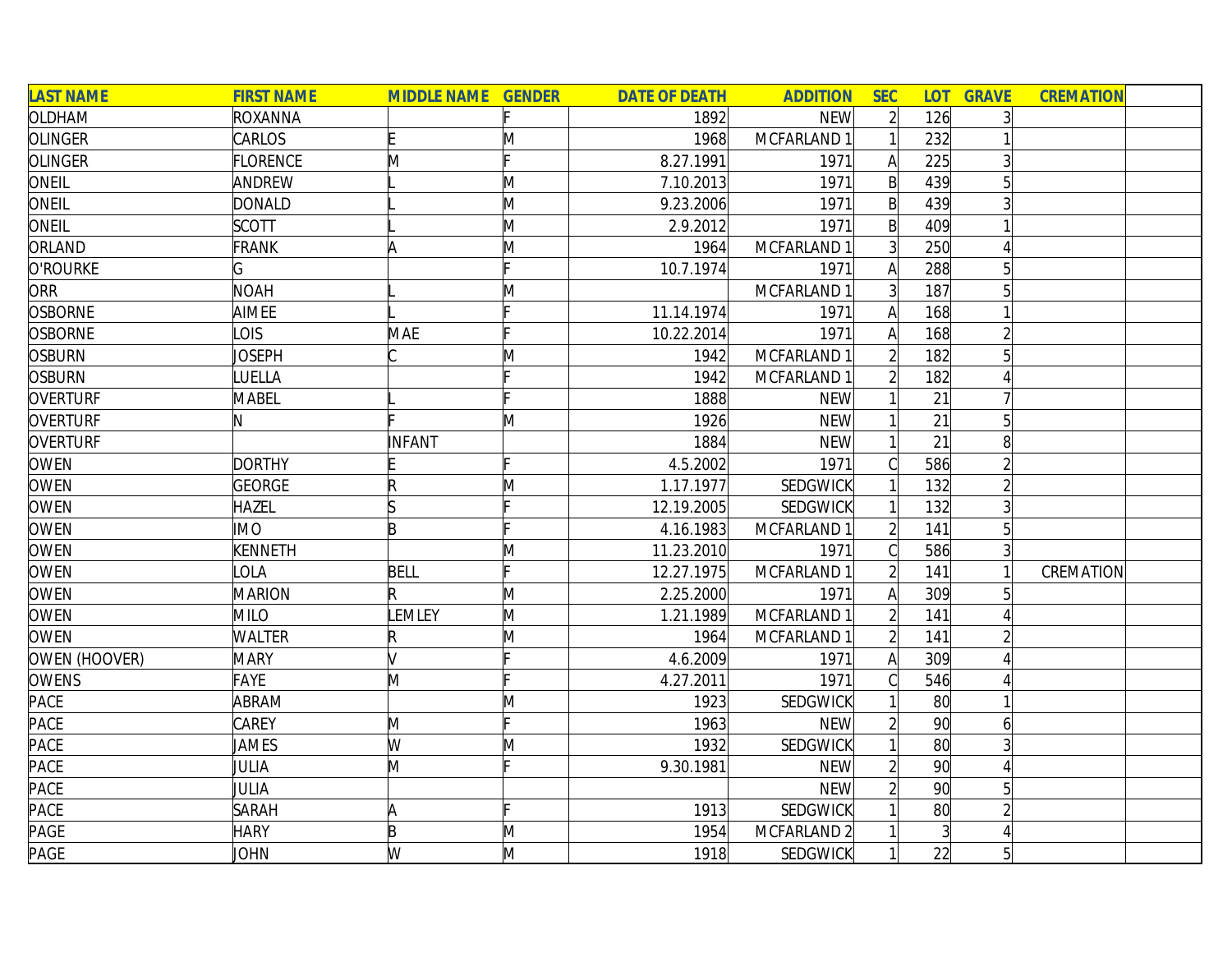| <b>LAST NAME</b> | <b>FIRST NAME</b> | <b>MIDDLE NAME GENDER</b> |   | <b>DATE OF DEATH</b> | <b>ADDITION</b>        | <b>SEC</b>     |                | <b>LOT GRAVE</b> | <b>CREMATION</b> |
|------------------|-------------------|---------------------------|---|----------------------|------------------------|----------------|----------------|------------------|------------------|
| PAGE             | LOLA              |                           |   | 1956                 | MCFARLAND 2            |                | $\overline{3}$ |                  |                  |
| <b>PALMER</b>    | VIRGINIA          |                           |   | 1888                 | <b>NEW</b>             |                | 84             |                  |                  |
| <b>PANSING</b>   | RICHARD           | <b>EVANS</b>              | M | 4.11.2017            | 1971                   |                | 566            | 5                |                  |
| <b>PARK</b>      | <b>TIMOTHY</b>    |                           | M | 10.27.2010           | 1971                   | B              | 371            |                  |                  |
| <b>PARKER</b>    | FAYE              |                           |   | 1973                 | MCFARLAND <sub>2</sub> |                | 46             |                  |                  |
| <b>PARKER</b>    | LETHA             | R                         |   | 10.2.1979            | MCFARLAND <sub>2</sub> |                | 46             |                  |                  |
| <b>PARSONS</b>   | <b>DEMORRIS</b>   |                           | M | 1949                 | SEDGWICK               |                | 25             |                  |                  |
| <b>PARSONS</b>   | <b>HARRY</b>      |                           | M | 8.5.1992             | 1971                   | Α              | 243            |                  |                  |
| <b>PARSONS</b>   | JOSHUA            |                           | M | 1934                 | SEDGWICK               |                | 25             | $\overline{3}$   |                  |
| <b>PARSONS</b>   | MRS JOSHUA        |                           |   |                      | SEDGWICK               |                | 25             | 5                |                  |
| <b>PARTICK</b>   | <b>CHARLES</b>    |                           | M | 1952                 | MCFARLAND 1            | $\overline{2}$ | 143            |                  |                  |
| <b>PARTICK</b>   | <b>CHARLES</b>    |                           | M | 1893                 | <b>NEW</b>             |                | 100            |                  |                  |
| <b>PARTICK</b>   | D.                | W                         | M | 1905                 | <b>NEW</b>             |                | 112            | 6                |                  |
| <b>PASKINS</b>   | <b>DORA</b>       |                           |   | 10.31.1987           | MCFARLAND 2            |                | 75             |                  |                  |
| <b>PASKINS</b>   | <b>HENRY</b>      | M                         | M | 10.25.1971           | MCFARLAND 2            |                | 75             |                  |                  |
| <b>PATRICK</b>   | <b>ARTHUR</b>     |                           | M | 1971                 | MCFARLAND 1            |                | 143            |                  |                  |
| <b>PATRICK</b>   | <b>CHARLES</b>    | M                         | M | 1917                 | <b>NEW</b>             |                | 107            |                  |                  |
| <b>PATRICK</b>   | <b>FATHER</b>     |                           |   |                      | <b>NEW</b>             |                | 87             | 5                |                  |
| <b>PATRICK</b>   | <b>JOSEPHINE</b>  |                           |   | 1954                 | MCFARLAND 1            |                | 143            |                  |                  |
| <b>PATRICK</b>   | LOUISA            |                           |   | 1897                 | <b>NEW</b>             | $\overline{2}$ | 100            | $\overline{2}$   |                  |
| <b>PATRICK</b>   | LYDIA             |                           |   | 1857                 | <b>NEW</b>             | $\overline{2}$ | 100            | $\overline{3}$   |                  |
| <b>PATRICK</b>   | LYDIA             | M                         |   | 1855                 | <b>NEW</b>             | $\overline{2}$ | 100            | $5\vert$         |                  |
| <b>PATRICK</b>   | MARTHA            | A                         |   | 1918                 | <b>NEW</b>             | $\overline{2}$ | 107            |                  |                  |
| <b>PATRICK</b>   | <b>MARY</b>       |                           |   | 1954                 | <b>NEW</b>             | $\overline{2}$ | 107            |                  |                  |
| <b>PATRICK</b>   | MELISSA           | B                         |   | 1917                 | <b>NEW</b>             | $\overline{2}$ | 89             |                  |                  |
| <b>PATRICK</b>   | <b>MOTHER</b>     |                           |   |                      | <b>NEW</b>             | $\overline{2}$ | 87             |                  |                  |
| <b>PATRICK</b>   | NORMAN            |                           | M | 1915                 | <b>NEW</b>             | $\overline{2}$ | 78             |                  |                  |
| <b>PATRICK</b>   | THOMAS            |                           | M | 1921                 | <b>NEW</b>             |                | 89             |                  |                  |
| <b>PATRICK</b>   | <b>THOMAS</b>     |                           | M | 1846                 | <b>NEW</b>             | $\overline{2}$ | 100            |                  |                  |
| <b>PATRICK</b>   | W                 | SCOTT                     | M | 1934                 | <b>NEW</b>             |                | 107            |                  |                  |
| <b>PATTERSON</b> | <b>ELIZABETH</b>  |                           |   | 1941                 | SEDGWICK               |                | 135            |                  | CREMATION        |
| <b>PATTERSON</b> | <b>THOMAS</b>     |                           | M | 1922                 | <b>SEDGWICK</b>        |                | 135            |                  |                  |
| <b>PATTON</b>    | <b>EDITH</b>      |                           |   | 10.16.2002           | 1971                   | C              | 591            | $\Delta$         |                  |
| <b>PATTON</b>    | <b>LESLIE</b>     | KNOX                      | M | 8.25.2012            | 1971                   |                | 591            | 5 <sup>1</sup>   |                  |
| PAUL             | <b>KENNETH</b>    | R                         | M | 5.23.1996            | 1971                   | A              | 228            | 1                | CREMATION        |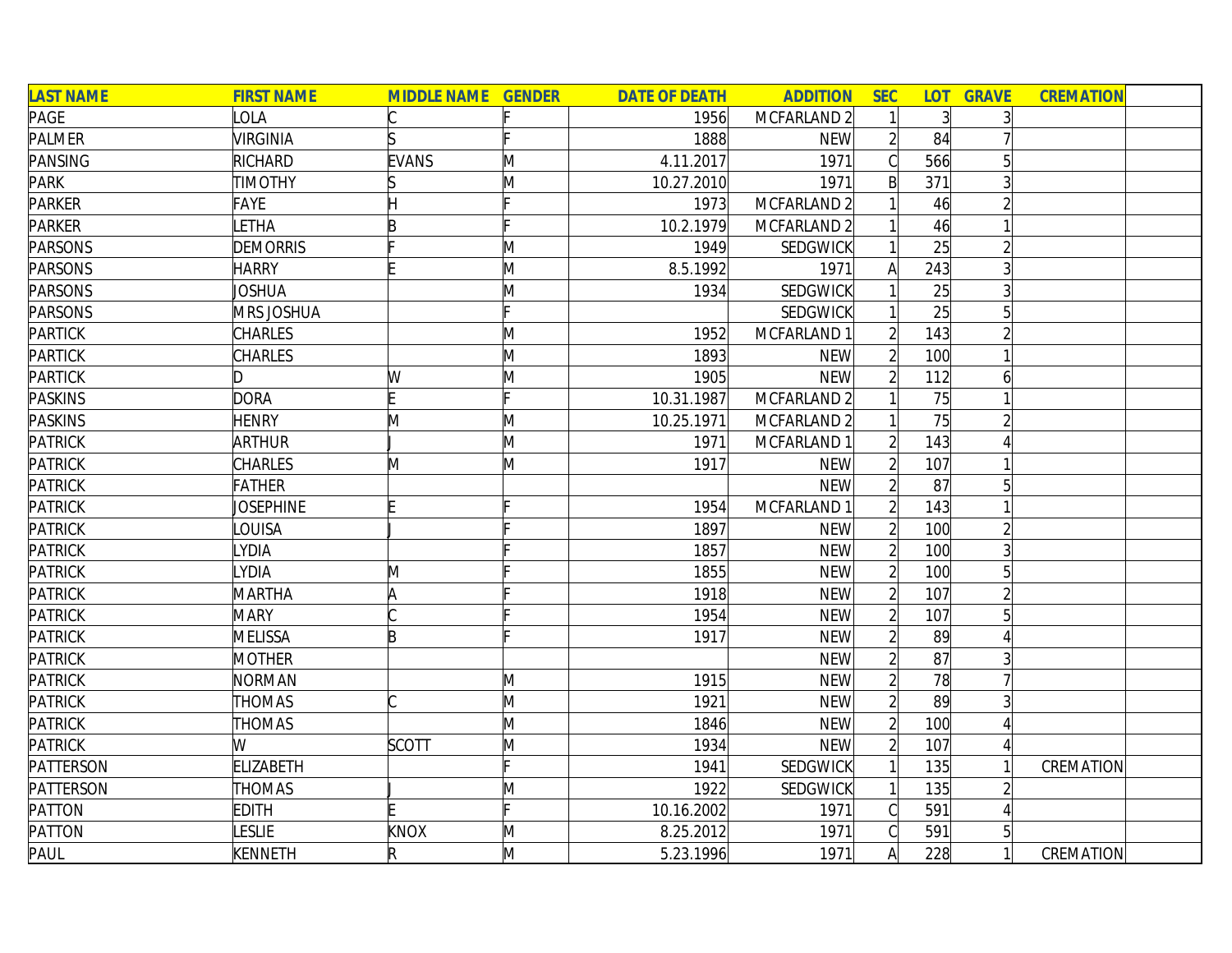| <b>LAST NAME</b> | <b>FIRST NAME</b> | <b>MIDDLE NAME GENDER</b> |              | <b>DATE OF DEATH</b> | <b>ADDITION</b> | <b>SEC</b>     |                 | <b>LOT GRAVE</b> | <b>CREMATION</b> |
|------------------|-------------------|---------------------------|--------------|----------------------|-----------------|----------------|-----------------|------------------|------------------|
| <b>PAUL</b>      | RICHARD           |                           | M            | 2.26.1977            | 1971            | A              | 228             | $\overline{5}$   |                  |
| <b>PAUL</b>      | <b>SANDRA</b>     |                           |              | 1.14.2019            | 1971            | $\mathsf{A}$   | 228             |                  | CREMATION        |
| PAUL             | <b>VERA</b>       | M                         | Ŀ.           | 6.8.1982             | 1971            | $\mathsf{A}$   | 228             |                  |                  |
| PAULEY JR        | BENJAMIN          | LEVI                      | $\mathsf{M}$ | 2.17.2019            | 1971            | $\mathsf{D}$   | 698             |                  |                  |
| <b>PAULEY</b>    | <b>OUISE</b>      | W                         |              | 5.5.2016             | 1971            | D              | 698             |                  |                  |
| <b>PECK</b>      | CARRIE            |                           |              |                      | <b>NEW</b>      | $\overline{2}$ | 110             |                  |                  |
| <b>PECK</b>      | <b>CLAIR</b>      |                           |              |                      | <b>NEW</b>      | $\overline{2}$ | 110             |                  |                  |
| PECK             | <b>HENRY</b>      |                           | M            | 1888                 | <b>NEW</b>      | $\overline{2}$ | 110             | 5                |                  |
| PECK             | <b>OUIE</b>       |                           |              |                      | <b>NEW</b>      | $\overline{2}$ | 110             |                  |                  |
| PECK             | <b>MOTHER</b>     |                           |              |                      | <b>NEW</b>      | $\overline{2}$ | 110             |                  |                  |
| PECK             | <b>THERSA</b>     | M                         |              | 1886                 | <b>NEW</b>      | $\overline{2}$ | 110             | 6                |                  |
| PECKHAM          | <b>CHARLES</b>    |                           |              | 1915                 | SEDGWICK        |                | 29              |                  |                  |
| PECKHAM          | <b>DELIA</b>      |                           |              | 1913                 | SEDGWICK        |                | 29              |                  |                  |
| PECKHAM          | <b>FRANK</b>      |                           | M            | 1936                 | MCFARLAND 1     |                | 56              |                  |                  |
| PECKHAM          | <b>AURA</b>       |                           |              | 1956                 | MCFARLAND 1     |                | 56              |                  |                  |
| PECKHAM          | VAULT             |                           |              |                      | <b>SEDGWICK</b> |                | 158             |                  |                  |
| <b>PEMBERTON</b> | WILLIAM           | H                         | M            | 12.17.1985           | 1971            | A              | 301             |                  |                  |
| PEN              | <b>BESSIE</b>     |                           |              |                      | MCFARLAND 1     |                | 152             |                  |                  |
| PENNINGTON       | <b>NICKOLAS</b>   |                           | M            | 7.22.2016            | 1971            | D              | 680             | $5\overline{a}$  |                  |
| PERFECT          | <b>BLANCHE</b>    |                           | IE.          | 1927                 | <b>NEW</b>      |                | 32              | 3                |                  |
| PERFECT          | <b>CHARLES</b>    | ΙA                        | $\mathsf{M}$ | 1942                 | MCFARLAND 1     |                | $\vert 6 \vert$ |                  |                  |
| PERFECT          | <b>CLYDE</b>      |                           | M            | 1954                 | <b>NEW</b>      |                | 32              |                  |                  |
| PERFECT          | CORA              | M                         | c            | 1956                 | SEDGWICK        |                | $80^{\circ}$    | 5                |                  |
| PERFECT          | DELILA            |                           |              | 1922                 | <b>NEW</b>      |                | 32              |                  |                  |
| <b>PERFECT</b>   | <b>DOUGLAS</b>    |                           | M            | 1909                 | <b>NEW</b>      | $\overline{2}$ | 141             |                  |                  |
| <b>PERFECT</b>   | <b>DUNA</b>       |                           |              | 1919                 | MCFARLAND 1     |                | 19              |                  | CREMATION        |
| PERFECT          | <b>DUNA</b>       |                           |              | 1915                 | SEDGWICK        |                | 76              |                  |                  |
| <b>PERFECT</b>   | <b>DWIGHT</b>     |                           | M            | 1964                 | MCFARLAND 1     |                | $\vert 6 \vert$ |                  |                  |
| <b>PERFECT</b>   | <b>EDITH</b>      |                           |              | 11.7.1988            | MCFARLAND 2     |                | 112             |                  |                  |
| <b>PERFECT</b>   | <b>ELENORE</b>    |                           |              | 11.21.2006           | <b>NICHE</b>    | A2             |                 |                  |                  |
| <b>PERFECT</b>   | <b>EMILY</b>      |                           |              | 1913                 | <b>NEW</b>      |                | 17              | 4                |                  |
| PERFECT          | <b>EMMA</b>       |                           |              | 1884                 | <b>NEW</b>      |                | 17              | 6                |                  |
| PERFECT          | <b>ESTER</b>      | KNOX                      |              | 2.10.2001            | <b>NEW</b>      |                | 32              | 6                |                  |
| PERFECT          | FLORENCE          |                           |              | 1932                 | SEDGWICK        |                | 79              |                  |                  |
| PERFECT          | FRED              |                           | M            | 1931                 | <b>NEW</b>      |                | 40 <sup>l</sup> | 6                |                  |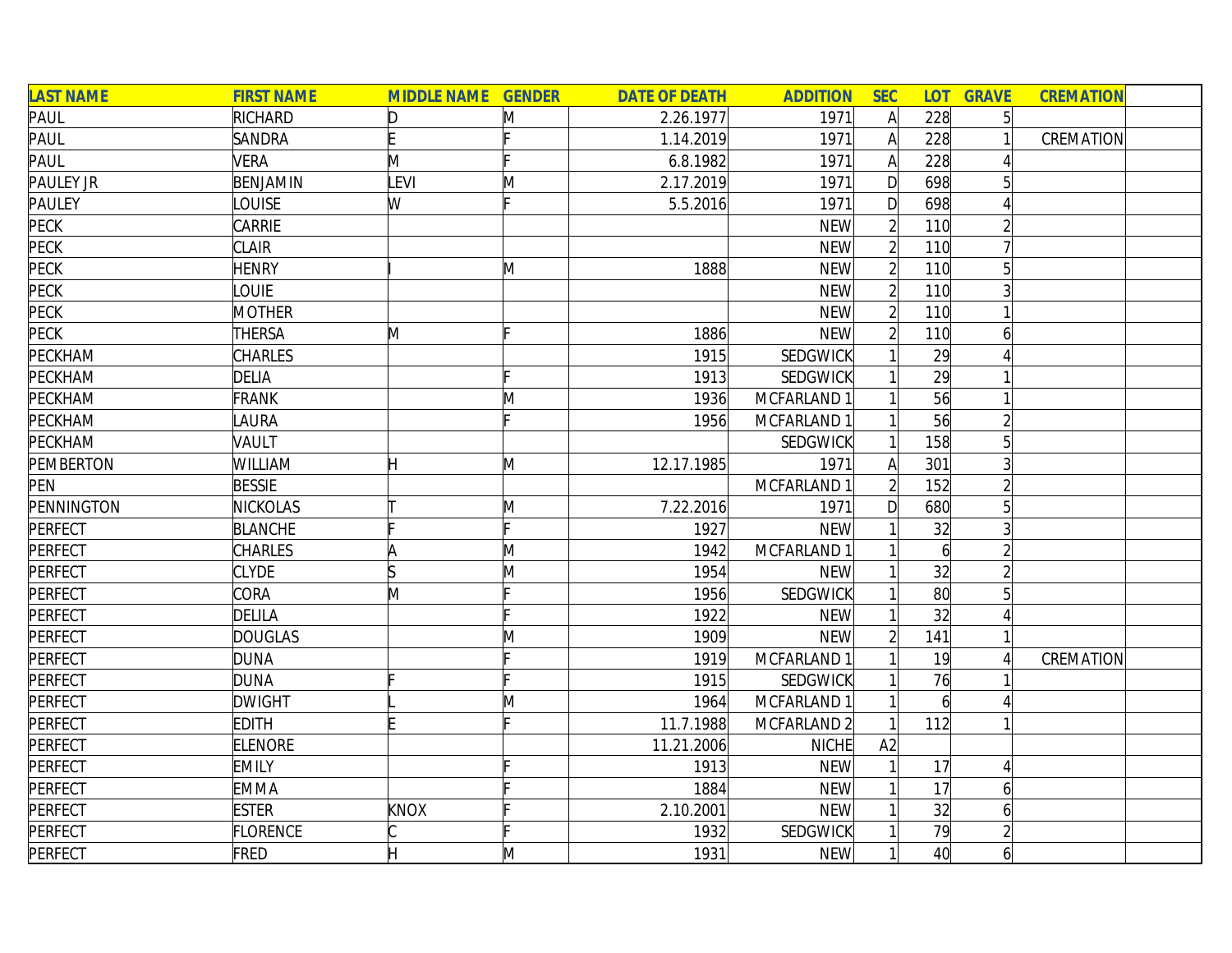| <b>LAST NAME</b>  | <b>FIRST NAME</b> | <b>MIDDLE NAME GENDER</b> |   | <b>DATE OF DEATH</b> | <b>ADDITION</b>        | <b>SEC</b>     |                 | <b>LOT GRAVE</b> | <b>CREMATION</b> |
|-------------------|-------------------|---------------------------|---|----------------------|------------------------|----------------|-----------------|------------------|------------------|
| PERFECT           | G                 | W                         | M | 1898                 | <b>NEW</b>             |                | 17              |                  |                  |
| PERFECT           | <b>GLEN</b>       | G                         | M | 1965                 | MCFARLAND 1            |                | 54              |                  |                  |
| PERFECT           | <b>HARRIETT</b>   | M                         |   | 1927                 | <b>NEW</b>             |                | 141             |                  |                  |
| PERFECT           | <b>HARRY</b>      |                           | M | 1946                 | SEDGWICK               |                | 79              |                  |                  |
| PERFECT           | <b>JOHN</b>       | W                         | M | 1928                 | MCFARLAND 1            |                | 54              |                  |                  |
| PERFECT           | LEONA             |                           |   | 1935                 | <b>SEDGWICK</b>        |                | 79              | 4                |                  |
| <b>PERFECT</b>    | LEROY             |                           | M | 1908                 | <b>NEW</b>             |                | $\overline{32}$ | $\overline{5}$   |                  |
| PERFECT           | LOTTA             | M                         |   | 1921                 | MCFARLAND 1            |                | $\overline{6}$  |                  | CREMATION        |
| PERFECT           | <b>MAC</b>        |                           | M | 1932                 | MCFARLAND 1            |                | 19              |                  |                  |
| PERFECT           | <b>MAMIE</b>      |                           |   | 1962                 | <b>NEW</b>             |                | 32              |                  |                  |
| PERFECT           | <b>MATTIE</b>     |                           |   | 1929                 | SEDGWICK               |                | 76              |                  |                  |
| PERFECT           | <b>NEAL</b>       |                           |   | 11.21.2006           | <b>NICHE</b>           | A2             |                 |                  |                  |
| <b>PERFECT</b>    | R                 | M                         |   | 1952                 | SEDGWICK               |                | 79              | 5 <sup>1</sup>   |                  |
| PERFECT           | <b>RALPH</b>      | B                         | M | 1900                 | <b>NEW</b>             |                | 141             |                  |                  |
| PERFECT           | <b>ROSE</b>       | D                         |   | 1923                 | <b>NEW</b>             |                | 40              |                  |                  |
| PERFECT           | <b>SARAH</b>      |                           |   | 1932                 | MCFARLAND 1            |                | 54              |                  |                  |
| PERFECT           | <b>SARAH</b>      |                           |   | 1914                 | SEDGWICK               |                | 79              |                  |                  |
| <b>PERFECT</b>    | <b>THOMAS</b>     | $\mathsf B$               | M | 1928                 | <b>SEDGWICK</b>        |                | 76              | 5 <sup>1</sup>   |                  |
| <b>PERFECT</b>    | <b>VERGIL</b>     |                           | M | 1974                 | MCFARLAND <sub>2</sub> |                | 112             |                  |                  |
| <b>PERFECT SR</b> | LEROY             |                           | M | 4.2.2002             | <b>NEW</b>             |                | 32              |                  |                  |
| <b>PERRIN</b>     | <b>WAUSTELLA</b>  |                           |   | 12.27.2008           | MCFARLAND 2            |                | 132             |                  |                  |
| <b>PERRY</b>      | CARL              | R                         | M | 1947                 | SEDGWICK               |                | 165             |                  |                  |
| <b>PERRY</b>      | CARL              | B                         | M | 1967                 | MCFARLAND 1            | $\overline{3}$ | 217             |                  |                  |
| <b>PERRY</b>      | <b>CLARENCE</b>   | R                         | M | 1936                 | <b>SEDGWICK</b>        |                | 165             |                  |                  |
| <b>PERRY</b>      | <b>DORA</b>       |                           |   |                      | SEDGWICK               |                | 145             |                  |                  |
| <b>PERRY</b>      | <b>FRANK</b>      | In                        | M | 1920                 | <b>SEDGWICK</b>        |                | 145             |                  |                  |
| <b>PERRY</b>      | <b>FRANK</b>      |                           | M |                      | SEDGWICK               |                | 145             |                  |                  |
| <b>PERRY</b>      | <b>GLADYS</b>     |                           |   | 7.18.2003            | SEDGWICK               |                | 165             |                  |                  |
| <b>PERRY</b>      | <b>IVA</b>        | D                         |   | 1971                 | SEDGWICK               |                | 165             |                  |                  |
| <b>PERRY</b>      | JERSUSHA          |                           |   | 1917                 | SEDGWICK               |                | 145             |                  |                  |
| <b>PERRY</b>      | <b>MADGE</b>      | R                         |   | 1.21.2010            | 1971                   | C              | 557             |                  |                  |
| <b>PERRY</b>      | <b>MARY</b>       |                           |   | 7.18.1998            | MCFARLAND 1            | $\overline{3}$ | 217             |                  | CREMATION        |
| <b>PERRY</b>      | ROBERT            |                           | M | 12.13.1983           | 1971                   | A              | 237             |                  |                  |
| <b>PERRY</b>      | ROBERT            | R                         | M | 1.3.1998             | MCFARLAND 1            | 3              | 217             |                  |                  |
| <b>PERRY</b>      | <b>SARAH</b>      | A                         |   | 1904                 | <b>NEW</b>             | $\overline{2}$ | 137             | $\left  \right $ | CREMATION        |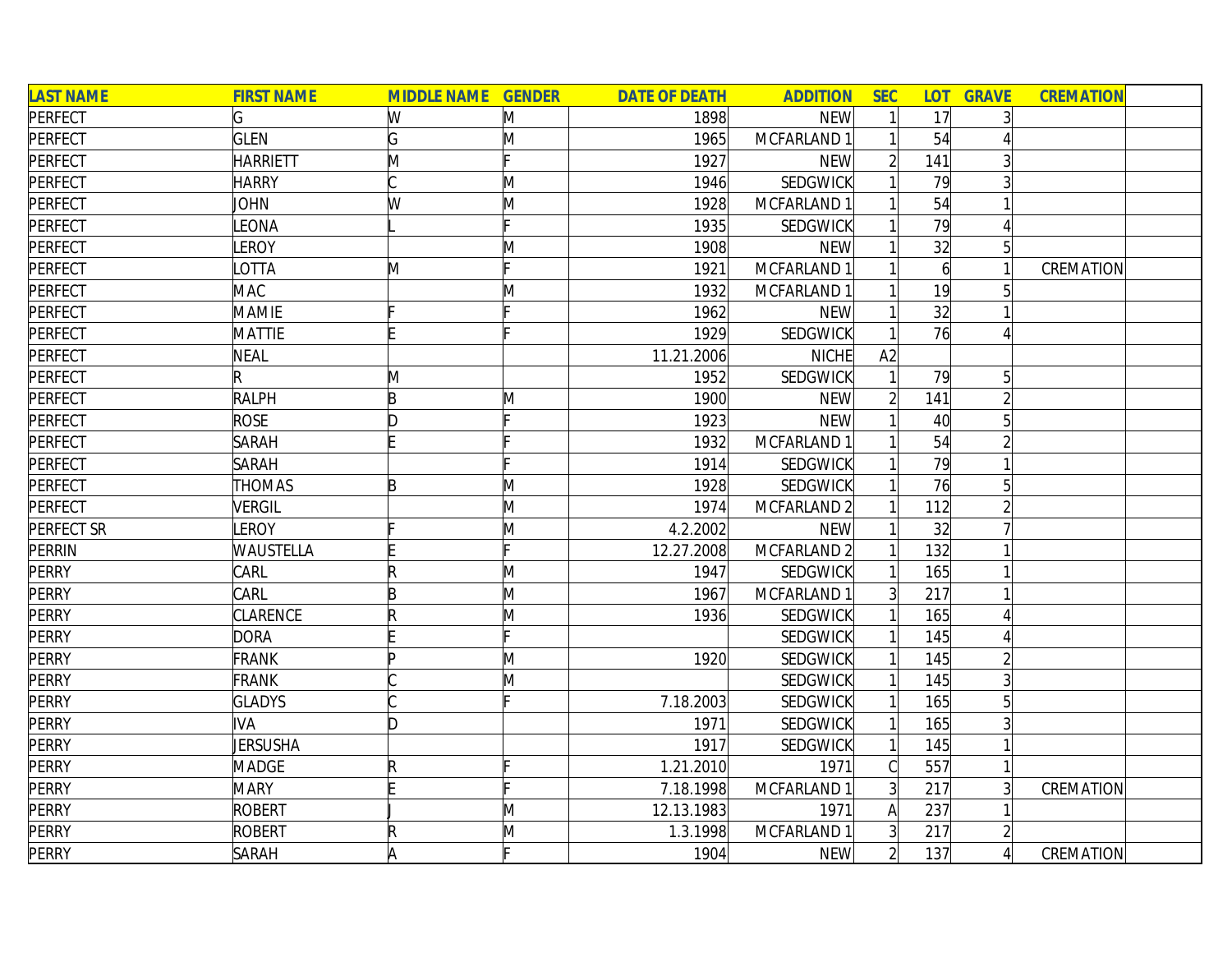| <b>LAST NAME</b> | <b>FIRST NAME</b> | <b>MIDDLE NAME GENDER</b> |   | <b>DATE OF DEATH</b> | <b>ADDITION</b> | <b>SEC</b>     | <b>LOT</b>     | <b>GRAVE</b>    | <b>CREMATION</b> |  |
|------------------|-------------------|---------------------------|---|----------------------|-----------------|----------------|----------------|-----------------|------------------|--|
| PETTIT           | <b>CHARLES</b>    |                           | M | 3.18.1996            | <b>SEDGWICK</b> |                | 25             |                 | CREMATION        |  |
| PETTIT           | GRACE             | A                         |   | 1919                 | SEDGWICK        | $\mathbf{1}$   | 25             |                 |                  |  |
| PETTIT           | LUANN             | D.                        |   | 9.28.1999            | 1971            | $\mathsf{B}$   | 436            | $\overline{3}$  |                  |  |
| <b>PETTRY</b>    | JACK              |                           | M | 1998                 | NICHE           | A8             |                |                 |                  |  |
| <b>PETTRY</b>    | <b>MARGURITE</b>  | <b>WHITEHEAD</b>          |   | 2.10.2014            | <b>NICHE</b>    | A8             |                |                 |                  |  |
| <b>PHINNEY</b>   | <b>HARRY</b>      |                           | M | 1930                 | <b>NEW</b>      | $\overline{2}$ | 92             | $\overline{3}$  |                  |  |
| <b>PHINNEY</b>   | <b>NELLIE</b>     |                           |   | 1938                 | <b>NEW</b>      | $\overline{2}$ | 92             |                 |                  |  |
| <b>PICKERING</b> | BARBARA           | A                         |   | 1952                 | SEDGWICK        |                | 53             | $\overline{2}$  |                  |  |
| <b>PICKERING</b> | <b>CHARLES</b>    |                           | M | 1909                 | <b>SEDGWICK</b> |                | 53             | $\overline{5}$  |                  |  |
| <b>PICKERING</b> | <b>CLAUDE</b>     |                           | M | 1962                 | MCFARLAND 2     |                | 64             | $\overline{4}$  | CREMATION        |  |
| <b>PICKERING</b> | <b>ETHEL</b>      |                           |   | 4.2.1981             | MCFARLAND 2     |                | 64             | $\overline{3}$  | CREMATION        |  |
| PIERCE           | CAROLYN           |                           |   | 9.3.2011             | 1971            | $\mathsf{B}$   | 404            |                 |                  |  |
| PIERCE SR.       | <b>MARVIN</b>     |                           | M | 3.20.2010            | 1971            | $\mathsf{B}$   | 444            |                 |                  |  |
| PIERSOL          | Marabel           | Jean                      |   | 1.4.2017             | NICHE           | B2             |                |                 |                  |  |
| PIERSOL          | Robert            | William                   | M | 9.17.2005            | NICHE           | B2             |                |                 |                  |  |
| <b>PIKE</b>      | <b>ALMIRA</b>     |                           |   |                      | SEDGWICK        |                | 146            | $5\overline{)}$ |                  |  |
| <b>PINKERTON</b> | WILLIAM           |                           | M | 11.5.2018            | 1971            | D              | 661            | $5\overline{)}$ |                  |  |
| <b>PIPER</b>     | <b>BERNICE</b>    |                           |   | 1970                 | MCFARLAND 2     |                | 14             |                 |                  |  |
| <b>PIPER</b>     | <b>BOX</b>        |                           |   |                      | <b>SEDGWICK</b> |                | 115            |                 |                  |  |
| <b>PIPER</b>     | <b>BOX</b>        |                           |   |                      | <b>SEDGWICK</b> |                | 115            | 5 <sup>1</sup>  |                  |  |
| <b>PIPER</b>     | CAROLINE          |                           |   | 1932                 | <b>SEDGWICK</b> |                | 127            | $\overline{2}$  |                  |  |
| <b>PIPER</b>     | <b>ISABELLA</b>   | M                         |   | 1932                 | SEDGWICK        |                | 115            | $\overline{2}$  |                  |  |
| <b>PIPER</b>     | LESLIE            |                           |   |                      | SEDGWICK        |                | 127            |                 |                  |  |
| <b>PIPER</b>     | LOUELLA           |                           |   | 1956                 | SEDGWICK        |                | 26             |                 |                  |  |
| <b>PIPER</b>     | <b>RALPH</b>      |                           | M | 1937                 | <b>SEDGWICK</b> |                | 115            |                 |                  |  |
| <b>PIPER</b>     | <b>RUTH</b>       |                           |   | 1915                 | <b>SEDGWICK</b> |                | 127            |                 |                  |  |
| <b>PIPER</b>     | SAMUEL            |                           | M | 1921                 | <b>SEDGWICK</b> |                | 127            | $5\overline{)}$ |                  |  |
| <b>PIPER</b>     | <b>SMITH</b>      |                           | M | 1964                 | SEDGWICK        |                | 26             |                 |                  |  |
| <b>PIPER</b>     | <b>JAYNE</b>      | INFANT                    |   |                      | <b>NEW</b>      | $\overline{2}$ | 173            |                 |                  |  |
| <b>PIPER</b>     | WILLIAM           |                           | M | 1910                 | <b>SEDGWICK</b> |                | 127            |                 |                  |  |
| <b>PIPER</b>     | <b>WILLIAM</b>    |                           | M | 1910                 | SEDGWICK        |                | 115            | $\overline{3}$  |                  |  |
| <b>PIPES</b>     | <b>ELIZABETH</b>  |                           |   | 1916                 | SEDGWICK        |                | $\overline{9}$ |                 |                  |  |
| <b>PIPES</b>     | <b>ELLIS</b>      | M                         | M |                      | <b>SEDGWICK</b> | $\mathbf{1}$   | 9              | $\overline{2}$  |                  |  |
| PITTMAN          | MARSHALL          |                           | M | 1.27.1978            | 1971            | $\mathsf{A}$   | 182            | $\overline{5}$  |                  |  |
| PITTMAN          | MARSHALL          |                           | M | 4.16.2009            | 1971            | Cl             | 551            | 5 <sup>1</sup>  |                  |  |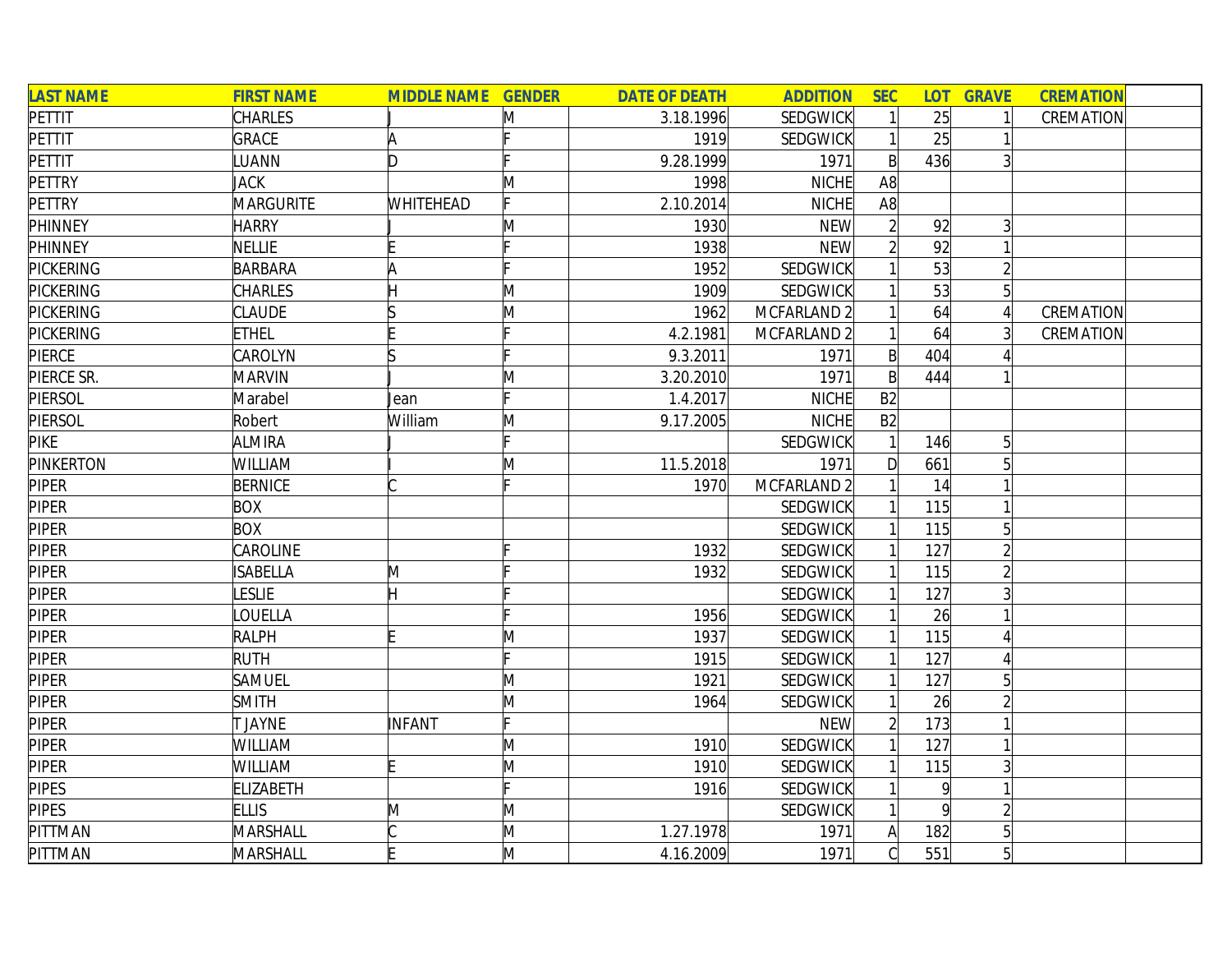| <b>LAST NAME</b> | <b>FIRST NAME</b> | <b>MIDDLE NAME GENDER</b> |   | <b>DATE OF DEATH</b> | <b>ADDITION</b>        | <b>SEC</b>     | <b>LOT</b> | <b>GRAVE</b>   | <b>CREMATION</b> |
|------------------|-------------------|---------------------------|---|----------------------|------------------------|----------------|------------|----------------|------------------|
| PLUNKETT         | <b>EARL</b>       |                           | Μ | 1974                 | MCFARLAND 2            |                | 78         |                |                  |
| PLUNKETT         | <b>ETHEL</b>      |                           |   | 11.12.2002           | 1971                   | A              | 205        |                |                  |
| PLUNKETT         | <b>ETHEL</b>      | M                         |   | 1967                 | MCFARLAND <sub>2</sub> |                | 78         |                |                  |
| PLUNKETT         | <b>HAROLD</b>     |                           | M | 4.27.1984            | 1971                   |                | 205        | 51             |                  |
| <b>POND</b>      | <b>ELIZABETH</b>  |                           |   | 3.30.2013            | MCFARLAND <sub>2</sub> |                | 142        |                |                  |
| POND             | LELAND            | ۱A                        | M | 4.13.1980            | MCFARLAND <sub>2</sub> |                | 142        | $\overline{2}$ |                  |
| <b>PORTS</b>     | <b>ISRAEL</b>     | A                         | M | 1906                 | SEDGWICK               |                | 109        | Δ              |                  |
| <b>PORTS</b>     | <b>MELISSA</b>    |                           |   | 1914                 | SEDGWICK               |                | 109        | $5\vert$       |                  |
| <b>PORTS</b>     | <b>WILBUR</b>     | In                        | M | 1918                 | SEDGWICK               |                | 109        |                | CREMATION        |
| <b>POTTER</b>    | <b>BETTY</b>      | A                         |   | 5.30.2005            | 1971                   | A              | 322        |                |                  |
| <b>POTTER</b>    | <b>GARY</b>       | KNOX                      | M | 2.1.1985             | 1971                   | A              | 322        |                |                  |
| <b>POTTER</b>    | <b>JERRY</b>      | Η                         | Μ | 11.21.2003           | 1971                   | A              | 322        |                | CREMATION        |
| <b>POTTS</b>     | ANNABELLE         |                           |   |                      | 1971                   | $\mathsf{B}$   | 525        |                |                  |
| <b>POTTS</b>     | <b>BEATRICE</b>   | MAE                       |   | 11.14.1987           | 1971                   | Α              | 297        |                |                  |
| POTTS            | <b>CHARLES</b>    | FRED                      | M | 3.4.1983             | 1971                   | A              | 297        |                |                  |
| <b>POTTS</b>     | <b>FRANK</b>      | M                         | M |                      | 1971                   | $\mathsf{B}$   | 525        |                |                  |
| <b>POTTS</b>     | <b>FREDERICK</b>  | 7                         | M | 12.19.2002           | 1971                   | $\mathsf{B}$   | 343        | 5              |                  |
| <b>POWELL</b>    | <b>NANCY</b>      |                           |   | 1911                 | SEDGWICK               |                | 69         |                |                  |
| <b>POWELL</b>    | <b>WESLEY</b>     |                           | M |                      | SEDGWICK               |                | 69         |                |                  |
| <b>POWELL</b>    | <b>WILLIAM</b>    |                           | M |                      | SEDGWICK               |                | 69         |                |                  |
| <b>PRATER</b>    | <b>LUCILLE</b>    | lS                        |   | 12.4.1994            | 1971                   | Α              | 260        |                |                  |
| <b>PRESTON</b>   | <b>CHARLES</b>    |                           |   |                      | SEDGWICK               |                | 21         |                |                  |
| <b>PRESTON</b>   | <b>MARTHA</b>     | M                         |   | 1907                 | <b>NEW</b>             |                | 40         |                |                  |
| <b>PRESTON</b>   | <b>THOMAS</b>     | Η                         | M | 1907                 | <b>NEW</b>             |                | 40         |                |                  |
| <b>PRICE</b>     | <b>ANNA</b>       | M                         |   | 1902                 | <b>NEW</b>             | $\overline{2}$ | 117        |                |                  |
| <b>PRICE</b>     | <b>ISAISH</b>     | M                         | M |                      | <b>NEW</b>             | $\overline{2}$ | 117        |                |                  |
| PRICE            | JOSEPH            |                           | M |                      | MCFARLAND 1            |                | 118        |                |                  |
| <b>PRICE</b>     | Joseph            | W                         | M | 1962                 | <b>NEW</b>             |                | 117        | 5 <sup>1</sup> |                  |
| <b>PRICE</b>     | RONALD            |                           | M | 9.23.1985            | 1971                   | A              | 317        |                |                  |
| <b>PRICE</b>     | VIOLA             |                           |   | 1954                 | <b>NEW</b>             | $\overline{2}$ | 117        |                |                  |
| <b>PRICE</b>     | <b>VIRGINIA</b>   | <b>KNOX</b>               |   | 10.26.2011           | 1971                   | $\mathsf{B}$   | 521        | Δ              |                  |
| <b>PROSSER</b>   | CELIA             |                           |   | 1964                 | MCFARLAND 1            | $\overline{2}$ | 157        | $\Delta$       |                  |
| <b>PROSSER</b>   | <b>ELMER</b>      |                           | M | 1932                 | MCFARLAND 1            |                | 95         | 5              |                  |
| <b>PROSSER</b>   | <b>GAREY</b>      | G                         | M | 2.18.1991            | MCFARLAND 1            | $\overline{2}$ | 157        |                |                  |
| <b>PROSSER</b>   | <b>GLENN</b>      |                           | M |                      | MCFARLAND 1            | $\overline{2}$ | 95         | 3              |                  |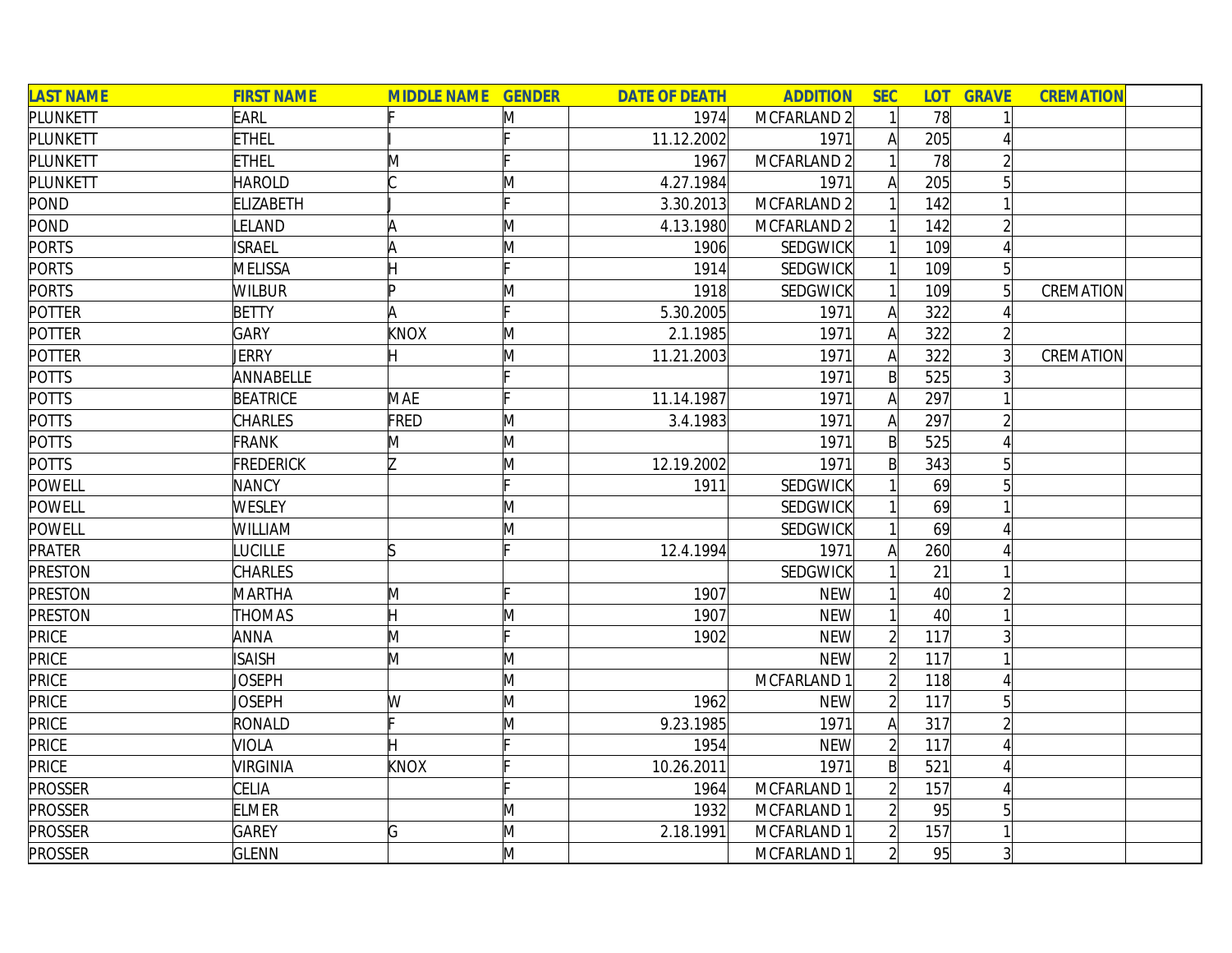| <b>LAST NAME</b> | <b>FIRST NAME</b> | <b>MIDDLE NAME GENDER</b> |              | <b>DATE OF DEATH</b> | <b>ADDITION</b> | <b>SEC</b>     | LOT <sub>1</sub> | <b>GRAVE</b>   | <b>CREMATION</b> |  |
|------------------|-------------------|---------------------------|--------------|----------------------|-----------------|----------------|------------------|----------------|------------------|--|
| <b>PROSSER</b>   | JOHN              |                           | M            | 1949                 | MCFARLAND 1     | $\overline{2}$ | 95               |                |                  |  |
| <b>PROSSER</b>   | <b>ORNA</b>       | M                         |              | 11.26.2003           | MCFARLAND 1     |                | 157              |                |                  |  |
| <b>PROSSER</b>   | MABEL             |                           |              | 1926                 | SEDGWICK        |                | $\overline{5}$   |                |                  |  |
| <b>PROSSER</b>   | <b>MARTHA</b>     |                           |              | 1914                 | SEDGWICK        |                | 5 <sup>1</sup>   |                |                  |  |
| <b>PROSSER</b>   | <b>RUSSELL</b>    | G                         | M            | 2.10.1990            | MCFARLAND 1     |                | 157              |                |                  |  |
| <b>PROSSER</b>   | <b>SINA</b>       |                           |              | 1925                 | <b>SEDGWICK</b> |                | 5 <sup>1</sup>   |                |                  |  |
| <b>PROSSER</b>   | WILLIAM           |                           | M            | 1937                 | MCFARLAND 1     | $\overline{2}$ | 157              | $\overline{5}$ |                  |  |
| <b>PROSSER</b>   | WILLIAM           |                           | M            | 1929                 | SEDGWICK        |                | $\overline{5}$   | 5              |                  |  |
| PRUDEN           | JANE              |                           |              | 7.19.2007            | MCFARLAND 2     |                | 17               |                |                  |  |
| <b>PRUDEN</b>    | <b>NEIL</b>       |                           | M            | 10.26.2006           | MCFARLAND 2     |                | 17               |                |                  |  |
| PRUETT           | <b>THOMAS</b>     |                           | $\mathsf{M}$ | 4.3.1985             | 1971            | A              | 177              |                |                  |  |
| PRUETT           | WILLIAM           |                           | M            | 11.23.1988           | 1971            | $\overline{A}$ | 177              |                |                  |  |
| PRUITT           | CHARLENE          |                           |              | 1.23.1976            | 1971            | A              | 177              |                |                  |  |
| PRUITT           | LARRY             |                           | $\mathsf{M}$ | 5.15.2000            | 1971            | A              | 177              |                |                  |  |
| <b>PUGERUD</b>   | ANDREA            |                           |              | 1955                 | MCFARLAND 1     |                | 163              |                |                  |  |
| <b>PUGERUD</b>   | <b>MOGENE</b>     |                           |              | 1.1.1993             | MCFARLAND 1     |                | 163              |                |                  |  |
| <b>PUGERUD</b>   | OLA               |                           | M            | 1945                 | MCFARLAND 1     |                | 163              |                |                  |  |
| <b>PUGERUD</b>   | <b>SIGURD</b>     |                           | $\mathsf{M}$ | 1959                 | MCFARLAND 1     |                | 163              |                |                  |  |
| <b>PYLE</b>      | <b>OVELL</b>      |                           | IE.          | 8.14.2012            | MCFARLAND 2     |                | 153              |                |                  |  |
| PYLE             | PAMELA            | KNOX                      | IF.          | 11.16.1979           | MCFARLAND 2     |                | 153              |                |                  |  |
| PYLE II          | JAMES             | M                         | M            | 7.19.2005            | MCFARLAND 2     |                | 153              | 3              |                  |  |
| <b>PYLES</b>     | <b>GARY</b>       |                           | M            | 6.19.1999            | 1971            | $\mathsf{B}$   | 383              | 5              |                  |  |
| <b>PYLES</b>     | JAMES             |                           | M            | 4.24.2008            | MCFARLAND 2     |                | 153              |                |                  |  |
| <b>QUAIL</b>     | <b>MARY</b>       | <b>RUTH</b>               | F            | 11.5.2012            | 1971            | А              | 190              |                |                  |  |
| <b>RADER</b>     | <b>GLENN</b>      |                           | M            | 1969                 | MCFARLAND 2     |                | 48               |                |                  |  |
| <b>RADER</b>     | <b>VERA</b>       |                           | Ŀ            | 6.13.1997            | MCFARLAND 2     |                | 48               |                |                  |  |
| <b>RAMEY</b>     | CHLOE             | G                         |              | 2.2.2004             | 1971            | A              | 175              |                |                  |  |
| <b>RAMEY</b>     | EARL              | RAY                       | $\mathsf{M}$ | 8.7.2006             | 1971            | A              | 176              |                |                  |  |
| <b>RAMEY</b>     | EARL              | B                         | M            | 6.8.1975             | 1971            | $\mathsf{A}$   | 175              | 5              |                  |  |
| <b>RAMSEY</b>    | ANNEBELLE         | G                         |              | 1948                 | <b>NEW</b>      |                | 131              |                |                  |  |
| <b>RAMSEY</b>    | <b>HARRY</b>      | lO                        | M            | 1894                 | <b>NEW</b>      | $\overline{2}$ | 131              |                |                  |  |
| <b>RAMSEY</b>    | <b>NELSON</b>     |                           | M            | 1913                 | <b>NEW</b>      | $\overline{2}$ | 131              |                |                  |  |
| RANDALL          | <b>NELLIE</b>     | M                         | IE.          | 2.20.2005            | MCFARLAND 2     |                | 101              |                |                  |  |
| RANDALL          | WILLIAM           | ID.                       | $\mathsf{M}$ | 12.15.1995           | MCFARLAND 2     |                | 101              |                | CREMATION        |  |
| RANDOLPH         | <b>GARY</b>       |                           | M            | 9.2.1989             | 1971            | $\mathsf{A}$   | 217              |                |                  |  |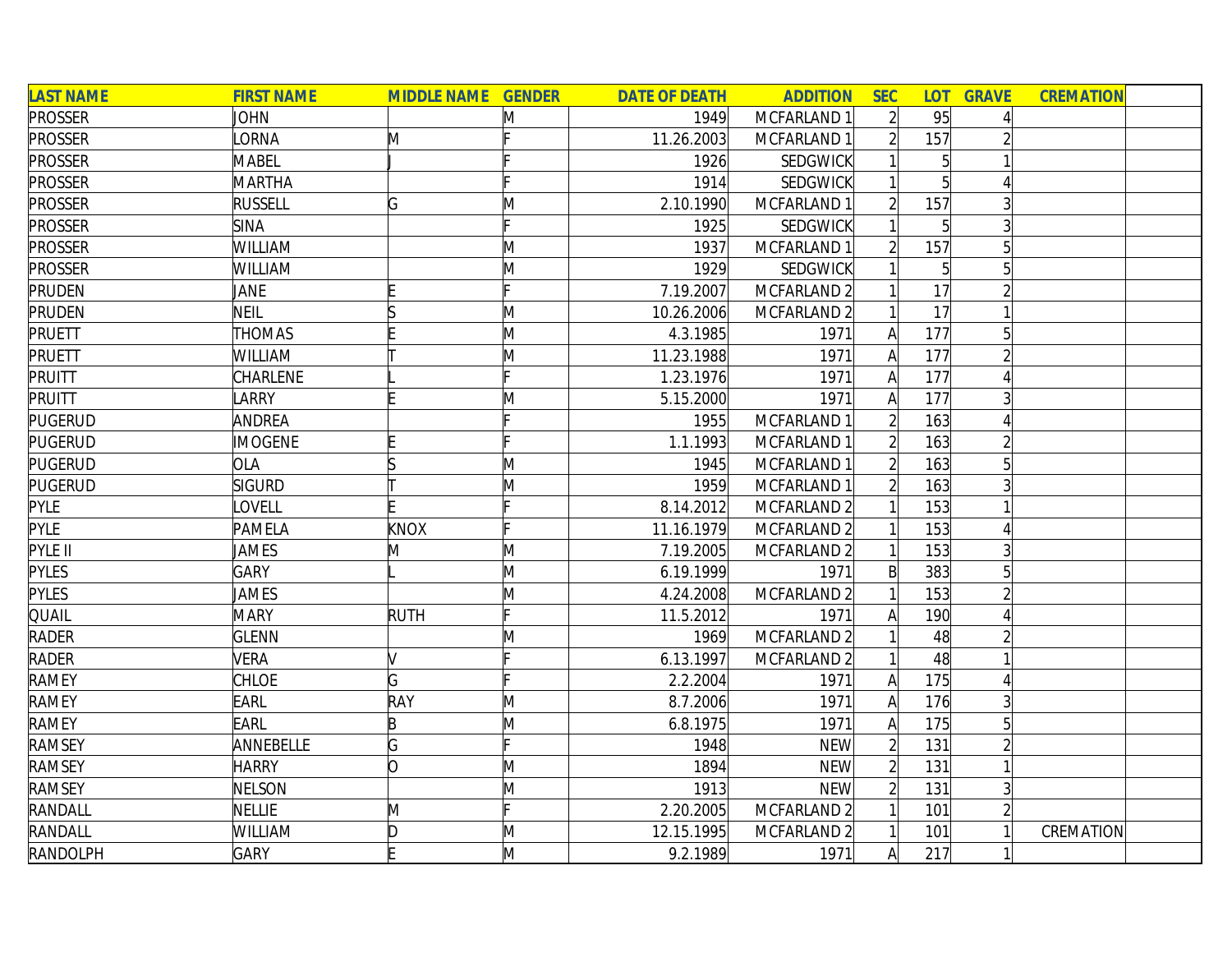| <b>LAST NAME</b> | <b>FIRST NAME</b> | <b>MIDDLE NAME GENDER</b> |              | <b>DATE OF DEATH</b> | <b>ADDITION</b>        | <b>SEC</b>     |                 | <b>LOT GRAVE</b> | <b>CREMATION</b> |
|------------------|-------------------|---------------------------|--------------|----------------------|------------------------|----------------|-----------------|------------------|------------------|
| RATLIFF          | <b>ROBERT</b>     |                           | M            | 10.14.2006           | 1971                   | $\mathsf{A}$   | 189             |                  |                  |
| <b>REECE</b>     | CAROL             | <b>SUE</b>                |              | 12.27.1990           | 1971                   | A              | 314             |                  |                  |
| <b>REECE</b>     | JEFFREY           |                           | M            | 4.23.2011            | NICHE                  | A7             |                 |                  | CREMATION        |
| <b>REECE</b>     | <b>ARRY</b>       |                           | M            | 7.23.1995            | 1971                   | $\mathsf{A}$   | 314             |                  | CREMATION        |
| <b>REED</b>      | ANNE              | <b>OUISE</b>              |              | 11.10.2019           | 1971                   | A              | 246             |                  | CREMATION        |
| <b>REED</b>      | <b>HESTER</b>     |                           |              | 1945                 | <b>NEW</b>             | $\overline{2}$ | 157             |                  |                  |
| <b>REED</b>      | <b>OTTIE</b>      |                           |              | 11.21.1984           | SEDGWICK               |                | 25              |                  |                  |
| <b>REED</b>      | <b>ROBERT</b>     |                           | M            | 4.4.2001             | 1971                   | $\mathsf{B}$   | 415             |                  |                  |
| REED             | WALDON            |                           | M            | 11.18.2019           | 1971                   | A              | 311             | $\overline{3}$   | CREMATION        |
| <b>REED II</b>   | RICHARD           | D                         | M            | 7.6.2008             | <b>NICHE</b>           | C5             |                 |                  |                  |
| <b>REESE</b>     | CHARLES           |                           | $\mathsf{M}$ | 10.20.2003           | MCFARLAND <sub>2</sub> |                | 58              |                  |                  |
| <b>REESE</b>     | <b>HARRY</b>      |                           | $\mathsf{M}$ | 1968                 | MCFARLAND 1            |                | 179             |                  |                  |
| <b>REESE</b>     | JAMES             |                           | M            | 4.1.1984             | MCFARLAND 1            |                | 179             |                  |                  |
| <b>REESE</b>     | <b>MARGUERITE</b> |                           |              | 1967                 | MCFARLAND 1            | $\overline{2}$ | 179             |                  |                  |
| <b>REESE</b>     | <b>RHETA</b>      |                           |              | 1.1.1999             | MCFARLAND 2            |                | 58              |                  |                  |
| <b>REESE</b>     | <b>ROBERT</b>     | ∩                         | M            | 1935                 | MCFARLAND 1            |                | 179             |                  |                  |
| <b>REISELT</b>   | HOWARD            |                           | M            | 3.9.1977             | MCFARLAND 2            |                | 80 <sup>°</sup> |                  |                  |
| <b>REISELT</b>   | <b>SYLVIA</b>     |                           |              | 6.21.1981            | MCFARLAND 2            |                | 80 <sup>°</sup> |                  |                  |
| <b>RENSCH</b>    | <b>INDA</b>       |                           | Þ            | 1.21.2006            | 1971                   | C.             | 561             |                  |                  |
| <b>RENSCH</b>    | RONALD            | B                         | M            | 11.11.2010           | 1971                   |                | 561             | 3                |                  |
| <b>RENSI</b>     | <b>MAC</b>        | <b>BRYSON</b>             | M            | 8.17.2012            | 1971                   | D              | 745             |                  |                  |
| <b>REYNOLDS</b>  | ALFRED            | In                        | M            | 12.7.1977            | MCFARLAND 2            |                | 102             |                  |                  |
| <b>REYNOLDS</b>  | <b>BERTHA</b>     |                           |              | 1951                 | <b>NEW</b>             |                | 179             | 5                |                  |
| <b>REYNOLDS</b>  | CALLIE            |                           |              | 1967                 | <b>NEW</b>             | $\overline{2}$ | 89              |                  |                  |
| <b>REYNOLDS</b>  | <b>EDITH</b>      |                           |              | 1915                 | <b>NEW</b>             | $\overline{2}$ | 179             |                  |                  |
| <b>REYNOLDS</b>  | <b>ELLA</b>       | N                         |              | 1905                 | <b>NEW</b>             | $\overline{2}$ | 179             |                  |                  |
| <b>REYNOLDS</b>  | <b>ELMER</b>      |                           | M            | 1937                 | <b>NEW</b>             | $\overline{2}$ | 179             |                  | CREMATION        |
| <b>REYNOLDS</b>  | <b>GROVER</b>     |                           | $\mathsf{M}$ | 1962                 | <b>NEW</b>             | $\overline{2}$ | 89              |                  |                  |
| <b>REYNOLDS</b>  | TREVENNA          | Þ                         |              | 1964                 | MCFARLAND 2            |                | 102             |                  |                  |
| <b>RHEINS</b>    | <b>BLANCHE</b>    |                           |              | 12.4.2005            | 1971                   | $\mathsf{A}$   | 251             |                  |                  |
| <b>RHEINS</b>    | <b>MELVIN</b>     |                           | M            | 3.15.2006            | 1971                   | $\mathsf{A}$   | 251             |                  |                  |
| <b>RICE</b>      | <b>CHARLES</b>    | Η                         | M            | 1930                 | <b>NEW</b>             |                | 36              |                  |                  |
| RICE             | <b>CHRISTINE</b>  |                           |              | 1932                 | <b>NEW</b>             |                | 36              |                  |                  |
| <b>RICE</b>      | <b>FRANK</b>      |                           | $\mathsf{M}$ | 1891                 | <b>NEW</b>             |                | 36              |                  |                  |
| <b>RICE</b>      | <b>MARK</b>       |                           | M            | 3.25.2002            | 1971                   | A              | 211             |                  |                  |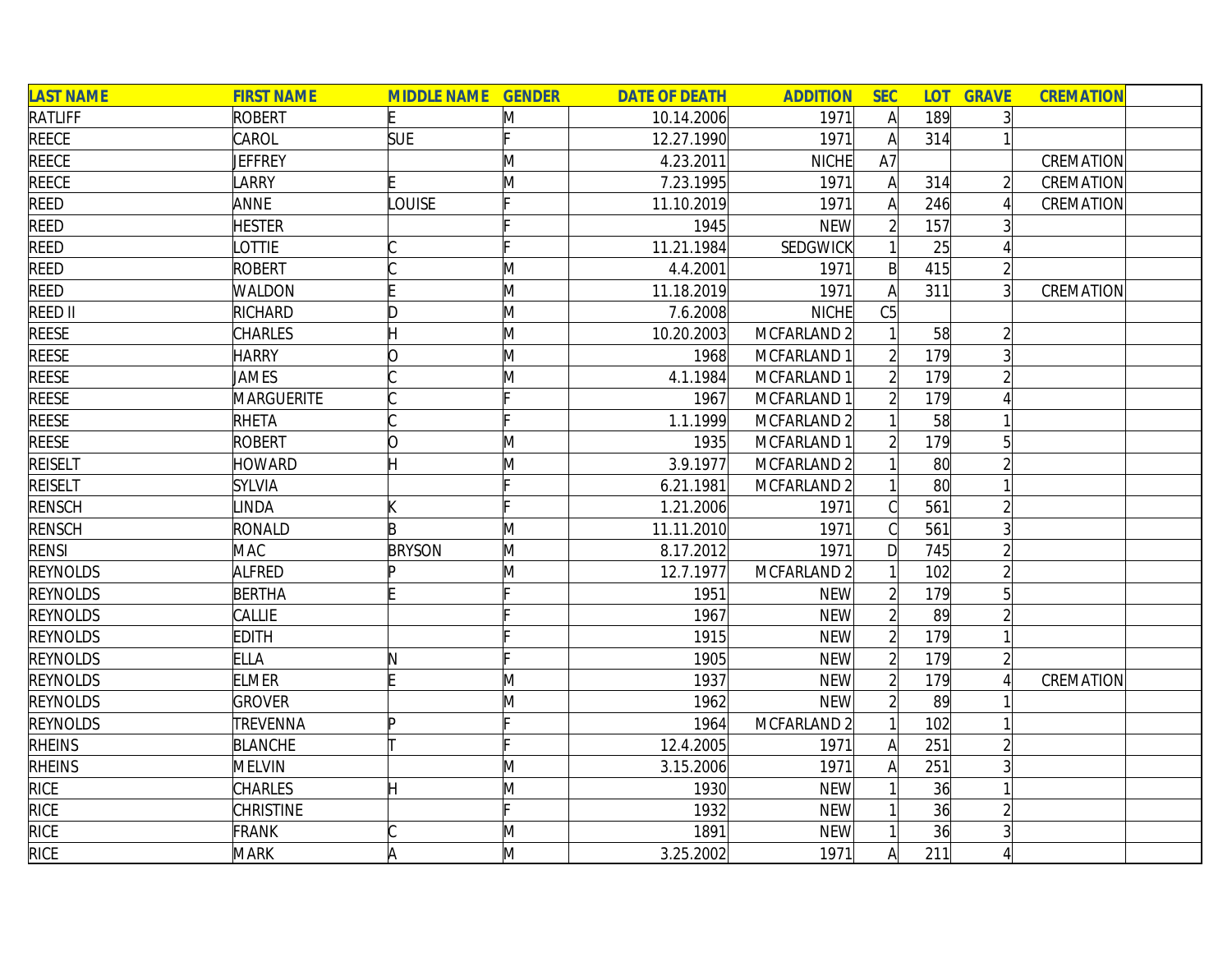| <b>LAST NAME</b> | <b>FIRST NAME</b> | <b>MIDDLE NAME GENDER</b> |              | <b>DATE OF DEATH</b> | <b>ADDITION</b>        | <b>SEC</b>     | <b>LOT</b> | <b>GRAVE</b>   | <b>CREMATION</b> |
|------------------|-------------------|---------------------------|--------------|----------------------|------------------------|----------------|------------|----------------|------------------|
| <b>RICHARDS</b>  | <b>EDNA</b>       | LUCILD                    |              | 7.18.1991            | <b>SEDGWICK</b>        |                | 102        |                |                  |
| <b>RICHARDS</b>  | <b>OWELL</b>      | W                         | M            | 6.30.1987            | SEDGWICK               |                | 102        |                |                  |
| RICHARDSON       | <b>JESSE</b>      | M                         | M            | 1951                 | MCFARLAND 1            | $\overline{3}$ | 212        |                |                  |
| RICHARDSON       | RACHAEL           | <b>INFANT</b>             |              | 7.1.1975             | MCFARLAND 2            |                | 148        |                |                  |
| RICHARDSON       | <b>TAMMY</b>      |                           |              | 6.20.1993            | MCFARLAND <sub>2</sub> |                | 148        |                |                  |
| RICHARDSON       | <b>VOYT</b>       |                           | M            | 1952                 | MCFARLAND <sub>2</sub> |                | 23         |                |                  |
| <b>RICHEY</b>    | <b>MICHAEL</b>    | W                         | M            | 8.30.2003            | 1971                   | $\mathsf{B}$   | 432        | 5 <sup>1</sup> | CREMATION        |
| RICHMOND         | <b>HOWARD</b>     |                           | M            | 9.16.2013            | 1971                   | $\mathsf{B}$   | 350        |                |                  |
| RICHMOND         | <b>MARY</b>       | B                         |              | 1964                 | MCFARLAND 2            |                | 73         |                |                  |
| <b>RIDDLE</b>    | JAMES             | IR                        | M            | 4.29.2003            | MCFARLAND 2            |                | 119        |                |                  |
| RIDDLE (PERFECT) | JANE              |                           |              | 5.2.2017             | MCFARLAND 2            |                | 119        |                |                  |
| <b>RIDER</b>     | ANDREW            |                           | M            | 1899                 | <b>NEW</b>             |                | 113        |                |                  |
| <b>RIDER</b>     | ANN               |                           |              | 1906                 | <b>NEW</b>             |                | 113        |                |                  |
| <b>RIDER</b>     | <b>ELLA</b>       |                           |              | 1895                 | <b>NEW</b>             |                | 81         |                |                  |
| <b>RIDER</b>     | <b>OIN</b>        |                           | M            | 1942                 | <b>NEW</b>             |                | 81         |                |                  |
| <b>RIDER</b>     | <b>MONROE</b>     |                           | M            | 1923                 | <b>NEW</b>             |                | 81         |                |                  |
| <b>RIGGS</b>     | <b>BERTHA</b>     |                           |              | 1940                 | SEDGWICK               |                | 43         |                |                  |
| <b>RILEY</b>     | <b>ALEEN</b>      |                           |              | 8.3.1982             | 1971                   | A              | 199        |                |                  |
| <b>RILEY</b>     | ROBERT            |                           | M            | 1.16.2001            | 1971                   | A              | 199        |                |                  |
| <b>RILEY</b>     | WILLIAM           | LEE                       | M            | 11.17.2015           | 1971                   | $\mathsf{B}$   | 476        |                |                  |
| RILEY (WRIGHT)   | CORA BELLE        |                           | Iг.          | 11.14.1990           | MCFARLAND 2            |                | 37         |                |                  |
| RINGO            | <b>ROBERT</b>     |                           | $\mathsf{M}$ | 10.26.2004           | 1971                   | $\mathsf{B}$   | 401        |                |                  |
| <b>ROBERTS</b>   | JAMES             |                           | M            | 5.19.2003            | MCFARLAND <sub>2</sub> |                | 93         |                |                  |
| <b>ROBERTS</b>   | <b>MAXINE</b>     |                           |              | 9.19.2013            | 1971                   | B              | 465        |                | CREMATION        |
| <b>ROBERTS</b>   | <b>MILDRED</b>    | INFANT                    |              |                      | MCFARLAND 2            |                | 93         |                |                  |
| <b>ROBINS</b>    | <b>HELEN</b>      |                           |              | 1958                 | MCFARLAND 1            |                | 171        | 3              |                  |
| <b>ROBINS</b>    | <b>JIMMIE</b>     |                           | $\mathsf{M}$ | 1932                 | MCFARLAND 1            |                | 171        |                |                  |
| <b>ROBINS</b>    | <b>MARY</b>       |                           |              | 10.21.2015           | MCFARLAND 1            |                | 171        |                |                  |
| <b>ROBINS</b>    | <b>RALPH</b>      | N                         |              | 1973                 | MCFARLAND 1            |                | 171        |                |                  |
| <b>ROBINS</b>    | <b>RALPH JR</b>   | N                         | M            | 3.5.2000             | MCFARLAND 1            | $\overline{2}$ | 171        |                |                  |
| <b>ROBINSON</b>  | CARL              | D                         | M            | 12.8.1984            | MCFARLAND 1            | $\overline{2}$ | 174        |                |                  |
| <b>ROBINSON</b>  | CAROLINE          | M                         |              | 1931                 | MCFARLAND 1            | $\overline{2}$ | 174        |                |                  |
| <b>ROBINSON</b>  | CHARLES           |                           | M            | 1970                 | MCFARLAND 1            |                | 238        | 5              |                  |
| <b>ROBINSON</b>  | <b>ULA</b>        |                           |              | 1960                 | <b>SEDGWICK</b>        |                | 49         |                |                  |
| <b>ROBINSON</b>  | <b>THOMAS</b>     | B                         | M            | 1930                 | <b>SEDGWICK</b>        |                | 49         |                |                  |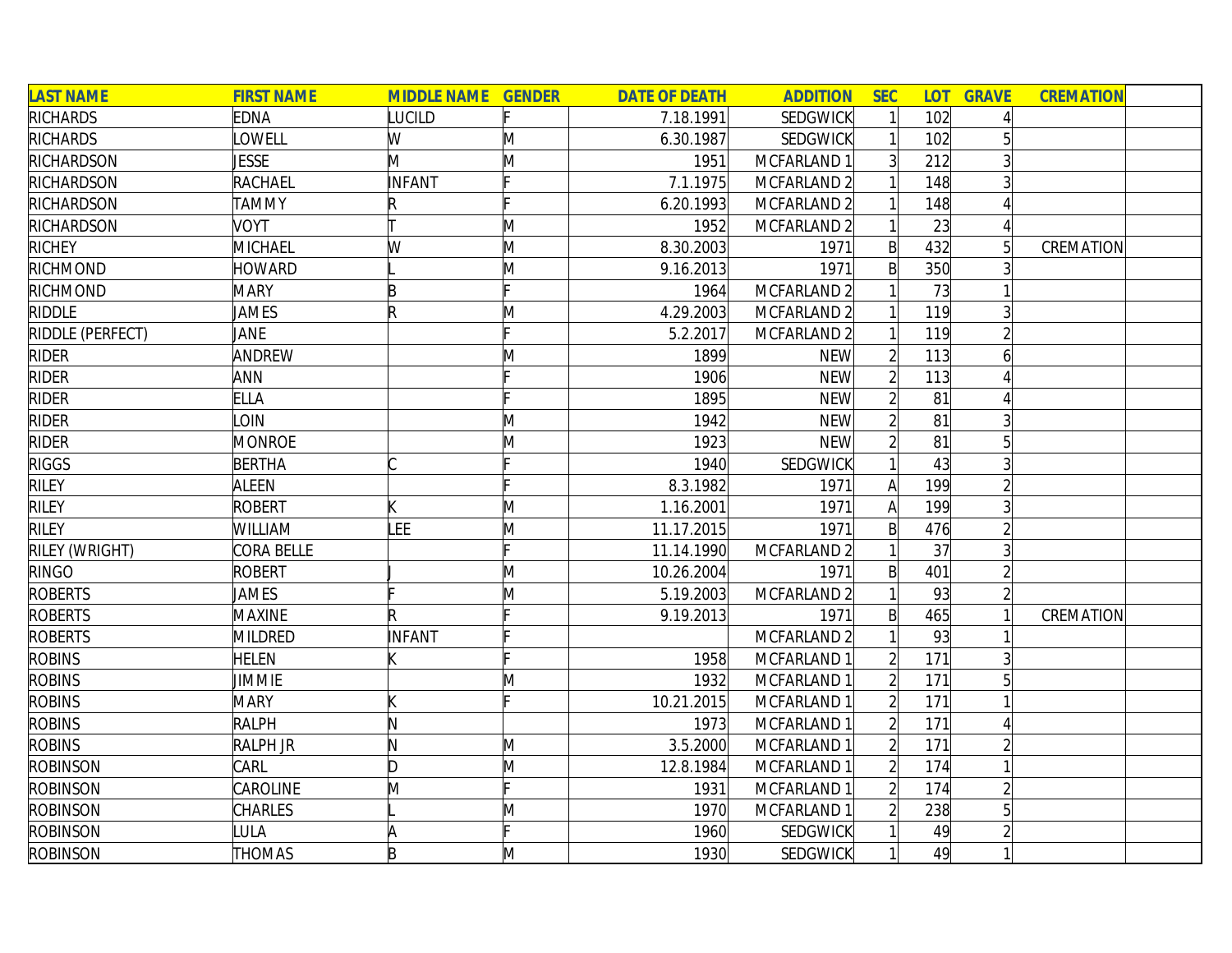| <b>LAST NAME</b> | <b>FIRST NAME</b> | <b>MIDDLE NAME GENDER</b> |   | <b>DATE OF DEATH</b> | <b>ADDITION</b> | <b>SEC</b>     | <b>LOT</b>     | <b>GRAVE</b>   | <b>CREMATION</b> |  |
|------------------|-------------------|---------------------------|---|----------------------|-----------------|----------------|----------------|----------------|------------------|--|
| <b>ROCKEY</b>    |                   | A                         | M | 1943                 | MCFARLAND 1     |                | $\overline{0}$ |                |                  |  |
| <b>RODGERS</b>   | LYALL             | N                         | M | 2.23.2019            | 1971            | $\mathsf{B}$   | 408            |                |                  |  |
| <b>ROGERS</b>    | CALVIN            |                           | M | 1972                 | MCFARLAND 2     |                | 128            |                |                  |  |
| <b>ROGERS</b>    | <b>DALLAS</b>     |                           | M | 1965                 | MCFARLAND 1     |                | 23             |                |                  |  |
| <b>ROGERS</b>    | <b>DAVID</b>      |                           | M | 2.12.2006            | 1971            | $\mathsf{B}$   | 428            |                |                  |  |
| <b>ROGERS</b>    | <b>GRACE</b>      |                           |   | 1969                 | MCFARLAND 1     |                | 23             | $\overline{5}$ |                  |  |
| <b>ROGERS</b>    | JAMES             |                           | M | 7.24.2009            | 1971            | $\mathsf{B}$   | 464            |                |                  |  |
| <b>ROGERS</b>    | <b>EONA</b>       |                           | M | 1953                 | <b>SEDGWICK</b> |                | 162            |                |                  |  |
| <b>ROGERS</b>    | <b>UCILLE</b>     |                           |   | 3.17.2000            | MCFARLAND 2     |                | 128            |                |                  |  |
| <b>ROGERS</b>    | <b>MARY</b>       | B                         |   | 1970                 | <b>SEDGWICK</b> |                | 162            |                |                  |  |
| <b>ROLFE</b>     | <b>MARGIE</b>     |                           |   |                      | 1971            |                | 258            |                |                  |  |
| <b>ROMANS</b>    | <b>KAREN</b>      |                           |   | 12.1.2010            | 1971            |                | 564            |                |                  |  |
| <b>ROMANS</b>    | <b>OVELL</b>      | G                         |   | 11.2.2011            | 1971            |                | 564            | $\overline{2}$ |                  |  |
| <b>ROOF</b>      | <b>CHERYL</b>     |                           |   | 7.6.1979             | MCFARLAND 1     |                | 193-A          | 5              |                  |  |
| <b>ROOF</b>      | EDITH             |                           |   | 1971                 | MCFARLAND 1     |                | 193-A          |                |                  |  |
| <b>ROOF</b>      | <b>EMMA</b>       |                           |   | 1909                 | <b>SEDGWICK</b> |                | 19             |                |                  |  |
| <b>ROOF</b>      | <b>GEORGE</b>     |                           | M | 1915                 | <b>SEDGWICK</b> |                | 19             | 3              |                  |  |
| <b>ROOF</b>      | <b>HAROLD</b>     | W                         | M | 1968                 | MCFARLAND 1     |                | 193-A          |                |                  |  |
| <b>ROONEY</b>    | <b>JESSIE</b>     |                           | M | 1953                 | MCFARLAND 2     |                |                |                |                  |  |
| ROOT             | CHAUNCEY          | A                         | M | 1956                 | MCFARLAND 1     |                | 177            |                |                  |  |
| ROOT             | <b>FRANCES</b>    | M                         |   | 1932                 | MCFARLAND 1     |                | 177            |                |                  |  |
| <b>ROOT</b>      | <b>MABEL</b>      |                           |   | 3.3.1993             | MCFARLAND 1     |                | 177            |                |                  |  |
| <b>ROSE</b>      | <b>ADDIE</b>      |                           |   | 1952                 | <b>SEDGWICK</b> |                | 161            |                |                  |  |
| <b>ROSE</b>      | CORA BELLE        |                           |   | 1957                 | <b>SEDGWICK</b> |                | 161            |                |                  |  |
| <b>ROSE</b>      |                   | <b>ISIDORE</b>            | M | 1935                 | <b>SEDGWICK</b> |                | 161            |                |                  |  |
| <b>ROSE</b>      | EDNA              | ID                        |   | 1919                 | <b>SEDGWICK</b> |                | 161            | $\overline{3}$ |                  |  |
| <b>ROSE</b>      | <b>ETHA</b>       | B                         |   | 1955                 | MCFARLAND 1     | $\overline{3}$ | 246            |                |                  |  |
| <b>ROSE</b>      | IDA               | M                         |   | 1968                 | MCFARLAND 1     |                | 91             | 3              |                  |  |
| <b>ROSE</b>      | JAMES             |                           |   |                      | MCFARLAND 1     |                | 91             |                |                  |  |
| <b>ROSE</b>      | JAMES             |                           | M | 1942                 | SEDGWICK        |                | 161            | $\overline{2}$ |                  |  |
| <b>ROSE</b>      | <b>JOHN</b>       | B                         | M | 1966                 | MCFARLAND 1     | $\overline{3}$ | 246            | $\overline{2}$ |                  |  |
| <b>ROSE</b>      | <b>MARY</b>       |                           |   | 1911                 | <b>SEDGWICK</b> |                | 102            |                |                  |  |
| <b>ROSECRANS</b> | <b>DAVID</b>      | B                         | M | 1951                 | MCFARLAND 1     |                | 44             |                |                  |  |
| <b>ROSECRANS</b> | <b>EDNA</b>       |                           |   | 1955                 | MCFARLAND 1     |                | 44             | $\overline{2}$ |                  |  |
| <b>ROSECRANS</b> | <b>GRACE</b>      | M                         |   | 1927                 | MCFARLAND 1     |                | 44             |                |                  |  |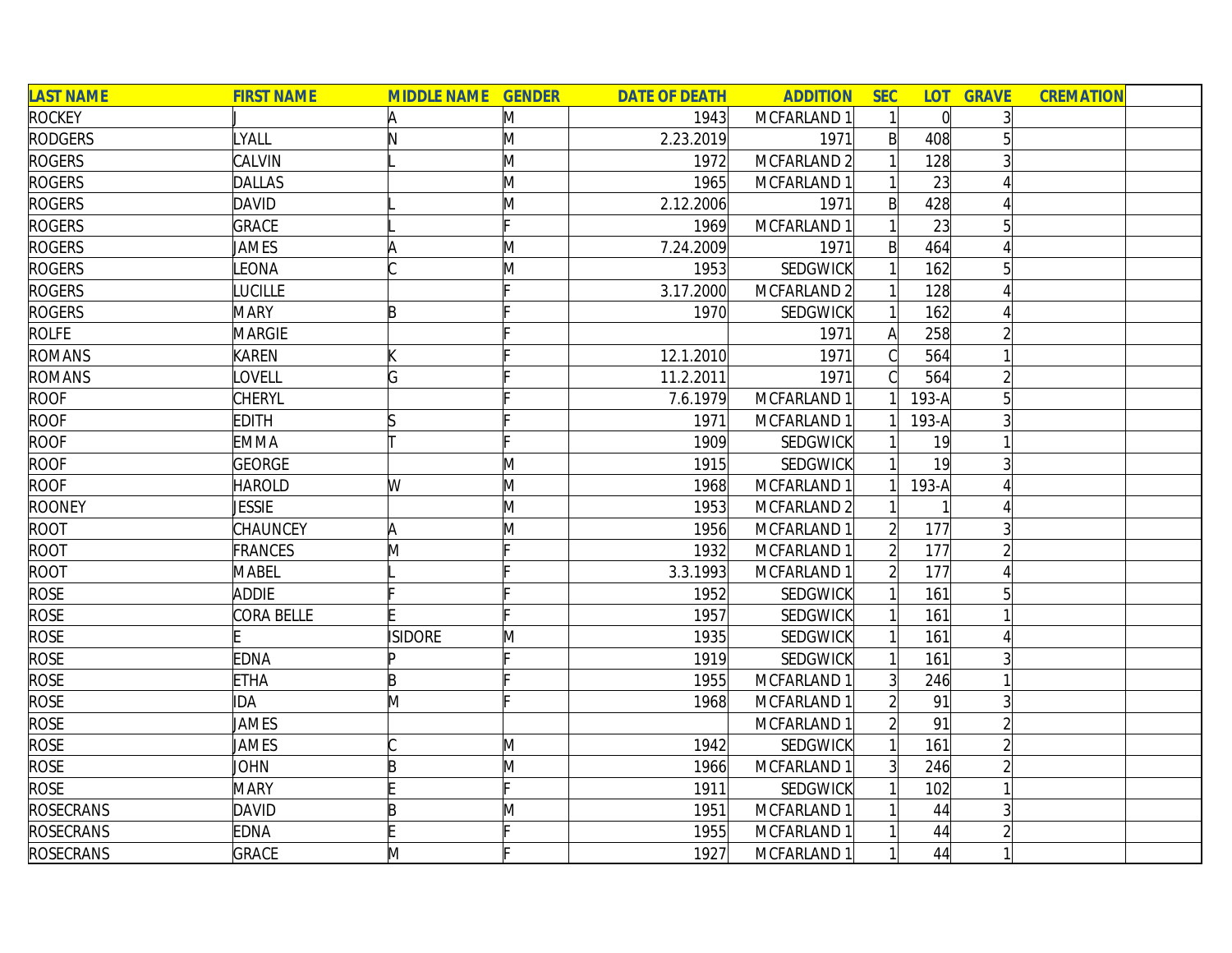| <b>LAST NAME</b>   | <b>FIRST NAME</b> | <b>MIDDLE NAME GENDER</b> |              | <b>DATE OF DEATH</b> | <b>ADDITION</b>        | <b>SEC</b>     | <b>LOT</b> | <b>GRAVE</b>   | <b>CREMATION</b> |  |
|--------------------|-------------------|---------------------------|--------------|----------------------|------------------------|----------------|------------|----------------|------------------|--|
| <b>ROSECRANS</b>   | <b>HUGH</b>       | M                         | M            | 1937                 | MCFARLAND 1            |                | 44         | 5              |                  |  |
| <b>ROSHON</b>      | <b>EMERSON</b>    | W                         | M            | 7.1.2010             | 1971                   | $\mathsf{B}$   | 491        |                |                  |  |
| <b>ROSHON</b>      | <b>MARY</b>       | A                         |              | 11.22.2012           | 1971                   | $\mathsf{B}$   | 491        |                |                  |  |
| <b>ROSS</b>        | <b>ADALINE</b>    |                           |              | 1882                 | <b>NEW</b>             |                | 68         |                |                  |  |
| <b>ROSS</b>        | BENJAMIN          |                           | M            | 1932                 | <b>NEW</b>             |                | 68         |                |                  |  |
| <b>ROSS</b>        | BERNARD           |                           | $\mathsf{M}$ | 6.11.1987            | MCFARLAND <sub>2</sub> |                | 115        |                |                  |  |
| <b>ROSS</b>        | CARRIE            |                           |              | 1966                 | <b>NEW</b>             | $\overline{2}$ | 102        |                |                  |  |
| <b>ROSS</b>        | <b>CLARA</b>      | <b>IRENE</b>              |              | 1.2.2015             | 1971                   | D              | 637        |                |                  |  |
| <b>ROSS</b>        | <b>CLAUDE</b>     |                           | M            | 1959                 | <b>NEW</b>             | $\overline{2}$ | 102        | 6              |                  |  |
| <b>ROSS</b>        | <b>CORA BELLE</b> | B                         |              | 1961                 | <b>NEW</b>             |                | 68         | 8              |                  |  |
| <b>ROSS</b>        | <b>DONALD</b>     |                           | M            | 11.1.1997            | 1971                   | $\mathsf{B}$   | 470        |                |                  |  |
| <b>ROSS</b>        | <b>DONNA</b>      |                           |              | 10.3.2004            | 1971                   | Α              | 310        |                |                  |  |
| <b>ROSS</b>        | <b>EASTER</b>     | M                         |              | 1948                 | <b>NEW</b>             |                | 68         |                |                  |  |
| <b>ROSS</b>        | <b>ELLA</b>       | B                         |              | 1916                 | <b>NEW</b>             |                | 68         | 6              |                  |  |
| <b>ROSS</b>        | <b>ETTA</b>       | M                         |              | 2.18.1983            | MCFARLAND 2            |                | 129        |                |                  |  |
| <b>ROSS</b>        | <b>HENRY</b>      | M                         | M            | 1916                 | <b>NEW</b>             |                | 68         |                |                  |  |
| <b>ROSS</b>        | <b>JAMES</b>      | Þ                         | M            | 1947                 | <b>NEW</b>             |                | 68         |                |                  |  |
| <b>ROSS</b>        | <b>MARY</b>       |                           |              | 6.23.1992            | MCFARLAND 2            |                | 25         |                |                  |  |
| <b>ROSS</b>        | <b>MILDRED</b>    |                           |              | 2.2.1998             | MCFARLAND 2            |                | 81         |                |                  |  |
| <b>ROSS</b>        | RAYMOND           |                           | M            | 3.26.1996            | MCFARLAND 2            |                | 25         |                |                  |  |
| <b>ROSS</b>        | <b>TAMI</b>       | IR                        | Iг.          | 7.4.2003             | MCFARLAND 2            |                | 147        |                |                  |  |
| <b>ROSS</b>        | <b>WALTER</b>     |                           | $\mathsf{M}$ | 1972                 | MCFARLAND 2            |                | 129        |                |                  |  |
| <b>ROUSH</b>       | <b>GARLAND</b>    |                           | M            | 3.27.2011            | MCFARLAND 2            |                | 12         |                |                  |  |
| ROUSH              | <b>MARY</b>       |                           |              |                      | MCFARLAND 2            |                | 12         |                | CREMATION        |  |
| ROWAN (WINTERMUTE) | <b>MAE</b>        |                           |              | 1914                 | <b>SEDGWICK</b>        |                | 32         |                |                  |  |
| <b>ROWAND</b>      | <b>ROBERT</b>     |                           | M            | 9.2.1991             | 1971                   | A              | 284        |                |                  |  |
| <b>ROWE</b>        | <b>FANNIE</b>     |                           |              | 1946                 | MCFARLAND 1            |                | 119        |                |                  |  |
| <b>ROWE</b>        | <b>HARRY</b>      | B                         | M            | 1950                 | MCFARLAND 1            |                | 119        |                |                  |  |
| <b>ROWE</b>        | <b>JOHN</b>       |                           | M            | 1929                 | MCFARLAND 1            | $\overline{2}$ | 119        |                |                  |  |
| <b>ROWE</b>        | <b>VERNER</b>     |                           | M            |                      | MCFARLAND 1            | $\overline{2}$ | 119        |                |                  |  |
| <b>ROY</b>         | JESSIE "JEAN"     |                           |              | 1.13.2014            | 1971                   | A              | 259        |                |                  |  |
| <b>RUBIN</b>       | JOANNA            |                           |              | 3.25.2007            | MCFARLAND 2            |                | 129        | $\overline{3}$ |                  |  |
| <b>RUSSELL</b>     | <b>MARJORIE</b>   |                           |              | 5.23.1997            | 1971                   | $\mathsf{A}$   | 285        |                |                  |  |
| <b>RUSSELL</b>     | PAUL              |                           | M            | 3.16.2018            | 1971                   | $\mathsf{A}$   | 285        |                | CREMATION        |  |
| <b>RUSSELL</b>     | <b>TASHA</b>      |                           |              | 10.15.1986           | 1971                   | $\mathsf{A}$   | 316        |                |                  |  |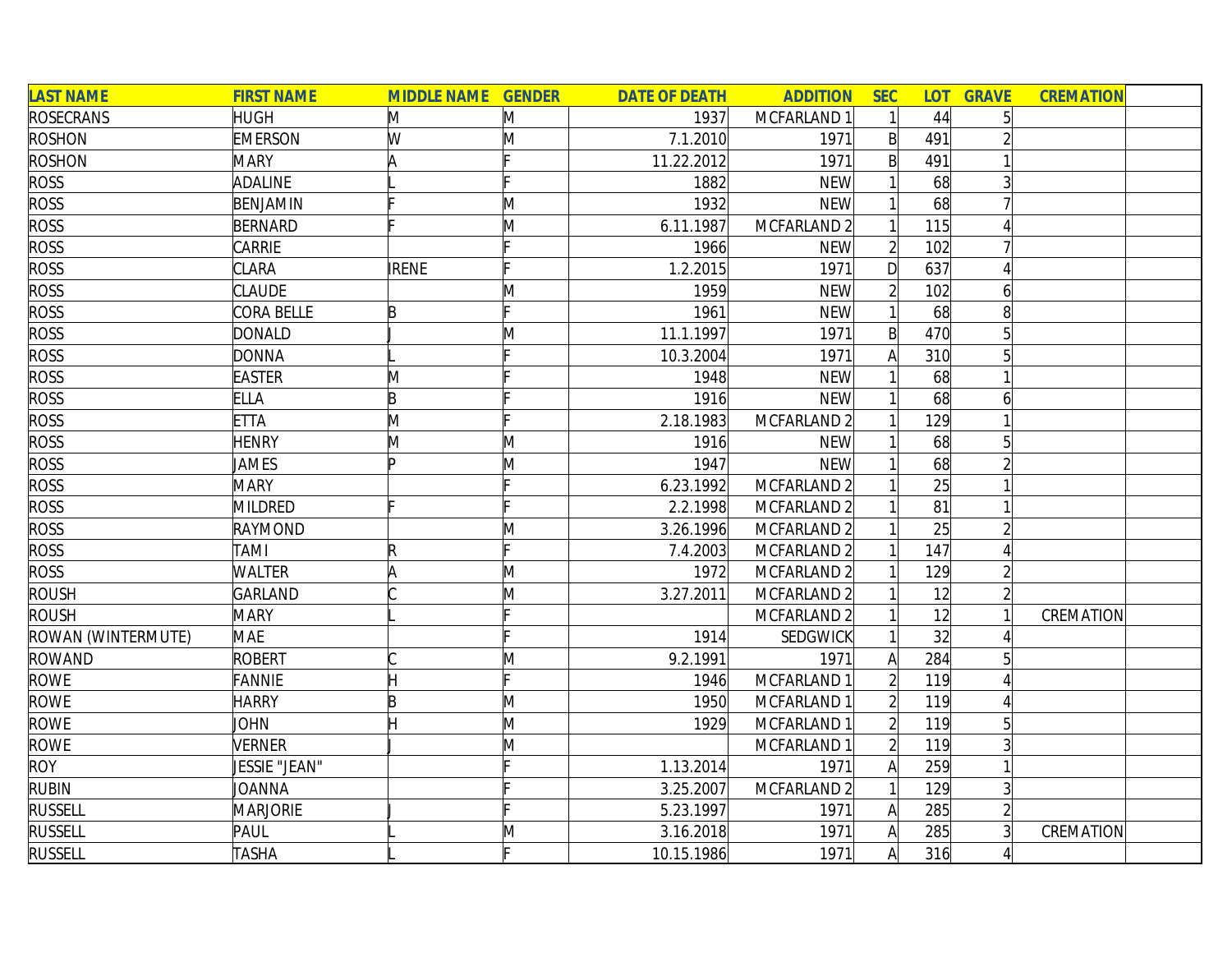| <b>LAST NAME</b>     | <b>FIRST NAME</b>                                                                                          | <b>MIDDLE NAME GENDER</b> |     | <b>DATE OF DEATH</b> | <b>ADDITION</b> | <b>SEC</b>     |     | <b>LOT GRAVE</b> | <b>CREMATION</b> |  |
|----------------------|------------------------------------------------------------------------------------------------------------|---------------------------|-----|----------------------|-----------------|----------------|-----|------------------|------------------|--|
| <b>RUTHERFORD</b>    | <b>GLORIA</b>                                                                                              |                           |     | 2.2.2008             | 1971            | $\mathsf{B}$   | 529 | $\mathbf{1}$     | CREMATION        |  |
| <b>RUTHERFORD II</b> | <b>ELBIN</b>                                                                                               |                           | M   | 12.16.2008           | 1971            | $\mathsf{B}$   | 529 | $\overline{2}$   |                  |  |
| <b>RUTHIG</b>        | <b>DOUGLAS</b>                                                                                             |                           | M   | 3.8.2004             | NICHE           | A1             |     |                  |                  |  |
| <b>RUTHIG</b>        | <b>FRANCES</b>                                                                                             |                           |     | 4.26.2008            | <b>NICHE</b>    | A1             |     |                  |                  |  |
| <b>RUZIKA</b>        | <b>KENNY "CHET"</b>                                                                                        |                           | M   | 4.17.2012            | 1971            | $\mathcal{C}$  | 599 | $\frac{1}{2}$    | CREMATION        |  |
| <b>RYAN</b>          | <b>ALEX</b>                                                                                                |                           | M   | 5.24.2017            | 1971            | $\mathcal{C}$  | 594 | $\vert$          | CREMATION        |  |
| <b>RYAN</b>          | <b>CHRISTINE</b>                                                                                           | M                         |     | 9.15.2018            | 1971            | $\bigcap$      | 594 | $\Delta$         | CREMATION        |  |
| <b>RYAN</b>          | PAUL                                                                                                       |                           | M   | 5.8.2008             | 1971            | $\bigcap$      | 594 | 5 <sup>1</sup>   |                  |  |
| <b>RYDER</b>         | ANNABELLE                                                                                                  | G                         |     | 9.6.1984             | MCFARLAND 1     | $\overline{2}$ | 184 |                  |                  |  |
| <b>RYDER</b>         |                                                                                                            | ORVILLE                   | M   | 1956                 | MCFARLAND 1     |                | 184 | 5                |                  |  |
| SALISBURY            | <b>DOROTHY</b>                                                                                             |                           |     | 8.14.2016            | 1971            | A              | 268 |                  |                  |  |
| <b>SALISBURY</b>     | <b>ROBERT</b>                                                                                              | A                         | M   | 11.6.1995            | 1971            |                | 268 |                  |                  |  |
| SALYER               | <b>GARY</b>                                                                                                |                           | M   | 1975                 | 1971            |                | 234 |                  |                  |  |
| SALYER               | LEE                                                                                                        |                           |     |                      | 1971            |                | 234 | $5\overline{5}$  |                  |  |
| <b>SALYERS</b>       | <b>CHERYL</b>                                                                                              |                           |     | 4.1.2019             | 1971            |                | 276 |                  |                  |  |
| SALYERS              | SAMUEL                                                                                                     |                           | M   | 9.16.2007            | 1971            |                | 245 |                  |                  |  |
| SANFORD              | CHARLES                                                                                                    | ΙA                        | M   | 1937                 | <b>SEDGWICK</b> |                | 16  |                  |                  |  |
| SANFORD              | <b>EDGAR</b>                                                                                               |                           | M   | 1919                 | <b>SEDGWICK</b> |                | 16  |                  |                  |  |
| SANFORD              | <b>OUISE</b>                                                                                               |                           |     | 1914                 | <b>SEDGWICK</b> |                | 16  |                  |                  |  |
| SATTERFIELD          | <b>DWIGHT</b>                                                                                              |                           | M   | 9.19.1989            | MCFARLAND 1     |                | 92  |                  |                  |  |
| SATTERFIELD          | <b>EDGAR</b>                                                                                               |                           | M   | 1970                 | MCFARLAND 2     |                | 112 |                  |                  |  |
| SATTERFIELD          | <b>MARY</b>                                                                                                |                           |     | 8.14.2007            | MCFARLAND 2     |                | 112 |                  |                  |  |
| SATTERFIELD          | <b>MILDRED</b>                                                                                             |                           |     | 8.13.1980            | MCFARLAND 1     |                | 92  | $\overline{3}$   |                  |  |
| SAUNDERS             | $\mathsf{M}% _{T}=\mathsf{M}_{T}\!\left( a,b\right) ,\ \mathsf{M}_{T}=\mathsf{M}_{T}\!\left( a,b\right) ,$ | INFANT                    |     | 1.29.1981            | 1971            | A              | 156 | 6                |                  |  |
| SAUNDERS             | <b>ALVO</b>                                                                                                |                           | M   | 6.17.1976            | 1971            |                | 260 | $5\overline{)}$  |                  |  |
| SAUNDERS             | <b>FLORENCE</b>                                                                                            |                           | E.  | 1966                 | MCFARLAND 2     |                | 76  |                  |                  |  |
| <b>SAUNDERS</b>      | <b>OTIS</b>                                                                                                |                           | M   | 1.16.2011            | 1971            | A              | 246 |                  |                  |  |
| SAUNDERS             | <b>OTIS</b>                                                                                                |                           | M   | 7.19.1974            | MCFARLAND 2     |                | 76  | $\overline{2}$   | CREMATION        |  |
| <b>SAUNDERS</b>      | <b>SHARON L</b>                                                                                            | INFANT                    | c   | 1.25.1981            | 1971            | A              | 156 | $\overline{6}$   | CREMATION        |  |
| <b>SAVER</b>         | <b>EDWARD</b>                                                                                              | ID.                       | M   | 9.1.1999             | 1971            | $\mathsf{B}$   | 491 |                  |                  |  |
| <b>SAVER</b>         | <b>MARJORIE</b>                                                                                            | <b>ISABEL</b>             | IE. | 10.151991            | 1971            | $\mathsf{B}$   | 491 | Δ                |                  |  |
| <b>SCARBERRY</b>     | <b>CHARLES</b>                                                                                             |                           | M   | 8.11.2006            | 1971            | $\mathsf{B}$   | 505 | $\overline{4}$   |                  |  |
| <b>SCARBERRY</b>     | JUDY                                                                                                       | ID.                       |     | 4.11.2005            | 1971            | $\mathsf{B}$   | 435 | $\mathbf{1}$     | CREMATION        |  |
| <b>SCARLOCK</b>      | PAUL                                                                                                       |                           |     | 11.6.2006            | 1971            |                | 632 |                  |                  |  |
| <b>SCHAER</b>        | <b>FREDERICK</b>                                                                                           |                           | M   | 1973                 | 1971            | A              | 166 | $\overline{2}$   |                  |  |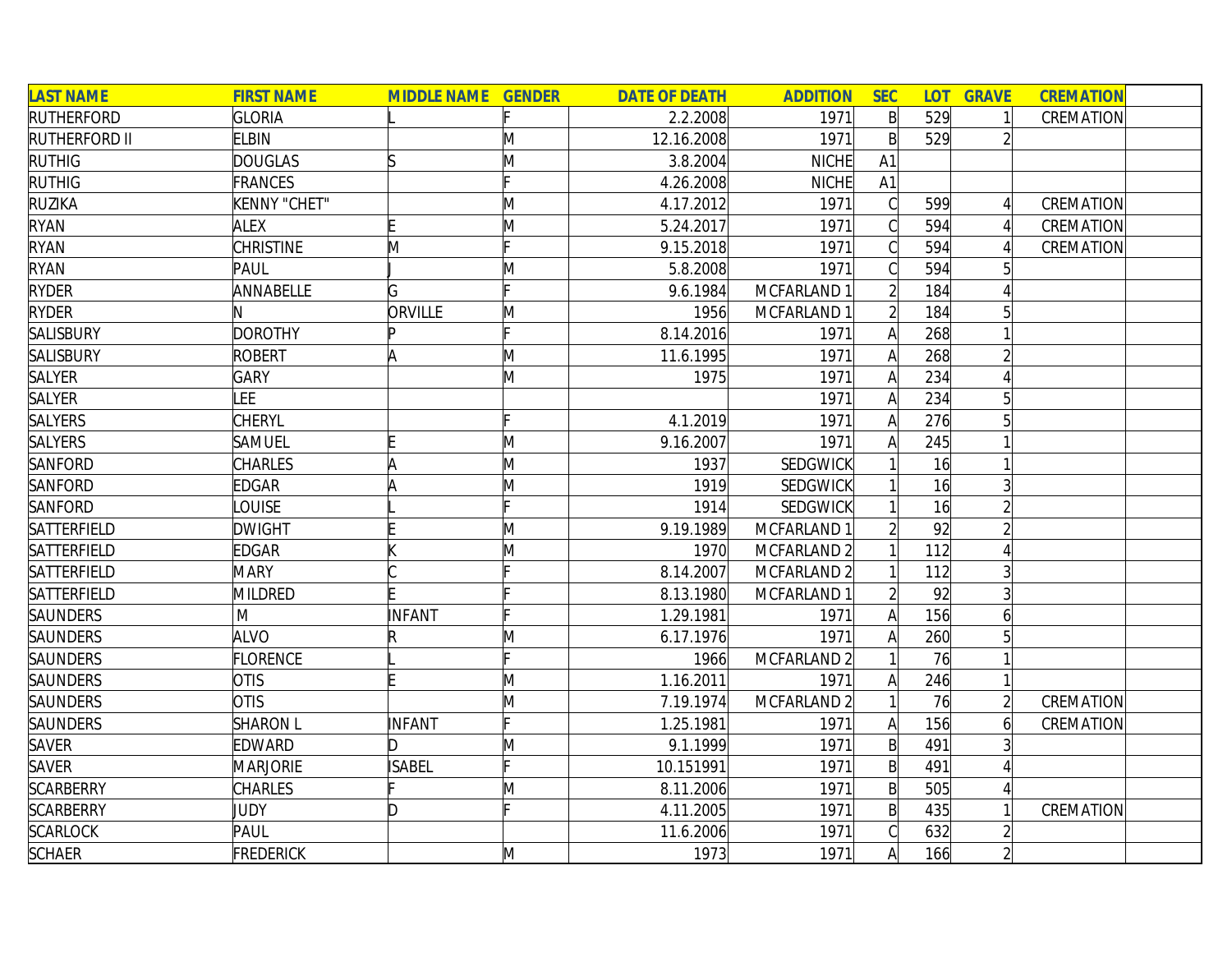| <b>LAST NAME</b>    | <b>FIRST NAME</b> | <b>MIDDLE NAME GENDER</b> |                         | <b>DATE OF DEATH</b> | <b>ADDITION</b> | <b>SEC</b>     |                 | <b>LOT GRAVE</b> | <b>CREMATION</b> |  |
|---------------------|-------------------|---------------------------|-------------------------|----------------------|-----------------|----------------|-----------------|------------------|------------------|--|
| <b>SCHNEIDER</b>    | JOHN              |                           | M                       | 1920                 | <b>NEW</b>      | $\overline{2}$ | 71              | 6                |                  |  |
| <b>SCHNEIDER</b>    | LOUISE            |                           |                         | 1917                 | <b>NEW</b>      | $\overline{2}$ | 71              |                  |                  |  |
| <b>SCHOELKOPH</b>   | ALBERT            |                           | M                       | 10.14.2011           | 1971            | Ć              | 559             |                  | CREMATION        |  |
| <b>SCHOELKOPH</b>   | <b>NORMA</b>      | JEAN                      |                         | 11.5.2018            | 1971            |                | 559             |                  | CREMATION        |  |
| <b>SCHOENBERGER</b> | <b>ARTHUR</b>     | R                         | M                       | 6.23.1976            | 1971            | A              | 180             |                  | CREMATION        |  |
| <b>SCHOENBERGER</b> | <b>FAYE</b>       |                           |                         | 9.26.1993            | 1971            | $\mathsf{B}$   | 461             |                  |                  |  |
| <b>SCHOOLER</b>     | <b>CHARITY</b>    | M                         |                         | 1914                 | <b>NEW</b>      |                | 45              |                  |                  |  |
| <b>SCHOOLER</b>     | <b>EDWIN</b>      |                           | Μ                       | 1930                 | <b>NEW</b>      |                | 45              |                  |                  |  |
| <b>SCHOOLER</b>     | <b>EVA</b>        | R                         |                         | 1886                 | <b>NEW</b>      |                | 45              |                  |                  |  |
| <b>SCHOOLER</b>     | LUCRETIA          |                           |                         | 1915                 | <b>NEW</b>      |                | 45              |                  |                  |  |
| <b>SCHOOLER</b>     | MANUEL            |                           | M                       | 1916                 | <b>NEW</b>      |                | 45              |                  |                  |  |
| <b>SCHOOLER</b>     | WILLIAM           |                           | M                       | 1926                 | <b>NEW</b>      |                | 45              |                  |                  |  |
| <b>SCHORR</b>       | <b>BERTHA</b>     |                           |                         | 1950                 | MCFARLAND 1     | $\overline{3}$ | 202             |                  | CREMATION        |  |
| <b>SCHORR</b>       | <b>GEORGE</b>     |                           | M                       | 1962                 | MCFARLAND 1     |                | 202             |                  |                  |  |
| <b>SCOTT</b>        | <b>COREL</b>      | JEAN                      |                         | 1973                 | MCFARLAND 1     | $\overline{3}$ | 208             |                  |                  |  |
| <b>SCOTT</b>        | <b>EDNA</b>       | G                         |                         | 1953                 | <b>NEW</b>      |                | 133             |                  |                  |  |
| <b>SCOTT</b>        | <b>JOHN</b>       |                           | M                       | 1947                 | <b>NEW</b>      |                | 80 <sup>°</sup> |                  |                  |  |
| <b>SCOTT</b>        | JOHN              |                           | M                       | 3.26.2008            | <b>NICHE</b>    | C <sub>1</sub> |                 |                  |                  |  |
| <b>SCOTT</b>        | LOURLIGN          |                           | $\overline{\mathsf{M}}$ | 1956                 | <b>NEW</b>      | $\overline{2}$ | 80              | $\overline{2}$   |                  |  |
| <b>SEARLES</b>      | <b>ALICE</b>      | M                         |                         | 2.4.1996             | 1971            | $\mathsf{B}$   | 532             | 3                |                  |  |
| <b>SEARLES</b>      | <b>ALSINA</b>     | b.                        |                         | 1951                 | SEDGWICK        |                | 34              |                  |                  |  |
| <b>SEARLES</b>      | <b>BRIAN</b>      | PAUL                      | M                       | 2.7.2017             | 1971            | D              | 663             |                  |                  |  |
| <b>SEARLES</b>      | <b>EVERETT</b>    |                           | M                       | 4.11.1980            | <b>SEDGWICK</b> |                | 34              |                  |                  |  |
| <b>SEARLES</b>      | <b>FRANK</b>      |                           | M                       | 1949                 | SEDGWICK        |                | 34              |                  |                  |  |
| <b>SEARLES</b>      | <b>HELEN</b>      | Ά                         |                         | 1928                 | MCFARLAND 1     |                | 71              |                  |                  |  |
| <b>SEARLES</b>      | JAY               | M                         | M                       | 1952                 | MCFARLAND 1     |                | 92              |                  |                  |  |
| <b>SEARLES</b>      | LAWRENCE          | ID.                       | M                       | 1920                 | SEDGWICK        |                | 34              |                  |                  |  |
| <b>SEARLES</b>      | <b>INDA</b>       |                           |                         | 3.21.2005            | 1971            | B              | 532             |                  |                  |  |
| <b>SEARLES</b>      | <b>MINNIE</b>     |                           |                         | 1934                 | MCFARLAND 1     |                | 92              |                  |                  |  |
| <b>SEARLES</b>      | <b>ROBERT</b>     | M                         | M                       | 10.21.1998           | 1971            | $\mathsf{B}$   | 532             |                  |                  |  |
| <b>SEARLES</b>      | THEODORE          | Þ                         | M                       | 1925                 | MCFARLAND 1     |                | 71              |                  | CREMATION        |  |
| <b>SECHRIST</b>     | <b>DOROTHY</b>    |                           |                         | 1.9.2006             | 1971            | A              | 214             |                  |                  |  |
| <b>SECHRIST</b>     | JANET             |                           |                         | 1.16.1981            | MCFARLAND 2     |                | 136             |                  |                  |  |
| <b>SEDGWICK</b>     | <b>IRENE</b>      | E                         |                         | 1910                 | <b>NEW</b>      |                | 52              |                  |                  |  |
| <b>SEDGWICK</b>     | KIMBALL           |                           | M                       | 1918                 | <b>NEW</b>      |                | 52              |                  |                  |  |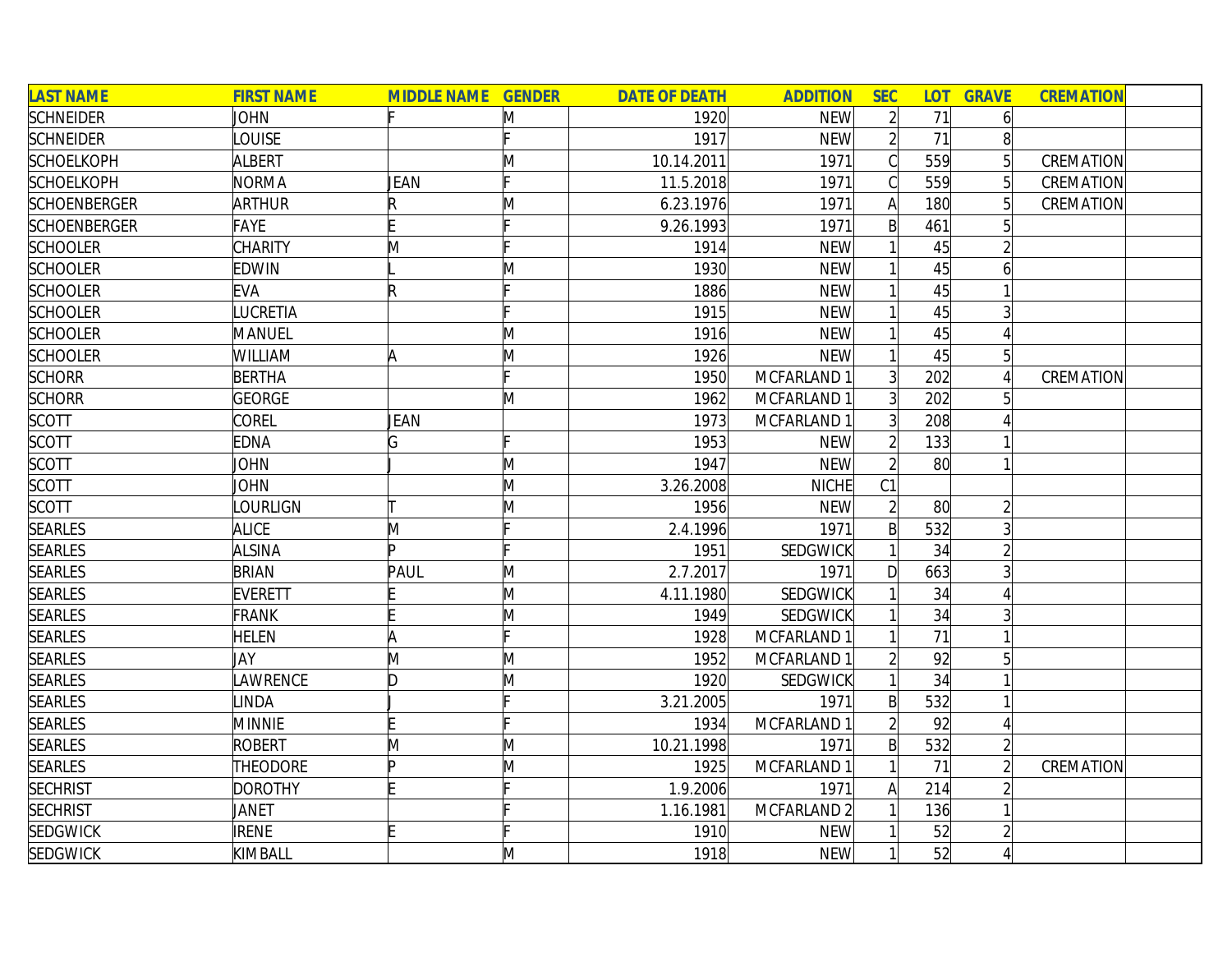| <b>LAST NAME</b>  | <b>FIRST NAME</b> | <b>MIDDLE NAME GENDER</b> |     | <b>DATE OF DEATH</b> | <b>ADDITION</b>        | <b>SEC</b>     | <b>LOT</b> | <b>GRAVE</b>   | <b>CREMATION</b> |  |
|-------------------|-------------------|---------------------------|-----|----------------------|------------------------|----------------|------------|----------------|------------------|--|
| <b>SEDGWICK</b>   | MARTHA            | M                         |     | 5.31.1988            | <b>NEW</b>             |                | 52         | 6              |                  |  |
| <b>SEDGWICK</b>   | ROLLAND           | A                         | M   | 1.18.1975            | <b>NEW</b>             |                | 52         |                |                  |  |
| <b>SEDGWICK</b>   | <b>SARAH</b>      |                           |     | 1954                 | <b>NEW</b>             |                | 52         |                |                  |  |
| <b>SEITZ</b>      | REBECCA A         | <b>INFANT</b>             |     | 12.6.1984            | 1971                   | $\mathsf{A}$   | 269        |                |                  |  |
| <b>SELLERS SR</b> | <b>BURL</b>       |                           | M   | 1.30.1987            | 1971                   | A              | 267        | 3              |                  |  |
| <b>SEMON</b>      | <b>ELSIE</b>      | M                         | c   | 11.21.1990           | MCFARLAND <sub>2</sub> |                | 103        | $\overline{3}$ |                  |  |
| <b>SEMON</b>      | <b>JOSEPH</b>     | R                         | M   | 1.2.2005             | MCFARLAND 2            |                | 103        | $\overline{2}$ |                  |  |
| <b>SEMON II</b>   | JOSEPH            | $\mathsf R$               | M   | 1964                 | MCFARLAND 2            |                | 103        |                |                  |  |
| <b>SERLES</b>     | ANGELINE          |                           |     | 1925                 | SEDGWICK               |                | 147        |                |                  |  |
| <b>SERLES</b>     | <b>ERNEST</b>     |                           | M   | 1970                 | <b>SEDGWICK</b>        |                | 133        |                |                  |  |
| <b>SERLES</b>     | <b>FREDERICK</b>  |                           | M   | 1928                 | MCFARLAND 1            |                | 79         |                |                  |  |
| <b>SERLES</b>     | <b>HARRY</b>      |                           | M   | 1950                 | SEDGWICK               |                | 147        |                |                  |  |
| <b>SERLES</b>     | <b>ENA</b>        |                           |     | 1969                 | SEDGWICK               |                | 147        |                |                  |  |
| <b>SERLES</b>     | <b>OUISE</b>      |                           |     | 1964                 | SEDGWICK               |                | 133        |                |                  |  |
| <b>SERLES</b>     | <b>MARIE</b>      |                           |     | 1921                 | SEDGWICK               |                | 133        | 3              |                  |  |
| <b>SERLES</b>     | <b>WARREN</b>     |                           | M   | 1958                 | SEDGWICK               |                | 133        |                | CREMATION        |  |
| <b>SERLES</b>     | <b>WARREN</b>     |                           | M   | 1918                 | SEDGWICK               |                | 147        |                | CREMATION        |  |
| <b>SERLES</b>     | <b>WARREN</b>     |                           | M   | 1942                 | <b>SEDGWICK</b>        |                | 133        |                | CREMATION        |  |
| <b>SEVILLE</b>    | LENORA            | M                         | Ŀ.  | 11.18.2012           | MCFARLAND 1            | 3 <sup>1</sup> | 205        |                | CREMATION        |  |
| <b>SEVILLE</b>    | LESTER JR         |                           | M   | 4.12.2018            | MCFRLAND 1             | 3 <sup>1</sup> | 205        |                |                  |  |
| <b>SEWELL</b>     | <b>THERESA</b>    | M                         | Iг. | 4.11.2008            | 1971                   | $\mathsf{B}$   | 407        |                |                  |  |
| <b>SHADE</b>      | ALBERT            |                           | M   | 8.1.1998             | 1971                   | $\overline{C}$ | 636        |                |                  |  |
| <b>SHADE</b>      | <b>HELEN</b>      |                           |     | 5.31.2001            | 1971                   |                | 636        |                |                  |  |
| <b>SHAFER</b>     | ANNABELLE         |                           |     | 1931                 | MCFARLAND 1            |                | 130        |                |                  |  |
| <b>SHAFER</b>     | <b>BLYNN</b>      | Ŋ                         | M   | 1930                 | MCFARLAND 1            | $\overline{2}$ | 130        |                |                  |  |
| <b>SHAFFER</b>    | <b>VIRGINIA</b>   |                           |     | 12.10.2003           | MCFARLAND 2            |                | 70         |                |                  |  |
| SHANNON           | <b>ALMA</b>       |                           |     | 12.30.2007           | 1971                   |                | 621        |                |                  |  |
| SHANNON           | ARTHUR            |                           | M   | 1956                 | MCFARLAND 1            |                | 131        | 5              |                  |  |
| SHANNON           | <b>DONALD</b>     | R                         | M   | 2.26.2005            | 1971                   | Cl             | 621        |                |                  |  |
| SHANNON           | <b>GARY</b>       | D                         | M   | 7.14.2002            | 1971                   | Ć              | 621        |                |                  |  |
| SHANNON           | <b>ISAAC</b>      | A                         | M   | 3.4.1942             | <b>NEW</b>             | $\overline{2}$ | 72         |                |                  |  |
| <b>SHANNON</b>    | <b>OPAL</b>       |                           |     | 4.7.1996             | MCFARLAND 1            | $\overline{2}$ | 131        |                |                  |  |
| SHANNON           |                   | INFANT                    |     |                      | MCFARLAND 1            | $\overline{2}$ | 131        |                |                  |  |
| SHANNON (EDWARDS) | <b>MYRTLE</b>     |                           |     | 2.5.1967             | <b>NEW</b>             |                | 72         |                |                  |  |
| <b>SHARP</b>      | <b>DESSIE</b>     | M                         |     | 1969                 | MCFARLAND 1            |                | 27         |                |                  |  |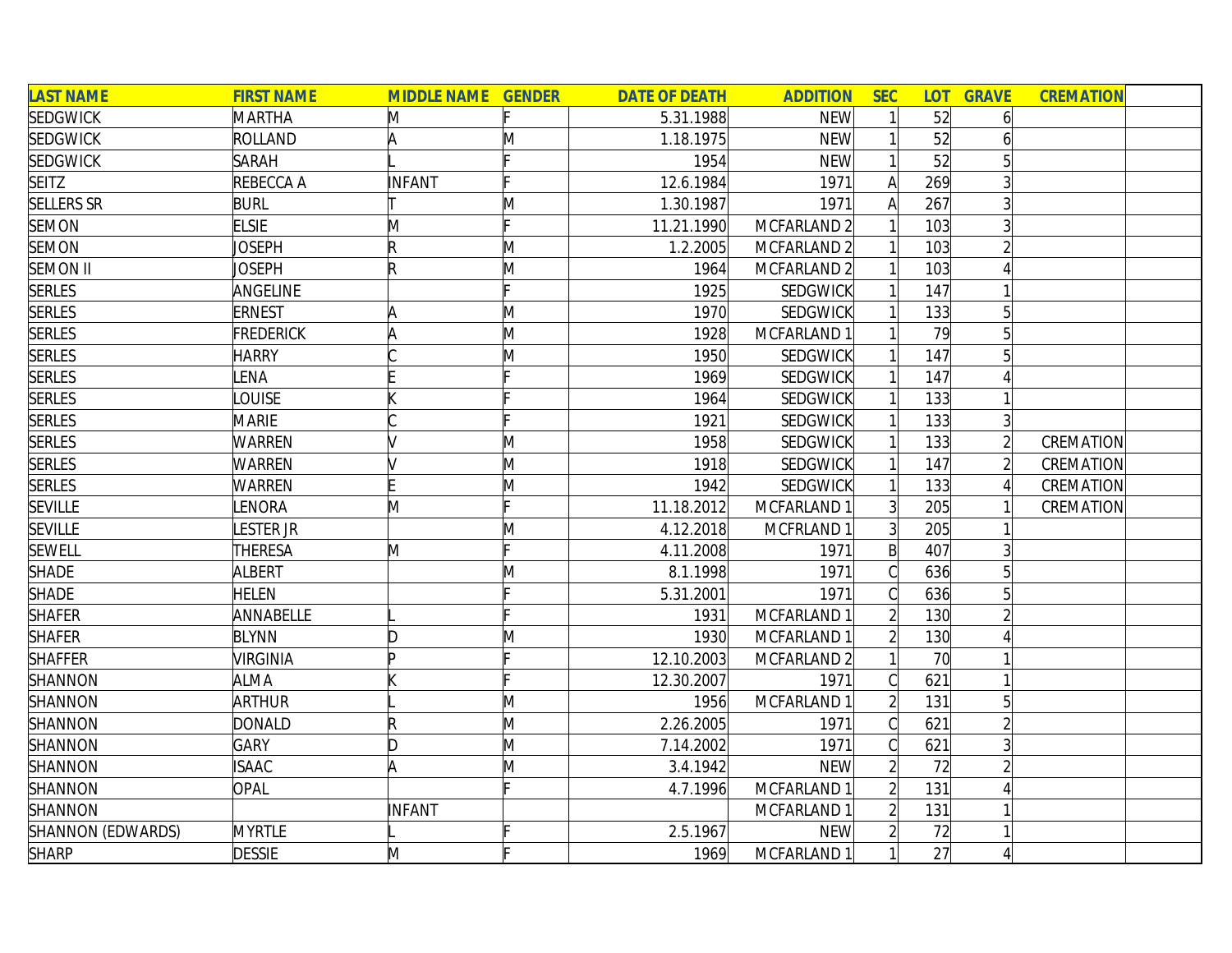| <b>LAST NAME</b>  | <b>FIRST NAME</b> | <b>MIDDLE NAME GENDER</b> |              | <b>DATE OF DEATH</b> | <b>ADDITION</b>        | <b>SEC</b>     | <b>LOT</b>     | <b>GRAVE</b>   | <b>CREMATION</b> |
|-------------------|-------------------|---------------------------|--------------|----------------------|------------------------|----------------|----------------|----------------|------------------|
| <b>SHARP</b>      | FRED              | W                         | M            | 1966                 | MCFARLAND 1            |                | 27             | 5              |                  |
| <b>SHARP</b>      | JAMES             |                           | M            | 1964                 | MCFARLAND 1            |                | 232            |                |                  |
| <b>SHARP</b>      | <b>MERVIN</b>     | R                         | M            | 1937                 | MCFARLAND 1            |                | 27             |                |                  |
| <b>SHARP</b>      | <b>ROBERT</b>     | IN.                       | M            | 1.19.1992            | 1971                   | $\mathsf{B}$   | 446            |                |                  |
| <b>SHARPE</b>     | CORA              | B                         |              |                      | <b>NEW</b>             |                | $\overline{6}$ | 8              |                  |
| <b>SHARPE</b>     | CORA              | M                         |              |                      | <b>NEW</b>             |                | 56             |                |                  |
| <b>SHAVER</b>     | <b>ALPHEUS</b>    | B                         | M            | 1928                 | MCFARLAND 1            |                | 78             |                |                  |
| <b>SHAVER</b>     | ARTINSEL          | G                         |              | 1958                 | MCFARLAND 1            |                | 78             |                |                  |
| <b>SHAVER</b>     | <b>CLARA</b>      |                           |              | 1889                 | <b>NEW</b>             | $\overline{2}$ | 109            |                |                  |
| <b>SHAVER</b>     | <b>FOREST</b>     |                           | M            | 1957                 | MCFARLAND 1            |                | 78             | 5              |                  |
| <b>SHAVER</b>     | <b>HENRY</b>      |                           | $\mathsf{M}$ | 1929                 | <b>NEW</b>             |                | 109            |                |                  |
| <b>SHAVER</b>     | ORLENA            | W                         |              | 1931                 | MCFARLAND 1            |                | 78             |                |                  |
| <b>SHAVER</b>     |                   |                           |              | 1922                 | <b>NEW</b>             |                | 42             |                |                  |
| <b>SHAVER</b>     | <b>ROSE</b>       |                           |              | 1934                 | <b>NEW</b>             |                | 109            |                |                  |
| <b>SHAVER</b>     | <b>SARAH</b>      |                           |              | 1915                 | <b>NEW</b>             |                | 42             |                |                  |
| <b>SHEETS</b>     | ALFRED            | R                         | $\mathsf{M}$ | 1936                 | <b>NEW</b>             |                | 115            |                |                  |
| <b>SHEETS</b>     | <b>ANNA</b>       | <b>OUISE</b>              |              | 8.31.1982            | <b>NEW</b>             |                | 115            | 6              |                  |
| <b>SHEETS</b>     | <b>EIDATH</b>     | M                         |              | 1957                 | MCFARLAND 1            |                | 77             |                |                  |
| <b>SHEETS</b>     | <b>EUNICE</b>     |                           |              | 3.18.1987            | MCFARLAND 1            | $\overline{2}$ | 107            |                |                  |
| <b>SHEETS</b>     | <b>FRANK</b>      |                           | M            | 1926                 | MCFARLAND 1            |                | 77             | 5              |                  |
| <b>SHEETS</b>     | JULIETTE          | G                         | Iг.          | 1928                 | <b>NEW</b>             | $\overline{2}$ | 115            |                |                  |
| <b>SHEETS</b>     | <b>AWARENCE</b>   | A                         | $\mathsf{M}$ | 2.24.1994            | MCFARLAND 1            | $\overline{2}$ | 107            |                |                  |
| <b>SHEETS</b>     | MABEL             | LUCILLE                   |              | 1.28.1977            | MCFARLAND 1            |                | 77             |                |                  |
| <b>SHEETS</b>     | <b>MARY</b>       | M                         |              | 1889                 | <b>NEW</b>             | $\overline{2}$ | 115            |                |                  |
| <b>SHEETS</b>     | N                 | <b>DORIS</b>              |              | 1968                 | MCFARLAND 1            |                | 77             |                |                  |
| <b>SHEETS</b>     | <b>ROGER</b>      |                           | $\mathsf{M}$ | 1936                 | MCFARLAND 1            |                | 107            |                |                  |
| <b>SHEETS</b>     | RUTHELLA          | MAY                       |              | 10.14.1977           | MCFARLAND 1            |                | 77             |                |                  |
| <b>SHEPHERD</b>   | <b>MARY</b>       | A                         |              | 12.14.1996           | MCFARLAND 2            |                | 146            |                |                  |
| <b>SHERBOURNE</b> | <b>ALICE</b>      |                           |              | 10.21.2008           | MCFARLAND <sub>2</sub> |                | 55             |                |                  |
| <b>SHERBOURNE</b> | <b>ARTHUR</b>     |                           | M            | 1966                 | MCFARLAND 2            |                | 33             |                | CREMATION        |
| SHERBOURNE        | CAROL             |                           |              | 7.6.2001             | MCFARLAND 2            |                | 55             |                |                  |
| SHERBOURNE        | <b>ELIZABETH</b>  |                           |              | 1946                 | SEDGWICK               |                | 35             |                |                  |
| <b>SHERBOURNE</b> | <b>FESTUS</b>     |                           | M            | 1932                 | MCFARLAND 1            |                | 152            |                |                  |
| <b>SHERBOURNE</b> | JOE               |                           | M            | 1915                 | <b>SEDGWICK</b>        |                | 35             |                |                  |
| <b>SHERBOURNE</b> | JULIA             | <b>FLORENCE</b>           | F            | 1.20.1993            | <b>SEDGWICK</b>        |                | 35             | $\overline{3}$ |                  |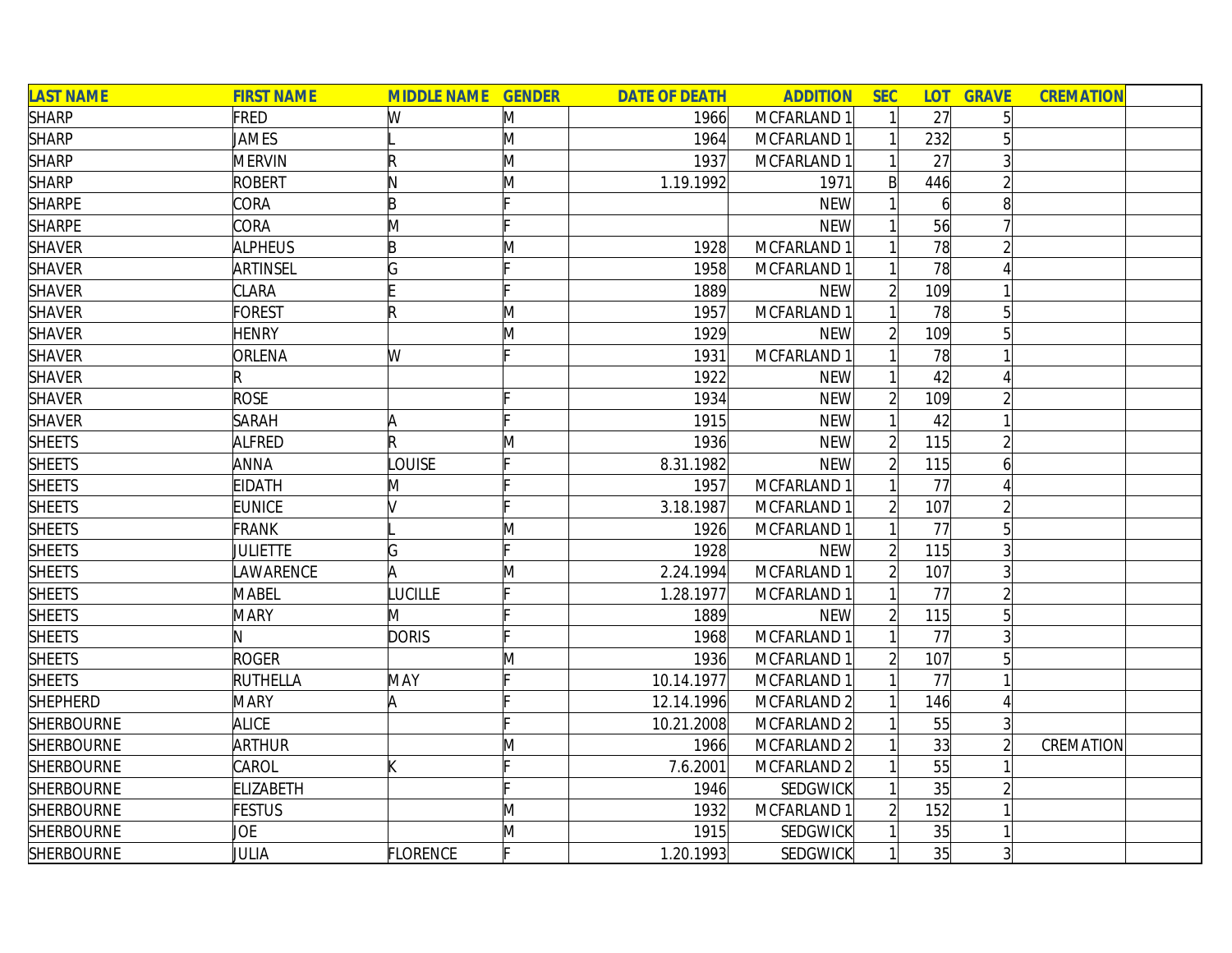| <b>LAST NAME</b>  | <b>FIRST NAME</b> | <b>MIDDLE NAME GENDER</b> |   | <b>DATE OF DEATH</b> | <b>ADDITION</b> | <b>SEC</b>     | <b>LOT</b> | <b>GRAVE</b>    | <b>CREMATION</b> |  |
|-------------------|-------------------|---------------------------|---|----------------------|-----------------|----------------|------------|-----------------|------------------|--|
| <b>SHERBOURNE</b> | <b>MABEL</b>      |                           |   | 1926                 | MCFARLAND 1     | $\overline{2}$ | 96         |                 |                  |  |
| <b>SHERBOURNE</b> | <b>OTIS</b>       |                           | M | 1942                 | <b>SEDGWICK</b> |                | 35         |                 |                  |  |
| <b>SHERBOURNE</b> | <b>ROBERT</b>     | Ŋ                         | M | 1960                 | MCFARLAND 1     |                | 96         |                 |                  |  |
| <b>SHERBOURNE</b> | VAULT             |                           |   |                      | <b>SEDGWICK</b> |                | 35         |                 |                  |  |
| <b>SHERBOURNE</b> | WILLIAM           |                           | M | 1971                 | MCFARLAND 2     |                | 24         |                 |                  |  |
| <b>SHERBOURNE</b> | WILLIAM           | Ŋ                         | M | 9.20.1982            | MCFARLAND 2     |                | 55         |                 |                  |  |
| SHERMAN           | <b>ADOIT</b>      | O                         |   | 1928                 | <b>SEDGWICK</b> |                | 144        | $5\overline{)}$ |                  |  |
| SHERMAN           | LEO               | M                         | M | 1945                 | MCFARLAND 1     |                | 172        |                 |                  |  |
| SHERMAN           | RUTHELLA          |                           |   | 3.20.1976            | MCFARLAND 1     |                | 172        |                 | CREMATION        |  |
| <b>SHICK</b>      | <b>DYLAN</b>      |                           | M | 2.1.1995             | 1971            | A              | 303        |                 |                  |  |
| <b>SHICK</b>      | DAVID             |                           | M | 9.8.1987             | 1971            | Α              | 302        |                 | CREMATION        |  |
| <b>SHICK</b>      | <b>DONALD</b>     |                           | M | 1.4.2020             | 1971            |                | 302        |                 |                  |  |
| <b>SHICKS</b>     | <b>CHARLES</b>    | M                         | M | 1950                 | <b>SEDGWICK</b> |                | 119        |                 |                  |  |
| <b>SHICKS</b>     | LUELLA            |                           |   | 1954                 | <b>SEDGWICK</b> |                | 119        |                 |                  |  |
| <b>SHICKS</b>     | <b>RUSSEL</b>     | <b>CHARLES</b>            | M | 10.8.2016            | 1971            | D              | 641        |                 | CREMATION        |  |
| <b>SHIRES</b>     | <b>ANTHONY</b>    |                           | M | 10.26.2017           | 1971            | $\mathsf{D}$   | 751        |                 |                  |  |
| <b>SHIVELY</b>    | <b>JANICE</b>     | JEWEL                     |   | 1.17.2015            | 1971            |                | 290        |                 |                  |  |
| <b>SHOAF</b>      | <b>INFANT</b>     |                           |   | 1942                 | <b>SEDGWICK</b> |                | 177        |                 | CREMATION        |  |
| <b>SHOEMAKER</b>  | <b>EMMA</b>       |                           |   | 1.9.1990             | MCFARLAND 1     |                | 230        |                 |                  |  |
| <b>SHOEMAKER</b>  | <b>JOHN</b>       |                           | M | 1965                 | MCFARLAND 1     |                | 230        |                 |                  |  |
| <b>SHOPE</b>      | <b>CHARLES</b>    | H                         | M | 1970                 | MCFARLAND 2     |                |            |                 |                  |  |
| <b>SHOPE</b>      | <b>DELPHIA</b>    |                           |   | 1954                 | MCFARLAND 2     |                |            |                 |                  |  |
| <b>SHRIDER</b>    | <b>KAREN</b>      |                           |   | 11.21.1999           | MCFARLAND 2     |                | 136        |                 |                  |  |
| <b>SHRIGLEY</b>   | CARL              |                           | M | 1965                 | <b>SEDGWICK</b> |                | 123        |                 |                  |  |
| <b>SHRIGLEY</b>   | CARLTON           |                           | M | 1.17.1977            | 1971            |                | 206        |                 |                  |  |
| <b>SHRIGLEY</b>   | <b>EDNA</b>       |                           |   | 3.7.1985             | MCFARLAND 2     |                | 85         |                 |                  |  |
| <b>SHRIGLEY</b>   | <b>FRANCIS</b>    | M                         | M | 1943                 | <b>SEDGWICK</b> |                | 123        | 5               |                  |  |
| <b>SHRIGLEY</b>   | <b>INAH</b>       | B                         |   | 1.7.1984             | <b>SEDGWICK</b> |                | 123        |                 |                  |  |
| <b>SHRIGLEY</b>   | <b>MARY</b>       | ID.                       |   | 1944                 | <b>SEDGWICK</b> |                | 123        |                 |                  |  |
| <b>SHRIGLEY</b>   | <b>RAYMOND</b>    |                           | M | 1919                 | <b>SEDGWICK</b> |                | 123        |                 |                  |  |
| <b>SHULL</b>      | <b>VERNON</b>     | M                         | M | 11.3.2006            | 1971            | C              | 548        |                 |                  |  |
| <b>SHULTZ</b>     | ANN               | M                         |   | 5.25.2001            | 1971            | $\mathsf{A}$   | 170        |                 |                  |  |
| <b>SHULTZ</b>     | <b>BERNARD</b>    |                           | M | 1972                 | 1971            | $\mathsf{A}$   | 200        | $\overline{3}$  |                  |  |
| <b>SHULTZ</b>     | <b>ELSIE</b>      |                           |   | 1972                 | 1971            | $\mathsf{A}$   | 200        |                 |                  |  |
| <b>SHULTZ</b>     | <b>ESTHER</b>     |                           |   | 3.5.1982             | 1971            | $\mathsf{A}$   | 169        | 1               | CREMATION        |  |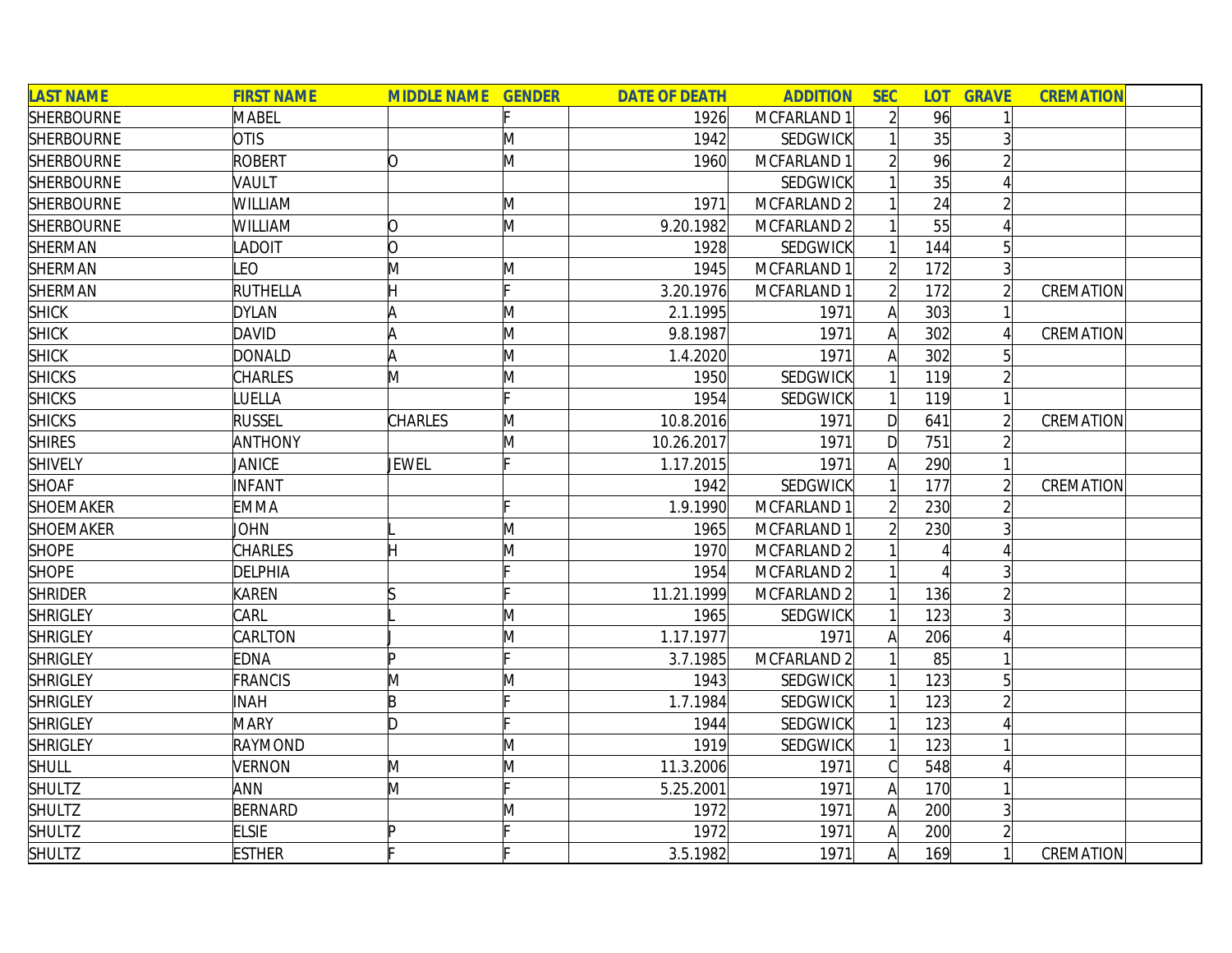| <b>LAST NAME</b> | <b>FIRST NAME</b> | <b>MIDDLE NAME GENDER</b> |              | <b>DATE OF DEATH</b> | <b>ADDITION</b>        | <b>SEC</b>     |     | <b>LOT GRAVE</b> | <b>CREMATION</b> |  |
|------------------|-------------------|---------------------------|--------------|----------------------|------------------------|----------------|-----|------------------|------------------|--|
| <b>SHULTZ</b>    | JOHN              | W                         | M            | 1.10.2011            | 1971                   | $\mathsf{A}$   | 170 |                  |                  |  |
| <b>SHULTZ</b>    | JOHN              | <b>INFANT</b>             | M            | 1933                 | MCFARLAND 1            |                | 42  |                  |                  |  |
| SHULTZ SR        | <b>JOHN</b>       | W                         | M            | 5.23.1982            | 1971                   | $\mathsf{A}$   | 169 |                  |                  |  |
| <b>SIGLER</b>    | <b>HAROLD</b>     | CHARLES                   | M            | 10.4.1976            | 1971                   | $\mathsf{A}$   | 181 | $5\overline{)}$  |                  |  |
| SIGLER (SMITH)   | <b>MARY</b>       |                           |              |                      | 1971                   | $\mathsf{A}$   | 181 | 5                |                  |  |
| <b>SIGMAN</b>    | CHARLES           | W                         | M            | 9.21.1984            | 1971                   | $\mathsf{A}$   | 240 | $\overline{5}$   | CREMATION        |  |
| <b>SIGMAN</b>    | COLLEEN           | M                         |              | 8.6.2007             | 1971                   | $\mathsf{A}$   | 240 | $\overline{2}$   | CREMATION        |  |
| <b>SIGMAN</b>    | <b>DOROTHY</b>    |                           |              | 12.13.1994           | 1971                   | $\mathsf{A}$   | 240 | $\Delta$         | CREMATION        |  |
| <b>SIGMAN</b>    | <b>ROBERT</b>     |                           | M            | 9.20.1998            | 1971                   | $\mathsf{A}$   | 240 |                  |                  |  |
| SIGMAN III       | ROBERT            |                           | M            | 7.30.1983            | 1971                   | A              | 240 |                  |                  |  |
| <b>SIMPSON</b>   | CAROLYN           |                           | Iг.          | 3.16.2006            | <b>NICHE</b>           | A4             |     |                  |                  |  |
| <b>SIMPSON</b>   | ERIC              |                           | M            | 2.16.2012            | <b>NICHE</b>           | B5             |     |                  |                  |  |
| <b>SIMPSON</b>   | JERRY             | R                         | M            | 1.2.2013             | <b>NICHE</b>           | A4             |     |                  |                  |  |
| <b>SIMS</b>      | <b>JESSIE</b>     | A                         | M            | 1969                 | MCFARLAND 2            |                | 29  |                  |                  |  |
| <b>SKEELS</b>    | EILEEN            |                           |              |                      | MCFARLAND 1            |                | 74  |                  |                  |  |
| <b>SKEENS</b>    | <b>BESSIE</b>     |                           |              | 7.3.1985             | MCFARLAND <sub>2</sub> |                | 42  |                  |                  |  |
| <b>SKEENS</b>    | EDWARD            |                           | $\mathsf{M}$ | 1.16.1993            | MCFARLAND 1            |                | 241 |                  |                  |  |
| SKEENS           | <b>GERTRUDE</b>   |                           |              | 1966                 | MCFARLAND 1            |                | 241 |                  |                  |  |
| <b>SKEENS</b>    | KENNETH           |                           | M            | 1962                 | MCFARLAND 2            |                | 42  |                  |                  |  |
| <b>SKEENS</b>    | <b>ROBERT</b>     | <b>MILTON</b>             | M            | 2.5.2019             | 1971                   | B              | 345 | 3                |                  |  |
| <b>SKINNER</b>   | <b>ALONZO</b>     |                           | M            | 1872                 | <b>NEW</b>             |                | 54  | 6                |                  |  |
| <b>SKINNER</b>   | <b>ARTHUR</b>     |                           | M            | 1883                 | <b>NEW</b>             | $\overline{2}$ | 127 |                  |                  |  |
| <b>SKINNER</b>   | CAROLYN           |                           | Ŀ.           | 1935                 | <b>NEW</b>             | $\overline{2}$ | 127 | 6                |                  |  |
| <b>SKINNER</b>   | CHARLES           |                           | M            | 1862                 | <b>NEW</b>             |                | 54  |                  |                  |  |
| <b>SKINNER</b>   | <b>CLEMUEL</b>    | $\mathsf R$               |              | 1943                 | <b>NEW</b>             | $\overline{2}$ | 127 |                  |                  |  |
| <b>SKINNER</b>   | <b>GROVER</b>     |                           | M            | 1916                 | <b>NEW</b>             | $\overline{2}$ | 127 | $\overline{3}$   |                  |  |
| <b>SKINNER</b>   | <b>AFE</b>        |                           | M            |                      | <b>SEDGWICK</b>        |                | 129 | 5                |                  |  |
| <b>SKINNER</b>   | <b>LEE</b>        |                           | M            |                      | MCFARLAND 1            | 3 <sup>1</sup> | 193 |                  |                  |  |
| <b>SKINNER</b>   | MARGARET          |                           |              | 1836                 | <b>NEW</b>             |                | 54  | 8                |                  |  |
| <b>SKINNER</b>   | <b>RAYMOND</b>    |                           | M            | 1890                 | <b>NEW</b>             |                | 127 |                  |                  |  |
| <b>SKINNER</b>   | <b>SARAH</b>      |                           | IE.          | 1929                 | <b>SEDGWICK</b>        |                | 129 |                  |                  |  |
| <b>SLACK</b>     | <b>HOWARD</b>     | Η                         | M            | 1900                 | <b>NEW</b>             |                | 55  |                  |                  |  |
| <b>SLACK</b>     | LEWIS             |                           | M            | 1894                 | <b>NEW</b>             |                | 55  | 6                |                  |  |
| <b>SLACK</b>     | <b>MINERVA</b>    | Ū                         |              | 1887                 | <b>NEW</b>             |                | 55  |                  |                  |  |
| <b>SLAVENS</b>   | JENNIFER          |                           |              |                      | 1971                   | A              | 239 |                  |                  |  |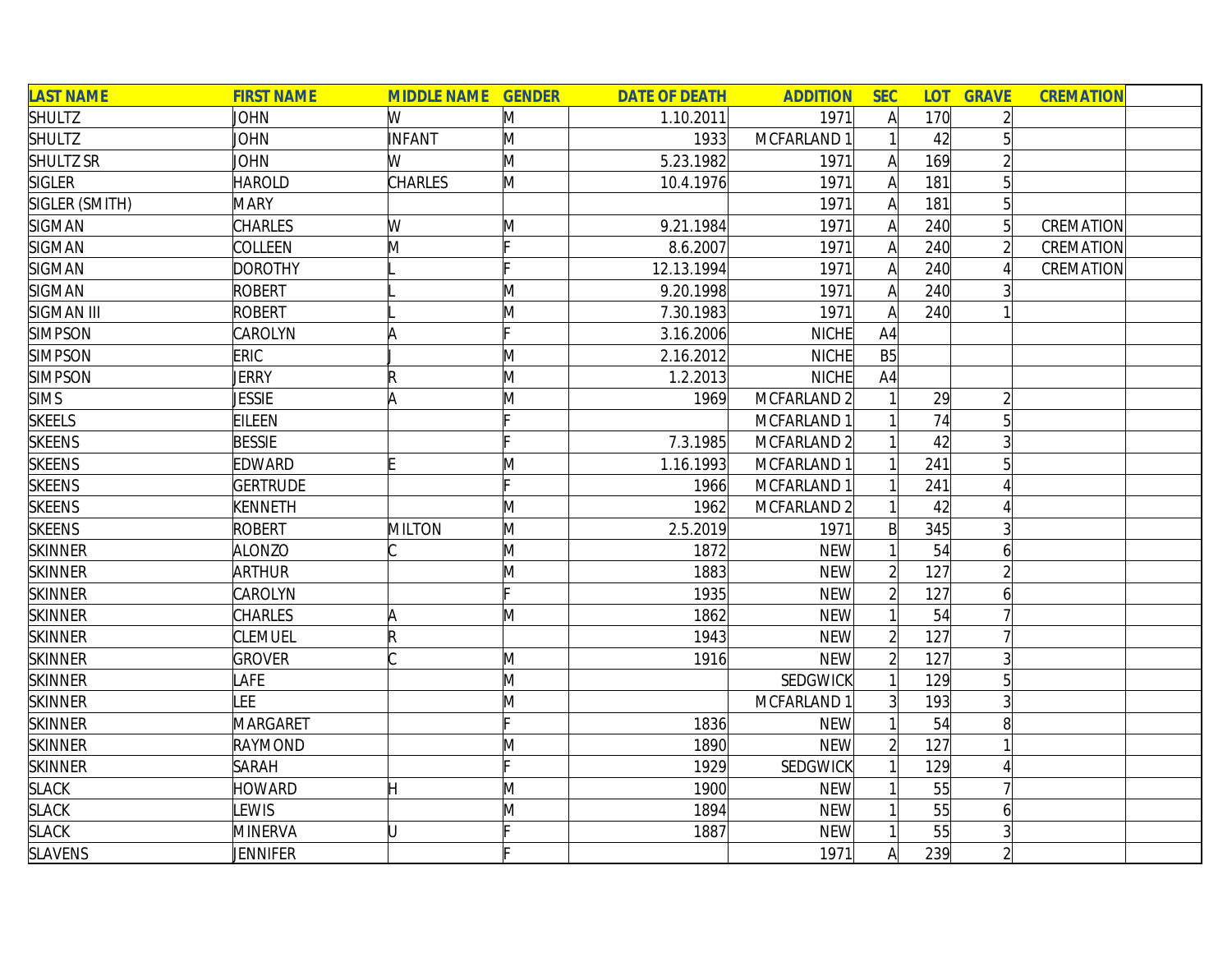| <b>LAST NAME</b> | <b>FIRST NAME</b> | <b>MIDDLE NAME GENDER</b> |   | <b>DATE OF DEATH</b> | <b>ADDITION</b>        | <b>SEC</b>     |                 | <b>LOT GRAVE</b> | <b>CREMATION</b> |  |
|------------------|-------------------|---------------------------|---|----------------------|------------------------|----------------|-----------------|------------------|------------------|--|
| <b>SLIFE</b>     | CATHARINE         | H                         |   | 1916                 | <b>NEW</b>             |                | 29              | $\overline{2}$   |                  |  |
| <b>SLIFE</b>     | PHILIP            | M                         | M | 1904                 | <b>NEW</b>             |                | 29              |                  |                  |  |
| <b>SLONE</b>     | ERIC              | <b>KELVIN</b>             | M | 11.8.1992            | 1971                   | B              | 438             |                  |                  |  |
| <b>SMITH</b>     | <b>ANNA</b>       |                           |   | 1930                 | MCFARLAND 1            |                | 95              |                  |                  |  |
| <b>SMITH</b>     | <b>BETSEY</b>     |                           |   | 1889                 | <b>NEW</b>             |                | 30 <sup>1</sup> |                  |                  |  |
| <b>SMITH</b>     | <b>CARRIE</b>     |                           |   | 12.16.1984           | MCFARLAND <sub>2</sub> |                | 48              |                  |                  |  |
| <b>SMITH</b>     | <b>CHRISSIE</b>   | B                         |   | 1936                 | MCFARLAND 1            | $\overline{2}$ | 170             |                  |                  |  |
| <b>SMITH</b>     | CLARA "GRANNY"    |                           |   | 2.5.2011             | 1971                   | $\mathsf{B}$   | 337             |                  |                  |  |
| <b>SMITH</b>     | <b>DONNA</b>      | M                         |   | 1971                 | MCFARLAND 2            |                | 140             |                  |                  |  |
| <b>SMITH</b>     | <b>ERNEST</b>     | N                         | M | 1957                 | MCFARLAND 2            |                | 125             |                  |                  |  |
| <b>SMITH</b>     | EVERETT           | W                         | M | 1966                 | MCFARLAND 1            |                | 170             |                  |                  |  |
| <b>SMITH</b>     | GEORGE            | W                         | M | 1871                 | <b>NEW</b>             |                | 30 <sup>l</sup> |                  |                  |  |
| <b>SMITH</b>     | <b>HOLLY</b>      | N                         | M | 1887                 | <b>NEW</b>             |                | 86              |                  |                  |  |
| <b>SMITH</b>     | <b>JAMES</b>      |                           | M | 1892                 | <b>NEW</b>             |                | 30 <sup>l</sup> |                  |                  |  |
| <b>SMITH</b>     | <b>JOHN</b>       | M                         | M | 1916                 | SEDGWICK               |                | 81              |                  |                  |  |
| <b>SMITH</b>     | Joseph            | W                         | M | 10.16.1988           | 1971                   |                | 270             |                  |                  |  |
| <b>SMITH</b>     | <b>JOSIE</b>      | B                         |   | 1906                 | <b>NEW</b>             |                | 86              |                  |                  |  |
| <b>SMITH</b>     | LUCILLE           | M                         |   | 1957                 | MCFARLAND 1            |                | 170             |                  |                  |  |
| <b>SMITH</b>     | <b>MARY</b>       |                           |   | 5.27.1998            | 1971                   | Al             | 181             |                  |                  |  |
| <b>SMITH</b>     | MELINDA           |                           |   | 1852                 | <b>NEW</b>             |                | 30 <sup>l</sup> |                  |                  |  |
| <b>SMITH</b>     | NELLIE            | N                         |   | 1957                 | MCFARLAND 2            |                | 68              |                  |                  |  |
| <b>SMITH</b>     | ORA               | A                         |   | 1911                 | SEDGWICK               |                | 81              |                  |                  |  |
| <b>SMITH</b>     | <b>ROCKY</b>      | <b>ANTHONY</b>            | M | 5.6.2019             | 1971                   | D              | 644             |                  |                  |  |
| <b>SMITH</b>     | <b>STANTON</b>    |                           | M | 1964                 | MCFARLAND 2            |                | 48              |                  |                  |  |
| <b>SMITH</b>     | <b>THOMAS</b>     | M                         | M |                      | SEDGWICK               |                | 83              | 51               |                  |  |
| <b>SMITH</b>     | <b>WALTER</b>     | <b>INFANT</b>             |   | 4.4.1952             | MCFARLAND 2            |                | 94              |                  |                  |  |
| <b>SMITH</b>     | <b>WAYNE</b>      | KELVIN                    | M |                      | 1971                   | B              | 414             |                  |                  |  |
| <b>SMITH</b>     | WILLIAM           |                           | M | 7.17.2011            | 1971                   | A              | 181             | 3                |                  |  |
| <b>SMITH</b>     | <b>WILLIAM</b>    | M                         | M | 1890                 | <b>NEW</b>             |                | 86              | 5 <sup>1</sup>   |                  |  |
| SMITH BRINER     | <b>HELEN</b>      | A                         |   | 5.1.2011             | 1971                   | Α              | 270             |                  |                  |  |
| $SMITH*$         | <b>THOMAS</b>     | M                         | Μ | 1963                 | SEDGWICK               |                | 81              | 5 <sup>1</sup>   |                  |  |
| <b>SMOTHERS</b>  | <b>FRANK</b>      |                           | M | 1951                 | MCFARLAND 1            |                | 115             |                  |                  |  |
| <b>SMOTHERS</b>  | <b>HELEN</b>      |                           |   | 1965                 | MCFARLAND 1            |                | 115             |                  |                  |  |
| SNAVELY          | <b>CHARLIE</b>    |                           | M | 1961                 | MCFARLAND 1            | $\overline{2}$ | 175             |                  |                  |  |
| SNAVELY          | <b>MAYE</b>       | M                         |   | 12.29.1990           | MCFARLAND 1            | $\overline{2}$ | 175             |                  |                  |  |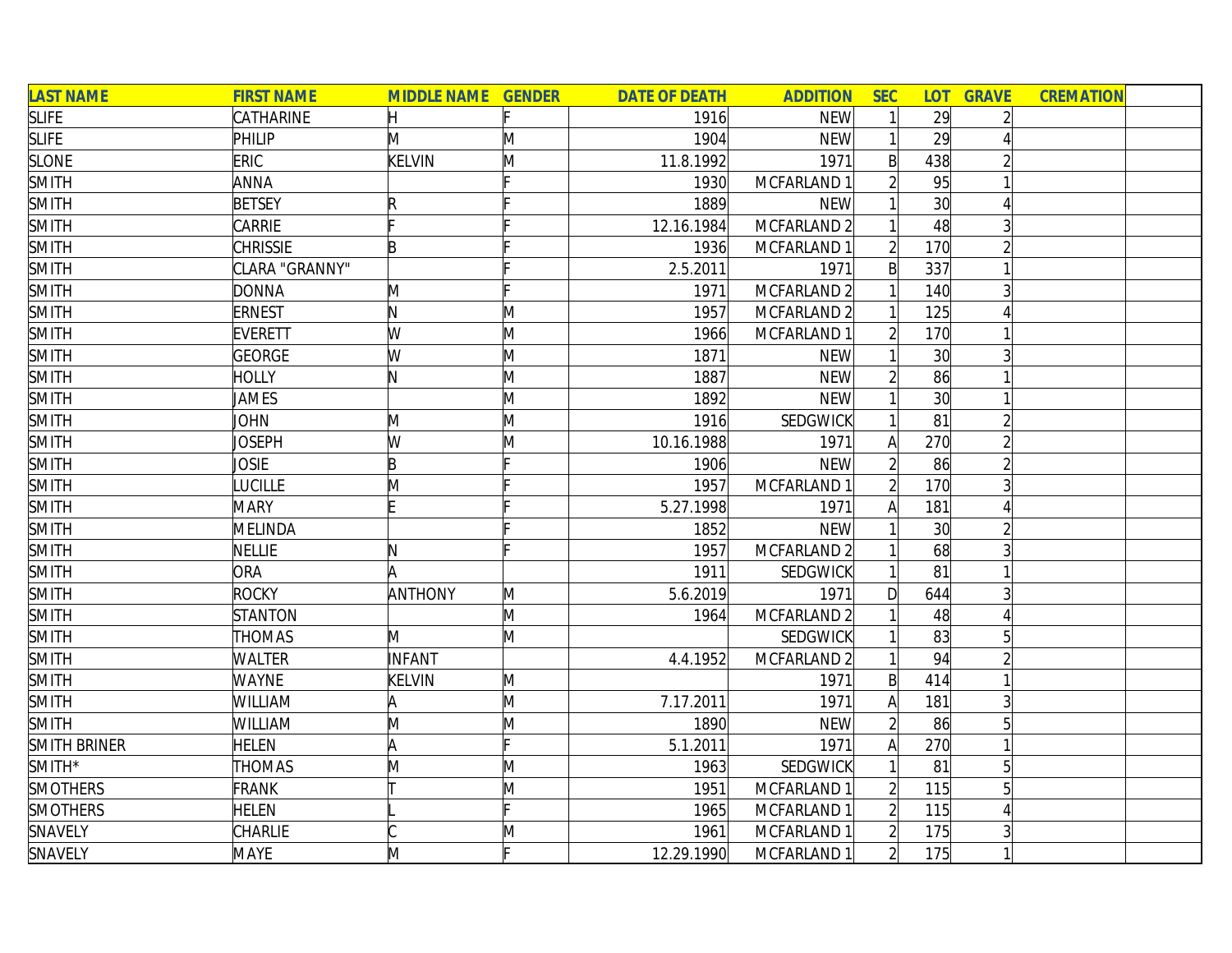| <b>LAST NAME</b>   | <b>FIRST NAME</b> | <b>MIDDLE NAME GENDER</b> |              | <b>DATE OF DEATH</b> | <b>ADDITION</b>        | <b>SEC</b>     |     | <b>LOT GRAVE</b> | <b>CREMATION</b> |  |
|--------------------|-------------------|---------------------------|--------------|----------------------|------------------------|----------------|-----|------------------|------------------|--|
| SNAVELY            | <b>SARAH</b>      |                           |              | 1967                 | MCFARLAND 1            | $\overline{2}$ | 175 |                  |                  |  |
| SNEDDEN            | <b>ROBERT</b>     | W                         | M            | 5.28.2017            | 1971                   | D              | 661 |                  |                  |  |
| SNEDEKER           | <b>GEORGE</b>     |                           | M            | 1944                 | MCFARLAND 1            |                | 43  |                  |                  |  |
| SNEDEKER           | <b>SARAH</b>      |                           |              | 1943                 | MCFARLAND 1            |                | 43  |                  |                  |  |
| <b>SOWERS</b>      | <b>MICHELLE</b>   | ID.                       |              | 5.4.2001             | 1971                   | $\mathsf{B}$   | 527 |                  |                  |  |
| SPADE              | <b>ILLIAN</b>     |                           |              | 1956                 | MCFARLAND <sub>2</sub> |                | 63  |                  |                  |  |
| SPANGLER           | <b>ALICE</b>      | M                         |              | 7.17.2000            | MCFARLAND 2            |                | 88  |                  |                  |  |
| SPANGLER           | RONALD            |                           | M            | 10.29.2009           | 1971                   | $\mathsf{B}$   | 371 |                  |                  |  |
| <b>SPANGLER SR</b> | PERRY             |                           | M            | 8.11.1993            | MCFARLAND 2            |                | 88  |                  |                  |  |
| <b>SPARKS</b>      | <b>BENNIE</b>     |                           | M            | 10.18.2006           | 1971                   | $\mathsf{B}$   | 428 |                  |                  |  |
| <b>SPARKS</b>      | <b>DELORES</b>    |                           |              | 11.29.1991           | 1971                   | $\mathsf{B}$   | 477 |                  |                  |  |
| <b>SPARKS</b>      | EDWARD            |                           | M            | 12.18.1991           | 1971                   | B              | 428 |                  |                  |  |
| <b>SPARKS</b>      | <b>ELIZABETH</b>  |                           | M            | 1920                 | SEDGWICK               |                | 122 |                  |                  |  |
| <b>SPARKS</b>      | <b>HATTIE</b>     |                           |              | 9.9.1997             | MCFARLAND 2            |                | 108 |                  |                  |  |
| <b>SPARKS</b>      | <b>HATTIE</b>     | M                         |              | 1971                 | MCFARLAND 2            |                | 108 |                  |                  |  |
| <b>SPARKS</b>      | <b>HOBART</b>     |                           | M            | 3.19.2017            | 1971                   | D              | 700 |                  |                  |  |
| <b>SPARKS</b>      | <b>JAMES</b>      | Н                         | M            | 8.8.2001             | 1971                   | $\mathsf{B}$   | 477 |                  |                  |  |
| <b>SPARKS</b>      | INDA              |                           |              | 10.30.2016           | 1971                   | $\mathsf{D}$   | 700 |                  |                  |  |
| <b>SPARKS</b>      | ONIEDA            | <b>SUE</b>                |              | 9.25.2012            | 1971                   | A              | 176 |                  |                  |  |
| <b>SPARKS</b>      | PHYLLIS           |                           |              | 12.27.2005           | 1971                   | $\mathsf{B}$   | 508 | 5                |                  |  |
| <b>SPARKS</b>      | <b>TAYLOR</b>     | <b>ELIZABETH</b>          |              | 5.28.2019            | MCFARLAND 1            | $\overline{3}$ | 204 |                  |                  |  |
| <b>SPARKS</b>      | THEODORE          |                           | $\mathsf{M}$ | 5.13.1996            | MCFARLAND 2            |                | 108 |                  |                  |  |
| <b>SPARKS</b>      | WILLIAM           |                           | M            | 1974                 | MCFARLAND 2            |                | 108 |                  |                  |  |
| SPARKS (STOCKWELL) | <b>ISADORE</b>    |                           |              | 1936                 | <b>SEDGWICK</b>        |                | 18  |                  |                  |  |
| SPEARMAN           | <b>ELLA</b>       | MAE                       |              | 8.3.1980             | MCFARLAND 2            |                | 62  |                  |                  |  |
| SPEARMAN           | <b>HARRY</b>      |                           | M            | 1951                 | MCFARLAND 2            |                | 32  |                  |                  |  |
| SPEARMAN           | <b>MARTHA</b>     |                           |              | 1887                 | <b>NEW</b>             |                | 91  | 8                |                  |  |
| SPEARMAN           | PALPH             |                           | $\mathsf{M}$ | 2.25.1985            | MCFARLAND <sub>2</sub> |                | 62  |                  |                  |  |
| SPEARMAN           | WILLIAM           |                           | M            | 3.22.1977            | <b>NEW</b>             |                | 91  |                  |                  |  |
| SPEER              | <b>CHARLES</b>    | M                         | M            | 1943                 | MCFARLAND 1            |                | 84  |                  |                  |  |
| <b>SPEER</b>       | <b>MARY</b>       |                           |              | 1953                 | MCFARLAND 1            |                | 84  |                  |                  |  |
| <b>SPERRY</b>      | <b>ISAAC</b>      |                           | M            | 1939                 | <b>NEW</b>             |                | 46  |                  |                  |  |
| <b>SPERRY</b>      | <b>SOPHRONIA</b>  |                           |              | 1916                 | <b>NEW</b>             |                | 46  |                  |                  |  |
| <b>STACKPOLE</b>   | <b>IRENE</b>      |                           |              | 1.16.2013            | 1971                   | $\mathsf{B}$   | 444 |                  |                  |  |
| <b>STAMBAUGH</b>   | <b>SHERI</b>      | LOUISE                    |              | 3.15.2018            | 1971                   | D              | 652 |                  |                  |  |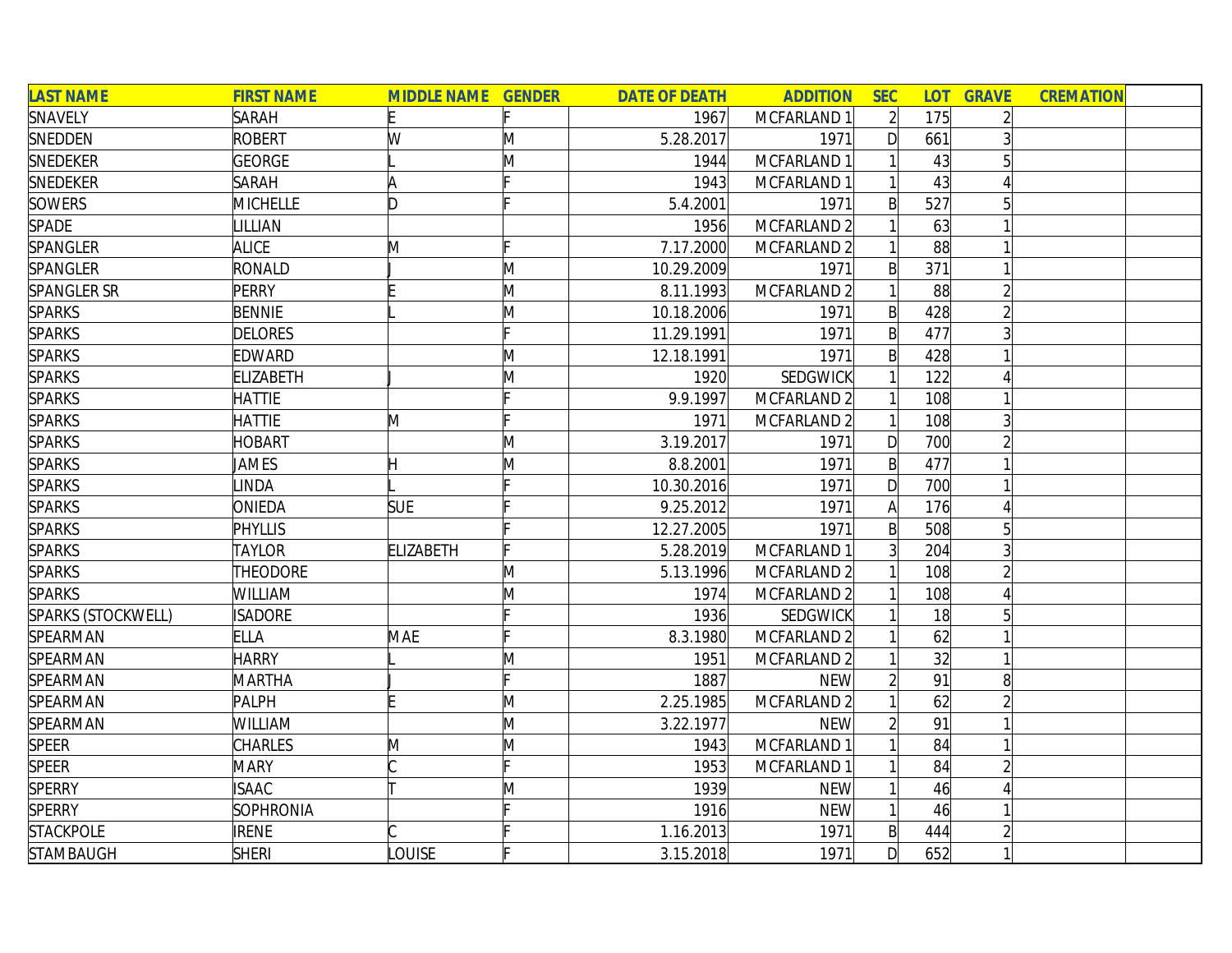| <b>LAST NAME</b> | <b>FIRST NAME</b>  | <b>MIDDLE NAME GENDER</b> |   | <b>DATE OF DEATH</b> | <b>ADDITION</b> | <b>SEC</b>     | <b>LOT</b> | <b>GRAVE</b>   | <b>CREMATION</b> |  |
|------------------|--------------------|---------------------------|---|----------------------|-----------------|----------------|------------|----------------|------------------|--|
| <b>STANFORTH</b> | PERLE              | <b>SUE</b>                | M | 1946                 | MCFARLAND 1     |                | $192-A$    | $\overline{3}$ |                  |  |
| <b>STANFORTH</b> | <b>WALTER</b>      |                           | M | 1946                 | MCFARLAND 1     |                | $192-A$    |                |                  |  |
| <b>STANFORTH</b> | WINONA             |                           |   | 5.5.1981             | MCFARLAND 1     |                | $192-A$    | $\overline{2}$ |                  |  |
| <b>STANLEY</b>   | <b>CHRISTOPHER</b> | <b>COLUMBUS</b>           | M | 8.4.2019             | 1971            | C              | 563        | $\overline{5}$ |                  |  |
| <b>STANLEY</b>   | <b>JOSEPHINE</b>   |                           |   | 1.18.2005            | 1971            | C              | 563        |                |                  |  |
| <b>STANLEY</b>   | MARGARET "DEBBIE"  |                           |   | 5.10.2013            | 1971            | $\bigcap$      | 563        | 3 <sup>1</sup> |                  |  |
| <b>STARK</b>     | <b>ANNA</b>        | M                         |   | 1934                 | MCFARLAND 1     | $\mathfrak{D}$ | 103        |                |                  |  |
| <b>STARK</b>     | <b>CEPTER</b>      | $\mathsf R$               | Μ | 5.20.1974            | MCFARLAND 1     |                | 144        | $\overline{2}$ |                  |  |
| <b>STARK</b>     | <b>CEPTER</b>      |                           | M | 1907                 | <b>SEDGWICK</b> |                | 86         |                |                  |  |
| <b>STARK</b>     | <b>DOLLIE</b>      | <b>HAZEL</b>              |   | 1973                 | MCFARLAND 1     |                | 144        |                |                  |  |
| <b>STARK</b>     | <b>JOHN</b>        |                           | Μ | 1928                 | MCFARLAND 1     |                | 103        |                |                  |  |
| <b>STARK</b>     | <b>NINA</b>        |                           |   | 1931                 | <b>SEDGWICK</b> |                | 86         |                |                  |  |
| <b>STARLING</b>  | <b>CHARLES</b>     | NORMAN                    | M | 10.21.1992           | 1971            | А              | 172        | 5 <sup>1</sup> |                  |  |
| <b>STARLING</b>  | <b>MARJORIE</b>    |                           |   | 3.14.1986            | 1971            |                | 172        |                | CREMATION        |  |
| <b>STARLING</b>  | <b>ROBERT</b>      | N                         | M | 4.7.2003             | 1971            | A              | 172        |                |                  |  |
| <b>STATON</b>    | CARLOS             |                           | M | 1.23.2015            | 1971            |                | 633        |                |                  |  |
| <b>STAUCH</b>    | <b>MARY MAE</b>    |                           |   | 11.10.2002           | 1971            | A              | 245        |                |                  |  |
| <b>STAUCH</b>    | PEARL              |                           | M | 4.1.2002             | 1971            | A              | 245        | 5 <sup>1</sup> | CREMATION        |  |
| <b>STEGNER</b>   | <b>ALBERT</b>      | O                         | M | 1962                 | MCFARLAND 2     |                | 43         |                |                  |  |
| <b>STEGNER</b>   | <b>MABEL</b>       |                           |   | 1966                 | MCFARLAND 2     |                | 43         |                |                  |  |
| <b>STEIHNOFF</b> | <b>WILLIAM</b>     |                           | M | 5.9.2014             | 1971            | $\bigcap$      | 558        |                |                  |  |
| <b>STEINHOFF</b> | <b>SHARON</b>      |                           |   | 9.16.2005            | 1971            |                | 558        | $\overline{3}$ |                  |  |
| <b>STELZER</b>   | <b>ADAM</b>        |                           | M | 1932                 | <b>NEW</b>      |                | 132        | $\overline{2}$ |                  |  |
| <b>STELZER</b>   | <b>BRETT</b>       |                           | M | 2.14.2004            | 1971            | $\bigcap$      | 623        |                |                  |  |
| <b>STELZER</b>   | <b>ELIZABETH</b>   | A                         |   | 10.26.2005           | 1971            |                | 179        |                |                  |  |
| <b>STELZER</b>   | <b>ETHEL</b>       | M                         |   | 1932                 | <b>NEW</b>      |                | 132        |                |                  |  |
| <b>STELZER</b>   | FRANK              |                           | M |                      | MCFARLAND 2     |                | 39         | $\overline{2}$ |                  |  |
| <b>STELZER</b>   | <b>HENRY</b>       |                           | M | 1915                 | <b>NEW</b>      |                | 132        | $\overline{6}$ |                  |  |
| <b>STELZER</b>   | JOHN               |                           | M | 1948                 | <b>SEDGWICK</b> |                | 31         | 5 <sup>1</sup> | CREMATION        |  |
| <b>STELZER</b>   | <b>MARIE</b>       |                           |   | 11.30.1983           | <b>SEDGWICK</b> |                | 31         |                |                  |  |
| <b>STELZER</b>   | <b>MARTHA</b>      |                           |   | 1894                 | <b>NEW</b>      |                | 132        | $\overline{3}$ |                  |  |
| <b>STELZER</b>   | <b>MARY</b>        | M                         |   | 1953                 | MCFARLAND 2     |                | 39         | $\overline{3}$ |                  |  |
| <b>STELZER</b>   | <b>MAYME</b>       | $\mathsf B$               |   | 1912                 | <b>SEDGWICK</b> |                | 31         | $\overline{2}$ |                  |  |
| <b>STELZER</b>   | <b>NORMA</b>       | JEAN                      |   | 10.22.2012           | 1971            |                | 625        | 3 <sup>1</sup> |                  |  |
| <b>STELZER</b>   | PAUL               |                           | M | 3.16.1977            | 1971            | $\mathsf{A}$   | 179        | 5 <sup>1</sup> |                  |  |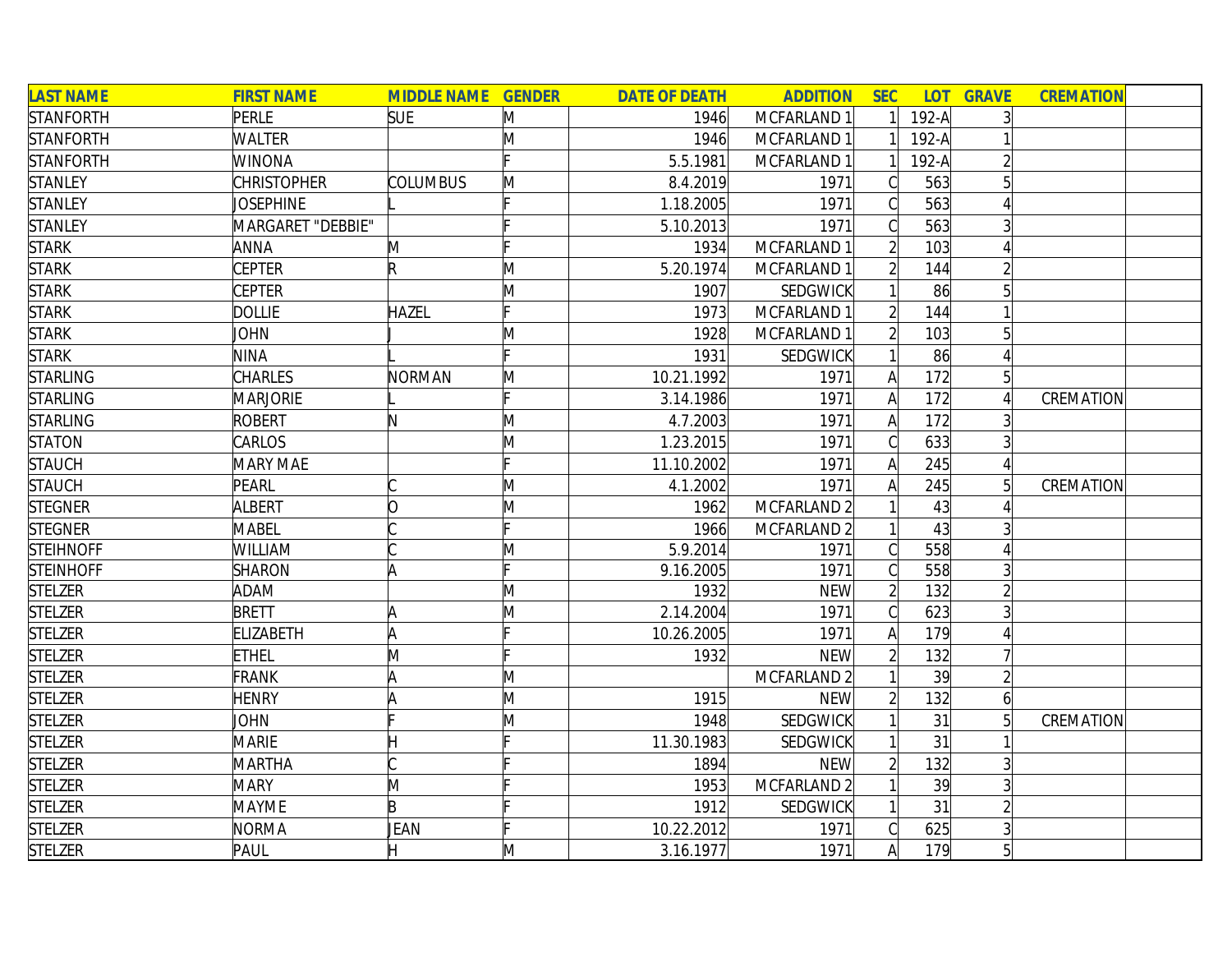| <b>LAST NAME</b> | <b>FIRST NAME</b> | <b>MIDDLE NAME GENDER</b> |              | <b>DATE OF DEATH</b> | <b>ADDITION</b> | <b>SEC</b>     |                | <b>LOT GRAVE</b> | <b>CREMATION</b> |
|------------------|-------------------|---------------------------|--------------|----------------------|-----------------|----------------|----------------|------------------|------------------|
| <b>STEMEN</b>    | <b>CHARLES</b>    |                           | M            | 9.1.1988             | MCFARLAND 1     |                | 225            |                  |                  |
| <b>STEMEN</b>    | <b>CHARLES</b>    | M                         | M            | 3.4.1976             | MCFARLAND 2     |                | 9              |                  |                  |
| <b>STEMEN</b>    | <b>DWIGHT</b>     |                           | M            | 1950                 | MCFARLAND 1     |                | 225            | 3                |                  |
| <b>STEMEN</b>    | <b>ELLEN</b>      |                           |              | 7.16.2002            | 1971            | $\mathsf{A}$   | 182            |                  |                  |
| <b>STEMEN</b>    | <b>EMMA</b>       |                           |              | 1962                 | MCFARLAND 2     |                | 9              |                  |                  |
| <b>STEMEN</b>    | JOHN "JAY"        | W                         | M            | 2.7.2011             | 1971            | A              | 182            |                  |                  |
| <b>STEMEN</b>    | <b>VICTOR</b>     |                           | M            | 1964                 | MCFARLAND 1     |                | 225            |                  |                  |
| <b>STERNS</b>    | <b>EFFIE</b>      |                           |              | 1955                 | MCFARLAND 1     |                | $\vert$        |                  |                  |
| <b>STEVENS</b>   | CARL              | <b>EDWIN</b>              | M            | 5.2.1978             | 1971            | $\mathsf{A}$   | 226            |                  |                  |
| <b>STEWART</b>   | <b>HAROLD</b>     |                           | M            | 9.2.2015             | 1971            | C              | 614            |                  |                  |
| <b>STEWART</b>   | <b>ESTER</b>      |                           | M            | 1943                 | MCFARLAND 1     | $\overline{2}$ | 100            |                  |                  |
| <b>STEWART</b>   | <b>MARIE</b>      |                           |              | 1965                 | MCFARLAND 1     |                | 100            |                  |                  |
| <b>STEWART</b>   | <b>MIRANDA</b>    |                           |              | 1.23.1991            | 1971            | $\mathsf{B}$   | 490            |                  |                  |
| <b>STIEF</b>     | <b>CARL</b>       | W                         | $\mathsf{M}$ | 12.24.1985           | 1971            | A              | 269            |                  |                  |
| <b>STILLEY</b>   | <b>DAISY</b>      |                           |              | 1960                 | <b>NEW</b>      |                | 76             |                  |                  |
| <b>STILLEY</b>   | <b>FISHER</b>     | M                         | M            | 1940                 | <b>NEW</b>      |                | 76             |                  |                  |
| <b>STILLEY</b>   | MILTON            | O                         | M            | 1894                 | <b>NEW</b>      |                | 76             | 8                |                  |
| <b>STILLEY</b>   | R                 |                           | M            | 1904                 | <b>NEW</b>      |                | 67             | 5                |                  |
| <b>STILLEY</b>   | <b>SARAH</b>      |                           | E            | 1902                 | <b>NEW</b>      |                | 67             |                  |                  |
| <b>STITH</b>     | <b>ADAM</b>       |                           |              | 1882                 | <b>NEW</b>      |                | $\overline{2}$ | 8                |                  |
| <b>STITH</b>     | CARROLL           | ID.                       | M            | 9.25.1971            | MCFARLAND 2     |                | 51             |                  |                  |
| <b>STITH</b>     | CARROLL           |                           | M            |                      | MCFARLAND 2     |                | 51             |                  |                  |
| <b>STITH</b>     | CHARLEY           |                           | M            | 1944                 | <b>SEDGWICK</b> |                | 112            |                  |                  |
| <b>STITH</b>     | ELLA              |                           |              | 1897                 | <b>NEW</b>      |                | 121            |                  |                  |
| <b>STITH</b>     | <b>FRANK</b>      |                           | M            | 1902                 | <b>NEW</b>      | $\overline{2}$ | 121            |                  |                  |
| <b>STITH</b>     | <b>ISABELLA</b>   |                           | Ŀ.           | 1910                 | <b>NEW</b>      | $\overline{2}$ | 123            |                  |                  |
| <b>STITH</b>     | JAMES             | W                         | M            | 1892                 | <b>NEW</b>      |                | 123            |                  |                  |
| <b>STITH</b>     | JEFFREY           |                           | M            | 1967                 | MCFARLAND 2     |                | 51             |                  |                  |
| <b>STITH</b>     | JESSE             |                           | M            | 1930                 | <b>SEDGWICK</b> |                | 112            |                  |                  |
| <b>STITH</b>     | <b>JESSIE</b>     |                           |              | 1954                 | <b>NEW</b>      |                | $\overline{2}$ | 6                |                  |
| <b>STITH</b>     | LARUE             |                           | M            | 8.28.1994            | 1971            | $\mathsf{A}$   | 266            | $\Delta$         |                  |
| <b>STITH</b>     | <b>MARGARET</b>   | A                         |              | 1921                 | <b>SEDGWICK</b> |                | 112            |                  |                  |
| <b>STITH</b>     | <b>MARGERY</b>    | ID.                       |              | 1.29.1994            | 1971            | $\mathsf{A}$   | 266            |                  |                  |
| <b>STITH</b>     | PEARLEE           | W                         |              | 1960                 | MCFARLAND 1     | 3              | 251            |                  |                  |
| <b>STITH</b>     | <b>ROSEMARY</b>   |                           |              | 11.16.2017           | MCFARLAND 2     |                | 51             | 3                |                  |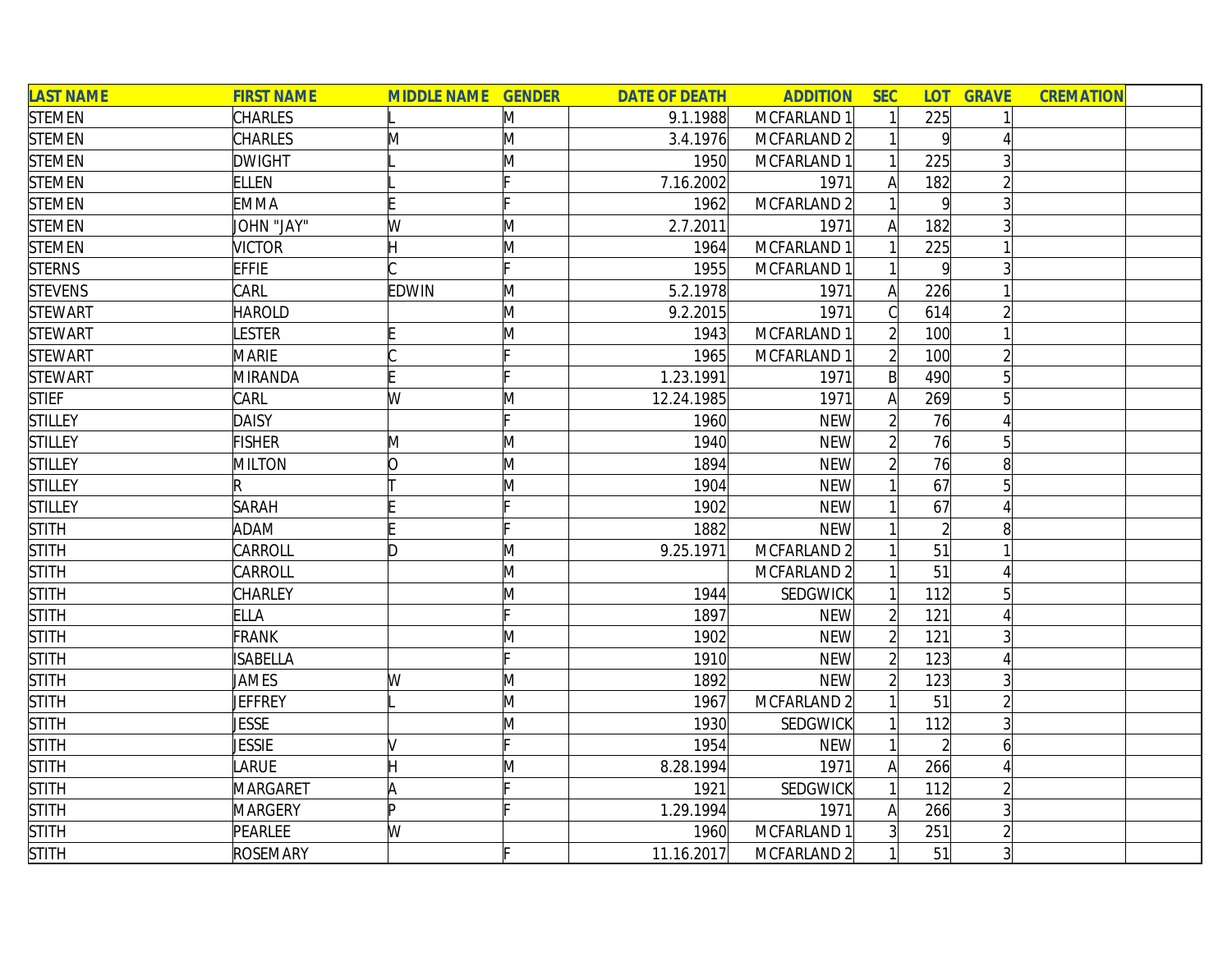| <b>LAST NAME</b> | <b>FIRST NAME</b> | <b>MIDDLE NAME GENDER</b> |              | <b>DATE OF DEATH</b> | <b>ADDITION</b> | <b>SEC</b>     |                 | <b>LOT GRAVE</b> | <b>CREMATION</b> |
|------------------|-------------------|---------------------------|--------------|----------------------|-----------------|----------------|-----------------|------------------|------------------|
| <b>STITH</b>     | <b>SARAH</b>      |                           |              | 1942                 | <b>SEDGWICK</b> |                | 112             |                  |                  |
| <b>STITH</b>     | <b>WILLIS</b>     |                           | M            | 1905                 | <b>NEW</b>      |                | $\overline{2}$  |                  |                  |
| STITH (MCCAY)    | <b>SUSAN</b>      |                           |              | 1914                 | <b>SEDGWICK</b> |                | 101             |                  |                  |
| <b>STOCKWELL</b> | AMARETTA          |                           |              | 1915                 | <b>SEDGWICK</b> |                | 18              |                  |                  |
| <b>STOCKWELL</b> | BERNARD           |                           | M            | 1929                 | MCFARLAND 2     |                | 131             |                  | CREMATION        |
| <b>STOCKWELL</b> | <b>DELIA</b>      |                           |              | 1901                 | <b>NEW</b>      |                | 25              |                  |                  |
| <b>STOCKWELL</b> | <b>ELLA</b>       | M                         |              | 1930                 | <b>NEW</b>      |                | $\overline{25}$ | 6                |                  |
| <b>STOCKWELL</b> | EVA               |                           |              | 3.6.1965             | MCFARLAND 1     |                | 99              |                  |                  |
| <b>STOCKWELL</b> | HOSEA             |                           | M            | 1893                 | <b>NEW</b>      |                | 25              |                  |                  |
| <b>STOCKWELL</b> | <b>HOSEA</b>      | A                         | M            | 1931                 | <b>NEW</b>      |                | 25              |                  |                  |
| <b>STOCKWELL</b> | JAMES             |                           | M            | 1907                 | <b>NEW</b>      |                | 20 <sup>1</sup> | 6                |                  |
| <b>STOCKWELL</b> | JAMES             | D                         | M            | 1948                 | <b>NEW</b>      | $\overline{2}$ | 123             |                  |                  |
| <b>STOCKWELL</b> | JAY               | D                         | M            | 1891                 | <b>NEW</b>      |                | 20 <sup>1</sup> |                  |                  |
| <b>STOCKWELL</b> | JOHN              |                           | M            | 1924                 | MCFARLAND 1     |                | 99              |                  |                  |
| <b>STOCKWELL</b> | <b>AWRENCE</b>    |                           | M            | 4.12.1981            | MCFARLAND 1     |                | 99              |                  |                  |
| <b>STOCKWELL</b> | <b>MABEL</b>      |                           |              | 1962                 | MCFARLAND 1     |                | 49              |                  |                  |
| <b>STOCKWELL</b> | <b>MARY</b>       |                           |              | 1923                 | MCFARLAND 1     |                | 49              |                  |                  |
| <b>STOCKWELL</b> | <b>MARY</b>       |                           |              | 1928                 | <b>NEW</b>      |                | 123             | 5                |                  |
| <b>STOCKWELL</b> | NETTA             | M                         |              | 1957                 | <b>NEW</b>      |                | 20 <sup>1</sup> | 8                |                  |
| <b>STOCKWELL</b> | ONA               | N.                        |              | 1952                 | MCFARLAND 1     |                | 10 <sup>l</sup> |                  |                  |
| <b>STOCKWELL</b> | PAUL              |                           | M            | 1943                 | <b>NEW</b>      | $\overline{2}$ | 123             |                  |                  |
| <b>STOCKWELL</b> | PEARLY            | <b>SUE</b>                |              | 1973                 | MCFARLAND 1     |                | 10 <sup>l</sup> |                  |                  |
| <b>STOCKWELL</b> | PERMELIA          |                           |              | 1909                 | <b>NEW</b>      |                | 20              |                  |                  |
| <b>STOCKWELL</b> | <b>PHOEBE</b>     |                           |              | 1929                 | <b>NEW</b>      |                | 25              |                  |                  |
| <b>STOCKWELL</b> |                   | <b>EDWARD</b>             | M            | 1972                 | MCFARLAND 1     |                | 49              |                  |                  |
| <b>STOCKWELL</b> | <b>RACHEL</b>     |                           |              | 11.18.2018           | MCFARLAND 2     |                | 131             |                  | CREMATION        |
| <b>STOCKWELL</b> | <b>SYLVESTER</b>  |                           | M            | 1911                 | <b>SEDGWICK</b> |                | 18              |                  |                  |
| <b>STONE</b>     | <b>ANTOINETTE</b> | M                         |              | 12.28.2003           | 1971            | A              | 283             |                  |                  |
| <b>STONE</b>     | <b>GERTRUDE</b>   | B                         |              | 1956                 | MCFARLAND 1     |                | 48              |                  |                  |
| <b>STONE</b>     | <b>HAROLD</b>     | W                         | M            | 1951                 | MCFARLAND 1     |                | 48              |                  | CREMATION        |
| <b>STONE</b>     | <b>MARY</b>       |                           |              | 1923                 | MCFARLAND 1     |                | 48              |                  |                  |
| <b>STONE</b>     | <b>SYLVESTER</b>  |                           | M            | 2.27.1990            | 1971            | $\mathsf{A}$   | 283             |                  |                  |
| <b>STOVER</b>    | <b>BRYON T</b>    | INFANT                    | M            | 1.24.1971            | MCFARLAND 2     |                | 126             |                  |                  |
| <b>STOVER</b>    | <b>EARL</b>       |                           | $\mathsf{M}$ | 4.12.2010            | 1971            | $\mathsf{B}$   | 403             |                  |                  |
| <b>STRANE</b>    | CATHERINE         | M                         | c            | 4.6.1996             | 1971            | $\mathsf{B}$   | 465             |                  |                  |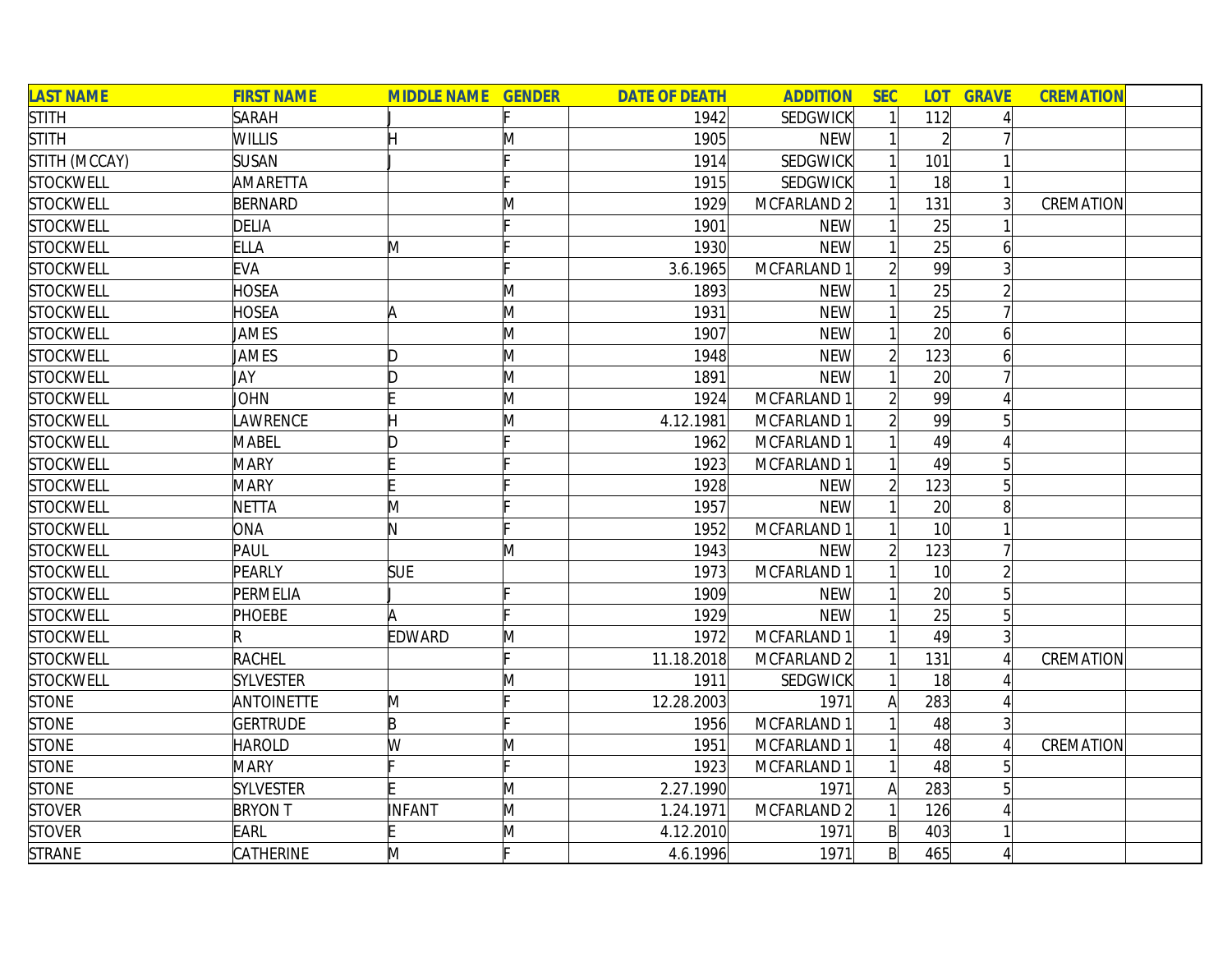| <b>LAST NAME</b>   | <b>FIRST NAME</b> | <b>MIDDLE NAME GENDER</b> |   | <b>DATE OF DEATH</b> | <b>ADDITION</b> | <b>SEC</b>     |                 | <b>LOT GRAVE</b> | <b>CREMATION</b> |  |
|--------------------|-------------------|---------------------------|---|----------------------|-----------------|----------------|-----------------|------------------|------------------|--|
| <b>STRATTON JR</b> | JAMES             | Þ                         | M | 1.3.2011             | <b>NICHE</b>    | A6             |                 |                  |                  |  |
| <b>STRAWSER</b>    | <b>ELLA</b>       |                           |   | 1945                 | MCFARLAND 1     |                | 33              |                  |                  |  |
| <b>STRAWSER</b>    | WILLIAM           |                           | M | 1933                 | MCFARLAND 1     |                | 33              |                  |                  |  |
| <b>STRONG</b>      | <b>GEORGE</b>     |                           | M | 1948                 | MCFARLAND 1     |                | $\overline{75}$ |                  |                  |  |
| <b>STRONG</b>      | <b>OLINE</b>      |                           |   | 1972                 | MCFARLAND 1     |                | 75              |                  |                  |  |
| <b>STROSNIDER</b>  | ABRAHAM           | D                         | M | 1952                 | MCFARLAND 1     |                | 45              | $5\overline{)}$  |                  |  |
| <b>STROSNIDER</b>  | <b>GERALD</b>     |                           | M | 7.22.1983            | MCFARLAND 1     | $\overline{2}$ | 134             |                  |                  |  |
| <b>STROSNIDER</b>  | <b>GLENDORA</b>   |                           |   | 1964                 | MCFARLAND 1     |                | 45              |                  | CREMATION        |  |
| <b>STROSNIDER</b>  | <b>GRACE</b>      | D                         |   | 1939                 | MCFARLAND 1     |                | 134             |                  |                  |  |
| <b>STROSNIDER</b>  | JOHN              |                           | M | 1934                 | MCFARLAND 1     |                | 45              |                  |                  |  |
| <b>STROSNIDER</b>  | <b>STANLEY</b>    |                           | M | 4.12.1980            | MCFARLAND 1     |                | 134             |                  |                  |  |
| <b>STROSNIDER</b>  | <b>VICTOR</b>     | <b>ISABEL</b>             |   | 1967                 | MCFARLAND 1     |                | 134             |                  |                  |  |
| <b>STROSNIDER</b>  | WILLIAM           | D                         | M | 1958                 | MCFARLAND 1     |                | 134             | 5                |                  |  |
| <b>STROUT</b>      | <b>MARK</b>       | D                         | M | 11.9.2012            | <b>NICHE</b>    | B6             |                 |                  |                  |  |
| <b>STUBBS</b>      | <b>ELEANOR</b>    |                           |   | 1.15.2000            | 1971            | $\mathsf{B}$   | 465             | 5                |                  |  |
| <b>STUMP</b>       | WESLEY            |                           | M | 8.25.1979            | MCFARLAND 2     |                | 150             |                  |                  |  |
| <b>STUMP</b>       | <b>MILDRED</b>    |                           |   | 5.21.2005            | MCFARLAND 2     |                | 150             |                  |                  |  |
| <b>STUMPH</b>      | CHARLES "BILL"    | W                         | M | 10.18.2012           | 1971            | A              | 285             | 5                |                  |  |
| <b>STUMPH</b>      | <b>DONALD</b>     | G                         | M | 7.3.1994             | 1971            | A              | 282             |                  |                  |  |
| <b>STUMPH</b>      | MARILYN           |                           |   | 9.28.1994            | 1971            | A              | 282             |                  |                  |  |
| SULLIVAN           | <b>DIXIE</b>      |                           |   | 3.28.2001            | 1971            |                | 610             |                  |                  |  |
| <b>SUNBURY</b>     |                   | INFANT                    |   |                      | SEDGWICK        |                | 8 <sup>1</sup>  |                  |                  |  |
| <b>SURRELL</b>     | Joseph            | W                         | M | 1948                 | <b>SEDGWICK</b> |                | 67              |                  |                  |  |
| <b>SURRELL</b>     | <b>MARTHA</b>     |                           |   | 1919                 | <b>SEDGWICK</b> |                | 67              |                  |                  |  |
| SWALLOW            | <b>AMOSA</b>      | ID.                       | M | 1900                 | <b>NEW</b>      |                | 77              |                  |                  |  |
| SWALLOW            | <b>CLINTON</b>    |                           | M | 1920                 | <b>NEW</b>      |                | 77              | 8                |                  |  |
| SWALLOW            | LEE               |                           | M | 1895                 | <b>NEW</b>      |                | $\overline{77}$ |                  |                  |  |
| SWALLOW            | <b>MARY</b>       |                           |   | 1903                 | <b>NEW</b>      |                | 77              | 6                |                  |  |
| SWALLOW            | RACHEL            | A                         |   | 1897                 | <b>NEW</b>      |                | 77              |                  |                  |  |
| SWALLOW            | <b>WAYNE</b>      |                           | M | 1881                 | <b>NEW</b>      |                | 77              |                  | CREMATION        |  |
| SWALLOW            | <b>WILLIAM</b>    | Þ                         | M | 1907                 | <b>NEW</b>      |                | 77              |                  | CREMATION        |  |
| SWALLOW            | <b>WINFIELD</b>   |                           | M | 1883                 | <b>NEW</b>      | $\overline{2}$ | 77              |                  |                  |  |
| SWENSON            | JOHN              |                           | M | 5.20.2015            | 1971            | A              | 222             |                  |                  |  |
| SWENSON            | JOHN              | B                         | M | 9.21.2005            | 1971            | Α              | 222             | 5                |                  |  |
| SWENSON            | LOUIE             |                           |   | 3.27.1994            | 1971            | $\mathsf{A}$   | 222             |                  |                  |  |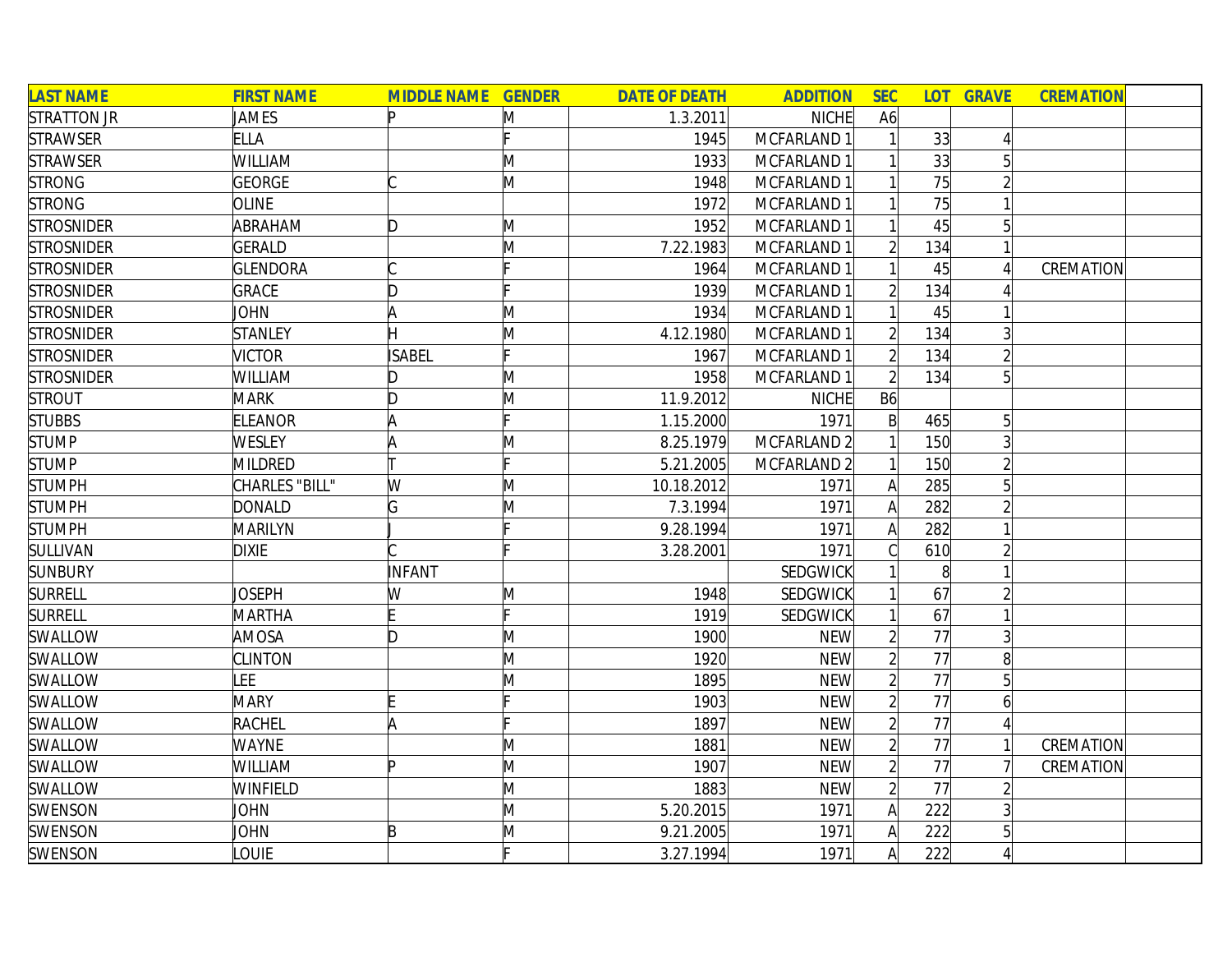| <b>LAST NAME</b> | <b>FIRST NAME</b> | <b>MIDDLE NAME GENDER</b> |   | <b>DATE OF DEATH</b> | <b>ADDITION</b>        | <b>SEC</b>     |                | <b>LOT GRAVE</b> | <b>CREMATION</b> |
|------------------|-------------------|---------------------------|---|----------------------|------------------------|----------------|----------------|------------------|------------------|
| <b>SWISHER</b>   | <b>DEBRA</b>      |                           |   |                      | MCFARLAND 2            |                | 126            |                  |                  |
| <b>TARRIER</b>   | <b>MARK</b>       |                           | M | 1965                 | <b>NEW</b>             |                | 19             |                  |                  |
| TARRIER          | <b>MARK</b>       |                           |   | 1965                 | <b>NEW</b>             |                | 19             |                  |                  |
| <b>TAYLOR</b>    | <b>CURTIS</b>     | <b>STANLEY</b>            | M | 6.26.1982            | 1971                   | Α              | 195            |                  |                  |
| TAYLOR           | <b>CURTIS</b>     |                           | M | 7.17.2001            | 1971                   | A              | 195            |                  | CREMATION        |
| <b>TAYLOR</b>    | <b>EUTURA</b>     |                           |   | 8.23.1982            | 1971                   | A              | 195            |                  |                  |
| <b>TAYLOR</b>    | <b>HELEN</b>      |                           |   | 8.23.2003            | 1971                   | $\mathsf{A}$   | 195            |                  |                  |
| TERRILL          | <b>EUGENE</b>     | M                         | M | 1905                 | <b>SEDGWICK</b>        |                | 118            |                  |                  |
| THATCHER         | PAUL              |                           | M | 7.25.1981            | 1971                   | A              | 194            |                  |                  |
| THATCHER         | WILLIAM           | Þ                         | M | 10.20.1976           | 1971                   | A              | 194            | 5                |                  |
| THOMAS           | <b>CIRLIN</b>     |                           |   | 2.15.2007            | MCFARLAND <sub>2</sub> |                | 73             |                  |                  |
| <b>THOMAS</b>    | <b>EVA</b>        |                           |   | 4.7.2015             | 1971                   |                | 590            |                  |                  |
| THOMAS           | <b>JAMES</b>      |                           | M | 1964                 | MCFARLAND 2            |                | 73             |                  |                  |
| THOMAS           | JOHN              | Þ                         | M | 11.27.2001           | MCFARLAND 2            |                | 73             | 3                |                  |
| THOMPSON         | COY               | W                         | M | 1966                 | MCFARLAND <sub>2</sub> |                | 50             |                  |                  |
| THOMPSON         | MURIEL            |                           |   | 1967                 | MCFARLAND 2            |                | 50             |                  |                  |
| <b>THORNE</b>    | <b>SERENA</b>     |                           |   | 1960                 | MCFARLAND <sub>2</sub> |                | 65             |                  |                  |
| <b>THORPE</b>    | JAMES             | M                         | M | 12.3.2015            | 1971                   |                | 549            |                  |                  |
| <b>TITUS</b>     | GEORGE            |                           | Μ | 1892                 | <b>NEW</b>             | $\overline{2}$ | 124            |                  |                  |
| <b>TITUS</b>     | <b>HESTER</b>     |                           |   | 1909                 | <b>NEW</b>             | $\overline{2}$ | 124            | 3                |                  |
| <b>TITUS</b>     | MALONA            |                           |   | 1911                 | <b>NEW</b>             | $\overline{2}$ | 124            |                  |                  |
| <b>TITUS</b>     | <b>STEWARD</b>    |                           | M | 1904                 | <b>NEW</b>             | $\overline{2}$ | 124            |                  |                  |
| TOLER-MORGAN     | <b>MARY</b>       | LEE                       |   | 11.6.2017            | 1971                   | А              | 217            |                  |                  |
| <b>TOMLINSON</b> | <b>HUBERT</b>     |                           | M | 1970                 | MCFARLAND 2            |                | 25             |                  |                  |
| <b>TOMLINSON</b> | <b>MARY</b>       | A                         |   | 11.26.1993           | MCFARLAND 2            |                | 25             | 3                |                  |
| <b>TOTH</b>      | SANDY             |                           | M | 8.17.2007            | 1971                   |                | 590            | 3                |                  |
| TOTTEN           | <b>BERTHA</b>     | A                         |   | 1965                 | SEDGWICK               |                | $\overline{2}$ |                  |                  |
| TOTTEN           | <b>FLORIS</b>     | IA                        |   | 1919                 | SEDGWICK               |                |                |                  |                  |
| <b>TOTTEN</b>    | <b>FRANK</b>      |                           | M | 1962                 | <b>SEDGWICK</b>        |                | $\overline{2}$ |                  |                  |
| <b>TOTTEN</b>    | LEMORD            |                           | M | 1.5.1978             | <b>SEDGWICK</b>        |                | $\overline{3}$ |                  |                  |
| <b>TOTTEN</b>    | MATILDA           |                           |   | 2.29.2004            | SEDGWICK               |                |                |                  |                  |
| <b>TOWNLEY</b>   |                   |                           |   | 1899                 | <b>NEW</b>             |                | 161            |                  |                  |
| <b>TOWNLEY</b>   | <b>EDWARD</b>     | M                         | M | 1948                 | SEDGWICK               |                | 9              |                  |                  |
| <b>TOWNLEY</b>   | <b>FRANK</b>      |                           | M | 1929                 | <b>NEW</b>             |                | 161            | $\vert 6 \vert$  |                  |
| <b>TOWNLEY</b>   | FREDA             |                           |   | 10.19.2017           | 1971                   | A              | 289            |                  |                  |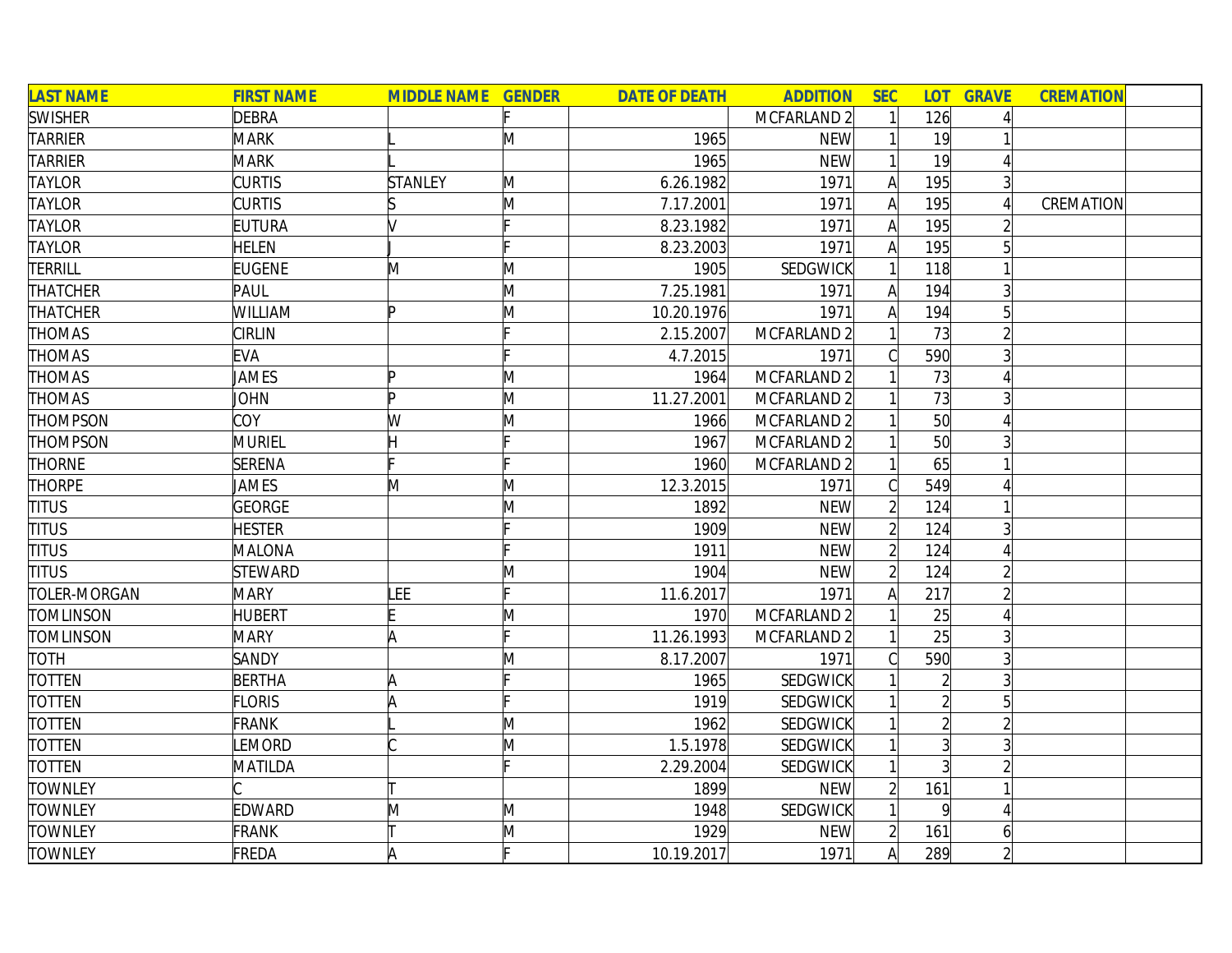| <b>LAST NAME</b>      | <b>FIRST NAME</b>  | <b>MIDDLE NAME GENDER</b> |    | <b>DATE OF DEATH</b> | <b>ADDITION</b> | <b>SEC</b>     | <b>LOT</b> | <b>GRAVE</b> | <b>CREMATION</b> |
|-----------------------|--------------------|---------------------------|----|----------------------|-----------------|----------------|------------|--------------|------------------|
| <b>TOWNLEY</b>        | <b>KENNETH</b>     |                           | M  | 11.18.1992           | 1971            | $\mathsf{A}$   | 289        |              |                  |
| <b>TOWNLEY</b>        | <b>MARGARET</b>    |                           |    | 1903                 | <b>NEW</b>      | $\overline{2}$ | 161        |              |                  |
| <b>TOWNLEY</b>        | <b>MICHAEL</b>     | <b>EDWARD</b>             | M  | 12.3.2017            | 1971            | A              | 289        |              |                  |
| <b>TOWNLEY</b>        | <b>MRS. EDWARD</b> |                           |    |                      | <b>SEDGWICK</b> |                | 9          | 3            |                  |
| <b>TOWNLEY</b>        | <b>NETTIE</b>      |                           |    |                      | <b>NEW</b>      | $\overline{2}$ | 161        |              | CREMATION        |
| <b>TOWNLEY</b>        | <b>RICHARD</b>     |                           | M  | 8.30.2010            | 1971            | A              | 289        |              |                  |
| <b>TOWNLEY</b>        | <b>WALDRON</b>     |                           | M  | 1930                 | <b>NEW</b>      | $\overline{2}$ | 161        |              |                  |
| <b>TOWNLEY</b>        | WILLIAM            | W                         | M  |                      | <b>SEDGWICK</b> |                | 109        |              |                  |
| <b>TOWNLEY</b>        |                    | INFANT                    | M  | 1913                 | <b>SEDGWICK</b> |                | $\vert$    |              |                  |
| <b>TOWNLEY JR</b>     | EDWARD             | M                         | M  | 5.8.2013             | 1971            | A              | 289        |              |                  |
| <b>TRACY</b>          | <b>DELLA</b>       |                           |    | 1970                 | <b>NEW</b>      | $\overline{2}$ | 121        |              |                  |
| <b>TRACY</b>          | <b>EDWARD</b>      | G                         | M  | 12.19.1989           | MCFARLAND 1     |                | 168        |              |                  |
| <b>TRACY</b>          | <b>GERTRUDE</b>    |                           |    | 1949                 | MCFARLAND 1     |                | 168        |              |                  |
| <b>TRACY</b>          | <b>NEWTON</b>      |                           | M  | 1949                 | <b>NEW</b>      |                | 121        |              |                  |
| <b>TRACY</b>          | SAMUEL             |                           | M  | 1945                 | MCFARLAND 1     |                | 168        |              |                  |
| <b>TROUT (BOSTON)</b> | <b>ESTELLA</b>     | M                         | M  | 1957                 | MCFARLAND 1     |                | 11         |              |                  |
| <b>TRUSDELL</b>       | SADA               |                           |    | 1970                 | <b>SEDGWICK</b> |                | 91         |              |                  |
| TRUXALL               | <b>HARRY</b>       |                           | M  | 1972                 | <b>SEDGWICK</b> |                | 95         |              |                  |
| TRUXALL               | <b>RUTH</b>        | <b>DOMIGAN</b>            | F  | 11.8.1977            | <b>SEDGWICK</b> |                | 95         |              |                  |
| <b>TULLER</b>         | <b>ALLIEN</b>      |                           |    | 1968                 | MCFARLAND 2     |                | 109        |              |                  |
| <b>TULLER</b>         | CHARLES            | W                         | M  | 1936                 | <b>NEW</b>      | $\overline{2}$ | 80         |              |                  |
| <b>TULLER</b>         | CORA               |                           | Ŀ. | 1943                 | SEDGWICK        |                | 162        |              |                  |
| <b>TULLER</b>         | <b>ERWIN</b>       |                           | M  | 1919                 | <b>SEDGWICK</b> |                | 162        |              |                  |
| <b>TULLER</b>         | FRANCES            |                           |    | 1970                 | MCFARLAND 2     |                | 113        |              |                  |
| <b>TULLER</b>         | <b>HAROLD</b>      |                           | M  | 1974                 | MCFARLAND 2     |                | 109        |              |                  |
| <b>TULLER</b>         | HILDA              |                           |    | 2.17.1999            | MCFARLAND 1     |                | 160        |              |                  |
| <b>TULLER</b>         | <b>ESTER</b>       | R                         | M  | 1924                 | <b>SEDGWICK</b> |                | 162        |              |                  |
| <b>TULLER</b>         | <b>RICHARD</b>     | ORVILLE                   | M  | 1.11.1995            | MCFARLAND 2     |                | 113        |              |                  |
| <b>TULLER</b>         | WALTER             |                           | M  | 1956                 | MCFARLAND 1     |                | 160        |              |                  |
| <b>TURNER</b>         | <b>EUGENE</b>      |                           | M  | 2.1.1999             | 1971            | A              | 299        | 5            |                  |
| <b>TURNER</b>         | <b>JOHN</b>        | A                         | M  | 6.12.1975            | 1971            | $\mathsf{A}$   | 165        | 5            |                  |
| <b>TURNER</b>         | <b>ORA</b>         | B                         |    | 8.16.1985            | 1971            | $\mathsf{A}$   | 157        |              |                  |
| <b>TURNER</b>         | <b>MARK</b>        |                           | M  | 1.14.2008            | 1971            | $\mathsf{B}$   | 350        |              |                  |
| <b>TURNER</b>         | WALTER             |                           | M  | 2.1.1991             | 1971            | Α              | 157        |              |                  |
| <b>TUTOROW</b>        | <b>STELLA</b>      | M                         | Ŀ. | 5.9.1982             | MCFARLAND 2     |                | 115        |              |                  |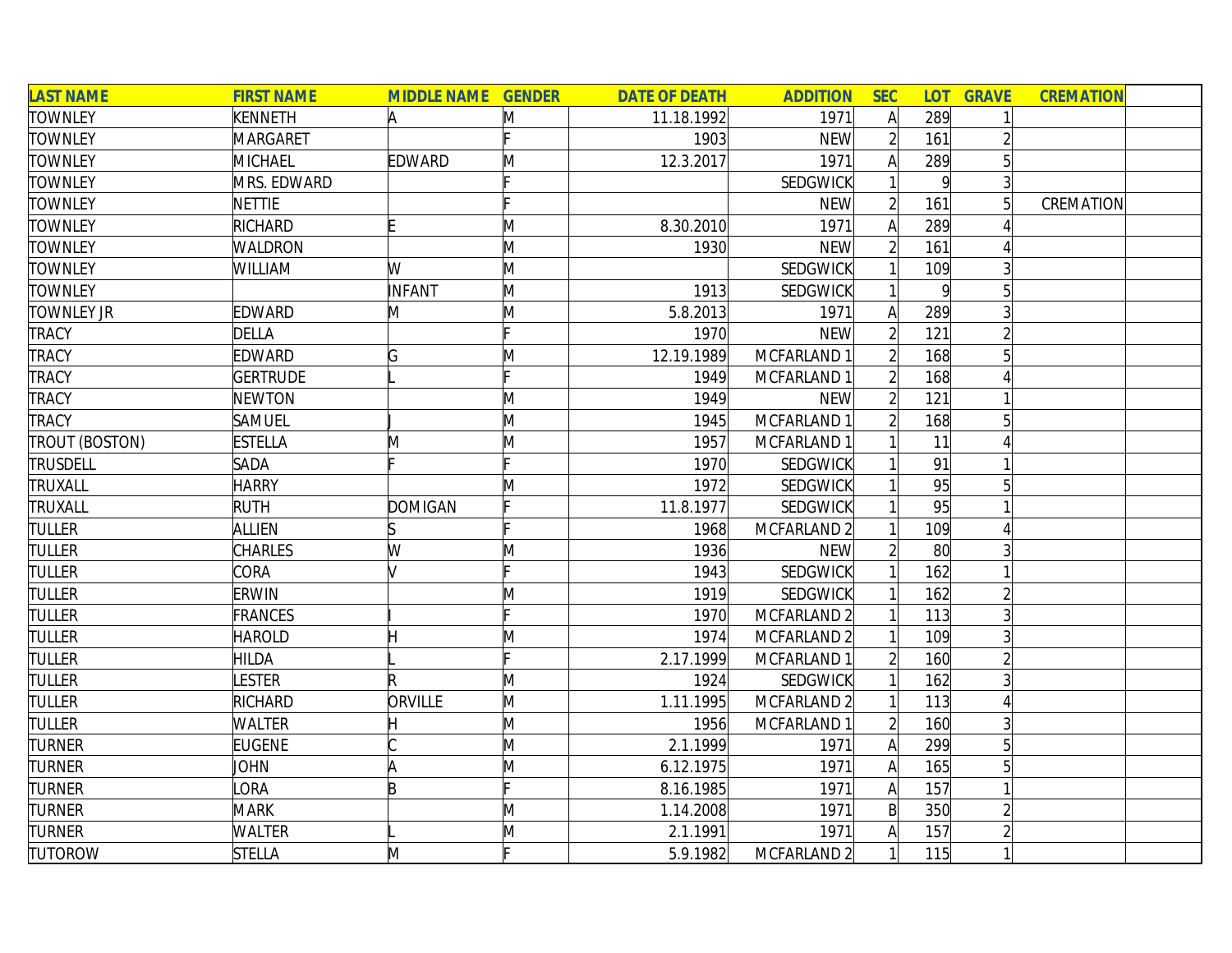| <b>LAST NAME</b>  | <b>FIRST NAME</b> | <b>MIDDLE NAME GENDER</b> |   | <b>DATE OF DEATH</b> | <b>ADDITION</b> | <b>SEC</b>     |     | <b>LOT GRAVE</b> | <b>CREMATION</b> |  |
|-------------------|-------------------|---------------------------|---|----------------------|-----------------|----------------|-----|------------------|------------------|--|
| <b>TWIGG</b>      | <b>DAVID</b>      | A                         | M | 4.14.1980            | MCFARLAND 1     |                |     |                  |                  |  |
| <b>TWIGG</b>      | <b>HARLEY</b>     |                           | M | 1972                 | 1971            | Al             | 166 |                  |                  |  |
| <b>TWIGG</b>      | <b>JOHN</b>       | W                         | M | 1948                 | MCFARLAND 1     |                |     |                  |                  |  |
| <b>TWIGG</b>      | LEONA             | G                         |   | 1921                 | MCFARLAND 1     |                |     |                  |                  |  |
| <b>TWIGG</b>      | <b>MARGIE</b>     | G                         |   | 1921                 | MCFARLAND 1     |                |     |                  |                  |  |
| <b>ULERY</b>      | <b>CHARLES</b>    |                           | Μ | 2.27.2014            | 1971            | D              | 678 | 5                |                  |  |
| <b>ULERY</b>      | <b>ERNEST</b>     | G                         | M | 1965                 | MCFARLAND 1     | $\overline{3}$ | 250 |                  |                  |  |
| <b>ULERY</b>      | GORDON            | B                         | M | 1956                 | <b>NEW</b>      |                |     |                  |                  |  |
| <b>ULERY</b>      | IDA               | M                         |   | 1966                 | MCFARLAND 1     | $\overline{3}$ | 250 |                  |                  |  |
| <b>ULERY</b>      | JOSEPHINE         |                           |   | 6.26.2017            | 1971            | $\mathsf{D}$   | 678 |                  |                  |  |
| ULERY JR          | <b>WALTER</b>     |                           | M | 1.7.2013             | 1971            | $\mathsf{D}$   | 639 |                  |                  |  |
| <b>UNKNOWN</b>    |                   |                           |   |                      | 1971            |                | 544 |                  |                  |  |
| <b>UNKNOWN</b>    |                   |                           |   |                      | <b>SEDGWICK</b> |                | 132 |                  |                  |  |
| <b>UTLEY</b>      | <b>CHARLES</b>    | W                         | M | 1947                 | MCFARLAND 1     | $\overline{3}$ | 210 |                  |                  |  |
| <b>UTLEY</b>      | <b>ELLEN</b>      |                           |   | 1963                 | MCFARLAND 1     |                | 210 |                  |                  |  |
| <b>UTLEY</b>      | <b>ELLEN</b>      |                           |   | 1921                 | <b>NEW</b>      |                | 38  |                  |                  |  |
| <b>UTLEY</b>      | <b>FERNE</b>      |                           |   | 3.9.1974             | MCFARLAND 1     |                | 72  |                  |                  |  |
| <b>UTLEY</b>      | <b>GEORGE</b>     |                           | M | 1969                 | MCFARLAND 1     |                | 72  | 5                |                  |  |
| UTLEY             | GEORGE            | A                         | M | 1931                 | <b>NEW</b>      |                | 38  |                  |                  |  |
| UTLEY             | <b>GRACE</b>      |                           |   | 1952                 | <b>NEW</b>      | $\overline{2}$ | 109 | 6                |                  |  |
| <b>UTLEY</b>      | <b>HARRIET</b>    |                           |   | 1937                 | <b>NEW</b>      |                | 38  | 5                |                  |  |
| <b>UTLEY</b>      | <b>MILTON</b>     |                           | M | 1915                 | <b>NEW</b>      |                | 38  |                  |                  |  |
| <b>UTLEY</b>      | <b>MILTON</b>     |                           | M | 1953                 | <b>NEW</b>      |                | 109 |                  |                  |  |
| <b>UTLEY</b>      | <b>RAY</b>        |                           | M | 1964                 | MCFARLAND 1     |                | 72  |                  |                  |  |
| <b>UTLEY</b>      | <b>RUTH</b>       | S                         |   |                      | MCFARLAND 1     |                | 72  |                  |                  |  |
| <b>VAN ATTA</b>   | <b>MARTIN</b>     |                           | M | 1966                 | MCFARLAND 2     |                | 78  |                  |                  |  |
| <b>VAN AUKEN</b>  | <b>SALLY</b>      |                           |   | 1943                 | MCFARLAND 1     |                | 142 |                  |                  |  |
| <b>VAN HORN</b>   | <b>DAISY</b>      | IS                        |   | 1958                 | <b>NEW</b>      |                | 69  |                  |                  |  |
| <b>VAN HOUTEN</b> | <b>BERTHA</b>     | Ή                         |   | 1920                 | SEDGWICK        |                | 28  |                  |                  |  |
| <b>VAN HOUTEN</b> |                   | W                         | M | 1911                 | <b>NEW</b>      |                | 49  |                  |                  |  |
| <b>VAN HOUTEN</b> | <b>DOC</b>        |                           | M |                      | <b>NEW</b>      |                | 49  |                  |                  |  |
| <b>VAN HOUTEN</b> |                   | $\mathsf R$               |   | 1914                 | <b>SEDGWICK</b> |                | 28  |                  |                  |  |
| <b>VAN HOUTEN</b> | JAMES             |                           | M | 1958                 | <b>SEDGWICK</b> |                | 28  | 5                |                  |  |
| <b>VAN HOUTEN</b> | <b>NANCY</b>      | R                         |   | 1931                 | <b>NEW</b>      |                | 49  |                  |                  |  |
| VANCE             | ARA               | M                         | M | 1948                 | MCFARLAND 1     | $\overline{2}$ | 105 |                  |                  |  |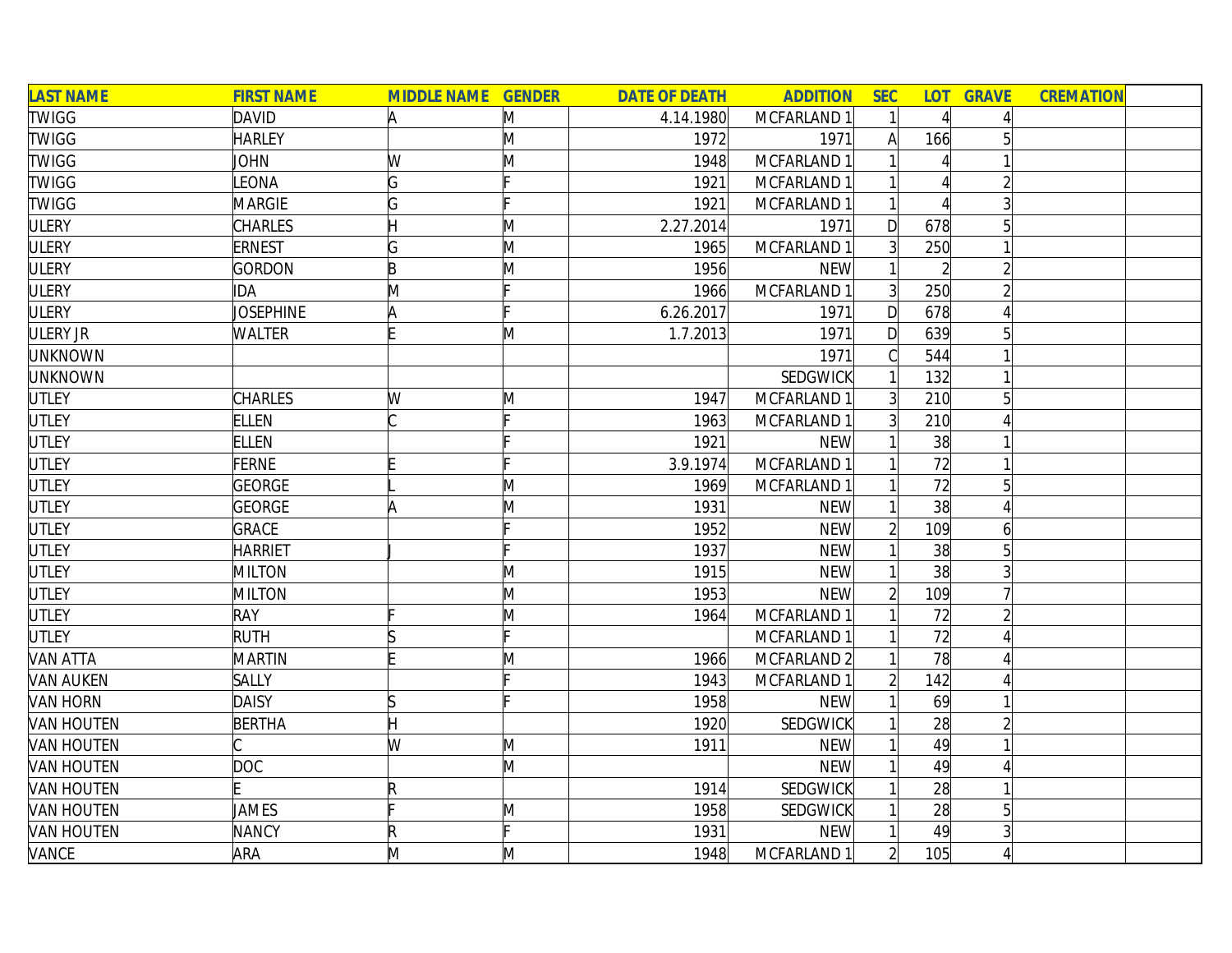| <b>LAST NAME</b>     | <b>FIRST NAME</b> | <b>MIDDLE NAME GENDER</b> |   | <b>DATE OF DEATH</b> | <b>ADDITION</b> | <b>SEC</b>     | <b>LOT</b>      | <b>GRAVE</b> | <b>CREMATION</b> |  |
|----------------------|-------------------|---------------------------|---|----------------------|-----------------|----------------|-----------------|--------------|------------------|--|
| VANCE                | ORA               | B                         |   | 1942                 | MCFARLAND 1     | $\overline{2}$ | 105             |              |                  |  |
| VANDYKE (WINTERMUTE) | <b>ETHEL</b>      |                           |   | 10.30.2012           | SEDGWICK        |                | 164             |              |                  |  |
| <b>VANKIRK</b>       | <b>CHARLES</b>    |                           | M | 1909                 | SEDGWICK        |                | 43              |              |                  |  |
| <b>VANKIRK</b>       | <b>ETHEL</b>      |                           |   | 1902                 | <b>NEW</b>      |                | 10 <sup>l</sup> | h            |                  |  |
| <b>VANKIRK</b>       | <b>HARRY</b>      |                           | Μ | 1946                 | <b>NEW</b>      |                | 10 <sup>l</sup> |              |                  |  |
| <b>VANKIRK</b>       | <b>HENRIETTA</b>  |                           |   | 1956                 | <b>NEW</b>      |                | 10 <sup>1</sup> |              |                  |  |
| VANLILE              | <b>DOROTHY</b>    |                           |   | 7.29.1979            | MCFARLAND 2     |                | 138             |              |                  |  |
| VANLILE              | <b>RAYMOND</b>    | W                         | M | 11.1.1980            | MCFARLAND 2     |                | 138             |              |                  |  |
| VANSICKLE            | ALBERT            |                           | M | 1884                 | <b>SEDGWICK</b> |                | 62              |              |                  |  |
| VANSICKLE            | <b>ALICE</b>      | B                         |   | 1907                 | <b>SEDGWICK</b> |                | 62              |              |                  |  |
| VANSICKLE            | EDWARD            |                           | M | 1941                 | <b>SEDGWICK</b> |                | 62              |              |                  |  |
| VANSICKLE            | <b>EMERSON</b>    | <b>DOMIGAN</b>            | M | 1907                 | SEDGWICK        |                | 62              |              |                  |  |
| VANSICKLE            | <b>HARRY</b>      |                           | M | 4.2.1976             | <b>SEDGWICK</b> |                | 62              |              |                  |  |
| VANSICKLE            | <b>MERLE</b>      | B                         |   | 1957                 | <b>SEDGWICK</b> |                | 62              |              |                  |  |
| VARUGHESE            | <b>IAM</b>        | A                         | M | 10.8.2016            | 1971            |                | 594             |              |                  |  |
| VAULT                |                   |                           |   |                      | MCFARLAND 1     |                | 15              |              |                  |  |
| <b>VERMILLION</b>    | <b>ETHEL</b>      | M                         |   |                      | MCFARLAND 1     |                | 37              |              |                  |  |
| <b>VERMILLION</b>    | <b>HAZEL</b>      | M                         |   | 8.22.2005            | MCFARLAND 1     |                | 164             |              |                  |  |
| <b>VERMILLION</b>    | JAMES             |                           | M |                      | MCFARLAND 1     |                | 37              |              |                  |  |
| <b>VERMILLION</b>    | <b>KENNETH</b>    | <b>DOMIGAN</b>            | M | 6.12.2004            | 1971            | $\mathsf{A}$   | 174             |              |                  |  |
| <b>VERMILLION</b>    | <b>KENNETH</b>    |                           | M | 4.3.1998             | MCFARLAND 1     | $\overline{2}$ | 164             | 5            |                  |  |
| <b>VERMILLION</b>    | <b>SHIRLEY</b>    |                           |   | 1.18.2015            | MCFARLAND 1     |                | 116             |              |                  |  |
| VERMILLION           | WILLIAM           |                           | M |                      | MCFARLAND 1     |                | 37              |              |                  |  |
| <b>VERMILLION</b>    |                   | INFANT (2)                |   |                      | MCFARLAND 1     |                | 37              |              |                  |  |
| <b>VORUS</b>         | CATHERINE         |                           |   | 8.2.2011             | 1971            | Α              | 218             |              |                  |  |
| <b>WAGNER</b>        | <b>GRACE</b>      | M                         |   | 1970                 | <b>NEW</b>      |                | 160             |              |                  |  |
| <b>WAGNER</b>        | <b>RALPH</b>      |                           | M | 1959                 | <b>NEW</b>      |                | 39              | 5            |                  |  |
| WAGNER               | <b>RALPH</b>      |                           | M | 1959                 | <b>NEW</b>      |                | 160             |              |                  |  |
| <b>WALDRON</b>       | <b>EMMERSON</b>   |                           | Μ | 1919                 | MCFARLAND 1     |                | 23              |              |                  |  |
| WALDRON              | <b>MATTIE</b>     |                           |   | 1942                 | MCFARLAND 1     |                | $\overline{23}$ |              |                  |  |
| WALDRON              | PHILANDEER        |                           |   | 1901                 | <b>NEW</b>      | $\overline{2}$ | 172             |              |                  |  |
| WALDRON              | REBECCA           |                           |   | 1905                 | <b>NEW</b>      | $\overline{2}$ | 172             | 5            |                  |  |
| WALKER               | <b>BENNIE</b>     | B                         | Μ | 1928                 | MCFARLAND 1     | $\overline{2}$ | 104             | 5            |                  |  |
| <b>WALKER</b>        | <b>BERTHA</b>     | E                         |   | 1904                 | <b>NEW</b>      |                | 128             |              |                  |  |
| WALKER               | <b>BESSIE</b>     |                           |   | 9.26.1979            | MCFARLAND 1     |                | 29              |              |                  |  |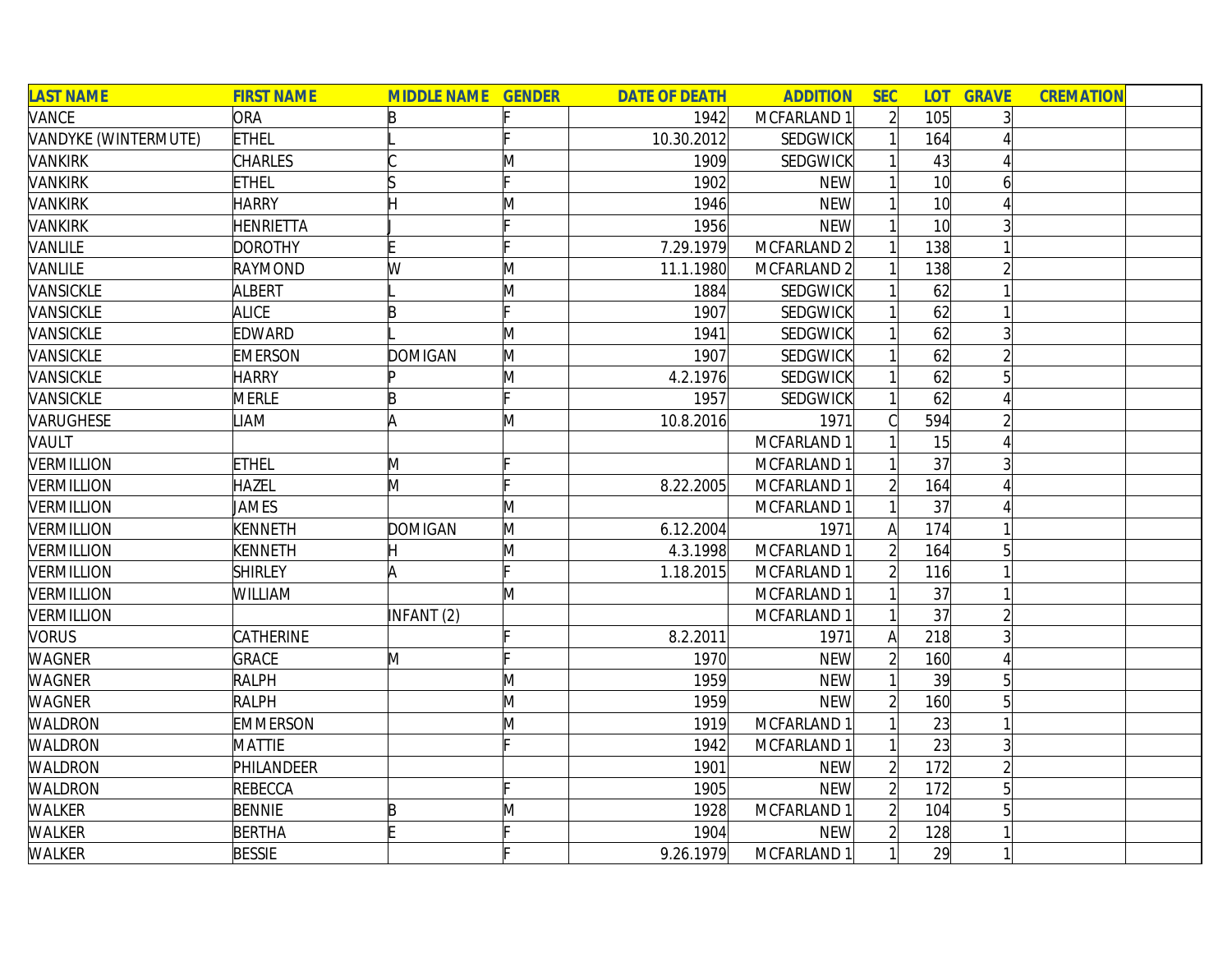| <b>LAST NAME</b>  | <b>FIRST NAME</b> | <b>MIDDLE NAME GENDER</b> |              | <b>DATE OF DEATH</b> | <b>ADDITION</b> | <b>SEC</b>     |                 | <b>LOT GRAVE</b> | <b>CREMATION</b> |  |
|-------------------|-------------------|---------------------------|--------------|----------------------|-----------------|----------------|-----------------|------------------|------------------|--|
| WALKER            |                   | DELANO                    | M            | 1967                 | MCFARLAND 1     | $\overline{2}$ | 104             |                  |                  |  |
| <b>WALKER</b>     | <b>CLAUDE</b>     |                           | M            | 1968                 | <b>SEDGWICK</b> |                |                 |                  |                  |  |
| WALKER            | <b>ETHEL</b>      | M                         |              | 1938                 | MCFARLAND 1     | $\overline{2}$ | 104             |                  |                  |  |
| <b>WALKER</b>     | <b>EVALENA</b>    |                           |              | 1961                 | MCFARLAND 1     |                | 76              | 5                |                  |  |
| <b>WALKER</b>     | <b>FANNIE</b>     |                           |              | 2.25.1975            | MCFARLAND 2     |                | 21              |                  |                  |  |
| <b>WALKER</b>     | FRED              | A                         | M            | 1958                 | MCFARLAND 1     |                | 29              |                  |                  |  |
| WALKER            | <b>GEORGE</b>     |                           | M            | 1938                 | MCFARLAND 1     |                | 76              |                  |                  |  |
| WALKER            | GEORGE            |                           | M            | 11.6.1982            | MCFARLAND 1     |                | 76              |                  |                  |  |
| WALKER            | <b>HAROLD</b>     |                           | M            | 10.12.1986           | <b>NEW</b>      | $\overline{2}$ | 106             |                  |                  |  |
| <b>WALKER</b>     | <b>JOHN</b>       |                           | M            | 12.28.1996           | MCFARLAND 2     |                | 20              |                  |                  |  |
| WALKER            | JOHN              |                           | M            | 1926                 | <b>NEW</b>      |                | 106             | 6                |                  |  |
| WALKER            | <b>JOSEPH</b>     |                           | M            | 10.6.2011            | <b>NEW</b>      |                | 99              |                  |                  |  |
| WALKER            | <b>AURA</b>       | M                         |              | 1963                 | <b>NEW</b>      |                | 128             |                  |                  |  |
| WALKER            | <b>MABLE</b>      |                           |              | 5.3.1978             | MCFARLAND 1     |                | 50              |                  |                  |  |
| WALKER            | <b>MARY</b>       | JANE                      |              | 7.20.2011            | 1971            | B              | 473             |                  |                  |  |
| WALKER            | <b>MARY</b>       |                           |              | 11.20.2000           | MCFARLAND 2     |                | 20 <sup>1</sup> |                  |                  |  |
| WALKER            | <b>MARY</b>       | A                         |              | 1938                 | <b>NEW</b>      |                | 106             |                  |                  |  |
| WALKER            | ORZINA            |                           |              | 1936                 | MCFARLAND 1     |                | 76              |                  |                  |  |
| <b>WALKER</b>     | <b>OTIS</b>       | <b>MERLE</b>              | M            | 1972                 | MCFARLAND 1     |                | 50              | $\overline{3}$   |                  |  |
| WALKER            | <b>OWEN</b>       |                           | M            | 1923                 | MCFARLAND 1     |                | 50 <sup>1</sup> | 5                |                  |  |
| <b>WALKER</b>     | PAULINE           | M                         | IE.          |                      | <b>SEDGWICK</b> |                |                 |                  |                  |  |
| WALKER            | PEARLEE           |                           | $\mathsf{M}$ | 1957                 | MCFARLAND 2     |                | 21              |                  |                  |  |
| WALKER            | <b>ROBERT</b>     |                           | M            | 1935                 | MCFARLAND 1     |                | 50              |                  |                  |  |
| WALKER            | <b>RUBY</b>       |                           | F            |                      | <b>NEW</b>      | $\overline{2}$ | 128             |                  |                  |  |
| <b>WALKER</b>     | <b>RUSSELL</b>    | G                         | M            | 12.30.2000           | 1971            | $\mathsf{B}$   | 473             |                  |                  |  |
| WALKER            | VERGIL            |                           | M            | 1888                 | <b>NEW</b>      |                | 106             |                  |                  |  |
| WALKER            |                   | INFANT (2)                |              |                      | MCFARLAND 1     |                | 29              | 5                |                  |  |
| WALLACE           | <b>GARY</b>       |                           | M            | 10.25.2005           | 1971            |                | 631             |                  |                  |  |
| <b>WALLACE II</b> | <b>GARY</b>       |                           | M            | 7.6.2009             | 1971            |                | 631             |                  |                  |  |
| <b>WALTERS</b>    | CAROLYN           | M                         | IF.          | 11.1.1985            | MCFARLAND 2     |                | 8 <sup>1</sup>  |                  |                  |  |
| <b>WALTERS</b>    | <b>THEODORE</b>   | R                         | M            | 1969                 | MCFARLAND 2     |                | $\mathsf{q}$    |                  |                  |  |
| <b>WAMPLER</b>    | <b>EULIS</b>      |                           | M            | 1957                 | MCFARLAND 2     |                | 36              |                  |                  |  |
| <b>WAMPLER</b>    | JARRETT           | W                         | M            | 1965                 | MCFARLAND 2     |                | 104             |                  |                  |  |
| <b>WAMPLER</b>    | PAUL              | F                         | $\mathsf{M}$ | 4.20.2005            | MCFARLAND 2     |                | 36              |                  |                  |  |
| <b>WARD</b>       | <b>CHARLES</b>    |                           | M            | 1965                 | MCFARLAND 1     | $\overline{2}$ | 182             | $\overline{3}$   |                  |  |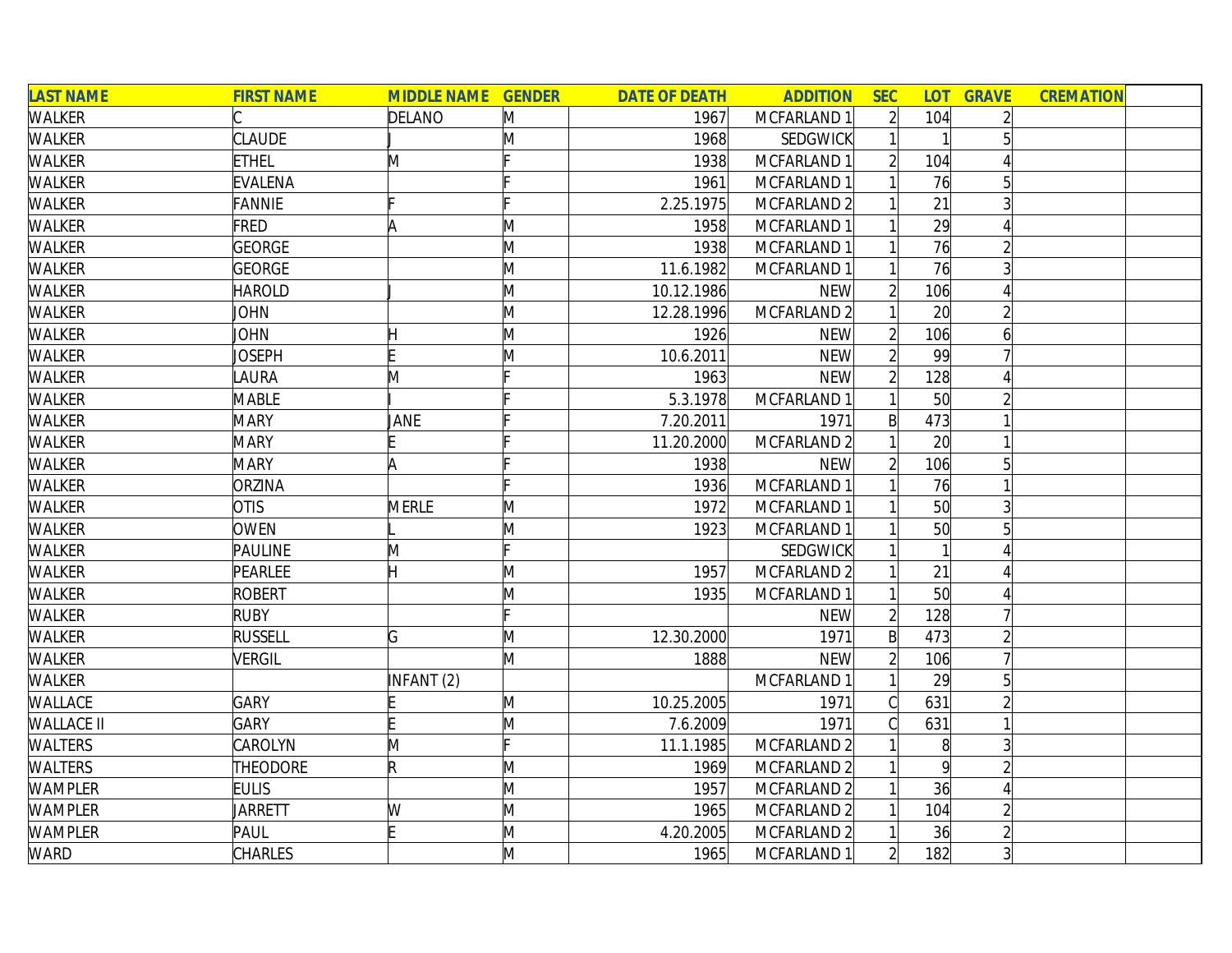| <b>LAST NAME</b> | <b>FIRST NAME</b>  | <b>MIDDLE NAME GENDER</b> |    | <b>DATE OF DEATH</b> | <b>ADDITION</b>        | <b>SEC</b>     |              | <b>LOT GRAVE</b> | <b>CREMATION</b> |
|------------------|--------------------|---------------------------|----|----------------------|------------------------|----------------|--------------|------------------|------------------|
| WARD             | <b>DOROTHY</b>     | N                         |    | 7.27.2012            | 1971                   | $\mathsf{A}$   | 302          |                  | CREMATION        |
| WARD             | <b>FRANK</b>       |                           | M  |                      | 1971                   | A              | 302          |                  |                  |
| <b>WARD</b>      | <b>HERBERT</b>     | <b>HOOVER</b>             | M  | 6.24.2019            | 1971                   | B              | 499          |                  | CREMATION        |
| <b>WARD</b>      | <b>SHERRY LYNN</b> | <b>INFANT</b>             |    | 9.19.1972            | MCFARLAND <sub>2</sub> |                | 126          | 11               |                  |
| <b>WARD</b>      | <b>VIRGINIA</b>    |                           |    | 12.7.2000            | MCFARLAND 2            |                | 36           |                  |                  |
| <b>WARD</b>      | <b>WILMA</b>       |                           |    | 9.19.1990            | MCFARLAND 1            |                | 182          |                  |                  |
| <b>WARNER</b>    | <b>CAROLYN</b>     | M                         |    | 3.19.2009            | 1971                   | $\mathsf{B}$   | 524          |                  |                  |
| <b>WARNER</b>    | <b>DELMAR</b>      | G                         | `M | 8.29.1995            | 1971                   | $\mathsf{B}$   | 524          |                  |                  |
| <b>WARNER</b>    | <b>GARY</b>        | LEE                       | M  | 11.19.2015           | 1971                   | $\mathsf{B}$   | 530          | 5                |                  |
| <b>WARNER</b>    | JANET              |                           |    | 12.22.2007           | 1971                   | $\mathsf{B}$   | 530          |                  |                  |
| WARNER           | <b>WATHENA</b>     | B                         |    | 8.22.1991            | 1971                   | A              | 318          |                  |                  |
| <b>WARNER</b>    | <b>WILLIAM</b>     | R                         | Μ  | 7.24.1984            | 1971                   |                | 318          |                  |                  |
| <b>WARREN</b>    | PANSY              |                           |    | 12.12.1990           | 1971                   |                | 207          |                  |                  |
| <b>WARREN SR</b> | <b>CHARLES</b>     | W                         | M  | 8.11.1998            | 1971                   | А              | 207          |                  |                  |
| <b>WATERS</b>    | EARNEST            | M                         | M  | 1911                 | SEDGWICK               |                | 21           |                  |                  |
| <b>WATERS</b>    | <b>HARVEY</b>      | M                         | M  | 1941                 | SEDGWICK               |                | 21           |                  |                  |
| <b>WATERS</b>    | VIOLA              |                           |    | 1917                 | <b>SEDGWICK</b>        |                | 21           |                  |                  |
| <b>WAYBRIGHT</b> | LAURA              | B                         |    | 1970                 | MCFARLAND <sub>2</sub> |                | 83           |                  |                  |
| WEATHERALL       | <b>WILLIAM</b>     |                           | Μ  | 3.16.1990            | 1971                   | A              | 310          |                  |                  |
| <b>WEBB</b>      | <b>BERNICE</b>     |                           |    | 11.2.1999            | 1971                   | A              | 260          |                  |                  |
| <b>WEBB</b>      | <b>CLYDE</b>       |                           | M  | 1964                 | MCFARLAND 1            |                | 112          |                  |                  |
| <b>WEBB</b>      | <b>CORA</b>        |                           |    | 1967                 | MCFARLAND 1            |                | 229          |                  |                  |
| <b>WEBB</b>      | <b>DANIEL</b>      |                           | M  | 10.22.2013           | 1971                   |                | 568          |                  |                  |
| <b>WEBB</b>      | <b>DEMPSEY</b>     | A                         | M  | 9.3.1994             | 1971                   | $\mathsf{B}$   | 497          |                  |                  |
| WEBB             | <b>GRACE</b>       | <b>HAZEL</b>              |    | 7.17.1980            | MCFARLAND 1            | $\overline{2}$ | 112          | 3 <sup>l</sup>   |                  |
| <b>WEBB</b>      | <b>HERBERT</b>     | <b>NMN</b>                | M  | 9.25.2005            | 1971                   |                | 568          | 5 <sup>1</sup>   |                  |
| <b>WEBB</b>      | JEWELL             | M                         |    | 1947                 | MCFARLAND 1            |                | 112          |                  |                  |
| <b>WEBB</b>      | LANZA              |                           |    | 1973                 | MCFARLAND 1            |                | 229          |                  |                  |
| <b>WEBB</b>      | <b>ROGER</b>       | INFANT                    | M  |                      | MCFARLAND <sub>2</sub> |                | 126          |                  |                  |
| <b>WEBB</b>      | RONALD             | R                         | M  | 3.19.2007            | 1971                   |                | 601          | $\overline{2}$   |                  |
| <b>WEBB</b>      | <b>SHELLY</b>      | INFANT                    |    |                      | MCFARLAND 2            |                | 126          | 12               |                  |
| <b>WEBB</b>      | <b>VIRGIL</b>      | <b>EUGENE</b>             | M  | 1.8.1990             | 1971                   | $\mathsf{A}$   | 224          | 3                |                  |
| <b>WEBB</b>      | <b>WILLIAM</b>     |                           | M  | 4.3.1980             | 1971                   | $\mathsf{A}$   | 260          |                  |                  |
| <b>WEBBER</b>    | WILLIAM            |                           | M  | 1.2.2004             | 1971                   |                | 623          |                  |                  |
| <b>WEBER</b>     | <b>ADDIE</b>       |                           |    | 1958                 | SEDGWICK               |                | $80^{\circ}$ |                  |                  |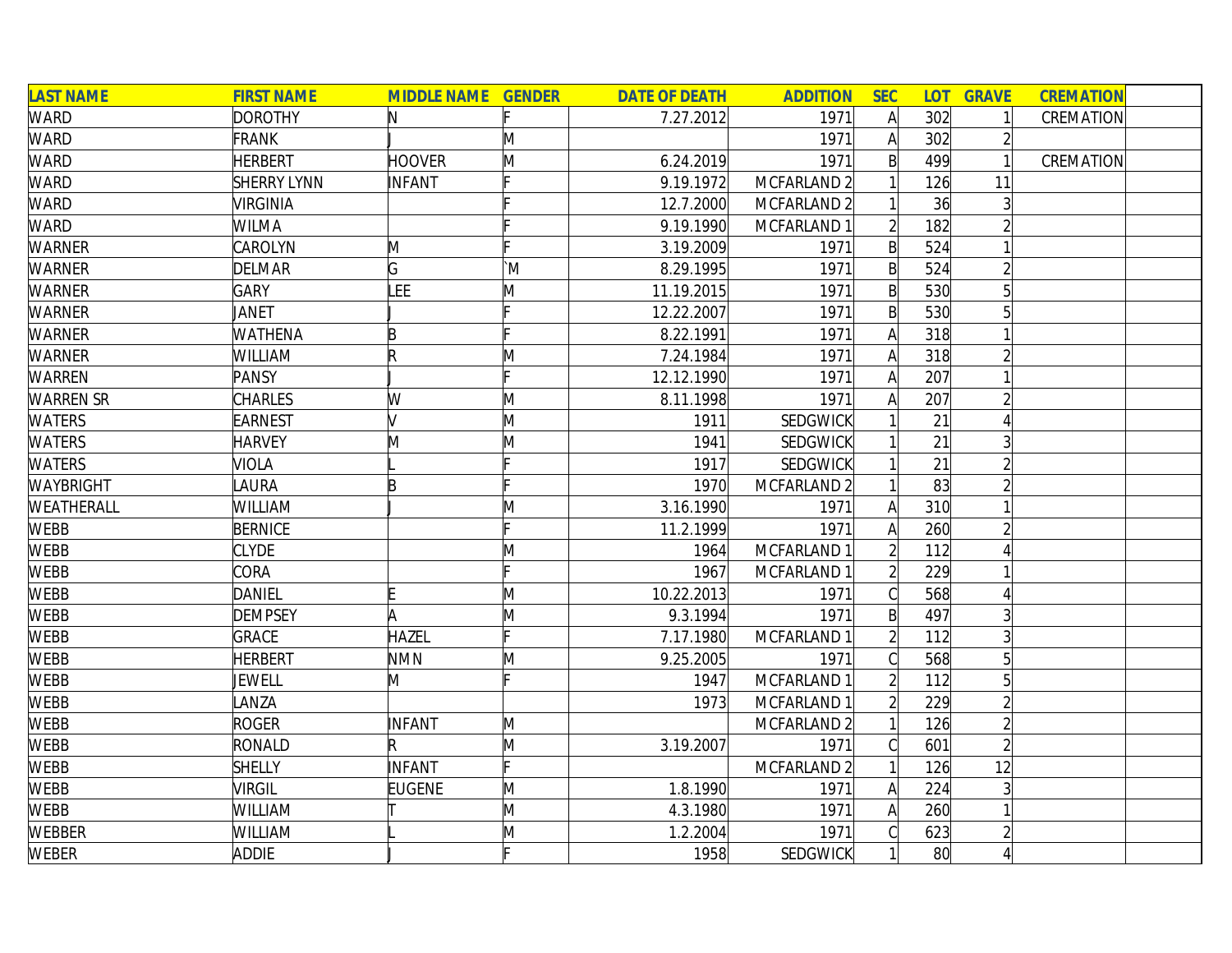| <b>LAST NAME</b> | <b>FIRST NAME</b> | <b>MIDDLE NAME GENDER</b> |   | <b>DATE OF DEATH</b> | <b>ADDITION</b>        | <b>SEC</b>     | <b>LOT</b> | <b>GRAVE</b>   | <b>CREMATION</b> |
|------------------|-------------------|---------------------------|---|----------------------|------------------------|----------------|------------|----------------|------------------|
| <b>WEBSTER</b>   |                   | W                         |   | 1918                 | <b>SEDGWICK</b>        |                | 141        |                |                  |
| <b>WEBSTER</b>   | <b>ELIZABETH</b>  | Η                         |   | 1925                 | SEDGWICK               |                | 141        |                |                  |
| WEBSTER          | LOREN             | G                         | M | 1940                 | MCFARLAND 1            |                | 19         |                |                  |
| WEBSTER          | <b>ROBERT</b>     | R                         | M | 1957                 | MCFARLAND 2            |                | 23         |                |                  |
| <b>WEISER</b>    | <b>JENNIE</b>     | R                         |   | 1957                 | MCFARLAND 1            |                | $191-A$    | 5 <sup>1</sup> |                  |
| <b>WEISER</b>    | <b>SHERMAN</b>    |                           | Μ | 1960                 | MCFARLAND 1            |                | $191-A$    |                |                  |
| WELCH            | <b>ANNA</b>       |                           |   | 2.21.1986            | MCFARLAND 1            | 3 <sup>1</sup> | 192        | 5 <sup>1</sup> |                  |
| WELCH            | <b>CLEON</b>      |                           |   | 1967                 | MCFARLAND 1            | 3 <sup>1</sup> | 192        |                | CREMATION        |
| WELCH            | <b>JACK</b>       |                           | M | 1945                 | MCFARLAND 1            | $\overline{3}$ | 192        |                |                  |
| WELLING          | <b>AIDEN</b>      | <b>CHRISTOPHER</b>        | M | 2.24.2016            | 1971                   | D              | 717        |                | CREMATION        |
| WENDT            | CEDANA            | N                         |   |                      | MCFARLAND 2            |                | 49         |                |                  |
| WENDT            | <b>THEODORE</b>   |                           | M |                      | MCFARLAND 2            |                | 49         |                |                  |
| WENTSLER         | <b>HARRY</b>      |                           | M | 9.4.1990             | 1971                   |                | 191        |                |                  |
| WENTSLER         | MILDRED           | lv                        |   | 11.25.1996           | 1971                   | А              | 191        |                |                  |
| WERNER           | <b>NIEL</b>       |                           |   | 10.17.2008           | MCFARLAND 1            |                | 225        |                | CREMATION        |
| WESNEY           | CRAIG             | ß                         | M | 11.19.2007           | 1971                   |                | 247        |                |                  |
| WESTFALL         | <b>SUSAN</b>      |                           |   | 2.24.1985            | MCFARLAND 1            |                | 122        |                |                  |
| WHARTON          | <b>ALICE</b>      |                           |   | 1913                 | <b>SEDGWICK</b>        |                | 122        |                |                  |
| <b>WHEATON</b>   | <b>BONADINE</b>   | B                         |   | 4.25.1979            | MCFARLAND 2            |                | 136        |                |                  |
| <b>WHEATON</b>   | <b>CHARLES</b>    |                           | M | 7.18.1980            | MCFARLAND 1            |                | 70         |                |                  |
| <b>WHEATON</b>   | <b>CHARLES</b>    | M                         | M | 1926                 | MCFARLAND 1            |                | 69         |                |                  |
| <b>WHEATON</b>   | <b>CLOICE</b>     | 0                         | Μ | 1.8.1981             | MCFARLAND <sub>2</sub> |                | 136        |                |                  |
| <b>WHEATON</b>   | <b>DAISY</b>      |                           |   | 1938                 | MCFARLAND 1            |                | 69         |                |                  |
| WHEATON          | <b>GRACE</b>      |                           |   | 1896                 | MCFARLAND 1            |                | 70         |                |                  |
| WHEATON          | <b>YDIA</b>       | MAY                       |   | 1972                 | MCFARLAND 1            |                | 70         |                |                  |
| WHEATON          | <b>MARUISE</b>    |                           | M | 1.15.1978            | MCFARLAND 1            |                | 70         |                |                  |
| <b>WHEATON</b>   | <b>OTIS</b>       | l۵                        | M | 1948                 | MCFARLAND 1            |                | 70         |                |                  |
| WHEELAND         | <b>ELMER</b>      |                           | M | 12.1.1989            | 1971                   | A              | 162        |                |                  |
| WHEELAND         | <b>ELMER</b>      |                           | M | 12.1.1989            | 1971                   | A              | 162        |                |                  |
| WHEELAND         | LEROY             |                           | M | 1937                 | MCFARLAND 1            | $\overline{2}$ | 117        | $\overline{5}$ |                  |
| WHEELAND         | MILDRED           |                           |   | 3.16.1991            | MCFARLAND 1            | $\overline{2}$ | 117        |                |                  |
| WHEELAND         | RAYMOND           |                           |   | 1974                 | MCFARLAND 1            | $\overline{2}$ | 117        |                | CREMATION        |
| WHEELAND         | <b>RUTH</b>       |                           |   | 3.18.1977            | 1971                   | A              | 162        |                |                  |
| WHEELAND         | <b>TESSIE</b>     |                           |   | 1937                 | MCFARLAND 1            |                | 117        |                |                  |
| WHETNALL         | <b>CHARLES</b>    |                           | M | 1933                 | MCFARLAND 1            |                |            |                |                  |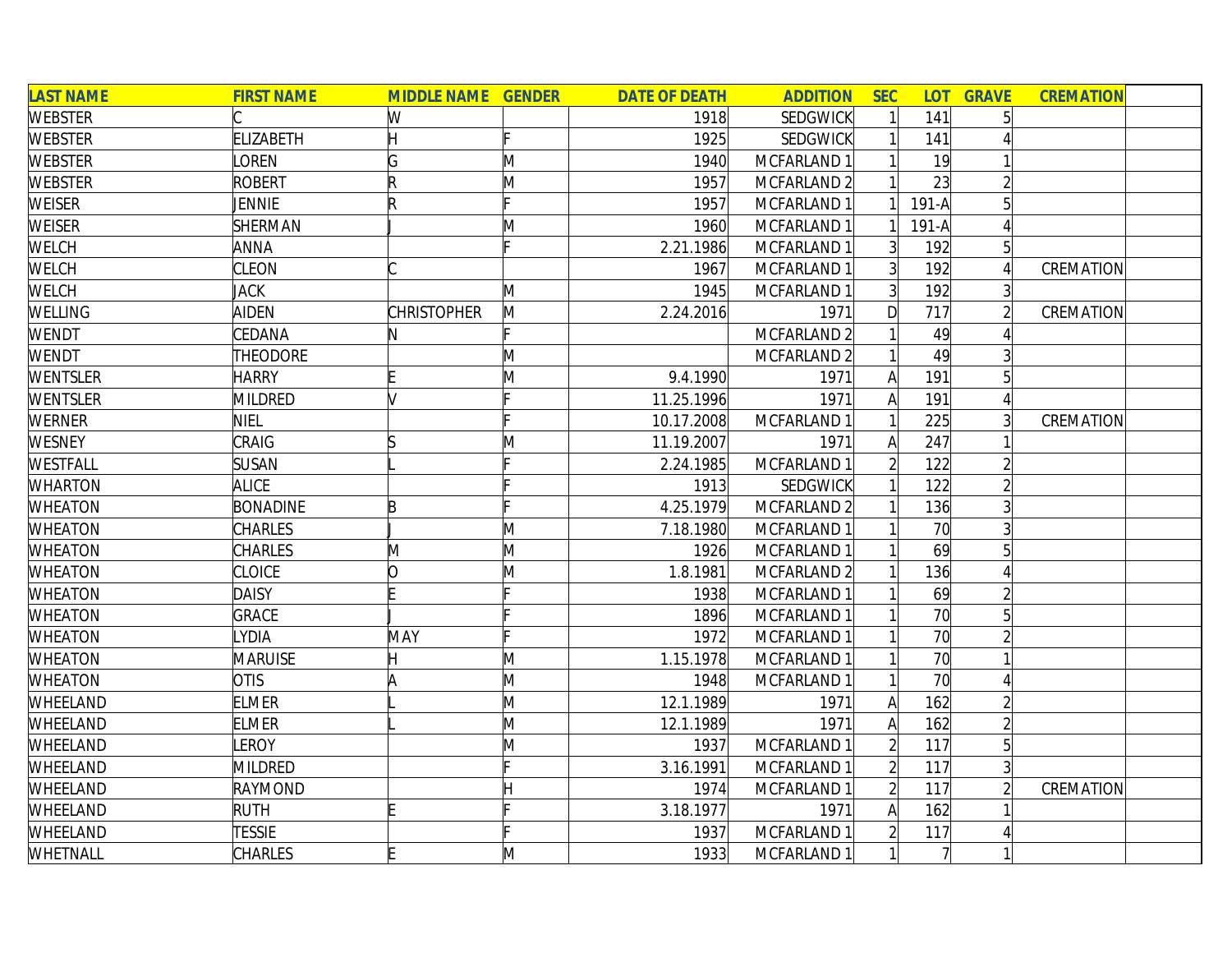| <b>LAST NAME</b>       | <b>FIRST NAME</b> | <b>MIDDLE NAME GENDER</b> |   | <b>DATE OF DEATH</b> | <b>ADDITION</b> | <b>SEC</b>     | <b>LOT</b> | <b>GRAVE</b>   | <b>CREMATION</b> |  |
|------------------------|-------------------|---------------------------|---|----------------------|-----------------|----------------|------------|----------------|------------------|--|
| WHETNALL               | <b>ELIZABETH</b>  | 10                        |   | 1934                 | MCFARLAND 1     | 1              | 7          |                |                  |  |
| WHETNALL               | <b>EVA</b>        |                           |   | 1921                 | MCFARLAND 1     |                |            |                |                  |  |
| <b>WHIPPS (MOSHER)</b> | <b>ENA</b>        | M                         |   | 1954                 | SEDGWICK        |                | 48         |                |                  |  |
| WHISMAN                | CHARLES           | W                         | M |                      | MCFARLAND 2     |                | 98         |                | CREMATION        |  |
| <b>WHISMAN</b>         | CHARLES           | W                         | M | 1961                 | MCFARLAND 2     |                | 98         | $\overline{2}$ |                  |  |
| <b>WHISMAN</b>         | <b>ROBERT</b>     | W                         | Μ | 7.25.2019            | 1971            | A              | 326        | $\overline{2}$ |                  |  |
| <b>WHISMAN</b>         | <b>ROSE</b>       | N                         |   | 1961                 | MCFARLAND 2     | $\mathbf{1}$   | 98         |                | CREMATION        |  |
| <b>WHISNER</b>         | CARRIE            |                           |   | 1953                 | SEDGWICK        |                | 124        |                |                  |  |
| <b>WHISNER</b>         | <b>GEORGE</b>     | W                         | M | 1910                 | <b>SEDGWICK</b> |                | 124        |                |                  |  |
| <b>WHITE</b>           |                   |                           |   | 1961                 | MCFARLAND 2     |                | 16         |                |                  |  |
| <b>WHITE</b>           | JAMES             |                           | M | 6.6.2013             | 1971            | $\mathcal{C}$  | 582        |                |                  |  |
| <b>WHITE</b>           | JUANITA           | M                         |   | 7.27.2013            | 1971            | $\mathsf{A}$   | 297        |                |                  |  |
| <b>WHITE</b>           | JULIA             | ANN                       |   | 7.30.1988            | 1971            | A              | 265        |                |                  |  |
| <b>WHITE</b>           | <b>MICHAEL</b>    | R                         | M | 3.12.2014            | 1971            | Α              | 266        |                |                  |  |
| <b>WHITE</b>           | <b>NELLIE</b>     |                           |   | 1966                 | MCFARLAND 1     | $\overline{3}$ | 204        |                |                  |  |
| <b>WHITE</b>           | <b>OTTIE</b>      | B                         |   | 1951                 | MCFARLAND 1     |                | X          |                |                  |  |
| <b>WHITE (AMERINE)</b> | <b>MARY</b>       | н                         |   | 2.28.2015            | 1971            | A              | 279        |                |                  |  |
| WHITE JR               | UTHER "JR"        |                           | M | 6.7.2012             | 1971            | A              | 266        |                |                  |  |
| <b>WHITE SR</b>        | LUTHER            | RAY                       | M | 3.5.1986             | 1971            | A              | 266        | $\overline{2}$ |                  |  |
| <b>WHITNEY</b>         | AMASA             |                           | M | 1923                 | <b>NEW</b>      |                | 47         | $\overline{8}$ | CREMATION        |  |
| <b>WHITNEY</b>         | <b>DAVID</b>      | A                         | M | 1919                 | <b>SEDGWICK</b> |                | 14         | 3              |                  |  |
| <b>WHITNEY</b>         | <b>ELIZA</b>      |                           |   |                      | <b>NEW</b>      |                | 47         | $\overline{2}$ | CREMATION        |  |
| <b>WHITNEY</b>         | <b>ENDA</b>       | Þ                         |   |                      | SEDGWICK        |                | 14         |                | CREMATION        |  |
| <b>WHITNEY</b>         | <b>HORACE</b>     |                           | M |                      | <b>NEW</b>      |                | 47         |                |                  |  |
| <b>WHITNEY</b>         | <b>HOYT</b>       | G                         |   | 1972                 | MCFARLAND 2     |                | 57         |                |                  |  |
| <b>WHITNEY</b>         | <b>JAMES</b>      | <b>WILLIAM</b>            | M | 8.2.2017             | <b>SEDGWICK</b> |                | 14         |                | CREMATION        |  |
| <b>WHITNEY</b>         | <b>AFAYETTE</b>   | W                         | M | 1886                 | <b>NEW</b>      |                | 47         |                |                  |  |
| <b>WHITNEY</b>         | <b>AURA</b>       |                           |   | 10.7.2009            | MCFARLAND 2     |                | 57         |                |                  |  |
| <b>WHITNEY</b>         | <b>MARIAN</b>     |                           |   |                      | MCFARLAND 2     |                | 26         |                |                  |  |
| <b>WHITNEY</b>         | <b>OATFIELD</b>   | W                         | Μ | 3.16.1978            | <b>SEDGWICK</b> |                | 14         | $\overline{5}$ |                  |  |
| <b>WHITNEY</b>         | PEARLE            | G                         |   | 1954                 | <b>SEDGWICK</b> |                | 14         |                |                  |  |
| <b>WHITNEY</b>         | <b>RUTH</b>       | B                         |   | 1936                 | SEDGWICK        |                | 14         |                |                  |  |
| <b>WHITNEY</b>         | WILLIAM           |                           | M | 1970                 | MCFARLAND 2     |                | 26         |                |                  |  |
| <b>WHITNEY JR</b>      | 0                 | W                         | M | 1976                 | MCFARLAND 2     |                | 57         |                |                  |  |
| WHITT                  | CECIL             |                           | M | 8.30.1983            | MCFARLAND 1     | $\mathbf{1}$   | 38         |                |                  |  |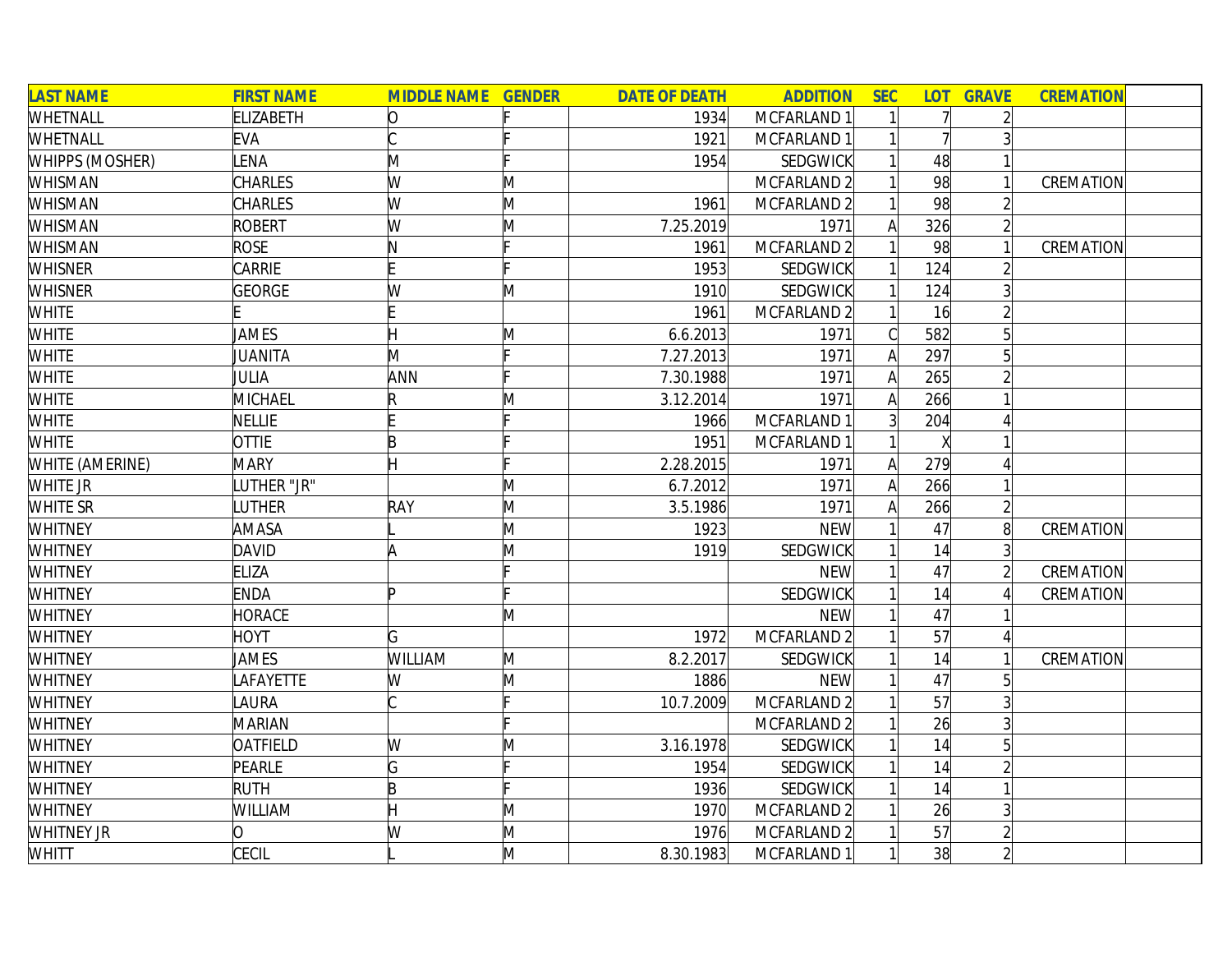| <b>LAST NAME</b>   | <b>FIRST NAME</b> | <b>MIDDLE NAME GENDER</b> |              | <b>DATE OF DEATH</b> | <b>ADDITION</b> | <b>SEC</b>     | <b>LOT</b> | <b>GRAVE</b>    | <b>CREMATION</b> |  |
|--------------------|-------------------|---------------------------|--------------|----------------------|-----------------|----------------|------------|-----------------|------------------|--|
| WHITT              | <b>CECILIA</b>    | M                         |              | 5.6.1999             | MCFARLAND 1     |                | 38         |                 |                  |  |
| WHITT              | JOHN              | W                         | M            |                      | MCFARLAND 1     |                | 38         |                 |                  |  |
| WHITT              | <b>NOAMI</b>      | G                         |              | 1948                 | MCFARLAND 1     |                | 38         |                 |                  |  |
| WHITT              |                   | <b>INFANT</b>             |              |                      | MCFARLAND 1     |                | 38         | 5               |                  |  |
| WHITT JR           | CLARENCE          |                           | M            | 2.17.1992            | 1971            | $\mathsf{A}$   | 313        |                 |                  |  |
| <b>WHITTINGTON</b> | <b>ALLEN</b>      |                           | M            | 2.12.1979            | 1971            | $\mathsf{A}$   | 237        |                 |                  |  |
| <b>WHITTINGTON</b> | <b>ILYN</b>       |                           |              | 9.23.1998            | 1971            | A              | 237        | $5\overline{)}$ |                  |  |
| <b>WIANT</b>       | KIMBERLY STARR    | <b>INFANT</b>             |              | 11.2.1975            | 1971            | $\mathsf{A}$   | 156        |                 |                  |  |
| <b>WICKISER</b>    | <b>MARY</b>       |                           |              | 1901                 | <b>NEW</b>      | $\overline{2}$ | 83         |                 |                  |  |
| <b>WICKLINE</b>    | CHRISTENA         |                           |              | 1.11.2000            | 1971            | A              | 303        |                 |                  |  |
| <b>WICKLINE</b>    | <b>ESTER</b>      | ΙA                        | $\mathsf{M}$ | 9.26.1982            | 1971            | Α              | 303        |                 |                  |  |
| <b>WIGTON</b>      | <b>CHARLES</b>    |                           | M            | 4.4.1976             | MCFARLAND 1     |                | 145        |                 |                  |  |
| <b>WIGTON</b>      | <b>CHARLES</b>    | D                         | M            | 1943                 | SEDGWICK        |                |            |                 |                  |  |
| <b>WIGTON</b>      | <b>CLAYTON</b>    | M                         | M            | 9.26.1979            | MCFARLAND 1     |                | 146        |                 |                  |  |
| <b>WIGTON</b>      | CLAYTON           |                           | M            |                      | MCFARLAND 1     |                | 146        |                 |                  |  |
| <b>WIGTON</b>      | <b>ELDON</b>      | D                         | M            | 3.3.2013             | MCFARLAND 2     |                | 43         |                 |                  |  |
| <b>WIGTON</b>      | <b>ESTHER</b>     |                           |              | 1952                 | MCFARLAND 1     |                | 146        |                 |                  |  |
| <b>WIGTON</b>      | <b>EVA</b>        |                           |              | 1946                 | <b>SEDGWICK</b> |                |            |                 |                  |  |
| <b>WIGTON</b>      | <b>INEZ</b>       |                           |              | 1949                 | MCFARLAND 1     |                | 145        |                 |                  |  |
| <b>WIGTON</b>      | <b>AURA</b>       |                           |              | 7.28.2001            | 1971            | A              | 161        |                 |                  |  |
| <b>WIGTON</b>      | <b>OIS</b>        | M                         |              | 1930                 | MCFARLAND 1     |                | 146        |                 |                  |  |
| <b>WIGTON</b>      | NATALIE           |                           |              | 2.25.2013            | MCFARLAND 1     |                | 146        |                 |                  |  |
| <b>WIGTON</b>      | <b>NELLIE</b>     | ΙA                        |              | 1914                 | <b>SEDGWICK</b> |                |            |                 |                  |  |
| <b>WIGTON</b>      | VAULT             |                           |              |                      | SEDGWICK        |                |            |                 |                  |  |
| <b>WIGTON</b>      | VAULT             |                           |              |                      | SEDGWICK        |                |            |                 |                  |  |
| <b>WIGTON</b>      | WILLIAM           | ΙA                        | M            | 1.23.1988            | 1971            | A              | 161        | $\overline{3}$  |                  |  |
| <b>WIGTON</b>      | WILLIAM           |                           | M            | 1944                 | MCFARLAND 1     |                | 145        |                 |                  |  |
| <b>WILCOX</b>      | ADELAID           |                           |              | 1903                 | <b>NEW</b>      | $\overline{2}$ | 170        |                 | CREMATION        |  |
| <b>WILCOX</b>      | <b>BERTHA</b>     |                           |              | 1957                 | MCFARLAND 1     |                | 52         |                 |                  |  |
| <b>WILCOX</b>      | EARL              |                           | M            | 1962                 | <b>NEW</b>      | $\overline{2}$ | 168        |                 |                  |  |
| <b>WILCOX</b>      | EARNEST           |                           |              | 1929                 | <b>NEW</b>      | $\overline{2}$ | 170        |                 |                  |  |
| <b>WILCOX</b>      | <b>EDNA</b>       |                           |              |                      | <b>NEW</b>      | $\overline{2}$ | 168        | 5               |                  |  |
| <b>WILCOX</b>      | <b>ETHEL</b>      |                           |              | 1.2.1988             | MCFARLAND 1     |                | 59         |                 |                  |  |
| <b>WILCOX</b>      | <b>GRACE</b>      |                           |              | 1911                 | <b>NEW</b>      |                | 75         |                 |                  |  |
| <b>WILCOX</b>      | JOHN              |                           | M            |                      | MCFARLAND 1     |                | 59         | 5 <sup>1</sup>  |                  |  |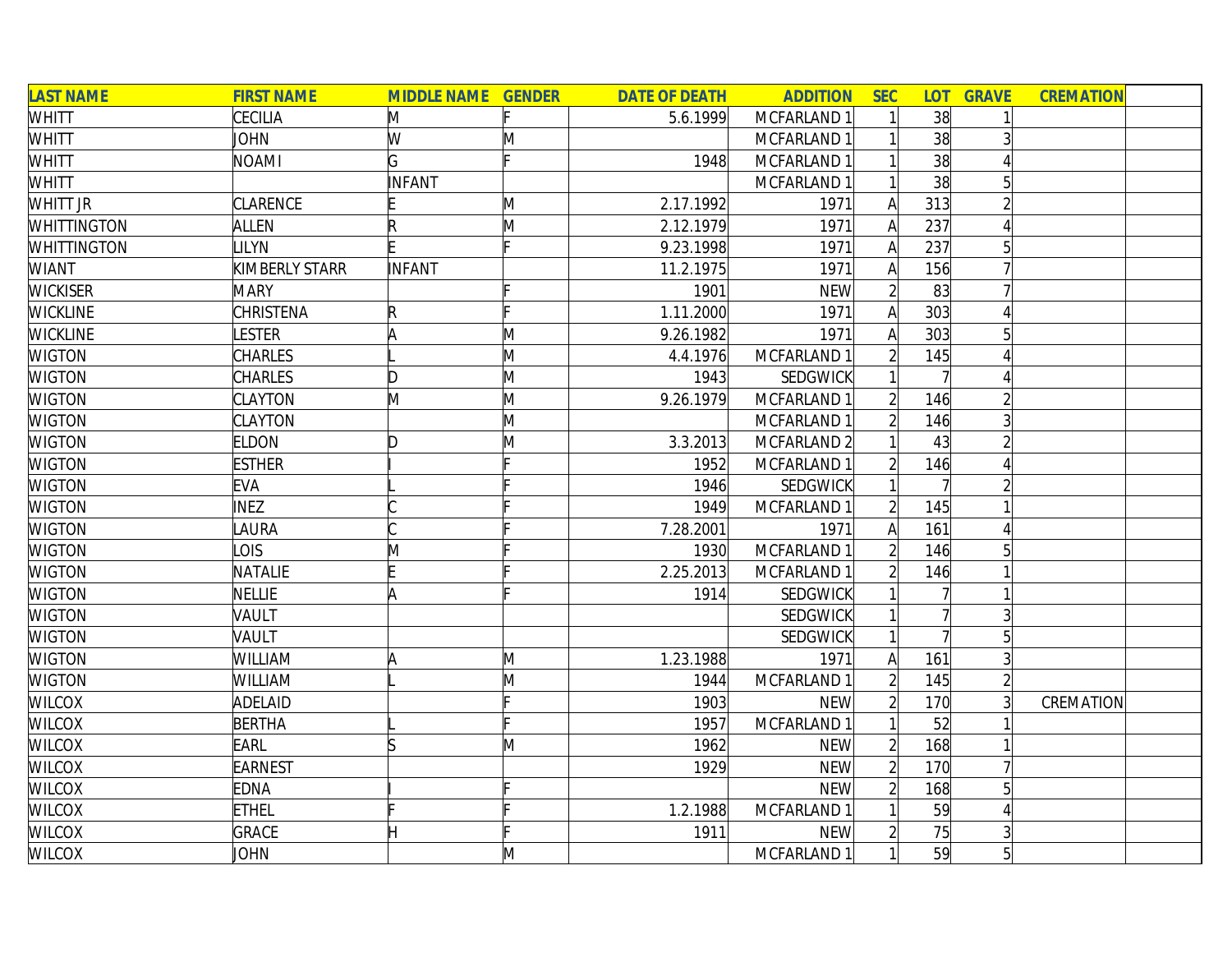| <b>LAST NAME</b>  | <b>FIRST NAME</b> | <b>MIDDLE NAME GENDER</b> |              | <b>DATE OF DEATH</b> | <b>ADDITION</b> | <b>SEC</b>     | <b>LOT</b>      | <b>GRAVE</b>   | <b>CREMATION</b> |  |
|-------------------|-------------------|---------------------------|--------------|----------------------|-----------------|----------------|-----------------|----------------|------------------|--|
| <b>WILCOX</b>     | LAMBERTON         |                           | M            | 4.28.1974            | <b>NEW</b>      | $\overline{2}$ | 168             |                | CREMATION        |  |
| <b>WILCOX</b>     | LETHCO            |                           | M            | 1948                 | MCFARLAND 1     |                | 52              |                |                  |  |
| <b>WILCOX</b>     | <b>NEWCOMB</b>    |                           | M            | 1902                 | <b>NEW</b>      |                | 170             |                |                  |  |
| <b>WILCOX</b>     | <b>RUBY</b>       | B                         | Ŀ.           | 1968                 | <b>NEW</b>      |                | 152             |                | CREMATION        |  |
| <b>WILCOX</b>     | <b>TOM</b>        |                           | M            | 1926                 | <b>NEW</b>      |                | 170             | b              |                  |  |
| <b>WILCOX</b>     | WINFIELD          |                           |              | 1954                 | <b>NEW</b>      | $\overline{2}$ | 152             |                |                  |  |
| <b>WILLIAMS</b>   | <b>KEITH</b>      | M                         | M            | 1.12.2015            | 1971            | $\mathsf{D}$   | 638             |                |                  |  |
| <b>WILLIAMS</b>   | <b>EONARD</b>     | ID.                       | M            |                      | 1971            |                | 630             |                |                  |  |
| <b>WILLIAMS</b>   | <b>MARTHA</b>     |                           |              | 1896                 | <b>NEW</b>      |                |                 |                |                  |  |
| <b>WILLIAMS</b>   | <b>MARY</b>       |                           |              | 1920                 | <b>NEW</b>      |                |                 |                |                  |  |
| <b>WILLIAMS</b>   | <b>MINNIE</b>     |                           |              |                      | SEDGWICK        |                | 56              | 1 OR 4         |                  |  |
| <b>WILLIAMS</b>   | PEARL             |                           |              | 1964                 | <b>NEW</b>      |                | 170             |                |                  |  |
| <b>WILLIAMS</b>   | <b>WALTER</b>     | P                         | M            | 1918                 | SEDGWICK        |                | 56              |                |                  |  |
| <b>WILLIAMS</b>   | <b>ADDIE</b>      | In                        |              | 1927                 | <b>SEDGWICK</b> |                | 40 <sup>°</sup> |                |                  |  |
| <b>WILLIAMS</b>   | <b>ALFRED</b>     |                           | M            | 1880                 | <b>NEW</b>      |                |                 | 6              |                  |  |
| <b>WILLIAMS</b>   | ALFRED            |                           | M            | 1925                 | <b>NEW</b>      |                | 56              | 6              |                  |  |
| <b>WILLIAMS</b>   | <b>DEBORAH</b>    | M                         |              | 1880                 | <b>NEW</b>      |                |                 |                |                  |  |
| <b>WILLIAMS</b>   | EDWARD            |                           | M            | 1945                 | <b>SEDGWICK</b> |                | 56              |                |                  |  |
| <b>WILLIAMS</b>   | <b>ELIJAH</b>     |                           | M            | 2.14.1980            | MCFARLAND 2     |                | 77              |                |                  |  |
| <b>WILLIAMS</b>   | <b>FRANK</b>      |                           | M            | 1907                 | <b>NEW</b>      |                |                 |                |                  |  |
| <b>WILLIAMS</b>   | IDA               | M                         | IE.          | 1934                 | SEDGWICK        |                | 56              |                |                  |  |
| <b>WILLIAMS</b>   | <b>KEITH</b>      |                           | M            | 5.14.1990            | 1971            | Α              | 165             |                |                  |  |
| <b>WILLIAMS</b>   | <b>ENA</b>        |                           | Ic           | 11.11.1990           | MCFARLAND 2     |                | 77              |                |                  |  |
| <b>WILLIAMS</b>   | <b>MINNIE</b>     | M                         | Ŀ.           |                      | <b>NEW</b>      |                | 56              | 5              |                  |  |
| <b>WILLIAMS</b>   | <b>THOMAS</b>     |                           | M            | 1912                 | <b>SEDGWICK</b> |                | 40              |                |                  |  |
| <b>WILLIAMS</b>   | TODD              | <b>ALLEN</b>              | M            | 1973                 | 1971            | A              | 166             |                |                  |  |
| WILLIAMSON        | <b>ALONZO</b>     |                           | M            |                      | <b>NEW</b>      |                | 83              | 6              |                  |  |
| WILLIAMSON        | CARROLL           |                           |              | 1973                 | MCFARLAND 1     |                | 66              |                |                  |  |
| WILLIAMSON        | <b>CHRISTI</b>    |                           |              | 9.12.1989            | 1971            | A              | 164             |                |                  |  |
| WILLIAMSON        | <b>HARLAN</b>     |                           | $\mathsf{M}$ | 1959                 | SEDGWICK        |                | 87              |                |                  |  |
| WILLIAMSON        | <b>INEZ</b>       |                           | Ŀ.           | 1967                 | MCFARLAND 1     |                | 66              |                |                  |  |
| <b>WILLIAMSON</b> | JAMES             |                           | M            | 1918                 | <b>NEW</b>      |                | 31              |                |                  |  |
| <b>WILLIAMSON</b> | JENNIE            | G                         |              | 1915                 | <b>SEDGWICK</b> |                | 87              |                |                  |  |
| <b>WILLIAMSON</b> | JOHN              | ROBERT                    | M            | 4.9.1987             | MCFARLAND 1     |                | 122             |                |                  |  |
| <b>WILLIAMSON</b> | JOHN              |                           | M            | 1940                 | <b>NEW</b>      |                | 31              | $\overline{6}$ |                  |  |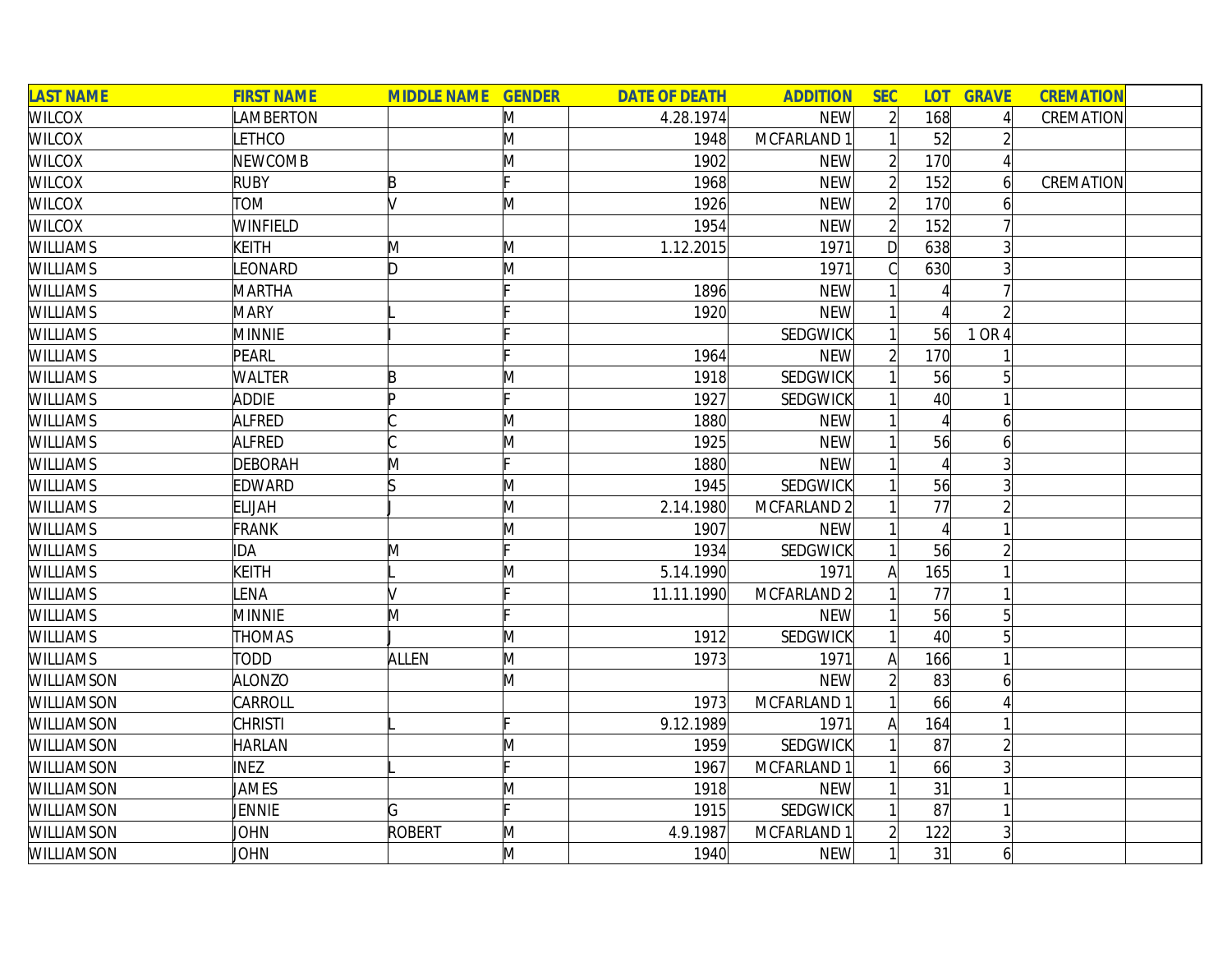| <b>LAST NAME</b>  | <b>FIRST NAME</b> | <b>MIDDLE NAME GENDER</b> |   | <b>DATE OF DEATH</b> | <b>ADDITION</b> | <b>SEC</b>     | <b>LOT</b>     | <b>GRAVE</b>    | <b>CREMATION</b> |  |
|-------------------|-------------------|---------------------------|---|----------------------|-----------------|----------------|----------------|-----------------|------------------|--|
| WILLIAMSON        | <b>KENNETH</b>    | R                         | Μ | 1935                 | MCFARLAND 1     |                | 66             |                 |                  |  |
| <b>WILLIAMSON</b> | <b>IZZIE</b>      | A                         |   | 1940                 | <b>NEW</b>      |                | 31             |                 |                  |  |
| <b>WILLIAMSON</b> | <b>LOTTIE</b>     | O                         |   | 11.4.1981            | MCFARLAND 1     |                | 122            |                 |                  |  |
| <b>WILLIAMSON</b> | MARGUERITE        |                           |   | 11.15.1976           | MCFARLAND 1     |                | 231            |                 |                  |  |
| <b>WILLIAMSON</b> | <b>MARY</b>       | D                         |   | 8.9.2008             | MCFARLAND 1     |                | 66             |                 |                  |  |
| <b>WILLIAMSON</b> | <b>MARY</b>       |                           |   | 1931                 | <b>NEW</b>      |                | 31             |                 |                  |  |
| WILLIAMSON        | <b>MERLE</b>      |                           | M | 1967                 | MCFARLAND 1     | $\overline{2}$ | 231            | $5\overline{)}$ |                  |  |
| WILLIAMSON        | <b>ROBERT</b>     | lS                        | M | 9.14.1980            | MCFARLAND 1     |                | 122            |                 |                  |  |
| WILLIAMSON        | <b>VERE</b>       |                           | M | 10.14.1979           | MCFARLAND 1     |                | 122            |                 |                  |  |
| <b>WILLISON</b>   | <b>ELLA</b>       |                           |   | 1972                 | MCFARLAND 2     |                | 133            |                 |                  |  |
| <b>WILLISON</b>   | <b>ESSA</b>       |                           |   | 1972                 | MCFARLAND 2     |                | 133            |                 |                  |  |
| <b>WILLISON</b>   |                   |                           |   | 1972                 | MCFARLAND 2     |                | 133            |                 |                  |  |
| <b>WILSON</b>     | <b>ADELAID</b>    | D                         |   | 1926                 | MCFARLAND 1     |                | 123            |                 |                  |  |
| <b>WILSON</b>     | <b>BERTHA</b>     |                           |   | 4.26.1997            | MCFARLAND 2     |                | 97             |                 |                  |  |
| <b>WILSON</b>     |                   | <b>HODGE</b>              | M | 1952                 | SEDGWICK        |                | 157            |                 |                  |  |
| <b>WILSON</b>     | <b>CARRIE</b>     |                           |   | 1959                 | <b>NEW</b>      |                | 13             |                 |                  |  |
| <b>WILSON</b>     | CATHERINE         | W                         |   | 7.12.2010            | 1971            | A              | 313            |                 |                  |  |
| <b>WILSON</b>     | <b>CLARINDA</b>   |                           |   | 1890                 | <b>NEW</b>      | $\overline{2}$ | 101            | 5               |                  |  |
| <b>WILSON</b>     | <b>CLYDE</b>      |                           | Μ | 1944                 | <b>NEW</b>      | $\overline{2}$ | 134            | 6               |                  |  |
| <b>WILSON</b>     | CORA              |                           |   | 1953                 | SEDGWICK        |                | 157            |                 |                  |  |
| <b>WILSON</b>     | <b>EDDIE</b>      |                           | M |                      | <b>NEW</b>      |                | 13             |                 |                  |  |
| <b>WILSON</b>     | <b>ELLA</b>       | D                         |   | 1893                 | <b>NEW</b>      |                | 134            |                 |                  |  |
| <b>WILSON</b>     | <b>ELLIOTT</b>    | lo.                       | M | 1958                 | <b>NEW</b>      |                | 79             |                 |                  |  |
| <b>WILSON</b>     | <b>EUGENE</b>     |                           | M | 1929                 | <b>NEW</b>      |                | $\overline{5}$ | 8               |                  |  |
| <b>WILSON</b>     | <b>GEORGE</b>     | W                         | M | 1887                 | <b>NEW</b>      | $\overline{2}$ | 88             |                 |                  |  |
| <b>WILSON</b>     | <b>GRACIE</b>     |                           |   |                      | <b>NEW</b>      |                | 101            |                 |                  |  |
| <b>WILSON</b>     | INA               | 10                        |   | 1955                 | MCFARLAND 1     |                | 137            |                 |                  |  |
| <b>WILSON</b>     | <b>ISABEL</b>     |                           |   | 1916                 | <b>NEW</b>      |                | $\overline{5}$ |                 |                  |  |
| <b>WILSON</b>     | JAMES             |                           | Μ | 1886                 | <b>NEW</b>      |                | 88             |                 | CREMATION        |  |
| <b>WILSON</b>     | JANET             | $\mathsf R$               |   | 1927                 | <b>NEW</b>      |                | 13             |                 | CREMATION        |  |
| <b>WILSON</b>     | JEFFREY           | D                         | Μ | 8.8.2018             | 1971            |                | 547            |                 |                  |  |
| <b>WILSON</b>     | LAWRENCE          | M                         | M | 1960                 | MCFARLAND 2     |                | 97             |                 |                  |  |
| <b>WILSON</b>     | LEVI              |                           | M | 1908                 | <b>NEW</b>      |                | $\overline{5}$ |                 |                  |  |
| <b>WILSON</b>     | LILLIAN           | ß                         |   | 1951                 | <b>NEW</b>      |                | 134            | 5               |                  |  |
| <b>WILSON</b>     | <b>MABEL</b>      |                           |   |                      | <b>NEW</b>      |                | 13             | $\overline{2}$  |                  |  |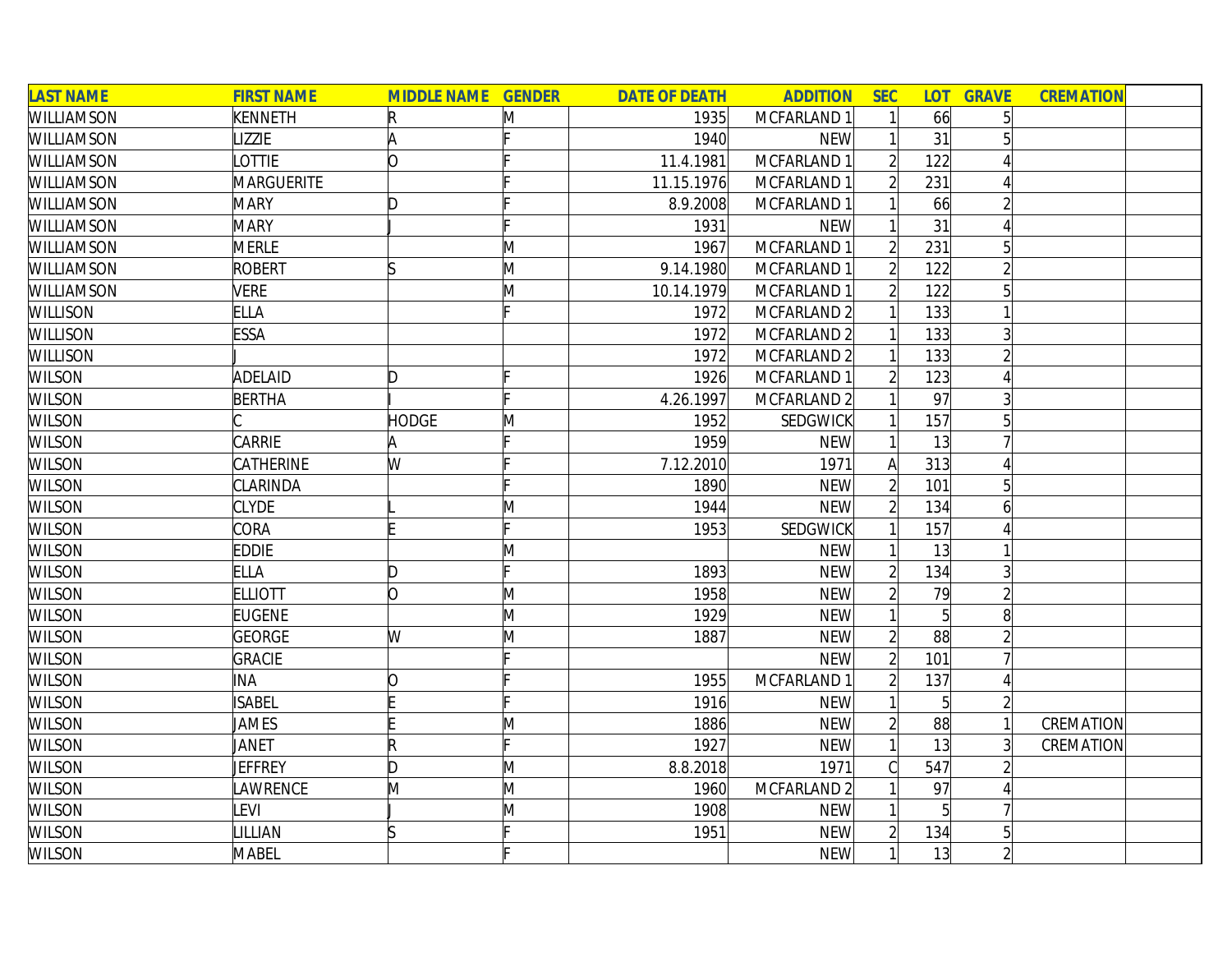| <b>LAST NAME</b>  | <b>FIRST NAME</b> | <b>MIDDLE NAME GENDER</b> |              | <b>DATE OF DEATH</b> | <b>ADDITION</b> | <b>SEC</b>     | <b>LOT</b>     | <b>GRAVE</b> | <b>CREMATION</b> |
|-------------------|-------------------|---------------------------|--------------|----------------------|-----------------|----------------|----------------|--------------|------------------|
| <b>WILSON</b>     | MARTHA            |                           |              | 1889                 | <b>NEW</b>      | $\overline{2}$ | 88             |              |                  |
| <b>WILSON</b>     | <b>MARTHA</b>     | M                         |              | 1926                 | <b>NEW</b>      |                | 13             |              |                  |
| <b>WILSON</b>     | MARVILENE         | A                         |              | 4.9.2013             | SEDGWICK        |                | 54             |              |                  |
| <b>WILSON</b>     | <b>MARY</b>       | B                         |              | 1961                 | <b>NEW</b>      |                | 79             |              |                  |
| <b>WILSON</b>     | <b>MARY</b>       |                           |              | 1910                 | <b>NEW</b>      |                | 79             |              |                  |
| <b>WILSON</b>     | <b>MASCLET</b>    |                           | M            | 1947                 | MCFARLAND 1     |                | 137            |              |                  |
| <b>WILSON</b>     | <b>NELLE</b>      | W                         |              | 1958                 | <b>SEDGWICK</b> |                | 54             |              |                  |
| <b>WILSON</b>     | <b>NELLIE</b>     |                           |              | 1964                 | MCFARLAND 1     | 2              | 123            |              |                  |
| <b>WILSON</b>     | ∩                 | GORDON                    | M            | 1967                 | SEDGWICK        |                | 54             |              |                  |
| <b>WILSON</b>     | ORLANDO           |                           | M            | 1906                 | SEDGWICK        |                | 73             |              |                  |
| <b>WILSON</b>     | ORLANDO           | D                         | M            | 1952                 | <b>SEDGWICK</b> |                | 54             |              |                  |
| <b>WILSON</b>     | ORVILLE           |                           | M            | 1949                 | MCFARLAND 1     | $\overline{3}$ | 212            |              |                  |
| <b>WILSON</b>     | ORVILLE           |                           | M            | 1949                 | <b>NEW</b>      | $\overline{2}$ | 112            |              |                  |
| <b>WILSON</b>     | RAYMOND           |                           | M            | 1911                 | SEDGWICK        |                | 54             |              |                  |
| <b>WILSON</b>     | <b>ROBERT</b>     |                           | M            | 1913                 | <b>NEW</b>      |                | 134            |              |                  |
| <b>WILSON</b>     | SAMUEL            |                           | M            | 1893                 | <b>NEW</b>      |                | 13             |              |                  |
| <b>WILSON</b>     | <b>TAMARA</b>     |                           | F            | 1.4.2007             | 1971            | $\mathsf{B}$   | 498            |              |                  |
| <b>WILSON</b>     | W                 | Η                         | M            | 1911                 | <b>NEW</b>      | $\overline{2}$ | 79             |              |                  |
| <b>WILSON JR</b>  | <b>HENRY</b>      |                           | M            |                      | 1971            | A              | 313            | 5            |                  |
| <b>WILSON SR</b>  | <b>HENR</b>       | D                         | M            | 11.12.1976           | MCFARLAND 1     | $\overline{2}$ | 123            |              |                  |
| <b>WINTERMUTE</b> | AMZA              | G                         | M            | 1934                 | SEDGWICK        |                | 57             | 5            |                  |
| <b>WINTERMUTE</b> | <b>ELLA</b>       |                           | IE.          | 1967                 | <b>SEDGWICK</b> |                | 32             |              |                  |
| <b>WINTERMUTE</b> | <b>EZRA</b>       | D                         | M            | 1917                 | <b>SEDGWICK</b> |                | $\overline{6}$ |              |                  |
| <b>WINTERMUTE</b> | FANNY             | O                         |              | 1952                 | <b>SEDGWICK</b> |                | 164            |              |                  |
| <b>WINTERMUTE</b> | <b>FERN</b>       |                           |              | 1916                 | <b>SEDGWICK</b> |                | 57             |              |                  |
| <b>WINTERMUTE</b> | <b>JOSEPH</b>     |                           | $\mathsf{M}$ | 1970                 | <b>SEDGWICK</b> |                | 32             |              |                  |
| <b>WINTERMUTE</b> | <b>MARY</b>       |                           |              | 1942                 | <b>SEDGWICK</b> |                | 154            |              |                  |
| <b>WINTERMUTE</b> | <b>MELVIN</b>     |                           | $\mathsf{M}$ | 1969                 | SEDGWICK        |                | 164            |              |                  |
| <b>WINTERMUTE</b> | <b>PHOEBE</b>     |                           |              | 1958                 | <b>SEDGWICK</b> |                | 57             |              |                  |
| <b>WINTERMUTE</b> | RONALD            |                           | M            | 1960                 | <b>SEDGWICK</b> |                | 164            |              |                  |
| <b>WINTERMUTE</b> | <b>ROSE</b>       |                           |              | 1938                 | <b>SEDGWICK</b> |                | 6              |              |                  |
| <b>WINTERMUTE</b> | <b>SARAH</b>      | M                         |              | 1915                 | SEDGWICK        |                |                |              |                  |
| <b>WINTERMUTE</b> | <b>THOMAS</b>     | H                         | M            | 1951                 | <b>SEDGWICK</b> |                | 154            |              |                  |
| <b>WINTERS</b>    | <b>ADELIA</b>     |                           |              | 1922                 | <b>NEW</b>      |                | 170            |              |                  |
| <b>WIRICK</b>     | CAROL             | <b>CHOLE</b>              |              | 8.26.2017            | 1971            | $\mathsf{A}$   | 162            |              |                  |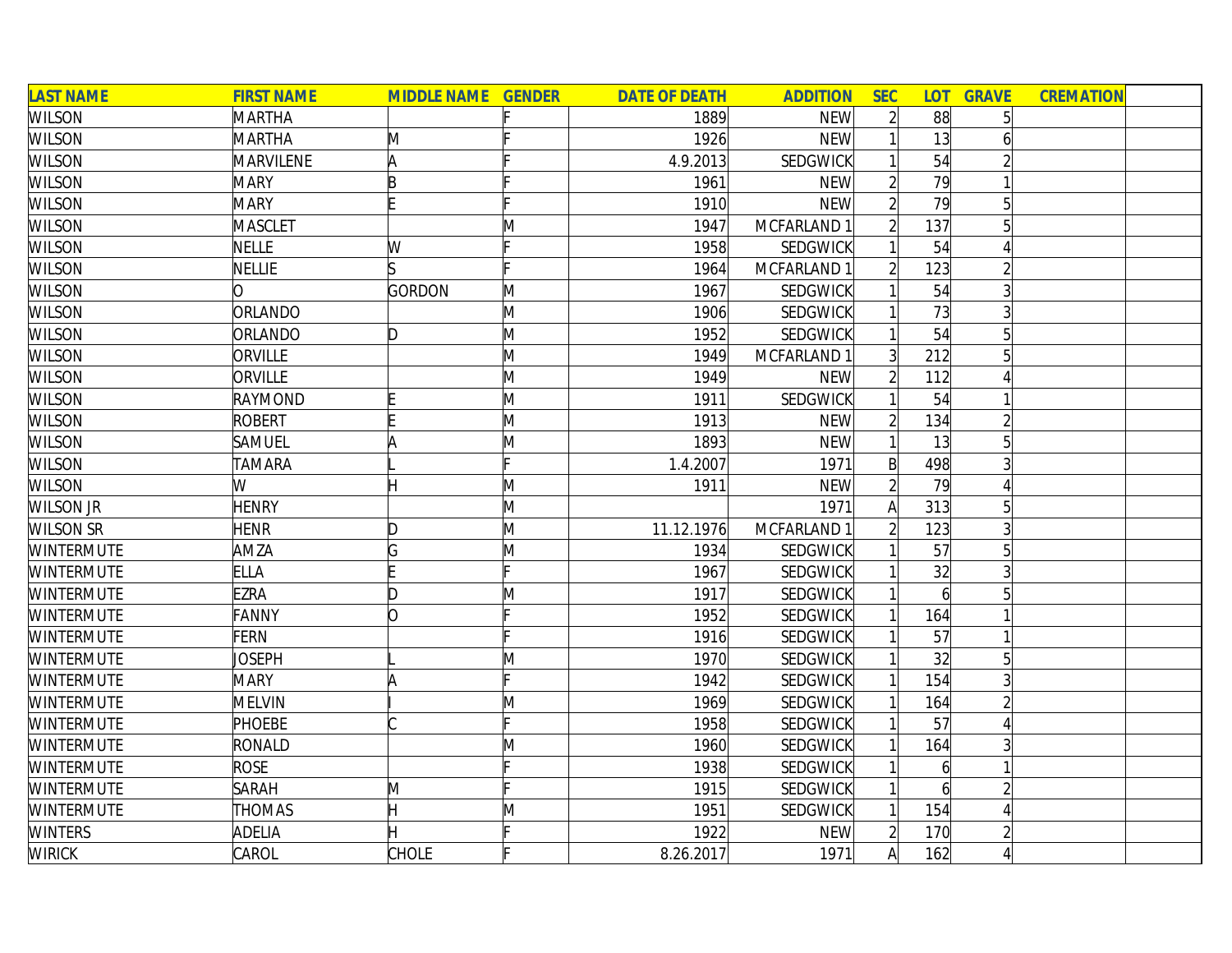| <b>LAST NAME</b>        | <b>FIRST NAME</b> | <b>MIDDLE NAME GENDER</b> |   | <b>DATE OF DEATH</b> | <b>ADDITION</b>        | <b>SEC</b>   |              | <b>LOT GRAVE</b> | <b>CREMATION</b> |  |
|-------------------------|-------------------|---------------------------|---|----------------------|------------------------|--------------|--------------|------------------|------------------|--|
| <b>WIRICK</b>           | <b>WILLIAM</b>    | RAY                       | M | 6.16.1998            | 1971                   | A            | 162          |                  |                  |  |
| <b>WISE</b>             | <b>JOHN</b>       |                           | M | 4.21.2004            | 1971                   | $\mathsf{A}$ | 263          |                  |                  |  |
| <b>WISEMAN</b>          | <b>ANNA</b>       | M                         |   | 1.24.2010            | 1971                   | B            | 529          | 5 <sup>1</sup>   |                  |  |
| <b>WITT</b>             | JAMES             |                           | Μ | 10.21.1979           | MCFARLAND <sub>2</sub> |              | 139          |                  | CREMATION        |  |
| WITT                    | <b>MARY</b>       |                           |   | 3.10.1991            | MCFARLAND 2            |              | 139          |                  |                  |  |
| <b>WOLF</b>             | <b>DARLENE</b>    | M                         |   | 2.12.1999            | 1971                   | A            | 190          |                  | CREMATION        |  |
| <b>WOLF</b>             | <b>WAYNE</b>      |                           | M | 9.23.1988            | 1971                   | $\mathsf{A}$ | 190          |                  |                  |  |
| <b>WOLVERTON</b>        | <b>THOMAS</b>     | O                         | M | 12.31.2012           | 1971                   | $\mathsf{B}$ | 494          |                  |                  |  |
| <b>WOOD</b>             | <b>ARTHUR</b>     | RAY                       | M | 9.3.1988             | MCFARLAND 1            |              | 164          |                  |                  |  |
| <b>WOOD</b>             | <b>BETTY</b>      |                           |   | 9.13.2010            | <b>NICHE</b>           | A3           |              |                  |                  |  |
| <b>WOOD</b>             | <b>EMIL</b>       | <b>CLARK</b>              | M | 7.23.2011            | 1971                   | $\mathsf{B}$ | 492          |                  |                  |  |
| <b>WOOD</b>             | GERALD            |                           | M | 2.2.1996             | <b>NICHE</b>           | A3           |              |                  |                  |  |
| <b>WOOD</b>             | <b>MARIE</b>      | M                         |   | 7.9.1991             | MCFARLAND 1            |              | 164          |                  |                  |  |
| <b>WOOD</b>             | RICHARD           |                           | M | 1945                 | MCFARLAND 1            |              | 164          |                  |                  |  |
| <b>WOODS</b>            | BETTY             | Α                         |   | 7.2.2004             | 1971                   | B            | 346          |                  |                  |  |
| <b>WOODS</b>            | <b>DORA</b>       |                           |   | 6.27.2008            | 1971                   |              | 630          |                  |                  |  |
| <b>WORMELL</b>          | <b>CHARLES</b>    |                           | M | 1923                 | <b>NEW</b>             |              | 9            | 8                |                  |  |
| WORMELL                 | <b>EDWIN</b>      |                           | Μ | 1949                 | <b>NEW</b>             |              | 9            | 5 <sup>1</sup>   |                  |  |
| <b>WORMELL</b>          | <b>HANNAH</b>     |                           |   | 1945                 | <b>NEW</b>             |              | $\mathsf{q}$ | 61               |                  |  |
| <b>WORMELL</b>          | <b>NETTIE</b>     | M                         |   |                      | <b>NEW</b>             |              | $\mathsf{q}$ |                  |                  |  |
| <b>WORMELL</b>          | <b>STELLA</b>     |                           |   | 1973                 | MCFARLAND 1            |              | 33           |                  |                  |  |
| <b>WORMELL</b>          | WILLIAM           | G                         | M | 7.16.1980            | MCFARLAND 1            |              | 33           |                  |                  |  |
| <b>WORMELL</b>          | <b>WRIGHT</b>     | N                         | M | 1963                 | MCFARLAND 1            |              | 33           |                  |                  |  |
| <b>WORTMAN</b>          | CARIN             |                           |   | 5.16.2013            | 1971                   | A            | 278          |                  |                  |  |
| WORTZ (OWEN)            | MARGARET          |                           |   | 1943                 | MCFARLAND 1            |              | 141          |                  |                  |  |
| <b>WRIGHT</b>           | PATRICIA          |                           |   | 12.24.2017           | 1971                   |              | 619          |                  |                  |  |
| <b>WRIGHT</b>           | THOMAS            |                           | M | 6.4.2000             | 1971                   |              | 619          |                  |                  |  |
| <b>WRIGHT</b>           | <b>THOMAS</b>     |                           | M | 4.13.2008            | 1971                   |              | 619          |                  |                  |  |
| <b>WRIGHT (PITTMAN)</b> | <b>MARION</b>     |                           |   | 10.28.1990           | 1971                   | A            | 182          |                  |                  |  |
| <b>YODER</b>            | RONALD            |                           | M | 1.13.2011            | 1971                   | $\mathsf{B}$ | 343          |                  |                  |  |
| YOUNG                   | <b>CLARA</b>      |                           |   | 1925                 | <b>NEW</b>             |              | 55           |                  |                  |  |
| YOUNG                   | <b>CLARABEL</b>   |                           |   | 6.17.1985            | MCFARLAND 1            |              | 67           |                  |                  |  |
| YOUNG                   | <b>STANLEY</b>    |                           | M | 1.17.1965            | MCFARLAND 1            |              | 67           |                  |                  |  |
| YOUNG                   | WILLARD           |                           | M | 1924                 | <b>NEW</b>             |              | 55           |                  |                  |  |
| ZALEWSKI                | <b>GLORIA</b>     | JEAN                      |   | 7.23.2019            | 1971                   |              | 572          |                  |                  |  |